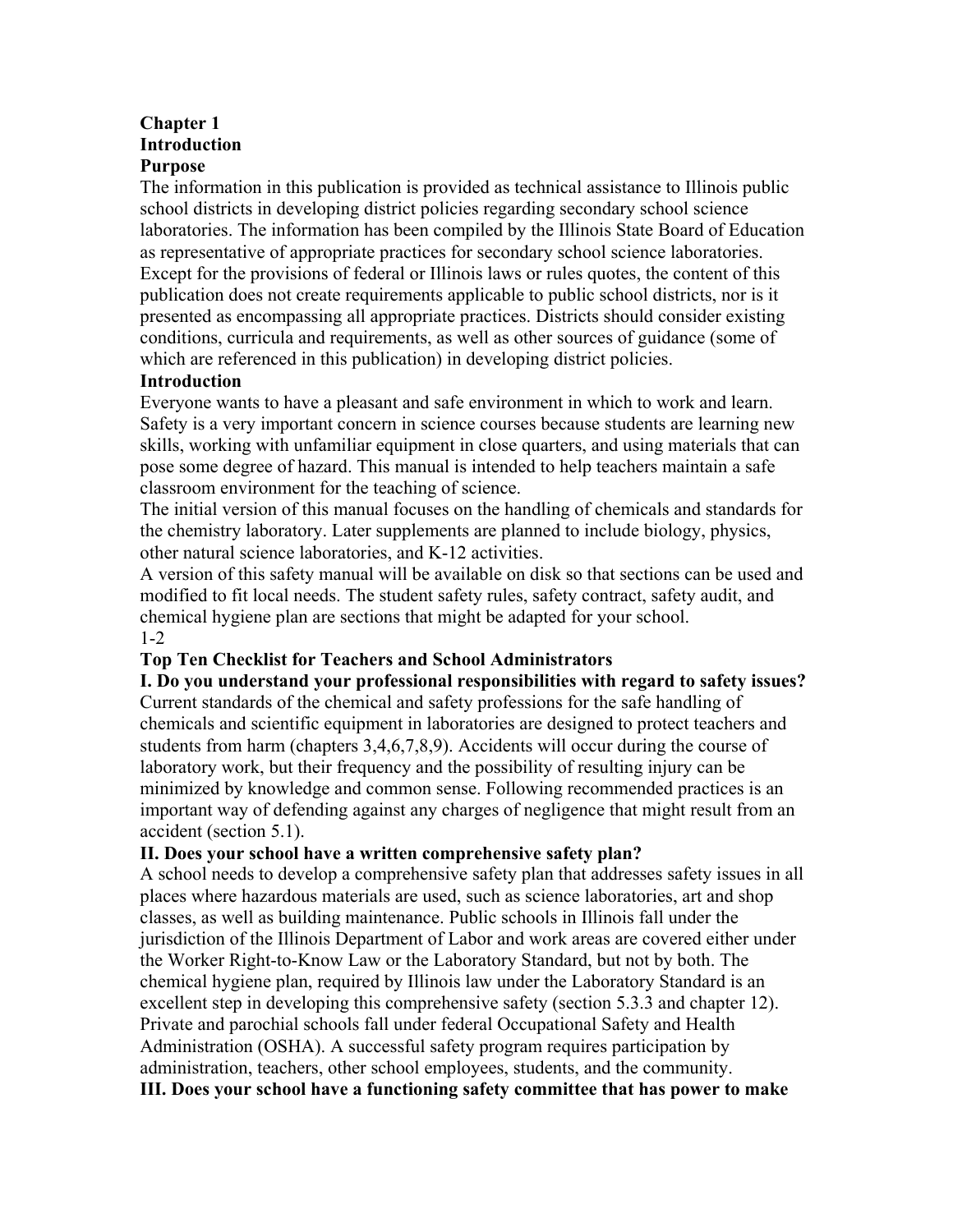## **recommendations?**

The administration should organize a safety committee to develop the safety plan and ensure that it is carried out. A high priority of the safety committee is to conduct and document regular safety inspections of all laboratories (sections 3.1 and 9.2) and to conduct regular safety audits to ensure that the necessary safety equipment is available and in working order (section 3.1).

## **IV. Do you have a set of safety rules that students, teachers, substitute teachers, parents, and administrators understand and practice?**

The special activities in science classes require that students follow strict codes of behavior. A set of safety rules must be adopted by the science teacher and strictly enforced (section 4.2.1). A safety contract signed by both the student and a parent is recommended to document the training of the student and to enlist cooperation of parents in the safety program (section 4.2.2).

1-3

## **V. Do you regularly train students and staff in proper handling of equipment, chemicals, and emergency equipment?**

Staff and students must be trained in the proper use of safety equipment (chapter 3) and in interpreting hazards of chemicals from the material safety data sheet (MSDS) (section 7.2). In addition to safety rules, students must be trained in the proper handling of laboratory equipment and chemicals (chapter 9). This training requires continual reinforcement and appropriate supervision.

## **VI. Do you know what to do when an emergency arises?**

ecause accidents can happen even in the safest school, emergency procedures and training are essential components of the safety plan (chapter 4). An accident report form (section

4.1.5) that provides a written record of an accident is essential in case of later legal action. All incidents should be investigated and action taken to prevent similar incidents. Evacuation routes need to be planned and practiced (section 3.2.10). Procedures must be developed and practiced to handle fires and chemical spills (sections 3.2.4, 3.2.5). All incidents should be reported to the proper administrators.

## **VII. Do you have a strategy for minimizing exposure and disposal of hazardous materials?**

Schools should look at strategies to minimize the amount of hazardous materials used in the laboratory (chapter 8). Switching to safer chemicals, adopting microscale techniques, and using multimedia technology are ways to reduce exposure to hazardous chemicals and minimize disposal problems.

## **VIII. Are hazardous materials stored properly?**

Laboratory chemicals must be properly stored and labeled (section 7.5). A written inventory of the chemical storeroom(s) must be made (section  $8.1.2$ ). The list of material safety data sheets (MSDSs) maintained under the Worker Right-to-Know Law needs to be provided to the fire department, but the inventory of laboratory chemicals under the Laboratory Standard does not.

## **IX. Do you keep accurate records?**

In case legal action results from an incident, it is important to document that students knew safety rules, were trained in correct safety procedures, and that safety equipment was available and in proper working order (chapters 3,4).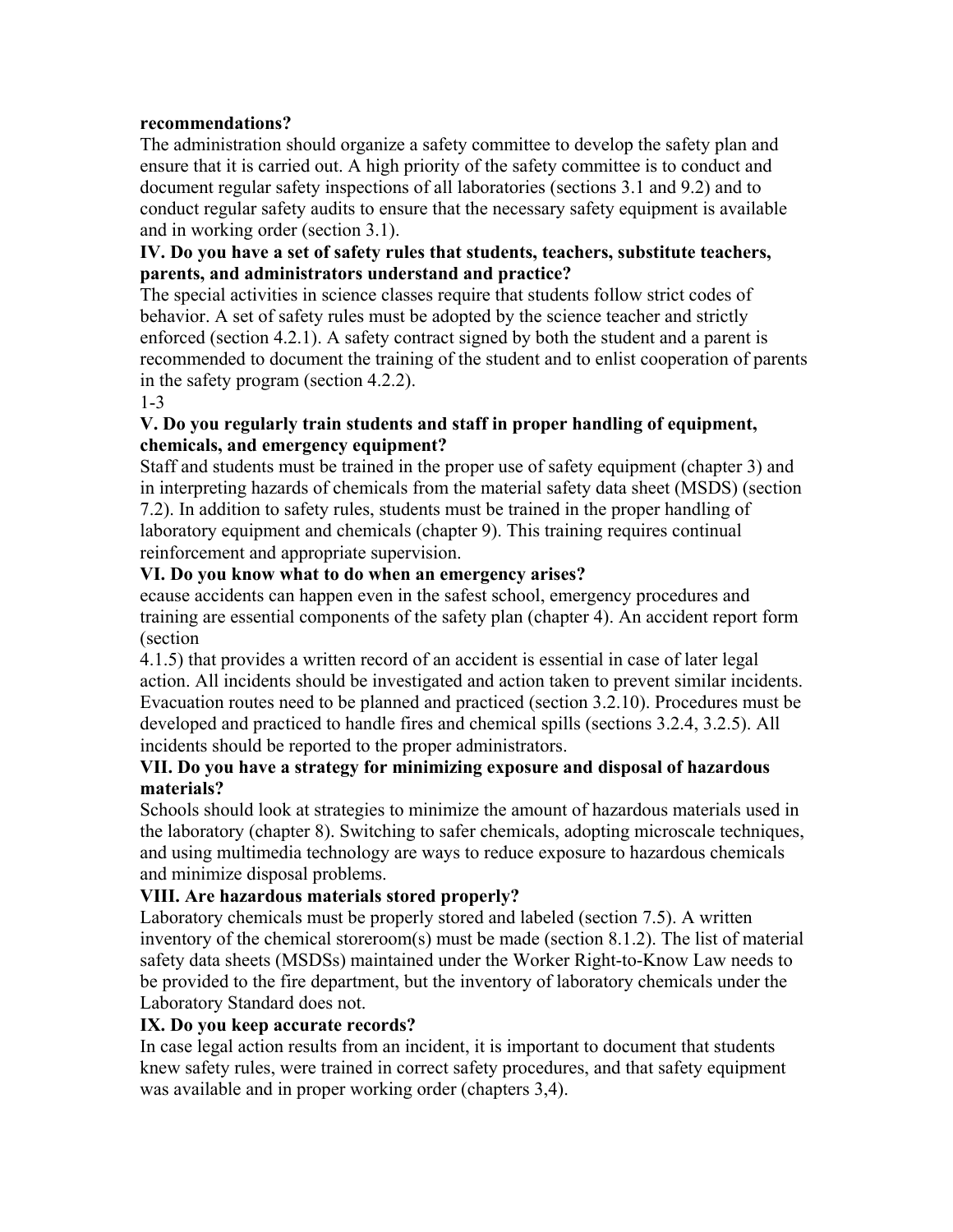## **X. Do you follow consistent standards of practice in all classes?**

Safety should be a school policy, not the policy of an individual teacher. Teachers, administrators, students, and parents should form the safety committee and develop uniform rules for conduct in science laboratories. Remember that many of these safety issues apply to fine arts and industrial arts classes and to custodians. Include representatives from these groups in the safety committee (chapters 6,7,8,9). 1-4

#### **Acknowledgments:**

The Illinois Science Safety Manual is a product of the Center on Scientific Literacy of the Illinois State Board of Education. This manual is intended to be a reference guide for the most common safety concerns encountered during secondary school science activities and is not meant to be an all-encompassing document.

This project was initiated by Gwen Pollock, Center on Scientific Literacy, Illinois State Board of Education. This manual was prepared by Gary Trammell, University of Illinois at Springfield; John E. Pingel, University of Illinois at Urbana-Champaign; John Fisher, Rend Lake Community College; Clarence Josefson, Millikin University; Mary Jackson, Springfield High School; Steven Vaughn, Belleville East High School; Susan Matthews, MacArthur High School, Decatur; and Elizabeth Ziebarth, Centennial High School, Champaign. Illustrations of laboratory techniques were prepared by Curt Neitzke, University of Illinois at Springfield.

We wish to thank the following individuals for their assistance in reviewing drafts of the manual and for offering valuable suggestions: James A. Coglianese, Forensic Scientist, Illinois State Police, Joliet; B/C Les Albert, Decatur Fire Department; J. Davidson, Batavia; Dr. Salim M. Diab, Department of Natural Sciences, College of St. Francis, Joliet; Illinois Educational Service Center Six, Chicago; Illinois Educational Service Center Eleven, Macomb; Illinois Educational Service Center Thirteen, Rantoul; Dr. Billy Fairless, Department of Chemistry, Southern Illinois University-Carbondale; Larry Flinn, Flinn Scientific Inc., Batavia; Ralph Foster, Illinois Environmental Protection Agency; Bill Gamora, member American Society of Safety Engineers-NE Illinois Chapter; William Haak, Lincoln Fire Chief, Lincoln City Fire Department, Lincoln; Gail Hermann, Quincy; Evalyn Holy, Willowbrook High School, Villa Park; Rick Schmitz, Center for Legal Studies, Sangamon State University; Science Department, Campaign Central High School, Champaign; Dr. Douglas Smith, Rockton; Mary Ellen Sronce, Laboratory Quality Specialist II, Illinois Department of Public Health; State of Illinois Environmental Protection Agency; State of Illinois Department of Nuclear Safety; Susan Steckel, North Greene High School; Joyce Stoelting, RN, Memorial Medical Center, Regional Burn Center, Springfield; Chief Greg Walters, Dr. Jed White, Department of Chemistry, Southern Illinois University-Edwardsville; David Winnett, Southern Illinois University-Edwardsville; Peoria Fire Department; Dr. Marie Wolff, IACT, Joliet Junior College; Bernadine Wysocki, Willowbrook High School, Villa Park. 1-5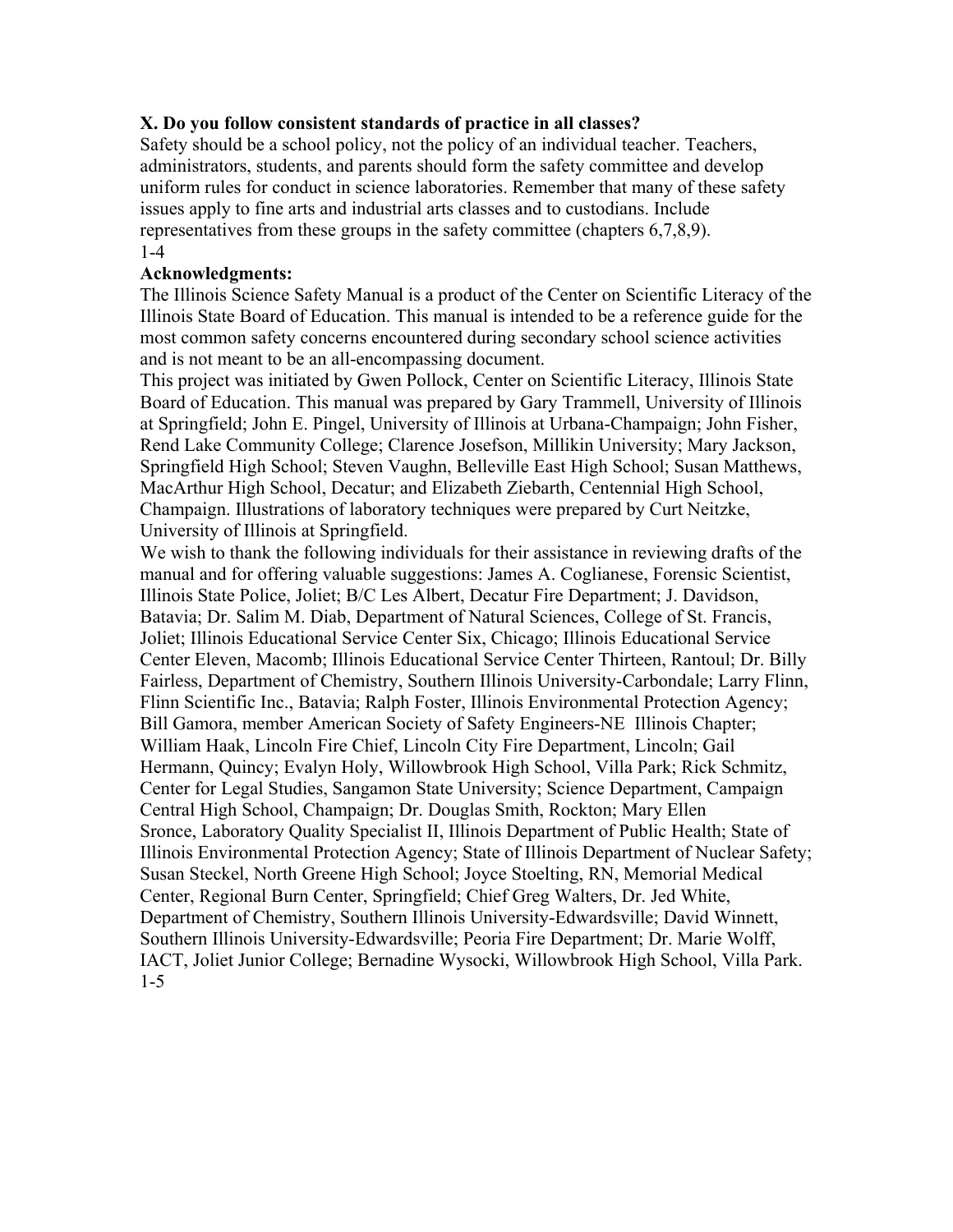## **Chapter 2 Responsibilities**

Safety is a shared responsibility. A safe laboratory program requires participation by teachers, students, administrators, and the community.

# **2.1 Administrators' Responsibilities**

1. Provide a safe and effective laboratory area for science activities

2. Provide safety items described in section 3.2 and ensure they are in good condition.

3. Provide regular inspections of the laboratory and document inspection and maintenance of safety equipment (section 3.1).

4. Develop a chemical hygiene plan (section 5.3.3; chapter 12).

5. Comply with Illinois Hazard Communication Standard (Right-to-Know Law) (section 5.3.2).

6. Comply with Illinois and federal regulations for disposal of chemicals (section 8.2).

7. Establish a school safety committee and ensure that it meets regularly (section 9.2).

8. Attempt to provide a class size appropriate to the laboratory and in keeping with recommendations of professional societies (section 3.3).

# **2.2 Teachers' Responsibilities**

1. Set a good example by observing all safety rules, wearing proper protective equipment, and being enthusiastic about safety.

2. Know the properties and hazards associated with each material used in a laboratory activity before the students carry out the procedure.

3. Ensure that all safety equipment is present in the laboratory and is in good working condition (section 3.2).

4. Provide eye protection and other necessary personal protective equipment for students and instruct students in their use (section 3.2; chapter 6).

5. Before each laboratory experiment, instruct students about the hazards associated with each chemical and activity. Reemphasize the use of eye protection and other necessary personal protection equipment.

6. Ensure that all containers are properly labeled with their contents and hazards (section 7.5.6).

7. Make sure that all safety rules are obeyed (section 4.2.1).

8. Promptly clean up or direct the clean-up of spilled chemicals.

9. Dispose of chemical wastes properly (section 8.2).

10. Return chemicals to a locked storeroom after use.

11. Comply with the procedures in the school chemical hygiene plan (section 5.3.3; chapter 12).

12. Report any accidents or unsafe conditions in writing to your department chairperson, principal, or other appropriate administrator (section 4.1.5; 5.4).

# **2.3 Students' Responsibilities**

1. Understand the experimental procedure before starting to work in the laboratory.

2. Be familiar with the properties and hazards of the chemicals you are working with.

3. Obey all safety rules and regulations and sign a safety contract.

4. Know location and use of all safety equipment in the laboratory.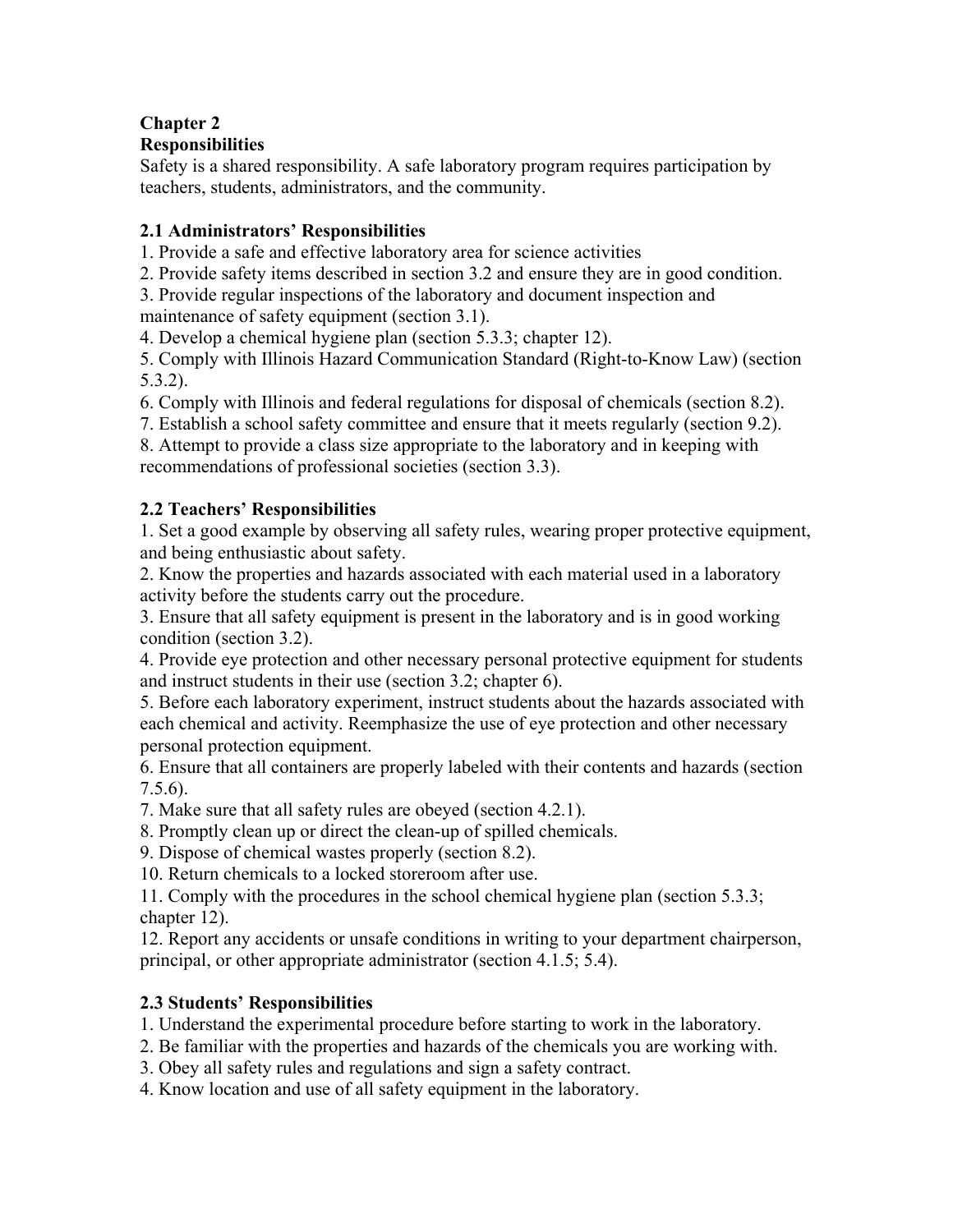5. Clean your work area immediately after use. Obey good housekeeping practices.

## **2.4 Parents' Responsibilities**

1. Read the laboratory safety rules. Discuss these rules with your child. Sign the safety contract indicating that you have read and understood the safety rules.

2. Work with the teachers and administration at your school to develop a strong safety program.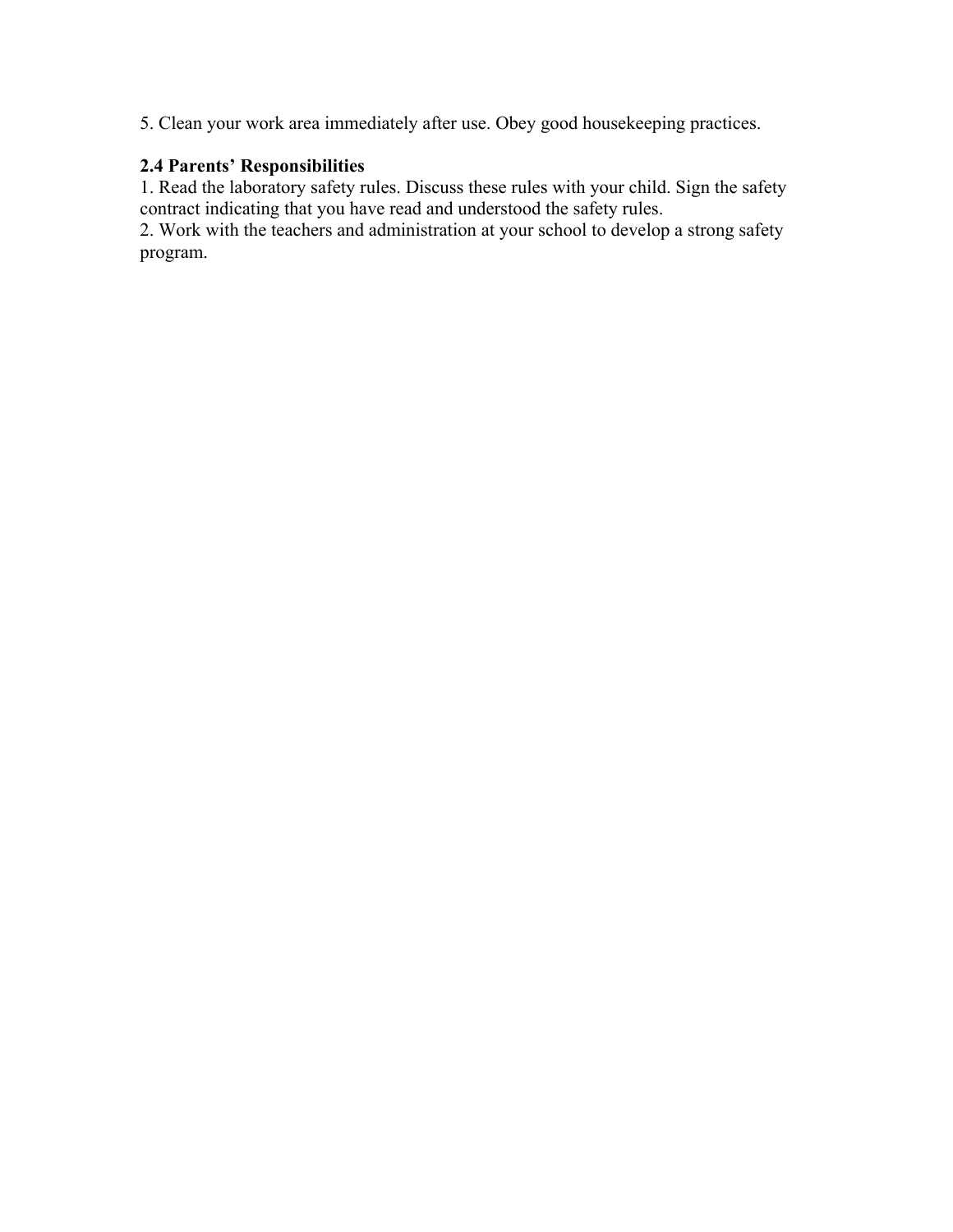# **Chapter 3**

# **Physical Layout of the Laboratory**

## **3. 1 Safety Audit and Safety Inspections**

An important tool for maintaining a safe environment in the science laboratory is a safety audit. A safety audit ensures that the necessary safety items are available and in proper working condition. A safety audit is also an important planning tool. If it reveals deficiencies in safety equipment, a prioritized list of needed safety items or modifications in the physical layout can be prepared and budgeted. Such an audit helps the school in meeting requirements of the chemical hygiene plan (chapter 12) and in defending a teacher against allegations of negligence (section 5.1). The safety audit checks for the availability of safety equipment such as eyewash fountains and fire extinguishers, personal protective equipment such as chemical splash goggles (section 6.4.1), physical features of the room such as master cut-off controls for water, gas, and electricity, and proper storage of chemicals. Frequent safety inspections, typically every three months, are needed to ensure safety equipment is ready in case of an emergency. The safety audit and safety inspections should be under the control of the school safety committee (section 9.2). Copies of the safety audit and safety inspections should be maintained as permanent records of the school.

An example of a safety audit is included below. More detailed discussion of these items will be found later in this manual. Please refer to these sections for more specific criteria. In many cases, the criteria may be defined by the school district.

## **Sample Safety Audit**

School: \_\_\_\_\_\_\_\_\_\_\_\_\_\_\_\_\_\_\_\_\_\_\_\_\_\_\_\_\_\_\_\_\_\_\_\_\_\_\_\_\_\_\_\_\_\_\_\_\_\_\_\_\_\_\_\_\_\_

Room: <u>None and Area: Note and Area: Note and Area: Note and Area: Note and Area: Note and Area: Note and Area: Note and Area: Note and Area: Note and Area: Note and Area: Note and Area: Note and Area: Note and Area: Note </u>

Teacher:

Grade level of students: Type of Use:

This list is to be used as a means of identifying certain desirable features and fixtures as well as hazardous conditions that may exist in laboratories. More specific details regarding these items can be obtained in this guidebook and in the references cited.

## **Interior Layout of Room Section in Guidebook**

## **Yes No**

Are interior circulation paths adequate?

Are aisles and work areas free from clutter? 3.2.10

Is the room handicapped accessible? 3.2.11

Is there an adequate number of paths of travel leading to the outside of the building? Do the exit door(s) open in the direction of the path of exit travel?

## **Policy and Procedures Section in Guidebook**

## **Yes No**

Are there school or district policies requiring inspections? 9.2

Are there requirements for reporting malfunctions?

Are all emergency procedures for fire, spills, and evacuation posted and highly visible? 4.1.3

Have emergency procedures for fire, spills, and evacuation been practiced with students? Have you received proper training for the appropriate use of the type(s) of fire extinguishers in the lab?

3.2.4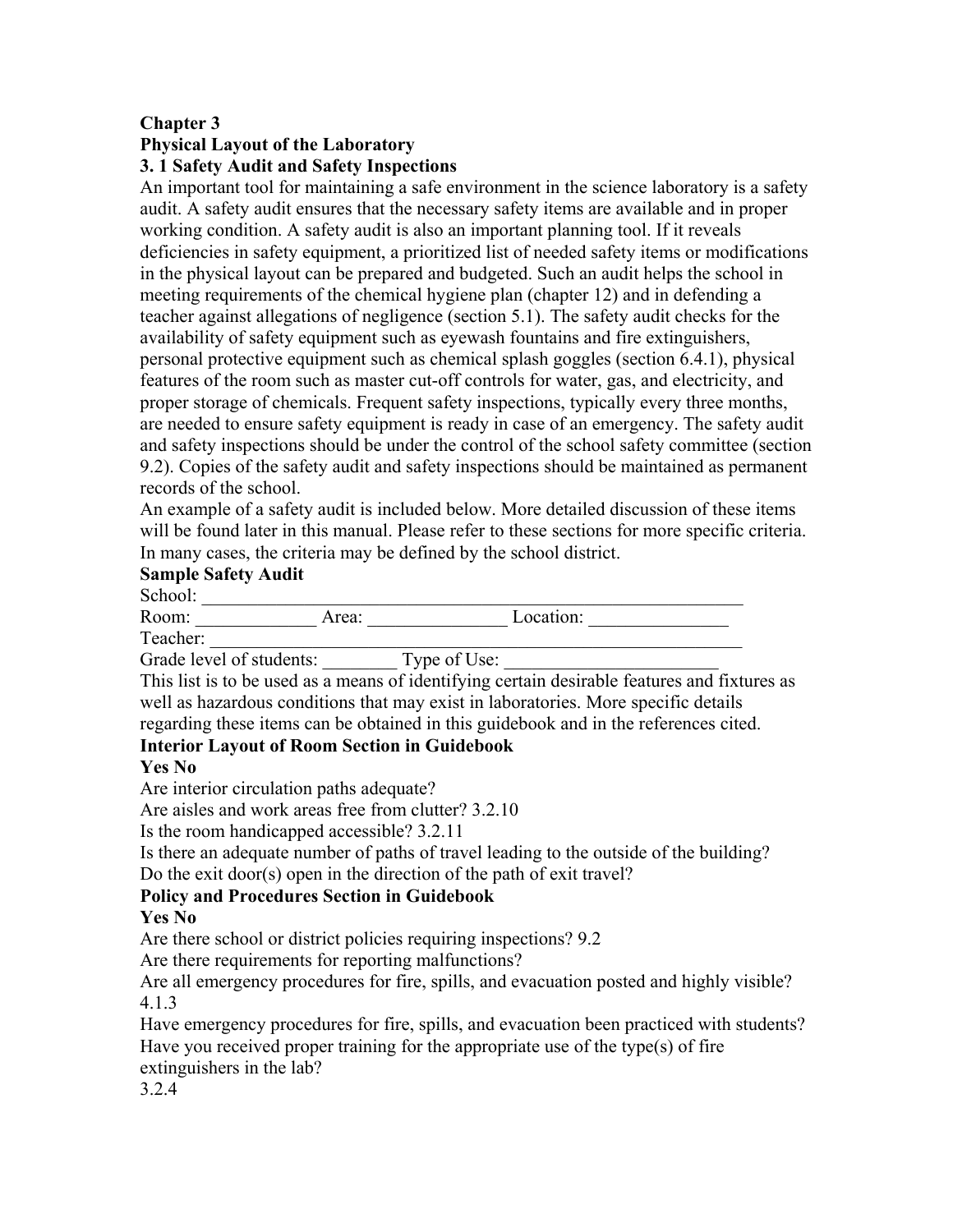Are local (room) cut-off controls and outlets for water, gas and electricity readily accessible, properly labeled and easily distinguished?

3.2.8

Is there an emergency communication system available from the classroom?

Are waste chemicals and waste solvent containers capped and clearly labeled with their contents?

Does mercury containing apparatus have a catch pan or other secondary container? 9.1.4

## **Fixtures, Equipment and Furnishings Section in Guidebook Yes No Comments**

Are eyewash fountains clearly labeled and have they been checked for proper operation? 3.2.2

Is the safety shower or drench hose clearly labeled and accessible from any part of the room in 10 seconds?

3.2.3

Are fire extinguishers clearly labeled and accessible from any part of the room within 10 seconds?

3.2.4

Does the fume hood have adequate air flow? Is it kept clean and not used to store chemicals? Is electrical equipment that may provide sparks such as variable transformers and power strips not located in hoods where flammable liquids are used? 3.2.9

Are fire blankets available, clearly labeled, and mounted for easy reach from the floor? 3.2.5

Is the first-aid kit adequately stocked 3.2.6

Are spill kits for acids, bases, flammable solvents, and mercury available, clearly marked and accessible?

Are special waste receptacles for broken glass and other sharp objects available and clearly labeled? Is the heavy plastic or ceramic container lined with a very tough plastic bag so custodians can remove the liner without handling the broken glass? 9.1.1

Are all pieces of equipment in proper working order or clearly marked "out of service" for repair?

Are all cords on electrical equipment in good condition?

Are belt guards present and properly functioning?

Are table tops or other work surfaces made of nonflammable, chemical resistant material?

# **Personal protective equipment Yes No**

Are approved safety goggles available for each student and for visitors? 6.4.1

Is there a means of sanitizing safety goggles between usage?

3.2.1

Are protective gloves available that are appropriate for the chemicals being used? 6.4.2

Are there lab aprons available? 6.2

Are there beaker and crucible tongs available for handling hot glassware?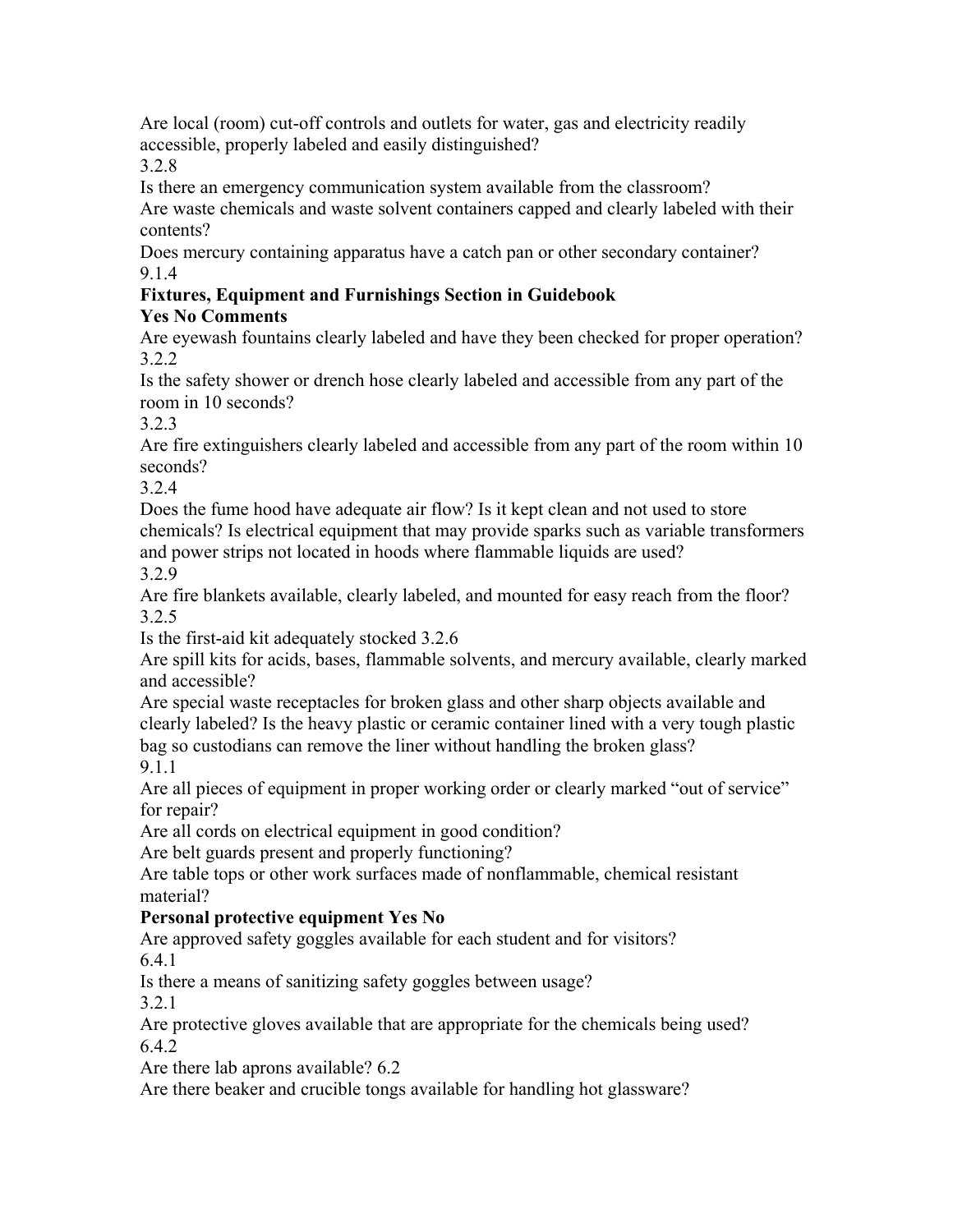9.1.1

Are there suction bulbs available for pipetting? 9.1.5

## **Electrical and Ventilation Systems Yes No**

Are there a sufficient number of appropriate kinds of electrical outlets in the appropriate locations?

Is the room lighting adequate?

Is the room ventilation adequate with at least 4 air exchanges per hour?

3.2.9

Is there an exhaust or purge fan available? 3.2.9

Is there a fire detection system?

## **Chemical Storeroom Section in Guidebook**

## **Yes No Comments Guidebook**

Can the storeroom can be locked and access restricted? 7.5.1

Does the storeroom have a smoke alarm?

Are there are fire resistant cabinets for flammable solvents?

7.5.1.1

Is the chemical refrigerator explosion proof and labeled "**No Food**"?

7.5.5

Is chemical shelving secured to the wall or floor? 7.5.1

Do the shelves have lips to prevent bottles from sliding off?

7.5.1

Is there adequate ventilation? 3.2.9

Are chemicals stored according to their chemical properties with color coded labels used to identify compatible chemicals?

7.5.1

Are acids stored in corrosion-resistant cabinets? 7.5.1

Is an ABC fire extinguisher available and have you been trained to use it?

3.2.4

Are protective leakproof containers available for transporting corrosive chemicals? 7.5.1

Is an inventory of chemicals in the storeroom available and has it been updated annually? 8.1.2

Are peroxide-forming chemicals marked with the date opened and tested for peroxides every 6 months or disposed of?

7.4.7

Are glass containers stored in a location where there is little chance breakage will occur? 7.5.1

Are gas cylinders firmly secured? 7.5.4

Are waste-chemical and waste-solvent containers are capped and clearly labeled with their contents and the word "**WASTE**"?

Are all containers of chemicals clearly labeled with the name of chemical, appropriate hazard warning, name of manufacturer or responsible party? Does the label on prepared solutions include the date mixed and the name of preparer?

7.5.6

## **Sample Safety Inspection**

School: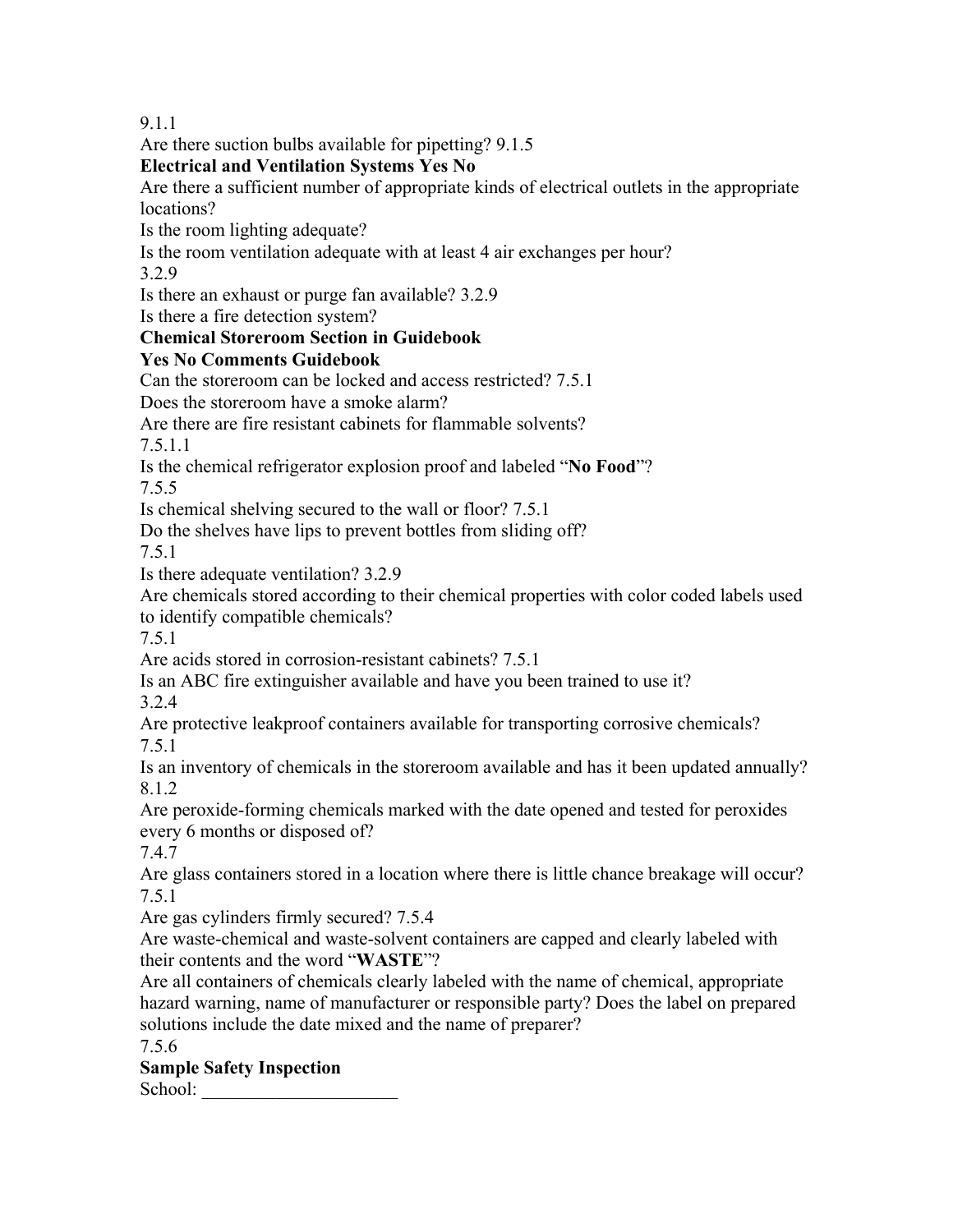Room: \_\_\_\_\_\_\_\_\_\_\_\_\_\_\_\_\_\_\_\_\_\_ Inspector: Date: **Check for proper operation of: Satisfactory Unsatisfactory Date Remedied**  Eyewash fountain Safety shower Fume hood Auxiliary ventilation **Condition of: Satisfactory Unsatisfactory Date Remedied**  Fire extinguishers Fire blanket First-aid kit Spill clean-up kits **Hazards Satisfactory Unsatisfactory Date Remedied**  Exits are not blocked. Aisles are not cluttered. Chemicals are not stored in room. Glassware is not cracked or broken. Chemicals are properly labeled. **Housekeeping Satisfactory Unsatisfactory Date Remedied**  Sinks and sink traps Fume hood Work counter tops Table tops Floors No food or drink Broken glass container Waste containers for chemicals This safety inspection should be repeated every three months. **3.2 Use and Maintenance of Safety Items that Should be Available in All Laboratories** 

All of the safety equipment should be clearly labeled for easy location.. Safety equipment must be inspected regularly, typically every three months, and these inspections recorded. All faculty and students using the laboratory must be trained in the use of safety equipment.

## **3.2.1 Sanitation of Safety Goggles**

If safety glasses and goggles are used by multiple students, it is important to sanitize them between each student use. Ultraviolet (UV) cabinets that hold up to 30 goggles and take from 5 to 15 minutes for a sterilization cycle are commercially available. A lower cost, but less convenient, alternative is to use a chemical disinfectant. Commercial goggle and facemask disinfectant cleaners are available in packets from goggle distributors. Household bleach and disinfectants can be used by diluting to the strength recommended on the label. Dip the goggles in the disinfectant solution and allow to air dry. Goggles are easily scratched and should not be wiped with cloth or paper towels. Products that contain alcohol dry faster but may adversely affect some plastics. If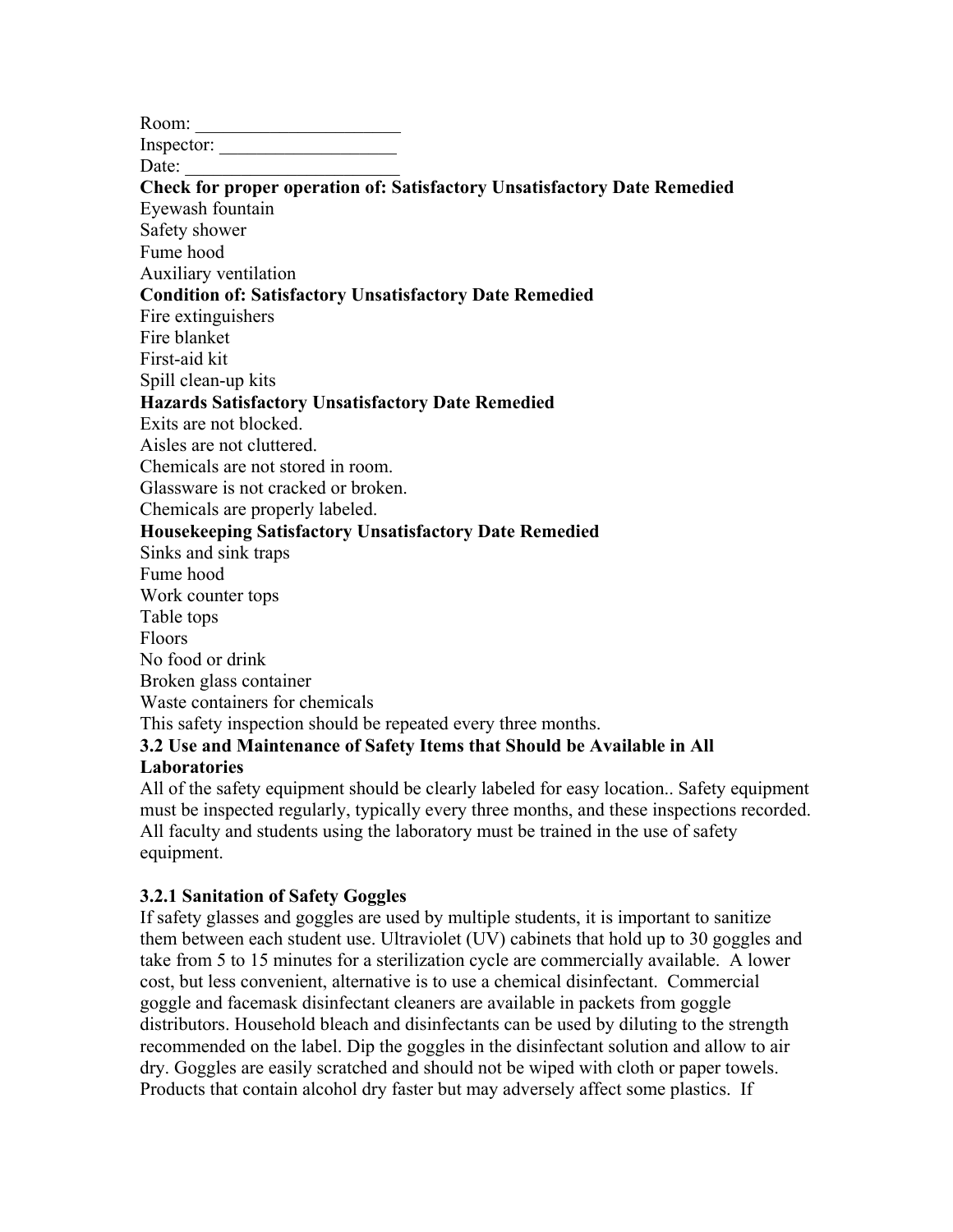alcohol is used for disinfection, commercial alcohol wipes available from local drug stores may be used. Be sure to test your goggles with alcohol to make sure the plastic is not damaged.

## **3.2.2 Eyewash Fountains**

Eyewash fountains are essential in any area when chemicals are used. Caustic chemicals can damage the eye within seconds of contact. John Brodemus has described a demonstration using cow eyes to illustrate the rapid damage of corrosive solutions to the eye. 1 If someone gets foreign material in the eye, the person must reach the eyewash in a few seconds. The American National Standards Institute (ANSI) requires that an eyewash be reached within 10 seconds and be within 100 feet of the hazard. Within the 7ANSI Z358.1-1990 standard is the recommendation that the time required to reach an eyewash should be determined by the hazard. For strong acids or strong caustic chemicals, the eyewash should be located immediately adjacent or within 10 feet of the hazard (ANSI Z.358.1-1990 E 7.4.4). 2

An eyewash fountain should:

- Treat both eyes simultaneously
- Provide a gentle flow of water for at least 15 minutes
- Be accessible within 10 seconds from the time of injury
- Leave both hands free to hold eyelids open
- Be accessible for all students

A plumbed eyewash fountain is best. A hand-held spray which can be a commercial model or a faucet shower attachment sold at local retail stores may supplement but not replace, a plumbed eyewash. This attachment must be modified by cutting off the faucet attachment and inserting the tubing over a laboratory sink faucet outlet. 3 Portable eyewash squeeze bottles are not an acceptable alternative because they can treat only one eye, provide an inadequate supply of water, are susceptible to contamination, and provide a good environment for the growth of microorganisms.

The National Safety Council recommends that all plumbed eyewash fountains be flushed for three minutes a week to reduce the risk of eye infections. All maintenance should be recorded. 4

## **Use of Eyewash Fountains** 5

1. Begin washing the face, eyelids, and eyes for at least 15 minutes as soon as possible. The eyelids should be held open and the eyes rotated as much as possible to ensure removal of the chemical.

2. If the student is wearing contact lenses, the lenses should be removed immediately if at all possible. Continue flushing even if contacts cannot be removed.

3. If the student is lying down, gently hold the eyelids open and pour water from the inner corner of the eye outward. Do not allow the chemical to run into the other eye.

4. In the case of an alkaline burn or any other serious eye injury, immediately send for an ambulance so that first aid will not have to be discontinued during transport to medical facilities

## **3.2.3 Safety Showers**

A safety shower must be available in each laboratory. The safety shower is used to wash hazardous chemicals from the skin and may be used on clothing fires. The Emergency Eyewash and Shower Equipment Standard (ANSI. Z, 358.1-1990) requires that an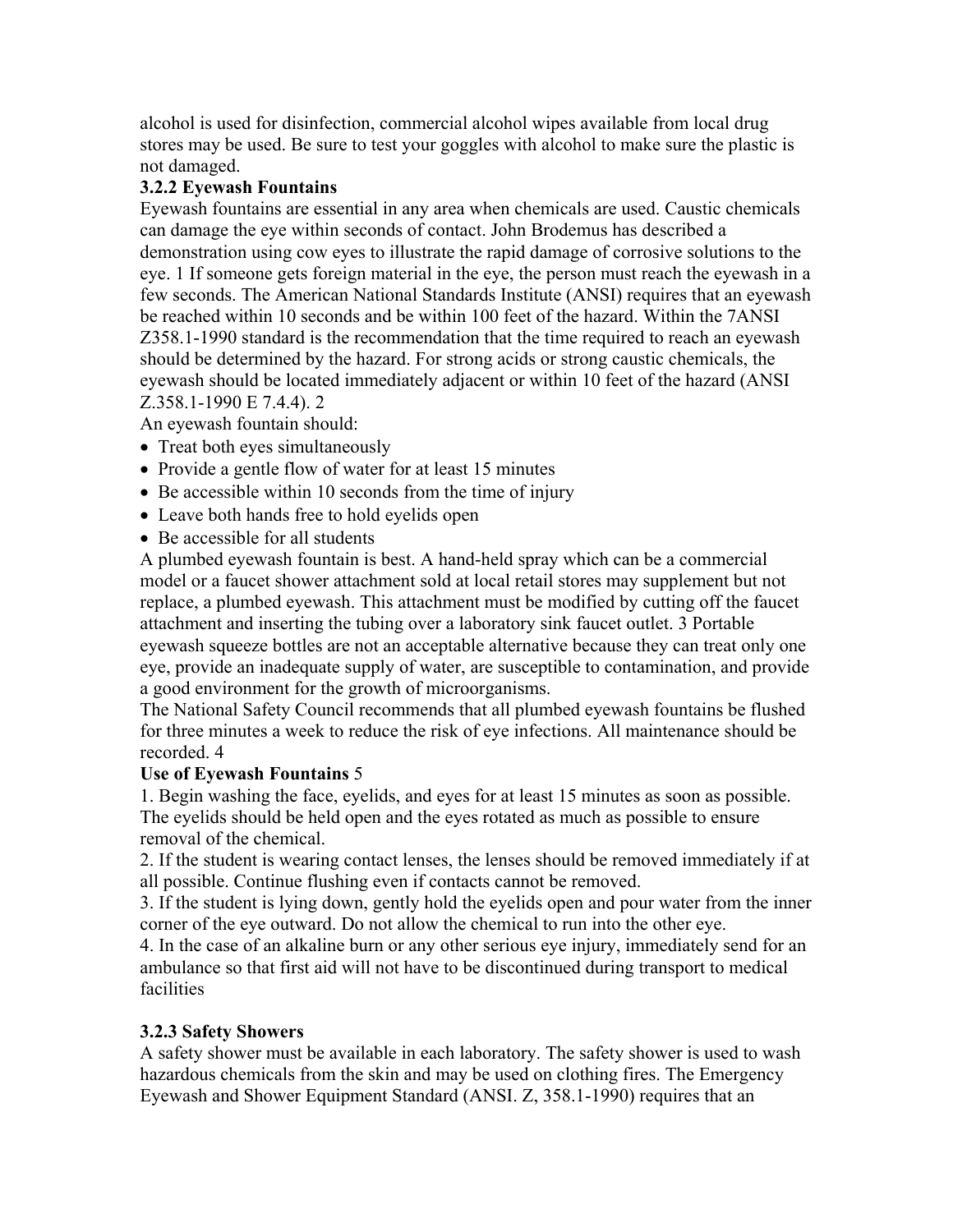emergency shower should be located no more than 10 seconds in time nor greater than 100 feet in distance from the site of the emergency. The ANSI recommendation is that the maximum time to reach the shower should be determined by the potential effects of the chemicals being used. For strong acid and strong caustic chemicals, safety showers should be located within 10 to 20 feet of the hazard (ANSI Z.358.1-1990 E4.6.1). 2 The shower should be labeled, easily accessible, and free from obstructions. Deluge showers should provide uninterrupted flow of water until the valve is intentionally closed. Deluge showers are intended for major spills. A floor drain is a useful feature, but its absence should not prevent installation of a safety shower. The mess can be tolerated on the rare times the shower is used; however, care should be taken to avoid shock from contact with electrical equipment and the water that collects on the floor. Anti-slip floor mats may be provided. The shower should be tested on a regular basis and a record kept. A hand-held water sprayer with a 6-foot hose is a good alternative for small spills such as usually occur in the teaching laboratory. The hand-held spray can be directed to the affected part of the body and can also function as an eye wash. 3 This drench hose is a supplement, not a replacement for a plumbed safety shower.

1. Begin use of the shower as soon as possible, removing any contaminated clothing while in the shower (the fire blanket may be used for privacy).

2. The victim should remain in the shower for a minimum of 15 minutes, washing the skin with water or with soap and water for some organic chemical splashes. The water temperature should not be at extremes which might discourage the use of the shower. Precautions should be taken to protect the user from frigid conditions.

3. Avoid use of neutralizing solutions unless recommended by medical personnel.

#### **3.2.4 Fire Extinguishers**

In the event of a fire, you must decide if you can fight the fire or should evacuate the building and leave the job for professionals.. Most laboratory fires are small fires that can be extinguished easily without calling the fire department. However, even small fires can spread very quickly and become major fires. It may be better to call the fire department and evacuate the building even if someone is fighting a small fire, since any lost response time can make the difference between a lab fire and a building fire. The first few minutes can be critical. The decision whether or not to fight a fire will depend on the size and location of the fire and your comfort level in dealing with the situation. The safety of you and your students, not school property, is the first priority.

In case of a fire, the following course of actions have been recommended: 6, 7

• Alert other people in the laboratory and send for assistance. Never attempt to fight a fire alone.

- A fire contained in a small vessel can usually be suffocated by covering the vessel with a watch glass or inverted beaker.
- A clothing fire should be extinguished by using the stop, drop, and roll procedure or smothering with water or a fire blanket. **Fire extinguishers are not to be used on people**.
- In case of a serious fire, evacuate everyone except those persons trained to fight fires.
- Sound the fire alarm and call the fire department.
- Shut off master gas and electrical power.
- Close windows and doors if possible.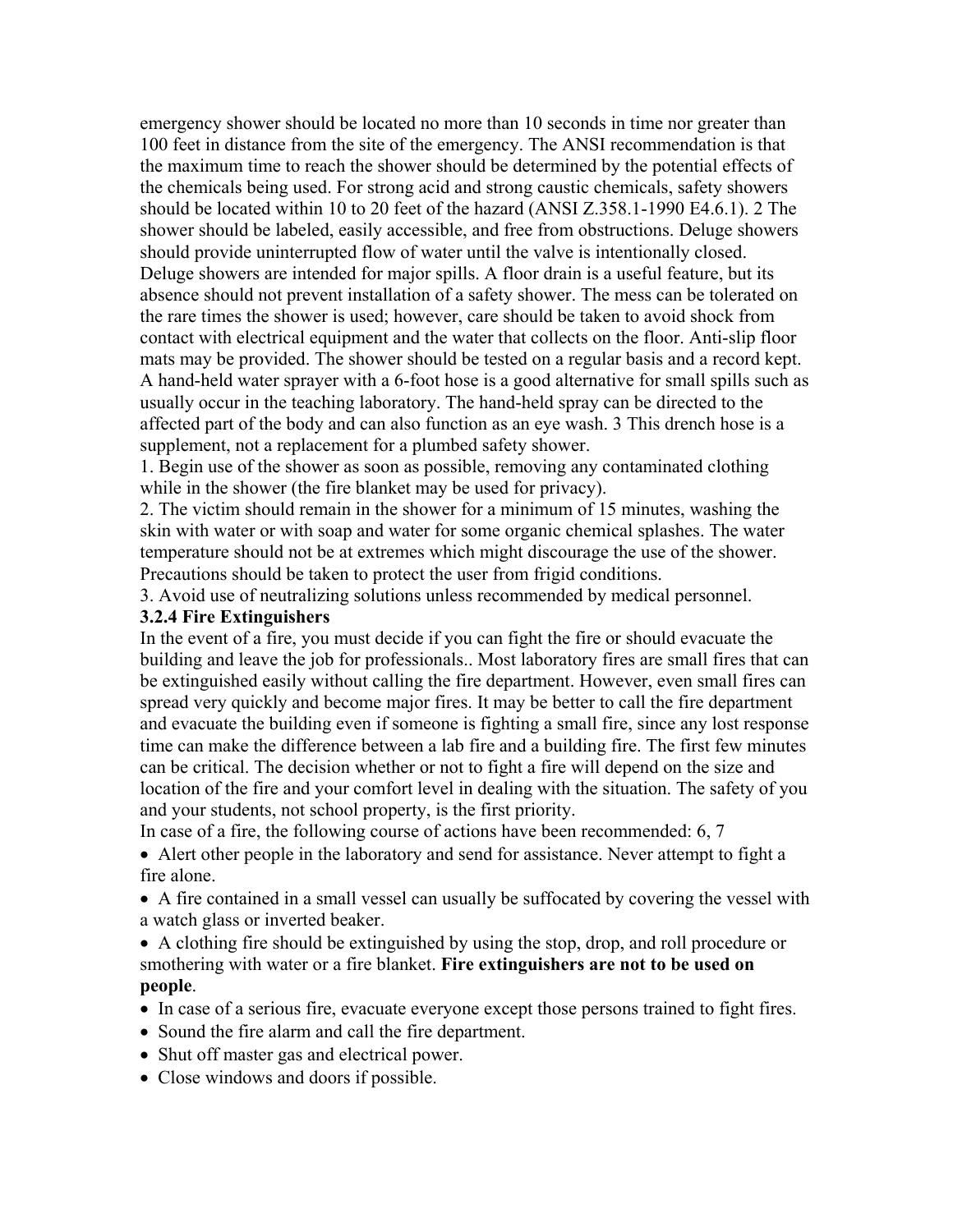• If the fire is spreading or could block your escape route, leave immediately and leave the job to professionals.

If you choose to fight the fire, make sure you are using the correct fire extinguisher. There are 4 classes of fires:

Class A - wood, paper, plastic, cloth

Class B - flammable liquids

Class C - electrical

Class D - combustible metals (Na, K, Mg, etc.)

Water is useful **only** for Class A fires, the common trash-can fire, and should **never** be used with Class B, C, or D fires. Multipurpose Class ABC dry chemical fire extinguishers contain monoammonium phosphate and are recommended for use in all classrooms. However, powder from dry chemical extinguishers may rapidly enter computers and cause permanent damage. CO2 fire extinguishers are recommended in labs where computers are present. Small combustible metal fires can be extinguished using dry sand. Special Class D fire extinguishers are available and are recommended if you use combustible metals such as magnesium, sodium, or potassium in experiments or demonstrations. Do not use CO2 fire extinguishers on Class D fires.

Fire extinguishers must be hung or placed where they are easily accessible but cannot be knocked over. Signs indicating the location of the fire extinguishers should be easily visible.

Fire extinguishers should be of an appropriate size for the incident. A UL rating system on the label indicates the coverage. For example, 4A:60B:C means that the extinguisher is adequate for 4 square feet of a Class A fire, 60 square feet of a Class B fire, or may be used on a Class C fire. It is important to know that the standard 10-15 pound fire extinguisher provides an uninterrupted stream of material for only about 30 seconds. All teachers and students should know how to use a fire extinguisher. A helpful mnemonic is the **PASS** rule:

#### **Use of the Fire Extinguisher**

1. **P**ull the ring or lock pin without squeezing the handle.

2. **A**im the nozzle at the base of the flame.

3. **S**queeze the handle.

4. **S**weep the fire retardant across the fire. Short blasts of the fire extinguisher should be directed at the base, not the center, of the fire.

**P**ull **A**im, **S**queeze **S**weep

When the fire goes out, stop squeezing and wait in case it flares up again. While you are fighting the fire, have someone get a second fire extinguisher in case the one you are using runs out.

After use, have the fire extinguisher recharged immediately.

## **3.2.5 Fire Blankets**

Fire blankets are made of flame-retardant wool. Some old fire blankets were made from asbestos and should have been removed from school premises. 8 Fire blankets may be either folded or rolled vertically in wall-mounted cases and should be prominently labeled. Fire blankets are useful for smothering small fires. Clean fire blankets are useful in keeping accident victims warm to help prevent shock or to cover a wet victim after being under the emergency shower. The maximum suggested distance a person should travel to reach a fire blanket is 30 feet. 9 A folded fire blanket should be unfolded and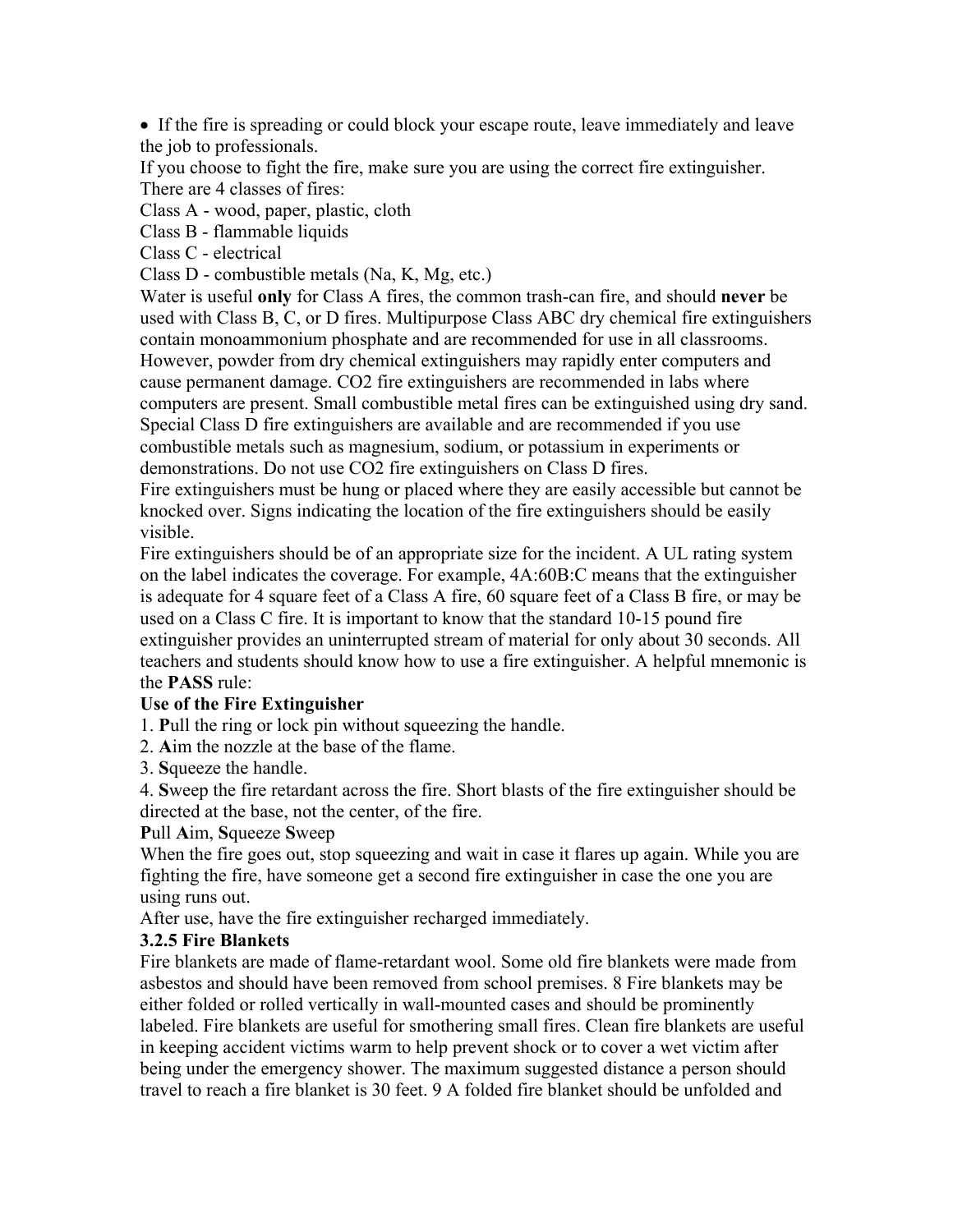placed on the floor so the victim can wrap it around his/her body. When using a vertically mounted blanket, the victim should lie on the floor as soon as the blanket leaves the case. There is concern about using a fire blanket to wrap a person when his/her clothing or hair is on fire. The stop, drop, and roll procedure is probably the safest in most situations. A safety shower is very useful for extinguishing burning clothing. Fire blankets must be used cautiously because wrapping the body can force flames toward the face and neck, can hold heat next to the body, thus increasing severity of burns. Fire blankets are laden with fibers, dirt, and bacteria than can infect or further damage wounds from burns.

#### **3.2.6 First-aid Kits**

A medical treatment program is required as part of the chemical hygiene plan. An adequately stocked first-aid kit is necessary to provide emergency aid until medical treatment is available. The first-aid kit should be stocked according to school policy following recommendations by the nurse or advising physician. For chemical exposure, the MSDS describes emergency medical treatment. Emergency phone numbers should be prominently posted. These numbers may include 911, local poison control center, and local hospital or ambulance. Staff should be trained in basic first aid and CPR according to school policy. Disposable latex gloves should be part of any first-aid kit to prevent the spread of blood-borne pathogens (section 6.5).

## **3.2.7 Refrigerators** 6

Household refrigerators should never be used for chemical storage because the controls, switches, and defroster can spark and ignite flammable material. Food should **never** be stored in a chemical refrigerator. Chemical refrigerators should be clearly labeled "**No Food**". See section 7.5.5 for a more complete discussion of chemical refrigerators.

## **3.2.8 Master Gas and Electrical Cut-offs**

In case of a fire or electrical accident, you should shut off the gas and/or electricity in the laboratory. Master electrical and gas cut-off switches should be available in each laboratory, clearly labeled, and should be readily accessible and easy to use. A master switch in a locked cabinet or one that requires a wrench to operate will not be useful in an emergency situation.

#### **3.2.9 Ventilation: Fume Hoods and Exhaust Fans** 6, 7, 10

Adequate ventilation is important in any room in which chemicals are used or stored. Inadequate ventilation limits the kinds of activities that can be done and the chemicals used in the laboratory. An adequate ventilation system should change the room air 4-12 times per hour. The Illinois Administrative Code specifies requirements for all educational rooms. The requirements under this code depends on the age of construction. Pre-1965 construction is covered under section 185, construction from 1965 until March 24, 1995 is covered under section 175, and construction after March 24, 1995 is covered under section 180. All air from laboratories should be exhausted outdoors and not recirculated in the building. The ducts should be situated so that exhausted air does not enter fresh air intakes.

Each classroom should have an emergency ventilation fan that can exhaust room air during an accidental spill or release of hazardous or irritating vapors. Lack of odor is not an adequate criteria of good ventilation since many chemicals such as mercury have no odor at hazardous levels. A knowledge of the hazardous chemicals being used helps reduce risk from exposure. If the presence of hazardous vapors is suspected, monitoring may be required. Emergency auxiliary ventilation should put a negative pressure on the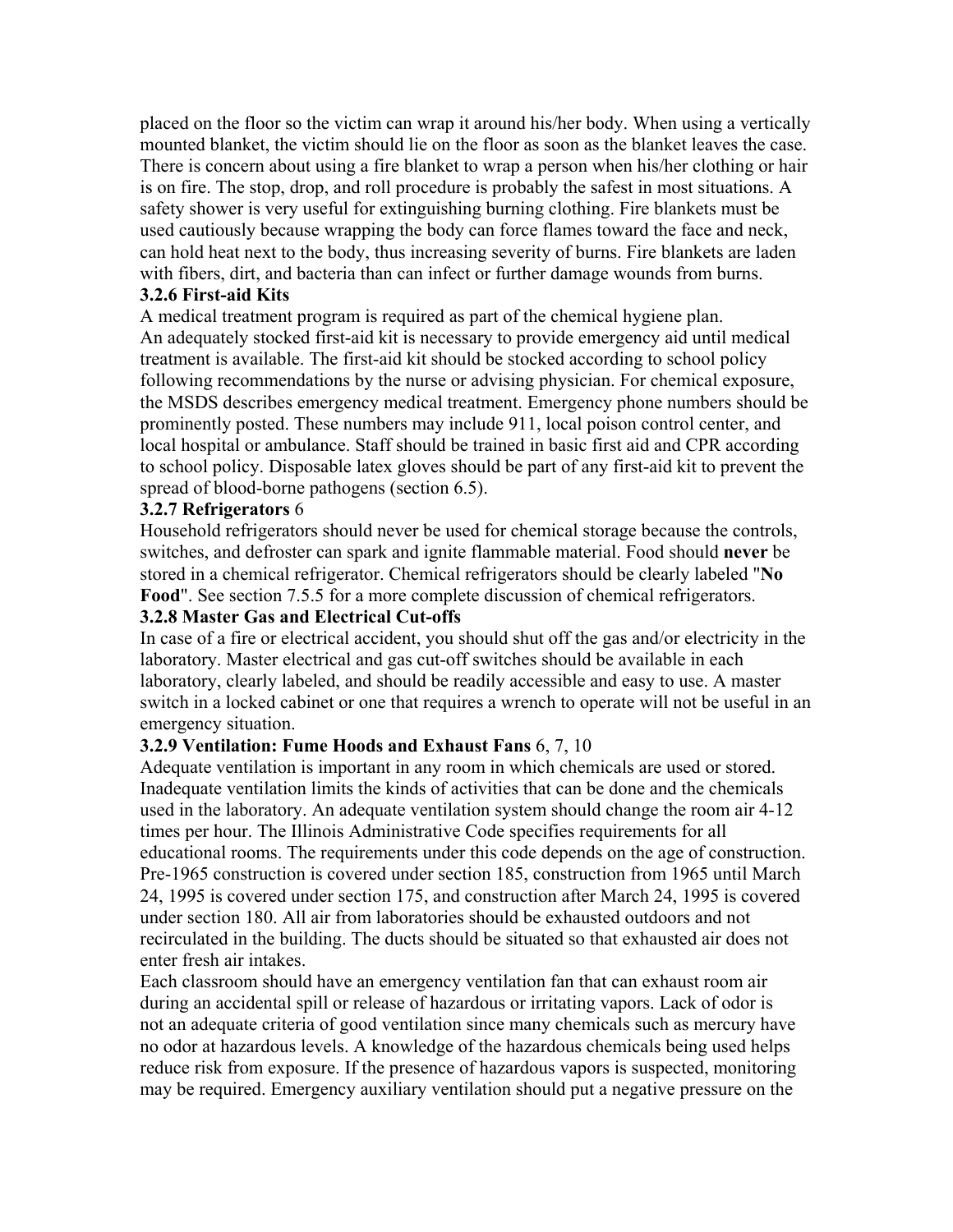room so air moves into the room and prevents vapors from being recirculated through the building. The occasional use of such auxiliary ventilation can reduce the conflict between the high energy costs of ventilation and the need to protect students and teachers from harmful levels of chemicals.

Chemical storerooms should have ventilation adequate to keep atmospheric levels of chemicals below their hazardous limits (threshold limit value (TLV) or permissible exposure limit (PEL)). As with room ventilation, 4-12 air changes per hour are recommended on a continuous basis to prevent buildup of toxic or hazardous concentrations of vapors. All ventilation systems should be regularly evaluated to ensure they are operating properly.

Fume hoods are intended to keep flammable gases, toxic vapors, or noxious odors from entering the general room atmosphere. The American Conference of Government Industrial Hygienists (ACGIH) recommends that hoods be used when working with chemicals having a TLV of 50 ppm or less. The concentrations of vapors in the room must be below the TLV listed in the MSDS for the chemical(s) used. Microscale procedures in which smaller quantities of chemicals are used can reduce exposure to hazardous and noxious vapors.

## **Rules for Using Fume Hoods**

1. Do not store chemicals in a fume hood.

2. Fume hoods must be inspected for proper operation. Exhaust rates of 60-120 lfpm (linear feet per minute) have been recommended, but the ACS points out that exhaust velocity is not a reliable single criterion for hood performance. A smoke bomb may be used to visually monitor air flow. If you use a smoke bomb, you should notify others in the building and the fire department to prevent a false alarm. Inexpensive (less than \$30) vaneometers are available to measure face velocity. The Illinois Administrative Code contains specific requirements for exhaust rate from laboratory fume. For specific requirements sections 185, 175, and 180 of the Illinois Administrative Code should be consulted depending upon the year of construction of the laboratory.

3. Keep the sash at its most efficient level.

4. Work as far inside the hood as possible, but keep your head outside the hood.

A minimum working distance of 6 inches from the front of the hood is recommended.

5. Locate the hood away from windows, doors, and heavily trafficked areas because drafts can adversely affect the effectiveness of a hood.

6. The canopy-style hoods that are built over a lab bench are inadequate to ensure proper exhaust rates.

## **3.2.10 Evacuation Route**

In case of an accident, evacuation may be necessary. When an emergency occurs, it is too late to develop a plan. Procedures for emergency evacuation from the laboratory must be carefully prepared and written into the chemical hygiene plan. The plans used for mandated fire and tornado drills can be adopted. You and your students should practice this plan so you can respond in case of an emergency. Establish a chain of communication so it is clear who notifies the office, who calls the fire department, and so on. Everyone in the laboratory should meet at a predetermined place to make sure everyone is out of the building. There should be two unobstructed paths of exits from the laboratory (for specific details consult Illinois Administrative Code 185, 175, or 180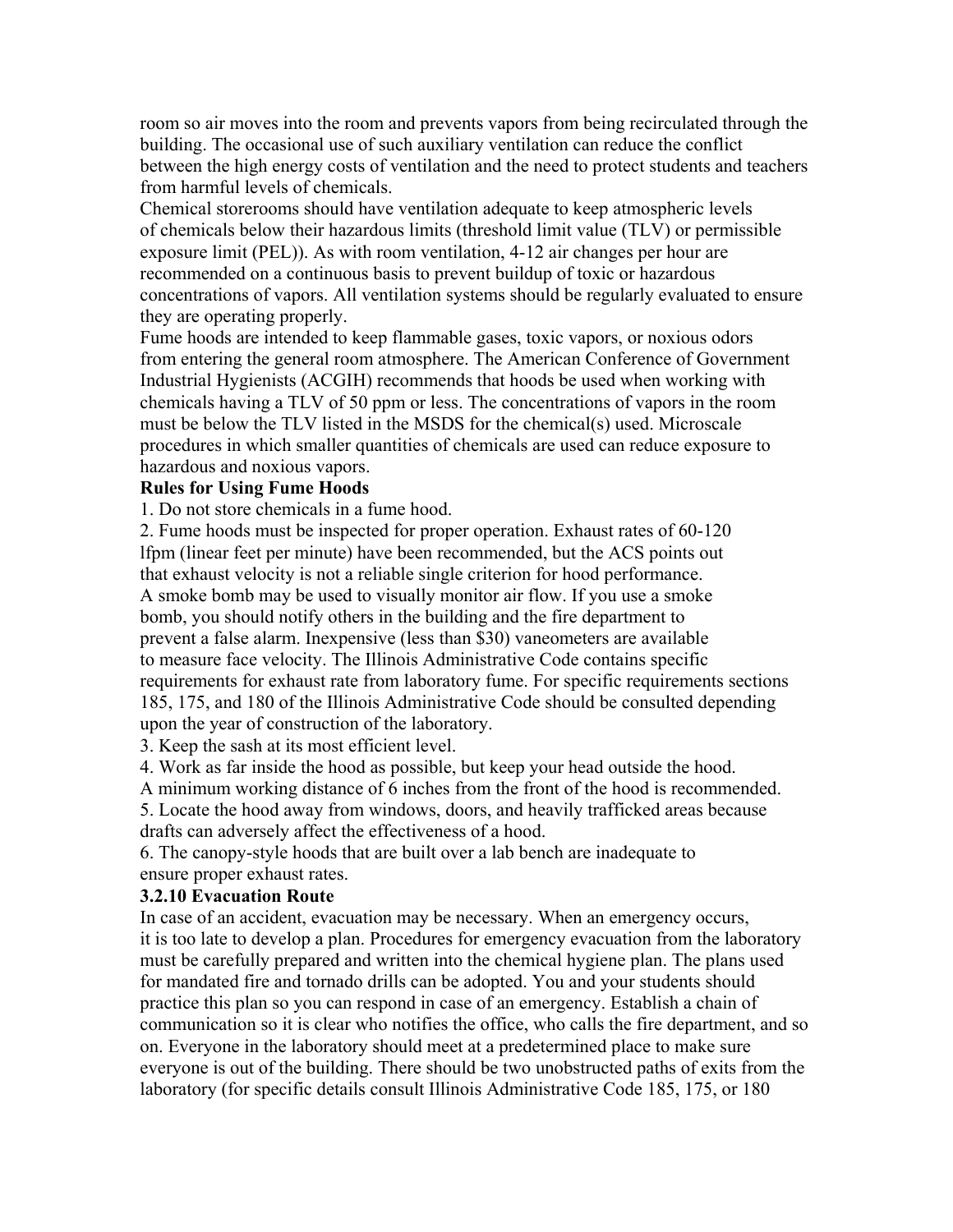depending upon the year of construction). In order to keep the aisles clear, students should not sit during the laboratory exercise. Stools should be pushed under the laboratory benches, and laboratory drawers should be kept closed.

#### **3.2.11 Handicap Access**

The manual "Teaching Chemistry to Students with Disabilities" is a valuable guide to ensure that students with disabilities receive the level of laboratory experience that is appropriate for the individual student (section 5.3.4). 11 In some cases, handicapped students are paired with another student or a laboratory assistant may help the student. Students with impaired mobility must have access to safety equipment, utility controls such as faucets and gas jets, restrooms, telephones, doors, and exits. Eye wash fountains and chains on safety showers must be accessible to students with impaired mobility.

Visually impaired students may need extra time to familiarize themselves with the location of sinks, eye wash stations, safety showers, exits, and other laboratory facilities and safety equipment. These students may need larger letters on labels, a magnifying glass, or Braille or large print instructions. Copies of the safety rules and safety contract should be made available in Braille or large print.

Students with impaired hearing may require visual warnings instead of the normal audible alarms. Hearing impaired students should be placed in a part of the laboratory where they have unrestricted view of the instructor.

#### **3.3 Class Size**

The National Science Teachers Association (NSTA) recommends that there be a maximum of 24 students in a laboratory class. These students must have immediate access to the teacher. 12 Large class size as a result of increased enrollment or budgetary constraints is an important issue for science teachers, since safety problems increase with larger class size. 13,14 The correlation of increased class size with increased accident rate has been documented. Not only does the chance of an accident increase as more students move about the room carrying equipment or chemicals, but direct supervision and instruction by the teacher becomes difficult in large classes. The presence of too many students in a lab can also create problems when they have to wait too long for chemicals and equipment or have too much down time. Under these circumstances, boredom sets in and increases the possibility of someone removing safety goggles, engaging in horseplay, or otherwise violating safety rules with the resulting risk of an accident. 15

A 1992 survey of state requirements revealed that only Florida has enforceable guidelines for class size in laboratories. Of the 43 states and Territory of Samoa that responded to the survey, twenty other states have guidelines which set class size at 25 or fewer or set limits based on the size of the room. Illinois and 16 other states have no class-size legislation.

If a teacher believes that the laboratory is too crowded for safety, he/she should place the concerns in writing to the department chair, principal, and superintendent. If the situation is not corrected, the teacher may request a liability waiver. If the situation is still not corrected, Steele, Conroy, and Kauffman recommend the teacher make a presentation of safety conditions and accident descriptions from local sources or the literature to the school board. The teacher and administration may enlist community support for a comprehensive laboratory safety program. Such a program would involve teachers, administrators, parents, industry, and the fire department in seeking a solution. Consider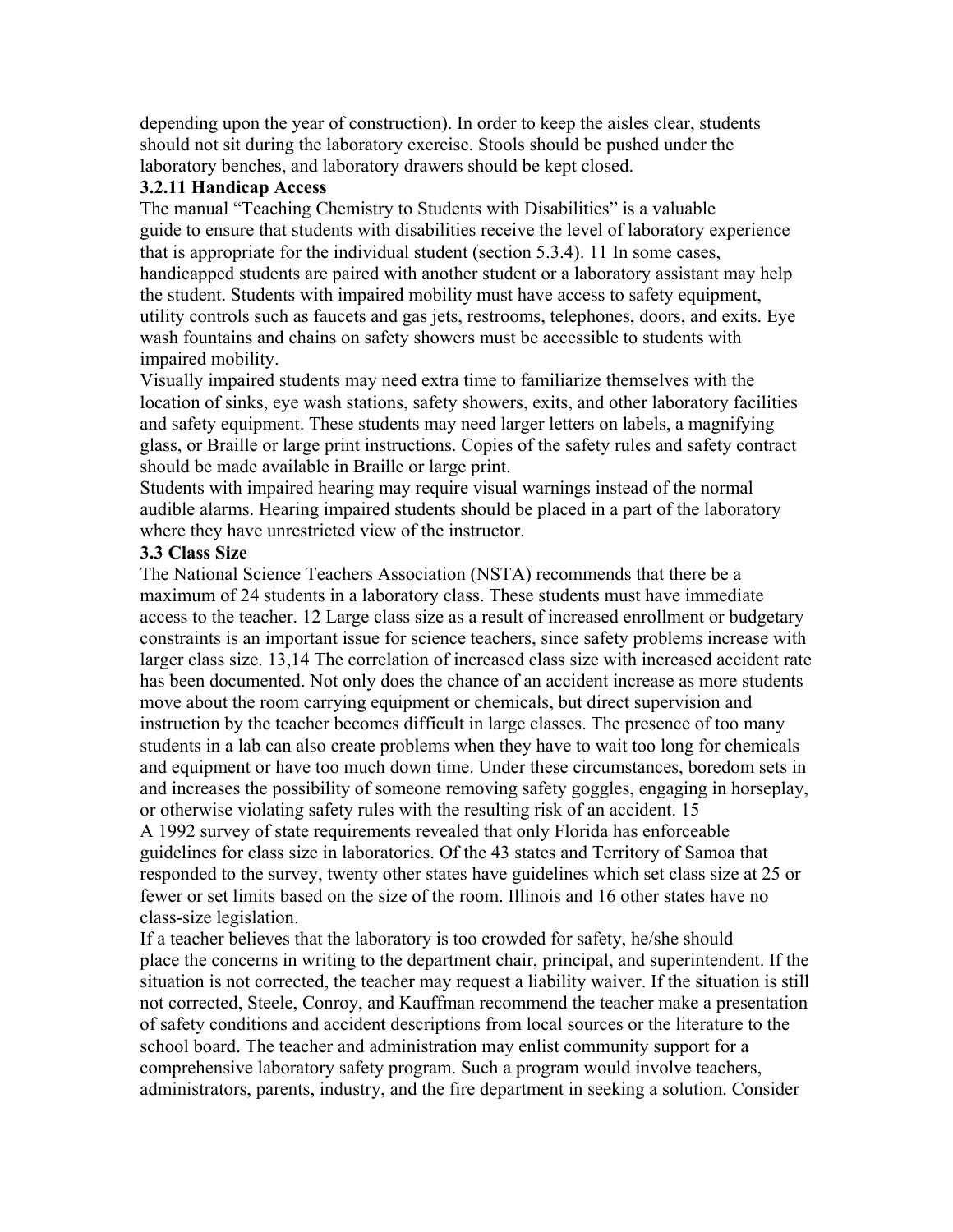creative alternatives to increasing budgets: revise scheduling plans instead of adding staff.15

## **3.4 References**

1. Flinn Scientific Inc. 1992. Cow Eye/Goggle Demo. *CHEM FAX* 10062

2. American National Standards Institute, I. 1990. *American National Standard for Emergency Eyewash and Shower Equipment*, Vol. ANSI Z358.1-1990. New York: American National Standards Institute, Inc.

3. Flinn Scientific Co. Inc. 1994. *Flinn Chemical Catalog & Reference Manual*, p. 567. Batavia, IL: Flinn Scientific Inc.

4. Committee on Chemical Safety. 1990. *Safety in Academic Chemistry Laboratories*, p. 47. Washington, D.C.: American Chemical Society. 5th ed.

5. Missouri Department of Elementary and Secondary Education. 1990. *Missouri Secondary Science Safety Manual*. Columbia, MO: Missouri Department of Elementary and Secondary Education

6. Committee on Chemical Safety. 1990. *Safety in Academic Chemistry Laboratories*. Washington, D.C.: American Chemical Society. 5th ed.

7. Committee on Hazardous Substances in the Laboratory. Assembly of Mathematical and Physical Sciences. National Research Council., ed. 1981. *Prudent Practices for Handling Hazardous Chemicals In Laboratories*. Washington, D.C.: National Academy Press

8. Illinois State Bar Association. 1992. Asbestos Abatement Act. In *Illinois Compiled Statutes*:105 ILCS 105.

9. Flinn Scientific Co. Inc. 1994. *Flinn Chemical Catalog & Reference Manual*, p. 532. Batavia, IL: Flinn Scientific Inc.

10. Flinn Scientific Co. Inc. 1987. Science Department Ventilation: Safety in the School Laboratory. *Flinn Fax* 87-1

11. Kucera, T. J., ed. 1993. *Teaching Chemistry to Students with Disabilities*. Washington, D.C.: American Chemical Society. 3rd ed.

12. National Science Teachers Association, ed. 1992. *NSTA Handbook 1992-1993*.

13. Holliday, W. G. 1992. Should We Reduce Class Size?: What the Research Really Says. *The Science Teacher* January: 14-17

14. Flinn, III, LC. 1994. Overcrowding in the Science Laboratory. In *Flinn Chemical Catalog and Reference Manual* :588-89. Batavia, IL: Flinn Scientific Inc.

15. Steele, M. M., Conroy, P. A., Kaufman, J. A. 1992. There's no Safety in Numbers: Class Size and High School Laboratory Safety - A Survey of State Legislation and Guidelines for Action at Local Levels.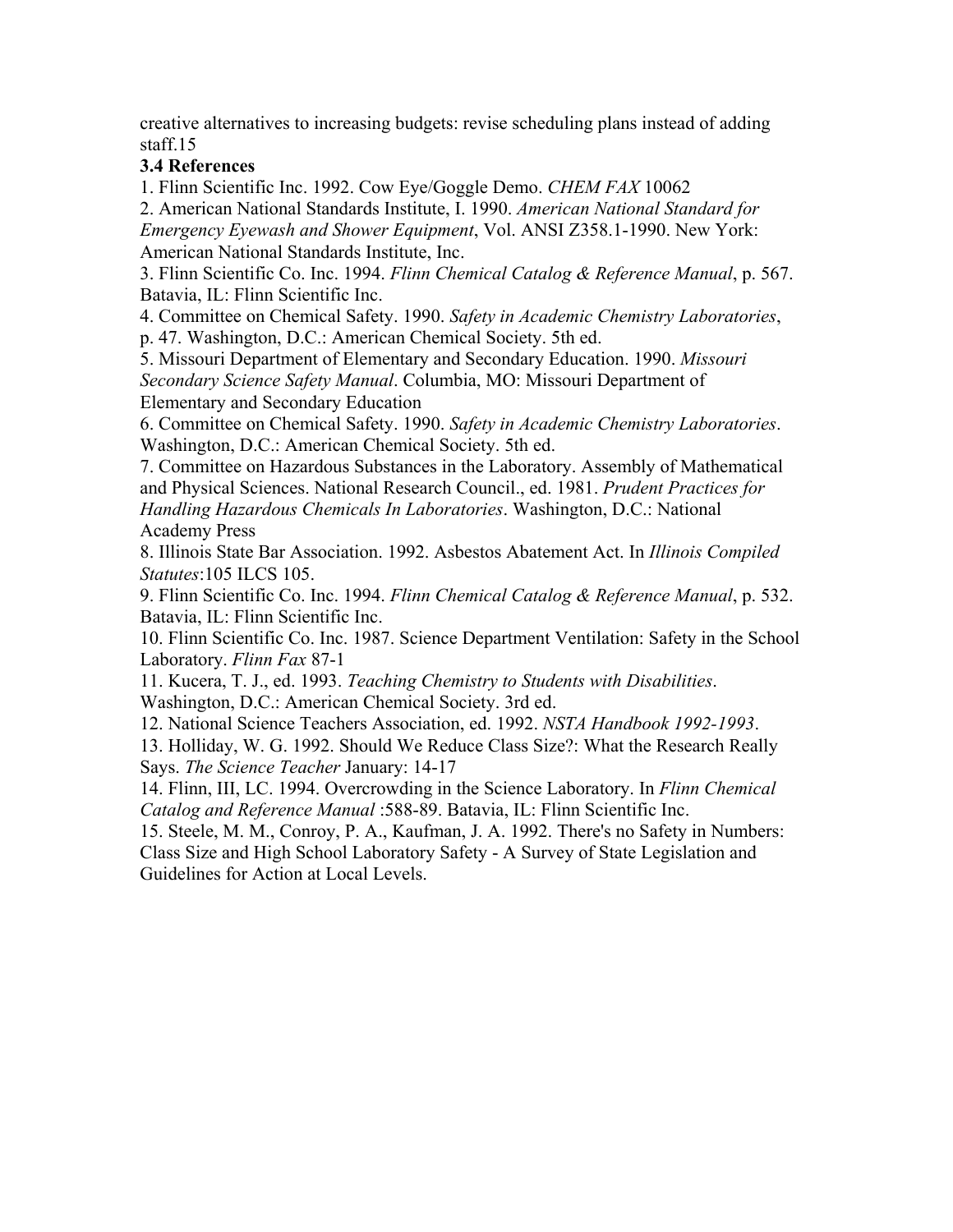## **Chapter 4**

## **Classroom Strategies: Sample Introductory Safety Unit**

Safety in the science laboratory requires common sense, preparation, and knowledge on the part of both the teacher and students. The use of unfamiliar equipment and chemicals in the science laboratory requires extra rules for behavior. Teaching students the proper way to handle materials in the school laboratory should also help them learn correct handling of chemicals found at home or on the job. Safety education must be an ongoing process and cannot be done only once during the year. Students cannot be expected to remember everything from the safety lecture given during the first week of class. Like any other activity, safety is learned only by continual reinforcement and practice. Clearly, students will not take safety rules seriously unless the teacher obeys and strictly enforces these rules. This chapter is an example of one way to instruct students on the importance of providing and maintaining a safe laboratory environment.

There are many other versions of safety rules, contracts, and tests. These samples are provided as only one of many possible versions that may be modified to meet local needs. The basic components of this Safety Unit should, however, be provided by all science teachers.

## **4.1 Guidelines for the Science Teacher**

Section 4.1.1 presents some guidelines for classroom management. Guidelines for performing chemical demonstrations are found in section 4.1. Information on emergency signs is included in section 4.1.3. An emergency telephone list is provided in section 4.1.4. A sample accident report is presented in section 4.1.5.

Basic first aid procedures in case of an accident are summarized in section 4.1.6.

#### **4.1.1 Guidelines for Classroom Management**

1. **Have a set of safety rules**. Students must be informed of the rules of conduct and the proper handling of equipment and chemicals in a science laboratory (section 4.2.1; chapters 7 and 9).

2. **Use a safety contract.** A safety contract signed by the students and parents and kept on file by the teacher reinforces the importance of the rules and verifies that the teacher informed the students of the safety rules (section 4.2.2).

3. **Give a safety quiz**. A safety quiz may be given to assess understanding of safety rules and procedures and may be required before a student begins laboratory work  $(section 4.2.4)$ 

4. **Reinforce safety instructions.** It is not enough to cover the rules in the first laboratory session. They must be reinforced with each laboratory period. A record of this training should be included in the teacher's lesson plan as legal proof of this additional safety instruction.1 For example, before doing an experiment using the Bunsen burner, the teacher might reemphasize the importance of fire safety and the requirement to wear safety goggles.

5. **Decorate with posters and sign**. Posters and signs are excellent ways of reminding students of safety rules and procedures. You can purchase commercial posters from scientific suppliers, but students can also design their own. This reinforces safety rules and gives them a connection with the overall safety plan. This could be a good activity when you have a substitute teacher or a shortened period.

6. **Teach proper handling of chemicals**. All chemicals pose some degree of hazard. It is the responsibility of the teacher to train students in the proper handling of chemicals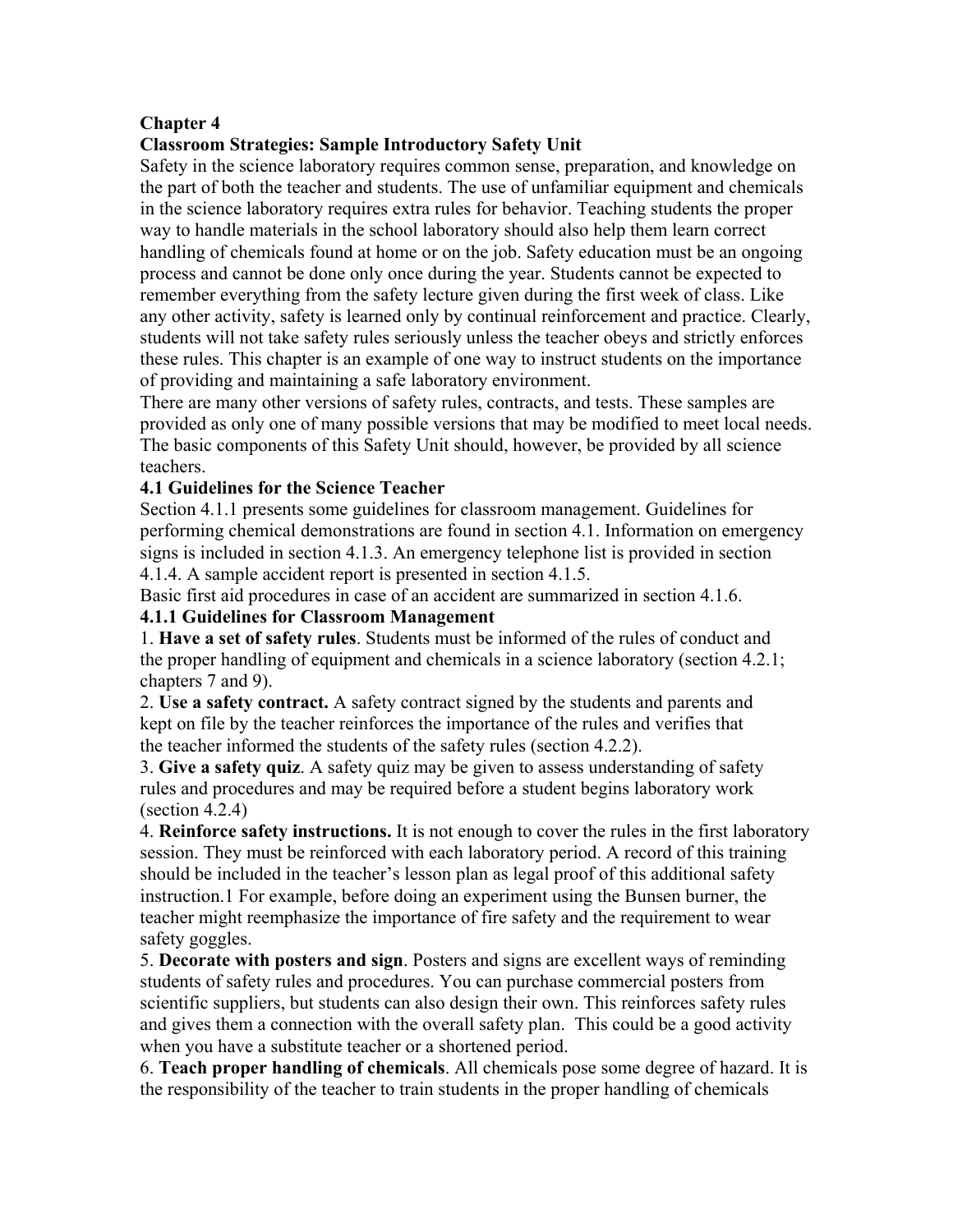(section 7.5), to select chemicals that pose minimum risk (section 8.1.4), to reduce exposure to harmful chemicals as much as possible, to provide safe storage of chemicals (section 7.5), and to arrange for safe disposal of unwanted chemicals and chemical waste (section 8.2).

7. **Know the properties of the chemicals you are using.** Under the chemical hygiene plan, each school is required to keep a file of Material Safety Data Sheets (MSDSs) for every chemical in stock. The MSDS provides information about the physical properties, health and fire hazards, spill procedures, handling procedures, and first-aid treatment for a specified chemical. The MSDS and label instructions must be read and understood before using a chemical (section 7.2.1). Recently purchased chemicals usually have labels with a great deal of safety information, while older chemicals may have labels with very little information (section 7.5.6). Before using a chemical in the laboratory, students must be informed of its potential hazard, any special handling requirements, and disposal procedures.

8. **Consider microscale labs**. The easiest way to minimize exposure to a chemical and to reduce the volume of waste is to use the smallest amount possible (section 8.1.5). Microscale or semimicroscale laboratory experiments provide many of the same educational benefits as macroscale experiments and present many advantages. Microscale labs:

• are economical. Smaller quantities of chemicals are used and purchase price is reduced.

• are safer. Exposure to chemicals is based on the amount of the chemical distributed in the laboratory air. By reducing the amount of chemical used, the atmospheric level is reduced to safer and more pleasant levels.

• are less wasteful. The true cost of a chemical includes not only its purchase price but also the cost of disposal of the waste generated by its use.

• need less storage space. Microscale equipment and solutions can be stored in a small amount of shelf space. A shoe box can hold the solutions and equipment for an entire laboratory experiment

9. **Follow current practices**. The substitution of a less hazardous chemical in an experiment can also improve laboratory safety and minimize the need to dispose of hazardous waste (section 8.1.4). Be very cautious using older books and laboratory manuals as sources of experiments because laboratory practices have changed considerably in recent years. Do not use an experiment or demonstration that you have not tested prior to using it in the classroom.

10. **Control access to chemicals.** Access to chemicals must be strictly controlled by the teacher. Chemicals must be stored in a locked facility with limited access. Students should not have access to the chemical storeroom. Do not leave storage containers of chemicals in the classroom during an activity. Students should have access only to the chemicals and quantities needed. Do not leave chemicals accessible in the laboratory during free periods or when the room is being used by another class.

11. **Enforce safety rules**. Enforcement of safety rules is crucial. Students won't obey the rules if (1) they don't understand their purpose, (2) the rules are not followed by the teacher, (3) or the rules enforced haphazardly. Teachers need a policy for violations of safety rules and they need to follow it. The first violation may result in a warning, and the next violation may result in the student not being allowed to complete the experiment.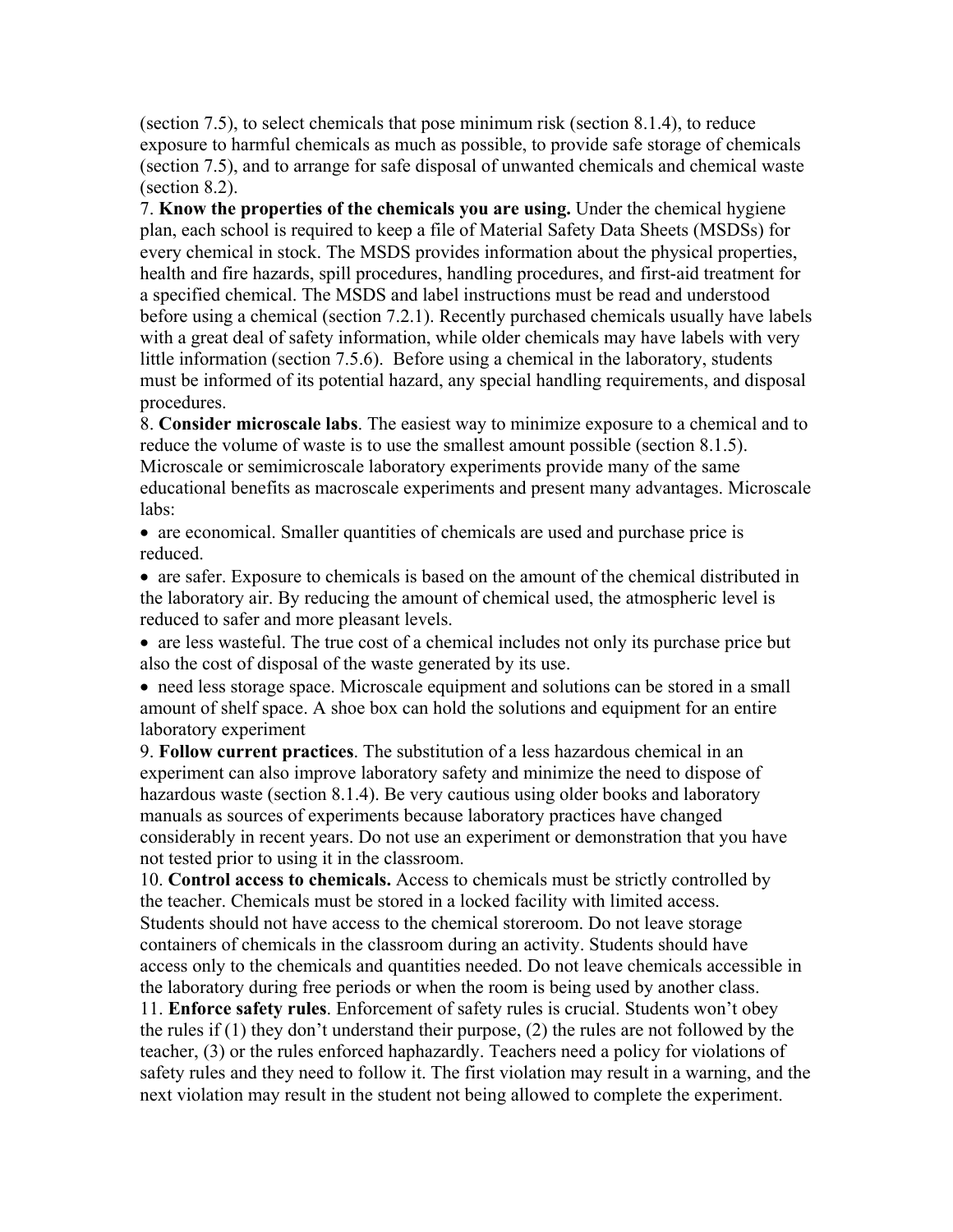Some teachers have given warning slips like parking or speeding tickets for safety violations.1 The laboratory safety rules and the consequences for their violation should be posted in the laboratory.

12. **Set a good example.** Teachers need to follow the safety rules and wear required personal protective equipment, including eye protection. Special precautions are needed when doing chemical demonstrations in which the teacher is wearing eye protection and other personal protection, but the students are not. Also, to enhance their visibility, demonstrations are usually carried out on a much larger scale than laboratory experiments, thus increasing the hazard. Suggested guidelines for doing chemical demonstrations are given in section 4.1.2.

13. **Practice good housekeeping.** Both students and teachers have a responsibility to follow good housekeeping practices to prevent contamination of reagents and keep equipment and the laboratory clean (section 4.2.3).

14. **Be prepared in case of an accident**. In case of an accident, emergency procedures must be followed (section 3.2.10). The teacher should have a plan to follow and access to a telpehone and list of emergency telephone numbers (section 4.1.4).

## **4.1.2 Demonstration Guidelines**

Chemical demonstrations are a very useful way of capturing student interest and presenting concrete examples of abstract concepts. However, demonstrations must be done in such a way that both the student and teacher are protected from possible harm. George Bodner has collected a number of examples of accidents that occurred during demonstrations that are very instructive.2 Safe demonstrations require that the teacher follow the same rules that apply to laboratory experiments. It is especially important that the teacher practice a demonstration before presenting it to a class. Use demonstrations from sources that provide information on the chemical principles involved, safety considerations, and waste disposal information. 3-6 The following guidelines developed by the American Chemical Society (ACS) for demonstrations at ACS-sponsored meetings should be followed by any demonstrator.

## **Minimum Safety Guidelines for Chemical Demonstrations**

ACS Division of Chemical Education

Chemical Demonstrators Must:

1. know the properties of the chemicals and the chemical reactions involved in all demonstrations presented.

2. comply with all local rules and regulations.

3. wear appropriate eye protection for all chemical demonstrations.

4. warn the members of the audience to cover their ears whenever a loud noise is anticipated.

5. plan the demonstration so that harmful quantities of noxious gases (e.g. NO2, SO2, H2S) do not enter the local air supply.

6. provide safety shield protection whenever there is the slightest possibility that a container, its fragments, or its contents could be propelled with sufficient force to cause personal injury.

7. arrange to have a fire extinguisher at hand whenever the slightest possibility for fire exits.

8. not taste or encourage spectators to taste any non-food substance.

9. not use demonstrations in which parts of the human body are placed in danger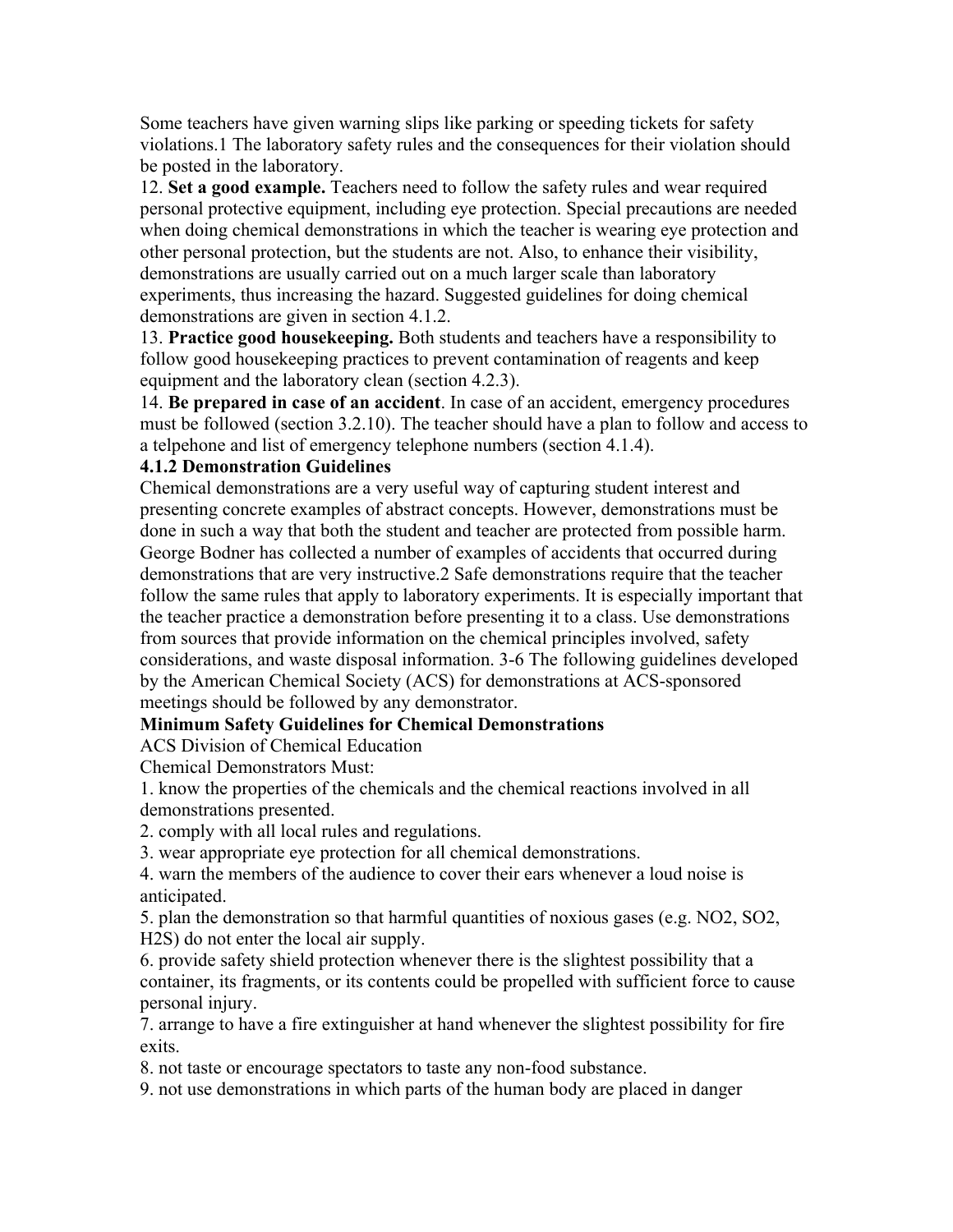(such as placing dry ice in the mouth or dipping hands into liquid nitrogen). 10. not use "open" containers of volatile, toxic substances (e.g. benzene, CCl4, CS2, formaldehyde) without adequate ventilation as provided by fume hoods.

11. provide written procedure, hazard, and disposal information for each demonstration whenever the audience is encouraged to repeat the demonstration.

12. arrange for appropriate waste containers for and subsequent disposal of materials harmful to the environment. Revised  $6/4/88$  Copyright  $\odot$  1988, ACS Division of Chemical Education, Inc. Reprinted with permission.

6

# **4.1.3 Emergency Signs**

Emergency signs are available from general lab supply companies and safety supply companies.

• Post lab safety rules in a prominent place in your laboratory.

• The outside doors to chemical storerooms should have NFPA 704 hazard diamonds for the benefit of fire department personnel.

• There should be signs that clearly state that chemical splash goggles are required.

• There should be signs that indicate procedures for evacuation in case of disaster.

• Location of fire extinguishers, eyewash fountains and safety showers should be clearly labeled.

• Cabinets used to store chemicals should be clearly labeled by type of hazard (e.g. acid, flammable).

## **4.1.4 Emergency Telephone List**

A list of emergency telephone numbers should be posted in the laboratory and by telephones in the building, including the school office.

| Fire                                                                                                                                                                                                                           |            |
|--------------------------------------------------------------------------------------------------------------------------------------------------------------------------------------------------------------------------------|------------|
| Ambulance                                                                                                                                                                                                                      |            |
| <b>School Nurse</b>                                                                                                                                                                                                            |            |
| Medical                                                                                                                                                                                                                        |            |
| <b>Emergency Response Unit</b>                                                                                                                                                                                                 |            |
| Office of Chemical Safety                                                                                                                                                                                                      |            |
| Illinois Environmental Protection Agency                                                                                                                                                                                       |            |
| $1-800-782-7860$ (24 hour)                                                                                                                                                                                                     |            |
| $(217)$ -782-3637 (DIRECT)                                                                                                                                                                                                     |            |
| Poison Control Center 1-800-543-2022                                                                                                                                                                                           |            |
| Police                                                                                                                                                                                                                         |            |
| <b>Sanitation District</b>                                                                                                                                                                                                     |            |
| 7                                                                                                                                                                                                                              |            |
| 4.1.5 Sample Accident Report                                                                                                                                                                                                   |            |
| Name of Student                                                                                                                                                                                                                |            |
| Address and the state of the state of the state of the state of the state of the state of the state of the state of the state of the state of the state of the state of the state of the state of the state of the state of th | Home Phone |
| Age                                                                                                                                                                                                                            |            |
| Date of occurrence Time of occurrence                                                                                                                                                                                          |            |
| Place of Occurrence (building, room, class                                                                                                                                                                                     |            |
| name)                                                                                                                                                                                                                          |            |

Location (Check one) Activity (Check one)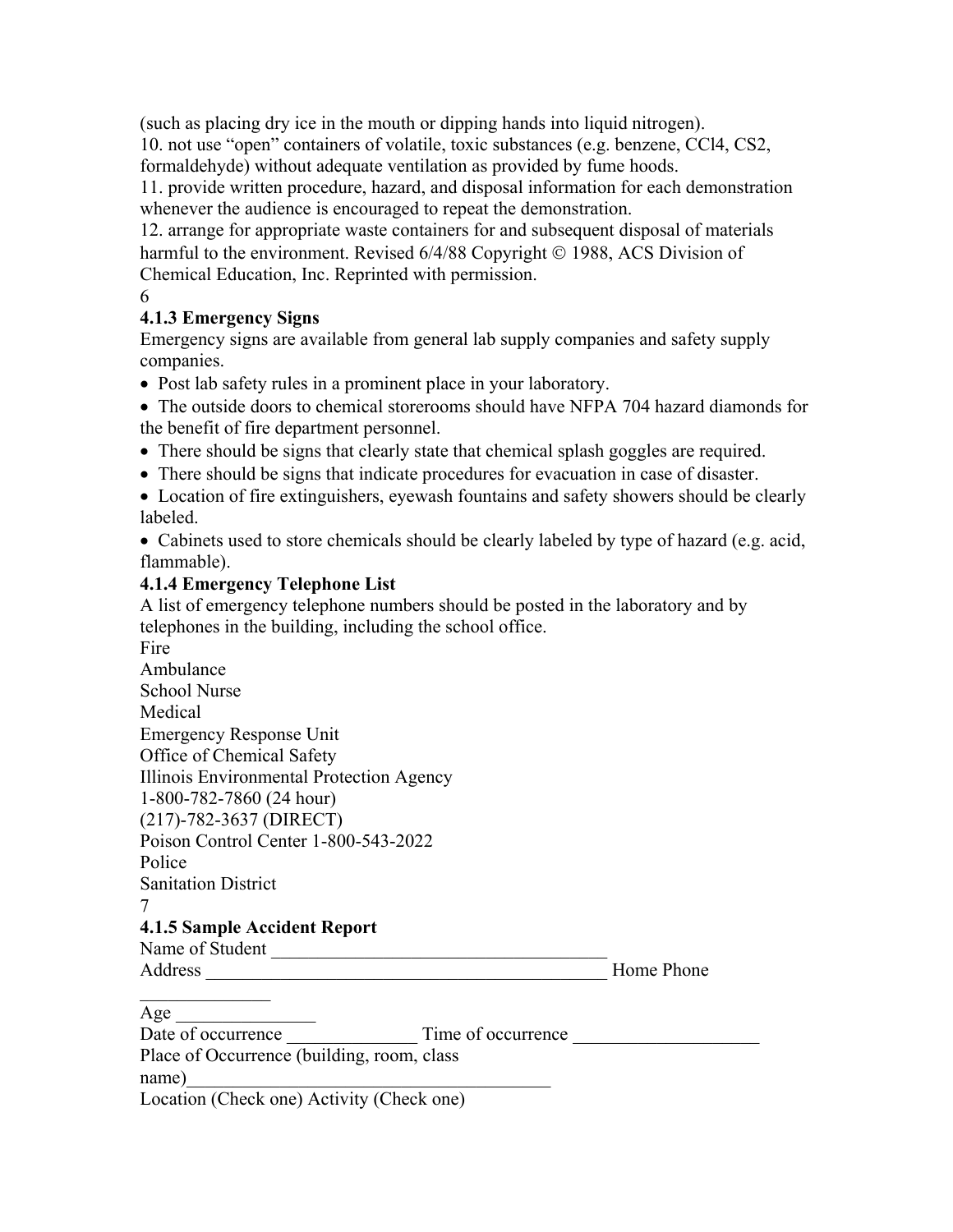lab bench demonstration aisle regular experiment classroom unauthorized experiment hallway accidental contact storeroom horseplay other other Cause (Check one) Body Parts Affected (Check one) object in motion struck person face person collided with object eyes person fell hands, arms clothing caught on object legs, feet person wais caught between objects internal chemical exposure body overexertion other Describe result of accident: Describe any damage to property: Describe action taken: EMS Trip Number (if transported to a medical facility) \_\_\_\_\_\_\_\_\_\_\_\_\_ Names and addresses of witnesses

 $\mathcal{L}_\text{max}$  , and the contract of the contract of the contract of the contract of the contract of the contract of the contract of the contract of the contract of the contract of the contract of the contract of the contr

Name and address of supervisor at time of injury

 $\mathcal{L}_\text{max}$  , and the set of the set of the set of the set of the set of the set of the set of the set of the set of the set of the set of the set of the set of the set of the set of the set of the set of the set of the Signature of person submitting report (name, date)  $\mathcal{L}_\text{max}$ 

Signature of principal (name, date)

#### $\mathcal{L}_\text{max}$  , and the contract of the contract of the contract of the contract of the contract of the contract of the contract of the contract of the contract of the contract of the contract of the contract of the contr 8

In case of an accident, the teacher may want to draw a diagram on the back of the accident report to show the location of the incident and the position of the teacher. Polaroid pictures can be used to show layout of the room. The EMS trip number can be obtained from the paramedic if transportation to a medical facility is required.

## **4.1.6 First Aid**

Toxic substances in science labs can enter the body by inhalation of gas, vapor, or particulate matter (dust), by skin contact, by eye contact, by ingestion, or by injection. Injection of chemicals usually occurs from cuts by broken glass contaminated with hazardous chemicals. The first step is to try to identify the toxic substance and call for medical assistance. Keep calm at all times and prevent shock. Immediately notify the principal, the school nurse, and the parents.

• **inhaled poisons**- (symptoms: central nervous system problems like dizziness or headache)

1. Carry the victim to fresh air if possible. Open doors and windows to ventilate the room.

2. If the victim is not breathing, trained personnel should begin artificial respiration, but do not inhale the victim's breath.

## • **ingested poisons**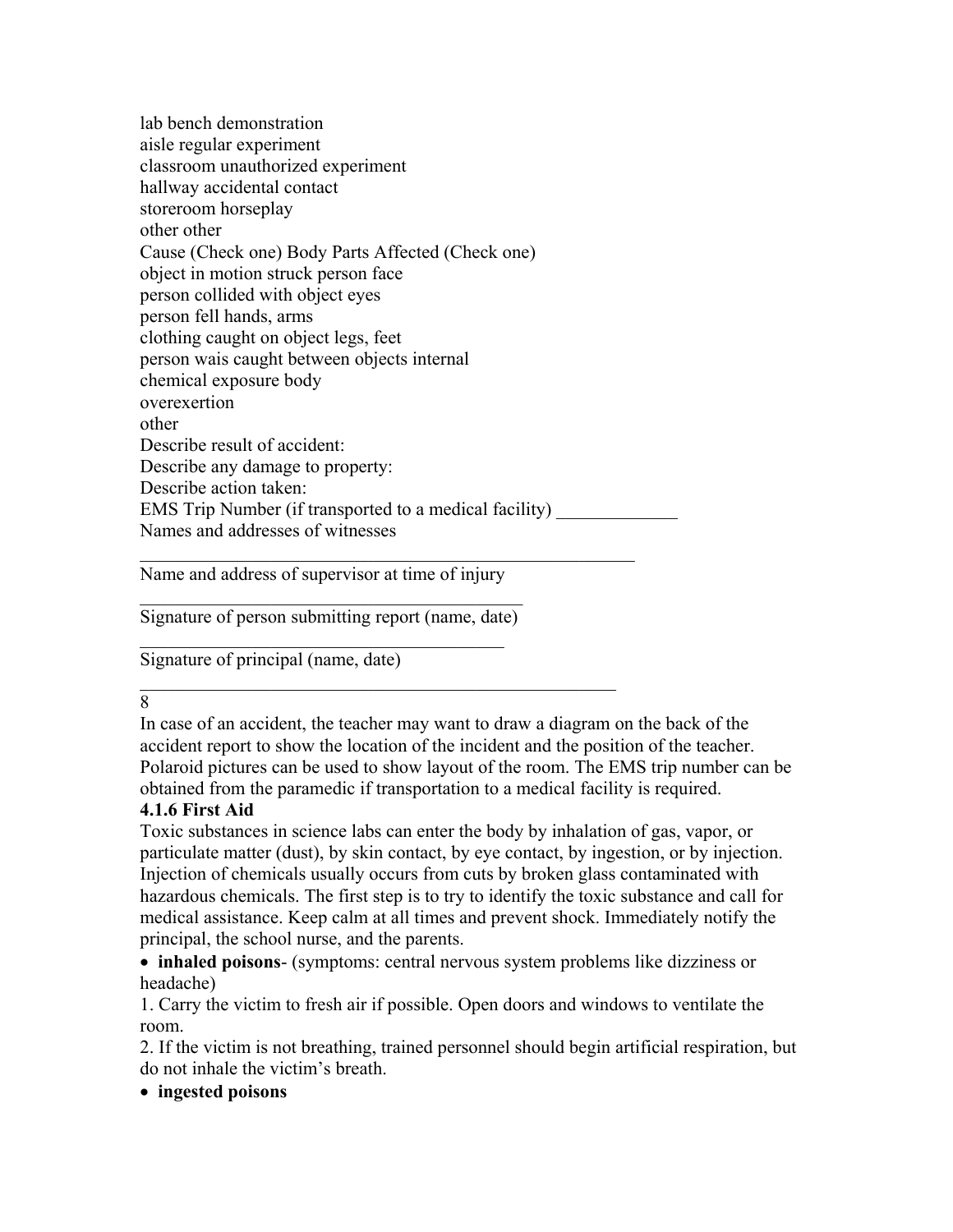1. Maintain the student's breathing.

2. Collect a sample of the poison.

## • **skin contact**

1. Wash away the chemical with large amount of water as quickly as possible. Continue to flush the area for 15 minutes.

2. Do not attempt to neutralize unless specifically approved by medical personnel.

3. Apply a sterile dressing.

Remember, toxic substances spilled on clothing often cause delayed and more severe problems than direct skin contact. Remove contaminated clothing before washing skin with water. Remove shoes if they will get wet from the drench so that chemicals do not wash into the shoes.

## • **eye contact**

1. As quickly as possible, begin thoroughly washing the affected eyes, eyelids and face for 15 minutes. Assign someone to assist the person in washing his or her eyes.

2. If the student is wearing contact lenses, remove them if possible. If no eyewash fountain is available, use a rubber hose with a shower attachment or use cups of water. 4. If the injured person is lying down, gently hold the eyelids open and pour water from the inner corner of the eye outward. Do not allow the chemical to run into the other eye. 5. In the case of an alkaline burn or any other serious eye injury, immediately send for an ambulance so that first aid will not have to be discontinued during transport to medical **facilities** 

6. In the case of a minor injury, cover the eye with a dry, clean dressing. Caution the victim not to rub the eye.

## • **heat burns**

1. Apply clean, cold, moist towels. Do not use ice or salt water. Continue as long as the pain persists

2. Apply a clean, dry dressing. Do not break blisters or remove dead skin. Do not apply ointments or creams.

## • **electrical shock**

1. Disconnect the power source or pull the victim away using a dry wood stick or dry cloth. Make sure the rescuer has dry hands and is not standing in water. Do not use any metal or touch the victim directly

2. Maintain the victim's breathing.

3. Treat for shock symptoms (cover with blanket, elevate feet).

## • **bleeding**

1. Put gloves on.

2. Apply firm pressure to the wound using a clean dressing.

3. Do not disturb the forming clot. Add additional layers of clean dressing.

4. Treat for shock.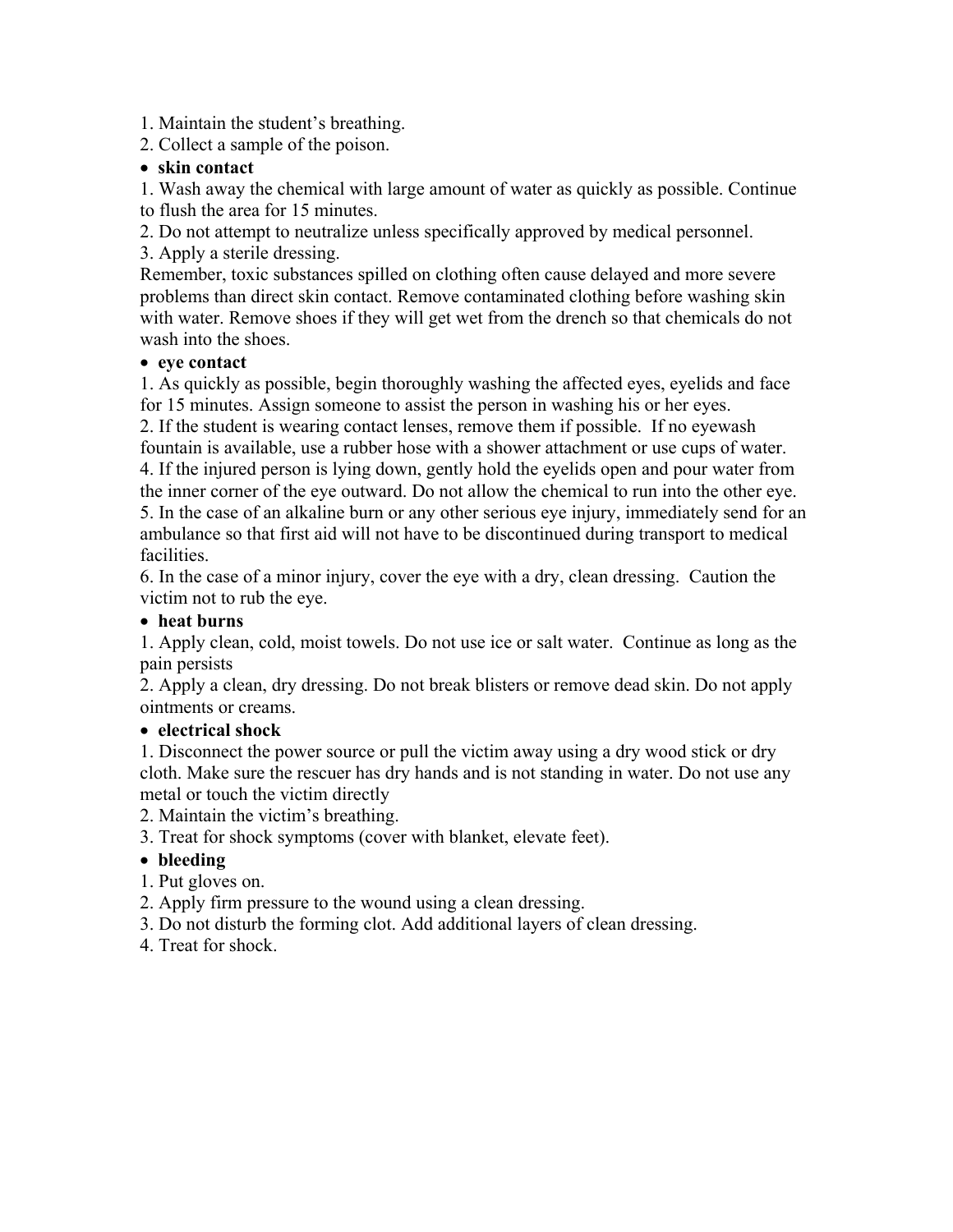## **Chapter 5 Legal Aspects of Teaching Science 5.1 Civil Liability for Injury**

Teachers and administrators often worry about their liability — can they be sued? While it is impossible to state that districts and teachers will never be liable for injury caused in science laboratories, there is limited district and teacher immunity from claims for simple negligence. According to the Illinois School Code (105 ILCS 5/24-24): Subject to the limitations of all policies established or adopted under Section 14-8.05,

teachers, other certified educational employees, and any other person, whether or not a certified employee, providing a related service for or with respect to a student shall maintain discipline in the schools including school grounds which are owned or leased by the board and used for school purposes and activities. In all matters relating to the discipline in and conduct of the schools and the school children, they stand in the relation of parents and guardians to the pupils. This relationship shall extend to all activities connected with the school program including athletic and extracurricular programs and may be exercised at any time for the safety and supervision of the pupils in the absence of their parents or guardians.

Nothing in this Section affects the power of the board to establish rules with respect to discipline; except that each board shall establish a policy on discipline, and the policy so established shall provide, subject to the limitations of all policies established or adopted under Section 14-8.05, that a teacher, other certified employee, or any other person, whether or not a certified employee, providing a related service for or with respect to a student may use reasonable force as needed to maintain safety for the other students, school personnel or persons or for the purpose of self defense or the defense of property, shall provide that teacher may remove a student from the classroom for disruptive behavior, and shall include provisions which provide due process to students. The policy shall not include slapping, paddling, or prolonged maintenance of students in physically painful positions nor shall it include the intentional infliction of bodily harm.

This doctrine of *in loco parentis* (105 ILCS 5/24-24, 38-84a) has been upheld in court to afford certified staff the same type of immunity from civil liability for actions necessarily arising from the student-teacher relationship as a parent would enjoy for actions arising from the parent-child relationship (see Cates v. Cates, 156 Ill.2d 76, 1993). The Illinois Supreme Court has specifically noted the immunity of certified staff acting *in loco parentis* is limited to those duties necessitated by the need to maintain discipline and authority. The district, and its staff remain immune under certain circumstances under the local government and Governmental Employees Tort Immunity Act ( 745 ILCS 10/1- 101). Willful or wanton misconduct is not subject to immunity.

Whether an injury arose from negligence or from actions necessary related to the studentteacher relationship will be determined from the facts in any given circumstance. It is impossible to speculate as to possible liability in any given situation. To minimize claims of liability, districts and teachers should follow the district policies on laboratory conduct and comply with the applicable laws and rules.

To defend against claims of negligence, Gass recommends the following steps for a teacher to take.1 These actions must be documented in case of future legal action since a lawsuit may be initiated years after the incident. This documentation could include a signed safety contract, results of a safety quiz, pre-lab tests with safety questions, and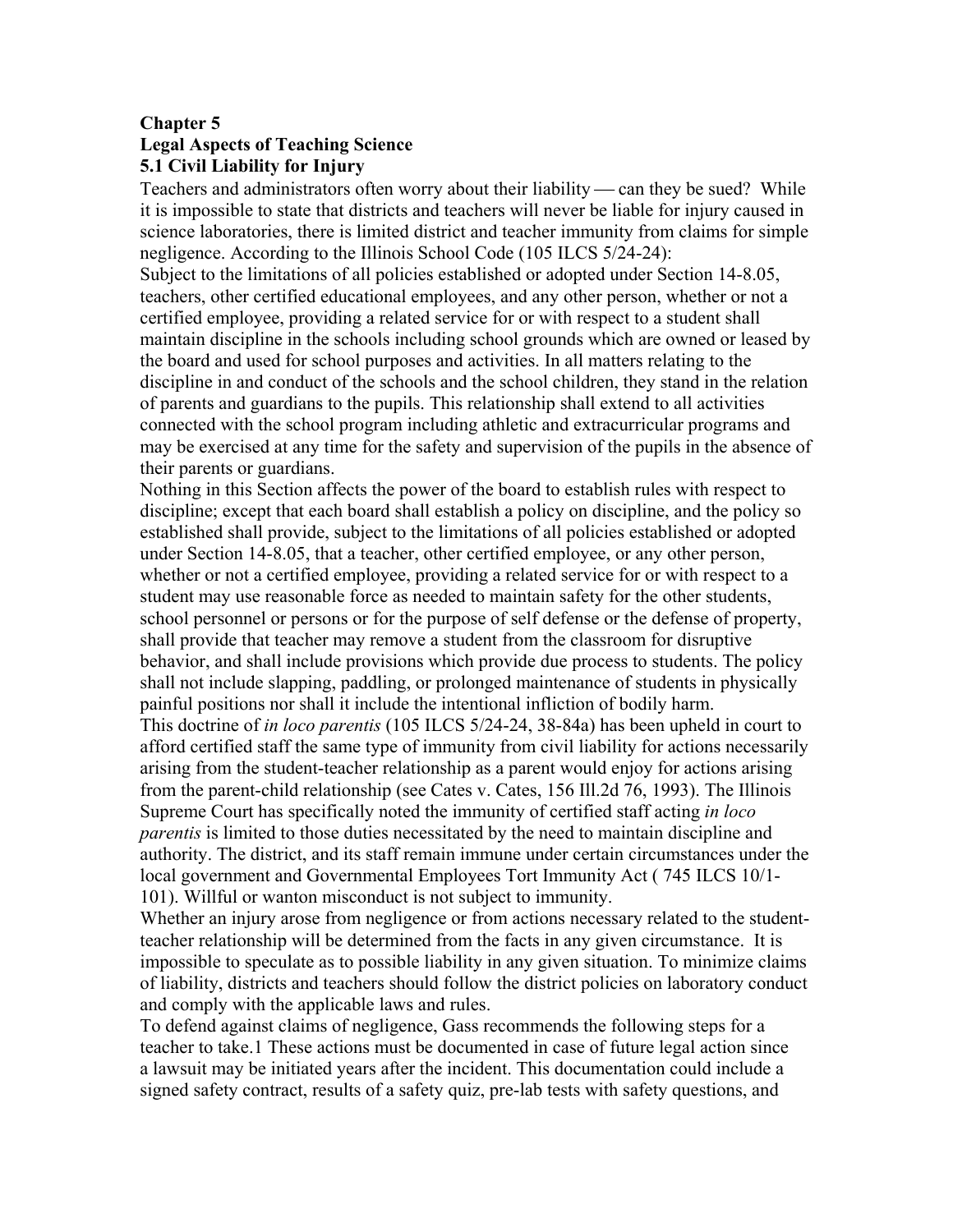safety rules written into a laboratory notebook prior to performing the experiment. A reasonable and prudent teacher would:

- 1. provide prior warning of any hazards associated with an activity;
- 2. demonstrate the essential portions of the activity;
- 3. provide active supervision;
- 4. provide sufficient instruction to make the activity and associated risks understandable;
- 5. insure all necessary safety equipment is available and in good operating condition;
- 6. have sufficient training and equipment available to handle an emergency;
- 7. insure the place of the activity is as safe as reasonably possible.

## **5.2 Illinois State Law**

## **5.2.1 Eye Protection**

Students, teachers, and visitors are required by Illinois law to wear approved eye protection when participating in laboratory activities.2 Appropriate eye protection has the code "Z87" stamped somewhere on the eyewear and is suitable for the circumstances and hazards for which it is being used.

Every student, teacher, and visitor is required to wear an industrial quality eye protective device when participating in or observing any of the following courses in schools, colleges and universities:

a) vocational or industrial arts shops or laboratories involving experience with the following: hot molten metals; milling, sawing. turning, shaping, cutting, grinding, or stamping of any solid materials; heat treatment, tempering or kiln firing of any metal or other materials; gas or electric arc welding; repair or servicing of any vehicle; caustic or explosive materials;

b) chemical or combined chemical-physical laboratories involving caustic or explosive chemicals or hot liquids or solids. Such devices may be furnished for all students and teachers and shall be furnished for all visitors to such classrooms and laboratories. The State Board of Education shall establish nationally accepted standards for such devices. (105 ILCS 115)

## **5.2.2 Health/Life Safety Code**

Every 10 years or as required by the Illinois State Board of Education or regional superintendent, each school board shall survey its school buildings and execute any recommendations in accordance with the procedures set in the Health/Life Safety Code. An architect or engineer licensed in the state of Illinois is required to conduct the surveys and make a "safety survey report"

The school board approves the report and submits it to the regional superintendent. The regional superintendent may approve or deny the report and submit it to the state superintendent of education, who also may approve or deny it. If approved, the report gets a certificate of approval. Upon receiving the certificate of approval, the regional superintendent shall issue an order to effect any approved recommendations included in the report. Items should be prioritized. Urgent items shall be related to lifesafety problems that present an immediate hazard to the safety of students. Required items are those necessary to a safe environment but presenting a less immediate hazard to the safety of students. Urgent and required items shall reference a specific rule in the code that is currently being violated or will be violated in the next 12 months if the violation is not remedied. Urgent items should be corrected as soon as achievable. Required items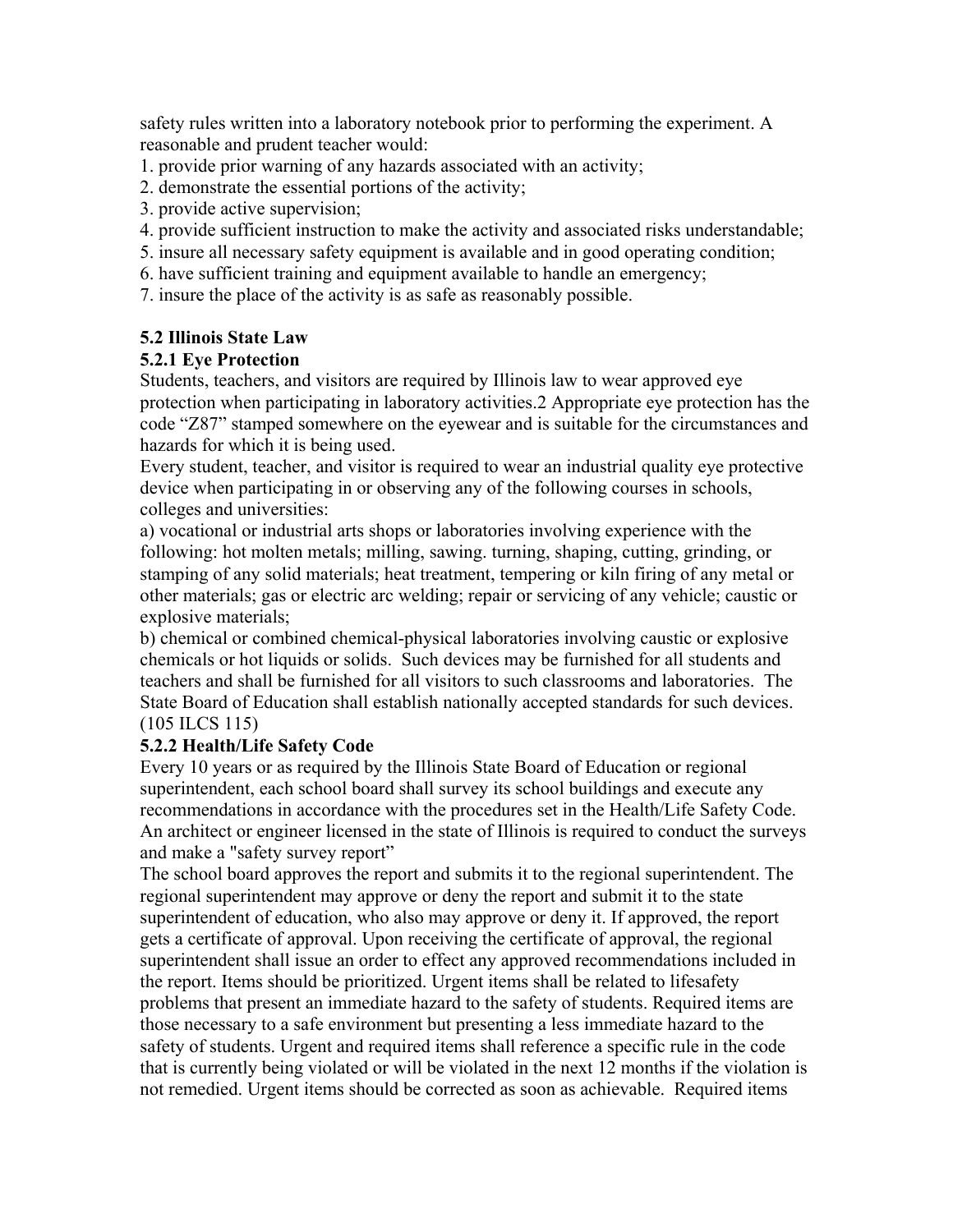shall be corrected in a timely manner, but no more than three years from the state superintendent's approval of the recommendation.

## **5.3 Federal Laws**

In 1970 the U. S. Congress passed the Occupational Safety and Health Act. This act requires that certain precautions be observed to protect the safety and health of employees on the job. Teachers are considered employees under this act, but students are not covered. Under this act, OSHA (Occupational Safety and Health Administration) was established to regulate worker health and safety. NIOSH (National Institute for Occupational Safety and Health) was created as a service and information agency. In Illinois, public school teachers and all public sector employees are covered under the Illinois Health and Safety Act (1986) administered by the Illinois Department of Labor. Private school teachers are covered under federal OSHA.

The U.S. Environmental Protection Agency (EPA) has responsibility for the regulation of chemicals in the air, in water, and on land. The Illinois Environmental Protection Agency (IEPA) has regulatory authority in Illinois. The U.S. and Illinois departments of transportation have authority over the shipping of chemicals and their transportation over public roads. These agencies may regulate the moving of chemicals from one building to another or the transporting of chemicals for disposal.

The following table is a brief summary of some of the legislation that regulates the handling of chemicals. The citations are from the Code of Federal Regulations (CFR) and National Fire Association Protection Association (NFPA) codes.4

## **Act Activity Regulated Reference**

Asbestos Asbestos materials 40 CFR 61 34 CFR 230, 763 Chemicals in Drinking Water Chemicals in drinking water 40 CFR 141, 144 Clean Water Act Control of discharges of hazardous substances 40 CFR 100, 401 Comprehensive Environmental Response, Compensation, and Liabilities Act (CERCLA) Responsibility and compliance for hazardous materials 40 CFR 302, 305, 306 Federal Insecticide, Fungicide and Rodenticide Act (FIFRA) Use of pesticides 40 CFR 150-199 Lead Contamination Control Act Lead in water supplies Public Law 100-572, October 1988 National Fire Protection Association (NFPA) Storage of flammable liquids NFPA Code 30 Protection of life and property in laboratory settings. NFPA Code 45 Life safety, technical standards for fire prevention and safety.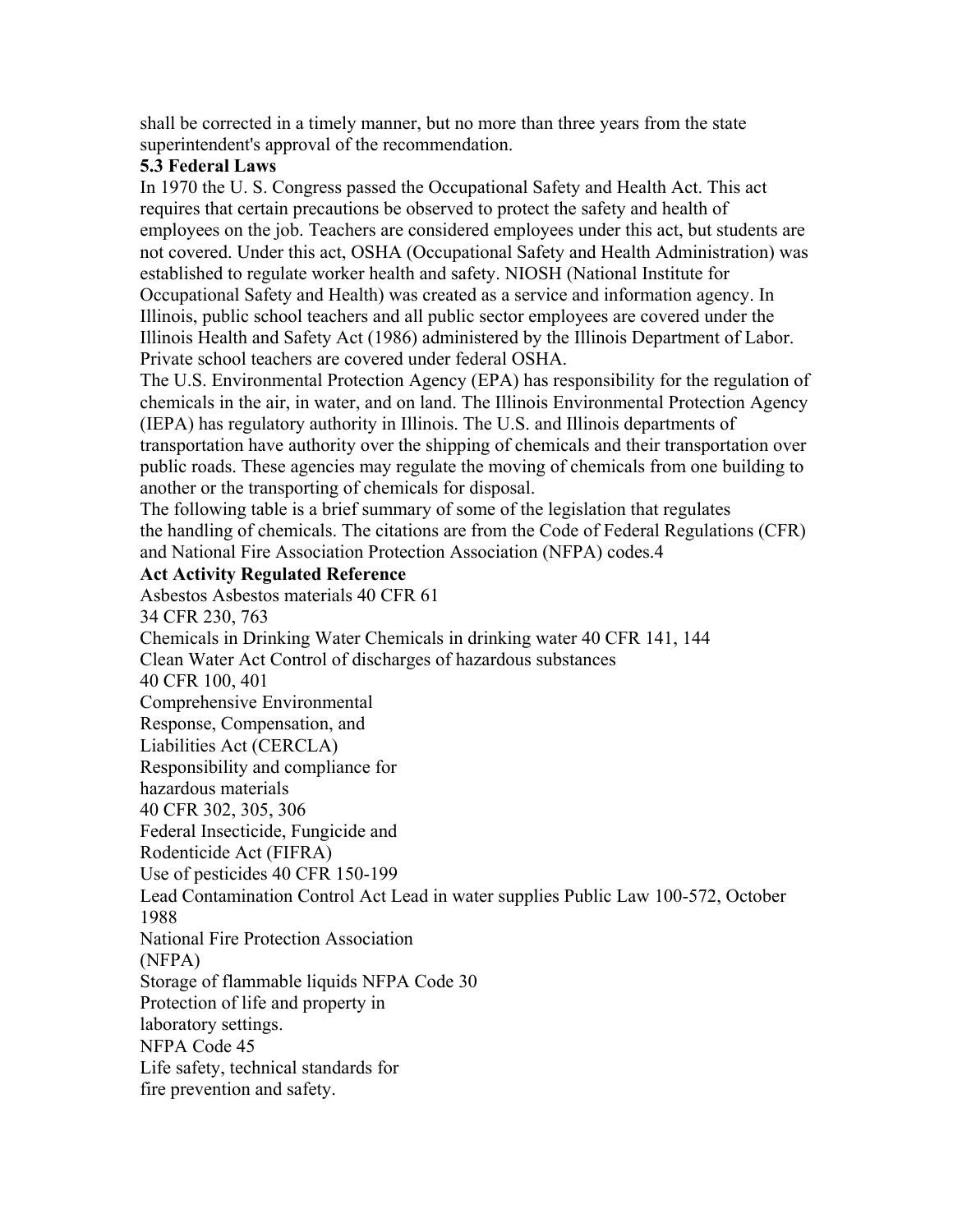NFPA Code 101 Occupational Safety and Health Administration (OSHA) Allowable standards in the workplace. 29 CFR 1910 Occupational exposure to hazardous materials in laboratories 29 CFR 1910.1450 Hazard communication standard 29 CFR 1910.1200 Occupational exposure to bloodborne pathogens 29 CFR 1910.1300 Compressed gas standard 29 CFR 1910.101 Flammable liquids 29 CFR 1910.106 Eye/face protection 29 CFR 1910.133 Respiratory protection 29 CFR 1910.134 Quick drench 29 CFR 1910.151 Portable fire extinguishers 29 CFR 1910.157 Automatic sprinkler systems 29 CFR 1910.159 Record keeping requirements 29 CFR 1910.20 Protection of Stratospheric Ozone Release of freon to the Atmosphere 40 CFR 82 Radioactive Materials Hazardous radioactive materials 10 CFR 19, 20 Resource Conservation and Reauthorization Act (RICRA) Disposal of hazardous materials 40 CFR 241 Superfund Amendments and Reauthorization Act (SARA) Reporting, planning, and training regarding hazardous materials 40 CFR 300 Toxic Substances Act (TOSCA) Chemical information, rules, PCBs 40 CFR 712, 716 Federal Hazardous Materials Transportation Act Transportation, labeling, handling, training, classification, description, marking, packaging, loading, and storage of hazardous chemicals 49 CFR 107-180 6 7

## **5.3.1 Bloodborne Pathogens**

Concerns about workplace exposures to bloodborne pathogens led the Occupational Safety and Health Administration (OSHA) to issue regulation 29 CFR 1910.1030 in 1991. This regulation was adopted by the Illinois Department of Labor in 1993 (Illinois Revised Statutes Ch. 48, Sec. 137.3 & 137.4).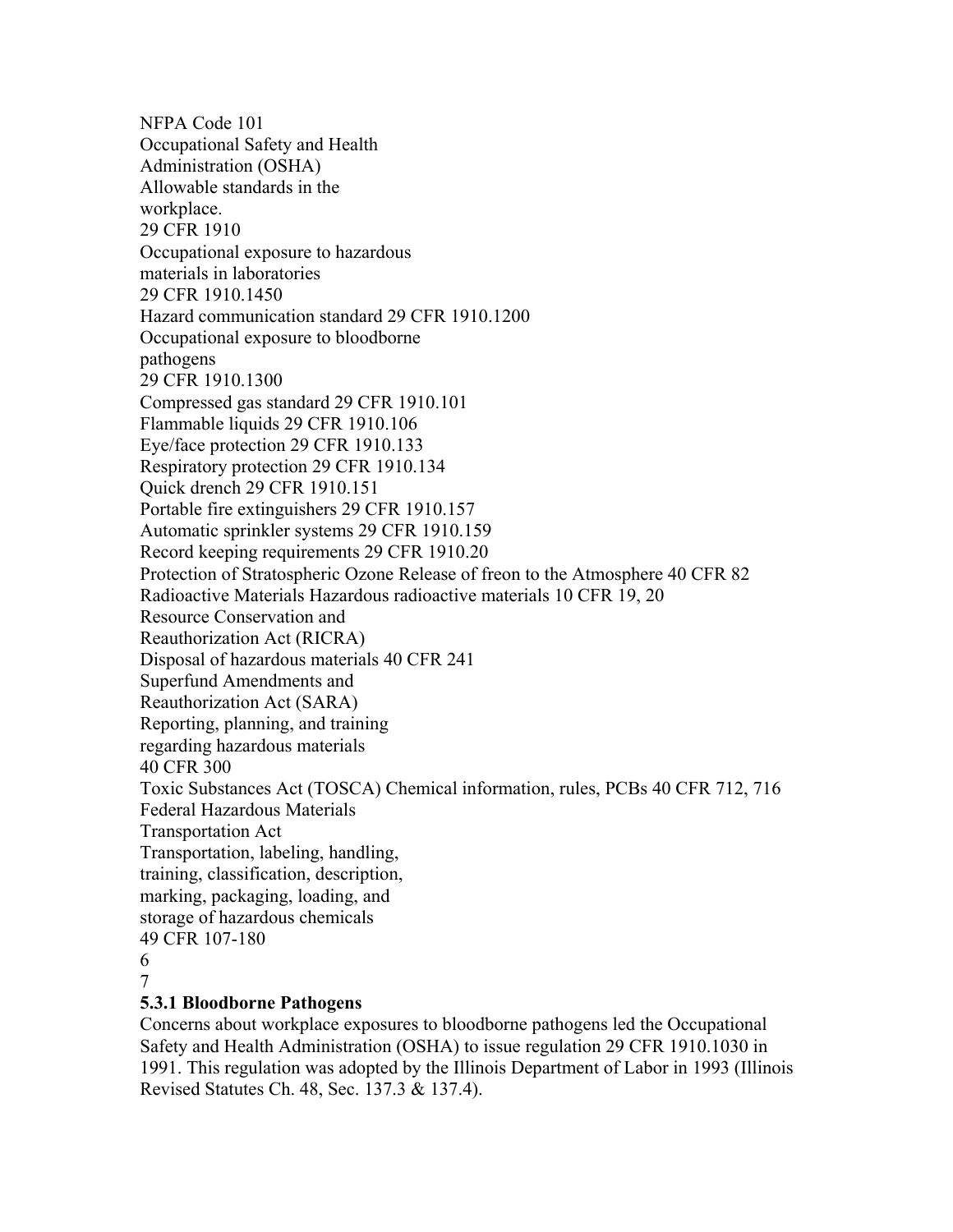The new standard requires employers to prepare an exposure control plan to bloodborne pathogens. The employer must perform an exposure determination to identify employees who may incur occupational exposure to blood or other potentially infectious materials. The exposure control plan must include a schedule and method of implementation for the various requirements of the standard. One requirement is the adoption of universal precautions to prevent exposure to bloodborne pathogens such as HIV (human immunodeficiency virus) and Hepatitis B (HBV). This statute applies to not only blood but to other body fluids contaminated with visible blood (section 6.5). Since all such specimens are to be considered infectious, adherence to these universal precautions and decontamination procedures are important for school nurses, coaches, janitors, and any teacher who might administer first aid or clean up a spill of body fluids, such as a nose bleed. Since cuts are the most common injury in science labs, teachers and school nurses need to be familiar with this policy.

## **5.3.2 Hazard Communication Standard (Right to Know)**

In 1983 the Federal Hazard Communication Standard (29 CFR 1910.1200) became law. In 1984 Illinois adopted this standard as the "Toxic Substances Disclosure to Employees Act" (Public Act  $83-248$ ) — also known as the "Right to Know" law. Basically, this law requires employers whose employees use toxic substances to provide these employees with (1) material safety data sheets (MSDSs) that describe the properties, safe handling, and health hazards of toxic materials; (2) labeling of all toxic substances with product name and a hazard warning; and (3) annual training on the hazards of toxic substances, safe handling procedures, and how to read MSDSs. 8

#### **5.3.3 Occupational Exposures to Hazardous Chemicals in Laboratories**

In 1992 Illinois adopted the federal "Occupational Exposures to Hazardous Chemicals in Laboratories" legislation (29 CFR 1910.1450). This legislation requires all employers who are engaged in the laboratory use of hazardous chemicals to develop a chemical hygiene plan that details how each employee will be protected from overexposure to hazardous chemicals and describes specific work practices and procedures in the laboratory to minimize employee risk. Students are not considered employees under this law. However, this standard is based on the assumption that safety experts agree on a set of standards and practices for laboratory work that should be integrated into the chemical hygiene plan. This body of knowledge becomes the professional standards by which a teacher could be judged for negligence. Components of the chemical hygiene plan are:

1. designation of a chemical hygiene officer to oversee the implementation of the chemical hygiene plan;.

2. standard operating procedures for working with hazardous chemicals;

3. criteria that would trigger the implementation of exposure control measures including engineering controls, personal protective equipment, and hygiene practices;

4. procedures to ensure the proper functioning of fume hoods and other protective equipment;

5. employee information and training;

6. any circumstances in which a laboratory operation, procedure, or activity will require prior approval from the employer;

7. provision for medical consultation, surveillance, and examination;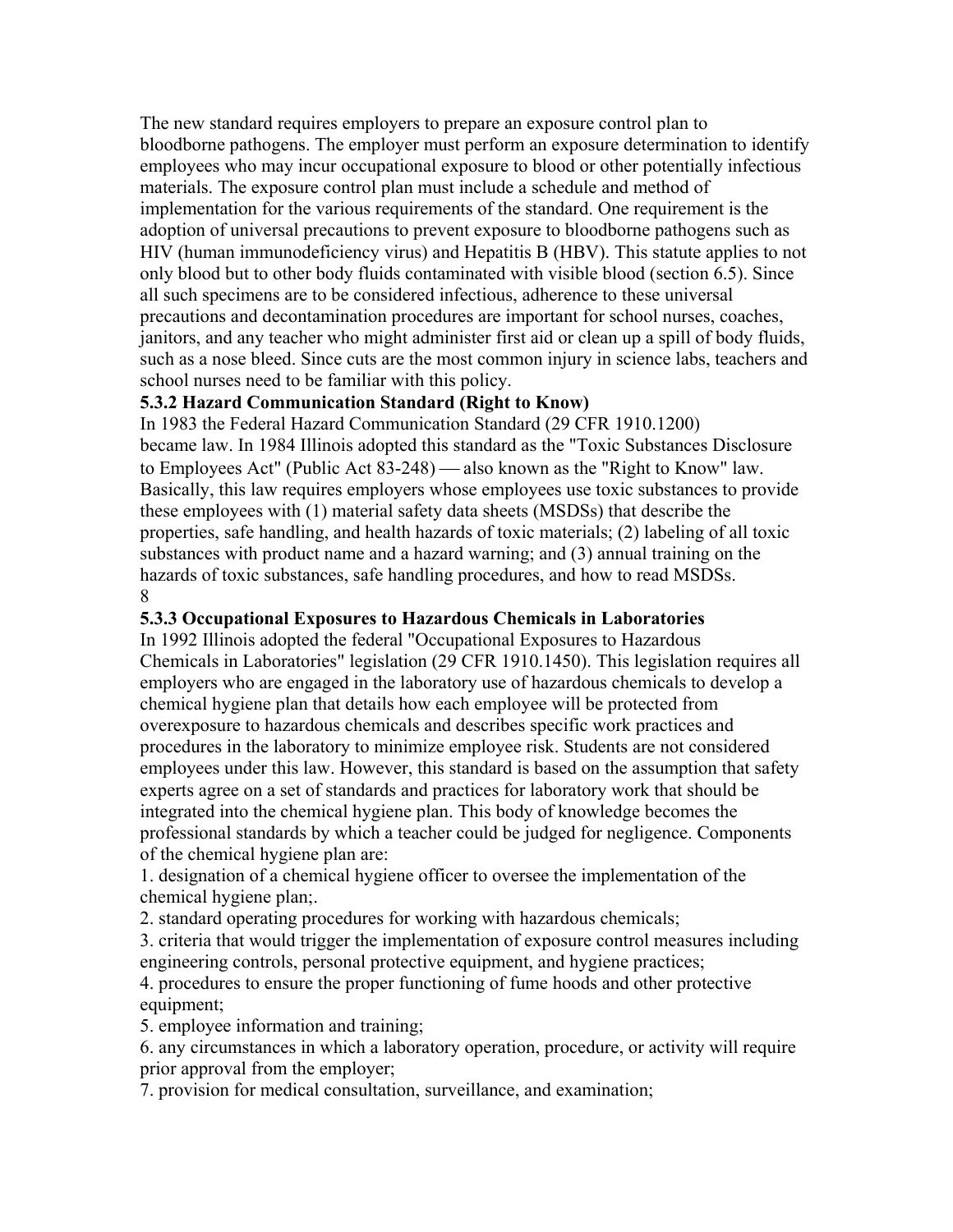8. provisions and procedures for designation of specific areas for handling particularly hazardous materials.

The chemical hygiene plan is a comprehensive plan for schools and covers all aspects of chemical safety in laboratories. A sample chemical hygiene plan is included in chapter 12 of this manual and may be modified for local needs. The chemical hygiene plan provides a way to get the entire school concerned with safety and could form part of the school safety plan. It is important to remember that the chemistry teacher is not the only person in the school who handles hazardous chemicals. Custodians who use cleaners, grounds people who use pesticides, teachers in art, print, and shop classes all use hazardous chemicals. Safety is everyone's business.

## **5.3.4 Americans with Disabilities Act**

Congress passed the Rehabilitation Act of 1973 and the Individuals with Disabilities Education Act of 1975 to ensure that:

No otherwise qualified handicapped individual...shall, solely by reason of his handicap be excluded from the participation in, be denied the benefits of, or be subjected to discrimination under any program or activity receiving federal financial assistance. Both public and private schools are required to comply with provisions of the Americans with Disabilities Act of 1990. The Committee on Chemists with Disabilities of the American Chemical Society has published a manual *Teaching Chemistry to Students with Disabilities* that provides information for science teachers in regard to the classroom, laboratory, computer use, laboratory safety, and testing and evaluation. Handicapped students are entitled to a level of laboratory experience appropriate to the individual student. Illinois public facilities are required to meet the Environmental Barriers Act.6 **5.4 How Can I Get Action?** 

When a safety problem is noticed, what steps should be taken? The science teacher is usually perceived to be the in-house expert and should use her/his best judgment to evaluate the situation and make a recommendation in writing to the safety committee, chemical hygiene officer, department head, and building principal.

Where can the teacher go to get input on his/her assessment of the situation? The school's written safety policy is a good place to start. If the school does not have a written safety policy, one should be developed as soon as the situation is resolved. The teacher may get input from teachers in other districts, local members of professional organizations such as the Illinois Association of Chemistry Teachers, Illinois Science Teachers Association, American Chemical Society, or the local fire department. The letter requesting correction of a safety concern should stress the importance of safety and ask for a written response within ten working days. If no action is taken, the letter might be sent to the school board as a second step. A third step could be to send the letter to the school's insurance carrier. The letters could be sent registered mail to provide a record of receipt.7 A sample "Request for the Correction of Safety Concern" is included. The following steps should be included in your written report:

#### 1. a clear statement of the problem,

- 2. a list of possible solutions,
- 3. the recommended solution,
- 4. estimated cost.

The problem should be classified according to a priority system. One priority system could be (1) conditions that are immediately life threatening; (2) conditions that fail to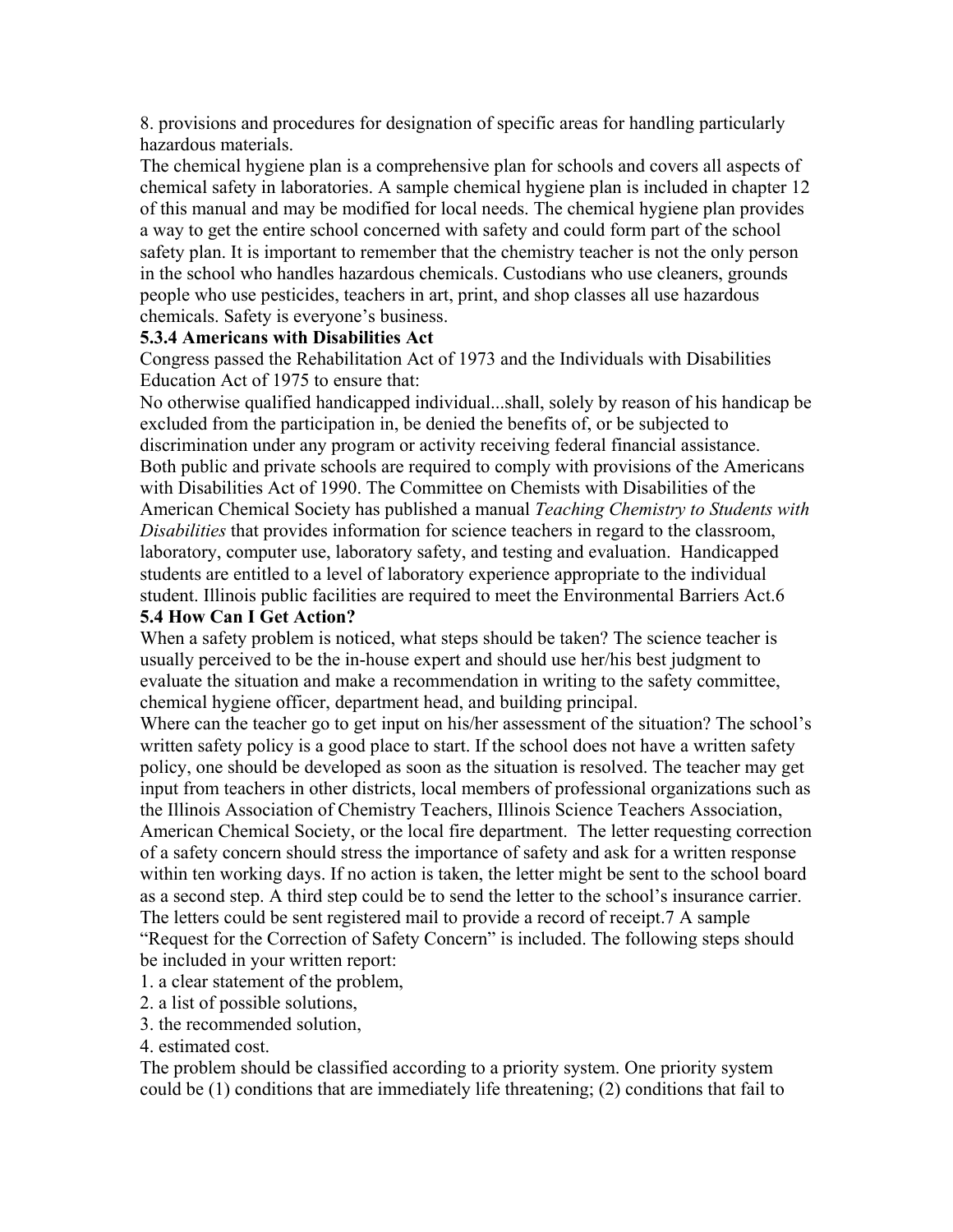meet current standards but are not immediately life threatening; and (3) other conditions that need to be corrected. Once the priorities are established, their remedies can be planned and budgeted.

## **5..4.1 Sample Request for Correction of Safety Concern**11 **Request for Correction of Safety Concern**

 $\_$  , and the set of the set of the set of the set of the set of the set of the set of the set of the set of the set of the set of the set of the set of the set of the set of the set of the set of the set of the set of th

(Date) (School) (Room)

 $\mathcal{L}_\text{max}$  , where  $\mathcal{L}_\text{max}$  and  $\mathcal{L}_\text{max}$ 

The following is a safety concern in the science area:

**Because this request is such an integral part of the safety policy of our department, written response is expected within 10 working days.** 

(Name)

 $\mathcal{L}_\text{max}$  , where  $\mathcal{L}_\text{max}$  and  $\mathcal{L}_\text{max}$ (Signature)

cc. (Step 1) Department Chair, Safety Committee, Chemical Hygiene Officer, Building Principal

(Step 2) School Board

(Step 3) Insurance Carrier

## **5.5 References**

1. Gass, J. R. 1990. Chemistry, Courtrooms, and Common Sense: Part I: Negligence and Duty. *J. Chem. Educ.* 67:51-55

2. Illinois State Bar Association. 1992. Eye protection in school act. In *Illinois Compiled Statutes*, ed. :105 ILCS 115.

3. Illinois State Bar Association. 1992. School Building Code. In *Illinois Compiled Statutes*, ed. :105 ILCS 5/2-3.12.

4. CHEMIS. 1994. *CHEMIS: Chemical Health and Environmental Management in Schools ¾ Administrative Manual*. Independence, MO: Pan-Educational Institute

5. Kucera, T. J., ed. 1993. *Teaching Chemistry to Students with Disabilities*.

Washington, D.C.: American Chemical Society. 3rd ed.

6. Illinois State Bar Association. 1992. Environmental barriers act. In *Illinois Compiled Statutes*, ed. :410 ILCS 25.

7. Flinn Scientific Inc. 1994. *Flinn Scientific Safety Seminar: Practical Solutions to Laboratory Safety Problems*, video tape.

8. Gerlovich, J. A. et al. 1990. *The Total Science Safety System*. Waukee, IA: Jackel, Inc. 6th ed.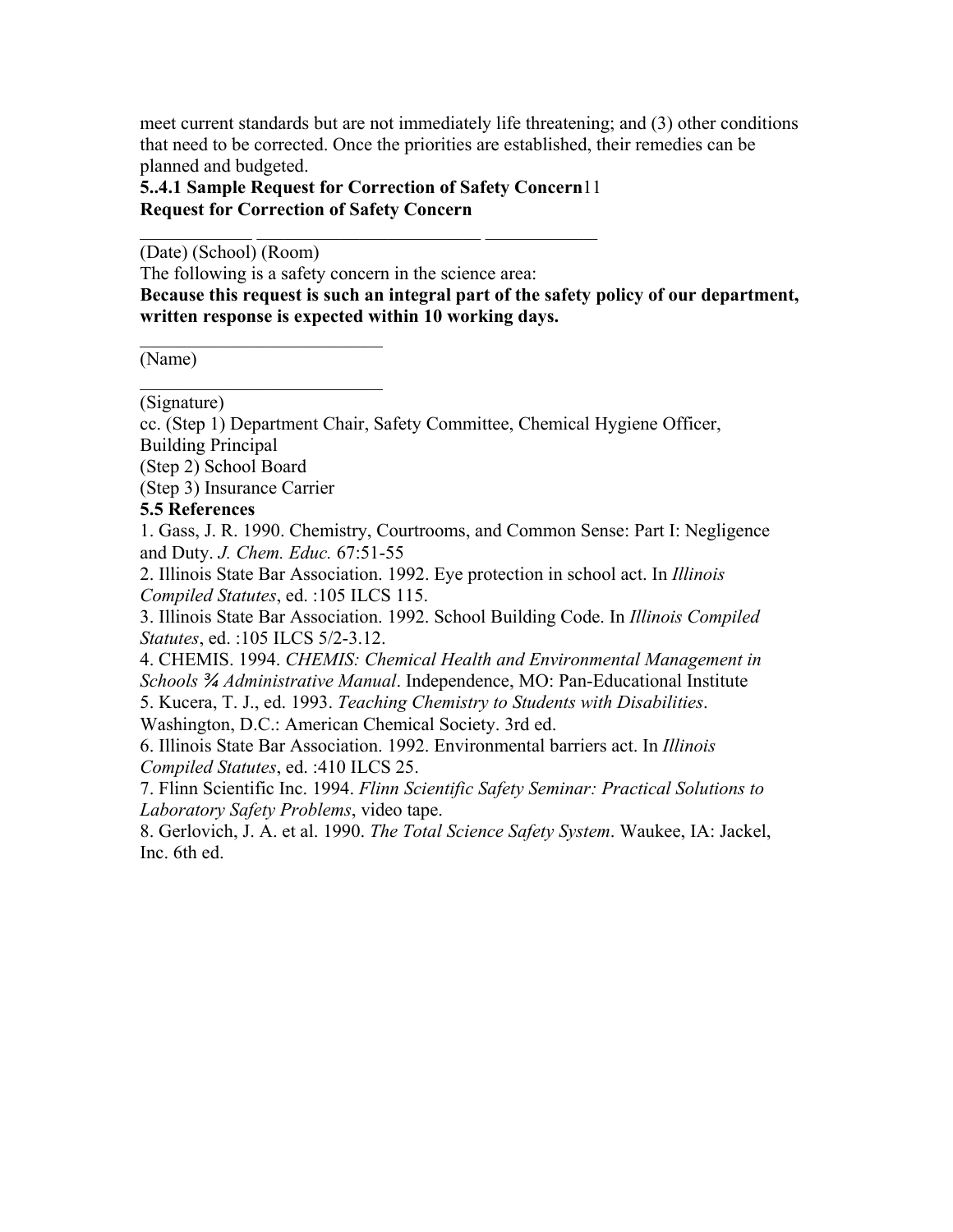## **Chapter 6**

## **Personal Safety Provisions**

Providing a safe laboratory environment involves a combination of many efforts. In addition to proper training, procedures, ventilation, and emergency equipment, it is important to provide the laboratory worker with proper personal protection.

## **6.1 General Guidelines for Dress in a Laboratory**

Prudent practice suggests that laboratory workers should not wear loose, skimpy, or torn clothing, unrestrained long hair, or hosiery. Loose or torn clothing can easily catch fire, be drawn across or dipped into chemicals, or become ensnared in apparatus and moving machinery. Clothing provides layers of protection to the skin and allows you to remove much of the contamination with the clothing. Skimpy clothing offers little protection to the skin in the event of chemical splash. Hosiery should not be worn since it will react with acids and some other chemicals, trapping the chemicals next to the skin. Trapped chemicals would increase the likelihood of severe chemical burn. If the possibility of chemical contamination exists, personal clothing that will be worn home should be covered by protective apparel.

Finger rings should be removed if working with equipment that has moving parts or with chemicals. Rings can react with chemicals or puncture laboratory gloves. Some chemicals can get trapped under rings and irritate the skin. Shoes should be worn at all times in buildings where chemicals are stored or used. Perforated or open-toed shoes, sandals, or cloth sneakers should not be worn in laboratories as they do not offer protection against spilled chemicals.

#### **6.2 Protective Apparel**

It is advisable that protective apparel be worn over street clothes in teaching laboratories when chemicals are in use. Laboratory coats and aprons each have a place in laboratories depending on the hazards involved. Laboratory coats are intended to prevent contact with dirt and the minor chemical splashes or spills encountered in laboratory work. The cloth laboratory coat is, however, primarily a protection for clothing and may itself present a hazard (e.g., combustibility) to the wearer. Cotton and synthetic materials that offer fire resistance are satisfactory, but rayon and polyesters are not. Laboratory coats do not significantly resist penetration by organic liquids and, if significantly contaminated by them, should be removed immediately.

Plastic or rubber aprons provide better protection from corrosion or irritating liquids but can complicate injuries in the event of a fire. Furthermore, a plastic apron can accumulate a considerable charge of static electricity and should be avoided in areas where flammable solvents or other materials could be ignited by a static discharge. Laboratory aprons have the advantage of being easily cleaned readily if contacted by chemicals, while lab coats may need to be laundered.

#### **6.3 Contact Lenses in a Laboratory**

The wearing of contact lenses in laboratories is a controversial issue, especially when some students who wear contacts do not own eyeglasses. Of 37 academic institutions (generally universities) responding to a SafetyNet inquiry, not one institution permitted free use of contact lenses, 16 forbade use, and 21 allowed contacts with certain restrictions.

*Safety in Academic Chemistry Laboratories*, an inexpensive, highly distributed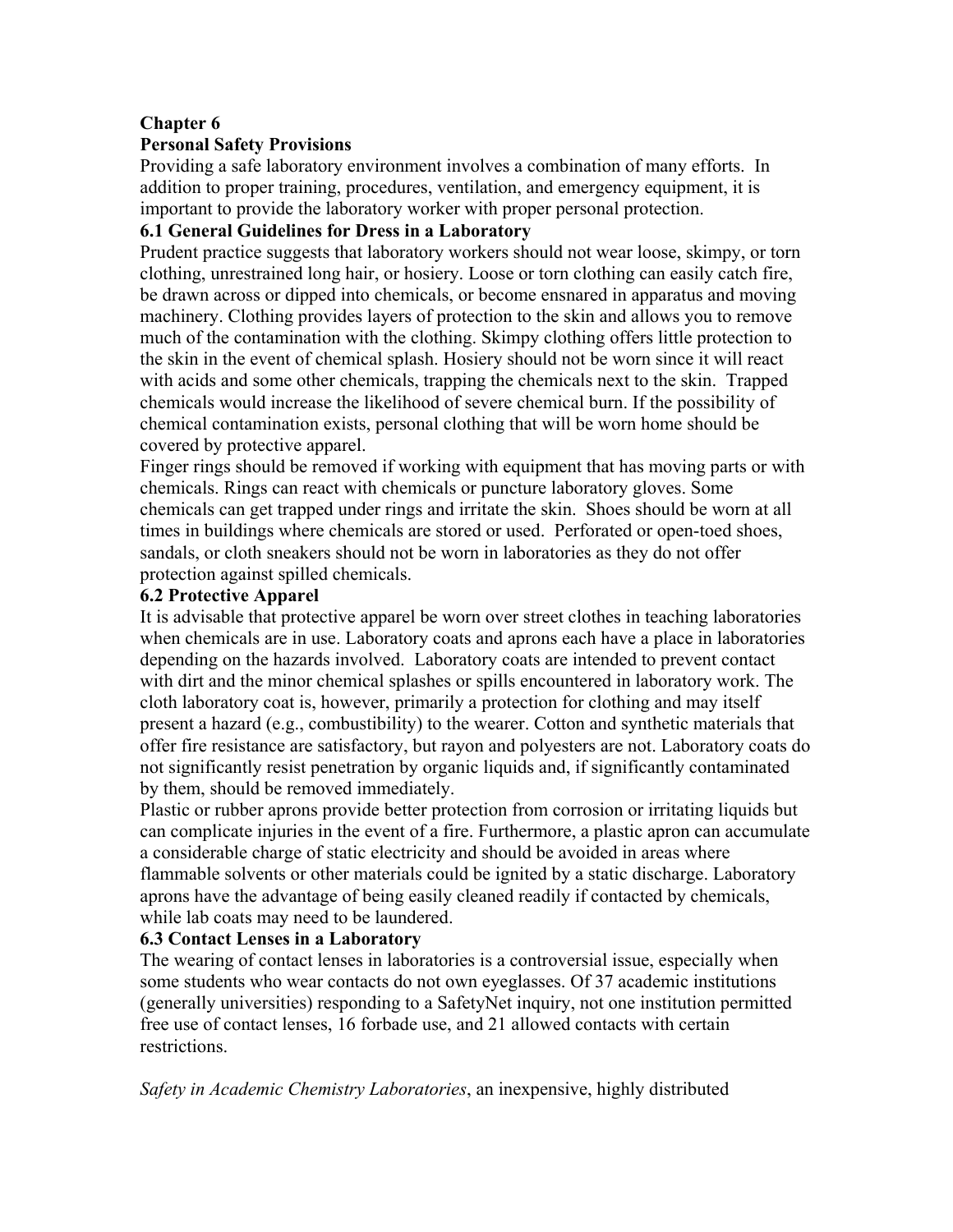booklet published by the American Chemical Society (ACS), provides a prudent and historically common response to the wearing of contacts:

Wearing of contact lenses in a laboratory is normally forbidden because contact lenses can hold foreign materials against the cornea. Furthermore, they may be difficult to remove in the case of a splash. Soft contact lenses present a particular hazard because they can absorb and retain chemical vapors. If the use of contact lenses is required for therapeutic reasons, fitted goggles must also be worn. An article in *Chemical Health and Safety*, also published by ACS, reported on a study by Rengstorff and Black, which generally found that contact lenses minimized injuries or protected the eyes from more serious injury in accidents involving metal particles, painting fumes, and chemical splashes from solvents and acids. In the same article, the author agreed that the difficulty of removing contacts in the case of splash is a major concern but suggested that, if contact lens wearers are identified and medical and first-aid personnel are properly trained, the risk can be minimized. In another article in the same issue of *Chemical Health and Safety*, the author addresses the problem of contacts and chemical fumes: It is improbable that the corneal response to volatile substances would be affected significantly by the wearing of a rigid contact lens, because these substances would be eliminated rapidly by tear flow; however, water-soluble gases, fumes, and substances capable of binding to, or being absorbed into, hydrogel lens materials would be expected to produce prolonged exposure resulting in more severe or chronic response. Contact lens wearers who experience symptoms should not wear their lenses in such environments and ensure that their lenses are properly cleaned and rinsed before reuse. Severely soiled lenses must be replaced. If a chemical enters the eye, emergency treatment (flushing with water) must begin immediately (section 3.2.2). For washing to be effective for contact lens wearers, the lens must be removed quickly. Therefore, it is extremely important to be aware of those persons who wear contact lenses. If students are allowed to wear contacts, it is recommended that a list of all students who wear contacts be available in the lab.

Students should acknowledge their awareness of the problems with wearing contact lens in the safety contract.

#### **6.4 Personal Protective Equipment**

Appropriate personal protective equipment (PPE) must be worn by students, teachers, and visitors. Following is a discussion of the different types of PPE and their applications and use.

#### **6.4.1 Eye Protection**

Industrial quality eye protection is required by state law in all chemical or combined chemical-physical laboratories (section 5.2.1). Eye protection is available in various forms. The type of eye protection must be matched to the hazards present.

• **Chemical splash goggles** provide eye protection from chemical splash and physical impact. They are required where chemicals are being used and a hazard of liquid or dry particle chemicals exists. Unventilated splash goggles, if properly fitted, could reduce fume contact for soft contact wearers. "Visitor's glasses" or other safety glasses do not substitute for chemical splash goggles.

• **Face shields** provide protection (for a greater area of the face) from chemical splash and physical impact. Face shields should not be used in place of chemical splash goggles, but in addition to them since they provide little side, top, and bottom splash protection.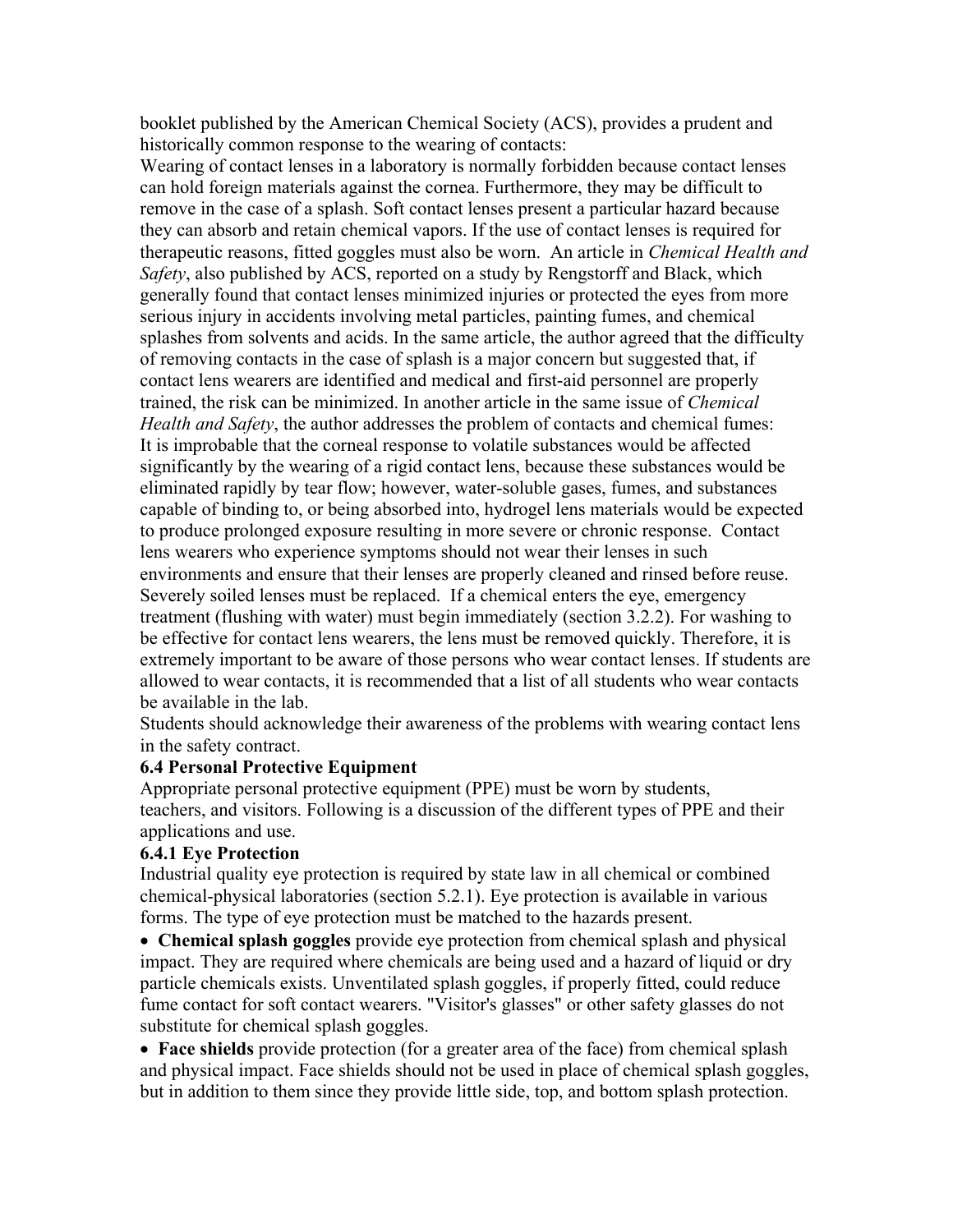Face shields come in different lengths; only the longest face shields offer protection for the throat which is a vulnerable area.

• **Safety glasses and safety goggles** provide protection from physical impact, not from chemicals. They should be used only in areas such as shops where projectiles may be encountered.

• **Laser safety goggles** provide protection from the high intensity beam of lasers. These goggles are generally specific to certain ranges of wavelengths (section 10.4). Normal prescription eyeglasses do not afford appropriate protection. Most eye protection is now designed to fit over prescription glasses. Prescription safety glasses with side shields are available and are useful for many applications but do not provide proper protection from chemical splashes. It is worth the effort of shopping around to find eye protection that is effective, comfortable to wear, easily cleaned and durable, and meets the ANSI Z87 standard. It is strongly suggested that any already-existing laboratory eye protection that does not have the Z.87 marking be discarded.

## **6.4.2 Hand Protection**

Personal protective equipment for the hands must also be correlated to the types of hazards present. Gloves are available for protection from the following hazards:

- sharp edges / cutting hazards
- abrasions
- chemicals
- cold (cryogenics)
- heat

Consider fit, flexibility, and grip when selecting all gloves. Also take into account the type of chemicals with which the hand will come into contact. Both material used and thickness of the gloves often affect how long the gloves will be effective. Gloves purchased from local grocery or outlet stores should have their labels checked to determine if they are suitable for the intended application. A chemical resistance selection chart for common types of chemical-resistant glove materials follows:

## **Resistance to Chemicals of Common Glove Materials**5

 $(E = Excellent, G = Good, F = Fair, P = Poor)$ Chemical Natural Rubber Neoprene Nitrile Vinyl Acetaldehyde G G E G Acetic acid E E E E Acetone G G G F Acrylonitrile  $P G - F$ Ammonium hydroxide (sat) G E E E Aniline F G E G Benzaldehyde F F E G Benzene (a) P F G F Benzyl chloride (a) F P G P Bromine  $G - G$ Butane  $P E = P$ Butyraldehyde  $P G - G$ Calcium hypochlorite P G G G Carbon disulfide P P G F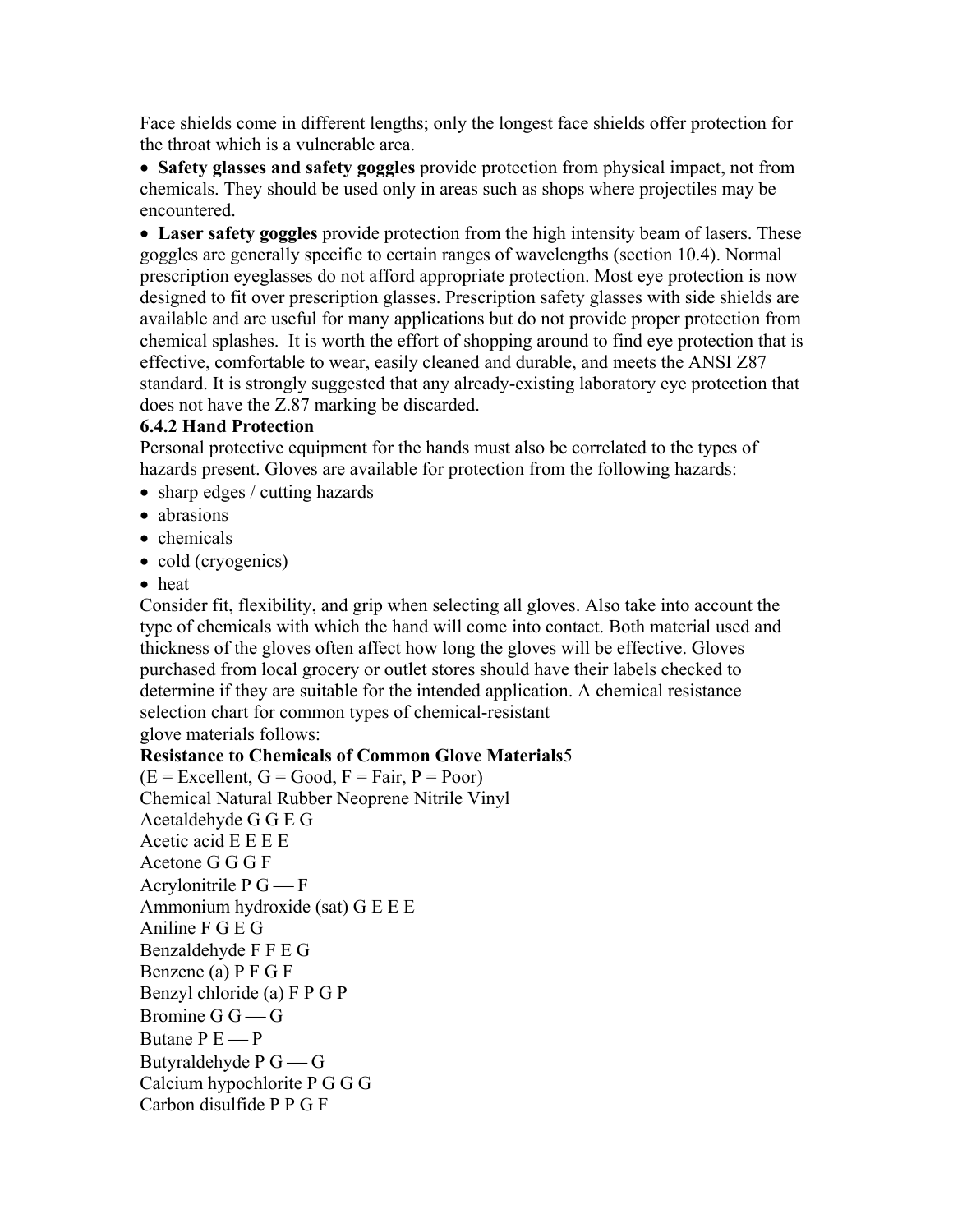Carbon tetrachloride (a) P F G F Chlorine G  $G - G$ Chloroacetone  $F E - P$ Chloroform (a) P F G P Chromic acid P F F E Cyclohexane  $F E - P$ Dibenzyl ether  $F G - P$ Dibutyl phthalate  $F G - P$ Diethanolamine  $F E$   $\rightarrow$   $E$ Diethyl ether F G E P Dimethyl sulfoxide (b) —– Ethylacetate F G G F Ethylene dichloride (a) P F G P Ethylene glycol G G E E Ethylene trichloride (a)  $P P - P$ Fluorine  $G - G$ Formaldehyde G E E E Formic acid G E E E Glycerol G G E E Hexane  $P E - P$ Hydrobromic acid  $(40\%)$  G E — E Hydrochloric acid (conc) G G G E Hydrofluoric acid (30%) G G G E Hydrogen peroxide G G G E Iodine G G — G Methylamine G G E E Methyl cellosolve  $F E - P$ Methyl chloride (a)  $P E - P$ Methyl ethyl ketone F G G P Methylene chloride (a) F F G F Monoethanolamine  $F E$   $\rightarrow$   $E$ Morpholine  $F E - E$ Napthalene (a) G G E G Nitric acid (conc) P P P G Perchloric acid F G F E Phenol G  $E$   $- E$ Phosphoric acid  $G E - E$ Potassium hydroxide (sat) G G G E Propylene dichloride (a)  $P F \rightarrow P$ Sodium hydroxide G G G E Sodium hypochlorite G P F G Sulfuric acid (conc) G G F G Toluene (a) P F G F Trichloroethylene (a) P F G F Tricresyl phosphate P F - F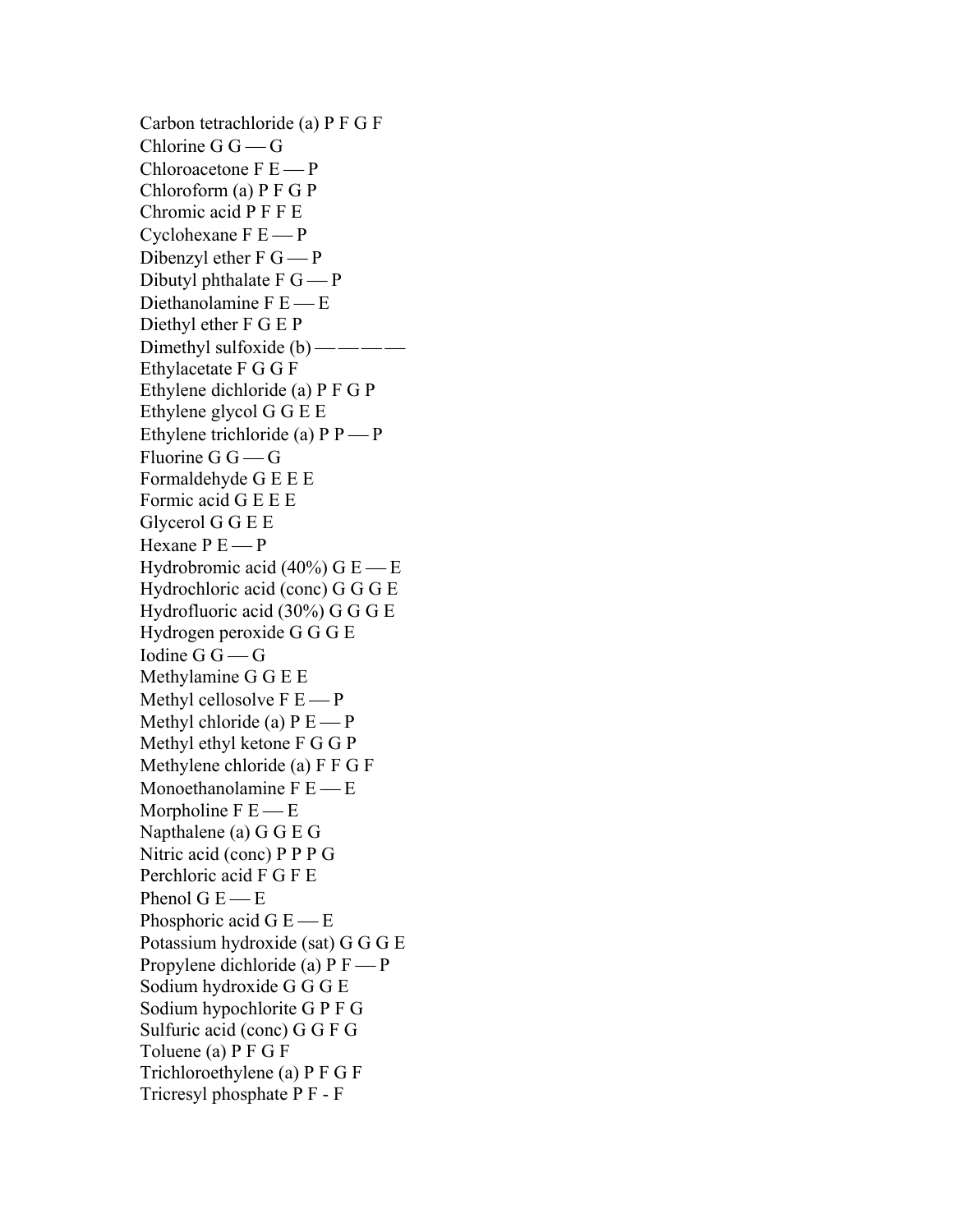Triethanolamine F E E E

Trinitrotoluene  $P E - P$ 

(a) Aromatic and halogenated hydrocarbons will attack all types of natural and synthetic types of glove materials. Should swelling occur, the user should change to fresh gloves and allow the swollen gloves to dry and return to normal.

(b) No data on the resistance to dimethyl sulfoxide of natural rubber, neoprene, nitrile rubber, or vinyl materials are available; the manufacturer of the substance recommends the use of butyl rubber gloves.

## **6.4.3 Respiratory Protection**

The use of respirators requires a special training program be put into place. The use of respirators by untrained personnel or students is not recommended. If respirators are not fitted and maintained properly, they may provide a false sense of security with no actual protection. If respirators are necessary, professional help should be obtained to help set up the necessary training program.

## **6.5 Precautions Against Bloodborne Pathogens**

Each school should have a plan for management of infectious diseases, including bloodborne pathogens (section 5.3.1). Since cuts are common lab injuries, science teachers and students should be aware of legal requirements for handling and cleaning any materials exposed to blood and other sources of potentially infectious agents. **All blood should be considered infectious regardless of the source.** Avoid contact with any bodily fluids.

Bloodborne pathogens are microorganisms (e.g., viruses or bacteria) present in human blood and may cause disease in humans. Examples of bloodborne pathogens include the human immunodeficiency virus (HIV) which causes AIDS (acquired immunodeficiency syndrome) and hepatitis B virus (HBV) which causes hepatitis B infections. Other bloodborne pathogens include the microorganisms that cause syphilis and malaria. Bloodborne pathogens can be transmitted if blood or certain body fluids (any human body fluid containing visible blood; semen; vaginal secretions; or fluids surrounding internal organs, the joints, or a fetus) from someone infected with a bloodborne pathogen gets into the mucous membranes (e.g., eyes, nose, mouth) or directly into the bloodstream through skin that is damaged (e.g., scraped, cut, abraded) or punctured (e.g., needlestick injury). HIV and HBV are also transmitted sexually and an infected woman can infect her unborn child before or during birth.

The problem experienced when handling these fluids is that you can't tell if something is infectious. Many people infected with bloodborne pathogens don't even know they have an infection. Their blood and some body fluids (any human body fluid containing visible blood; semen; vaginal secretions; or fluids surrounding internal organs, the joints, or a fetus) are still infectious even if they don't feel sick.

**Universal precautions** is a concept that is extremely important in reducing the risk of bloodborne pathogen infection. Practicing universal precautions means that you treat all human blood and some body fluids as if they are contaminated with bloodborne pathogens. Body fluids that do not require practice of universal precautions are sweat, sputum, saliva, urine, feces, vomit, or tears **unless** these body fluids are contaminated with visible blood.

It is preferable to avoid the need for personal protective equipment (PPE) through engineering controls and safe work practices. Examples of engineering controls in a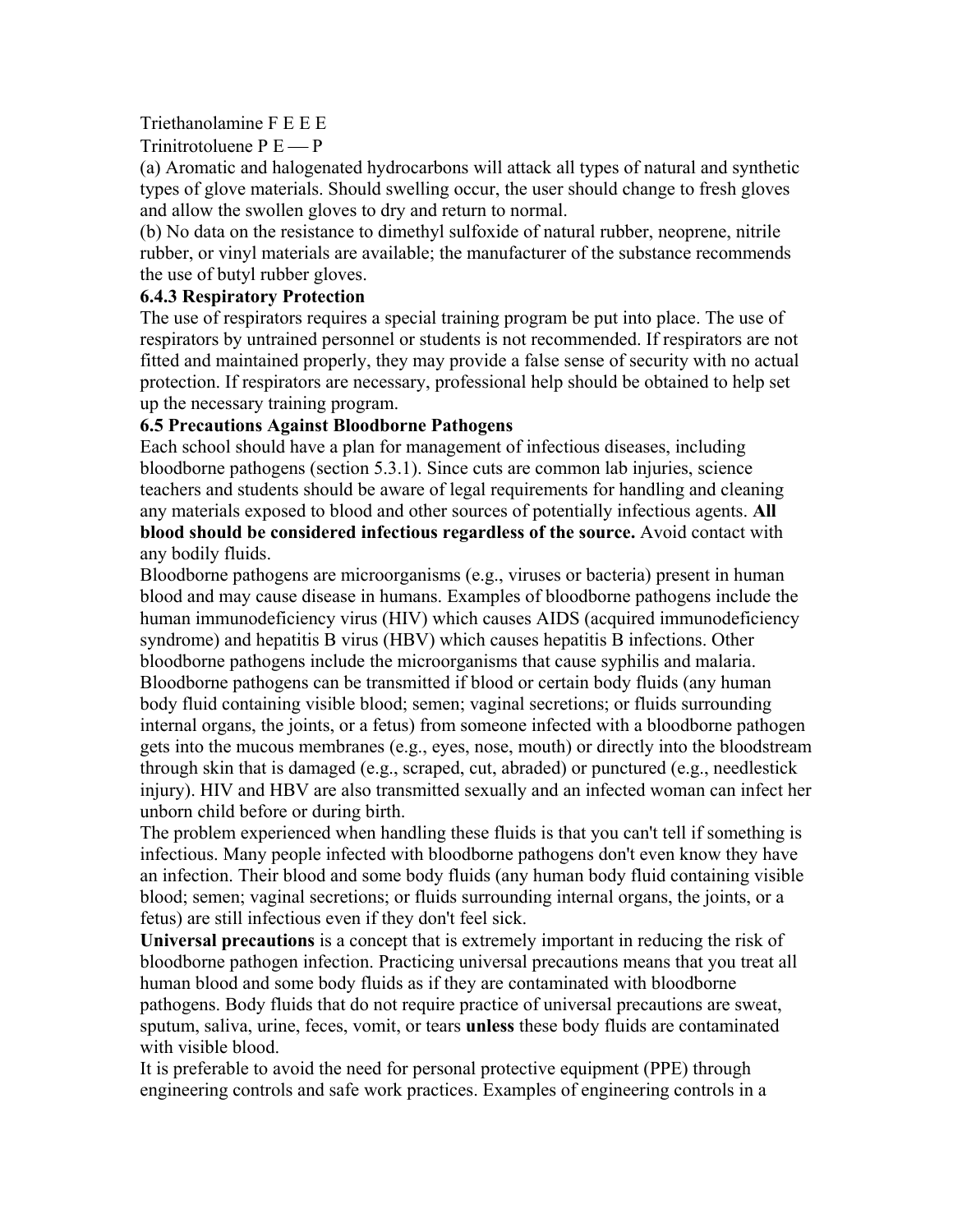chemistry laboratory include providing sinks for hand washing, "sharps" containers for broken glass and other sharp objects, and equipment and supplies such as pre-polished sections of glass tubing which minimize the chance of cuts. Examples of work practices include proper training on insertion of tubing in stoppers and other procedures that would minimize the chances of students or janitorial staff cutting themselves.

Personal protective equipment should be readily available so that, if there is for any reason a release of body fluids, the body fluid can be safely cleaned up or if there is need for first-aid, the responder can be protected from body fluids. This PPE may include gloves (e.g., disposable surgical gloves), mouthpieces, resuscitation bags, pocket masks, or other equipment that does not permit blood or other potentially infectious materials to reach or pass through to the responder's street clothes, undergarments, skin, eyes, mouth, or other mucous membranes under normal conditions of use and for the duration of time the protective equipment will be used.

Any surfaces contaminated by body fluids should be cleaned up with an appropriate disinfectant (e.g., freshly made 1:10 household bleach/water dilution) while wearing protective gloves. Follow label directions for blood cleanup, especially the amount of time the disinfectant should be allowed to remain on the surface. Contaminated articles such as broken glassware should be picked up by mechanical means, such as by dustpan rather than by hand.

Unless materials used for cleanup are dripping blood or appear as if they would drip blood if squeezed, the waste materials may be disposed in the regular waste stream. As long as the blood is contained within the material used to clean it up, it cannot be released and transmit any infectious agents. If the material is dripping or looks as if it would drip if squeezed, place this material in a closed plastic bag and label it as biohazardous material. The biohazardous material must be treated (e.g., autoclaving or incineration) and disposed of as potentially infectious medical waste, which is regulated by the Illinois Environmental Protection Agency. It is preferable to avoid creating biohazardous waste by using excess amounts of absorbent material to collect blood so that all the blood is contained within the absorbent material and will not drip.

If you are administering first aid, gloves, mouthpieces, resuscitation bags, or pocket masks can help minimize contact with body fluids. Immediately or as soon as feasible after removing gloves, the responder should wash hands and any skin that came in contact with blood or other potentially infectious materials with soap and water. If you voluntarily choose to respond to an accident in a laboratory and to provide first aid, your response is called a "Good Samaritan" act. You should be aware of the risks of exposure to blood and some body fluids and should follow the precautions outlined above for your own protection, but your response is not mandated or regulated. However, if your job requires you to provide first aid and/or to handle blood and body fluids, your employer is required to train you and provide some additional protection, and you are required to follow certain procedures to protect yourself.

#### **6.6 Medical Consultation**

Medical consultation should be sought for any symptoms thought to arise from chemical overexposure, any event such as a major spill, leak, or explosion that may have resulted in an overexposure, or a bloodbone pathogen exposure incident. Employees are entitled to medical evaluation if there has been an accident, if routine monitoring shows levels of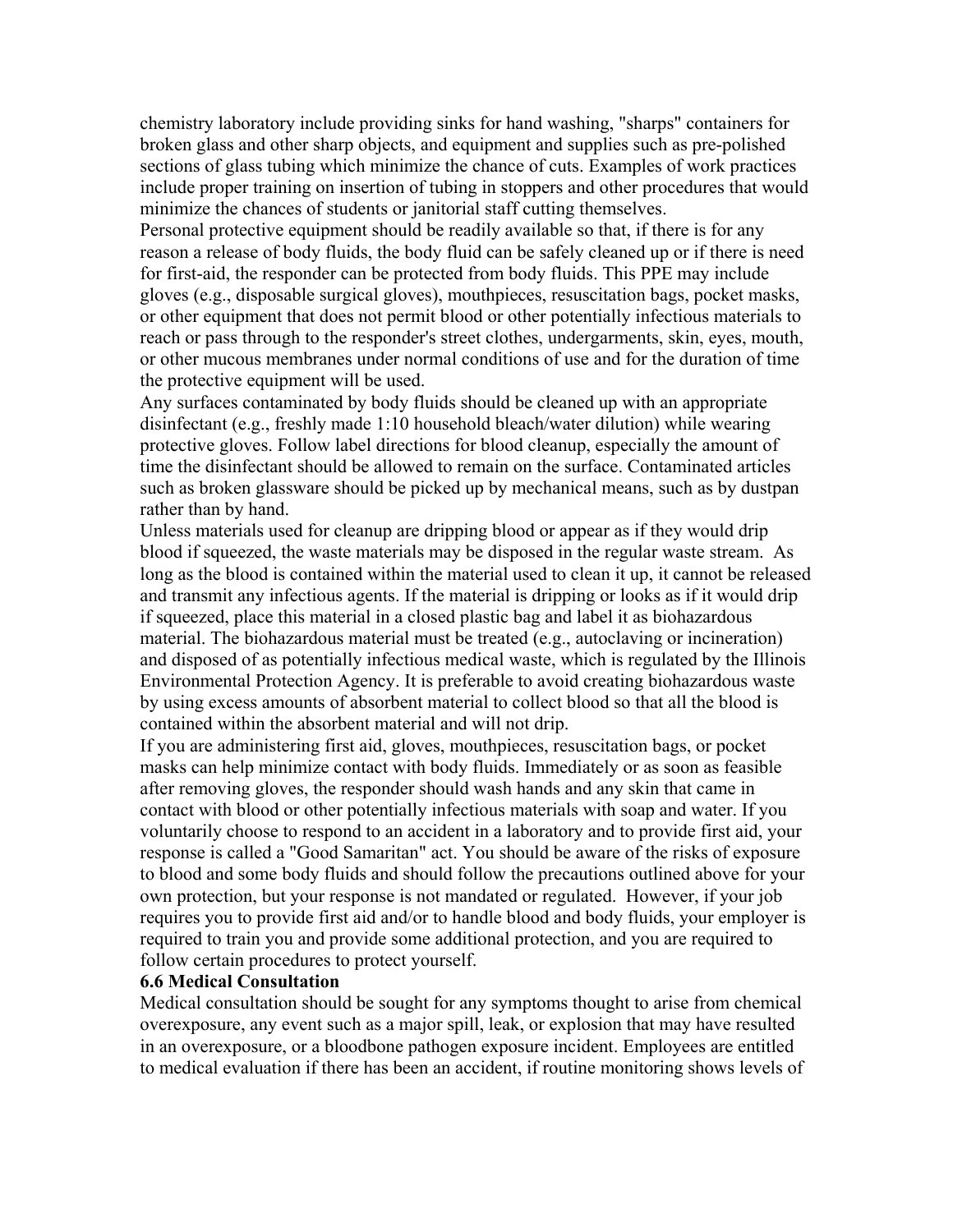hazardous materials above the permissible exposure limits (PEL), or if there are signs and symptoms of exposure.

## **6.7 References**

1. Committee on Hazardous Substances in the Laboratory. Assembly of Mathematical and Physical Sciences. National Research Council., ed. 1981.

*Prudent Practices for Handling Hazardous Chemicals In Laboratories*, p. 161. Washington, D.C.: National Academy Press

2. Committee on Chemical Safety. 1990. *Safety in Academic Chemistry Laboratories*, p.

3. Washington, D.C.: American Chemical Society. 5th ed.

3. Segal, E. B. 1995. Contact Lenses and Chemicals: An Update. *Chemical Health and Safety* Jan/Feb:19

4. Cullen, A. P. 1995. Contact Lens Emergencies. *Chemical Health and Safety*  Jan/Feb:23-24

5. Committee on Hazardous Substances in the Laboratory. Assembly of Mathematical and Physical Sciences. National Research Council., ed. 1981.

*Prudent Practices for Handling Hazardous Chemicals In Laboratories*, pp. 159-

60. Washington, D.C.: National Academy Press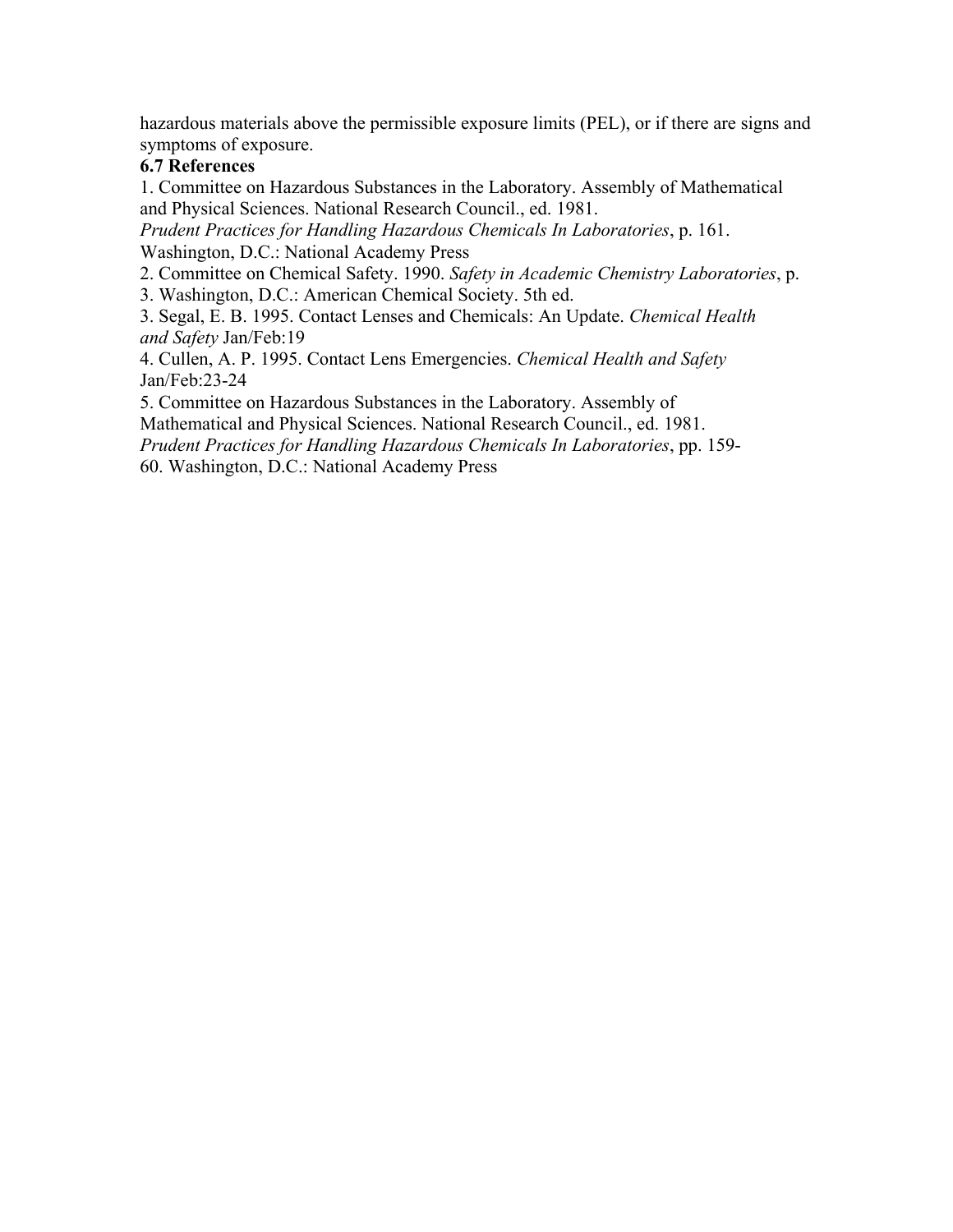## **Chapter 7**

## **Safe Handling of Hazardous Materials**

## **7.1 How Hazardous Substances Cause Injury**

Hazardous substances can cause injury in several different ways. For example:

• injury by destruction of body tissue, as in an acid burning the skin;

• injury by poisoning, as in eating a poisonous plant;

• injury by displacing the air to be inhaled, such as being in an unventilated room while filling a Dewar with liquid nitrogen;

• injury by force, such as in an explosion.

The study of how substances cause harm is the study of toxicology. All materials can cause harm depending on their use or misuse. The simplest example of this is water, which is beneficial if taken by glass in reasonable quantities but causes many deaths through drowning each year. The book *Improving Safety in the Chemical Laboratory*  discusses toxicology and other aspects of chemical safety in greater detail.

In case of exposure to hazardous substances, there are three factors to be considered: 1. **Dose** — the amount of exposure, as in a milliliter or a gallon. In general, the larger the dose, the less time it will take to produce an injury.

2. **Duration and frequency** — how long and how frequent is the exposure. In general, the longer the duration of the exposure, the more severe the injury will be. This is why it is important to wash off a chemical as soon as possible after contact. The frequency of the exposure can affect the type, time of onset, extent, and severity of the toxic effect. Some chemicals cause injury only after long-term exposure (they are chronically toxic) while others cause injury after a single exposure (they are acutely toxic).

3. **Route** — how the exposure takes place. This is through ingestion (by mouth), inhalation (breathing through the nose or mouth) or absorption through cuts, or contact with the eyes.  $7-2$ 

There are many types of hazardous substances. These hazards are discussed in detail in section 7.4.

• carcinogen — chemical or physical agents that cause cancer;

• developmental and reproductive hazards — cause adverse effects on male or female reproductive systems or cause adverse effects on developing organisms;

• corrosive substances — cause visible destruction or alterations in living tissue;

• irritants - cause reversible inflammatory effects on living tissue at the site of contact by a chemical;

• hazardous substances with toxic effects of specific organs — may damage organs such as liver, nervous system, or blood;

• allergens — cause an allergic reaction after repeated exposure;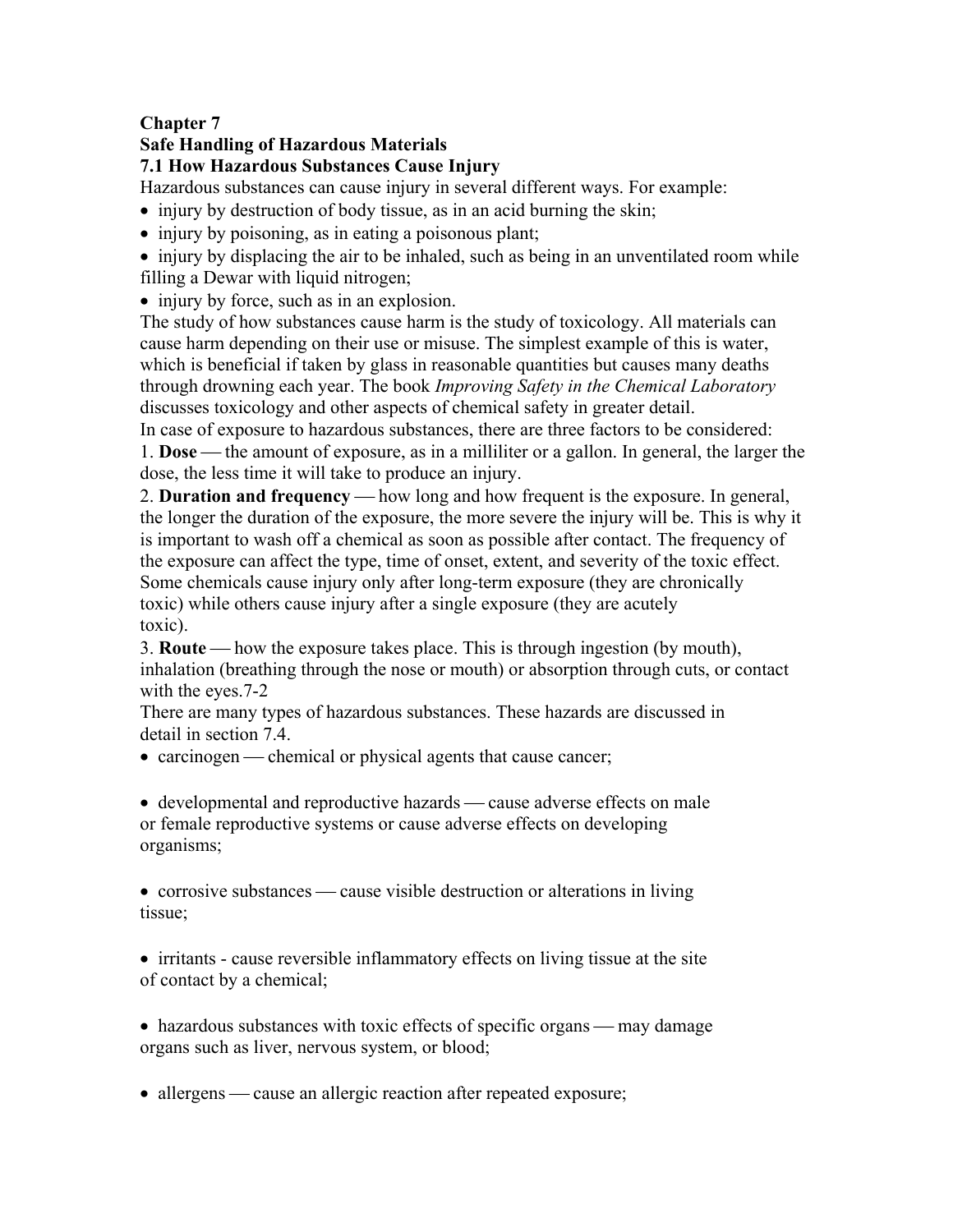• flammable liquids — have the potential to readily catch fire and burn in air;

• explosive substances — may decompose under conditions of mechanical shock, elevated temperature, or chemical action, resulting in the release of large volumes of gases.

# **7.2 Obtaining Information on Specific Substances**

There are four common sources of information on chemicals:

1. Material Safety Data Sheets (MSDSs). MSDSs contain information on physical data, health and fire hazards, spill procedures, handling procedures, and first aid for substances that are currently commercially available. Chemical suppliers are required by law to supply MSDSs for purchasers. Schools are required by law to retain and have available (readily accessible tothose working in laboratories) MSDSs that are received with orders. 7-3

2. Container labels also provide a great deal of safety information. It is typical for chemical suppliers to standardize their labels so that safety information is easily located on any label from the same supplier. Many suppliers also incorporate a storage scheme into their labels. The supplier's catalog will generally explain the labeling system used. 3. Books can provide more detailed information on chemicals than are available in

MSDSs. A list of selected reference material is included in chapter 11.

4. Chemical catalogs from suppliers often containsafety information. There are often sections on safety and disposal, and specific hazards are listed with the chemical descriptions.

5. Internet offers a great deal of information. Currently, the University of Utah has many material safety data sheets available on its gopher

(gopher://atlas.chem.utah.edu:70/11/MSDS). Additional services and

# information will undoubtedly become available.

# **7.2.1 Reading Material Safety Data Sheets**

Every school laboratory should have access to Material Safety Data Sheet (MSDS) files. MSDSs were created with worker safety in mind. They give details about chemicals and their hazards. MSDSs are not required on laboratory chemicals if equivalent data exists; however, employers must retain MSDSs that are forwarded to them. Currently there is no standard format for MSDSs, however, they should supply the following information:

# 2

# **Identity**

- Name of the chemical
- Name, address, and phone number of the supplier
- Chemical formula and EPA number

# **Physical Characteristics**

- Boiling point low boiling flammable liquids are special fire hazards
- Vapor pressure high values mean easy inhalation
- Vapor density high density means vapors accumulate in low areas
- Water solubility
- Appearance and odor
- Specific gravity
- Water reactivity important for cleanup operations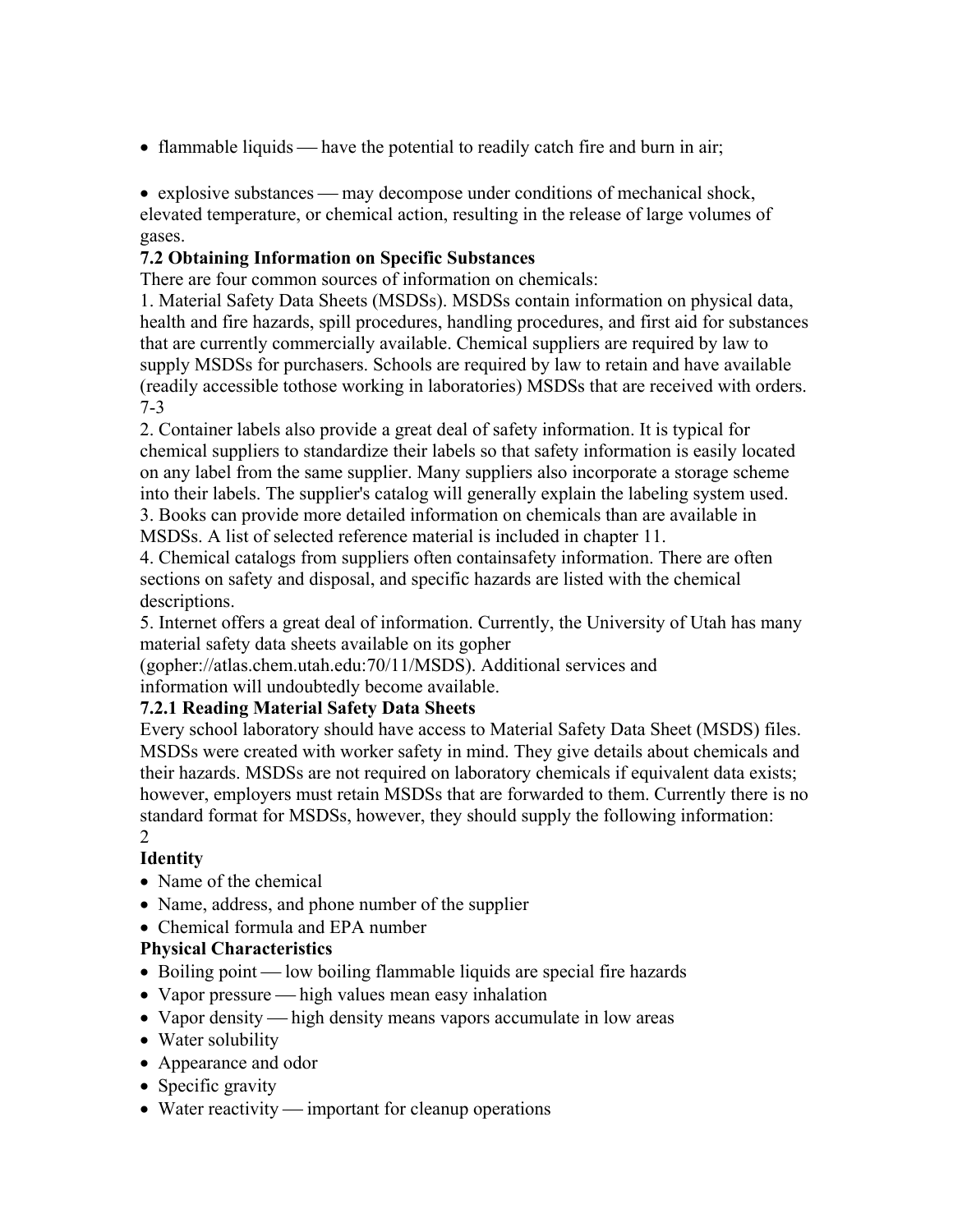7-4

## **Special hazards**

• Flashpoint — lowest temperature at which vapor will ignite with a spark.

• Auto-ignition temperature — lowest temperature at which material will ignite spontaneously.

• Fire-fighting information — which extinguishing material to use (dry chemical,  $CO2$ , foam, etc.).

• Explosive limits — maximum concentrations of vapors allowed

# **Reactivity Data**

- Stability and reaction paths of dangerous decomposition
- Health hazard data
- Routes of exposure inhalation, absorption through skin, etc.
- Health symptoms irritant, corrosive, carcinogen, etc.
- Emergency first aid

# **Personal Protective Equipment**

- Respiration, goggles, gloves
- Types of ventilation required
- Hygiene procedure washing hands after use, etc.

## **Hazardous Waste Disposal**

- Protective equipment to use
- Spill cleanup
- Method of disposal

# **7.3 Eye Damage from Hazardous Substances**

Despite education and provision of protective equipment, the accidental splashing of hazardous substances into the eye is one of the most frequent causes of serious eye injury in the workplace and other environments. Most common organic solvents react physically with the external ocular tissues and cause a loss of cells from the outer surface of the eye with accompanying severe discomfort. Detergents and surfactants may produce a similar response with far fewer symptoms. Concentrated acids and alkalis, when splashed into the eye, result in the rapid destruction of the eye and lids; if prompt emergency irrigation is not initiated, severe and permanent damage will result. Acids tend to be self-limiting, while alkalis may progressively disrupt, soften, and penetrate the eyeball with disastrous results.

7-5

# **7.4 Classes of Hazardous Substances**

Many substances we encounter in the laboratory are known to be toxic, corrosive, or flammable or to pose other hazards. It is essential that any person working with chemicals understand the types of hazards they might come into contact with. This section will address the major classes of hazardous substances.

# **7.4.1 Carcinogens**

Carcinogens are chemical or physical agents that cause cancer. Generally they are chronically toxic substances; that is, they cause damage after repeated or long-duration exposure, and their effects may become evident only after a long latency period. Chronic toxins are particularly insidious because they may have no immediate harmful effects.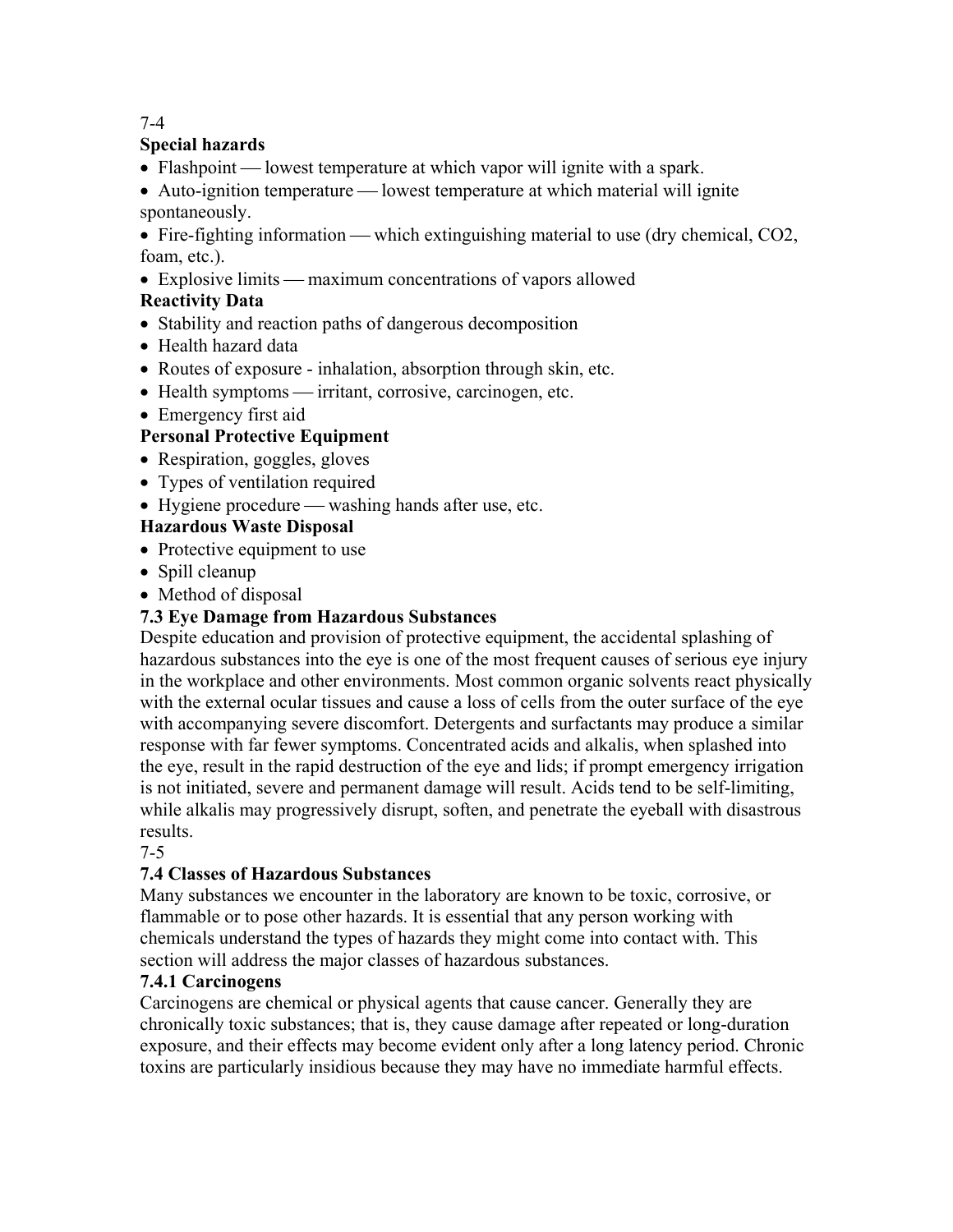Below is a list of chemicals associated with carcinogenic effects: It is always a good idea to consult an MSDS before doing any experiment. If the chemical you are working with is listed as being a known or suspected carcinogen, pay special attention to exposure limits and handling.

## **Known Human Carcinogens Probable Human Carcinogens Known Animal Carcinogens**

Arsenic Powder Acrylonitrile Acetamide

Arsenic Pentoxide Cadmium Powder Aniline (or any of its salts)

Arsenic Trichloride Cadmium Chloride Beryllium Carbonate

Arsenic Trioxide Cadmium Sulfate 1,2-Dichloroethane (Ethylene

Dichloride)

Asbestos Carbon Tetrachloride 1,4-Dioxane (p-Dioxane)

Benzene Chloroform Formaldehyde

Benzidine Ethylene Oxide Lead Diacetate

Chromium Powder Nickel Powder Nickel (II) Acetate

Chromium (IV) Oxide o-Toluidine Thioacetamide

Lead Arsenate Urethane (Ethyl Carbamate)

Sodium Arsenate

Sodium Arsenite

Vinyl Chloride

Asbestos is a mineral-based material that is resistant to heat and corrosive chemicals. Although asbestos is often bonded or woven for laboratory uses, it can eventually wear down (become friable), releasing fibers into the air. Asbestos exposure may cause lung cancer, pleural mesothelioma (a cancer of the lining of the lungs), peritoneal mesothelioma (a cancer of the lining of the abdominal cavity), and cancer of the digestive system. All types of asbestos can cause disease.

In 1972 the OSHA standard for maximum exposure in an 8-hour day was five (5) fibers (longer than 5 micrometers) per cubic centimeter of air. In November, 1983, an emergency temporary standard lowering the exposure to 0.5 fibers per cubic centimeter was issued by OSHA. Exposure to conditions that exceed this level can lead to asbestosinduced cancer and asbestosis.

Asbestos can be found in many older materials in the science laboratory. Typical examples are asbestos-centered wire gauze, heat-resistant gloves, heat-resistant plates/pads, fire blankets, filtering fibers, clamp padding, heating mantle insulation; as well as boards lining fume hoods, acid cabinets, drying ovens, and incubators. New equipment is asbestos-free but looks similar.

There are adequate substitutes on the market for all asbestos-containing materials. Asbestos should be removed by trained personnel. Asbestos is a hazardous air pollutant and must go to a designated landfill.

## **7.4.2 Developmental and Reproductive Toxins**

Reproductive toxins cause adverse effects on the male or female reproductive systems. They are defined by the OSHA Lab Standard as including substances that cause chromosomal damage (mutagens) and substances with lethal or teratogenic (malformation) effects on fetuses. Many reproductive toxins are chronic toxins that cause damage after repeated or long duration exposures with effects that become evident only after long latency periods. Embryotoxins, substances that act during pregnancy, have the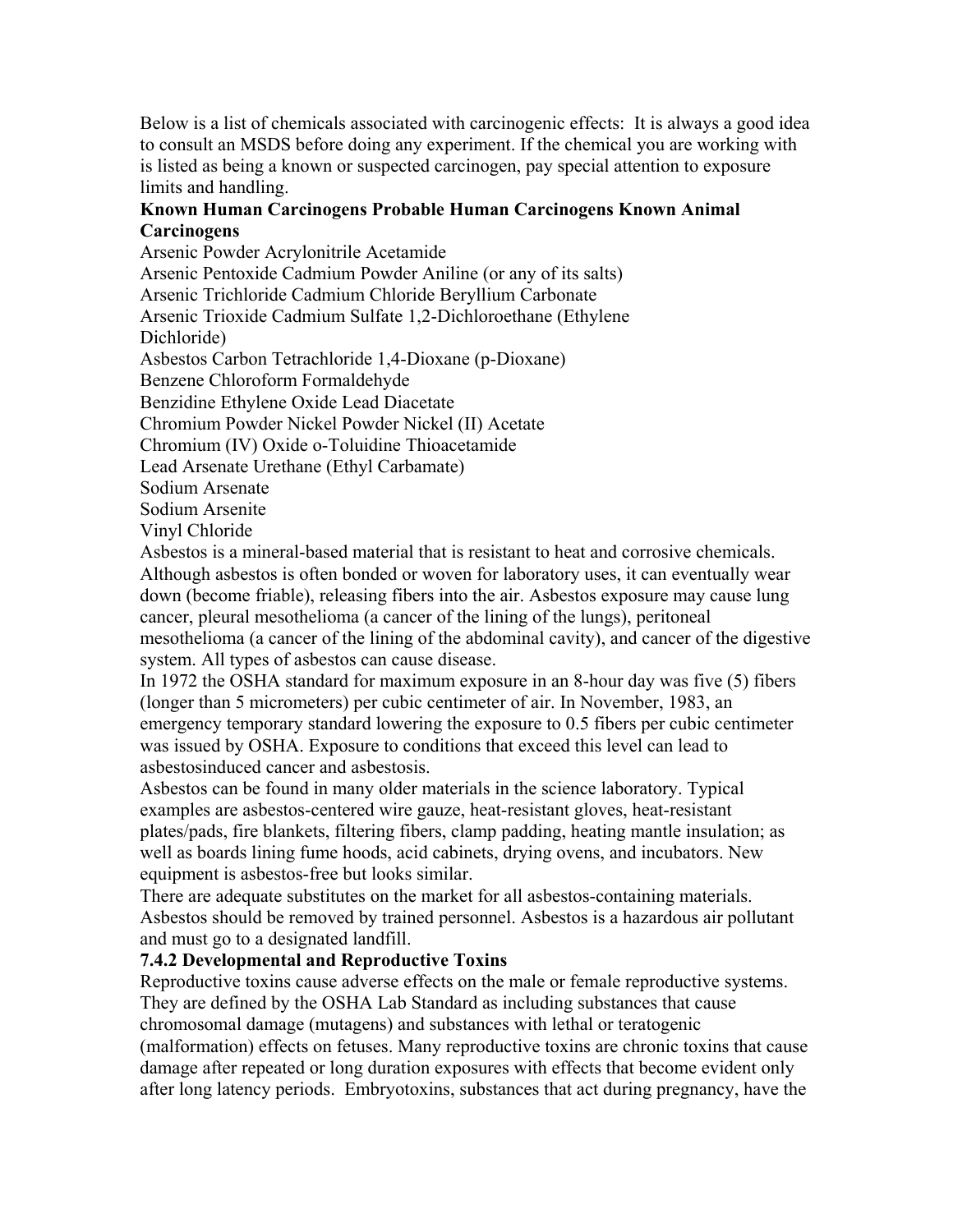greatest impact during the first trimester of pregnancy. Because a woman often does not know that she is pregnant during this period of high susceptibility, special caution is advised when working with all chemicals, especially those rapidly absorbed through the skin.

Information on reproductive toxins can also be obtained from MSDSs. Pregnant women and women who might become pregnant should consult MSDSs before working with substances that are suspected to be reproductive toxins. The following table lists some common materials that are highly suspected to be reproductive toxins:

Reproductive Toxins acrylic acid aniline benzene cadmium carbon disulfide formaldehyde formamide iodoacetic acid lead compounds mercury compounds nitrous oxide phenol toluene vinyl chloride xylene

This is only a partial list. It is the responsibility of teachers to evaluate each compound involved in their work and to determine whether it should be handled as a reproductive toxin.

## **7.4.3 Corrosive Substances**

Any substance that causes visible destruction or alterations in living tissue by chemical action should be classified as corrosive. Major classes of corrosive substances include strong acids (e.g., sulfuric, nitric, hydrochloric, and hydrofluoric acids), strong bases (e.g., sodium hydroxide and potassium hydroxide), dehydrating agents (e.g., sulfuric acid, sodium hydroxide, phosphorus pentoxide, and calcium oxide), and oxidizing agents (e.g., hydrogen peroxide, chlorine, and bromine).

## **7.4.4 Irritants**

Irritants are noncorrosive chemicals that cause reversible inflammatory effects on living tissue at the site of contact by a chemical. Many chemicals are classified as irritants, therefore skin contact with any laboratory chemical should be avoided.

#### **7.4.5 Hazardous Substances with Toxic Effects on Specific Organs**

Substances included in this category include hepatotoxins (substances that produce liver damage, such as nitrosamines and carbon tetrachloride); nephrotoxins (agents causing damage to the kidneys, such as certain halogenated hydrocarbons), neurotoxins (substances that produce their primary toxic effects on the nervous system, such as mercury, acrylamide, and carbon disulfide); agents that act on the hematopoietic system (such as carbon monoxide and cyanides that decrease hemoglobin function and deprive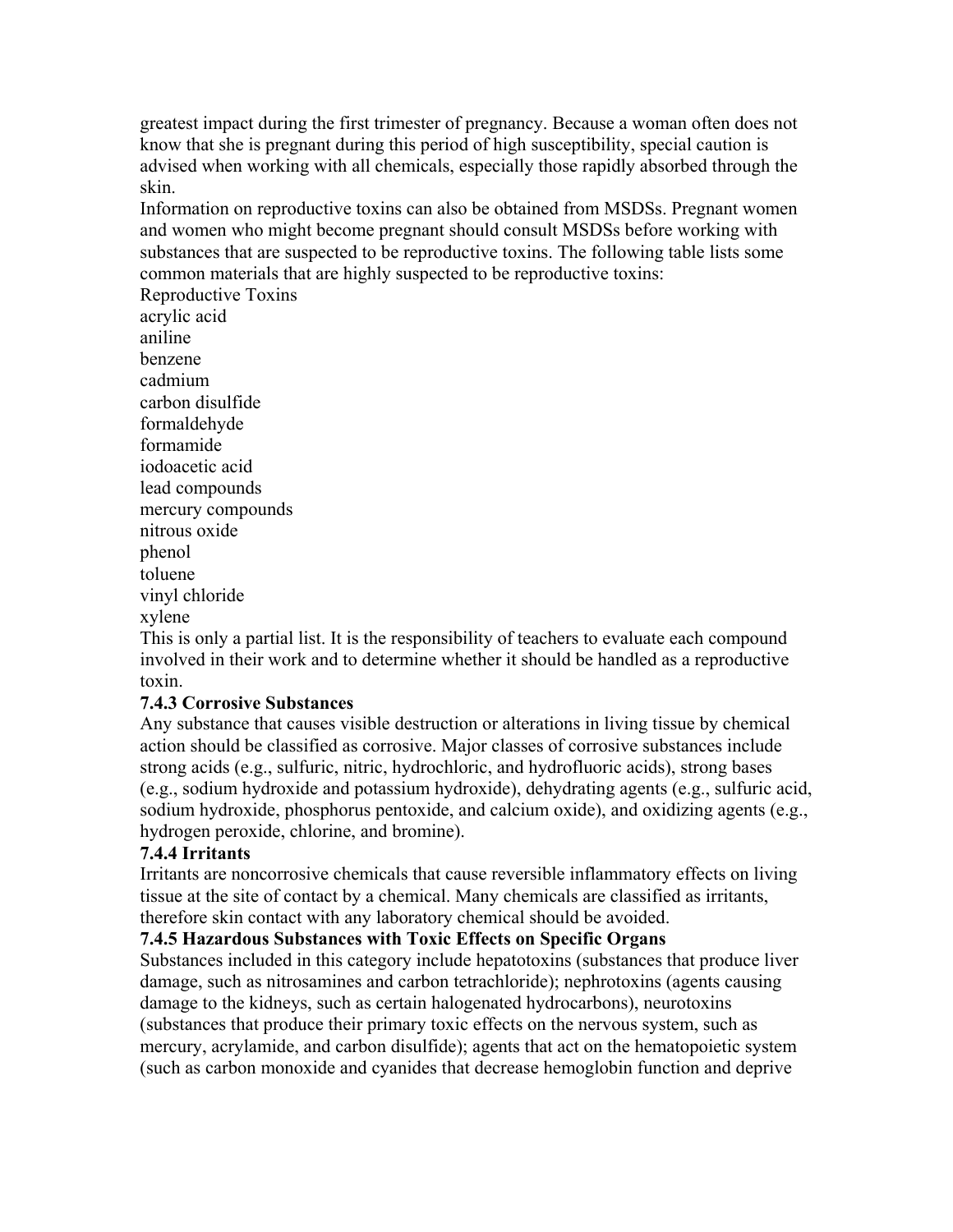the body tissues of oxygen); and agents that damage lung tissue, such as asbestos and silica.

## **7.4.6 Allergens**

An allergen is a substance that produces an allergic reaction after repeated exposure. Examples of allergens include chromium, nickel, formaldehyde, and isocyanates. Remember, there is considerable individual response to allergens, and some students may be more susceptible than others.

## **7.4.7 Flammable Liquids/Explosive Substances**

Flammable substances have the potential to catch fire readily and burn in air. A flammable liquid itself does not catch fire; it is the vapors produced that burn. Two important properties of flammable liquids need to be considered while storing and handling them. The first is **flash point**, which is the lowest temperature, determined by standard tests, at which a liquid gives off vapor in sufficient concentration to form an ignitable mixture with air near the surface of the liquid within the vessel. The most hazardous liquids are those that have flash points at room temperature or lower. The second is the **ignition temperature** of a substance, which is the minimum temperature required to initiate self-sustained combustion independent of a heat source. Materials susceptible to spontaneous combustion include rags saturated with linseed oil, organic materials mixed with strong oxidizing agents (e.g., nitric acid, chlorates, permanganates, peroxides, and persulfates), alkali metals (e.g., sodium and potassium), finely divided pyrophoric metals, and phosphorus.

An explosive substance is any material that decomposes under conditions of mechanical shock, elevated temperature, or chemical action, and that releases heat and large volumes of gases. Organic peroxides are a special class of compounds that have stability problems that classify them among the most hazardous substances handled in laboratories. They are low-power explosives because of their extreme sensitivity to shock, sparks, or other forms of accidental ignition. The half-life of peroxides is dependent upon the circumstances, and their slow rate of decomposition may autoaccelerate and cause a violent explosion. Such factors as heat, friction, impact, light, and exposure to oxidizing and reducing agents may detonate peroxides. Any peroxide should be handled with extreme care. Aldehydes, ethers, compounds containing benzylic hydrogen atoms, alkenes, and vinyl compounds are known to form peroxides. When handling any peroxide, special handling precautions should be taken. Below are some suggestions:

• Limit the quantity being used to a minimum. Unused peroxides should not be returned to the container.

• Spills should be cleaned up immediately with a suitable absorbent.

• To reduce sensitivity to shock and heat, dilute with inert solvents. Avoid toluene; it is known to induce the decomposition of diacyl peroxides.

- Use ceramic or wooden spatulas instead of metal.
- Avoid all heat sources.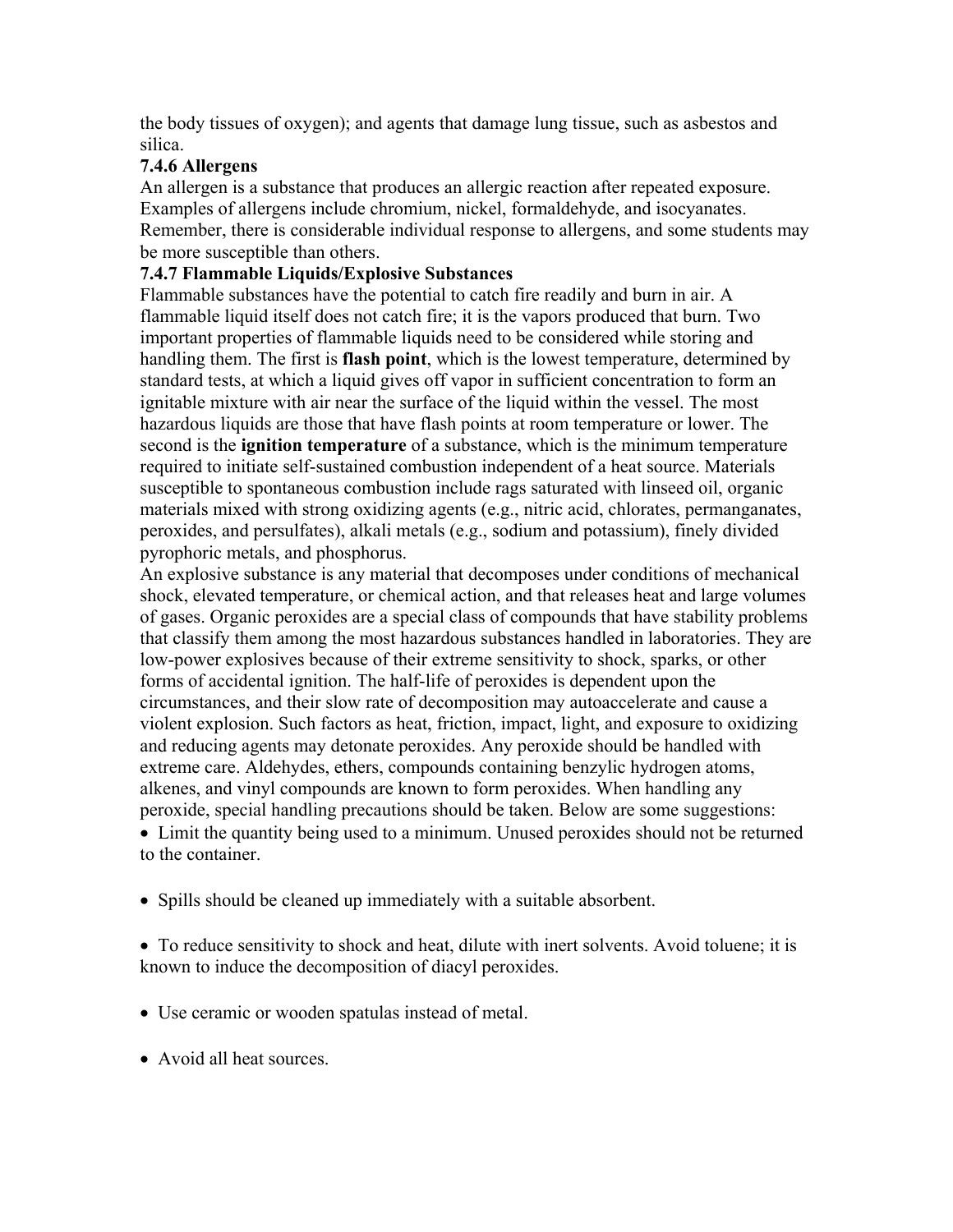• Avoid friction, grinding, and all other forms of impact. Considerable danger is posed by solid peroxides that have crystallized from a solvent or have been left as a reside from evaporation. If this solid material is in a closed container, some peroxide may be present under the container cap and may detonate from the friction of opening the cap. Such containers should be disposed of by professionals.

• Pure peroxides should never be disposed of directly. Small quantities can be diluted with water to a concentration of 2% or less and then mixed with a reducing agent in a polyethylene bottle. The material can now be handled like any other waste chemical. Avoid mixing with any other chemicals during disposal. Many chemicals form peroxides upon exposure to light and oxygen. Some of these chemicals are diethyl ether (ether), dioxane, and tetrahydrofuran. Peroxide formers should be checked for peroxides every six months after opening or discarded six months after opening. Peroxide test strips are available from chemical suppliers. For more information on peroxides, consult *Prudent Practices for Disposal of Chemical from Laboratories*.

### **7.5 Handling Hazardous Substances Safely**

#### **7.5.1 Storage of Chemicals**

**Avoid the common practice of alphabetical storage of chemicals**. Reactions of incompatible chemicals make spectacular demonstrations but can be a disaster in your storeroom. For example, **a**luminum foil and **b**romine react at room temperature producing enough energy to become incandescent. In addition, many incompatible concentrated acids (such as acetic acid and nitric acid) are often stored together. All chemicals in the stockroom and laboratory should be stored so as to avoid incompatibilities. (Refer to section 7.5.2 for a list of chemicals that are incompatible) Below is one example of how your chemicals could be separated in storage: 10

Class  $1$ —Flammable or combustible and not highly toxic and compatible with water

Class  $2$ —Flammable or combustible and not highly toxic and incompatible with water

Class  $3$  — Oxidizers and non-flammables, compatible with water

Class  $4$  — Oxidizers and non-flammables, incompatible with water

Class  $5 - Air$  sensitive

Class 6 — Chemicals requiring refrigeration

Class 7 — Compressed gas cylinders, separated as to oxidizers, reducers, corrosives, toxics

Class 8 — Unstable chemicals (explosives)

## **Guidelines for Chemical Storage**

• Use appropriate shelving or cabinets. If you use shelving with metal brackets, inspect the clips and brackets annually for corrosion and replace as needed.

• Store flammable liquids in approved fire cabinets.

• Make sure shelves holding containers are secure. Attach anti-roll lips on shelves to prevent containers from falling off.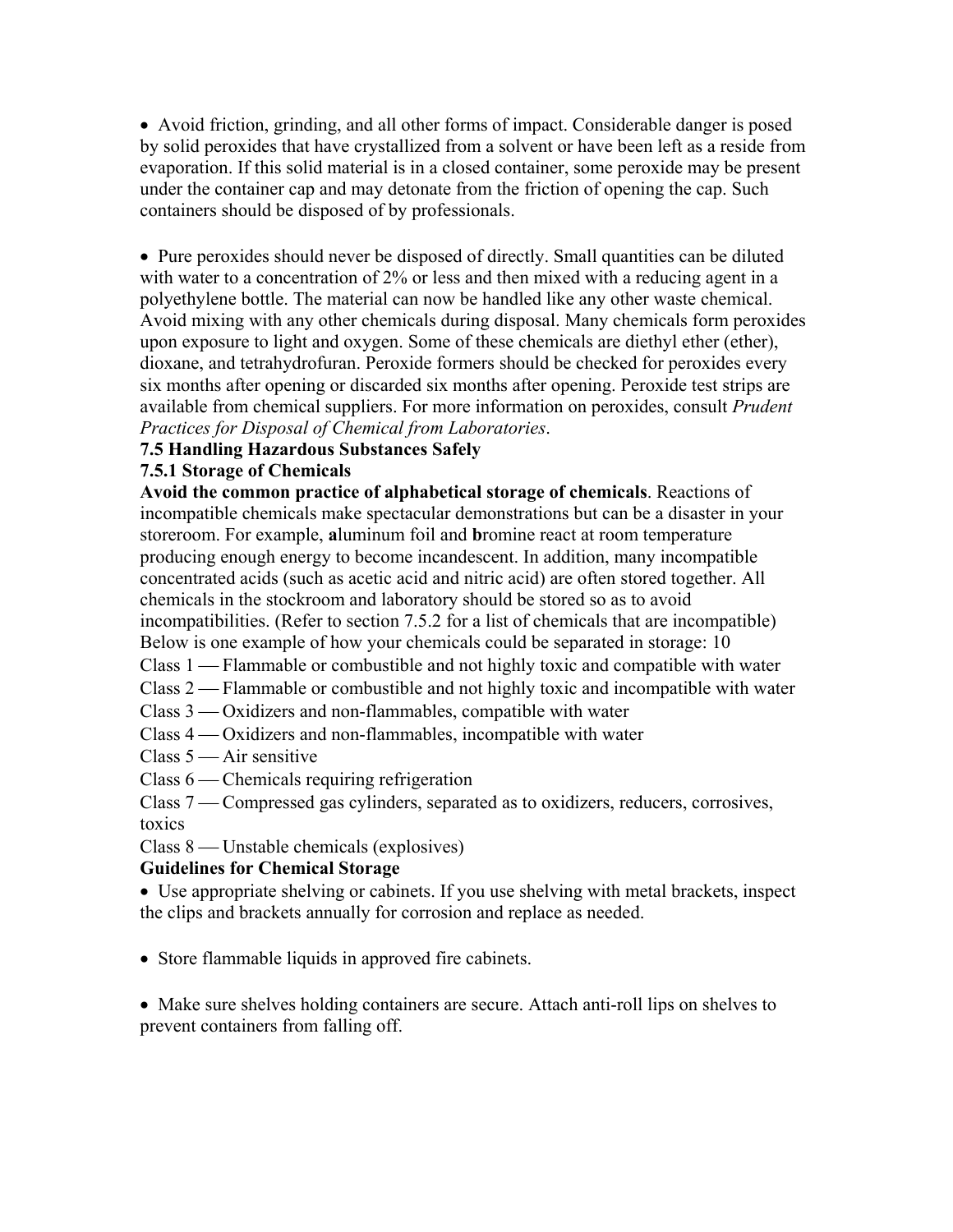• When opening newly received chemicals, immediately read the warning label to be aware of any special storage precautions such as refrigeration or inert atmosphere storage.

• Do not store chemicals in aisles or stairwells, on desks or laboratory benches, on floors or in hallways.

• Maintain a complete inventory in the room where chemicals are stored, and give a copy to your local fire department.

• Mark the acquisition dates on all peroxide-forming chemicals, and test them for peroxides or dispose of them after six months.

• Have spill cleanup supplies (absorbents, neutralizers) in any room used for chemical storage or use.

• Protect the school environment by restricting emissions from stored chemicals. Vents should be ducted to the outside.

• Use refrigerators of explosion-proof or explosion-safe design only! Standard refrigerators that have not been converted should never be used to store flammable chemicals. Label refrigerators **"NO FOOD".** 

• Containers should be dated upon receipt, dated to be disposed where appropriate, and dated when opened (e.g., peroxides, anhydrous ethers, sodium nitrites).

• Chemical containers should be periodically checked for rust, corrosion, and leakage.

• Container labels should state name of the chemical, be firmly attached to the container, list hazards, and name of manufacturer or other responsible party.

- Chemical labels should be readable and free from chemical encrustation.
- Maintain a clear access to and from the storage areas.
- Where possible, storage areas should be planned with two separate exits.

Many of the catalogs of chemical suppliers give examples of various chemical storage schemes. Each school should decide which method will work best for it and implement the storage scheme.

#### **7.5.1.1 Storage of Flammable and Combustible Liquids**

OSHA specifies the storage facilities and limits the amount of flammable and combustible liquids that may be stored at a site. Only approved containers, cabinets, and areas described below shall be used store flammable and combustible liquids. No more than 10 gallons of these liquids may be stored outside a storage cabinet or storage room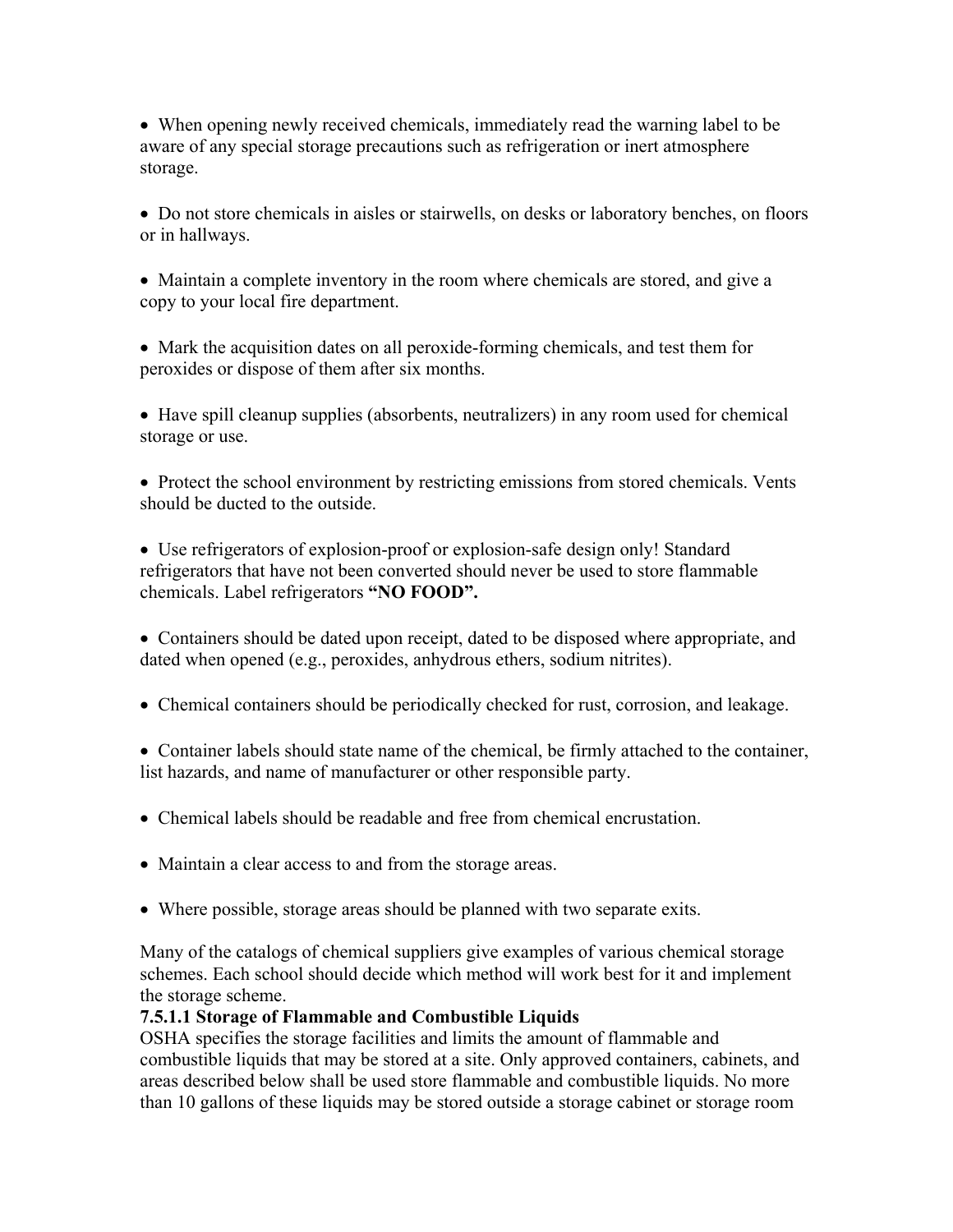except in storage cans. All cabinets used for storage of flammable and combustible liquids shall be labeled "**FLAMMABLE ¾ KEEP FIRE AWAY**". The amount of flammable and combustible material stored should be limited to that required for one year of laboratory work. Do not store liquids so that they block aisles or doorways or are exposed to the sun's rays or sources of heat.

#### **Classes of Flammable and Combustible Liquids Class Flash Point Boiling Point Example**

IA below 73oF (22.8oC) below 100oF (37.8oC) diethyl ether IB below 73oF (22.8oC) at or above 1000F (37.8oC) ethyl alcohol IC at or above 73oF (22.8oC) below 100oF (37.8oC) xylene II at or above 100oF (37.8oC) below 140oF (60.0oC) acetic acid (glacial) IIIA at or above 140oF (60.0oC) below 200oF (93.4oC) kerosene IIIB at or above 200oF (93.4oC) -------------------------- olive oil The maximum allowable container size for flammable or combustible liquids should conform to the following table unless the required purity would be affected by storage in metal containers or cause excessive corrosion of the metal container. In this case, liquids may be stored in glass containers of no more than one-gallon capacity.

## Maximum Allowable Size of Containers

## **Container Size Class IA Class IB Class IC Class II Class III**

Glass or approved container 1 pt 1 qt 1 gal 1 gal 1 gal

Metal (other than DOT drum) 1 gal 5 gal 5 gal 5 gal 5 gal

Safety cans 2 gal 5 gal 5 gal 5 gal 5 gal

Metal Drum (DOT spec.) 60 gal 60 gal 60 gal 60 gal 60 gal

• Metal cabinets used for storage of flammable or combustible liquids shall be double walled and have tightly sealed joints when the cabinet is closed.

• Wooden cabinets used for storage of flammable or combustible liquids shall be of plywood, 1-inch thick with rabbetted construction. When two doors are used, there shall be a rabbetted one-inch overlap between them.

• Approved containers or safety cans shall be of no more than 5 gallons in capacity having a springclosing lid and spout cover, and be designed to safely relieve internal pressure when subject to fire exposure. All containers should be closed when not in use. No more than 25 gallons of class I or Class II liquids combined shall be stored in safety cans outside a storage room or cabinet.

• All transfer of flammable liquids in a laboratory or room shall be performed in an operating fume hood that is free of open flames or other sources of ignition. Bulk transfer of flammable liquids shall be done in an approved solvent pouring room conforming to NFPA Codes 30-4310 and 30- 4320. All dispensing drums shall be grounded to protect against possible ignition from static electricity.

• No container for Class I or Class II liquids shall exceed a capacity of one gallon except in safety cans.

• No more than 10 gallons of Class I and Class II liquids combined shall be stored outside of a storage cabinet or storage room, except in safety cans.

• No more than 25 gallons of Class I and Class II liquids combined shall be stored in safety cans outside of a storage room or storage cabinet.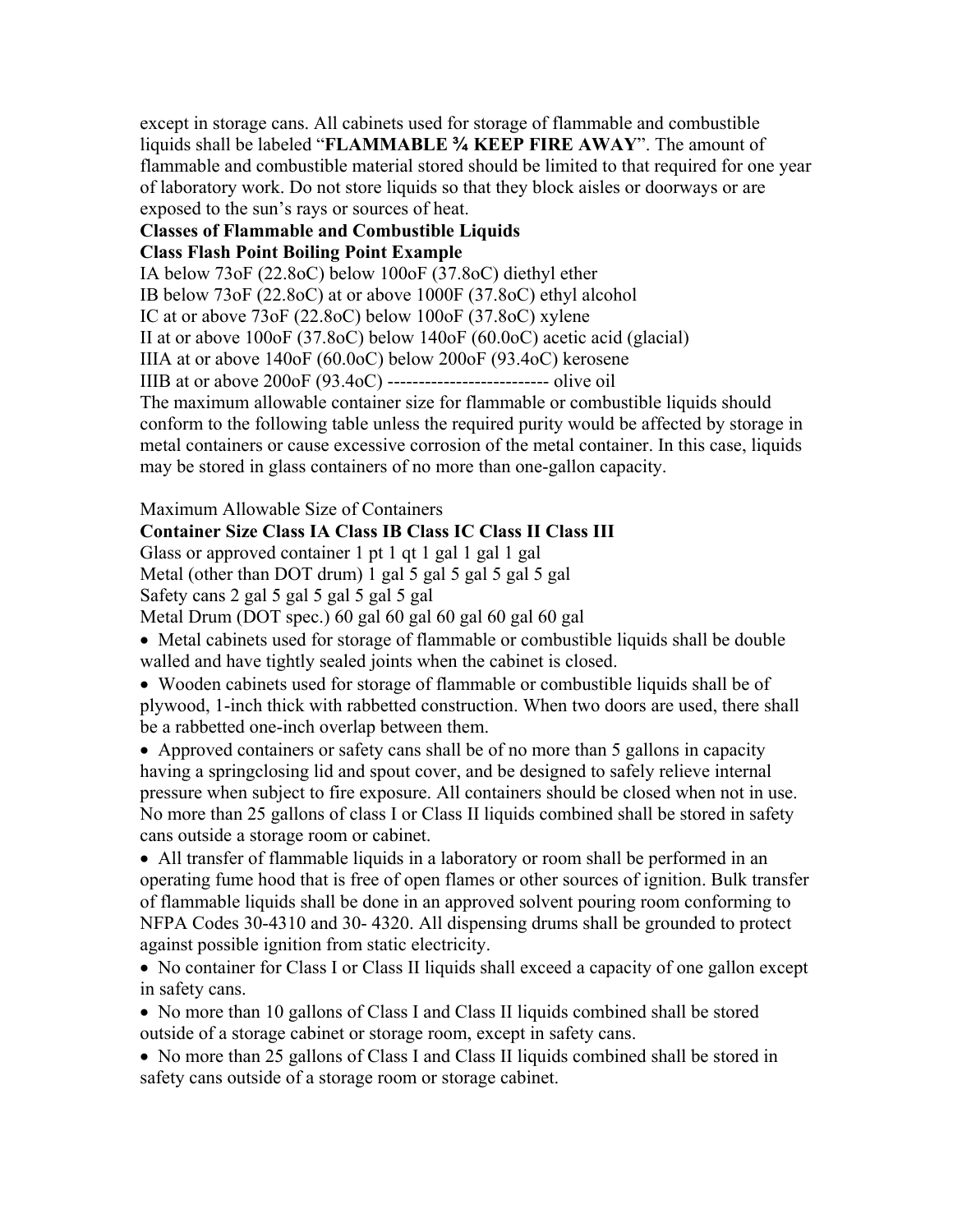• No more than 120 gallons of Class I, Class II, and Class IIIA liquids shall be stored in a storage cabinet. Of this total, not more than 60 gallons may be of Class I and Class II liquids.

• No more than three storage cabinets may be located in a single fire area unless cabinets are separated by at least 100 feet.

• No more than 60 gallons of combustible liquids shall be stored outside of a storage room or storage cabinet.

• Quantities of flammable and combustible liquids in excess of those set forth above shall be stored in a storage room.

• Every inside storage room shall be provided with either a gravity or mechanical exhaust system.

• Suitable fire control devices, such as portable fire extinguishers or sprinkler systems, shall be available at locations where flammable or combustible liquids are stored.

• These safety standards do not apply to outside above-ground or below-ground storage containers.

## **7.5.2 Dangerous Combinations of Common Substances**

When transporting, storing, using, or disposing of any substance, utmost care must be exercised to ensure that the substance cannot accidentally come into contact with an incompatible substance. Such contact could result in a serious explosion or the formation of substances that are highly toxic or flammable or both. Specific incompatibilities are listed on each MSDS. The following table is a guide to avoiding accidents involving incompatible substances:11

## **Incompatible Chemicals**

Chemical Is Incompatible With

ALKALINE AND ALKALINE EARTH METALS (Sodium, Potassium, Cesium Lithium, Magnesium, Calcium, Aluminum) Carbon dioxide, water, carbon, tetrachloride, and other, chlorinated hydrocarbons. (Also, prohibit water, foam, and dry chemical on fires involving these metals.)

ACETIC ACID Chromic acid, nitric acid, hydroxyl containing compounds, ethylene glycol, perchloric acid, peroxides, and permanganates

ACETONE Concentrated nitric and sulfuric acid mixtures.

ACETYLENE Chlorine, bromine, copper, iodine, silver, fluorine, mercury, and their compounds.

AMMONIA (anhyd.) Mercury, chlorine, calcium hypochlorite, iodine, bromine, and hydrogen fluoride.

AMMONIUM NITRATE Acids, metal powders, flammable liquids, chlorates, nitrites, sulfur, finely-divided organics or combustibles.

ANILINE Nitric acid, hydrogen peroxide, and other strong oxidizing agents

BROMINE Ammonium, acetylene, butadiene, butane and other petroleum gases,

carbide, turpentine, benzene, and finely divided metals.

CALCIUM CARBIDE Water (see also acetylene).

CALCIUM HYDROCHLORITE Acids, combustible or organic material, and ammonia. CALCIUM OXIDE Water

CARBON, activated Calcium hypochlorite.

COPPER Acetylene, hydrogen peroxide.

CHLORATES Ammonium salts, acids, metal powders, sulfur, finely-divided organics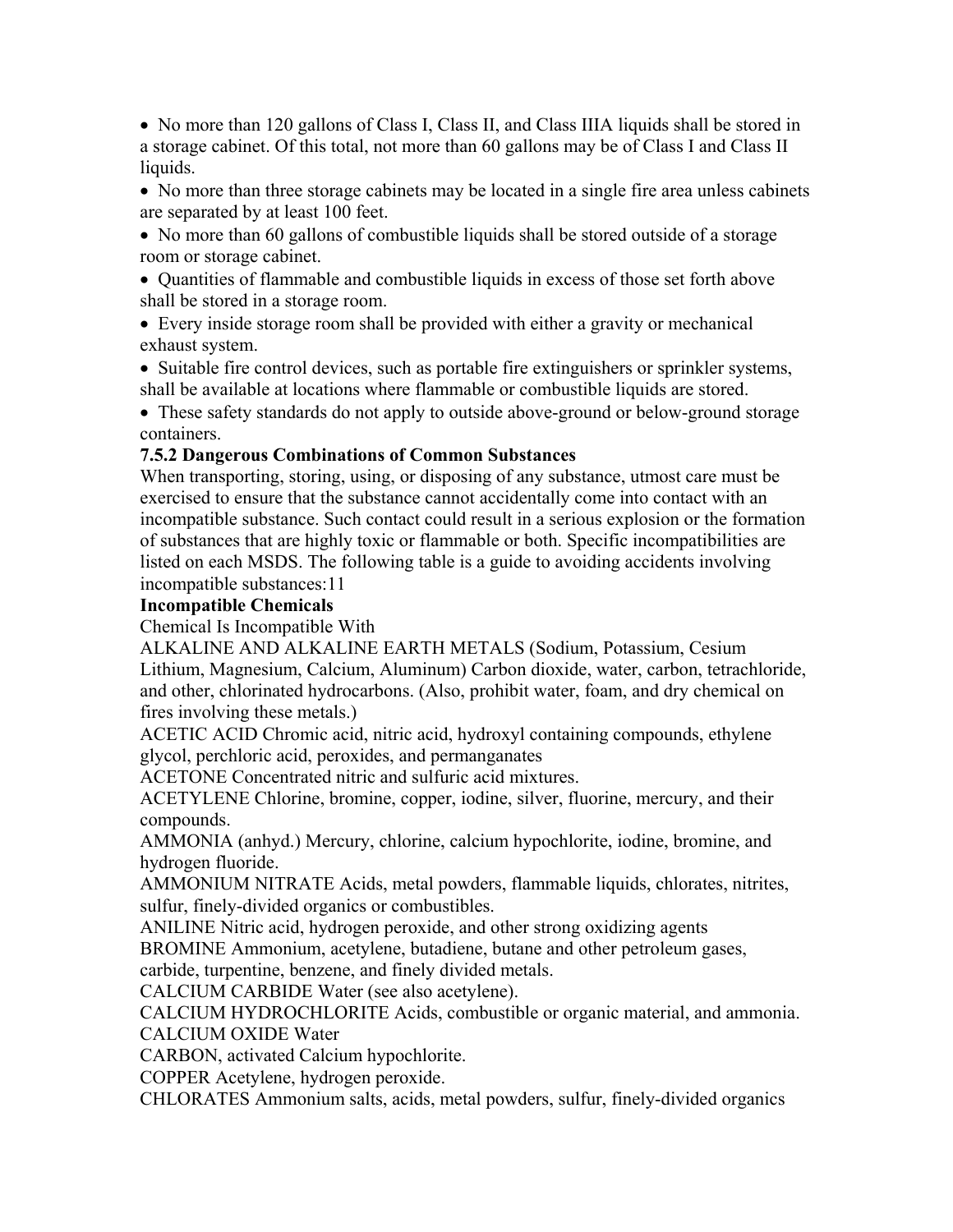or combustibles.

CHROMIC ACID Acetic acid, naphthalene, camphor, glycerine, turpentine, alcohol, and other flammable liquids.

CHLORINE Ammonia, acetylene, butadiene butane, and other petroleum gases,

hydrogen, sodium carbide, turpentine, benzene, and finely-divided metals.

CHLORINE DIOXIDE Ammonia, methane, phosphine, and hydrogen sulfide.

FLUORINE Isolate from everything

HYDROCYANIC ACID Nitric acid, alkalies

HYDROGEN PEROXIDE Alcohols, glycerol, copper, chromium, iron, most metals or their salts, any flammable liquid, combustible materials aniline, nitromethane, caustic soda, and other strong alkalies.

HYDROFLUORIC ACID,( anhyd. Hydrogen Fluoride) Ammonia, aqueous or anhydrous HYDROGEN SULFIDE Fuming nitric acid, oxidizing or corrosive liquids or gases.

HYDROCARBONS (Benzene, Butane, Propane, Gasoline,

Turpentine) Fluorine, chlorine, bromine, chromic acid, sodium peroxide.

HYDROXIDES (Sodium and Potassium) Inorganic acids, metals, explosives, organic peroxide ignitable substances.

IODINE Acetylene, ammonia (anhydrous or aqueous), hydrogen

MERCURY Acetylene, fulminic acid, ammonia.

NITRIC ACID (conc.) Acetic acid, aniline, chromic acid, hydrocyanic acid, hydrogen sulfide, flammable gases, metallic powders, carbides, turpentine, organic acids, and flammable liquids.

NITROPARAFFINS Inorganic bases.

OXYGEN Oils, grease, hydrogen, flammable liquids, solids or gases.

OXALIC ACID Silver, mercury.

PERCHLORIC ACID Acetic anhydride, bismuth and its alloys, alcohol, paper, wood, grease, oils.

PEROXIDES, organic (organic or mineral); avoid friction.

PHOSPHORUS (white) Air, oxygen

POTASSIUM CHLORATE Acids (see also chlorate), organic substances.

POTASSIUM PERCHLORATES Acids (see also perchloric acid).

POTASSIUM PERMANGANATE Glycerine, ethylene glycolbenzaldehyde, sulfuric acid.

SILVER Acetylene, oxalic acid, tartaric acid, ammonium compounds. SODIUM See alkaline metals (above).

SODIUM NITRATE Ammonium nitrate and other ammonium salts.

SODIUM OXIDE Water.

SODIUM PEROXIDE Any oxidizable substance, such as ethanol, methanol, glacial acetic acid, acetic anhydride, benzaldehyde, carbon disulfide, glycerine, ethylene glycol, ethyl acetate, methyl and furfural.

SULFURIC ACID Carbides, chlorates, combustibles, perchlorates, water,

permanganates, powdered fulminates, nitrates, picrates.

ZIRCONIUM Prohibit water, carbon tetrachloride foam, oxidizing materials, and dry chemical on zirconium fires.

## **7.5.3 Safety Cans for Storage and Transfer** 12

Approved safety cans for flammable liquids are common in many schools, but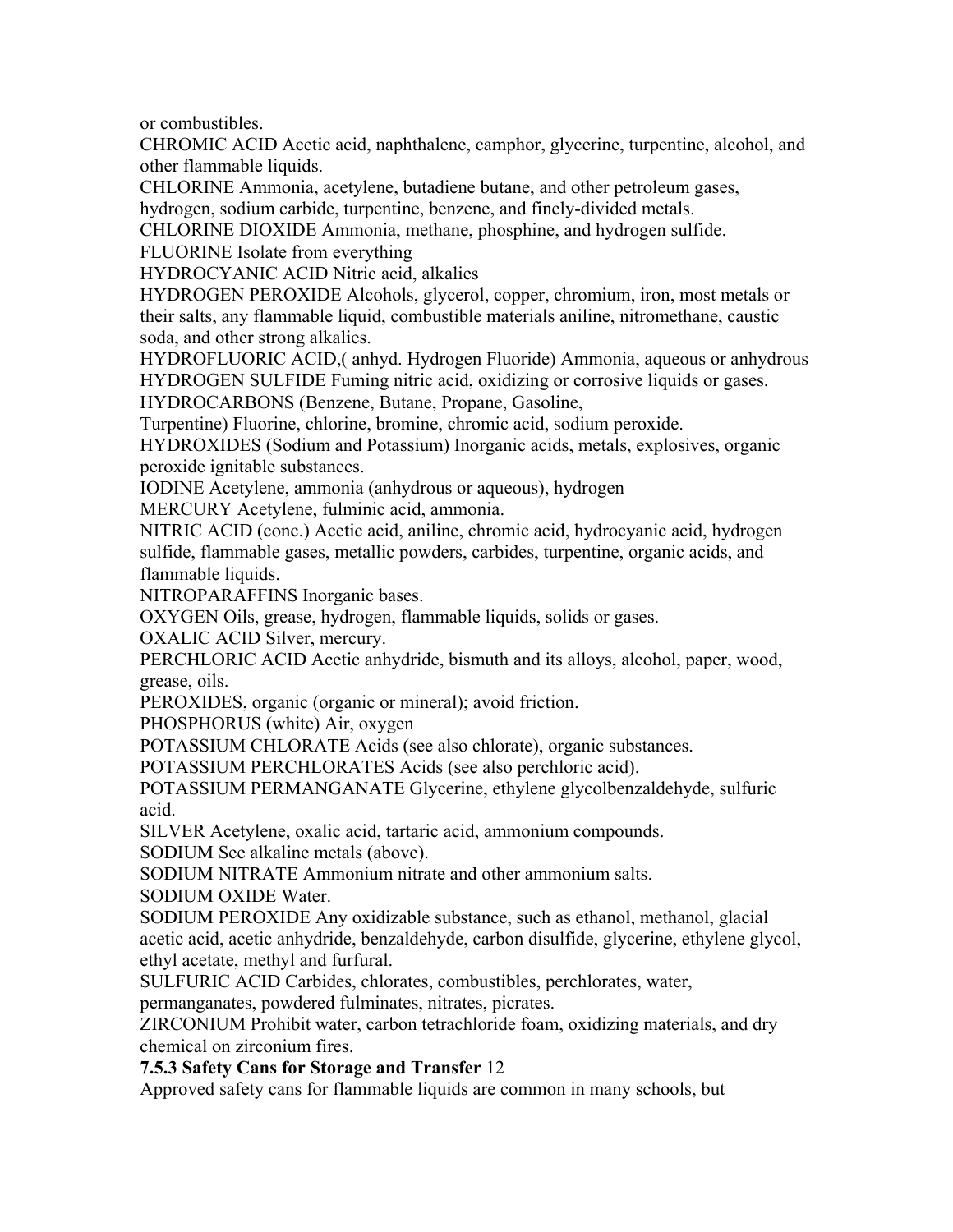they are probably among the least understood safety equipment. The basic purpose of a safety can is to safely control the flammable vapors, while providing a convenient means of carrying, dispensing, and storing up to five gallons of flammable liquid. This requires that the can:

• be leak-tight;

• automatically vent vapor at approximately 5 psi internal pressure to prevent an explosion in event of fire;

• Prevent flame from reaching the flammable liquid contents through the spout by means of a "flame arrester;"

• Automatically close after filling or pouring.

In addition to these basic safety requirements, safety cans must be damage - and wear resistant in normal usage and permit ready, convenient use in pouring, filling, and carrying. The cans should be properly marked to identify their contents. Safety cans should not be used for storage of waste solvents or corrosives as the flame arrestors can become plugged and the cans can rust through and leak. Polyethylene jerricans should be used for this purpose.

### **7.5.3.1 Bonding and Grounding**

The flow of liquids from one container to another can cause a static charge to build up on one of the containers. If the electric potential becomes large enough, a spark will be produced between the containers and may cause the flammable liquid to be ignited. The buildup of static electricity is particularly hazardous when metal containers are used; however, several cases of a static discharge and subsequent ignition/explosion are known to have occurred involving plastic containers. To prevent such a build up, a procedure called bonding and grounding is utilized. When transferring flammable liquids between containers in amounts greater than a few ounces of milliliters, it should become common practice to use bonding and grounding.

**Bonding** refers to providing an electrical connection between the containers involved in the transfer of flammable liquid to prevent a difference in electrical charge from developing on the containers. The connection is commonly provided by a length of electrical wire fitted with an alligator clip at each end. One end of the wire is fastened to the container from which the liquid is flowing and the other end to the container receiving the fluid. Another way to prevent the build up of static electricity is to maintain direct contact between the two containers while the liquid is being poured.

**Grounding** provides a method of eliminating static electricity from the containers through a connection that allows a flow of the static charge to the "ground". Grounding is normally provided by connecting one of the containers (usually the stationary container) to a grounding source such as a metallic water pipe system or other electrical ground. Bonding and grounding are particularly important in areas where flammable liquids are stored and dispensed from 55 gallon containers.

#### **7.5.4 Gas Cylinders**

Compressed gases pose a unique hazard because they have the potential for simultaneous exposure to both mechanical and chemical hazards. Avoid the inhalation of gases such as helium or sulfur hexafluoride for demonstration purposes because of the danger of suffocation. It is preferable not to purchase flammable gases such as hydrogen (H2) or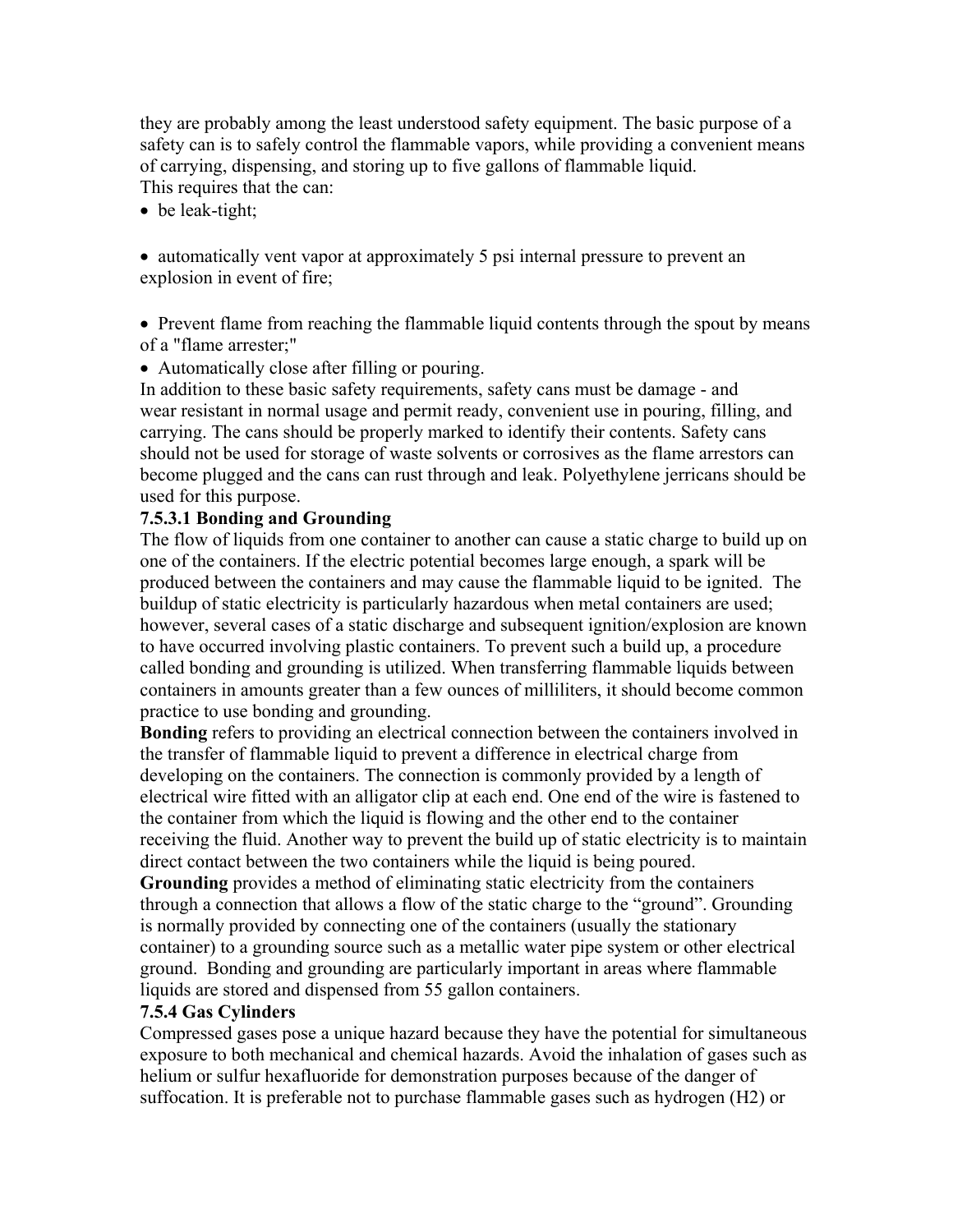methane (CH4) in large cylinders since they contain a large volume of gas that can be quite dangerous in the event of a fire. Cylinders of toxic gases, such as sulfur dioxide (S02), chlorine (C12), and nitrous oxide (NO), should not be considered for secondary school use. Small quantities of these gases can be generated as needed for experimental procedures.

Gas cylinders come in several sizes. Large-and medium- size cylinders can be refilled and are generally rented rather than being sold outright. Lecture bottles are small cylinders that are not refillable. Lecture bottles should be purchased from a supplier that will take the container back when it is empty, since disposal of lecture bottles can be very expensive. A refillable cylinder should not be totally emptied; this will allow the cylinder to be refilled without contamination.

## **Identification**

• Contents should be clearly identified. Stenciled or stamped identification should be easily read.

• Color coding should not be used as a means of identification because cylinder colors vary from supplier to supplier. Labels on caps have no value because caps are interchangeable.

• All gas lines should be clearly labeled and coded to distinguish hazards (e.g., flammable, toxic, or corrosive).

• Signs should be posted in areas where flammable compressed gases are stored. **Storage** 

• Compressed gas cylinders should be used and stored in an upright position. They should be firmly secured at all times. Gas cylinders should be stored in a cool-dry place away from corrosive chemicals or fumes.

 • Gas cylinders should be stored away from highly flammable substances and sources of heat.

- Empty gas cylinders should be labeled **EMPTY** or **MT**.
- Empty gas cylinders should be stored separately from full gas cylinders.
- Cylinders of toxic, flammable, or reactive gases should be used only in fume hoods.

• When storing or moving cylinders, the valve cap should be securely in place to protect the valve stem and valve.

• The valve cap should not be used as a lifting lug.

• Flammable or toxic gases should be stored at or above ground level, never in basements.

• If large gas cylinders are used, a cylinder cart should be available for transporting them to and from the storage area. Cylinders should not be dragged or rolled. A broken valve makes a compressed gas cylinder a potential rocket.

# **General Guidelines for Use of Compressed Gas Cylinders**

Some general guidelines include:

1. All cylinders of flammable gases should be grounded before opening and when in use and should be kept away from sources of ignition.

2. Cylinder caps should not be pried open by inserting a lever into one of the holes in the cap because the valve could be accidentally opened.

3. Because of static buildup when discharged, cylinders of combustible gases, such as nitrogen and carbon dioxide, should be grounded if used in an explosive atmosphere.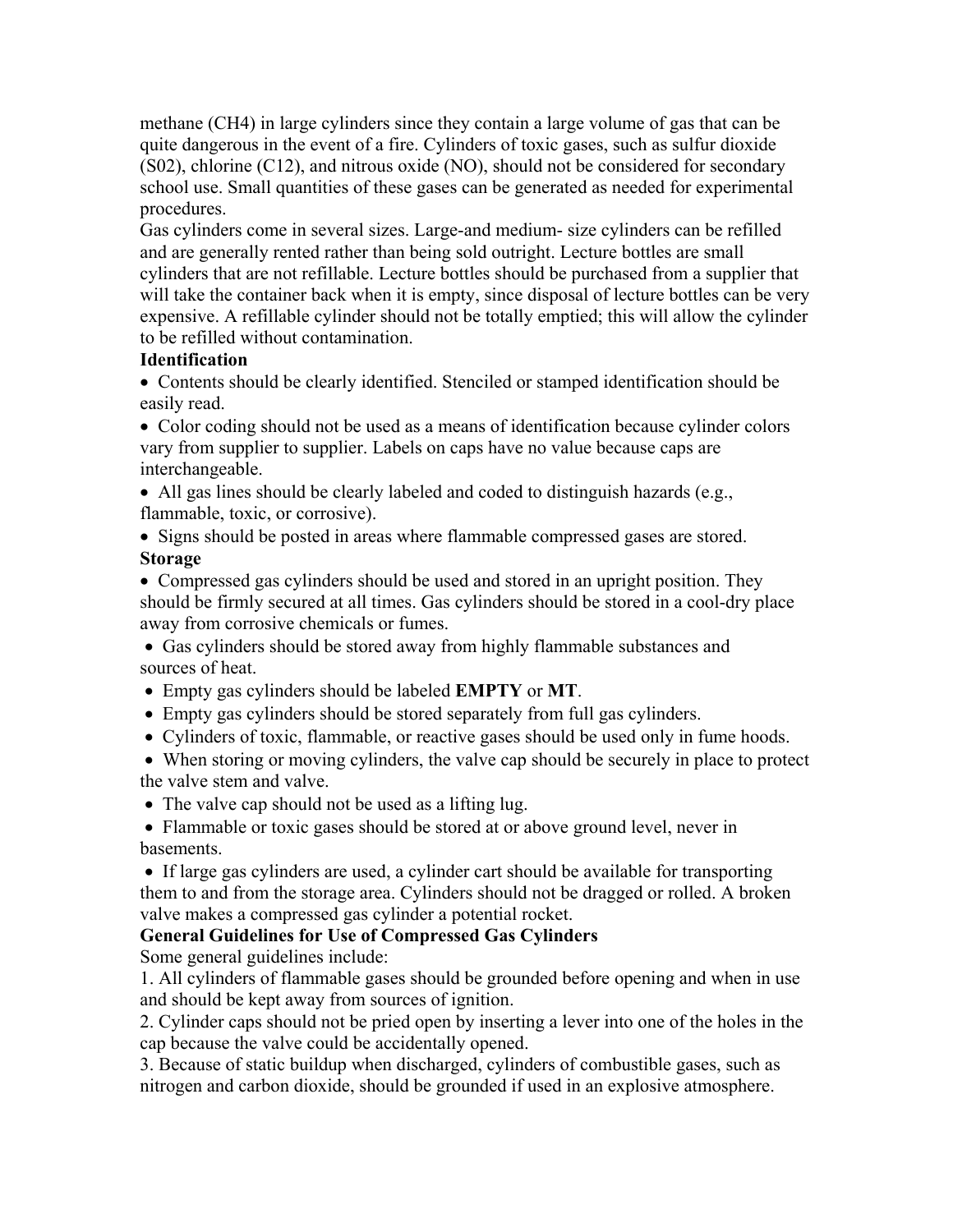4. Gas cylinders require a regulator or reducing valve to lower the pressure in the cylinder (commonly as high as 2500 psi) to operating pressure. Make certain that the characteristics for each valve are suitable (e.g., appropriate pressure ranges and fittings). Valves are threaded and fitted to prevent errors in connections, so never try to force or adapt one that does not fit.

5. Special cleaning measures are needed for compressed oxygen systems because any hydrocarbon that comes in contact with compressed oxygen will ignite spontaneously and, if contained, could cause an explosion.

6. When opening a cylinder valve, do so slowly, always standing away from the face of the outlet. Never hammer or wrench the valve handle in an attempt to open or close it if it is stuck.

7. Purchase gas cylinders only from sources that will accept the return of a cylinder due to faulty or frozen valves.

8. Only tubing and piping suitable for the pressures involved should be used for any gas under pressure.

9. Pressure-relief devices are required on all gas systems to prevent accidental rupture of system components.

## **7.5.5 Refrigerators**

Cold storage is often recommended for flammable materials such as organic solvents and for biological specimens. Material stored in refrigerators should be sealed, double packaged if possible, and labeled with the name of the material, the date placed in the refrigerator, and the name of the person who stored the material. Uncapped containers should never be placed in a refrigerator. Containers should be capped so you can achieve a seal that is both vapor tight and unlikely to spill if the container is tipped over. Caps constructed from aluminum foil, corks, or glass stoppers often do not meet all of these criteria; capping containers by these means is discouraged. A current inventory should be maintained so that old chemicals can be disposed of after a specified storage period. All chemicals should be properly labeled. Labels should be waterproofed if stored for a long time. Transparent tape or commercial clear plastic sprays can be used to make the labels permanent. Do not use water-soluble markers for labels, because the moisture will soon cause them to become illegible.

Household refrigerators should not be used for chemical storage. The different control switches and defroster heaters and fans can spark, igniting flammable materials and causing fires and/or explosions. If the only refrigerator available is a household model, the following modifications are recommended: remove interior lighting activated by the door mounted switch, move the thermostat and any other contacts for electrical connections to a position outside the refrigerated compartment. Frost-free refrigerators are not recommended for laboratory use because of the many problems associated with attempts to modify them.

7-21

Laboratory refrigerators should be placed against fire-resistant walls, have heavyduty cords, and should be protected by their own circuit breaker. Food should never be stored in a refrigerator used for chemical storage. These refrigerators should be clearly labeled "**No Food**." Conversely, food refrigerators, which always must be outside of and away from the chemical work area, should be labeled "**Food Only ¾ No Chemicals**". **7.5.6 Labeling**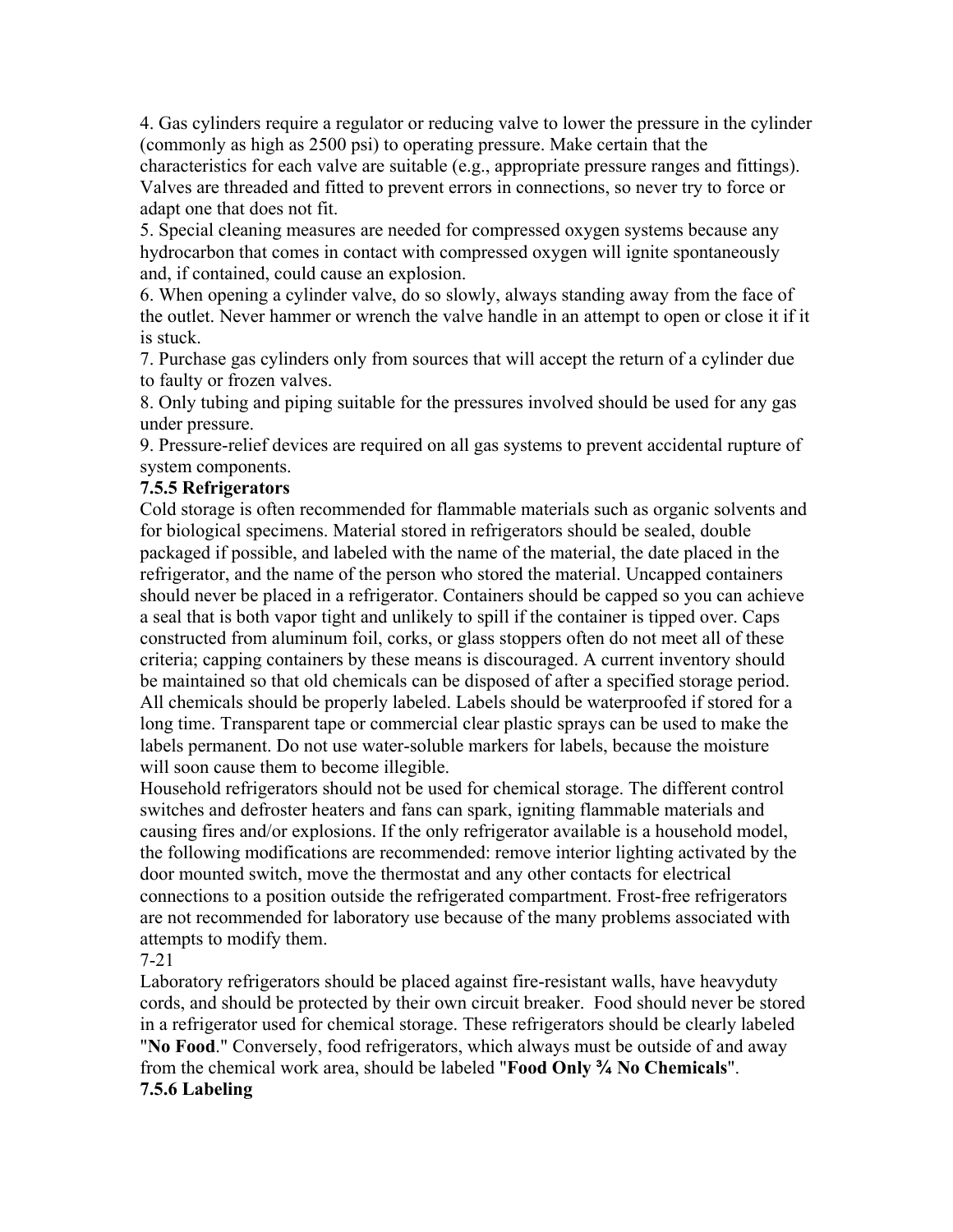Labeling should be used as a tool in the management of chemicals. Labels provide an immediate warning of potential hazards to persons handling a substance and they prevent the inadvertent creation of unknown substances that must be disposed of. The minimum information a label should contain should be the following:

- Name of the chemical as it appears on the MSDS.
- Appropriate hazard warnings.
- Name and address of the manufacture or other responsible party.

Any prepared solutions should be labeled with the information listed above, plus the concentration, date mixed, and the name of the person who prepared it. Several labeling systems are currently used in the workplace and in institutions. It is up to the school to adopt and implement a system that will work best for it. Once a system has been adopted, it is imperative that students be taught to understand and utilize it for their safety. Some examples of labeling systems are:

• National Fire Protection Association, NFPA 704 system.

The NFPA diamond is a familiar sight on buildings and rooms that contain hazardous materials. The diamond shows four hazard categories: flammability, reactivity, health, and other special categories. Each category has a rating of 0-4 with 0 indicating no hazard and 4 indicating extreme hazard. The white diamond is used for special hazards, such as water reactivity or oxidizers.

#### RED YELLOW BLUE WHITE Flammability rating Reactivity rating Health Hazard rating Other Hazard

• DOT Hazardous Materials Warning Labels

 These labels are required on shipments of hazardous materials. They consist of a colorcoded diamond with a symbol, written classification of the hazard, and a hazardous materials class number. Three examples of these signs are shown below.

• Precautionary Language Labeling, ANSI Z129.1.

The ANSI Z129.1 code requires the following minimum components on the label of a chemical container:

1. identification of contents of container

2. signal word and summary description of any hazard(s)

3. precautionary information — how to minimize hazard or prevent an accident

- 4. first aid in case of exposure
- 5. spill and cleanup procedures

6. any special instructions for physicians

For more information on each of these systems, contact your local fire department.

#### **7.6 References:**

1. Young, J. A. 1987. *Improving Safety in the Chemical Laboratory*. New York: John Wiley & Sons

2. Committee on Chemical Safety. 1990. *Safety in Academic Chemistry Laboratories*, pp. 22-26. Washington, D.C.: American Chemical Society. 5th ed.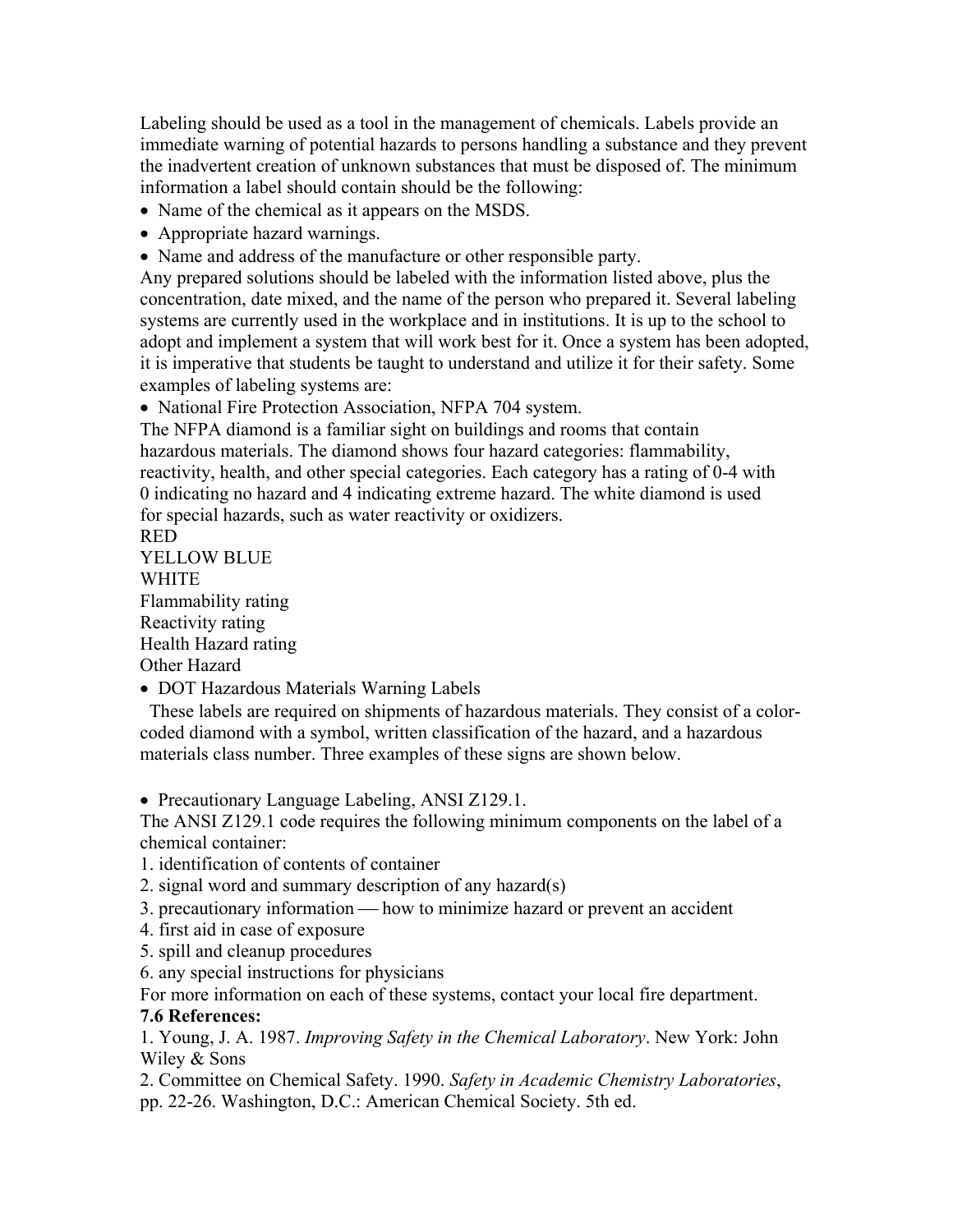3. Cullen, A. P. 1995. Contact Lens Emergencies. *Chemical Health and Safety* :23-24 4. Massachusetts Institute of Technology (MIT), Department of Chemistry. 1991. *Chemical Hygiene Plan*, p. 19. Cambridge

5. Maryland State Department of Education. *Maryland School Science Safety Project: Safety Manual K-12*, p. 105. : Maryland State Department of Education

6. Massachusetts Institute of Technology (MIT), Department of Chemistry. 1991. *Chemical Hygiene Plan*, p. 22. Cambridge

7. Massachusetts Institute of Technology (MIT), Department of Chemistry. 1991. *Chemical Hygiene Plan*, p. 23. Cambridge

8. Massachusetts Institute of Technology (MIT), Department of Chemistry. 1991. *Chemical Hygiene Plan*, p. 24. Cambridge

9. National Research Council. 1983. *Prudent Practices for Disposal of Chemicals from Laboratories*. Washington, D.C.: National Academy Press

10. University of Utah, Department of Chemistry. *Chemical Hygiene Plan*. 7-24

11. Committee on Chemical Safety. 1990. *Safety in Academic Chemistry Laboratories*, pp. 66-67. Washington, D.C.: American Chemical Society. 5th ed.

12. Maryland State Department of Education. *Maryland School Science Safety Project: Safety Manual K-12*, p. 86. : Maryland State Department of Education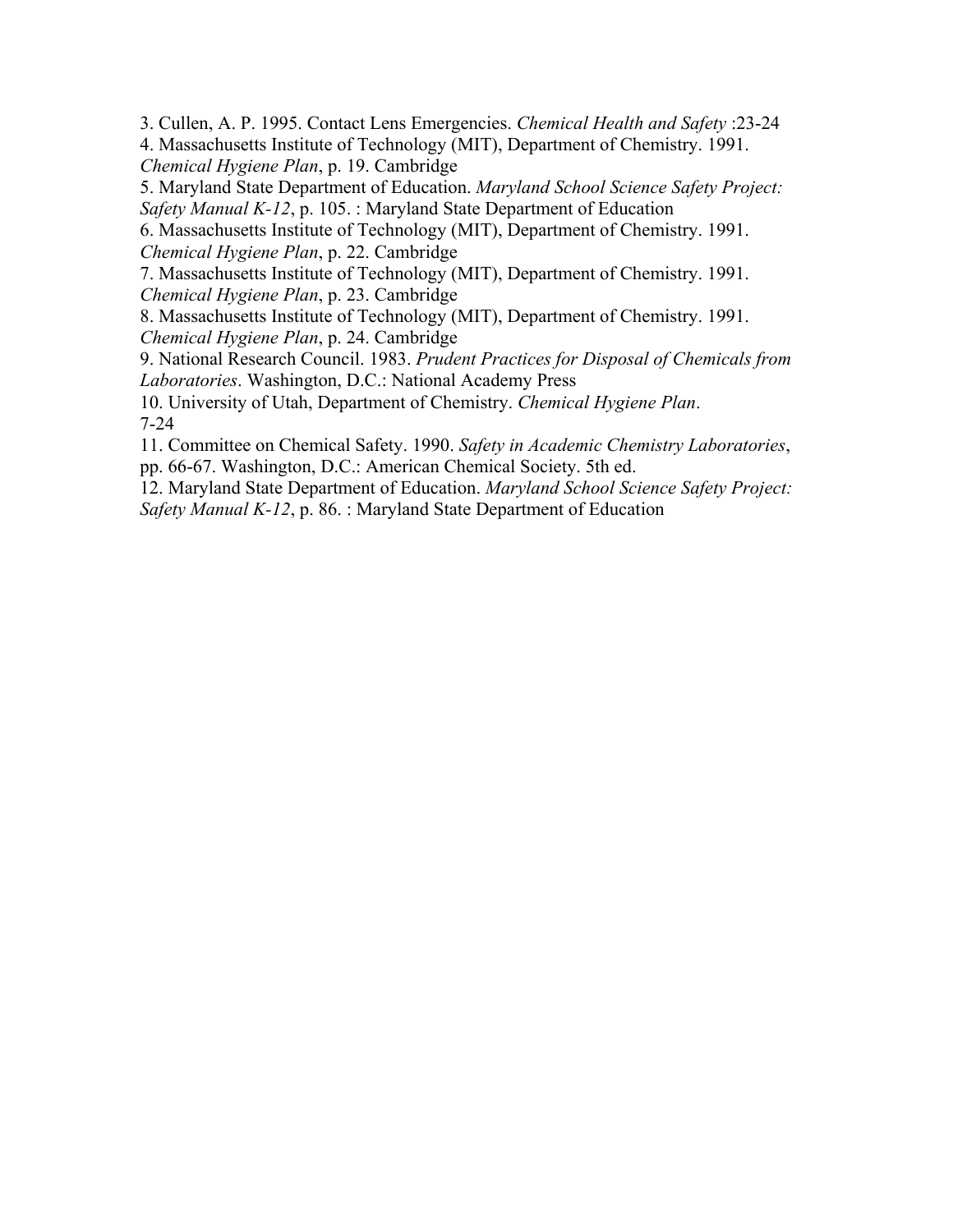# **Chapter 8**

## **Waste Minimization Strategies and Chemical Waste Disposal**

All laboratory work with chemicals eventually produces chemical waste. It is everyone's legal and moral responsibility to minimize the amount of waste produced and to dispose of chemical waste in a fashion that has the least impact on the environment. Depending on what is contained in the waste, some waste must be professionally incinerated or deposited in designated landfills, while other waste can be neutralized or discharged in normal waste streams.

In 1980 the U.S. Environmental Protection Agency (US EPA) put into effect federal regulations for a hazardous waste management system. These regulations were developed to establish a "cradle to grave" system for the management of hazardous wastes from all sources. In Illinois these regulations are administered by the Illinois Environmental Protection Agency.

The intent of this chapter is to provide schools with information which will help them to minimize the amount of chemical waste that is generated and effectively deal with chemical wastes that are produced.

### **8.1 Waste Minimization**

Waste minimization is any action that reduces the amount and/or toxicity of chemical wastes that must be shipped off-site for disposal as hazardous waste. The US EPA has established a hierarchy of waste minimization approaches:

1. **Source reduction** (most desirable) includes any activity that reduces or eliminates the generation of chemical waste at the source.

2. **Recycling** — includes using a waste material for another purpose, treating and reusing it in the same process, or reclaiming it for another process.

3. **Treatment** — includes elementary neutralization or another method that is conducted in the laboratory as part of an experimental or analytical procedure.

## **8.1.1 Interactive Teaching Software and Demonstration Videos**

An alternative to handling and disposing hazardous chemicals is to show the reaction using instructional media. For example, if the dangers of performing a thermite reaction in class prevent your students from seeing this demonstration, you could show the reaction on video. Interactive CD-ROM software that can be used in a networking environment is now on the market and is appropriate for high school use. Videotapes and videodisks are also available to demonstrate chemical reactions. Some vendors for courseware and videos are included in the list of reference materials at the end of this chapter.

## **8.1.2 Chemical Tracking Software**

Computer software programs have been developed to assist in the tracking of chemicals from the time of ordering to the time they are consumed or disposed of. Such software can keep track of inventory information, indicate when it's time to order more of a chemical, keep summaries of usage, keep track of where things are located in storage, and provide a variety of other useful tools.

One such program is the CHEMIS (Chemical Health and Environmental Management in Schools) program which has been made available through the State Fire Marshall's office for inclusion in this manual. A copy of the CHEMIS management system disc is included with this manual. Directions for installation and use of the software are found in the CHEMIS manual.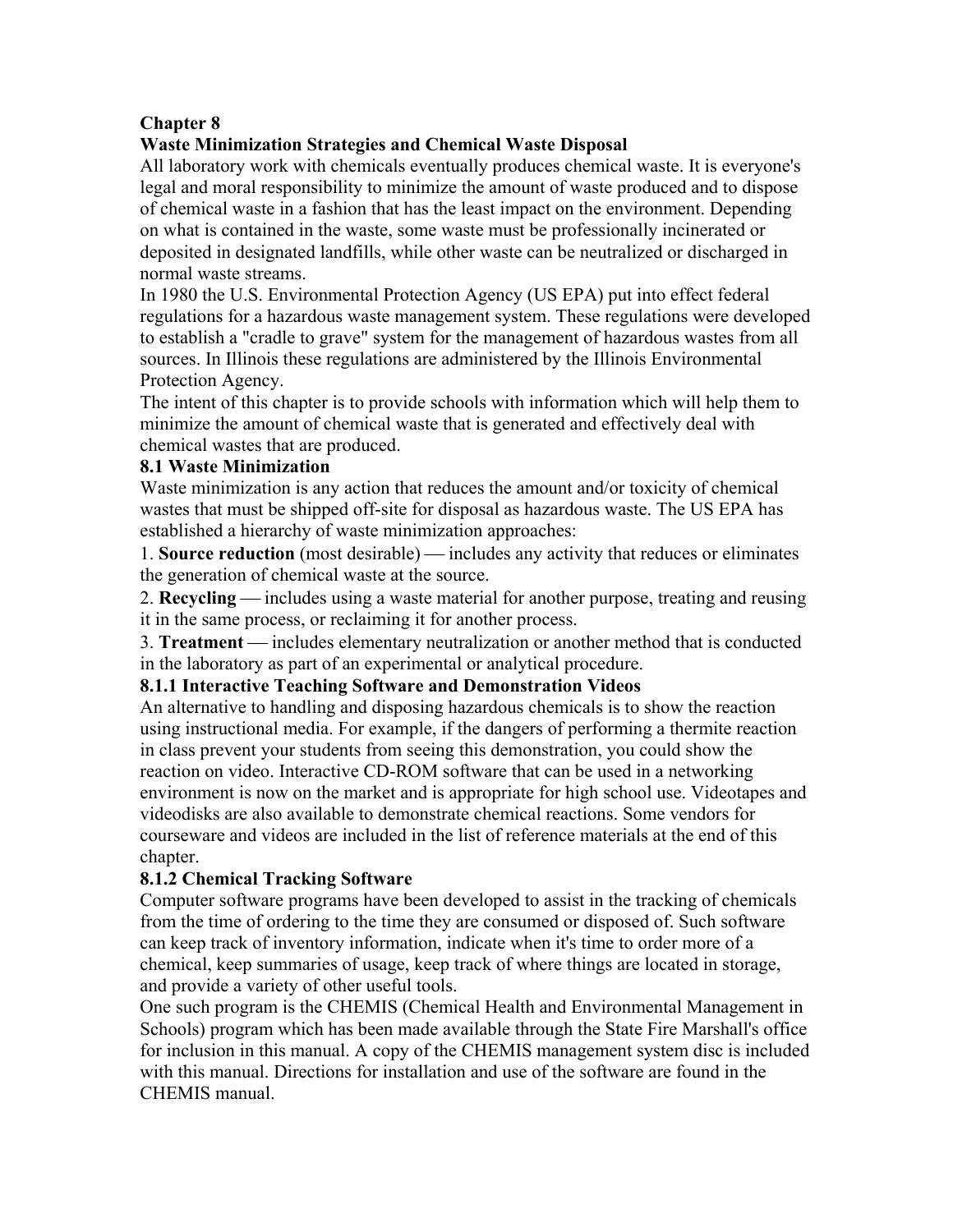## **8.1.3 Recycling Chemicals**

Whenever and wherever possible, chemicals should be recycled before they become "chemical waste". This can mean using cyclic experiments, where the product of one reaction becomes the starting materials for the next experiment. This can mean using chemicals from another lab when they are no longer needed, or it can mean exchanging or otherwise making chemicals available to other schools. See section 8.1.9 for information on shipping and transporting chemicals.

### **8.1.4 Substitutions of Non-toxic Substances**

Where possible, substitutions should be made to minimize the hazards and disposal costs associated with using a chemical. The following list is an example of substitutions that can be made. The exact substitution will depend on the application. In selecting a substitute, select the chemical that has a higher TLV (threshold limit value) or PEL permissible exposure limit). You should keep in mind that reducing the toxicity by substituting chemicals does not necessarily make the substitute nonhazardous for disposal purposes.

#### **Possible Substitutions for Toxic Chemicals Toxic Chemicals Relatively Non-toxic Substitutes**

Chloroform l,l,l-Trichloroethane Carbon tetrachloride Tetrachloroethylene 1,4-Dioxane Tetrahydrofuran or 1,2- Dimethoxyethane Benzene Cyclohexane or Toluene Xylene Toluene 2-Butanol n-Butyl alcohol Lead chromate Copper carbonate p-Dichlorobenzene p-Nitrotoluene or naphthalene or lauric acid (for melting point determination) Potassium Calcium Dichromate/Sulfuric acid mixture Ordinary detergents Trisodium phosphate Ordinary detergents Alcoholic potassium hydroxide Ordinary detergents

### **8.1.5 Microscale Experiments**

Microscale experiments can be used to reduce the amount of hazardous material required, thereby reducing the hazards encountered when working with the chemicals and reducing the disposal costs. Laboratory manuals and microscale equipment are available through many laboratory supply vendors and publishers. See section 4.1.1 for a discussion of microscale experiments.

#### **8.1.6 Classroom Demonstrations**

Another effective way to reduce hazards for students and reduce amounts of waste generated is to perform classroom demonstrations for a variety of more hazardous experiments rather than have each student carry out the experiment. Often this proves to be least hazardous for the student. See section 4.1.2 for safety guidelines for classroom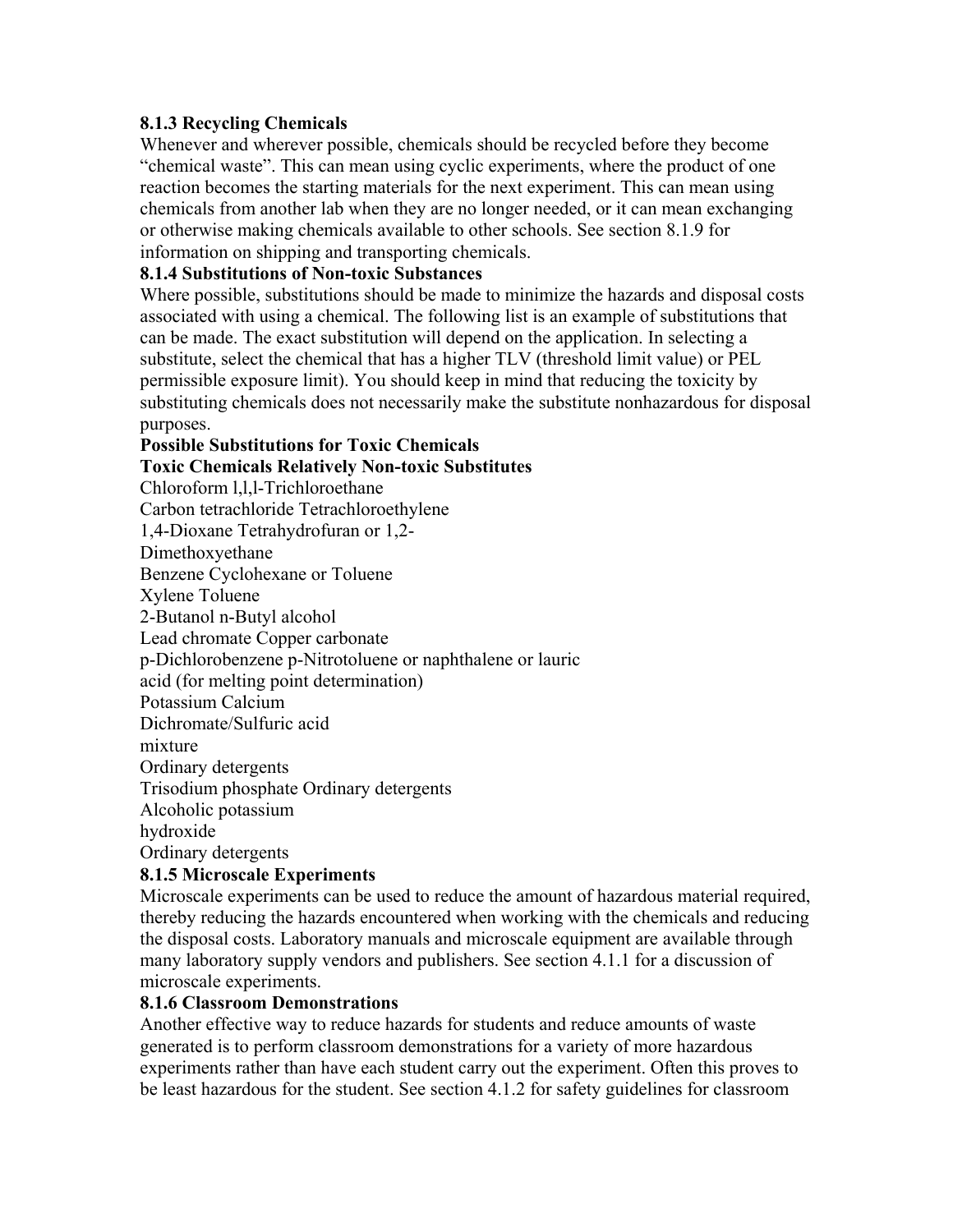#### demonstrations.

### **8.1.7 Model Programs Developing Low Hazard Experiments**

A group of graduate students at the University of Illinois at Urbana-Champaign has formed an organization, Encouraging Tomorrow's Chemists (ETC), which has developed a series of experiments that can be used in senior and junior high schools. The primary intent of these hands-on experiments is to "demystify" science. Experiments are one-totwo periods long and currently include the topics of polymers, luminescence, forensics, environmental chemistry, chemistry of life, and imaging chemistry. Since these experiments also serve to reduce the use of hazardous chemicals, most products from the experiments can be discarded in normal waste streams. The address to contact for more information is in the references at the end of this chapter.

The Rend Lake College Videolab/Kitchen Chemistry project was developed through a Dwight D. Eisenhower Mathematics and Science Education Grant administered by the Illinois Board of Higher Education. The module is a unique combination of interactive computer programs and "EPA safe" (i.e., waste may be poured down the drain) hands-on experiments that provides a rather complete and appropriate series of laboratory experiences. This model program reduces hazards, lowers costs, and increases instructional time by reducing set-up and clean-up time. The experiments are especially useful for high schools with limited financial resources and inadequate facilities. The address for more information is in the references at the end of the chapter. Additional model programs can be considered for future editions of this guidebook submitting them to Gwen Pollock, Illinois State Board of Education, 100 North First Street, Springfield, IL 62777-0001.

#### **8.1.8 Purchasing Chemicals**

When purchasing chemicals, it is important to consider a variety of things beyond the immediate need for the chemical. CHEMIS has suggested asking the following six questions before purchasing a chemical:

- 1. Can proper storage be provided for this chemical?
- 2. Are facilities appropriate for the use of this chemical?
- 3. Will this chemical or end product need to be disposed of as hazardous waste?
- 4. Is adequate personal protective equipment available for the use of the product?

5. Have personnel who will handle and use this chemical been trained and are they aware of the hazards?

6. Is the quantity being ordered appropriate for the anticipated use? Asking for an MSDS from the company before purchasing the chemical may help to provide this information. When ordering any chemical, **do not order a supply for greater than two years of use**. Remember to maintain a complete chemical inventory.

#### **8.1.8.1 Container Sizes**

Historically, there has been significant incentive to buy larger sizes of chemical containers because the unit cost of chemicals is generally much less. This justification may no longer be valid if one takes into account potential risks and disposal costs. Some reasons why chemicals should be purchased in small containers include:

1. Extended storage of unused chemicals increases the likelihood of breakage or leaks. Larger bottles tend to break more readily than smaller bottles, creating greater risks and costs associated with cleaning up spills. Accidents also increase negative publicity and legal liability.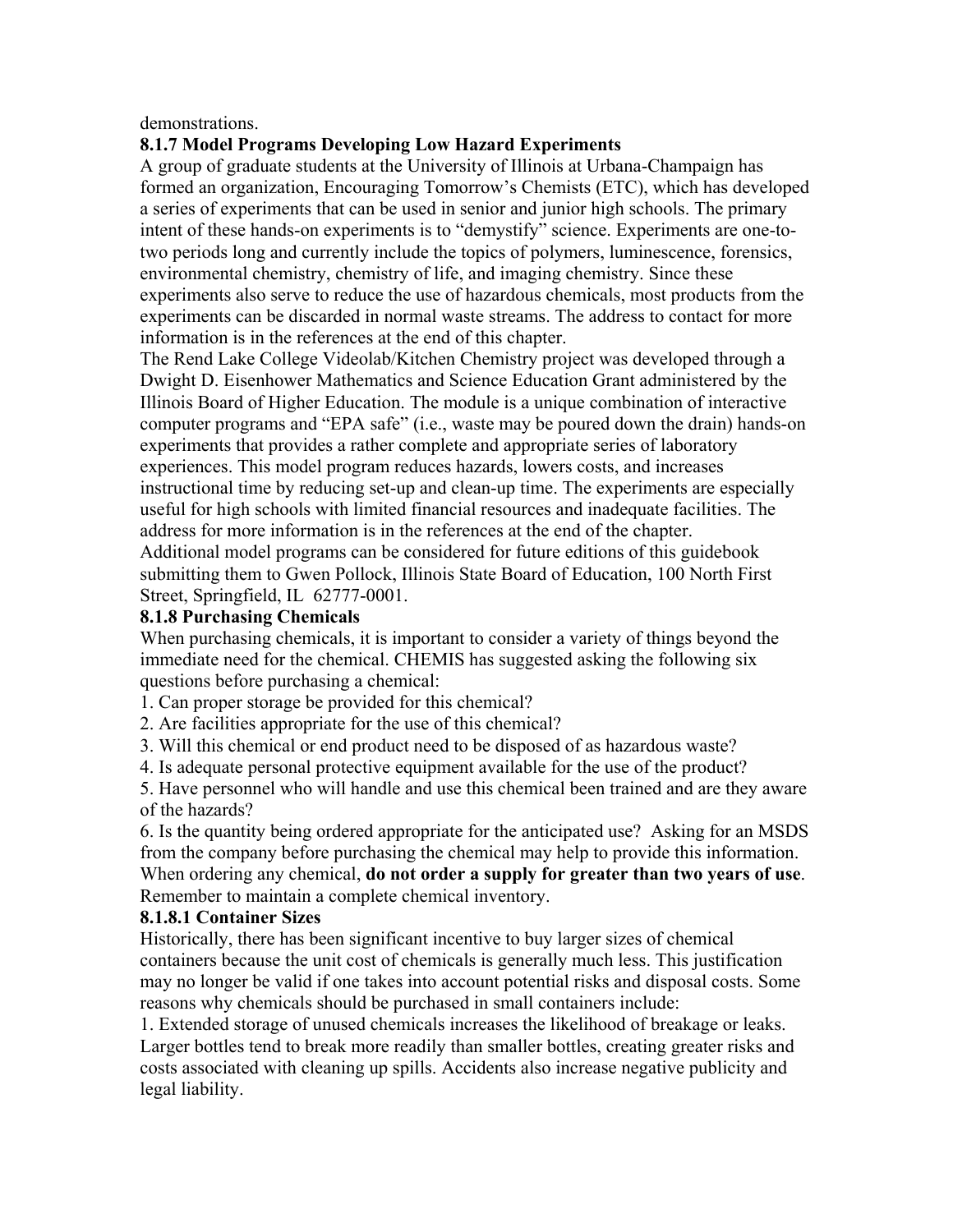2. Disposal costs are continuously escalating. As experiments and teachers change, stored chemicals may no longer be needed.

3. Smaller packages are emptied faster, which lessens the likelihood of decomposition or having chemicals go beyond their expiration dates.

4. Storage of large quantities results in higher costs, such as additional stockroom space and engineering measures to prevent and control fires and to increase ventilation.

5. Purchase of large quantities means that smaller "transfer" containers are required. This increases the likelihood that the small containers will be labeled improperly or that labels will be lost. According to the American Chemical Society's Task Force on Laboratory Waste Management, the cost of analysis of a small amount of an unknown can exceed \$1000. They also suggest that disposal costs can easily surpass the purchase price, especially for wastes that are difficult to dispose of, such as those containing toxic metals or dioxin.

#### **8.1.9 Shipping and Transporting Chemicals**

If chemical exchanges are made between schools on public highways, it is important that all Department of Transportation guidelines be followed. The Illinois Department of Transportation Haz Mat Compliance Unit has provided a clarification of 8-7 the Hazardous Materials Regulations (49 CFR 171.8) of the United States Department of Transportation (US DOT).

The US DOT has indicated in a recent interpretation that "person" is defined in Section 171.8 as any legal entity that handles, transports, or offers hazardous materials for transport in "commerce" or "in the furtherance of commerce". Hazardous materials handled by government vehicles are not generally considered to be handled or transported "in commerce" or "in the furtherance of commerce" under that definition and are therefore not subject to the regulation. Based on this interpretation, the Illinois Department of Transportation does not consider elementary and secondary schools and their employees who handle or transport hazardous materials in school owned and operated vehicles, for school programs, to be operating "in commerce" or "in the furtherance of commerce" and therefore are not regulated. The interpretation issued by US DOT does state however, that governmental agencies are regulated when offering hazardous materials for transportation to a carrier operating "in commerce" or "in the furtherance of commerce". Therefore, when elementary or secondary school employees offer hazardous materials to a carrier operating "in commerce", the actions of those employees are regulated under the hazardous materials regulations. For example, if school employees were to offer waste chemicals to a carrier operating "in commerce" for transportation to a disposal facility, those employees would have to be properly trained on how to classify, describe, package, mark, label and offer hazardous materials for transportation.

#### **8.1.10 Twenty-five Ideas to Help Reduce Your Hazardous Waste**

The Chemical Waste Management section of the Division of Environmental Health and Safety at the University of Illinois at Urbana-Champaign (UIUC) has developed a list of ways to reduce hazardous waste in university research and teaching labs. Following are excerpts adapted for high school chemistry laboratories:

1. Evaluate experiments and demonstrations to see if less hazardous or nonhazardous reagents could be used.

2. Purchase chemicals in smallest quantities needed.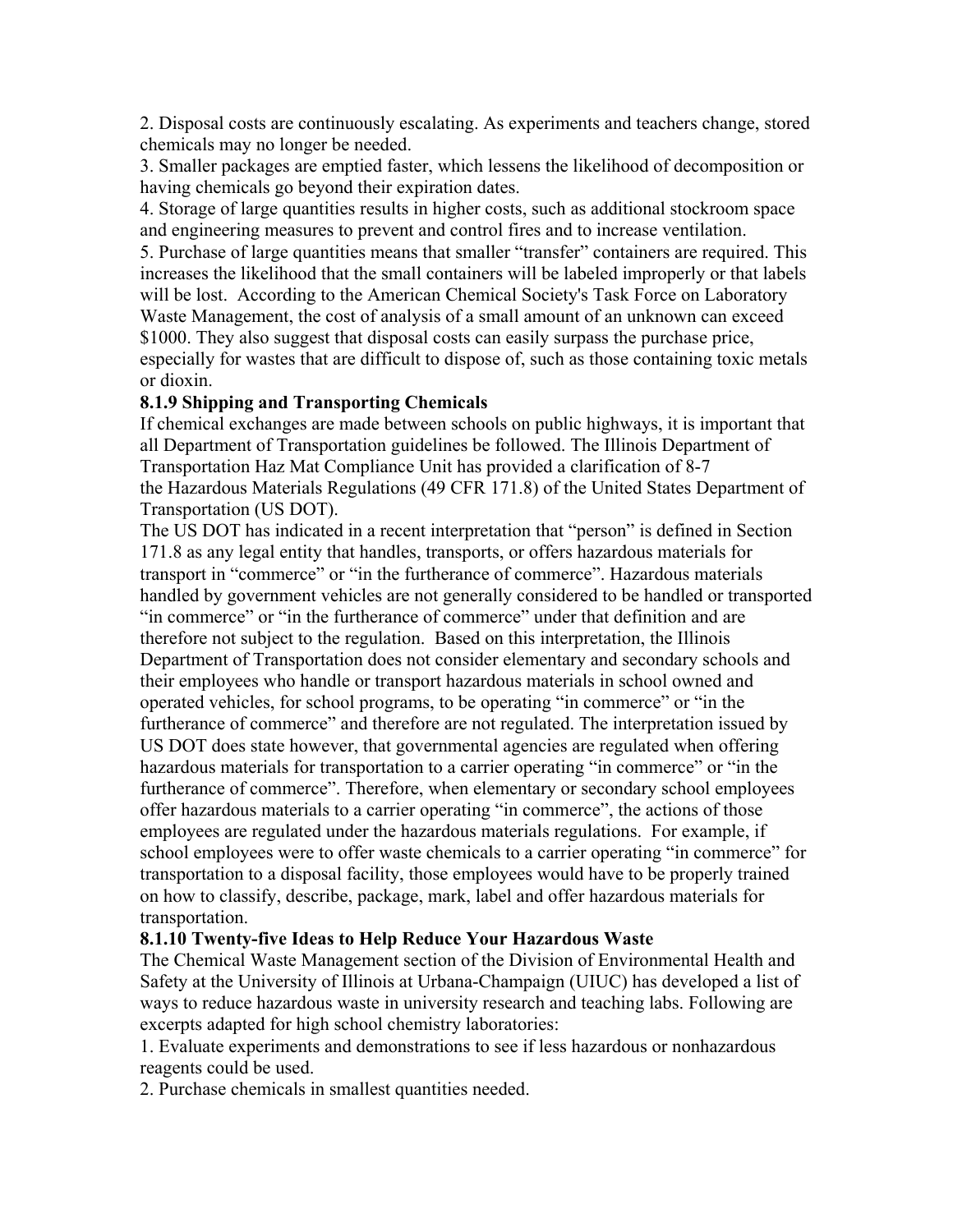3. Date chemical containers when received so that older ones will be used first.

4. If possible, establish an area for central storage of chemicals.

5. Establish an area for chemical waste.

6. Write a waste management/reduction policy.

7. Inventory chemicals at least once a year.

8. Centralize purchasing of chemicals through one person in the school.

9. Include waste reduction as part of student training.

10. Use manuals such as the American Chemical Society (ACS) "Less is Better" or "ACS Waste Management for Lab Personnel" as part of your training. Label all chemical containers as to their content so that they don't become "unknowns".

11. Develop procedures to prevent and/or contain chemical spills: purchase or make spill clean-up kits, use secondary containment in areas where spills are likely.

12. Segregate your wastes to reduce volume and costs for disposal:

- Keep recyclable waste/excess chemicals separate from nonrecyclables.
- Keep nonhazardous chemical wastes separate from hazardous waste.
- Keep organic wastes separate from metal-containing or inorganic wastes.
- Keep halogenated solvents separate from nonhalogenated solvents.

• Keep highly toxic wastes (cyanides, etc.) separated from above.

13. Use the least-hazardous cleaning method for glassware. Use detergents such as Alconox, Micro, or Pierce RBS-35 on dirty equipment rather than/or before using KOH/ethanol bath, acid bath, or No Chromix.

14. Substitute red liquid (spirit-filled), bimetal, digital, or thermocouple thermometers for mercury thermometers where possible.

15. Avoid the use of reagents containing barium, arsenic, cadmium, chromium, lead, mercury, selenium, and silver.

16. Consider the quantity and type of waste produced when purchasing reagents.

17. Purchase equipment that enables the use of procedures that produce less waste.

18. Review your procedures regularly (e.g., annually) to see if quantities of chemicals and/or waste could be reduced.

19. Look into the possibility of including detoxification and/or waste neutralization steps in laboratory experiments.

20. Scale down experiments producing hazardous waste wherever possible.

21. Use preweighed or premeasured reagent packets where waste is high.

22. Encourage orderly and tidy behavior in the lab.

23. Be wary of chemical "gifts" from outside the school. Chemical gifts can very easily become your "hazardous waste."

24. Use demonstrations or video presentations to replace experiments that produce large amounts of hazardous waste.

## **8.2 Laboratory Waste Disposal**

It is inevitable that some quantity of chemical waste will be generated as a result of teaching chemistry. Due to the problems, costs, and potential hazards associated with this chemical waste, it is strongly recommended to do everything possible to minimize the amount of waste generated (section 8.1). Chemical waste can be either hazardous or nonhazardous, with each type requiring different handling and disposal.

## **8.2.1 Hazardous Waste Defined**

Wastes are classified by the EPA as hazardous if they are specifically listed in 35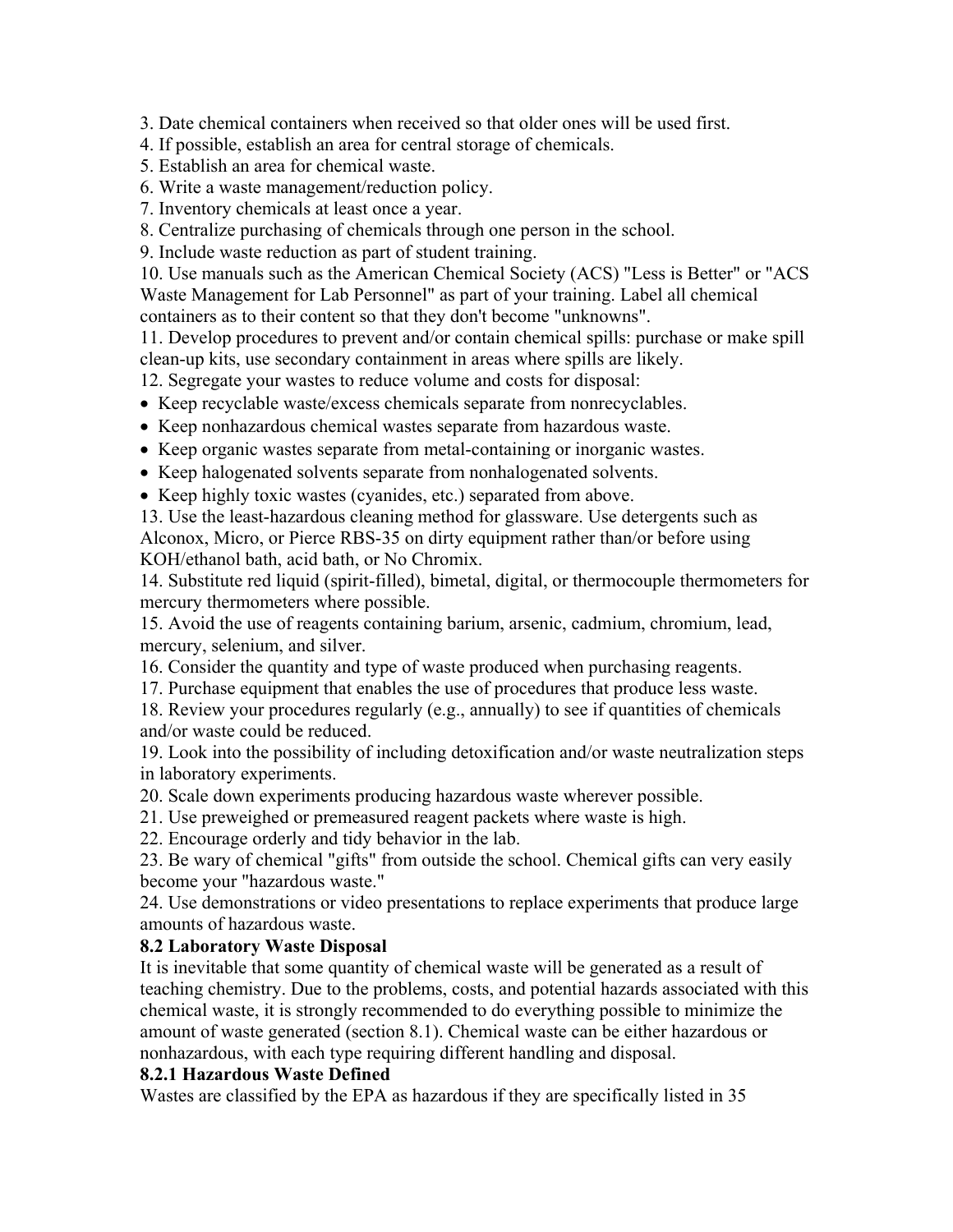IAC subtitle G part 721 subpart b or meet at least one of the following characteristics: 1. **Ignitable** — has a flash point of  $\leq 140^\circ$  F, is an oxidizer, or is an ignitable compressed gas;

2. **Corrosive** — has a pH  $\leq$  2.0 or a pH  $\geq$  12.5;

3. **Reactive** — is reactive with air or water, is explosive, or is a cyanide or sulfide;

4. **Toxic** — has certain levels of certain metals, solvents, or pesticides greater than prescribed limits. Non-hazardous wastes are all other chemical substances that are not covered under of these definitions.

### **8.2.2 Disposal Options**

Small quantities of nonhazardous wastes can be disposed of in an approved special waste landfill, dissolved in water and flushed down the sanitary sewer, or handled as hazardous waste. Large quantities of nonhazardous chemicals may need to be handled by a professional contractor. Take care to avoid the appearance of a problem even though one may not actually exist. Examples of these problems would be throwing away vinegar and baking soda in the same waste container. If they mix, the result is a harmless but very visible reaction. Another common occurrence is the once-a-year storeroom cleanup. This activity generates large quantities of brown bottles with mysterious (to untrained personnel) powders in the trash dumpster. To those with chemophobia, the powders appear toxic. Properly disposing of even small quantities of hazardous waste becomes a more involved and costlier process. All hazardous wastes, except for neutralizable acids and bases and water soluble alcohols, must be handled by professional disposal contractors. The usual procedure involves the contractor placing a number of bottles in a pail or drum to create what is called a lab-pack. This lab-pack is then incinerated, buried in a hazardous waste permitted landfill, or sent for specialized treatment. The treatment method can easily cost several thousand dollars.

#### **8.2. 3 Neutralization of Strong Acids and Bases**

Neutralization is the most efficient and least costly way of managing waste acids and bases. The following procedure comes from the UIUC Waste Minimization Bulletin No. 10.3 As always, do not perform a procedure that you do not feel comfortable doing. After neutralization, waste liquids can be disposed of in a sanitary sewer.

### **Procedures for Neutralization of Strong Acids and Bases**

A. Personal Protection and Equipment

Carry out neutralizations in a well-ventilated fume hood. Use the sash or a safety shield for protection against vigorous reactions. Wear an apron, splash-proof goggles, or a full-face shield and nitrile gloves. Long gloves or gauntlets are also recommended. A 5-gallon polyethylene bucket is recommended for neutralizing 1- 10 liters. A large container is needed in acid neutralization for addition of ice and base and for stirring the reaction safely.

B. Solutions That Should Not Be Neutralized

The solution you plan to neutralize should not contain heavy metals such as arsenic, barium, cadmium, chromium, lead, mercury, selenium, and silver. Wastes containing high levels of other metals may be of concern as well. Your local sanitary district can tell you if these wastes can be neutralized and sewered. Acids that are very reactive with water should not be neutralized unless you are expert in handling and using these acids. These include: acid anhydrides and chlorides; chlorosulfonic acid, fuming nitric and sulfuric acids; liquid halides of boron, silicon, tin, titanium, and vanadium; and liquid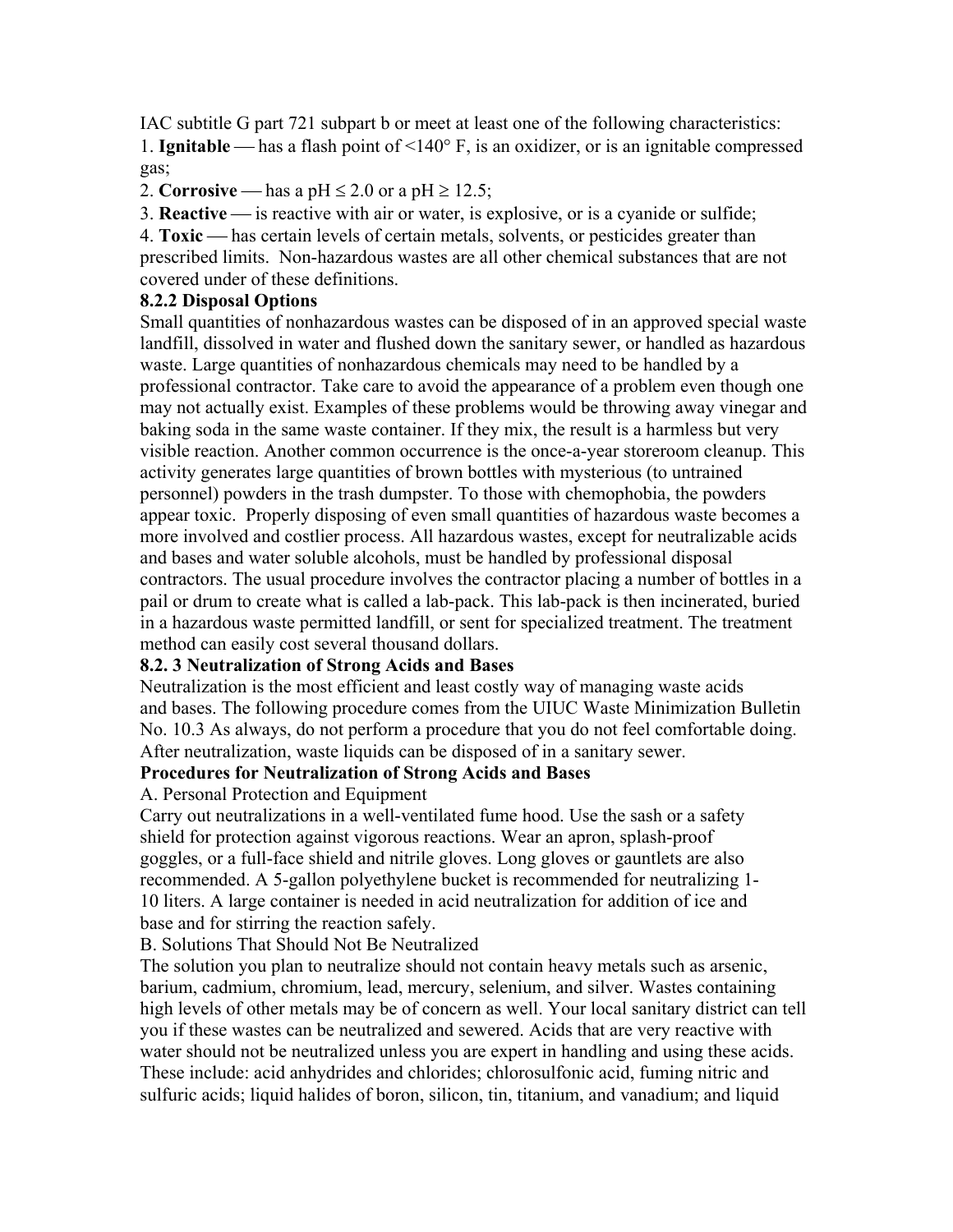halides and oxyhalides of phosphorus, selenium, and sulfur. Hydrofluoric acid is also very dangerous and should not be neutralized unless you are an expert handling it and know what you are doing.

C. Procedures — Neutralization of strong bases Bases that may be neutralized include: solutions of potassium and sodium hydroxides, alcoholic sodium or potassium hydroxide cleaning solutions, ammonium hydroxide and ammonia solutions.

1. Dilute the base to a 5% (by weight) concentration or less.

2. Slowly add 6 N hydrochloric acid or other acid.

3. Monitor pH changes with pH meter or pH paper. (Note: Liquid indicators can oxidize rapidly in basic solutions and give false color change).

4. When pH is between 6 and 10, solution can be washed down sanitary sewer with 20 parts water.

D. PROCEDURES - Neutralization of strong acids

1. Prepare a 6 N solution of sodium hydroxide (240 grams/liter of water) or potassium hydroxide (336 grams/liter of water).

2. One liter of 6 N base can neutralize:

### **Acid Quantity in ml Acid Quantity in ml**

Acetic acid (glacial) 342 Nitric acid (70%) 378 Formic acid (88%) 264 Perchloric acid (70%) 516 Hydrochloric acid  $(37%)$ 504 Phosphoric acid  $(85%)$ 414 Hydrobromic acid  $(48%)$ 720 Sulfuric acid (96%) 166 Hydriodic acid (47%) 1080 Trichloroacetic acid (20% solution) 4902

3. Dilute the acid to a 5% (by weight) concentration or less (add acid to water, **not** water to acid). Use ice as necessary to cool the solution. Limit the solution to a maximum of 10 liters. Acids that may generate heat upon neutralization are phosphoric and sulfuric acids. 4. Neutralize with 6 N sodium hydroxide or potassium hydroxide, adding it slowly.

5. Monitor pH with pH paper, a pH meter, or a suitable indicator.

6. When pH is between 6 and 10, wash solution down the sanitary sewer using 20 parts water.

#### **8.2.4 Disposing of Laboratory Waste Using the Sanitary Sewer System** 1

It is important to realize that sewage disposal plants vary by location in capability and the type of operation they carry out. The information presented here is a summary of what is generally accepted in present literature. As disposal plants vary, so will their ability and willingness to accept various laboratory or other wastes in the wastewater stream. Laboratory wastes should never be dumped into a drain that leads to a septic system. Modest quantities of many common laboratory chemicals can be disposed of through the sanitary sewer system if local regulations and plant operator approve. Check with your local treatment plant operator to find out exactly what is acceptable and what is not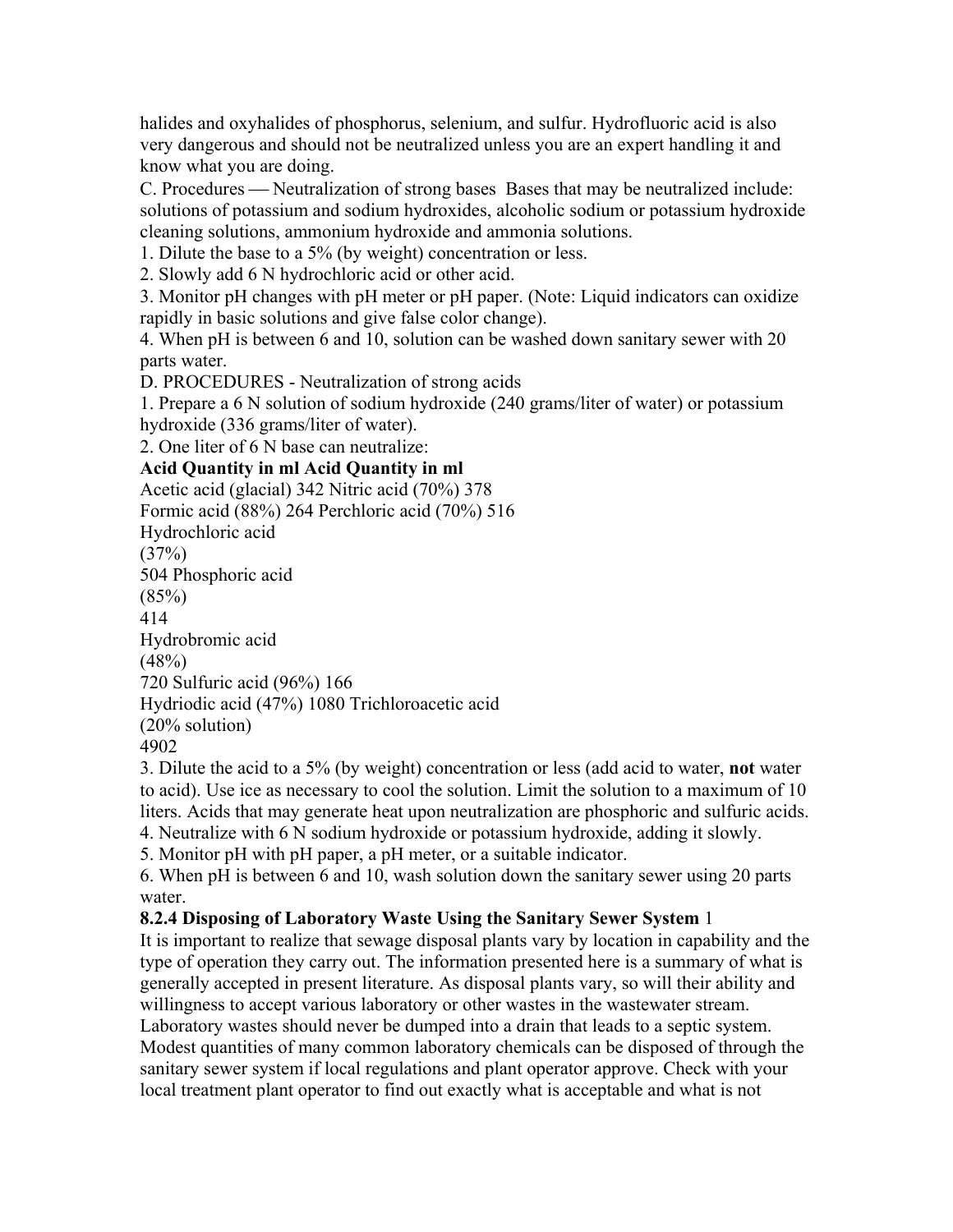because treatment facilities also have varying regulations governing their activities. The inquiry should include the specific disposal precautions that the school proposes to take and the applicable material safety data sheet (MSDS). If possible, verify acceptable wastes in writing. Contacting and securing written permission by the local officials does not exempt the school from any local, state, and/or USEPA enforcement if the waste discharged causes a problem in the collection system or at the waste water treatment plant.

The following precautions should always be used:

• Use a drain that empties into a wastewater treatment facility, not a storm drain, combination (sanitary and storm) sewer, or other drain that flows untreated into surface water. It is likely that such drainage directly into surface waters would be in violation of the Clean Water Act (CWA) or Storm Water Regulations.

• Limit quantities of chemicals to a few hundred grams or milliliters. Do not use drains for large quantities.

• Dispose of only soluble wastes and dilute at least 1000-fold with water at the drain.

• All acids and bases should be neutralized before disposal in the sewer system. Check pH level before disposal. Note: some regulatory agencies consider neutralization as treatment and require obtaining separate, most of which are very time consuming and expensive.

• Remember: **Some** chemicals may be disposed of by using the sewer system, but **most**  may not.

### **8.3 Resources**

ETC Program University of Illinois at Urbana-Champaign Box 90-5, Roger Adams Laboratory S. Mathews Urbana, IL 61801 Rend Lake College Videolab/Kitchen Chemistry Project Dr. John Fisher Rend Lake Community College Ina, IL 62846 437-5321 Hazardous Waste Resource and Information Center Woodfield Drive Savoy, IL 61874 Illinois Department of Transportation Terrence Moore HAZ MAT Compliance Unit Division of Traffic Safety Executive Park Drive Springfield, IL 62794-9212 Illinois EPA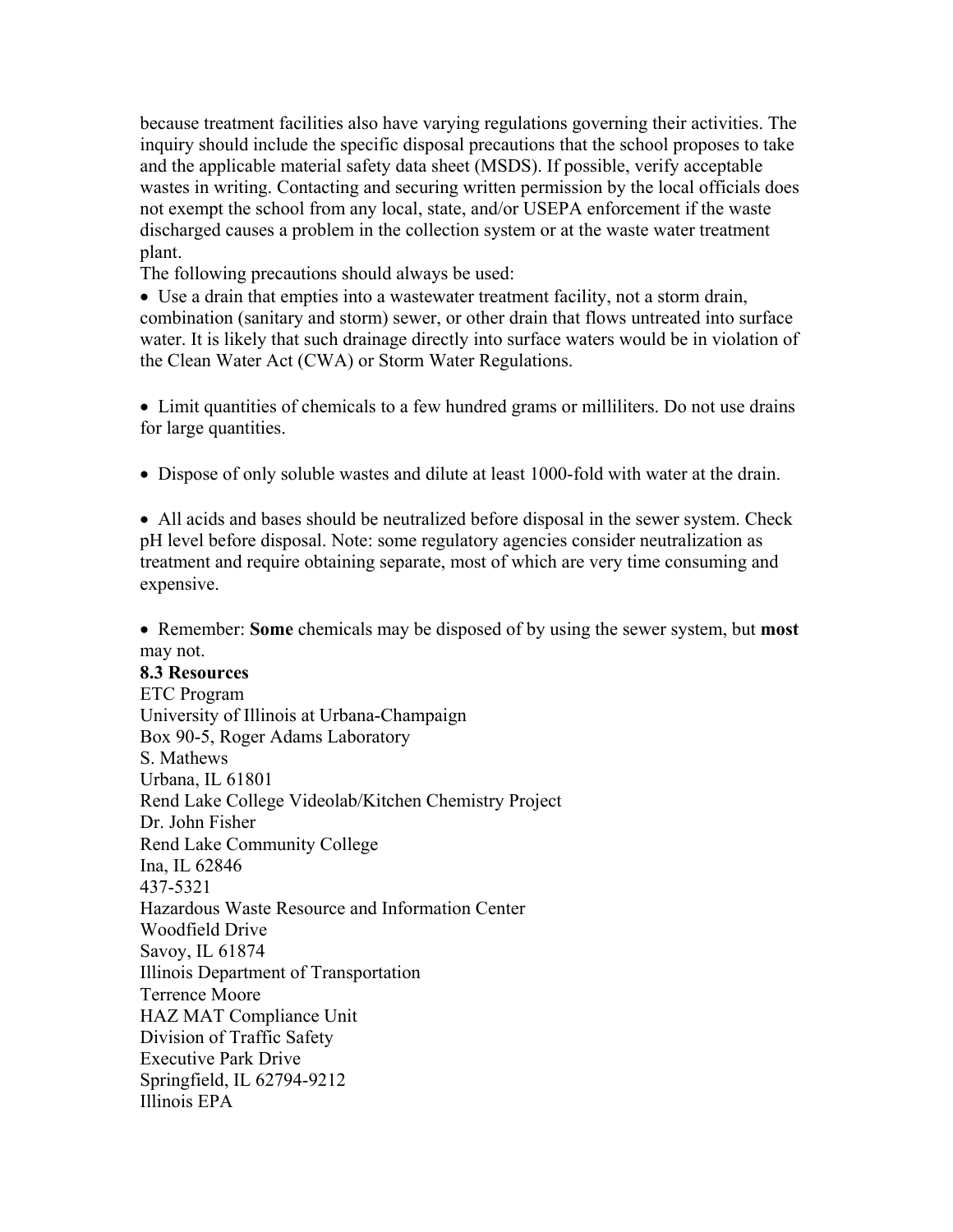Emergency Response Unit Churchill Road Springfield, IL 62706 8-14 US EPA Region 5 Waste Management Division S. Dearborn Street Chicago, IL 60604 Office of the State Fire Marshall Stevenson Dr. Springfield, IL 62703-4259 Some Vendors of Instruction Software and Videos American Chemical Society 1155 16th. St. N.W. Washington, D.C. 20036 800-227-5558 Falcon Software, Inc. Box 200 Wentworth, NH 03282 603-764-5788 Journal of Chemical Education Software Department of Chemistry 1101 University Avenue University of Wisconsin-Madison Madison, WI 53706-1396 608-262-1483 Trinity Software P. O. Box 960 Campton, NH 03223 1-800-352-1282

#### **8.4 References**

1. CHEMIS. 1994. *Chemical Health & Environmental Management in Schools-Systems Management Manual*. Independence, MO: Pan-Educational Institute 2. Task Force on Laboratory Waste Management. 1993. *Less is Better*, p. 5. Washington, D.C.: American Chemical Society

3. University of Illinois at Urbana-Champaign Division of Environmental Health and Safety. 1995. Neutralization of Strong Acids and Bases. *Waste Minimization Bulletin #10*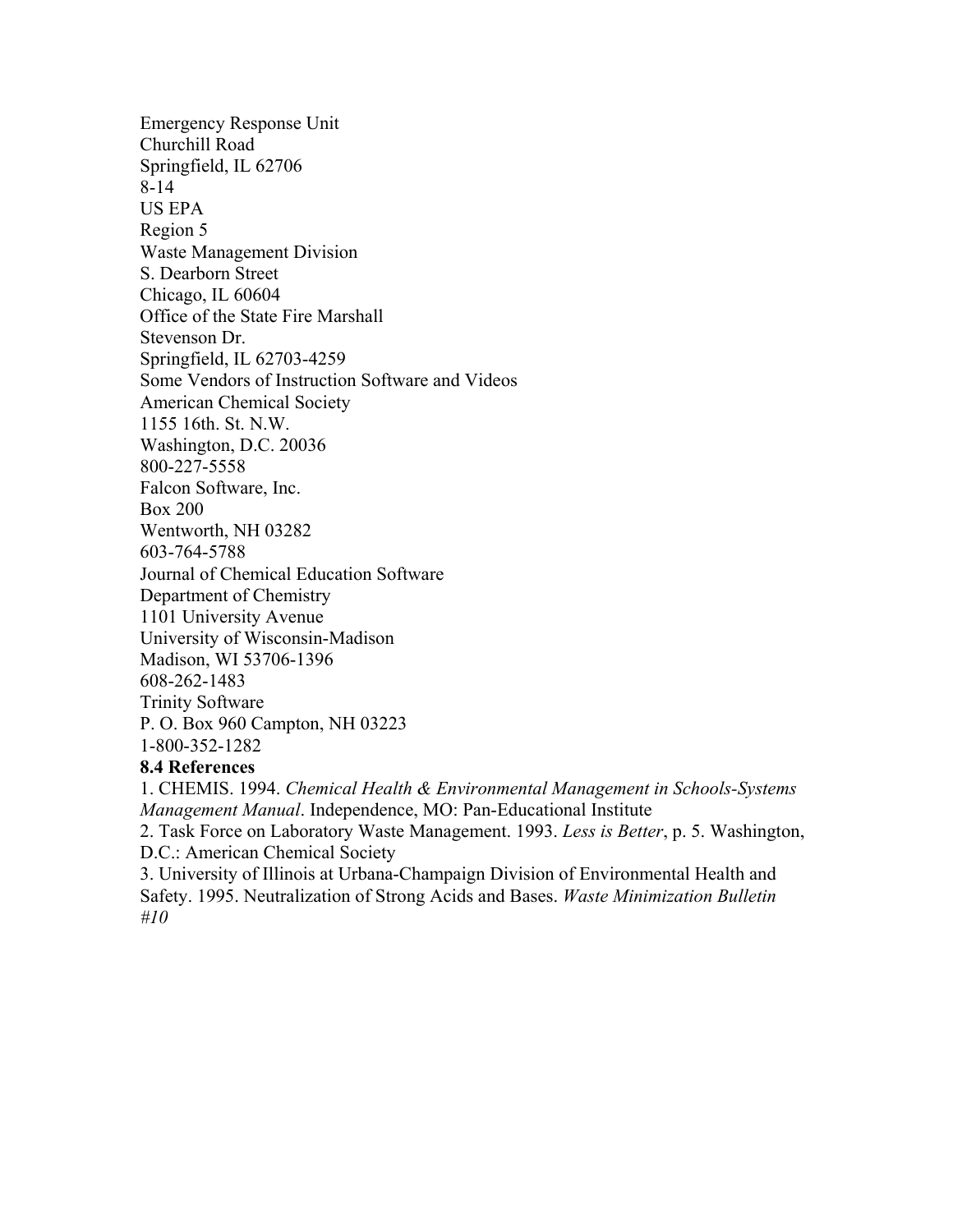# **Chapter 9 Standard Operating Procedures 9. 1 Laboratory Equipment**

### **9.1.1 Glassware**

Students in science labs use several types of glassware. In a study of accidents in academic chemistry laboratories, 54% of the accidents examined involved glass beakers, glass tubing, rods or thermometers. 1 The most frequent injurious activity involved assembling equipment, especially inserting glass tubing into rubber stoppers. Cuts and burns from glass are the most common injury in school laboratories. In the 1986 study, 62% of the accidents reported were lacerations and 35% were burns.1 Glassware is used for:

1. measuring volume: pipets

graduated cylinders medicine droppers volumetric flasks burets 2. storing solids and liquids: bottles and vials 3. containing reactive chemicals during experiments: beakers flasks test tubes watch glasses test plates stirring rods 4. transferring liquids and gases glass tubing funnels 5. measuring temperature thermometers 2

### **Rules for Using Glassware**

Each type of glassware has its proper use and should be used only for its intended purpose. A summary of some rules for using glassware is listed below. More detailed explanations of each rule follow.

## **Summary of Rules for Using Glassware**

- 1. Use glassware only for its intended use.
- 2. Use glassware that is without defect.
- 3. Use proper disposal procedures.
- 4. Use the correct kind of glass.
- 5. Use care when working with hot glass.
- 6. Use glass bottles for storing chemicals that are compatible with the glass.
- 7. Keep glassware clean.
- 8. Be careful with glassware that is "frozen."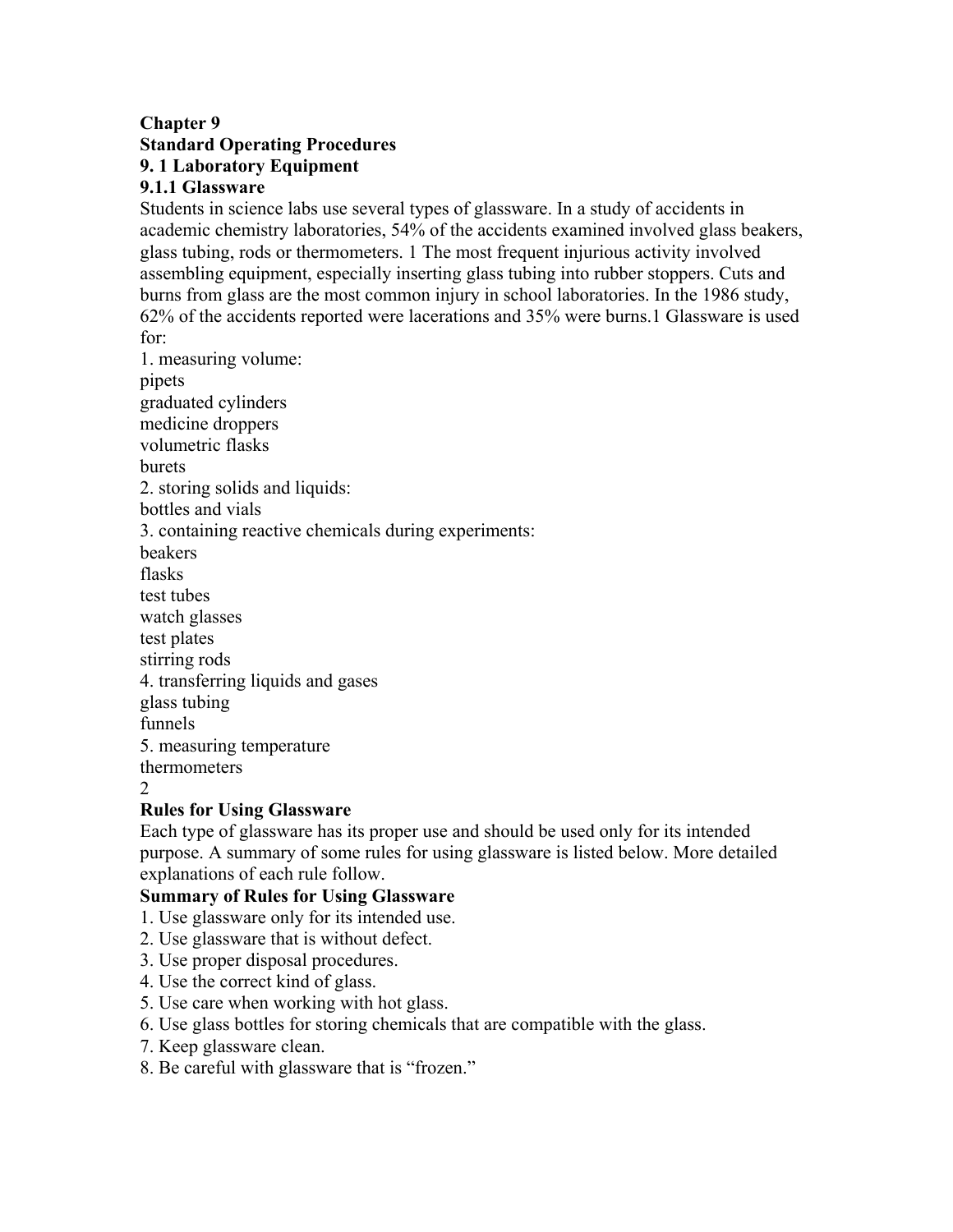9. Use gloves or towels to protect hands when breaking glass tubing. Wear goggles to protect eyes.

## **Detailed Rules for Using Glassware**

1. Use glassware only for its intended use. For example:

- do not use burets and volumetric flasks to store solutions;
- do not use beakers to measure volume.
- 2. Use glassware that is without defect.

Glass breaks easily and broken glass has sharp edges. The most common injury involving glass is a cut. Cuts occur when a student is not careful with broken glass or glass breaks as a student is using it. Glassware should have:

• smooth edges. You can smooth edges of glass tubing by fire polishing.

• no cracks or chips. Be particularly watchful for star-cracks in beakers and flasks. These usually appear at the bottom of the flask. Dispose ofcracked glassware properly.

3. Use proper disposal procedures.

• dispose of properly: Do not put broken glass in the general trash barrel or waste basket. Use a thick-walled cardboard, plastic, or ceramic container lined with a very tough plastic bag so custodians can remove the liner without handling the broken glass. Clearly label the container

## "**BROKEN GLASS ONLY**".

• thick gloves: Wear cut-resistant gloves when handling broken glass or use a broom and dustpan. Do not pick up broken glass in your bare hands.

4. Use the correct kind of glass.

Usually, beakers and flasks are made of borosilicate glass (Pyrex® brand or

Kimax $\mathcal{R}$  brand), a type of glass that is resistant to breaking when heated or cooled. This is not true for common glass. Common glass breaks easily with thermal shock.

Only use borosilicate glass when heating is required. If you use test tubes, beakers or flasks for heating liquids or solids, make sure the Pyrex  $\circledR$  or Kimax  $\circledR$  label is on the glassware. Note that test tubes are not always made of borosilicate glass. Do not use bottles, vials, or volumetric flasks for heating.

Remember, however, that borosilicate glass only resists thermal shock. Even a Pyrex<sup>®</sup> beaker will break if cold water is poured into a hot beaker.

5. Use care when working with hot glass.

Hot glass looks the same as room temperature glass. Therefore, do not leave hot glassware unattended, and allow ample time for the glass to cool before touching. Check the temperature of the glassware by placing your hand near, but not touching, the potentially hot object. Have hot pads, thick gloves, or beaker tongs available for grasping hot glassware.

6. Use glass bottles for storing chemicals that are compatible with the glass. Most solutions containing water and almost all organic chemicals are compatible with glass. The most common materials used in science labs that are incompatible with glass are solutions of hydroxides and carbonates. These chemicals slowly etch glass. Glass can be used for short-term storage of such chemicals, but plastic containers should be used for longer storage. The tops for reagent bottles containing corrosive chemicals should be plastic.

7. Keep glassware clean.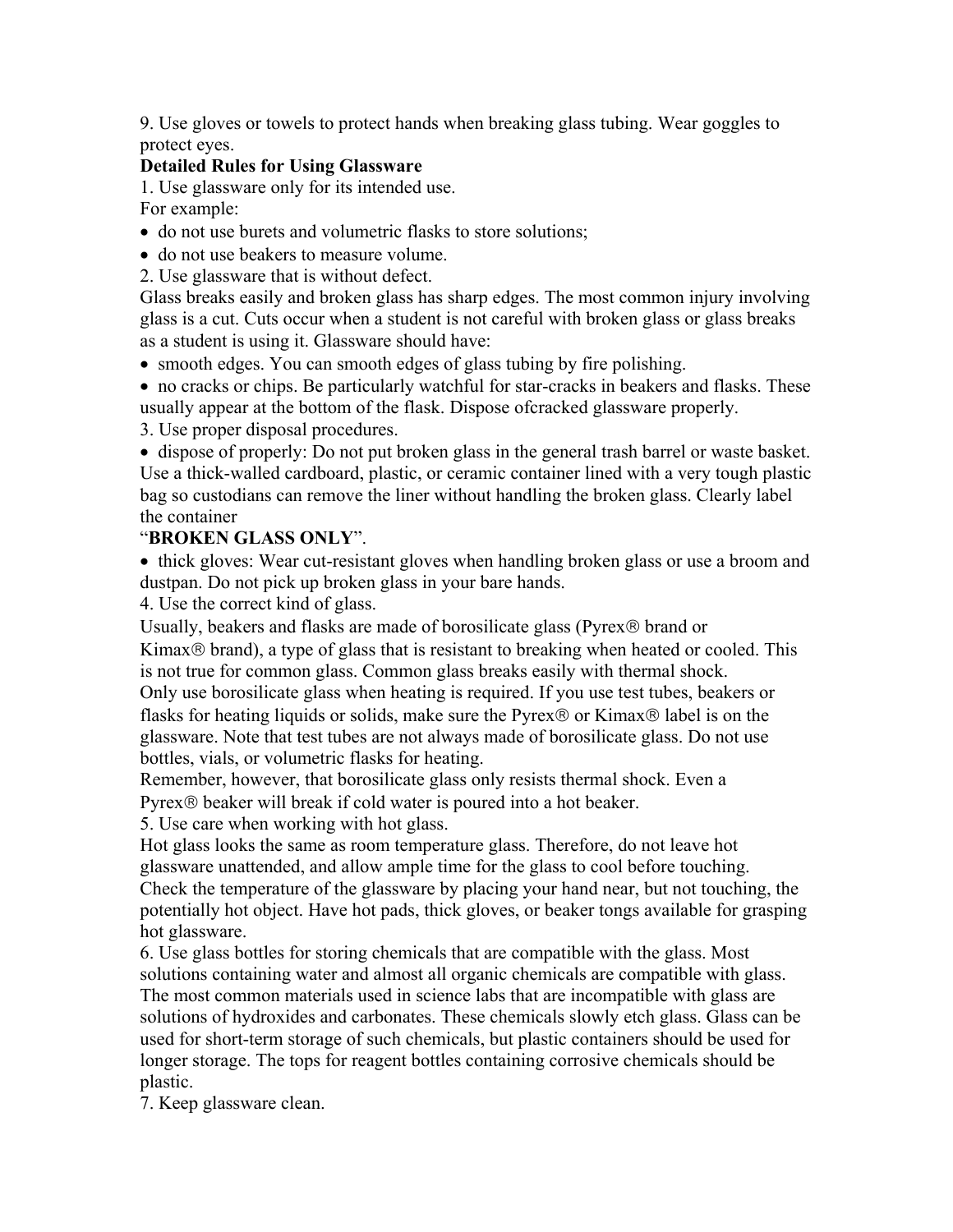• Clean immediately after use. The longer glassware sits, the harder it is to clean.

• Use detergent (such as dishwashing powder for dishwashers) to help in cleaning. Be sure to rinse the glassware well. It is good practice to rinse the glassware with distilled water and then let it drain to dry.

• Chromate solutions are dangerous to use and harmful to pour down the sink. Under no circumstances should chromate solutions be used in schools.

• If you use brushes for cleaning glassware, make sure the metal part of the brush does not scratch the glass.

• Ultrasonic cleaners can often help clean dirt out of small crevices.

8. Be careful with glassware that is "frozen".

Here are some common situations of "frozen" glassware:

- nested beakers that have jammed together
- stoppers that cannot be removed from bottles
- stopcocks that cannot be moved

Only teachers should try to release the frozen area. Teachers should use gloves and goggles while doing so. Heating the outside glass and letting paraffin run between the frozen parts will sometimes help free stoppers from bottles. Frozen nested beakers can be released by carefully squeezing the largest beaker on the side perpendicular to the lip of the inner beaker. If all else fails, discard it.

9. Use gloves or toweling to protect hands when breaking glass tubing. Wear goggles to protect eyes.

Learn the proper technique for breaking tubing. Always fire-polish the ends before using.

- Scratch the glass with a file or score.
- Wrap the glass in a towel.
- Place the thumbs together opposite the scratch.
- Pull and bend in one quick motion.
- Fire polish the broken ends.

## **9.1.2 Corks and Stoppers**

Corks and rubber stoppers are commonly used to seal glassware. Use corks for sealing organic solvents and rubber stoppers for sealing aqueous solutions. Often thermometers and glass tubing are inserted through the cork or stopper. In schools, only teachers should do this and then with great caution. Dreadful accidents can occur when students either insert or remove tubing or thermometers from stoppers, and the tubing or thermometer breaks.

To insert glass tubing or a thermometer into a cork or stopper:

- protect your hands with leather gloves;
- check that the hole is the correct size;
- lubricate the hole before inserting thermometers or tubing. Use glycerin or soapy water;
- hold the glass close to the stopper and keep this distance short;
- use a rotary motion to guide the glass through the stopper;
- remove thermometers immediately after use. If they are difficult to remove, carefully cut away the cork or stopper.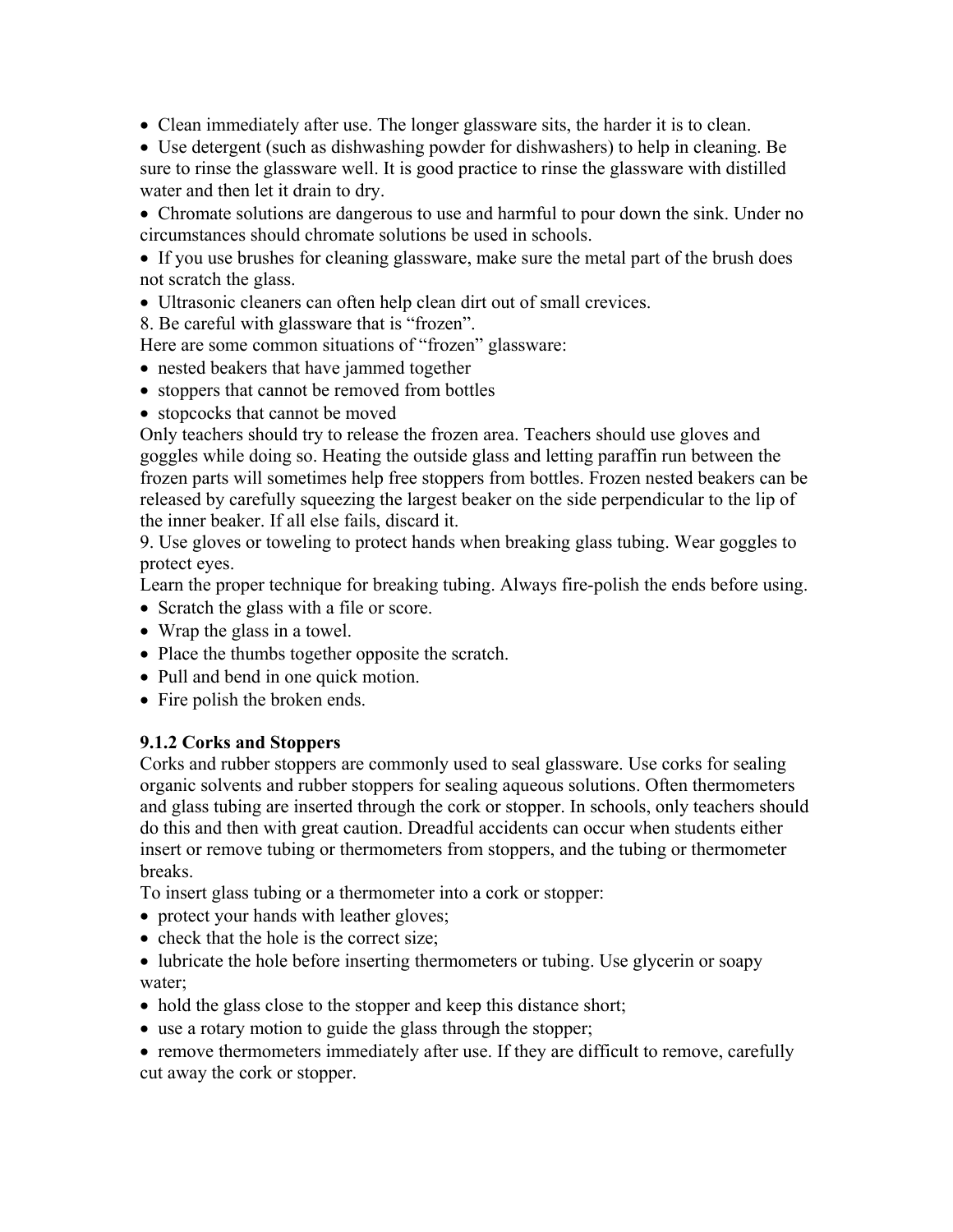## **9.1.3 Thermometers**

Most students have experience with fever thermometers, not laboratory thermometers. As a result, someone will try to "shake it down" before using. Students must be told specifically not to do this. There are a variety of ways to measure temperature, including: thermometers, thermocouples, resistance thermometers. Consider using resistance thermometers (thermal probes) as an alternative to glass thermometers. Many of these can be interfaced easily to computers or pH meters. Alcohol thermometers are **strongly**  recommended in place of mercury thermometers for many school experiments. If mercury thermometers are used for their greater accuracy, Teflon<sup>®</sup> coated thermometers are available. Consider purchasing antiroll thermometers.

## **Rules for Using Thermometers**

- Do not use thermometers as a stirring device.
- Never swing or shake down a thermometer.
- Never use an open flame on a thermometer bulb.
- Use extreme care when inserting or removing a thermometer from a rubber stopper.

• Mercury thermometers should not be used in heated ovens where breakage might easily occur. If thermometers are broken, the mercury is difficult to clean from the ovens, and the elevated temperatures can produce significant mercury vapors. Metalstemmed thermometers should be substituted.

# **9.1.4 Mercury Handling**

Mercury vaporizes rapidly, is readily absorbed, is very poisonous, and is difficult to clean up. **Minimize or even avoid the use of mercury in school laboratories**. Do not do the old Torricelli experiment of making your own barometer. Do not let students make silver coins by placing them in mercury. Do not do experiments with mercury salts. None of these are worth the risks. If you use mercury for any purpose, you should have a spill kit available. These can be purchased from lab safety suppliers. The common practice of using powdered sulfur to pick up mercury dropletts is not reliable. Powdered zinc can be used to dust surfaces, but the mercury sponge available in kits is best.

# **9.1.5 Pipetting**

Pipets are convenient for measuring and dispensing volumes of liquids and come in a variety of types and sizes. These include:

Use volumetric and graduated pipets that are designed to deliver . They will be stamped with a TD label on the stem Since pipets look a lot like straws, student have a tendency to try to use them likestraws. Therefore strict rules are necessary:

• **volumetric pipets** (a) — pipets that dispense a fixed volume of liquid

• **graduated pipets** (b) — pipets with graduations along the side. These dispense a variable amount of liquid. Graduated pipets are available in glass or plastic.

• **Pasteur pipets**  $(c)$  — disposable glass or plastic pipets for measuring drops (an eye dropper is a variety of Pasteur pipet). The plastic sealed eye droppers are particularly nice to use in school settings partly for safety reasons and partly because they have interesting uses in microscale chemistry.

# **Using a Pipet**

(a) (b)

• Never put a pipet in your mouth.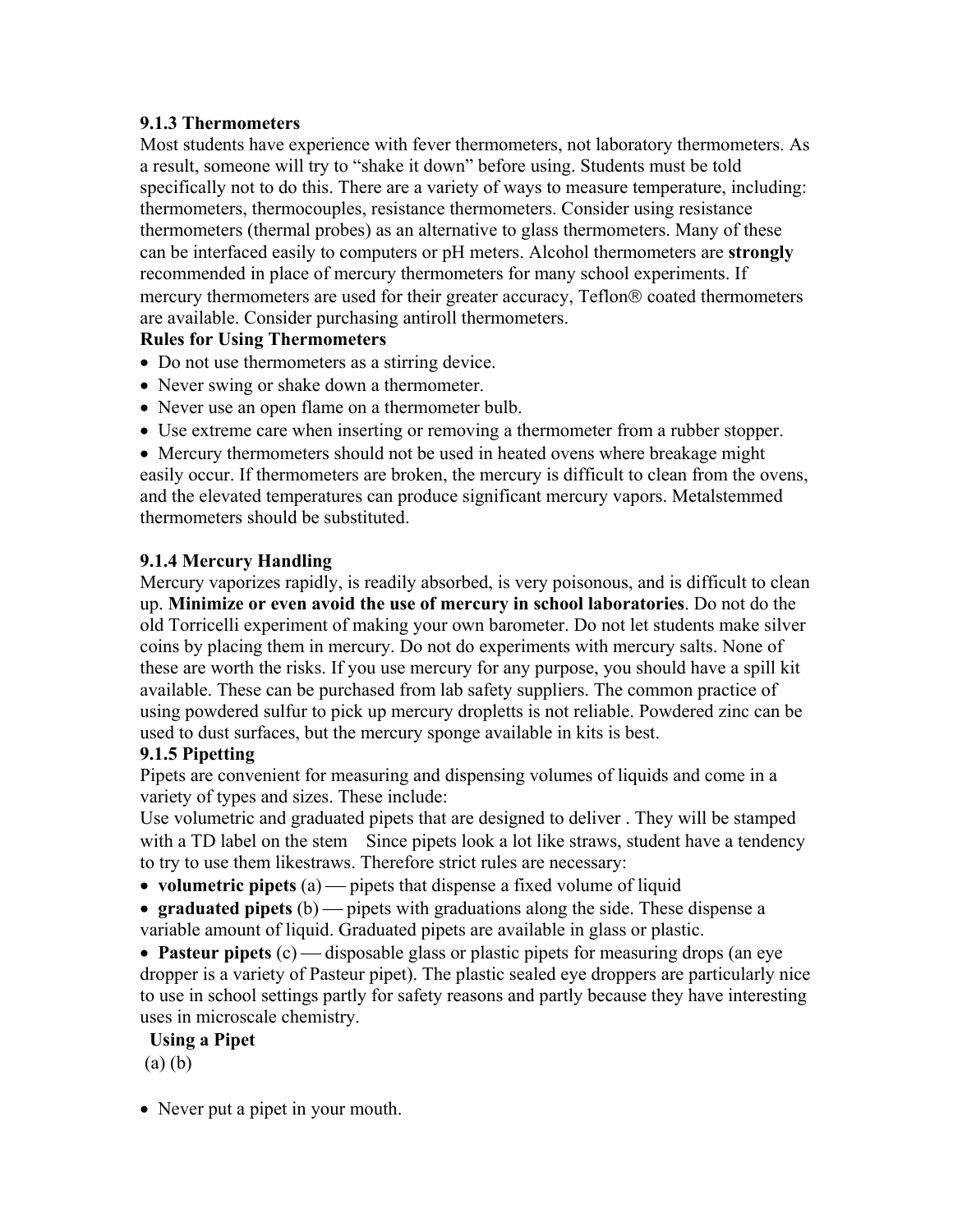• Draw the liquid into the pipet using a rubber bulb. For volumetric or graduated pipets, use a rubber bulb that creates only temporary contact with the opening of the pipet to create a suction that draws the liquid into the pipet (a).

• Remove the bulb and place your index finger over the pipet opening to stop the flow of liquid (b).

• Carefully raise your finger slightly to allow the pipet to drain under your control.

• Never withdraw a liquid from a near-empty container. If you attempt to fill a pipet under conditions where air can enter the pipet, the liquid will shoot up into the rubber bulb uncontrollably.

• Never lay a pipet flat on a table or turn upside down with the rubber bulb attached. The liquid will flow into the rubber bulb, contaminating the bulb and the pipet.

• Dispose of broken glass pipets in an appropriate glass-disposal box

## **9.1.6 Heat Sources**

The Bunsen burner is being replaced in many school labs. Hot plates are a much better substitute for providing heat. Alcohol burners are dangerous and should be used only if no other source is available.

## **Using an Electric Hot Plate**

- Use a smooth surface hot plate
- Cover the surface with aluminum foil for easy cleaning
- Hot plates look the same hot as cool. Always assume they are hot.

## **9.1.7 Dispensing Chemicals**

Material Safety Data Sheets (MSDSs) are the most complete sources of information about the physical and chemical properties, the health and fire hazards, spill procedures, handling procedures, and first aid for any substance (section 4.1.6). No chemical should be used or handled until the label and MSDS have been read and understood. **The teacher has the responsibility for instructing students about safe methods for working with chemicals**.

• Use the smallest amount of chemical possible in any experiment. Microscale is a method of reducing the amount of chemicals used in an experiment. It is safer, it is economical, it produces less waste and requires less storage space. Even if you do not use microscale, try to use smaller quantities (section 4.1.1)...

## **Using a Bunsen burner**

- Make sure you know the location of the master gas shutoff valve.
- Match the type of burner to the type of gas available.
- Use lighters. They are safer than matches for lighting burners.
- Make sure all students know how to operate the burner safely.
- Make sure there are no leaks in rubber hoses connecting the source to the burner.
- Keep rubber hoses away from the flame.

• Consider having the instructor dispense the amount of chemical for an experiment into vials for each student. This will minimize waste and save time during the class period. The best practice for weighing samples is to weigh a vial containing the chemical, pour the sample from the vial into a reaction vessel, then reweigh the bottle. When students weigh chemicals directly on balances, it wastes time and causes cleanup problems.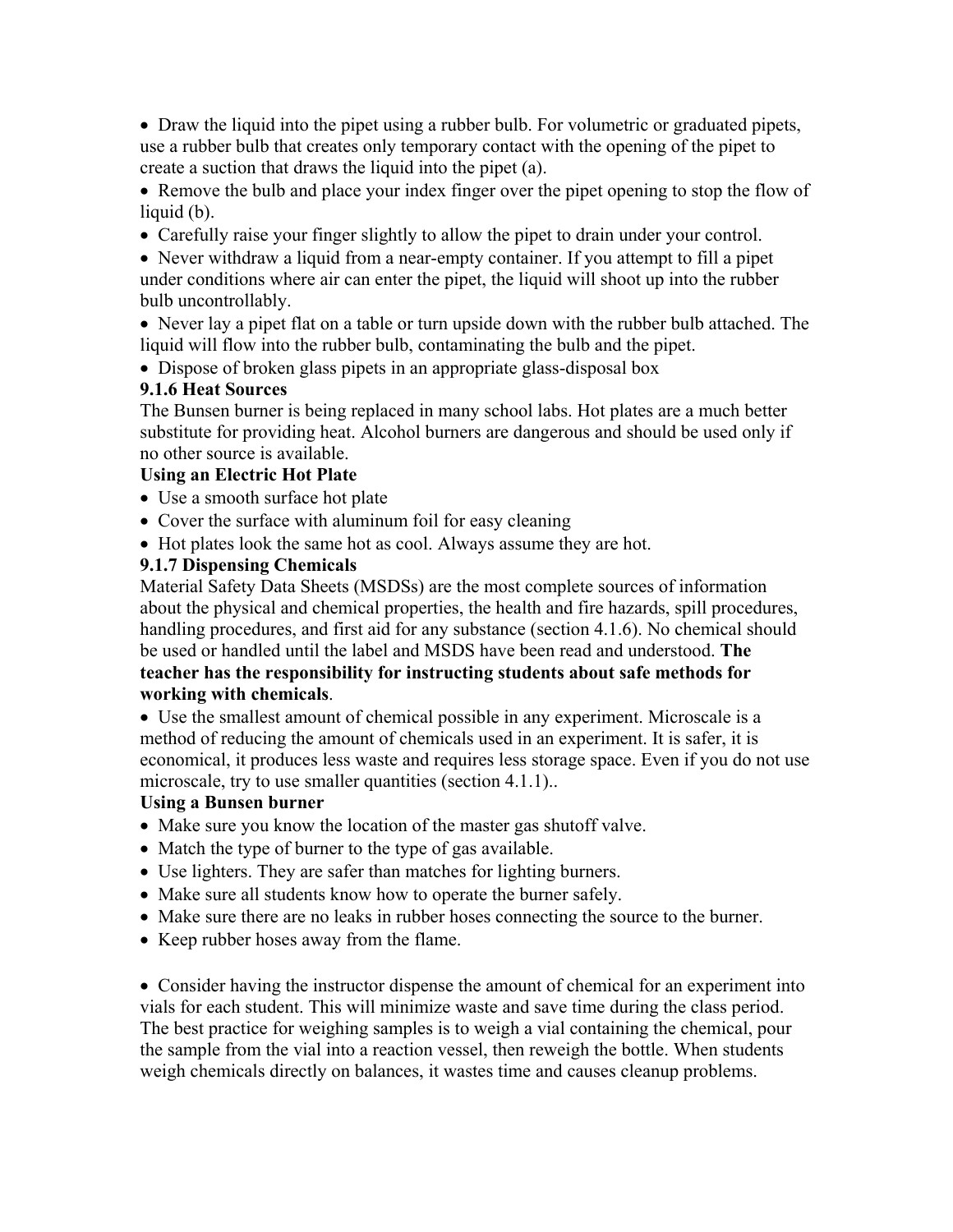• Use proper containers for dispensing solids and liquids. Solids should be contained in wide-mouth bottles and liquids in containers that have dripproof lips. The containers should be labeled properly. Student should be taught to remove glass stoppers with the backs of their hands, hold the bottle with the label in their palms, and clean up any spills.

• Do not return dispensed chemicals to stock bottles. This invites contamination despite your best precautions.

## **9.1.8 Vacuum**

The dangers of systems under vacuum are similar to those under excessive pressure. (The destruction created by a tornado is really due to vacuum) Containers that have been evacuated will implode rather than explode. Since a vacuum is more commonly created in glass containers, the implosion hazard creates the possibility of flying glass. We create vacuum in the lab with pumps and aspirators. We can also create vacuums (either intentionally or accidentally) by condensing vapors in a closed system. The familiar demonstration of crushing a soda can by heating water in the can to change it to steam and then cooling the can after sealing the top is a dramatic example of the effects of a vacuum.

• Place guards around glass containers in which a vacuum might be created. Plastic electrical tape works well. Do not tape vacuum equipment so thoroughly that impairs visibility. If a container is repeatedly used to contain a vacuum (like a vacuum desiccator), you may purchase an appropriate shield.

• Always design a relief system into vacuum systems. This can often be a stopcock or an unused Bunsen burner, something that slowly bleeds air into a system under vacuum.

• Avoid reactions or experimental procedures in closed systems For example, make sure that distillation setups have some part that is open to the air or to a vacuum relief system.

- Properly handle and maintain vacuum pumps
- ∗ Change the oil on a regular basis
- ∗ Always have a trap attached
- ∗ Have belt guards around belts and pulleys

# **9.1.9 Centrifuges**

Centrifuges can be dangerous because the rotor develops considerable force.

- Make sure the centrifuge operates vibration-free up to the top speed.
- Position test tubes opposite each other with the same weight of material in each tube. Out of balance centrifuges can "walk" off the table.
- Never leave a centrifuge running unattended.
- Keep rotors and buckets clean.

• Do not try to stop the centrifuge by grabbing it. Make sure the centrifuge is completely stopped before removing tubes from it.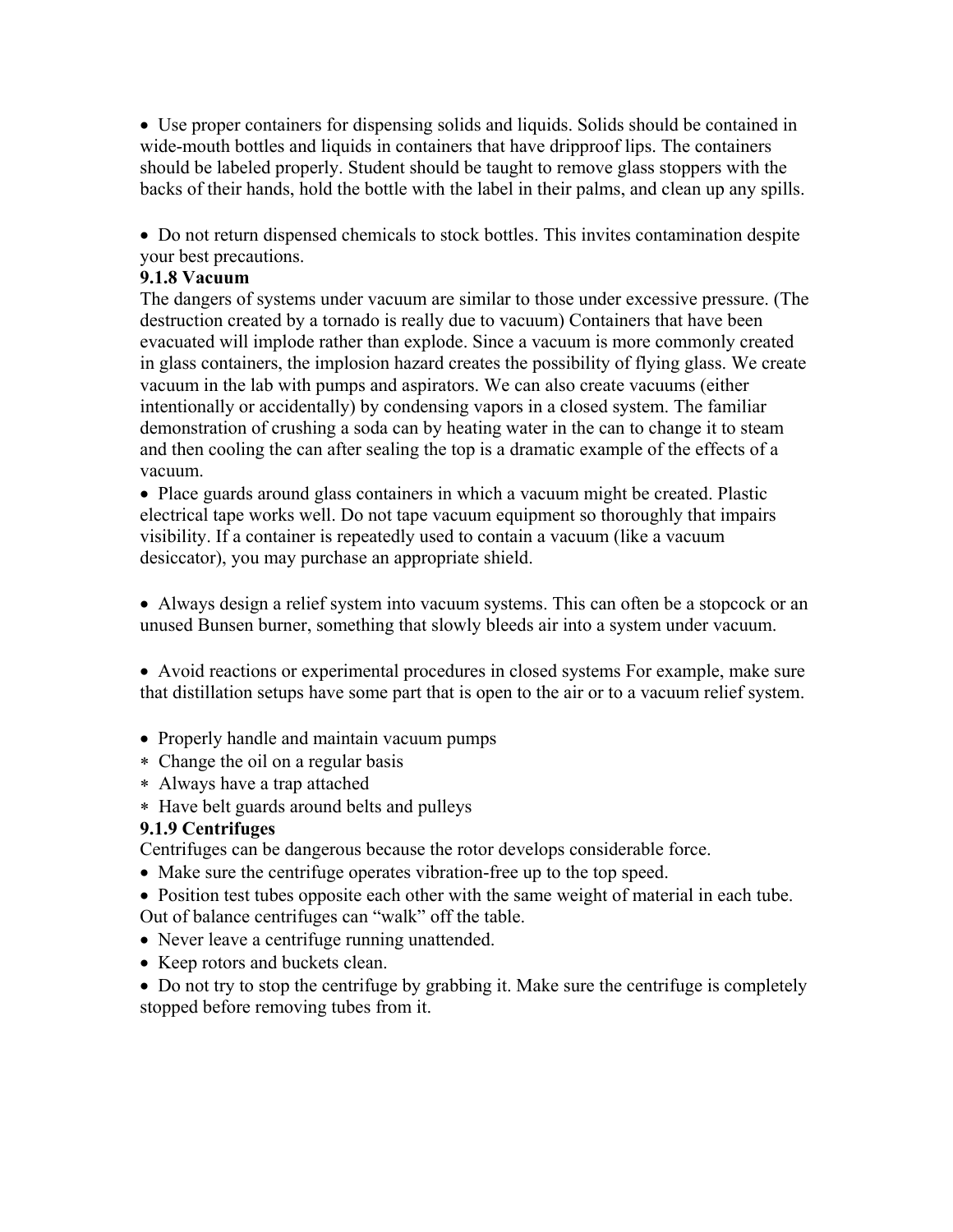## **9.1.10 Cryogenics**

Working with dry ice and liquid nitrogen can be educational, but both are dangerous and should be handled only by the teacher. Liquid nitrogen requires special flasks for storage. These will break easily if handled carelessly. Use goggles at a minimum (complete face shield is better), thick gloves, and long sleeves when working with either of these substances. It is very important that students observing demonstrations with cryogenics have eye protection and be seated at a safe distance from the demonstration.

# **9.1.11 Compressed Gases**

Compressing a gas allows a lot of matter to exist in a small container. When compressed, a normally safe gas (like nitrogen or air) becomes a great safety risk. **A gas cylinder could behave like a bullet if improperly handled!** 

• Have available proper carts for transporting cylinders. Do not roll large cylinders around.

• Use the proper tank and fittings designed for each gas. Your gas supplier will be able to help you with this.

• Always use compressed gases in a well-ventilated area. Asphyxiation is the most subtle danger of working with compressed gases. You should anticipate that leaks will occur and that the release of any gas in an enclosed space will lower the amount of available oxygen in the air. Special dangers are possible if flammable or toxic gases are used.

• Always make tanks secure. No compressed gas tank should be allowed to stand free. Strap or tightly chain full or empty tanks to rigid support to prevent accidental toppling of the tank.

• Keep electrical lines free from compressed gas tanks.

• Keep gas tanks away from heat sources.

# **9.1.12 Batteries and Electrical Equipment**

Use low current, low voltage sources whenever possible. Alkaline or dry cell batteries are safest for use in the classroom.

• Avoid lead storage batteries since they contain concentrated sulfuric acid and can emit explosive hydrogen gas when recharged.

• Dispose of all spent and leaking batteries properly.

• Do not try to recharge batteries unless they are specifically designed for recharge.

• Do not try to heat a battery.

• Store batteries in a refrigerator.

• Avoid using apparatus (such as a conductivity tester) that connect directly into the 110v line.

• Ground all electrical outlets. Consider having a qualified electrician check the circuits. Any outlet within 6 feet of a water source should be equipped with a ground fault interrupter.

• Provide every science classroom with a master shut-off switch for electricity

• Label all live switches and circuits clearly.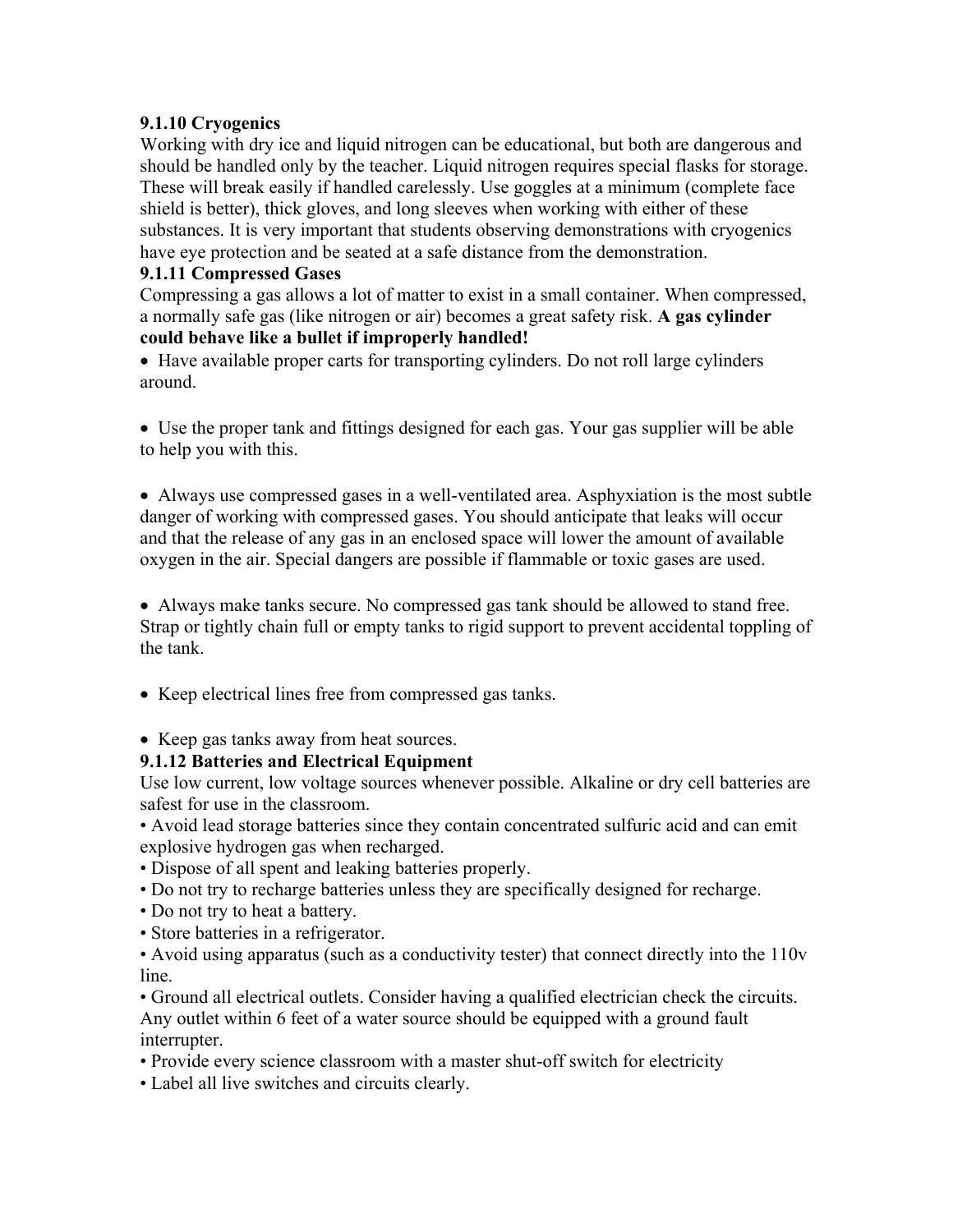• Make sure students' hands and work areas are dry before letting them use electrical devices.

- Check all circuits before the power is turned on.
- Connect the live portion last and disconnect it first when assembling circuits.
- ground all electrical equipment.
- Avoid using extension cords.
- Tape cords to table legs if possible. This will help absorb the force of a pull in case a person trips over the cord.
- Inspect equipment regularly for wear and damage.
- Stop using any electrical equipment that is working erratically.

## **9.1.13 Lasers**

Many types of lasers are available including ones that are sold as pointers. The high intensity beam of a laser is especially harmful to eyes. When using a laser:

• make sure you read the safety rules and operating instructions for the laser you are using;

- use laser goggles;
- make sure that the laser beam is never pointed at anyone;
- check your experimental setup by marking the paths of intense laser light;
- anticipate and examine projected light paths before adding or removing optical components;
- remove all reflective jewelry before working with lasers;
- never view either the direct or reflected beams;
- keep the laser beam at or below chest height;
- never leave the laser unattended;
- block off the beam past the target.

# **9.2 Safety Committees and Inspections**

A safety committee should be instituted for each school and should include faculty, school nurse, administrators, and students. Custodians and faculty from fine arts and industrial arts programs should be included.The committee would be responsible for formulating and assessing compliance with safety regulations. The responsibilities of the safety committee are to:

- encourage safe practice throughout the school;
- know proper emergency responses;
- collect and maintain material safety data sheets and a safety library;
- conduct safety audits and regular inspections of laboratories to make sure safety equipment is present and is maintained, including flushing eye wash stations and checking fire extinguishers;
- verify whether or not rules and procedures are being followed;
- act as a clearing center for reporting dangerous activities or situations;
- enforce proper storage and handling of hazardous materials.

# **9.3 References**

1. Hellmann, M. A., Savage, E. P., Keefe, T. J. 1986. Epidemiology of Accidents in Academic Chemistry Laboratories. *J. Chem. Educ.* 63:A267-70; A290-293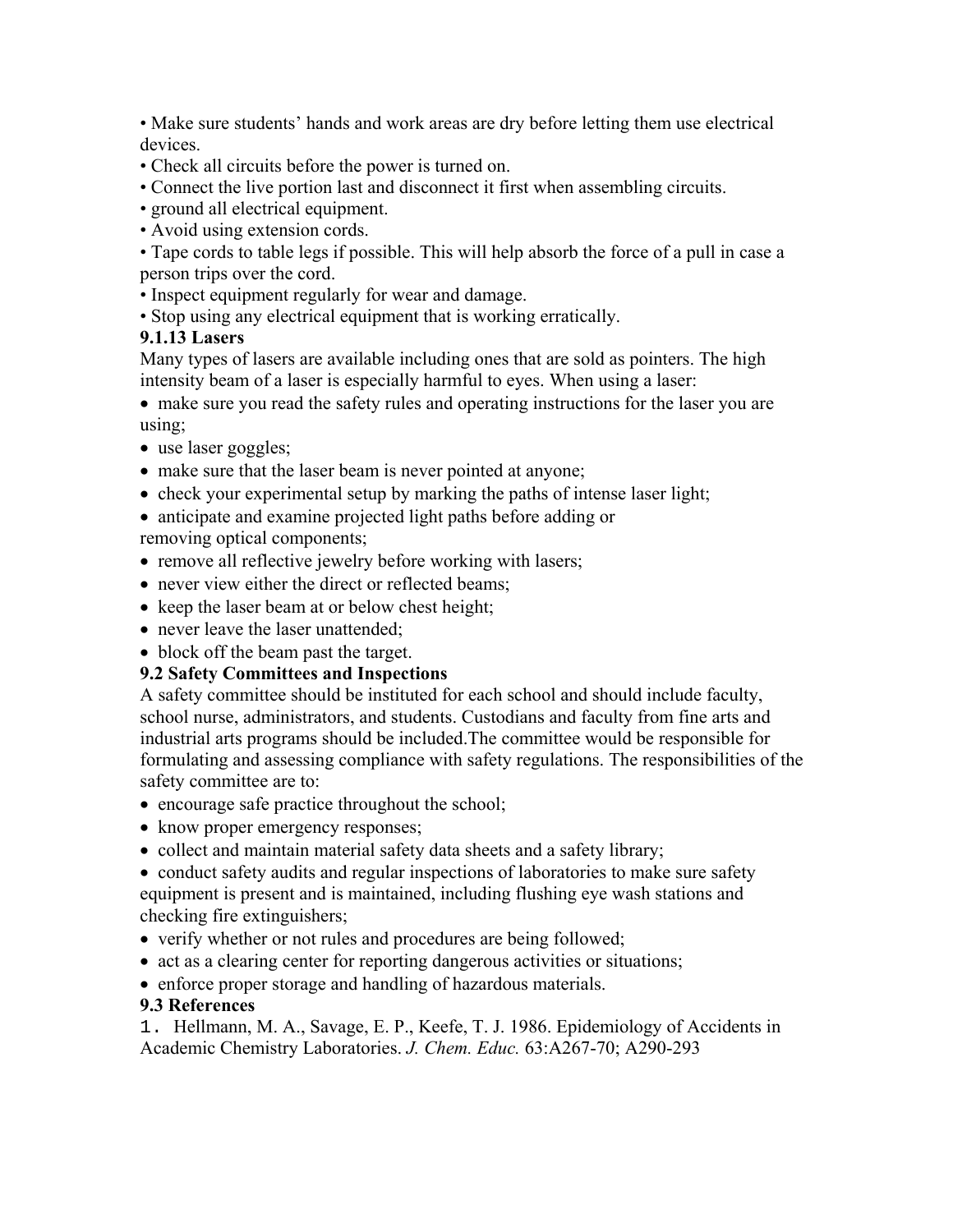# **Chapter 10**

# **Other Special Considerations**

## **10.1 Outside Project Safety**

Projects, whenever possible, should be conducted under teacher supervision in the school laboratory setting. This will ensure proper supervision and the proper safety equipment on hand.

Chemicals from the school laboratory and storeroom should not be loaned out from these locations.

The assignment of outside independent projects must be in line with the age, ability, and expertise of the individual student. What is appropriate for an advanced placement chemistry

student would probably not be appropriate for a freshman. Every consideration should be to the safety of the student involved as well as those in the nearby environment. All electrical, chemical, biological, and environmental safety considerations need to be addressed. Approval of any outside project should be dependent on these considerations. At times, experts in the community, such as scientists, doctors, technicians, and engineers may serve as supervisors.

Parents may be included if they are totally familiar with every safety consideration. As in all experiments, prudent practices must be followed. The teacher cannot anticipate or regulate laboratories that are set up in the home, but the teacher can approve the methodology and safety considerations of all experiments required or encouraged for a particular course or extra activity. The teacher should review the procedure, make suggestions, and point out any possible safety problems inherent in the design. The Illinois Junior Academy of Science has established a set of safety rules for students participating in science fairs sponsored by the academy. All projects should be conduced only with proper supervision. The following rules are useful guides for all outside projects: -DRAFT-2/15/00

# **Illinois Junior Academy of Science Project Safety Rules**

## **a. Chemical**

1. Students should always wear eye protection when working with any chemical.

2. The student and the sponsor should review data from a textbook, Merk Index, or other responsible source regarding the health hazards, combustibility, and compatibility of the chemical with other chemicals before beginning a project.

3. All chemicals must be disposed of in accordance with state and federal environmental rules and regulations.

4. If possible, the student should work under the supervision of a responsible chemist.

# **b. Fire and Radiation**

1. Students should always wear eye protection when working with any open flame.

2. Students using radiation sources (laser, U-V light, X-ray, microwaves, or high intensity radio waves [RF]) must be adequately shielded form these sources. Many experiments using these sources should not be undertaken unless under the direct supervision of an adult familiar with the equipment and hazards involved.

3. No student may work with any radioactive materials unless the work is conducted in a licensed laboratory under the direct supervision of a licensed individual.

## **c. Electrical and Mechanical**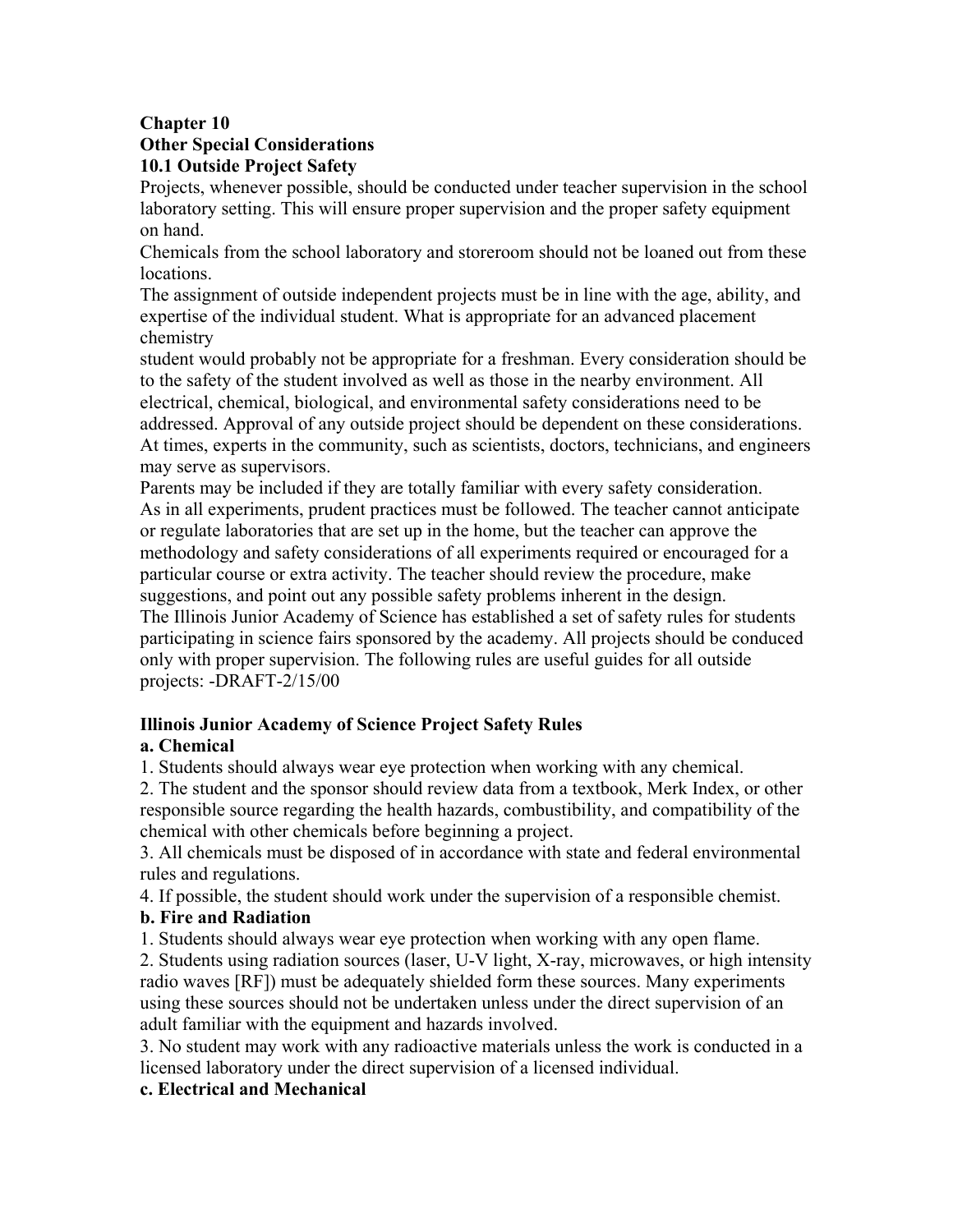1. All electrical apparatus that operates with 115 volt current must be constructed in accordance with the National Electrical Code (NEC). If in doubt, contact a competent electrician.

2. Many experiments can be done using 6 or 12 volt electrical sources. As these are much safer electrical sources, their use should be considered when doing a project.

## **d. Biological Cultures**

1. The greatest safe-guard when working with microorganisms of any kind is the use of sterile technique. This technique should be learned under proper supervision before beginning any project involving micro-organisms.

2. No cultures taken from human or other warm blooded animals may be used in any project because of the danger from unknown viruses or other disease causing agents that may be present. Pure cultures of micro-organisms known to inhabit warm-blooded animals may be purchased from reputable supply houses and used. -DRAFT-2/15/00

3. No wild cultures may be incubated above room temperature (65 to 75 degrees F, 18.3 to 23.9 degrees C).

4. Projects involving viruses must be done in a professional research facility under the direct supervision of a professional researcher.

5. Recombinant DNA projects must be done with the help of a research professional trained in recombinant DNA methodology and must comply with the National Institutes of Health (NIH) Guidelines unless the project is limited to a kit obtained from a legitimate supply house.

6. All cultures are to be killed by autoclaving or with a suitable NaOCl (bleach) solution before disposal.

# **10.2 Radioisotope Use**

# **10.2.1 Hazards and Detection of Radiation**

Radioisotopes are radioactive chemicals that contain atoms whose nuclei are unstable. They are capable of spontaneously emitting alpha particles, beta particles, and gamma rays.

Radioactivity can be detected by methods such as:

- electroscopes
- Geiger: Mueller tubes
- liquid and crystal scintillators

• NaI doped with thallium. They work like a T.V. screen and convert the energy of alpha, beta, and gamma radiation and X-rays into light.

• film badges

• thermoluminescence detectors. They are 3 mm x 3 mm chips of LiF and inorganic salts that trap and store photons that are released as light when heated.

# • proportional counters

Radiation shielding can be accomplished in several ways:

• Alpha particles are stopped by a sheet of paper or the skin. **They are extremely hazard if ingested or inhaled.** 

-DRAFT-2/15/00

• Beta radiation is stopped by a sheet of aluminum. **They are extremely hazardous if ingested or inhaled**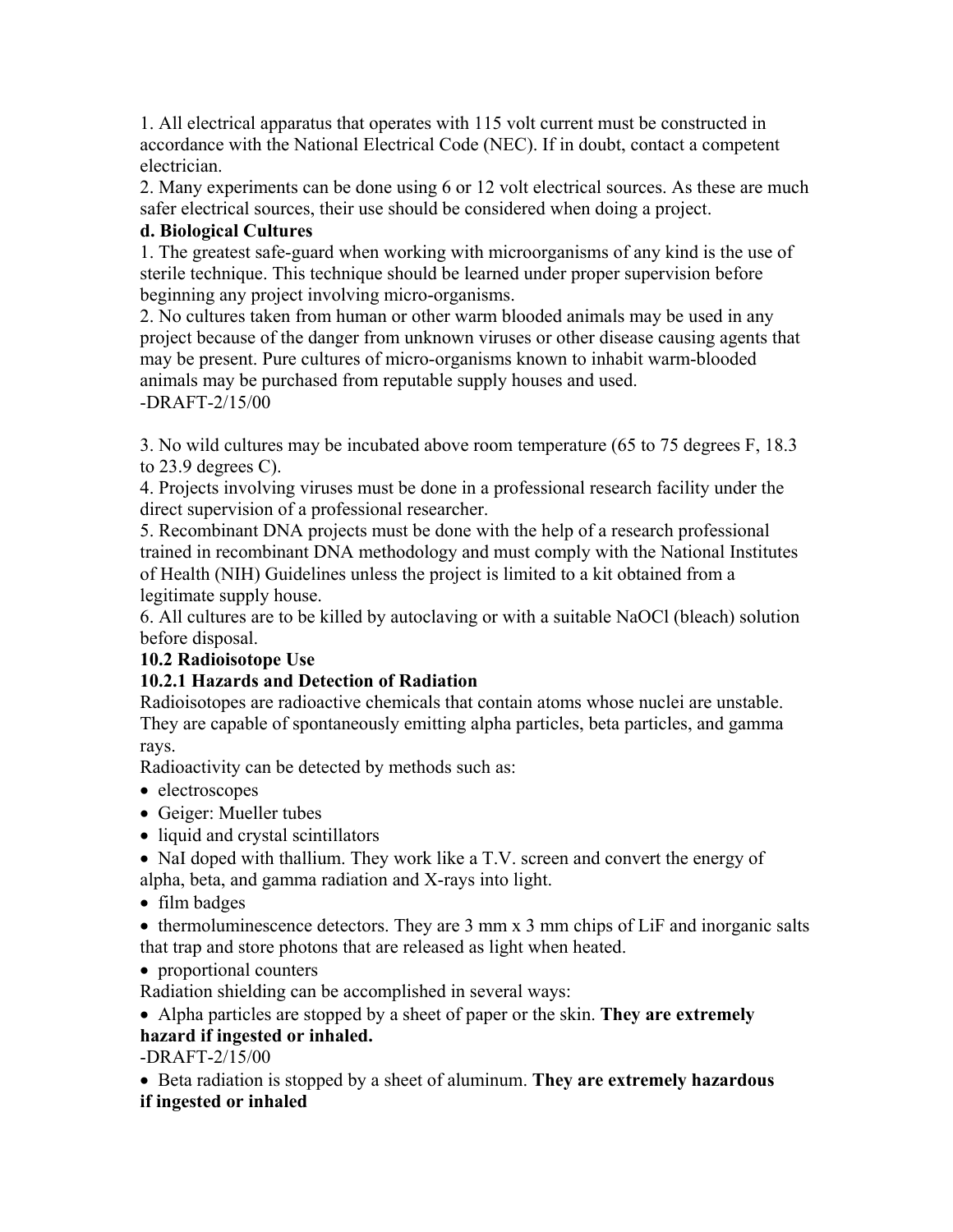• Gamma rays are stopped by a lead block**. They pose health hazards both internally and externally**.

Get medical help immediately if ingestion or inhalation of radioactive materials occur there is an excessive exposure to radiation. Most schools will have radioactive sources that are supplied to schools under general license by various manufacturers. These isotopes have low activity levels and are considered safe to handle with minimal precautions. Film badges would not be necessary when handling license exempt quantities of radioactive isotopes. These quantities of isotopes will be under the microcurie range.

# **10.2.2 Handling Radioactive Isotopes**

1. Sealed sources are most convenient and should be chosen over liquid solutions.

2. When working with liquids or solutions, work over a tray lined with absorbent material backed by a nonporous material, such as waxed paper. The work area and the tray should also be lined in case of a spill.

3. All radioisotopes should be labeled "**Radioactive**" with information as to the level of radioactivity, date of assay, kind of radiation, and quantity of radiation.

4. The radioisotopes should be stored in a locked cabinet that is marked "**Radioactive Material**".

5. When handling unsealed radioisotopes, wear rubber gloves. Handle solid material with tongs or forceps. Wash your hands after each use and check your hands with the proper type of instrument for measuring the radiation emitted by the source. In many cases, a Geiger counter will be sufficient.

6. Radioactive waste should be kept in a container designated for that purpose. Waste should not be allowed to accumulate. See disposal methods in section 10.2.3. -DRAFT-2/15/00

7. General safety rules of the chemical laboratory also apply to the use of radioisotopes.

- Do not pipette liquids by mouth.
- Wear proper eye protection.
- Do not permit eating and drinking or use of cosmetics in the area of radioactive isotopes.
- Do not allow radioisotopes near the mouth, eyes, or open cuts and sores.
- Reactions should be performed in a fume hood to avoid any inhalation.

• Check all radioactive sources brought into the laboratory to be certain that the radiation emitted is not at a dangerous level.

# **10.2.3 Decontamination of Low Level Spills**

1. Coat skin with TiO2/Lanolin mixture. Wipe off after one minute. Check area with survey meter. Repeat if necessary or gently rub skin area with a soft brush containing soap and water.

2. Wash work area with solutions of EDTA, sodium citrate, or sodium oxalate.

3. Wash stubborn contaminates with **dilute** inorganic acids or organic solvents. Do not use acid with 14C or 131I. These are supplied as a carbonate and sodium iodide respectively and will react with an acid to produce a radioactive gas.

4. Wash clothing with detergent and water. Rinse well.

5. Clean glassware and sinks with a strong laboratory detergent. Use plenty of water for rinsing. If glassware cannot be decontaminated, throw it away as radioactive waste.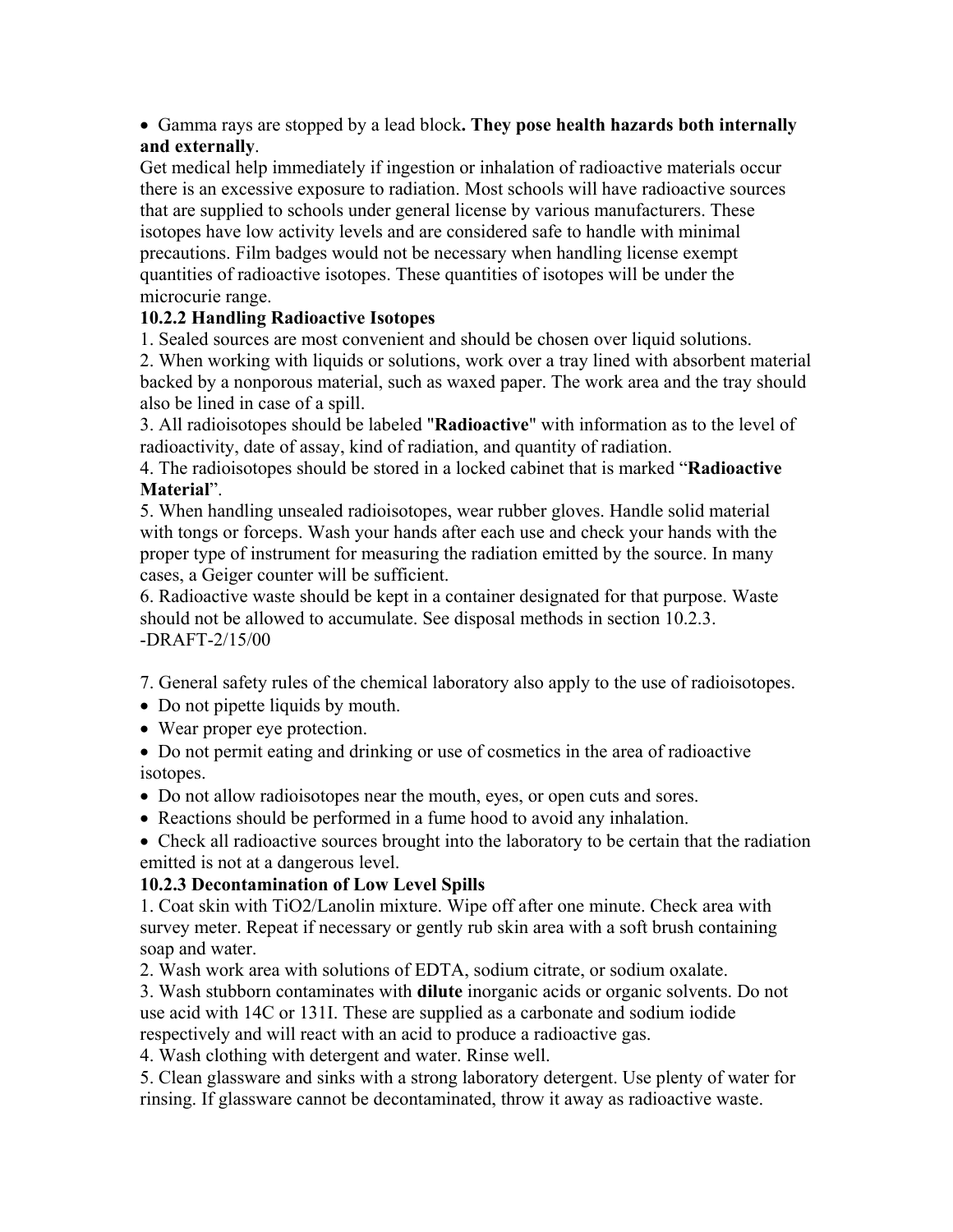-DRAFT-2/15/00

#### **10.3.4 Disposal of Radioisotopes**

Disposal of small amounts of radioisotopes in the microcurie range can be handled as follows:

1. Solutions may be diluted with large amounts of water and flushed down the drain.

2. Solid materials and trash may be incinerated in a well-ventilated area.

3. If your school has its own septic system option 2 is recommended.

For disposal of radioisotopes with radiation levels above the microcurie level, schools must follow the Nuclear Regulatory Commission guidelines for disposal. These highly active wastes will require a complicated set of disposal techniques. Highly active waste will require the hiring of an outside contractor for disposal.

#### **10.3 Other Radiation Sources**

Any device that uses an electron beam, such as a cathode ray tube, is capable of producing X-rays. Three types of cathode ray tubes can produce potentially hazardous Xrays.

1. **Heat effect tube** — demonstrates that cathode rays are moving electrons where kinetic energy can be converted to heat energy.

2. **Deflection tube** — demonstrates that cathode rays carry an electrical charge and can be deflected by a magnet.

3. **Crooke's Tube** — demonstrates that cathode rays may be converted into visible radiation by fluorescence of the glass wall of the tube.

Recommended procedures when using these types of tubes:

1. These tubes should be used only for demonstration by the instructor and not by students.

2. Operate these tubes at the lowest possible current and voltage and for the minimum time to show the demonstration effectively.

3. Students should be at least eight feet from the operating cathode ray tube. -DRAFT-2/15/00

**Spectrum tubes** are also sources of radiation. Use only UL approved energy sources to operate these tubes. These tubes, if operated at high current and voltage, can produce radiation in the ultra-violet or X-ray range. Operate for the minimum time for effective demonstration.

**Ultraviolet light sources** have inherent hazards that you need to be aware of. Radiation under 350 nm should be considered dangerous to both eyes and skin. Protective glasses with ultraviolet-absorbing lenses should be worn so that wavelengths below 350 nm will not be absorbed if produced accidentally. Everyone working near the source should have this eye protection. Long sleeves should be worn to protect skin areas. A second hazard associated with ultraviolet sources concerns the shelf life of the source itself. Ultraviolet sources will develop a hazardous buildup of ultraviolet absorbing films on the interior of any mercury arc lamp. At the end of the useful life of these lamps, the films cause the temperature to rise above the safe operating point. These sources should have running times recorded by the users so they can be discarded at the appropriate time. Check manufacturers specifications for the life of these sources.

**Mercury spectrum tubes** should be used with the same precautions.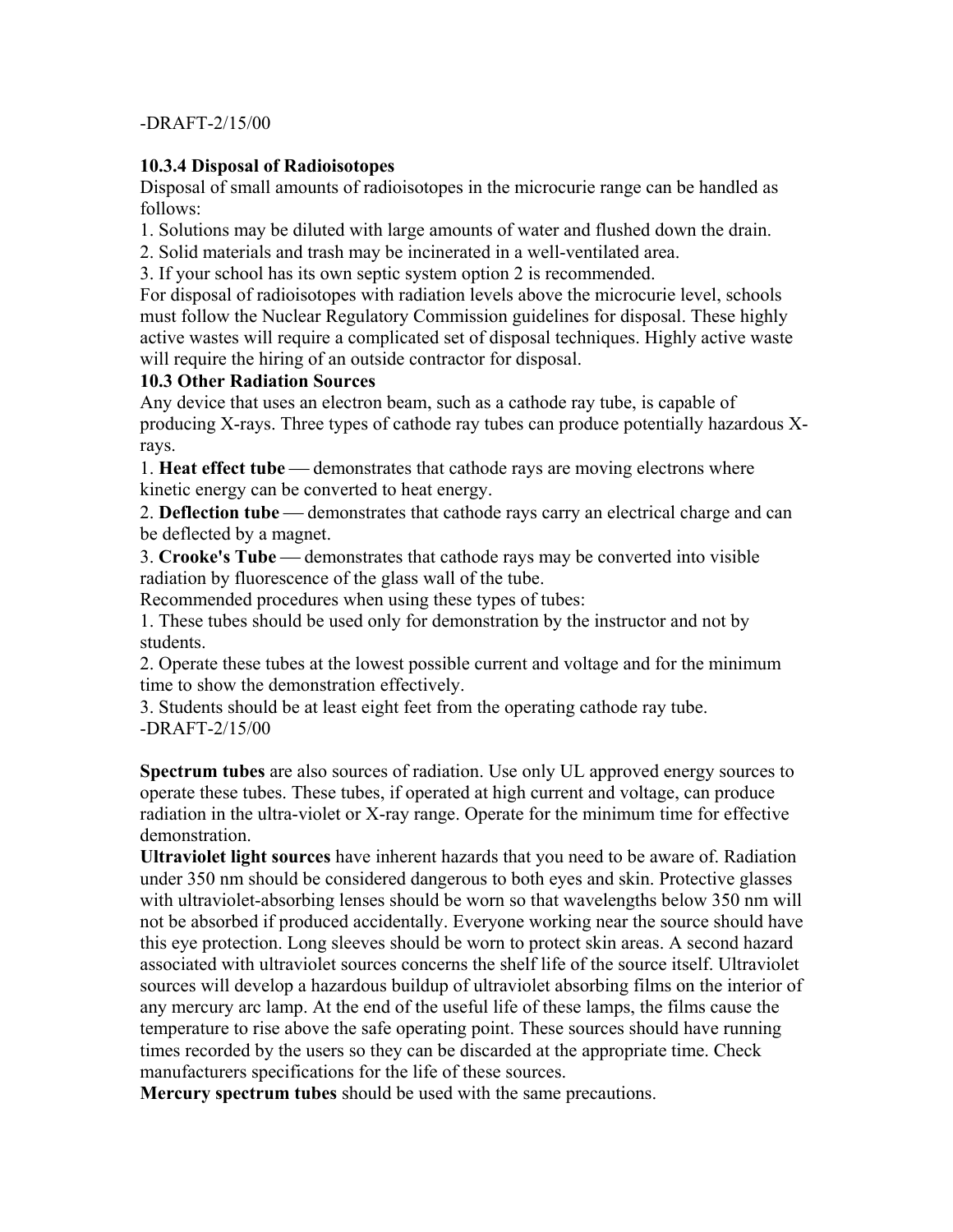#### -DRAFT-2/15/00

#### **10.4 Resources**

1. Gerlovich, Jack and Downs, Gary. 1981. *Better Science Through Safety*, Iowa Sate University Press, Ames Iowa 2. *Safety First in Science Teaching*, 1977. North Carolina Department of Public Instruction, Division of Science. 3. *Safety in Academic Chemistry Laboratories*, 1979. A publication of the American Chemical Society. For Information of Nuclear Safety Illinois Department of Nuclear Safety 1035 Outer Park Drive Springfield, IL 217-785-9900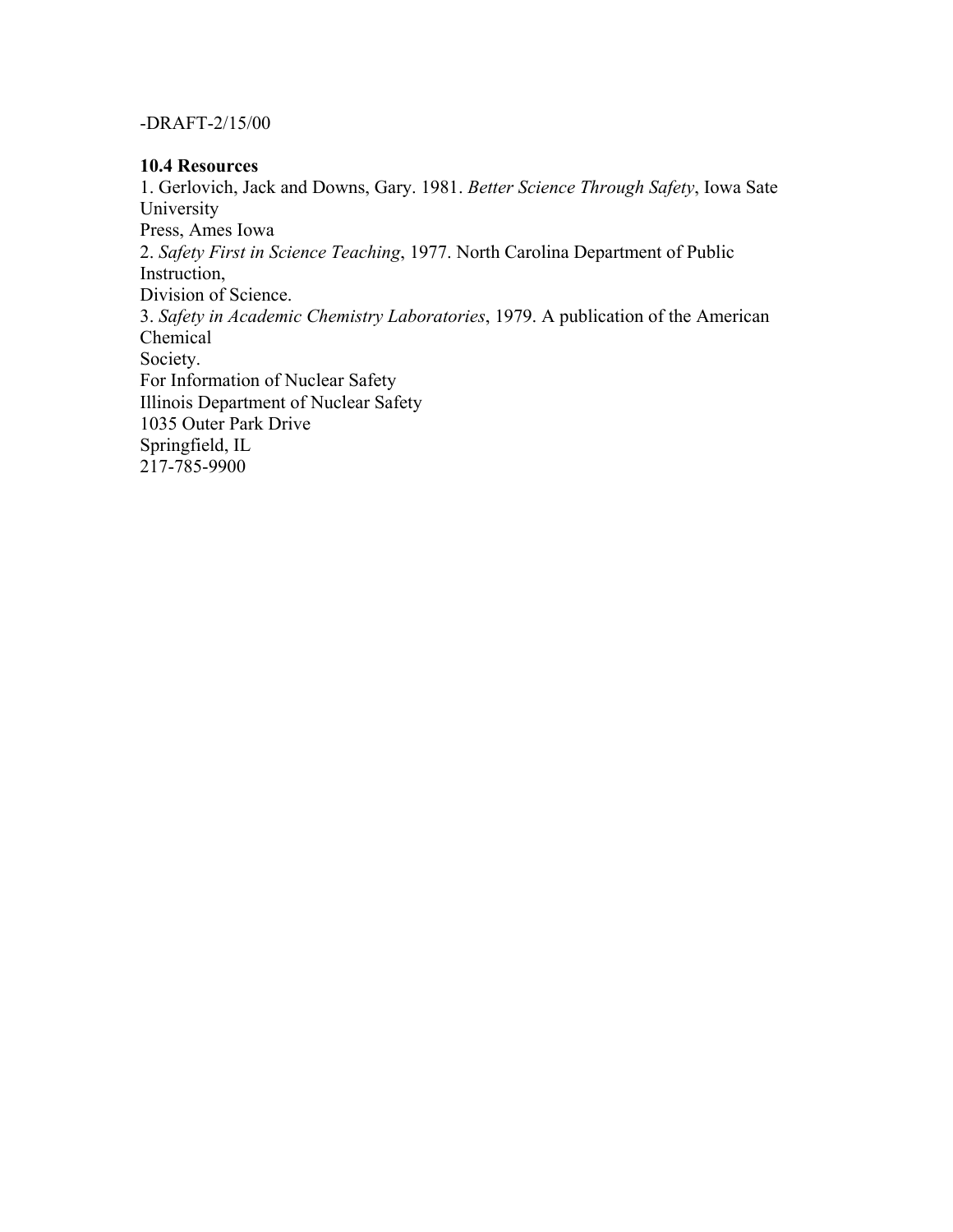### **Chapter 11 Resources for a Safety Library 11.1 Addresses of Professional Associations:**  American Association of Industrial Nurses 79 Madison Avenue

New York, NY 10016

American Chemical Society 1155 16th Street N.W. Washington, DC 20036

American Conference of Governmental Industrial Hygienists P.O. Box 1937 Cincinnati, OH 45201

American National Red Cross Safety Services 17th and D Streets, N W Washington, DC 20006

American National Standards Institute 11 West 42nd Street New York, NY 10036 212-642-4900

American Public Health Association 1015 15th Street, N.W. Washington, DC 20005 202-789-5600

American Society for Testing and Materials 1916 Race Street Philadelphia, PA19103 215-299-5400

American Society of Safety Engineers 1800 E. Oakton St. Des Plaines, IL 60018 708-692-4121

Industrial Safety Equipment Association 2425 Wilson Boulevard Arlington, VA 22201

Manufacturing Chemists' Association 1825 Connecticut Avenue, N.W. Washington, DC 20009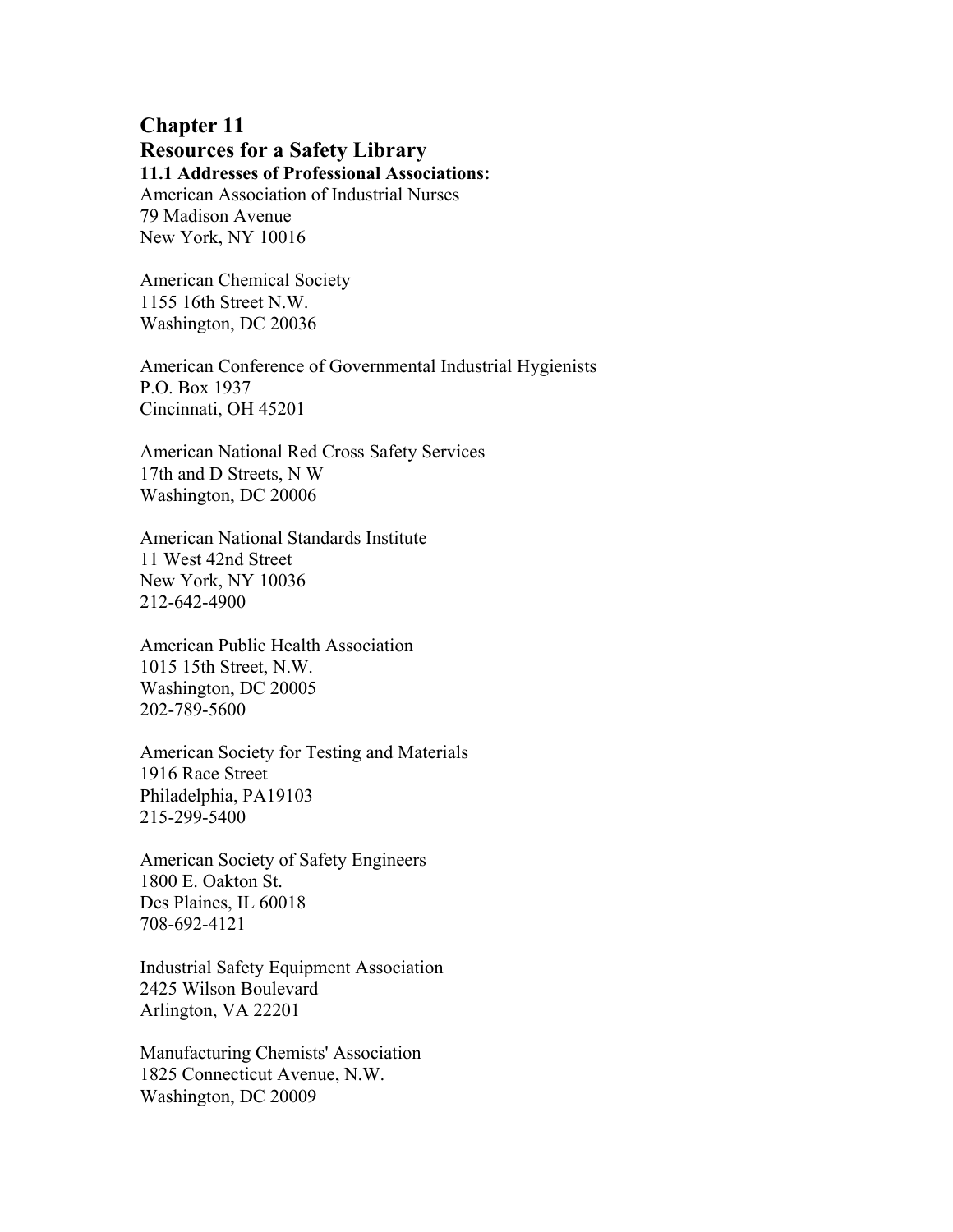National Fire Protection Association Batterymarch Park Quincy, MA 02269 1-800-344-3555

National Safety Council 1121 Spring Lake Dr. Itasca, IL 60143 800-621-7615

National Science Teachers' Association 1742 Connecticut Ave., N.W. Washington, DC 20009

National Society for the Prevention of Blindness 79 Madison Avenue New York, NY, 10016

Scientific Apparatus Makers Association 1101 16th. St. , NW Suite 300 Washington, DC 20036 202-223-1360

Underwriters Laboratories, Inc. 333 Pfingsten Rd. Northbrook, IL 60062 708-272-8800

#### **11.2 References**

References that are listed at a cost will need to be checked for availability and the cost of the material at the present time.

*Aldrich Chemical Company Catalogue*. Aldrich Chemical Company, 940 West St. Paul Avenue, Milwaukee, WI 53233.

*Better Science Through Safety*, Jack Gerlovich and Gary Downs, The Iowa State University Press, Ames, IA 50010.

*Chemical Safety Data Sheets*, and other publications including *Chem- Cards*, *and Water Information Cards* Manufacturing Chemists Association, 1825 Connecticut Avenue, N.W., Washington, DC.

*CRC Handbook of Laboratory Safety*, Newest Edition. Chemical Rubber Company, Cleveland, OH. (Cost)

*Dangerous Properties of Industrial Materials*, N. Irving Sax, Reinhold, New York, NY. *Flinn Chemical Catalog and Reference Manual*, P.O. Box 219, 131 Flinn Street, Batavia, IL 60510.

*Fisher Safety Manual*, Fisher Scientific Company, 711 Forbes Ave, Pittsburgh, PA., 15219.

*Guidelines and Recommendations for the Teaching of High School Chemistry*, ACS Task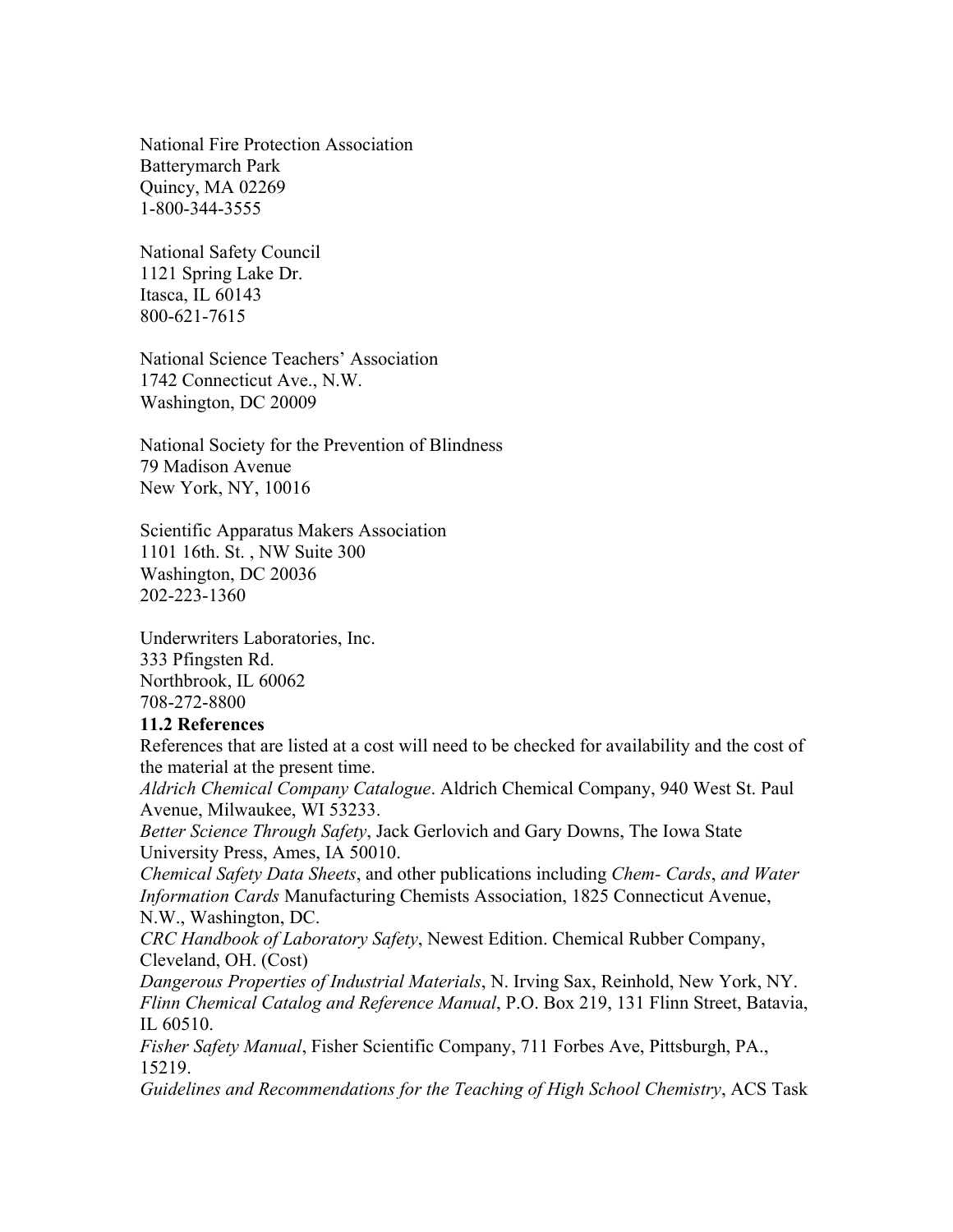Force, American Chemical Society, 1984.

*Health and Safety Guidelines For Chemistry Teachers*, Reese, Kenneth; 1979,

Department of Educational Activities, American Chemical Society, 1155 Sixteenth Street, N.W. Washington, DC 20036.

*Hygienic Guides for Chemicals and Related Substances,* American Industrial Hygiene Association, 14125 Provost, Detroit, MI.

*Improving Safety in the Chemical; Laboratory: A Practical Guide*, Jay A. Young, ed., John Wiley and Sons, New York, NY 1987.

*Industrial Safety Data Sheets and Chemical Safety Guides*, National Safety Council, Chicago, IL. (Cost)

*"Is Your Laboratory A Safe Place To Work*?", Lab Safety Supply Company, P.O. Box 1363, Janesville, WI 53545.

*Laboratory Safety Checklist*, Lab Safety Supply Co., P.O. Box 1363, Janesville, WI 53545.

*Laboratory Safety Guidelines: 38 Suggestions for Improving Laboratory Safety,* Dow Chemical Company, Recruiting and College Relations, Box 1713, Midland, MI 48640. *Laboratory Waste Disposal Manual*, New Edition, Manufacturing Chemists Association, 1825 Connecticut Ave., Washington, DC 20009. (Cost)

*Laboratory Waste Management: A Guidebook*, ACS Taskforce on Laboratory Waste Management, American Chemical Society, 1155 Sixteenth Street, N.W. Washington, DC 20036, 1994.

*Less is Better*, American Chemical Society, 1155 16th Street, N.W., Washington, DC 20036.

*MCB Chemical Reference Manual*, MCB Chemical Company, 2909 Highland Avenue, Norwood, OH 45212.

*Merck Index*, Merck and Company, Inc., Rahway, NJ. (Cost)

*Radiation Protection in Educational Institutions*, National Council on Radiation Protection and Measurements, 7910 Woodmont Avenue, Washington, DC 20014. (Cost) *Safety First in Science Teaching*, Division of Science, North Carolina Department of Public Instruction, Raleigh, NC 27611.

*Safety in Academic Chemistry Laboratories*, American Chemical Society, 1155 16th Street, N.W. Washington, DC 20036

*Safety in the Chemical Laboratory*, Norman V. Steere, Ed. reprints in threes volumes. Volume 2--February 1967 through January 1970. 1971 Paperback, 132 pages, \$17.00 Volume 3 February 1970 through January 1974. 1974 Paperback 157 pages, \$17.00 Volume 4 January 1974 through 1980 Edited by M.M. Renfrew, 1981 Paperback, 150 pages, \$20.00 Cost includes shipping. Send prepaid orders to Subscription and Book

Order Department, Journal of Chemical Education, 1991 Northampton Street, Easton, PA 18042.

*Safety in the Secondary Science Classroom*, National Science Teachers Association, 1742 Connecticut Avenue, N.W. Washington, DC 20009. (Cost)

*Sigma Catalog*, Sigma Chemical Company, P.O. Box 14508, St. Louis, MO 63178. **Additional References** 

Campbell, Monica and Glenn, William, *Profit from Pollution Prevention*, Pollution Probe Foundation, Toronto, Ontario, Canada 1982.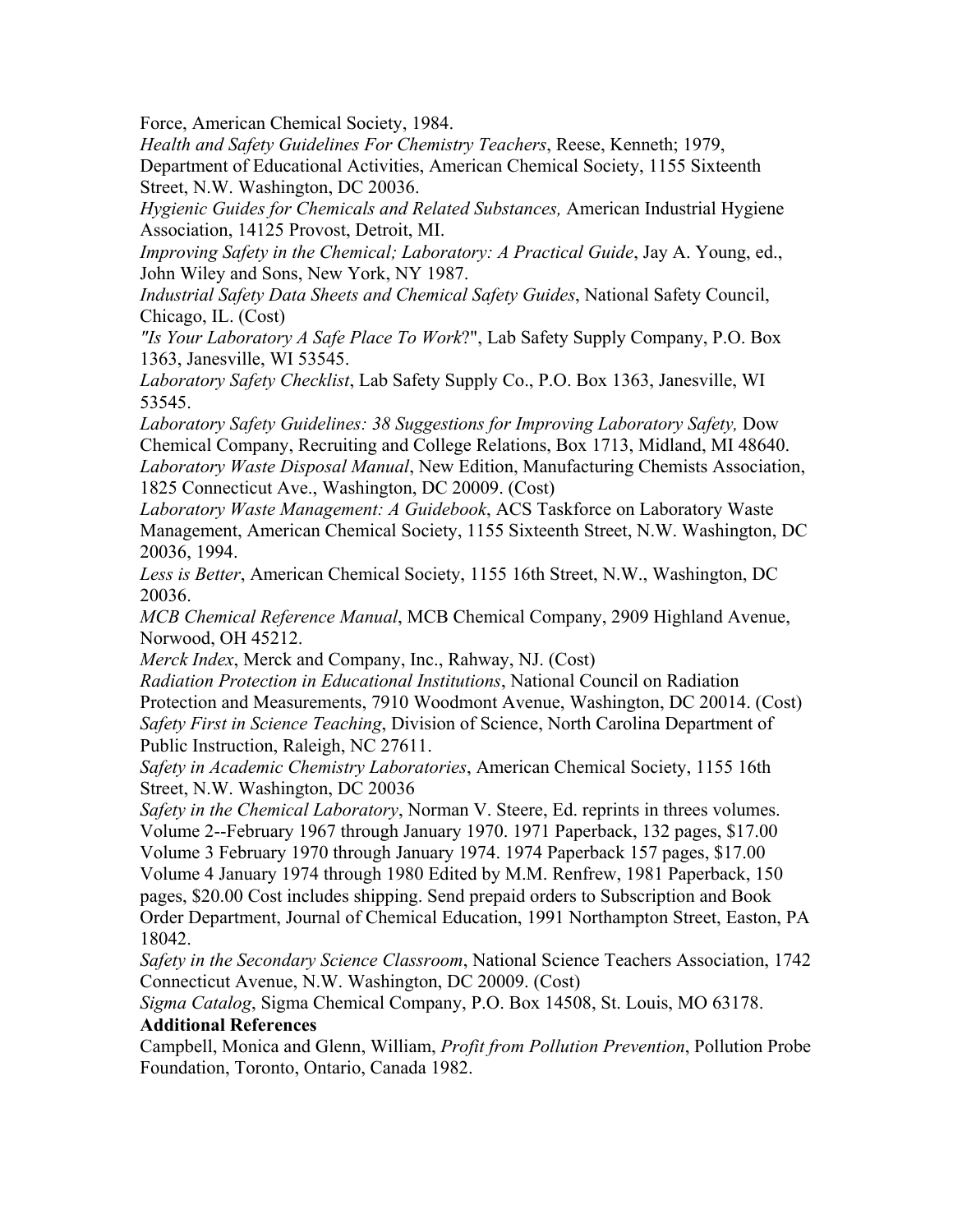*Dictionary of Terms Used in the Safety Profession*. American Society of Safety Engineers, 850 Busse Highway, Park Ridge, IL 60068.

Fawcett, H.H., "Exposures of Personnel to Laboratory Hazards", *American Industrial Hygiene Association Journal*, 33:559-564, 1973.

"Fire Protection for Laboratories Using Chemicals", National Fire Protection Association, Quincy, MA.

"Fire Protection Guide on Hazardous Materials", 7th Ed., National Fire Protection Association, Quincy, MA.

Gass, James R., "Preservation of Evidence After a Laboratory Incident Causing Injuries*", Journal of Chemical Education*, Vol 50, No 10, Oct 1973.

Greene, M.E., and True, A, "Safety in Working With Chemicals", MacMillan Publishing Co., New York, 1978.

*Guide for Safety in the Chemical Laboratory*, 2nd Edition, Van Nostrand Reinhold Co., Litton Educational Publishing, Inc., New York, 1972.

*Guide to Precautionary Labeling of Hazardous Chemicals*, 6th Edition, Manufacturing Chemists Association, Inc., Washington, DC, 1961.

*Handbooks on Radiation and Radioactivity*, National Bureau of Standards, Washington, DC, (For complete list, write the National Bureau of Standards.

"Hazardous Chemical Reactions", NFPA Manual 491-M, National Fire Protection Association, Quincy, MA. (\$32.25)

Hedberg, D.D., and Russell, E., "Lab Safety Questionnaire", *Journal of Chemical Education*, 55, 148, 1978.

Huisingh, Donald (ed.), *Making Pollution Prevention: Ecology with Economy as Policy*, Pergammon Press, Inc., Elmsford, NY, 1983.

Jones, W.H., "Guard Against Hazards in Chemical Laboratory", *Health and Safety*: 32- 35, Nov.-Dec., 1975.

"Laboratory Safety Handbook", Mallinckrodt Chemical Works, St. Louis, MO., 1969. Matheson, Coleman and Bell, *Safety in Handling Hazardous Chemicals*, 2909 Highland Avenue, Norwood, OH.

Morton, Thomas H., "Zero Effluent Laboratory: An Educational Experiment, A Chemistry Professor's Viewpoint" ACS Forum on Hazardous Waste Management at Academic Institutions: Western and Midwestern Regional Meetings, American Chemical Society, Washington, DC, 1983.

National Research Council, *Prudent Practices for Handling Hazardous Chemicals in Laboratories*, National Academy Press, 2101 Constitution Ave, N.W. Washington, DC, 1983. (Cost)

National Research Council, *Prudent Practices for Disposal of Chemicals from Laboratories*, National Academy Press, Washington, DC, 1983. (Cost)

National Safety Council, Chemical Information Sheets (Mini-data sheets) and Index to Data Sheets (Includes Chemical Data Sheets), 444 N. Michigan Avenue, Chicago, IL.

Phifer, Lyle H. and Mathews, Clayton, "Small Quantity Approach to Laboratory Economy and Safety" *American Laboratory*, August 1978.

Phifer, Russell W., "How to Handle the Special Problems of Laboratory Waste Management" *AIPE Journal*, January/February 1984, p 32-34.

Pine, Stanley H., "Chemical Management: A Method for Waste Reduction" *The Journal of*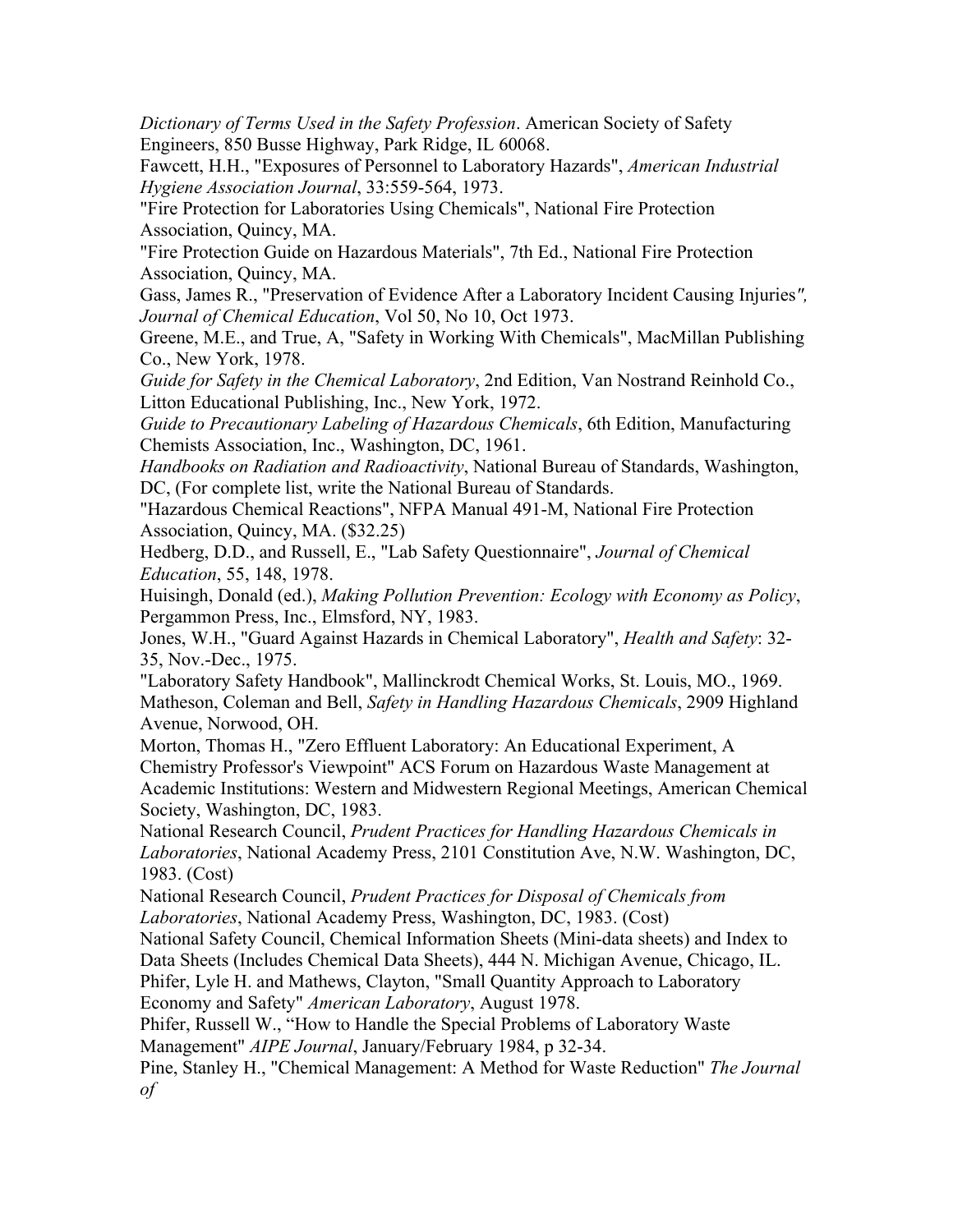*Chemical Education*, February 1984, pp. A45-A46.

Renfrew, M.M., "Highlighting Safety Practices to Students", *Journal of Chemical Education*, 55, 145, 1978.

"Safe Handling of Compressed Gases in the Laboratory and Plant", The Matheson Company, East Rutherford, NJ.

"Science Safety Handbook", Massachusetts Association of Science Teachers, P.O. Box 87, Worchester, MA, 1977.

Scott, R.B., Jr., "Control of Hazards in Laboratories", *Journal of Chemical Education*, 55, A 129, 1978; 55, A 193, 1978.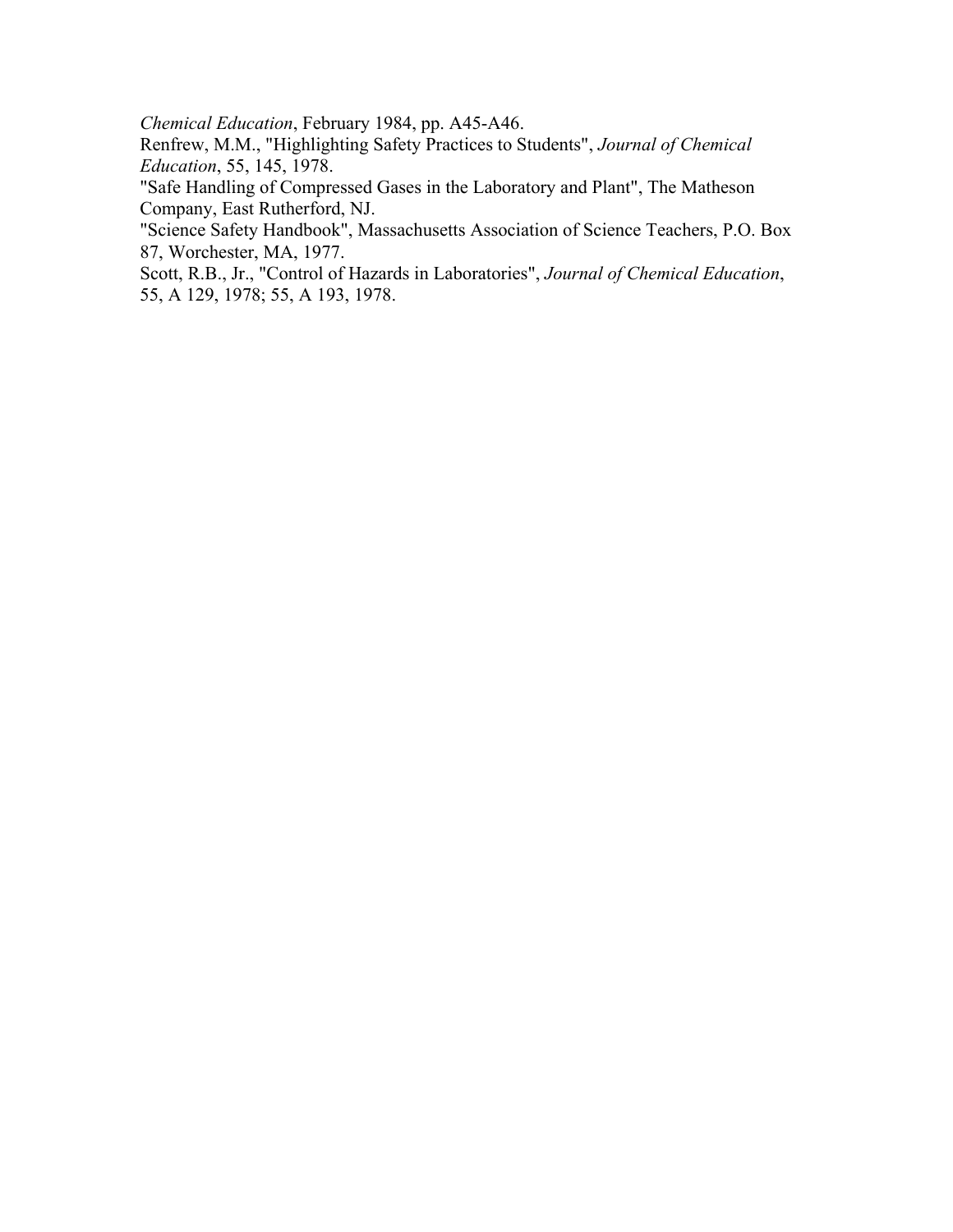### **Chapter 13 Biology Laboratory Safety**

The National Association of Biology Teachers (NABT) adopted the following statement on safety in 1994:

Safety. Approved guidelines for the safe use, maintenance and storage of laboratory materials must be followed. This includes classroom instruction on safety and emergency procedures. *NABT Guidelines for the Use of Live Animals, Working with DNA & Bacteria in Precollege Science Classrooms* (or safety guidelines from organizations such as NIH, the American Chemical Society, Flinn Scientific, etc.) and appropriate safety procedures for using plants and microorganisms should be followed. Each laboratory room must be equipped with safety goggles and laboratory aprons for all students, a firstaid kit, a fire blanket, and an all-purpose fire extinguisher. A safety shower and eyewash station should be available within a 20-second walk. Safety goggles, if used by different students, must be disinfected with an alcohol swab wipe before being assigned to another user. The state Department of Education guidelines for safety procedures should be rigorously followed.

For further information about this and other publications contact NABT. (1) Note: It is recommended that laboratory classrooms in Illinois be equipped with sterilization cabinets with

U-V light for sterilizing safety goggles.

# **13.0 The Biology Classroom**

Chapters 1-12 contain comprehensive information about the science laboratory. While the biology classroom is unique in having biological specimens, it is in many respects similar to other science labs. The reader should consult the previous chapters for general information. Use Chapter 13 for information specific to the needs of the biology classroom.

# **13.1 Microbiology**

This section pertains to viruses and bacteria, and other microscopic organisms.

# **13.1.1 Obtaining Materials**

A. Sources - Because of the hazards involved in handling, identification and proliferation, it is strongly recommended that specimens be obtained from reliable supply companies or other sources that can validate species or strains. A comprehensive list of sources is available in the NSTA publication, *NSTA Science Education Suppliers 1996*. (2) Other sources may include local research facilities, e.g., universities or hospitals. The American Type Culture Collection (3), a not-for-profit organization, maintains an extensive collection of microbiological specimens which are available to teachers. This source is especially useful for obtaining materials not available through other suppliers. Materials should be requested for shipment when needed and not stored for long periods of time to minimize deterioration and/or spreading in the environment.

B. Pathogens - All microorganisms should be handled as though they are pathogens. This emphasizes proper lab technique. Known pathogens should *never* be used. Most supply houses will indicate which organisms are pathogens in their catalogs.

# **13.1.2 Use**

A. Material requirements

1. Laboratory - To deal with microorganisms one must have available for use: proper sterilization equipment, sterile transfer equipment, workspace and equipment to prepare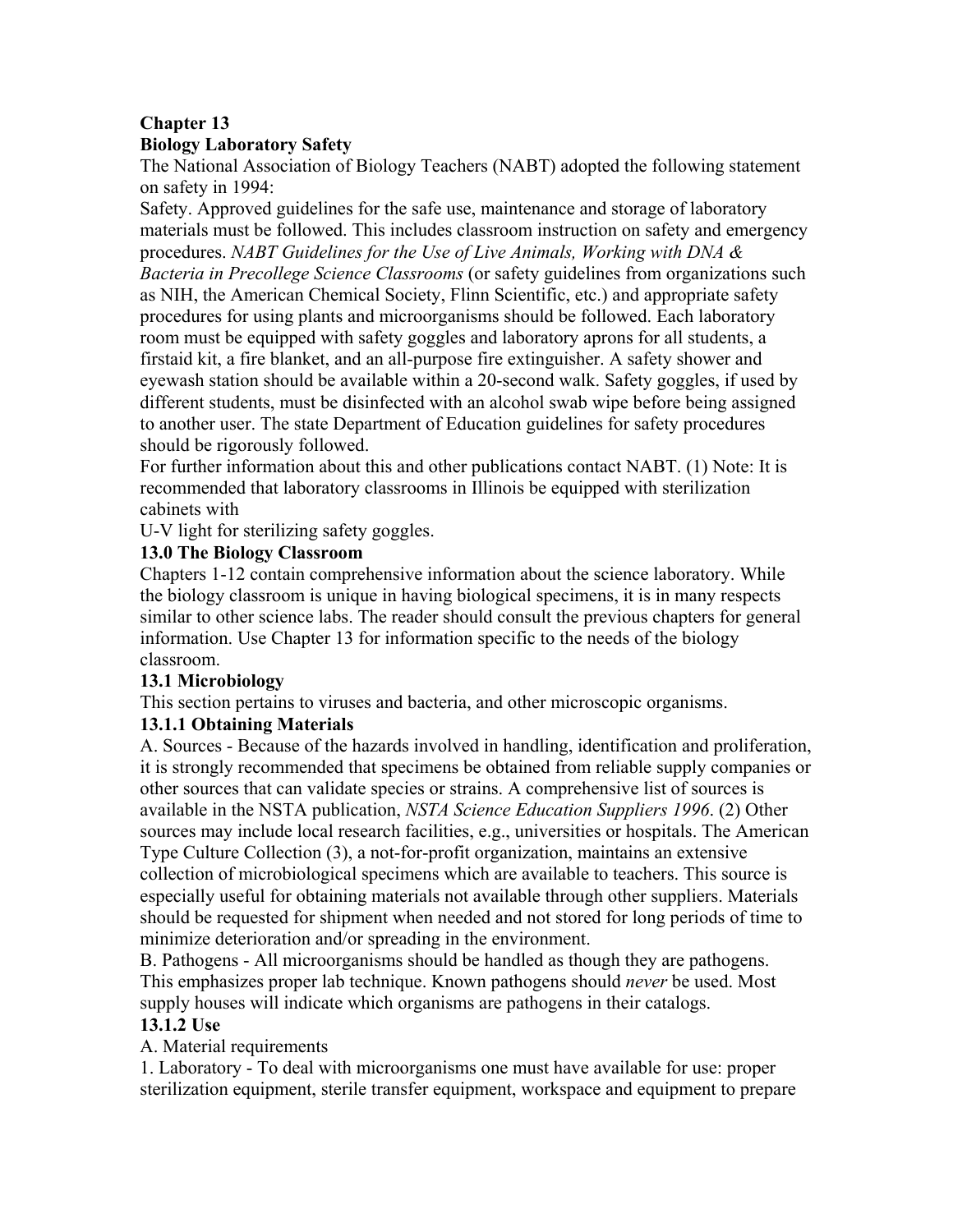media, proper storage facilities including refrigeration and incubation equipment, supplies for clean up and disinfecting work areas. Special trash containers should be available for broken glass only.

2. Personal safety - For personal safety common sense dictates that the laboratory be as immaculate as possible. No eating or drinking should be allowed. Air currents should be minimized to avoid contamination. Latex gloves, goggles, and aprons should be used as the teacher deems necessary. Students should be instructed in the use of safety equipment in the classroom.

B. Aseptic techniques

1. Area preparation - All work areas should be washed down with disinfectant and allowed to dry before use. This minimizes dust and the chance for accidental contamination.

2. Autoclaving - An autoclave should be available for media preparation, sterilization of glassware and equipment, and for destroying organisms after use. A pressure cooker may be used as a substitute, but it requires greater attention because of the hazards involved in a nonautomatic system. Note: most plastic containers and equipment such as Petri dishes are *not* autoclavable.

3. Handling - Any time a microorganism is handled, aseptic techniques should be followed. Under no circumstances should mouth pipetting be allowed.

a. Disposable equipment - Because of the nature of viruses, only sterile disposable equipment should be used. Although the cost may be higher, it is also recommended for use with other microorganisms.

b. Sterilizable equipment - Glassware should be cleaned, then wrapped in newspaper before being placed in the autoclave. Autoclave tape should be used where possible to indicate that the equipment has been properly sterilized. The equipment should remain wrapped until use. Transfer equipment such as wire needles and loops should be flamed in an open flame and then allowed to cool before use. This equipment *must* be flamed again after use before reuse or storage.

### **13.1.3 Storage**

Different experimental materials require special storage techniques. Storage information is provided by suppliers and should be followed. Refrigeration facilities must be available. In order to insure viability and to minimize contamination, do not store microorganisms for long periods of time. Use as soon as possible and destroy after use.

# **13.1.4 Disposal**

It is extremely important to dispose of microorganisms properly. They should be destroyed to avoid the possibility of contaminating the environment. Even non-pathogens can upset the micro-ecology of an area.

A. Dry Heat Sterilization - Equipment can be placed in an oven at 160-190 degrees Celsius (320-374 degrees F) for 30 minutes.

B. Steam Sterilization - Equipment should be autoclaved at 121°C at 15 lbs. pressure for 20 minutes.

C. Chemical Sterilization - Commerically available disinfectants or bleach may be used to sterilize working areas and for destroying cultures grown in plastic containers such as disposable Petri plates.

# **13.2 Botany**

# **13.2.1 Recommendation for Use**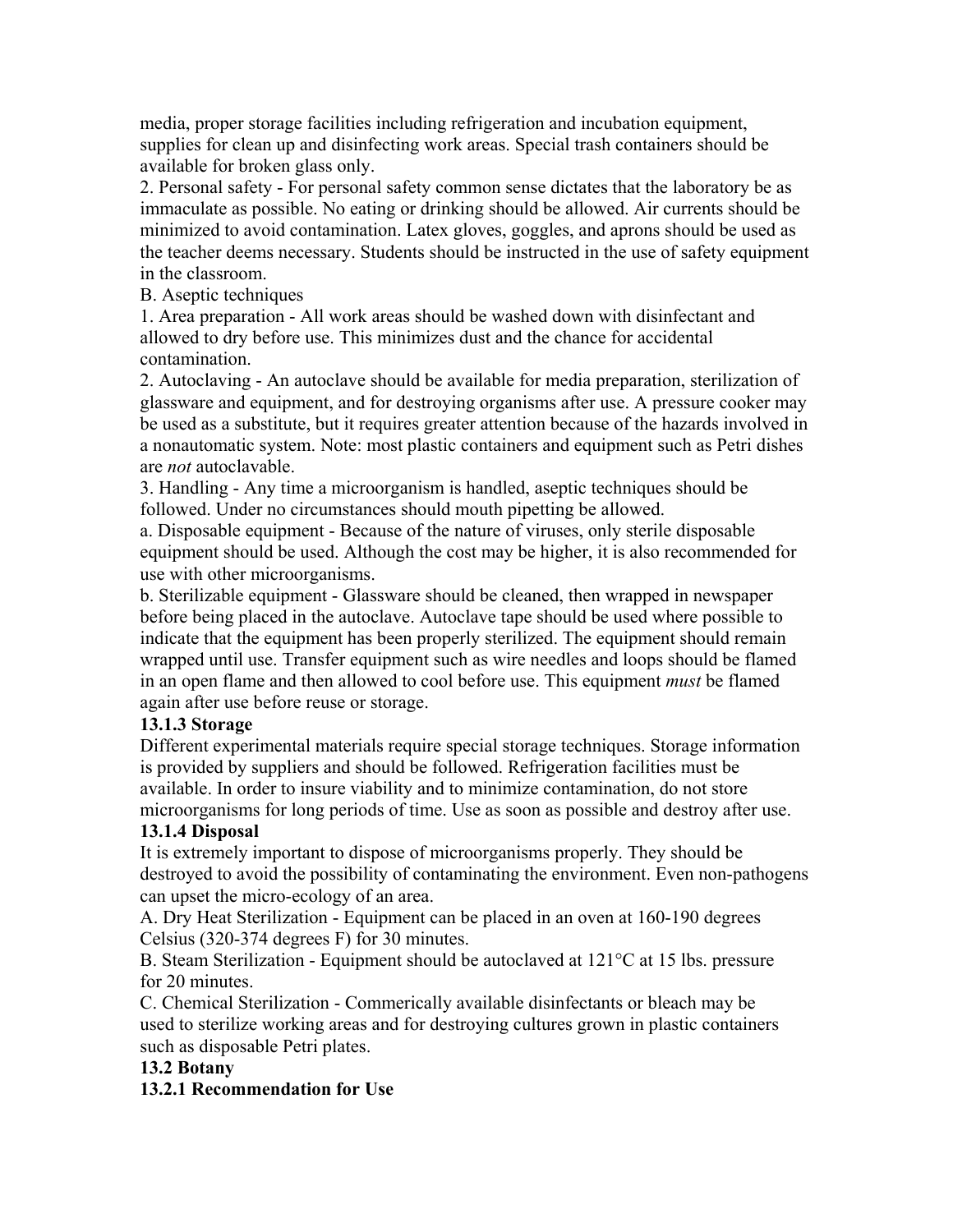Plants should be used whenever possible as experimental organisms.

# **13.2.2 Care**

Plant care requirements are usually far less demanding than animal care. Facilities necessary include proper lighting, adequate heat, and water and nutrients. Containers should be clean before use. Clay pots should be scrubbed and then soaked in a 10% bleach solution before reuse. This is especially true when experiments are being conducted to avoid contamination factors. Commercial potting mixtures are recommended over garden soil because they are sterile.

## **13.2.3 Cautions**

A. Poisonous plants - Certain plants and plant parts as well as fungi contain chemicals which are harmful. Some are poisonous upon skin contact, e.g., poison oak or poison ivy; latex gloves will help to avoid skin contact. Other plants are poisonous when ingested, e.g., foxglove. No plant should be ingested in the biology laboratory. Students should be made aware of poisonous plants and be able to identify any such plants on sight. Contact the local poison control center through the County Health Department or local hospital for specific information regarding procedures to follow.

B. Allergic reactions - Teachers should be aware that some students may be allergic to pollen, spores or other airborne plant exudates. Precautions to prevent dispersal should be taken to minimize exposure.

C. Other cautions - Many succulents and other plants have thorns or needles. These may be very annoying and even dangerous if contact is made with the skin or eyes. Students should be made aware of the dangers of handling such plants.

# **13.2.4 Disposal**

A. Exotic plants - These plants should never be released into the environment where they may compete with local plants. They can severely upset the balance in nature. For example, the kudzu plant and purple loosestrife have become pests of major proportions. B. Native plants - These plants normally should not present a problem for the local environment and should be disposed of in a manner consistent with school policy and local ordinances.

# **13.3 Zoology**

# **13.3.1 Human Considerations**

A. Humans as experimental organisms - Non-invasive, nonstressful laboratory activities using students as experimental organisms are encouraged. These include physiological measurements such as, pulse, heart rate, breathing rate, hearing, sight, etc.

B. Human body fluids - In recent years, the public has become very concerned about the use of bodily fluids in the classroom. Formerly blood typing and clotting, urinalysis, etc. were done as classroom activities. Most teachers feel that there is too much risk doing these activities. Artificial blood and fluids are available from suppliers. However, students should be encouraged to find out their blood types from their doctors so that this information can be used as data. It is also important that children know their blood types in case of emergency. For information concerning *accidental exposure and cleanup* see Chapter 6.5.

# **13.3.2 The use of Animals in Biology Education - NABT Statement**

The National Association of Biology Teachers (NABT) believes that the study of organisms, including nonhuman animals, is essential to the understanding of life on Earth. NABT recommends the prudent and responsible use of animals in the life science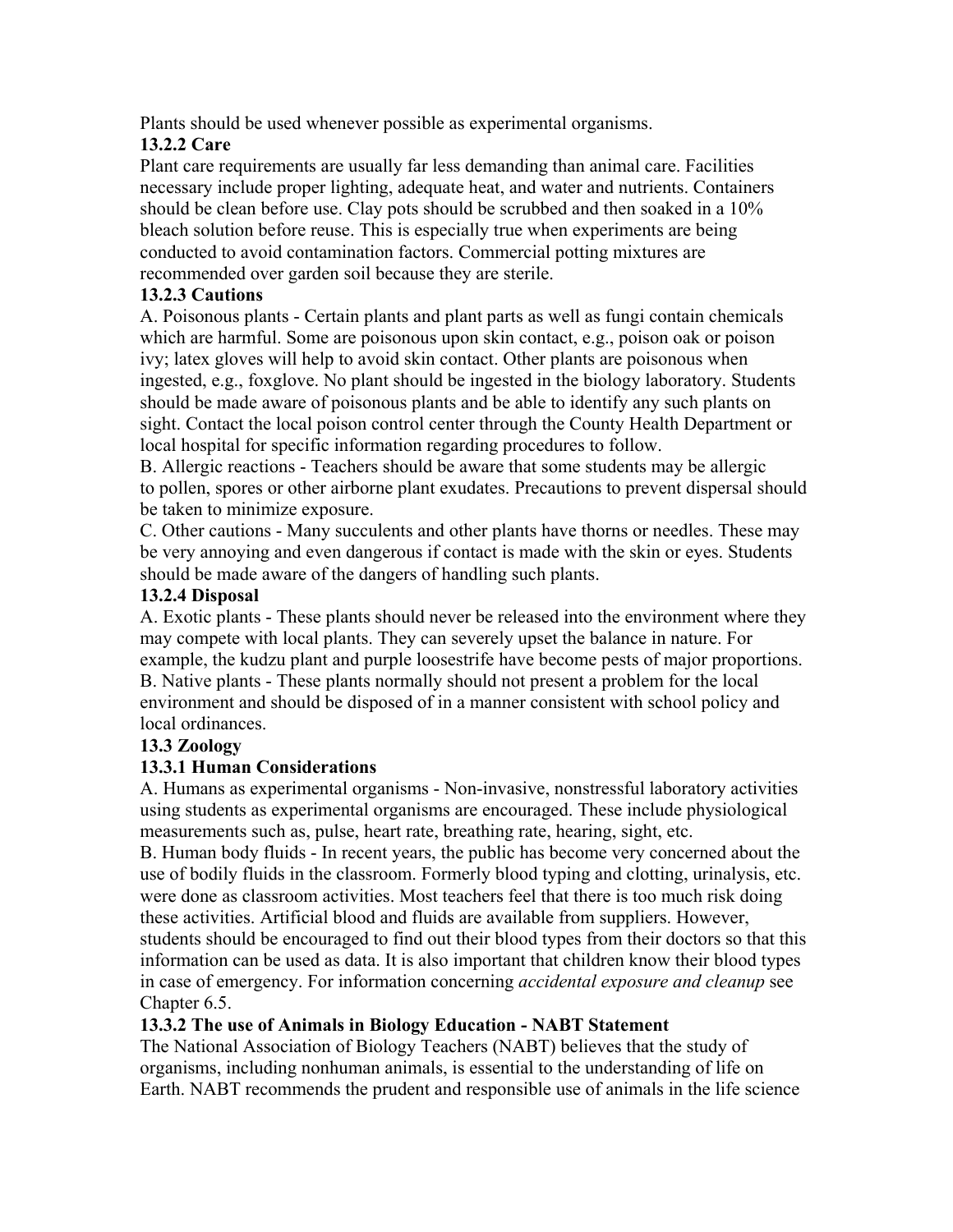classroom. NABT believes that biology teachers should foster a respect for life. Biology teachers also should teach about the interrelationship and interdependency of all things. Classroom experiences that involve nonhuman animals range from observation to dissection. NABT supports these experiences so long as they are conducted within the long established guidelines of proper care and use of animals, as developed by the scientific and educational community.

As with any instructional activity, the use of nonhuman animals in the biology classroom must have sound educational objectives. Any use of animals, whether for observation or dissection, must convey substantive knowledge of biology. NABT believes that biology teachers are in the best position to make this determination for their students. NABT acknowledges that no alternative can substitute for the actual experience of dissection or other use of animals and urges teachers to be aware of the limitations of alternatives. When the teacher determines that the most effective means to meet the objectives of the class do not require dissection, NABT accepts the use of alternatives to dissection including models and various forms of multimedia. The Association encourages teachers to be sensitive to substantive student objections to dissection and to consider providing appropriate lessons for those students where necessary. To implement this policy, NABT endorses and adopts the Principles and Guidelines for the Use of Animals in Precollege Education of the Institute of Laboratory Animals Resources (National Research Council). Copies of this publication may be obtained from NABT or the ILAR.

#### **13.3.3 Living Material (nonhuman)**

A. Obtaining animals - Under no circumstances should vertebrate animals be taken from the environment. The teacher should use good judgment in obtaining any invertebrate animals from the environment. We recommend that all animals be obtained from authorized suppliers.

B. Use

1. Vertebrates - Vertebrate animals should be used only for observational activities and to teach students proper care and handling. No invasive procedures should be done on living vertebrate animals. Such activity is prohibited by the Illinois School Code 105 ILCS 5/ 27-14 which follows:

Experiments upon Animals. No experiment upon any living animal for the purpose of demonstration in any study shall be made in any public school. No animal provided by, or killed in the presence of any pupil of a public school shall be used for dissection in such school, and in no case shall dogs or cats be killed for any purposes. Dissection of dead animals, or parts thereof, shall be confined to the classroom and shall not be practiced in the presence of any pupil not engaged in the study to be illustrated thereby. Laivs 1961, p.31, and 27-14, eff. July 1, 1961.

2. Invertebrates - Invertebrate animals are often used for observational and genetic experiments. For example, the fruit fly, *Drosophila sp.* is used in genetics. Care should be taken to anesthetize organisms properly. If ether is used, it must be stored in an explosion-proof refrigerator. Any anesthetic should be used in a properly ventilated room according to directions given by the supplier. Other methods, such as icing, should be considered as viable alternatives where possible. It is recommended that teachers obtain a manual available from local biological suppliers. These manuals are complete guides for maintaining and studying this organism in the classroom.

C. Care - Living organisms have special needs. Requirements for care accompany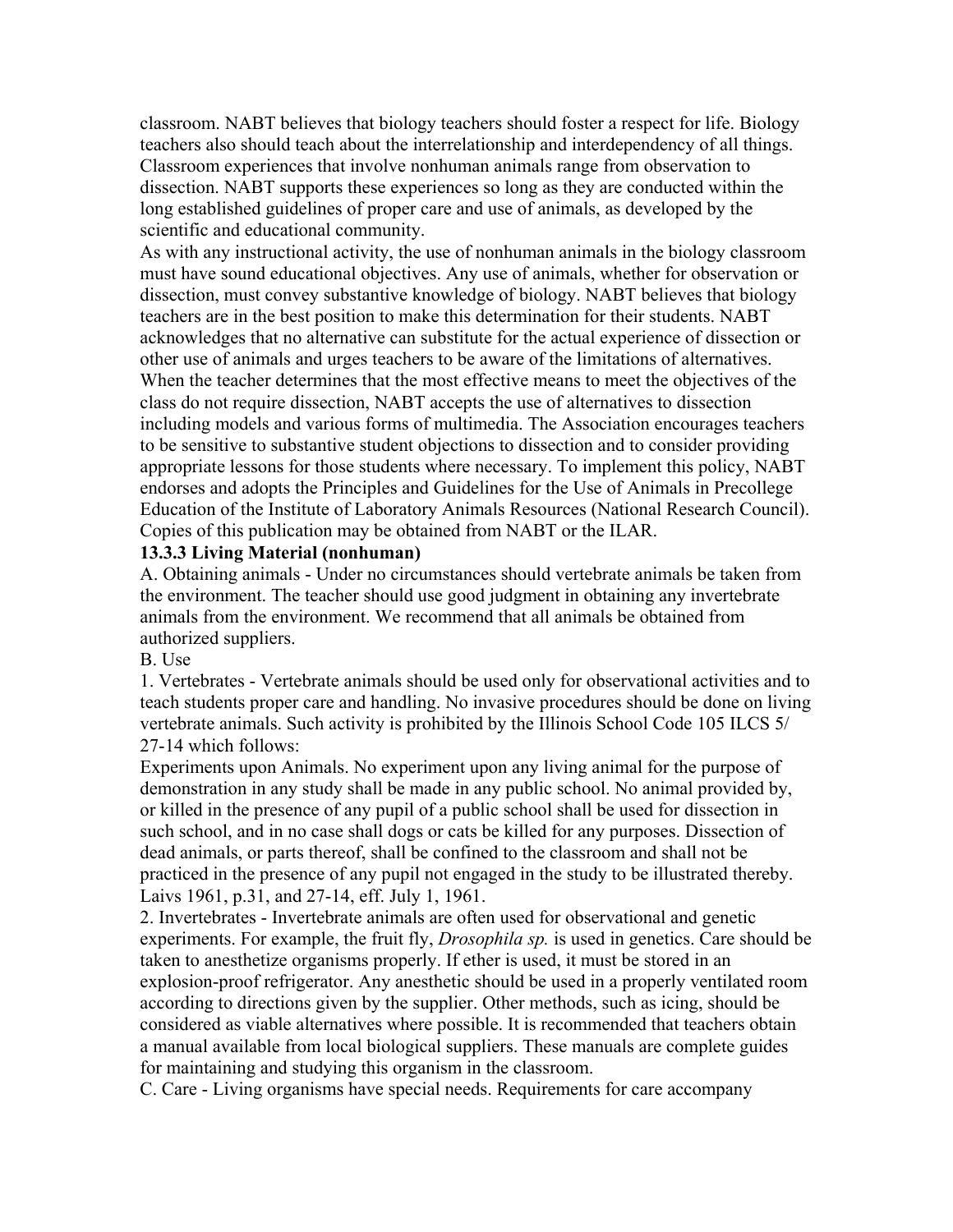shipments from reliable sources. Special manuals are available for many organisms. We encourage the purchase and use of these manuals. All animals should be handled gently. They should be given adequate nourishment, water, and ventilation. Cages or other housing should be cleaned regularly. Leather gloves should be worn when handling animals which have the ability to bite or claw.

D. Disposal - When the use of the organism is complete, proper disposal is required. Do not release animals into the environment. They may become feral and compete with local fauna. For example, the clawed frog, *Xenopus*, became a major problem on the west coast where it was released from a lab into the environment. Animals should be euthanized humanely for disposal.

#### **13.3.4 Preserved Materials**

A. Obtaining

1. Sources - Preserved animals should be ordered from sources which obtain organisms in a humane manner. The source should guarantee to supply properly fixed and preserved specimens. Major biological supply houses (2) make this guarantee.

2. Quantities - Teachers should assess their needs carefully. Only enough material should be ordered to supply one school year. Specimens should not be stored from year to year since deterioration may occur.

3. Preservatives - Specimens are first fixed and then preserved. According to Flinn Scientific, "Fixation is the process which uses a dilute solution of formaldehyde to stabilize proteins and destroy microorganisms. When an animal has been properly fixed, autolysis and microbial breakdown should not occur. Following fixation, various procedures are used by suppliers to transfer specimens into formaldehyde-free preservatives."(5) Formalin is an aqueous solution of formaldehyde. Nonformaldehyde preservatives are generally considered safer for student use. Preserved animals are available that are totally formaldehyde free. These tend to be more expensive. Check with your supplier.

Eye protection should be used during dissection activities. Students should be encouraged to wash their hands after handling specimens. Latex gloves should be available for student use. Food should not be allowed in the laboratory. B. Use

1. Dissection Equipment - All equipment must be clean. Scalpels and scissors must be sharp for effective use. Students should be taught to use dissection equipment properly. Dissecting is an activity that requires precise motor skills that must be developed. Students should understand the reason for dissecting. It is an activity that should be treated very seriously. Proper attitudes toward dissection will increase the value of the activity and encourage sensitivity of students toward living things.

2. Dissection Clean-up - Students should be given time to clean tools, pans, and dissecting stations before the end of the lab session. They must also wash their hands thoroughly. If the dissection is to be continued at a later time, specimens should be placed in plastic bags to prevent desication and to aid in identification. When finished with the dissection, all tissues should be disposed of in a common container made available for this purpose.

C. Storage - Before use, specimens should be kept in their original containers and placed in an area not available to students.

D. Disposal - After checking with local authorities excess preservative fluids should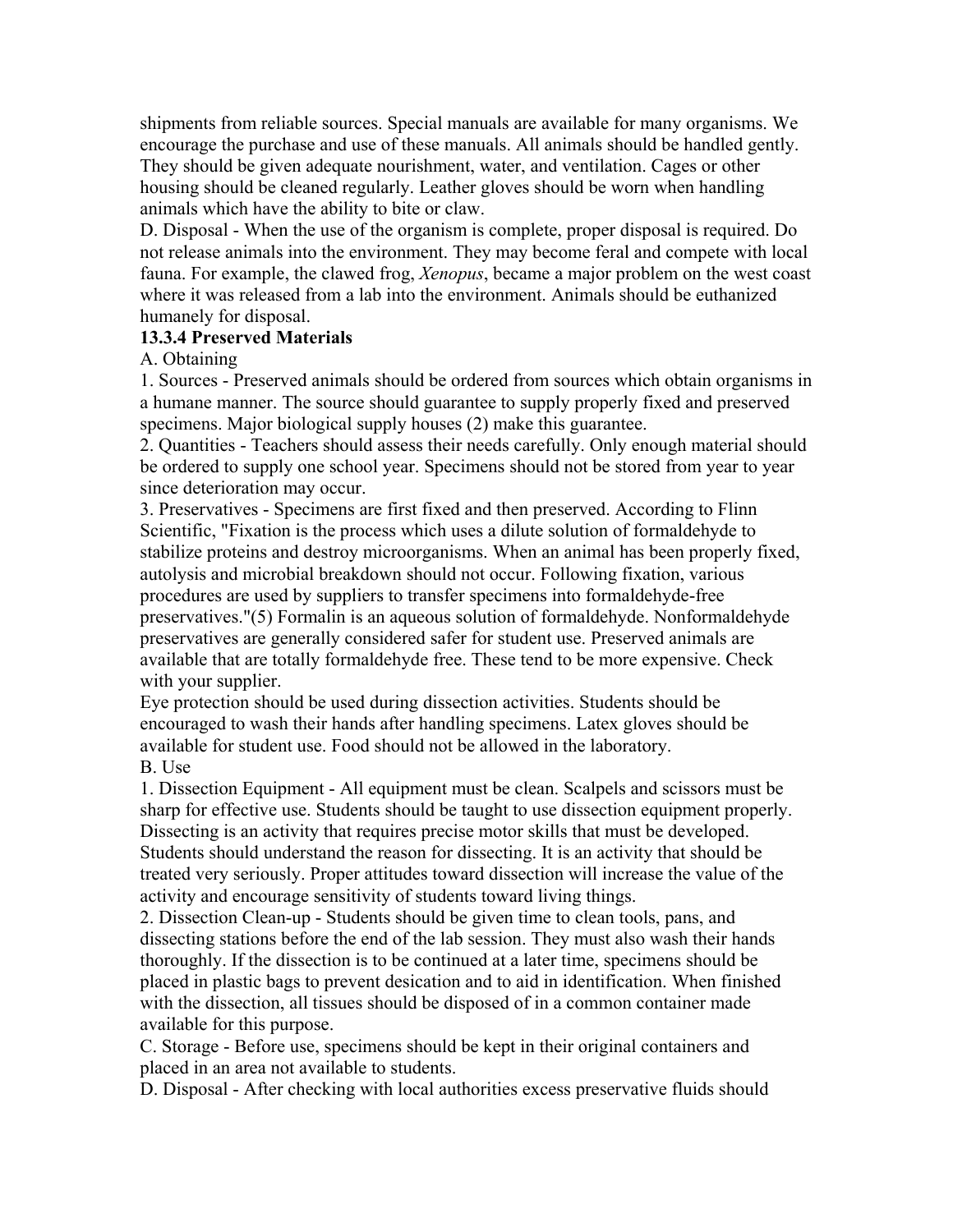be flushed down the sink with plenty of water. Unused specimens should be placed in a container for disposal in accordance with school policy.

#### **13.4 Biotechnology**

Many classrooms have introduced hands-on science labs dealing with the topics of molecular biology and biotechnology. Work with DNA is at the core of many of these activities. Spooling, enzymatic digestion, and electrophoresis of this molecule to study its chemical and physical properties, as well as manipulating bacterial cells to introduce new genetic properties, have become commonplace. The Advanced Placement Biology Curriculum Outline (6) recommends lab experiences which include the electrophoresis of DNA and bacterial transformation experiments. Safety, as always, is a crucial part in the performance of these labs. Guidelines for the safe handling of these materials have by now been well established, patterned after practices followed in research laboratories. These include procedures for handling chemicals and microorganisms, maintaining a safe workplace, and the disposal of used materials and cells. The guidelines outlined in 13.4.1 summarize procedures which should be followed when working with biotechnology labs to ensure that the activities will be performed safely.

### **13.4.1 Handling Microorganisms and DNA in the Laboratory**

The key to handling any microorganism or DNA molecule in the laboratory is to follow *Standard Microbiological Practice* as described in the manual, *Biosafety in Microbial and Biomedical Laboratories*. (7)

1. Handle all microorganisms and DNA carefully; treat them as if they could cause infections.

2. Restrict access to the laboratory during lab periods when microorganisms or DNA are being experimented with (e.g., keep the door closed).

3. Do not eat, drink, or apply cosmetics in the laboratory. Keep fingers and writing instruments away from your face and mouth.

4. Wash your hands with soap and water before and after handling microorganisms and before leaving the laboratory regardless of what materials were used. If you have cuts on your hands or arms, wear latex (or rubber) gloves for protection when handling living materials (e.g., microorganisms).

6. Do not use mouth pipetting for transferring any material; use only mechanical devices.

7. Perform procedures carefully to minimize the formation of aerosols. For example, place pipette tips close to liquid surfaces or near tile bottom of empty receiving containers and discharge fluids down the inner wall of the receiving container. Do not force the last drop from a pipette. Keep pipette tips away from the face to avoid inhaling any aerosol that may be formed.

8. Decontaminate work surfaces before and after the laboratory period and any surface after a spill of living materials. Decontaminating solutions should be readily available and contained in lab squeeze bottles.

9. Dispose of all used solid and liquid materials in specially marked containers. These containers should be easily accessed by students, preferably located at each lab station. 10. Decontaminate all liquid and solid wastes that have been in contact with

experimental microorganisms, and kill all experimental microorganisms before disposal.

11. The wearing of protective goggles while working in the laboratory is recommended.

**13.4.2 Biogenetic Experimentation**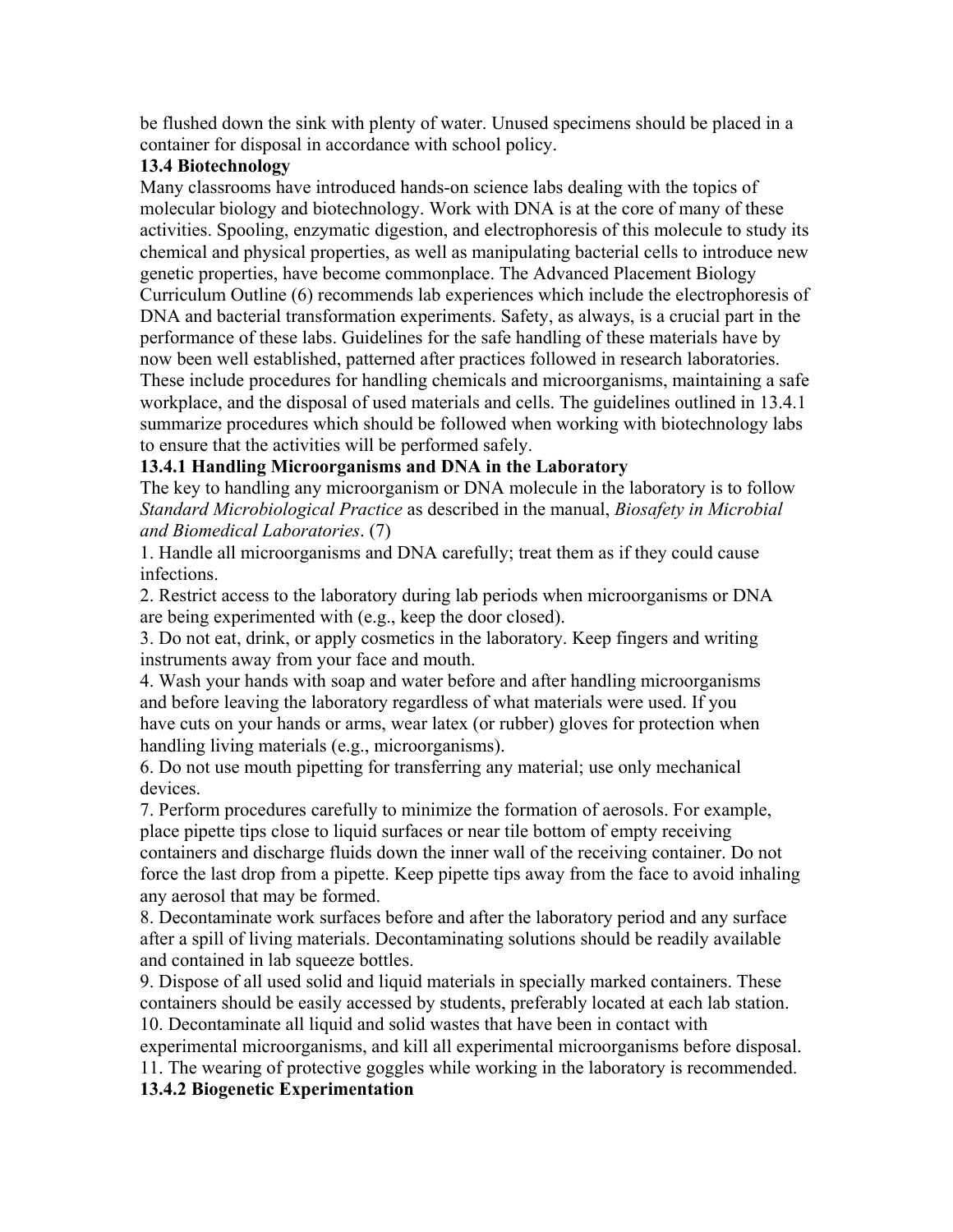A. Organisms - According to NABT's *Working with DNA and Bacteria in Precollege Science Classrooms* (8), *Escherichia coli (E. coli)* is the standard experimental bacterium. It is a normal resident of the animal (including human) digestive tract. Many strains of *E. coli* are known, a few of which can cause significant disease in humans. The laboratory strains commercially available usually do not cause disease. They are designed in such a way that they cannot normally survive outside of the prescribed conditions of the laboratory. However, all of these could cause infection if introduced directly into an open wound or the eye. It is important therefore to adhere strictly to good microbiological practices.

*Agrobacterium tumefaciens* does not cause disease in humans. However, the same precautions for safe handling of microorganisms should be followed.

B. Disinfecting and Decontamination - Before carrying out any experiment involving microorganisms, wipe down the laboratory workspace with disinfectant solution. The procedure should be repeated at the end of the lab period as well. Clean up any spills involving microorganisms immediately by disinfecting the spill area thoroughly. Keep disinfectants readily available at work stations in laboratory squeeze bottles. Disinfectant aqueous solutions may be made of 2% commercial disinfectant, 10% bleach, 70% ethanol, and rubbing alcohol. Liquids or solids that have come in contact with living microorganisms, or experimental microorganisms themselves may be decontaminated by steam sterilization. A steam autoclave or pressure cooker set at 121°C., and 15 pounds of pressure, for 20 minutes, will be sufficient to decontaminate or kill living materials. Alternatively, flooding contaminated equipment (e.g., Petri plates) or living materials with 10% bleach solution for one hour will produce the desired effect; pour off the disinfectant solution, disposing of it down the drain. Only glassware that is to be used again need be rinsed with running water. Materials that have come in contact only with DNA or restriction enzymes need not be disinfected. These include pipette tips or other delivery devices, Eppendorf tubes, and electrophoresis gels.

C. National Institute of Health Guidelines - The NIH has developed a set of guidelines for conducting research using recombinant molecules and organisms. Over 20 years of experience with this kind of research has led to the conclusion that most experiments are safe to conduct under appropriate conditions and with responsible handling. As a result, many types of experiments have been declared exempt from the guidelines. The usual experiments done in precollege teaching laboratories are of this type. If students wish to pursue research beyond these labs, teachers should make sure that only exempt molecules and microorganisms are used. Refer to *NIH Guidelines for Research Involving Recombinant Molecules* (9) or contact a local university or research laboratory for advice.

D. Staining DNA - Ethidium bromide and methylene blue are the common stains for viewing DNA after electrophoresis. Ethidium bromide is universally used in research labs because it is more sensitive (i.e., can detect minute quantities of DNA) and it is quicker to use. It is, however, a mutagen and a suspected carcinogen. For these reasons, the use of ethidium bromide in the precollege classrooms of Illinois is prohibited. Methylene blue (or a commercial derivative) will also stain DNA; however, it is not as sensitive. Methylene blue is moderately toxic and will stain skin. Latex gloves should be worn when handling this stain. Check local regulations for safe disposal of methylene blue. Do not pour it down the drain without checking with local authorities first.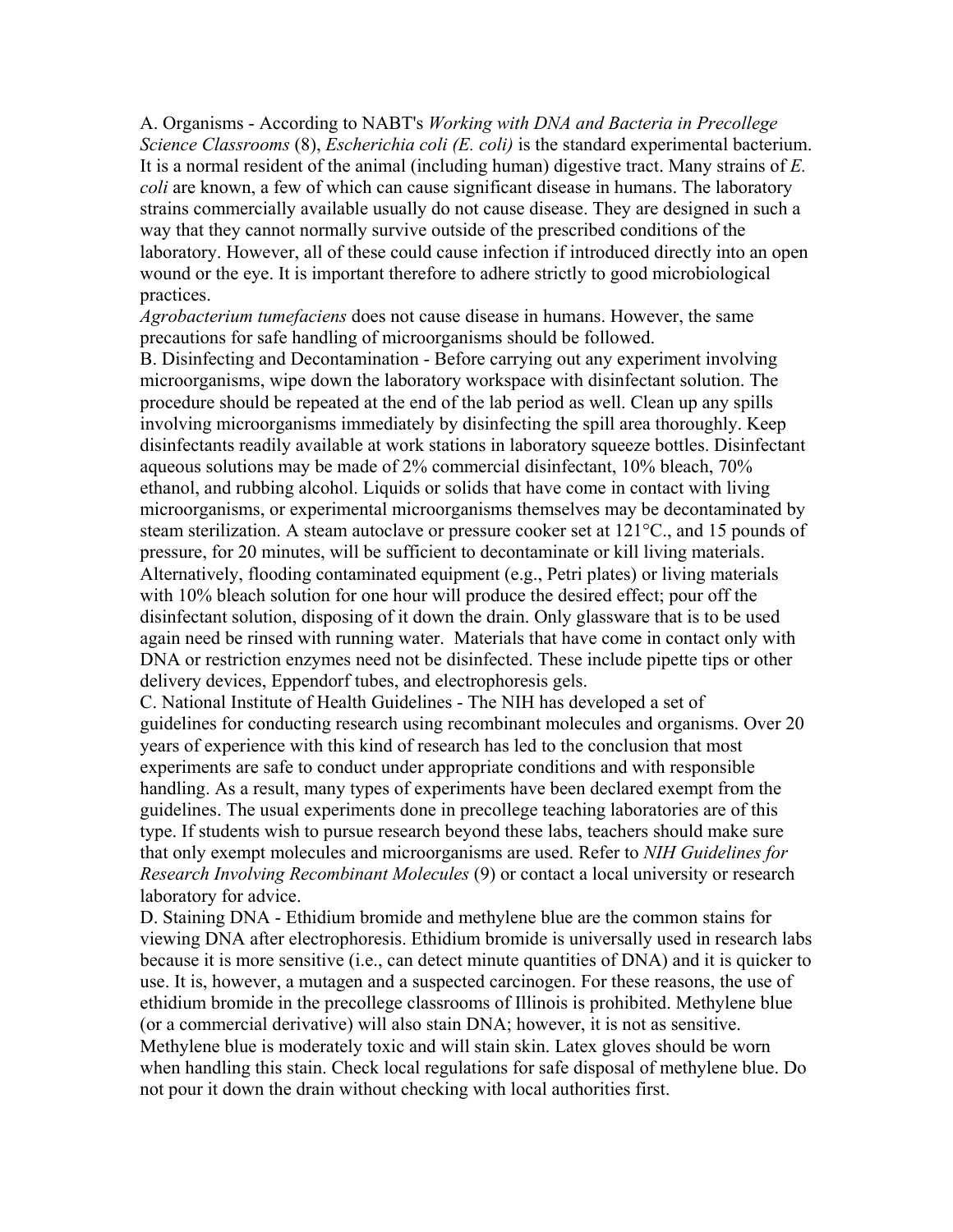E. Conducting Gel Electrophoresis - Gels are run at high enough electrical voltages, 75-140 volts, to cause severe jolts. Gel boxes should have built-in safety features that interrupt current flow when the cover is removed. Home-built boxes should incorporate this feature. Students should be warned against sticking fingers or other electricityconducting materials (e.g. paper clips, pencils, etc.) into the electrophoresis buffer solution while the gel box is in operation.

### **13.5 Radiation** (see chapter 10)

**13.6 Outdoor Education** (see chapter 15)

### **13.7 References**

1. *NABT Guidelines for the Use of Live Animals, Working with DNA & Bacteria in Precollege Science Classrooms*. National Association of Biology Teachers, 11250 Roger Bacon Drive, Reston, VA 22090; (800)406-0775.

2. *NSTA Science Education Suppliers 1996*. National Science Teachers Association, 1840 Wilson Blvd., Arlington, VA 22201-3000; (703)243-7100.

3. American Type Culture Collection, 2301 Parklawn Drive, Rockville, MD 20852; (301)881-2600.

4. *Principals and Guidelines for the Use of Animals in Precollege Education*. Institute of Laboratory Animals Resources, 2101 Constitution Avenue, NW, Washington DC 20418; (202)334-2590.

5. *Flinn Biological Catalog/Reference Manual, 1996*. Flinn Scientific, Inc., 131 Flinn St., P.O. Box 219, Batavia, IL 60510; (800)452-1261.

6. *Advanced Placement Biology Curriculum Outline*. College Entrance Examination Board

and Educational Testing Service, P.O. Box 6670 Princeton, NJ 08541-6670.

7. *Biosafety in Microbiological and Biomedical Laboratories*. Center for Disease Control and the National Institutes of Health, GPO, Washington, DC 20402.

8. *Working with DNA and Bacteria in Precollege Science Classrooms*. Toby M. Horn, 1993, National Association of Biology Teachers, 11250 Roger Bacon Drive, Reston, VA 22090; (800)406-0775.

9. *NIH Guidelines for Research Involving Recombinant Molecules*. National Institute of Health, GPO, Washington, DC 20402.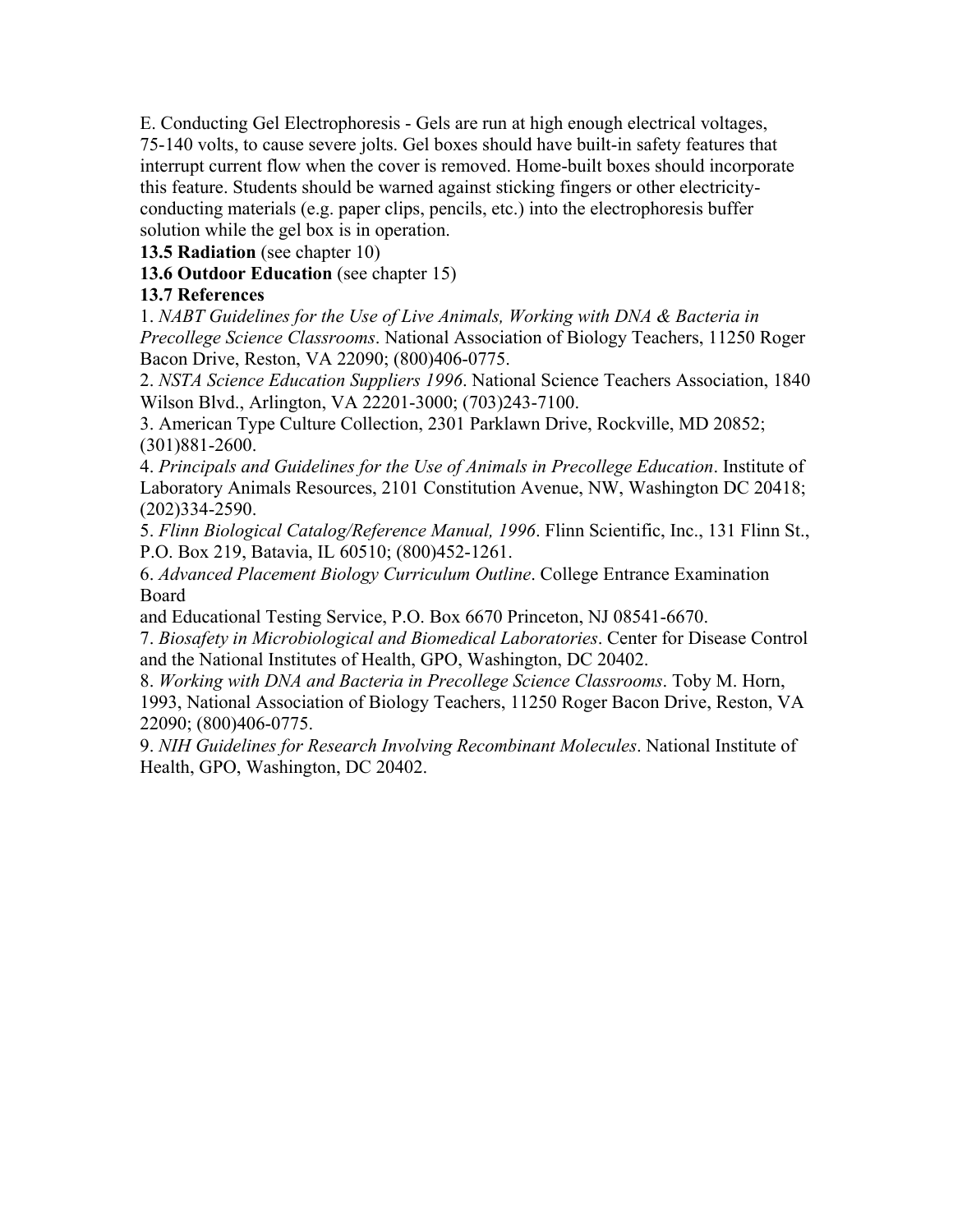# **Chapter 12**

### **Model Chemical Hygiene Plan**

In 1992 Illinois adopted the federal "Occupational Exposures to Hazardous Chemicals in Laboratories" legislation (29 CFR 1910.1450). This legislation requires all employers to develop a Chemical Hygiene Plan which details how each employee will be protected from overexposure to hazardous chemicals and to describe specific work practices and procedures in the laboratory to minimize employee risk. Students are not considered employees under this law, but prudence dictates that they should be expected to comply with all practices and procedures in this plan.

### **I. Responsibilities**

Specific to this Chemical Hygiene Plan for **High School, employees**, administrators, and students each have responsibilities to conform to this standard. The senior administrative officer is "ultimately responsible for chemical hygiene within the institution and must, with other administrators, provide continuing support for institutional chemical hygiene. (29 CFR 1910.1450 (Appendix A)(B)(1)."

### **A. Administration's Responsibilities**

1. Appoint a Chemical Hygiene Officer

2. Implement a Chemical Hygiene Plan conforming to the OSHA Lab Standard (29 CFR 1910.1450)

3. Train employees with provision of the Chemical hygiene plan including:

a) the location and availability of the OSHA Lab Standard, school Chemical Hygiene Plan, material safety data sheets (MSDSs) and other safety information. These references must include Permissible Exposure Limits (PELs) or Threshold Limit Values

(TLVs), and signs and symptoms associated with exposure;

b) the physical and health hazards of the chemicals with which the employee works;

c) work practices, personal protective equipment, and emergency

procedures to be used to ensure protection from overexposure to the hazardous chemicals used

4. Provide regular, formal chemical hygiene and housekeeping inspections including routine inspections of emergency equipment

5. Maintain a record of all chemical exposures and provide employee access to these records as well as any medical records**.** 

# **B. Teacher's Responsibilities**

1. Know the properties and safety hazards associated with each laboratory activity before the students carry our the procedure.

2. Insure that all safety equipment is present in the laboratory and is in good working condition.

3. Provide eye protection and other necessary personal protective equipment for students.

- 4. Ensure that all chemical are properly labeled with their contents and hazards.
- 5. Make sure that all safety rules are obeyed.
- 6. Promptly clean-up or direct the clean-up of spilled chemicals.
- 7. Dispose of chemical wastes properly.
- 8. Comply with the procedures in the school Chemical Hygiene Plan.

9. Report any accidents or unsafe conditions in writing to your department chairperson, principle, or other appropriate administrator.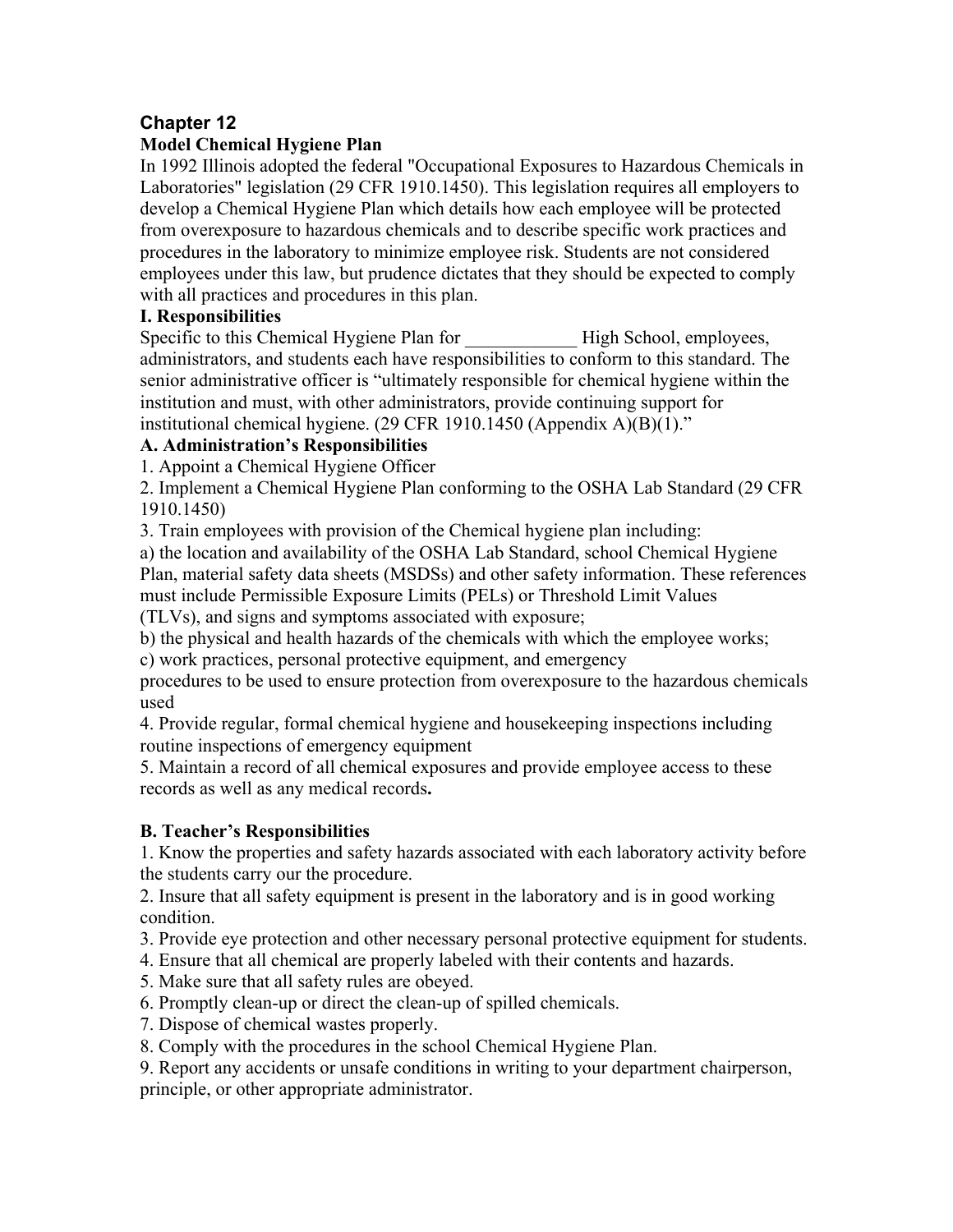10. Request information and training when unsure how to handle a hazardous chemical or situation.

### **C. Student Responsibilities**

1. Understand the experimental procedure before starting to work in the laboratory.

2. Be familiar with the properties and hazard of the chemicals you are working with.

3. Obey all safety rules and regulations.

4. Clean you work area immediately after use. Obey good housekeeping practices.

## **II. Basic Rules and Procedures**

"The Chemical Hygiene Plan shall include...standard operating procedures relevant to safety and health considerations to be followed when laboratory work involves the use of hazardous chemicals." (29 CFR 1910.1450(e)(3)(i)).

### **A. General Rules**

1. **Know the safety equipment**. Know the location of eye wash fountains, safety showers, fire blankets, fire extinguishers, first aid kits, and emergency exits. Know how to respond in case of an emergency. Know how to use the safety equipment.

2. **Know the hazards of the materials being used.** Read labels carefully to make sure you are using the right chemical. Know how to interpret data from a MSDS. Remember that hot and cold glassware look the same, so allow ample time for cooling.

3. **Never engage in horseplay, games, or pranks in the laboratory**. Remember that the laboratory is a place for serious work. Careless behavior can endanger yourself and others and will not be tolerated.

4. **Demonstrate safe behavior**. Obey all safety instructions given by your instructor or found in your experimental procedure. Clean up spills immediately if you know how. If you are uncertain how to clean up a spill, or for large spills, notify your instructor immediately. Before leaving the laboratory, return equipment and chemicals to their proper place. Clean up your work area.

5. **Dispose of all waste materials according to your teacher's instructions**.

6. **Report any accidents or unsafe conditions to your teacher immediately**.

# **B. Prior Approval**

1. **Carry out only the experiments assigned by your teacher**. Never perform unauthorized experiments.

2. **Never remove chemicals from the laboratory**.

3. **Never work in the laboratory unless authorized to do so by your teacher**. Never work alone in the laboratory. In case of an accident, you may need another person to prevent injury or even save your life.

### **III. Control Measures**

"The Chemical Hygiene Plan shall include... criteria that the employer will use to determine and implement control measures to reduce employee exposure to hazardous chemicals including engineering controls, the use of personal protective equipment and hygiene practices...." (29 CFR 1910.1450(e)(3)(ii)).

# **A. Personal Hygiene**

Practicing good personal hygiene will minimize exposure to hazardous chemicals. The following procedures should be followed:

1. **Do not eat, drink, or apply cosmetics in the laboratory**. By engaging in these activities you can accidentally ingest harmful chemicals.

2. **Do not taste any chemical**.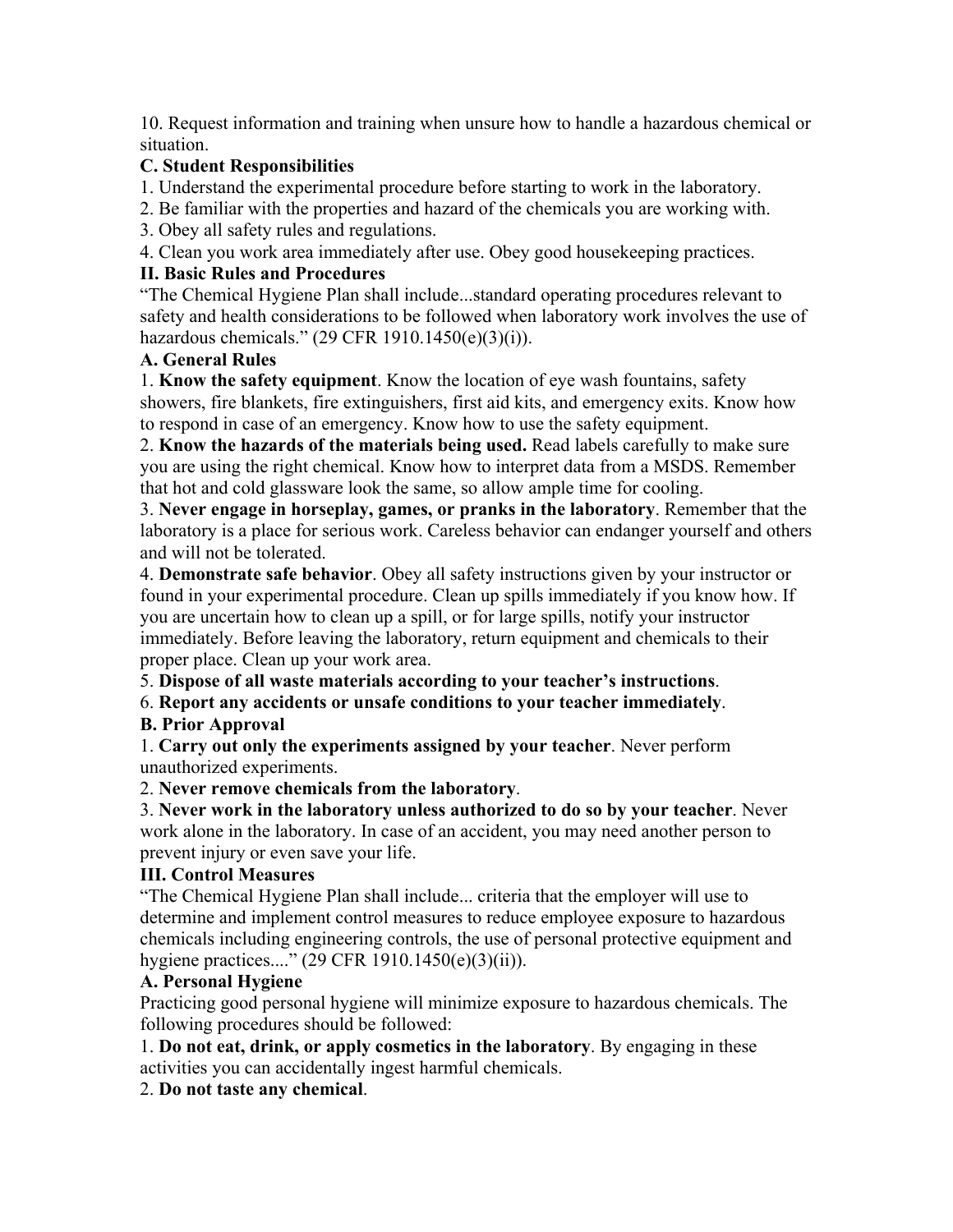3. **Do not smell chemicals directly.** Smell a chemical only if your teacher specifically tells you to do so. Use your hand to fan the vapor to your nose.

4. **Do not pipet solutions by mouth**. Use a rubber suction bulb or other device to fill a pipet.

5. **Wash your hands with soap and water before leaving the laboratory**. This rule applies even if you have been wearing gloves.

# **B. Protective Clothing and Equipment**

Clothing worn in the laboratory should offer protection from splashes and spills, should be easily removable in case of an accident, and should be fire resistant. The following rules should be followed:

1. **Protect your eyes**. Appropriate eye protection must be **worn at all times** in the laboratory. Goggles provide maximum protection from splashes. Contact lenses should not normally be worn unless approved by your teacher. Unventilated goggles are essential if contact lenses are to be worn.

2. **Wear appropriate protective clothing**. Chemicals may be burn or irritate the skin. Some chemicals are readily absorbed through the skin and enter your body. Your clothing should cover your legs to the knees. Shorts are not appropriate for the laboratory. Laboratory coats or aprons can protect good clothing. Loose clothing should not be worn because it may dip into chemicals or fall into a flame and catch fire.

3. **Wear shoes that cover your feet**. Sandals and open-toed shoes offer no protection to your feet from broken glass that is frequently found in science laboratories. Also, shoes protect your feet from chemical spills.

4. **Tie back loose hair**. Dangling hair may fall into a Bunsen burner and catch on fire or may fall into a chemical solution.

5. **Carefully inspect all protective equipment before using**. Do not use any defective personal protective equipment. Report any defective equipment.

# **C. Housekeeping Rules:**

In the laboratory and elsewhere, keeping things clean and neat usually leads to a safer environment.

1. Never block access to emergency equipment — showers, eye wash, fire extinguishers, fire blankets — and emergency exits.

2. All chemical containers must be labeled with at least the identity of the contents and hazards associated with the chemical. Label all reagents with the name of the preparer and date of preparation.

3. Wastes should be segregated into appropriate containers and properly labeled.

4. Do not use chipped, cracked, or broken glassware. Place broken glassware and disposable glassware into appropriately labeled containers.

5. Never throw solid materials into sinks; use the appropriate waste containers.

6. Do not put pipets or spatulas into reagent bottles. Do not return unused chemicals or solutions to their original bottles. Contamination can ruin current and future experiments and result in a larger amount of waste for disposal. To weigh solids, transfer the desired amount to glazed weighing paper or the appropriate glassware. Do not weight solids directly on the pans of a balance.

7. Clean up any spills on the floor or bench immediately. Ask your instructor if you are not sure how to treat the spill.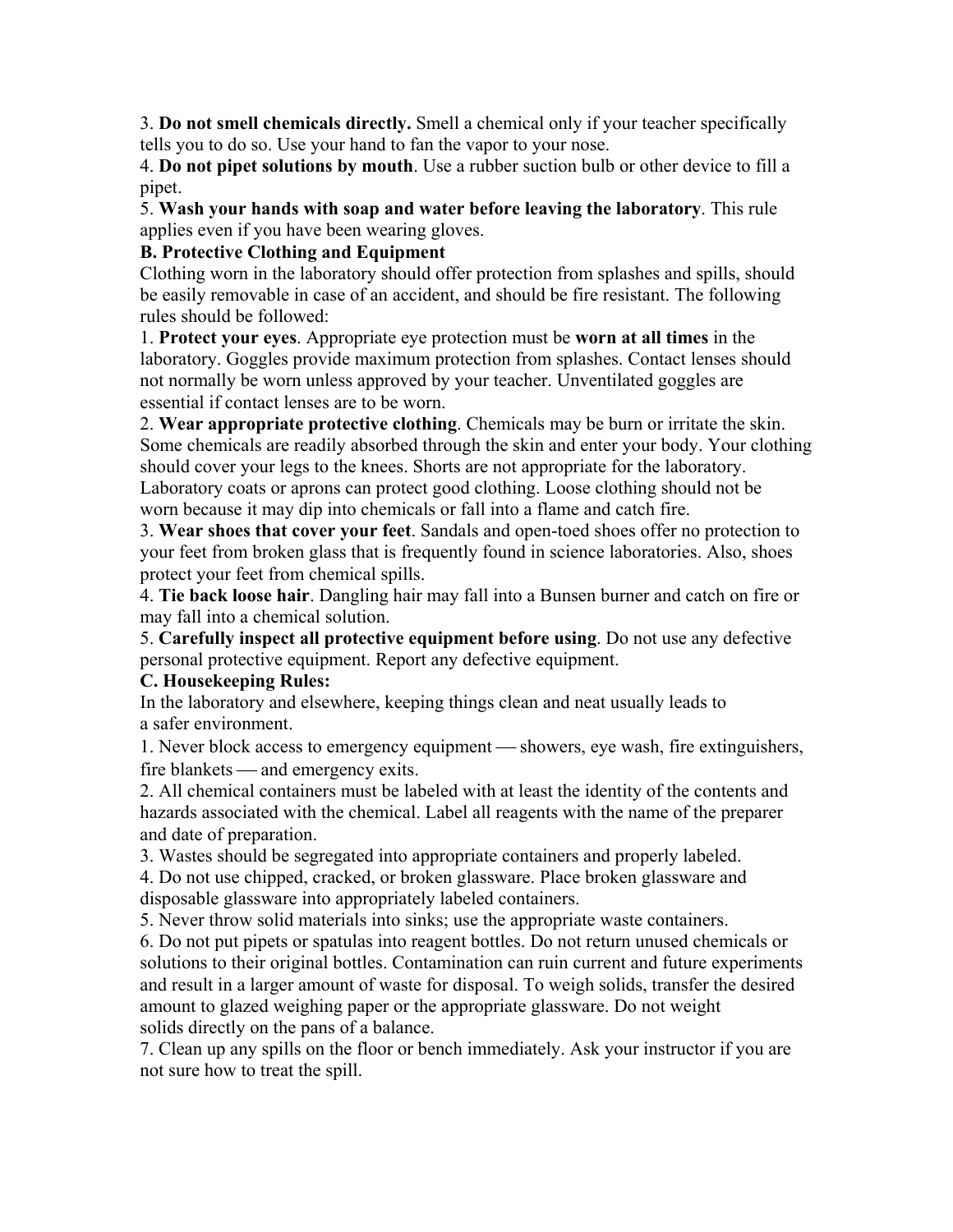8. Clean the area when your work is finished. Check to make sure all gas and water outlets are completely shut off. Put away all items used in the experiment in their proper place.

## **D. Hazardous Material Handling and Storage**

1. All chemicals in the stockroom should be stored according to chemical compatibility.

2. Use appropriate shelving or cabinets. If metal clips are used to hold shelves, they should be inspected for corrosion and replaced as necessary.

3. Store flammable liquids in approved fire cabinets.

4. Make sure shelves holding containers are secure. Attach anti-roll lips on shelves to prevent chemicals from falling.

5. When opening newly received chemicals, immediately read the warning label to be aware of any special storage precautions like refrigeration or inert atmosphere storage.

6. No chemicals are to be stored in aisles or stairwells, on desks or laboratory benches, on floors or in hallways.

7. Maintain a complete inventory in the room where chemicals are stored.

8. Mark the acquisition dates on all peroxide forming chemicals, and test them for peroxides or dispose of them after six months.

9. Have spill cleanup supplies (absorbents, neutralizers) in any room used for chemical storage or use.

10. Protect the school environment by restricting emissions from stored chemicals. The air supply from the stockroom should be ducted to the outside.

11. Use refrigerators of explosion-proof or explosion safe design only! Standard refrigerators that have not been converted should never be used to store flammable chemicals.

12. Chemicals should be dated upon receipt, dated to be disposed where appropriate, and dated when opened (e.g., peroxides, anhydrous ethers, sodium nitrites).

13. Chemical containers should be periodically checked for rust, corrosion, and leakage.

14. Chemical labels should state name for chemical, be firmly attached to the container, list hazards, and name responsible party.

15. Chemical labels should be readable and free from chemical encrustation.

16. Maintain a clear access to and from the storage areas.

17. Where possible, storage areas should be planned with two separate exits.

# **D. Inspections**

1. Eyewash fountains should be flushed for three minutes each week.

2. Safety showers should be tested at least annually

3. Fume hoods should be monitored at least annually to make sure their flow is adequate (60-120 cfm).

4. Fire extinguishers should be checked to make sure they are of the correct type (ABC) and are at recommended pressure.

5. Safety goggles and aprons should be inspected prior to each use.

6. Safety inspections should be made every three months to monitor housekeeping and to make sure safety equipment is working. The record of these inspections must be recorded.

# **IV. Medical Program**

"The Chemical Hygiene Plan shall include... provisions for medical consultation and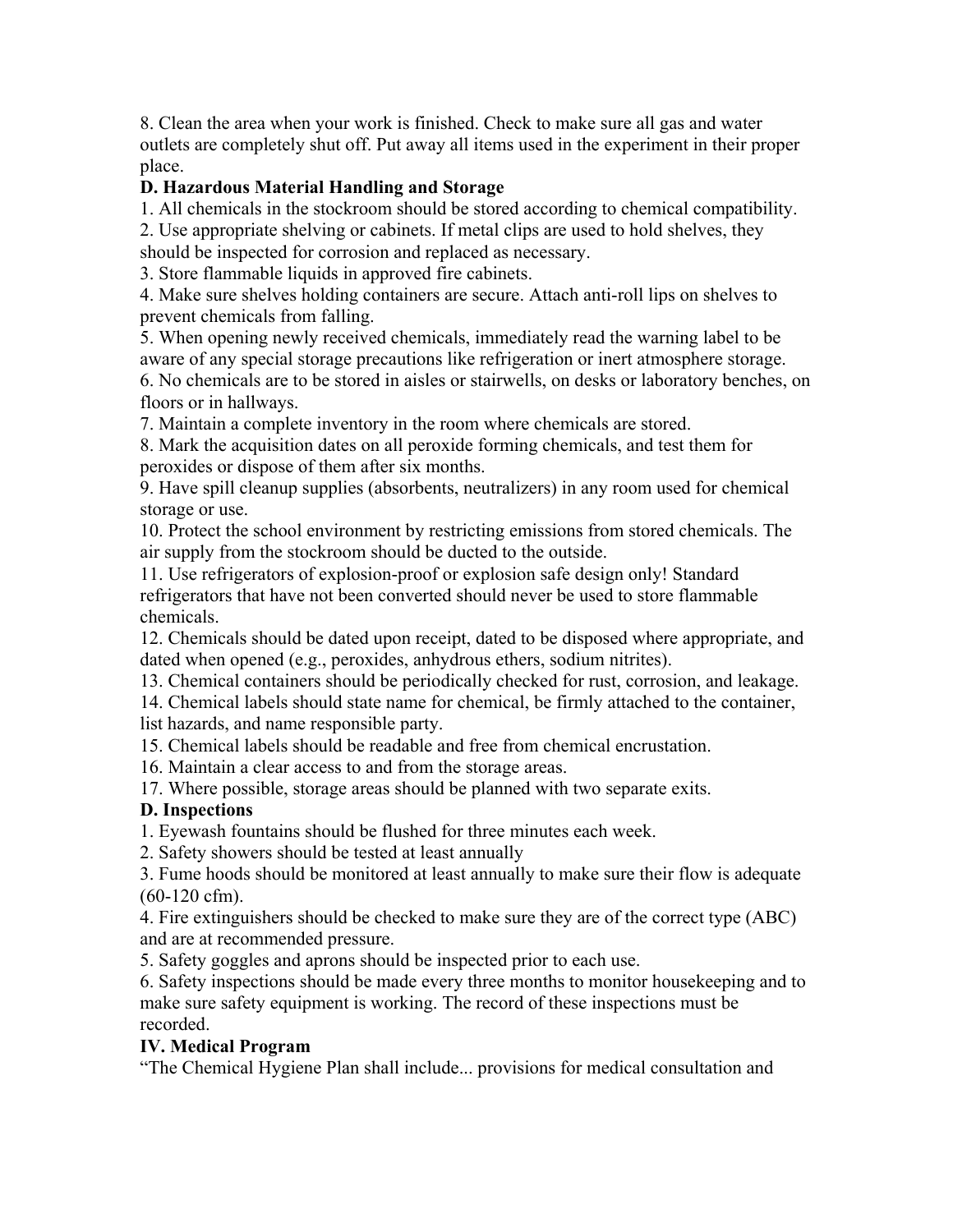medical examinations in accordance with paragraph (g) of this section." (29 CFR  $1910.1450(e)(3)(vi)$ .

### **A. Exposure**

When employees or supervisors suspect that an employee has been exposed to a hazardous chemical to a degree and in a manner that might cause harm to the victim, the victim is entitled to a medical consultation and examination without cost and loss of pay to the employee. Medical records should be retained according to state and federal laws. The events and circumstances that might result in overexposure to a chemical are:

1. a hazardous chemical leaked, was spilled, or otherwise released in an uncontrolled manner;

2. a hazardous chemical was spilled on the skin or splashed in the eye;

3. a person displays symptoms that might indicated overexposure to a hazardous chemical such as rash, headache, nausea, coughing, tearing, irritation or redness of eyes, irritation of nose or throat, dizziness, loss of motor dexterity or judgment, and others.

### **B. Exposure Assessment**

All complaints about chemical exposure are to be documented on the Accident Report Form along with any action taken. If no further action is taken, the reason for that decision should be included. If it is decided to investigate the incident the following steps should be undertaken after the victim is treated.

1. Interview the victim to determine the symptoms and circumstances of the possible exposure.

2. List the chemical under suspicion and other chemicals being used by the victim and in the laboratory.

3. List the symptoms exhibited or claimed by the victim and compare these symptoms to those stated in the Material Safety Data Sheet.

4. Were personal protective equipment and engineering controls, such as fume hoods, in proper working order and were they being used properly?

5. Monitor or sample the air and document the results.

6. Determine if the present control measures and safety procedures are adequate.

# **V. Signs and Labels**

The following signs and labels should be posted prominently in the laboratory:

1. emergency telephone numbers of emergency personnel, emergency facilities, administration, and the teacher;

2. identity labels showing the contents of containers (including waste receptacles) and associated hazards;

3. location of exits, safety showers, eyewash station, fire extinguisher, fire blanket, and other safety equipment;

4. label any laboratory refrigerator "NO FOOD";

5. warnings at areas or equipment where special or unusual hazards exist.

# **VI. Spills and Accidents**

1. Each school should have an emergency plan in place. Each student, teacher and staff member should know immediately what to do and where to go in case of any emergency. 2. Take immediate notice of persons who may have come into contact with the spilled

chemical. Address their needs promptly.

3. Evacuate the spill area. Until you are certain that the spill is not hazardous to students in the general area, limit the number of people who might be exposed.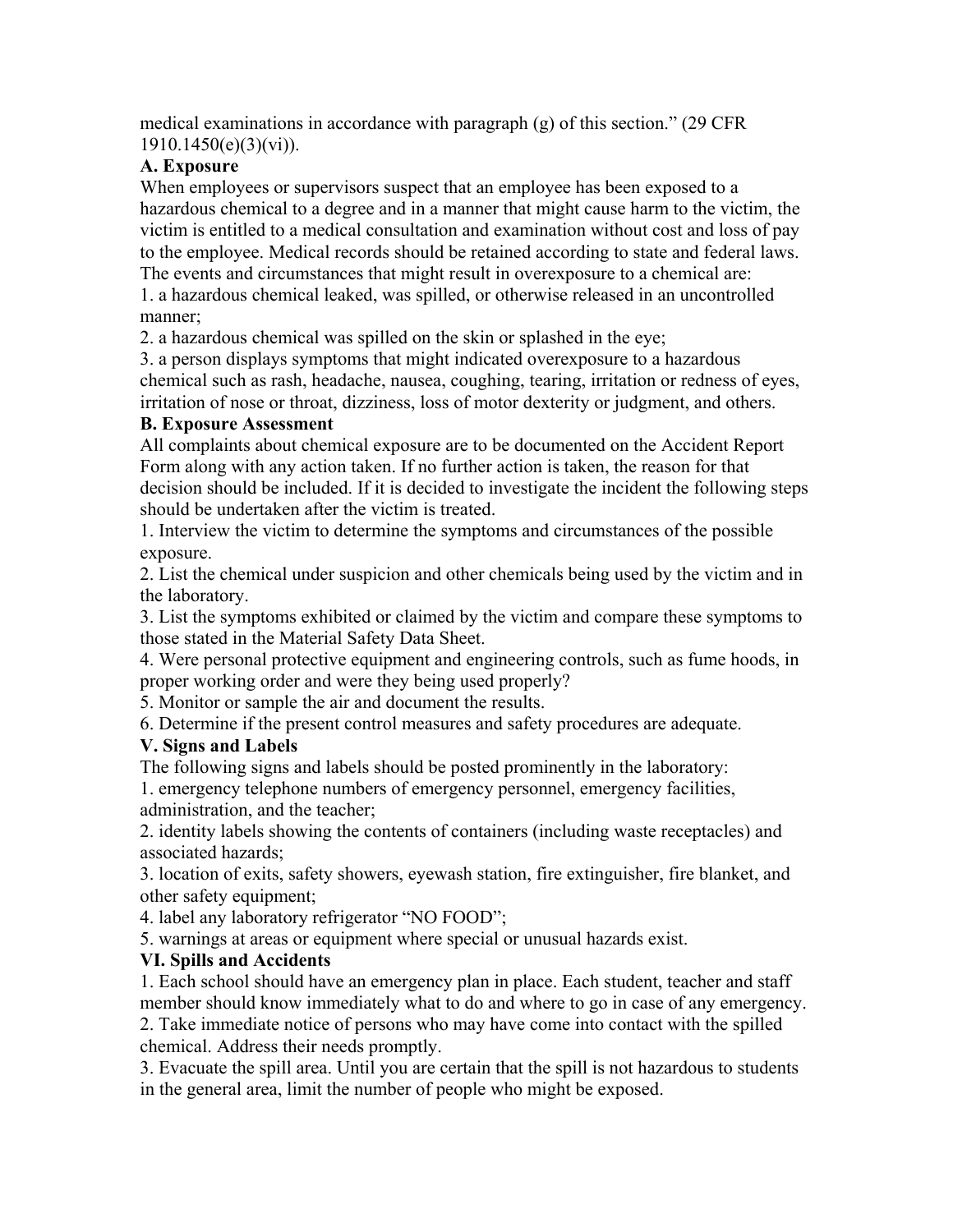4. Protect yourself. Never clean up a spill without proper protective clothing.

5. Identify the chemical that is spilled, isolate it, and contain it.

6. Clean up and dispose of the chemical in a safe, legal, and responsible way.

7. Clean up yourself disposing of gloves you used in the cleanup.

#### **VII. Waste Disposal**

"Aim: To assure that minimal harm to people, other organisms, and the environment will result from the disposal or waste laboratory chemicals." (29 CFR 1910.1450(Appendix  $A)(11)(a)$ .

1. Waste should be collected for disposal at frequent intervals.

2. Indiscriminate disposal by pouring waste down the drain or adding them to the general trash is unacceptable.

*[Specify how your school waste is collected, segregated, stored, transported and disposal method(s) used..]* 

### **VIII. Training**

Employers should provide employees with information and training to ensure they are aware of the hazards of chemicals that are present in their work area. This training must include:

1. the location and availability of the OSHA Lab Standard, school Chemical Hygiene, Plan, chemical safety reference materials, including Material Safety Data Sheets, and the PELs for OSHA regulated substances;

2. the applicable details of the OSHA lab standard and the Chemical Hygiene Plan;

3. signs and symptoms associated with exposure to hazardous chemicals with which they may work;

4. methods and observations that may be used to detect the presence or release of a hazardous chemical (visible appearance, odor, monitoring equipment);

5. work practices, personal protective equipment, and emergency procedures to protect workers from overexposure to hazardous chemicals.

#### **IX. Records**

### **Sample Signoff Sheet for the Chemical Hygiene Plan**

After reading the School Chemical Hygiene Plan, please complete and return this form to your supervisor or departmental office.

Your supervisor will provide additional information and training as appropriate.

I acknowledge that I have read, understood, and have received a copy of the

School Chemical Hygiene Plan. Also, I have had the opportunity to ask and receive answers to questions I had concerning this document.

Signature \_\_\_\_\_\_\_\_\_\_\_\_\_\_\_\_\_\_\_\_\_\_\_\_ Date \_\_\_\_\_\_\_\_\_\_\_\_\_\_

Name (Please print) \_\_\_\_\_\_\_\_\_\_\_\_\_\_\_\_\_\_\_\_\_\_\_\_ Social Security Number

Supervisor \_\_\_\_\_\_\_\_\_\_\_\_\_\_\_\_\_\_\_\_

Job Classification \_\_\_\_\_\_\_\_\_\_\_\_\_\_\_\_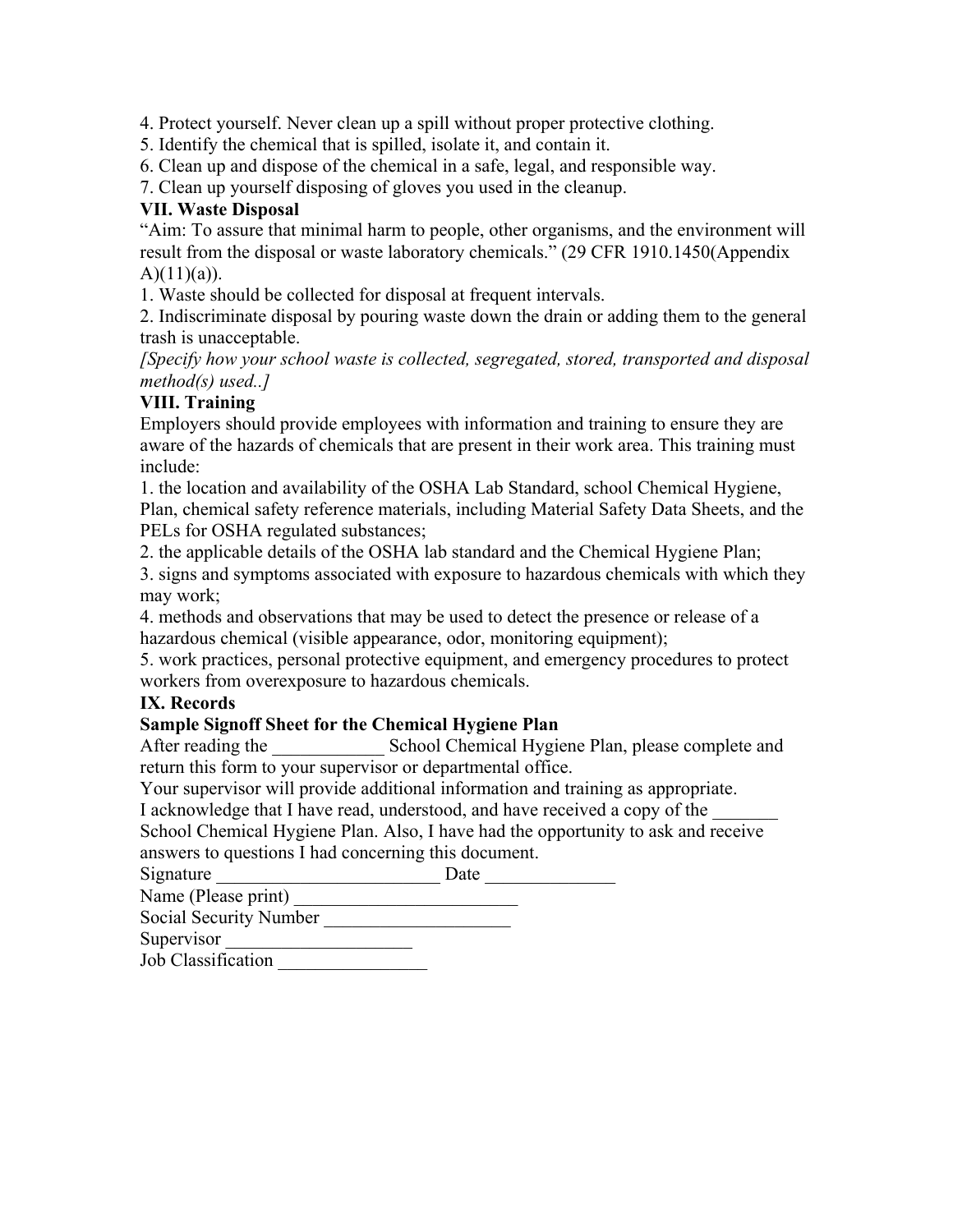### **Chapter 14 Elementary Science Safety Standards Introduction**

The information presented here is correct to the best of our knowledge. Suggestions provided should be considered as the minimum applicable safeguards and should be used in conjunction with appropriate standards, regulations, state requirements, and federal codes that may prevail. The intent is to provide a guide to preventive measures which will avoid unsafe practices and also prepare teachers for any possible accidents. Of course, good common sense on the part of the teacher will avoid most situations where harm might come to students. To prevent injuries, teachers must attempt to foresee problems and address them immediately. Teachers must provide adequate supervision applicable for the environment and the degree of hazards anticipated, in addition to ensuring that the environment and equipment items are properly maintained. Teachers can assess the safety situation within their teaching environments (classrooms or field trips) regularly and accurately by developing and using safety checklists regularly. Refer to various safety checklists in this manual (Chemistry Safety, etc.). The assessments should be performed on a regular basis to ensure that safety problems are identified and corrected expeditiously.

### **14.1 General Safety and Use of Equipment Guidelines (refer to 14.2)**

14.1.1 Check your classroom on a regular basis to ensure that all possible safety precautions are being taken. Equipment and materials should be properly stored; hazardous materials should not be left exposed in the classroom.

14.1.2 Be a positive role model for students by always practicing safe behaviors and using necessary protective equipment such as safety goggles.

14.1.3 Before handling equipment and materials, thoroughly familiarize yourself with their possible hazards. Alert students to potential dangers. Safety instructions should be given each time an experiment is begun.

14.1.4 Be extra cautious when dealing with fire and instruct your students to take appropriate precautions.

14.1.5 Be familiar with your school's fire regulations, evacuation procedures, and the location and use of fire fighting equipment.

14.1.6 Know your school's policy and procedure in case of accidents.

14.1.7 Good housekeeping is essential in maintaining safe laboratory conditions.

14.1.8 Sufficient time should be planned for students to perform the experiments, then to clean-up and properly store the equipment and materials after use.

14.1.9 Proper eye protection devices should be worn by all persons engaged in, supervising or observing science activities involving potential hazards to the eye. 14.1.10 At the start of each science activity, instruct students regarding potential hazards and the precautions to be taken.

14.1.11 Be sure that aisles remain clear and uncluttered, and lab or worktables are free of unnecessary and/or potentially hazardous items so that students have adequate room to move about and/or work during any demonstration or activity.

14.1.12 Supervise students at all times during a hands-on activity.

14.1.13 The group size of students working on an experiment should be limited to a number that can safely perform the experiment without causing confusion and accidents. Groups of two are recommended for primary students and groups of three are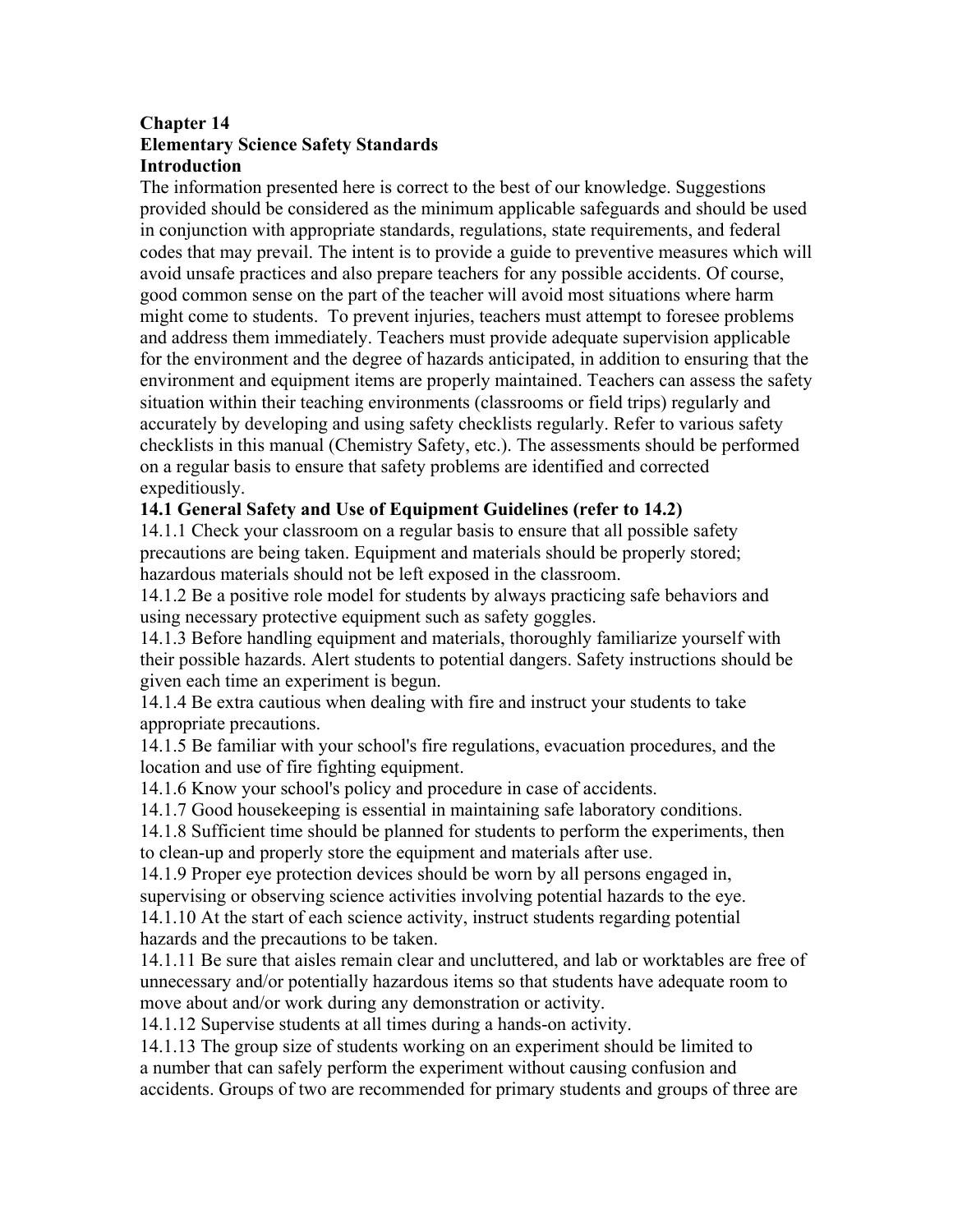recommended for grades three through five.

14.1.14 Students should be instructed never to taste or touch substances in the science classroom without first obtaining specific instructions from the teacher.

14.1.15 All accidents or injuries, no matter how small, should be reported to you immediately.

14.1.16 Students should be instructed that it is unsafe to touch the face, mouth, eyes, and other parts of the body while they are working with plants, animals, microorganisms, or chemical substances and afterwards, until they have washed their hands and cleaned their nails.

14.1.17 Critical safety equipment such as fire blankets, fire extinguishers, eyewashes, and drench showers should be located within thirty steps or fifteen seconds of any location in the science room. These vital equipment items should be checked for proper operation every three to six months.

14.1.18 Be sure that spills are cleaned up immediately. Water on tile floors can make the floors quite slippery.

14.1.19 Keep a whisk broom and dustpan available for sweeping up pieces of broken glass.

14.1.20 Hair and loose clothing (especially sweaters) should be restricted when students are working with open flames. Be careful to pull long hair back so that it does not hang down over the flame.

14.1.21 Never eat or drink during science activities or from laboratory equipment.

14.1.22 Provide for adequate and proper storage of materials and equipment either in the classroom or school storage room. Be certain to store any chemicals or potentially hazardous materials out of the reach of students, preferably in a locked cabinet or storage room.

14.1.23 Be aware of any allergies that students might have to certain foods, plants, chemicals, or other substances used in class.

14.1.24 Be sure you have secured permission from parents before students leave the school grounds, even if the destination is within walking distance.

14.1.25 Especially in the primary grades, be sure students use only nonpointed scissors. If students must walk around carrying scissors, remind them to point the tips of the scissors toward the floor.

14.1.26 Use only water-based, nontoxic glue, paste, and markers in class.

14.1.27 Many hand tools are designed for specific purposes and should be used on a suitable work surface and stored in proper storage facilities.

From *Science for Life and Living: Integrating Science, Technology, and Health - Systems and Analysis* by BSCS. Copyright (c) 1994 by BSCS. Used by permission of Kendall/Hunt Publishing Company.

**14.2 Suggested List of Safety Equipment for the Elementary Science Classroom**  In accordance with Illinois laws and regulations, all laboratories and science teaching areas should have and use safety equipment appropriate for the type of science activity being conducted. Protective equipment is designed to prevent or minimize injury. It does not prevent accidents from occurring. The following is a list of needed safety items in the science classroom and/or laboratory:

fire extinguishers (see section 14.3.5)

first aid kits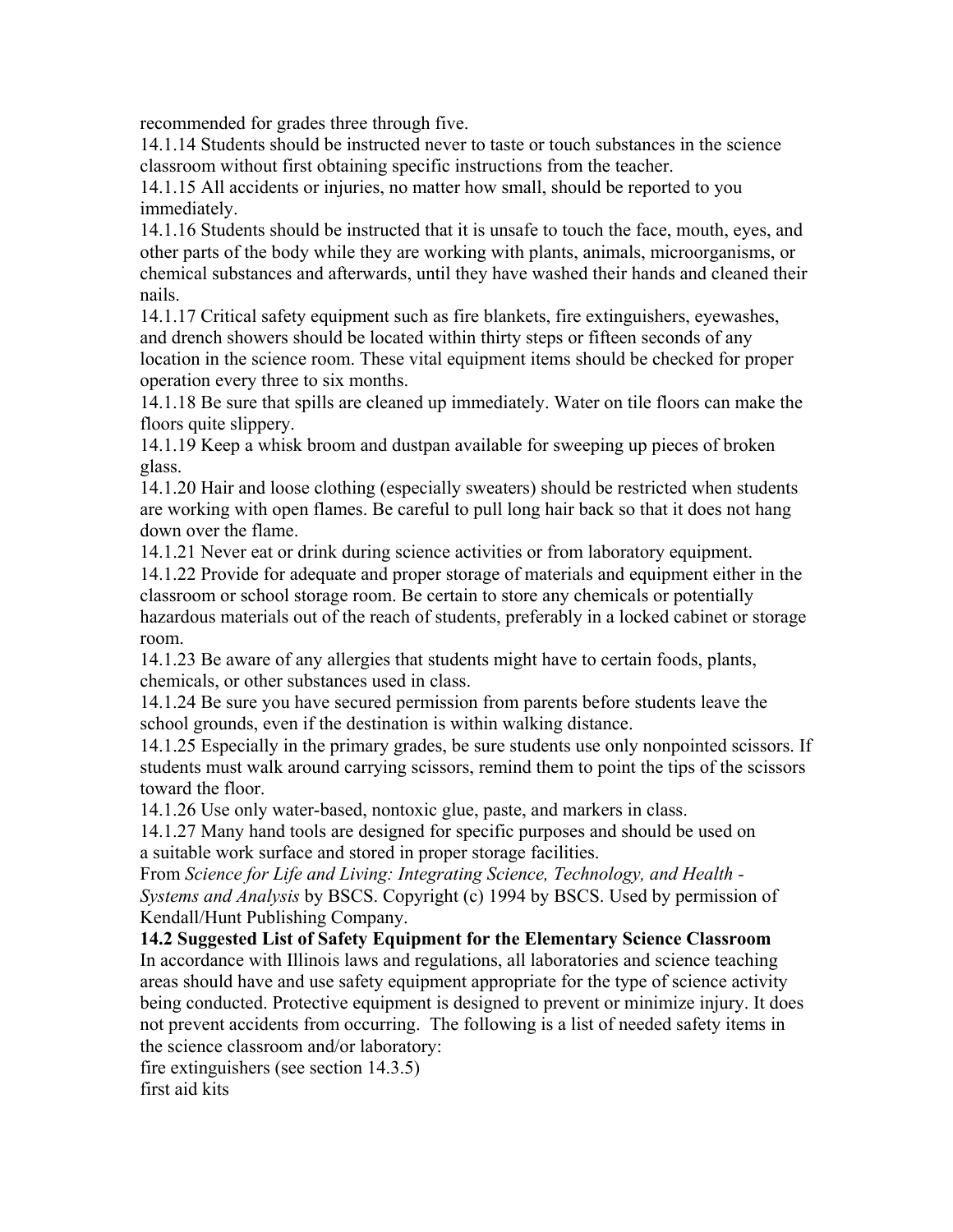fire blankets sand buckets eyewash facilities safety goggles laboratory aprons gloves tongs

#### **14.3 Specific Safety Equipment Information**

Certain safety equipment items are essential when teaching science activities. Teachers should be confident that such items are immediately accessible when needed, that teachers and students can operate them, and that they are appropriate for the student audience being served. Students should also be taught the location and proper operation of all safety equipment items they might need to use. These should include fire extinguishers, fire blankets, eyewashes, safety goggles, and a telephone or intercom, if available. This might necessitate having duplicate safety items in more than one location in the room.

#### **14.3.1 Electrical Equipment**

It is recommended that whenever possible hot plates with on/off indicator lights replace open flames. This simple change could eliminate many fire situations from science rooms. You should not have to use extension cords for hot plates, since the room should have sufficient electrical outlets. Extension cords on the floor create tripping hazards unless they are in cord protectors. To prevent students from inadvertently upsetting apparatus, do not allow cords to be draped across desks or other work areas. Electrical outlet caps should be in place when the outlets are not in use. In primary grades, they should be covered at all times to prevent students from putting metal items in the plug holes, which could case electrocution or burns.

#### **14.3.2 Heating Equipment**

If open flames are periodically necessary, be certain that emergency fire equipment is functioning properly and is immediately available. If alcohol lamps, sterno cans, or candles are to be used, place them in pie pans filled with damp sand. Should a spill accidentally occur, the pie pan would prevent the liquid from spreading onto clothing, tables, and so on. Since alcohol looks like water, it is essential to keep it off items where it might be treated like water. If you put alcohol in lamps, add a small amount of table salt so that the flame burns a bright orange color. Large quantities (one-half liter or more) of alcohol or other flammable liquids should never be brought into the room, and students should never have access to quantities of these liquids. From *Science for Life and Living: Integrating Science, Technology, and Health - Systems and Analysis* by BSCS. Copyright (c) 1994 by BSCS. Used by permission of Kendall/Hunt Publishing Company.

### **14.3.3 Flammable Liquid Storage**

If teachers are storing flammable liquids such as alcohol, they should do so only in small quantities in the manufacturer's original container or in an approved safety can. A safety can is made is heavy-gauge steel or polyethylene. It has a spring-loaded lid to prevent spilling and to vent during vapor expansion caused by a heat source. It also has a flame arrestor or heat sump in the throat of the spout to help prevent explosions.

#### **14.3.4 Fire Blanket**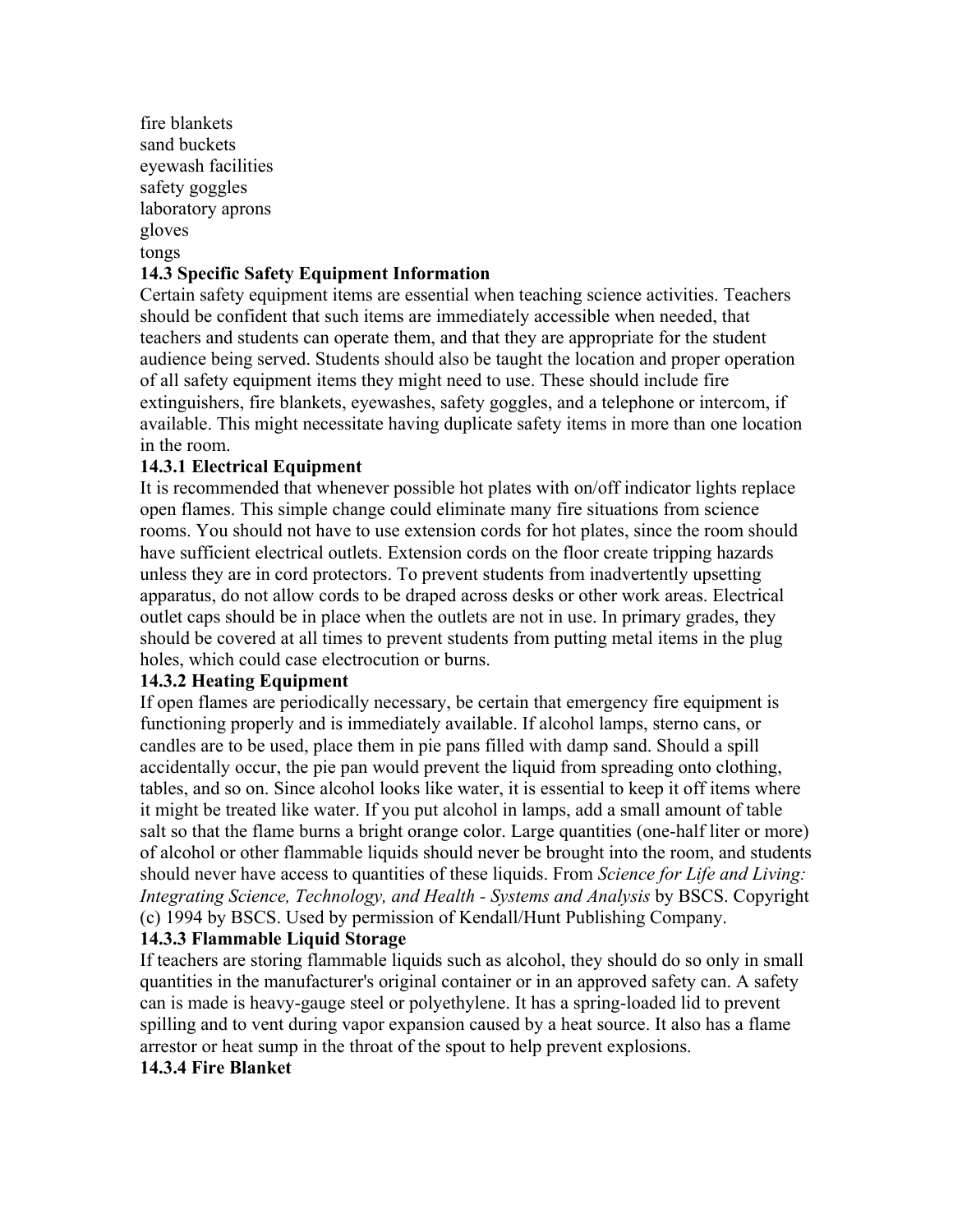Fire blankets should be of the proper type and size and in the proper location. They should not be so large that students could not easily use them in an emergency. Check to be certain that they are placed in conspicuous locations and easily retrievable by both disabled and nondisabled students and staff. Unless otherwise recommended by your fire marshal, these blankets should be made of wool. Fire blanket display and storage containers should be carefully checked for proper function. Be sure to eliminate containers with rusted hinges and latches, blankets still stored in plastic wrappers, and blankets made with asbestos fiber. Six-foot vertical standing fire blanket tubes should be avoided since they can result in facial burns. Do not attempt to extinguish torso fires by having a student stand and be wrapped in the fire blanket. This results in a chimney effect, which pushes heat across the student's face and causes unnecessary facial burns. The stop-drop-and-roll procedure endorsed by fire departments appears to be most effective at extinguishing body fires and presents the fewest drawbacks.

#### **14.3.5 Fire Extinguishers**

ABC triclass fire extinguishers are usually preferred by fire departments due to their ability to extinguish most foreseeable fires from products likely to be found in elementary science settings (such as paper products, electrical items, grease). See section 14.5.1. on fire fighting. In settings where microcomputers are used regularly, it might be wise to investigate halon extinguishers. These have been used in aviation for years because their fire-extinguishing chemicals do not foul the contacts in delicate electronic navigation and communications equipment and microcomputers as dry chemical types will. Halon has also been preferred over carbon dioxide for extinguishing fires within electronic equipment, such as computers, because it does not cause a cold thermal shock to sensitive electronic microcircuits. Teachers should confirm such suggestions with their local or state fire marshal. The major disadvantage to halon is its harmful effect on the earth's ozone layer. Since halon contains such small quantities of this ingredient and such emergency tools are used so infrequently, the benefits may outweigh the drawbacks. It is a good idea to have fire department personnel come into your room and demonstrate for students appropriate fire procedures and equipment. Teachers should be confident and comfortable in using their fire equipment items. Teachers should also be in the habit of checking the pressure valves on fire extinguishers in or near their rooms to ensure that they are still adequately pressurized. It would also be wise for students to heft extinguishers, unfold and use a fire blanket, and rehearse foreseeable emergencies involving fire.

#### **14.3.6 Eyewash**

It is recommended that fifteen minutes (2.5 gallons per minute) of aerated, tempered (60- 90 degrees Fahrenheit) running water be deliverable from an eyewash to flush the eyes of a person who has suffered a chemical splash. At the elementary level, eye irritants could include salt, vinegar, sand, alcohol, and other chemicals. Teachers should explore the installation of the fountain fixture type of eyewash station. It is inexpensive (\$60-\$70) and easy to install. Screw it into an existing gooseneck faucet. The fixture allows the plumbing to be used as both an eyewash and a faucet simply by pushing a diverter valve. Should traffic patterns or room designs change, such fountain fixtures can easily be moved to other faucets. Check the equipment and chemicals reference section of this book for sources. On a temporary basis, educators can stretch a piece of surgical tubing over a gooseneck faucet in order to deliver aerated running water to the eyes of a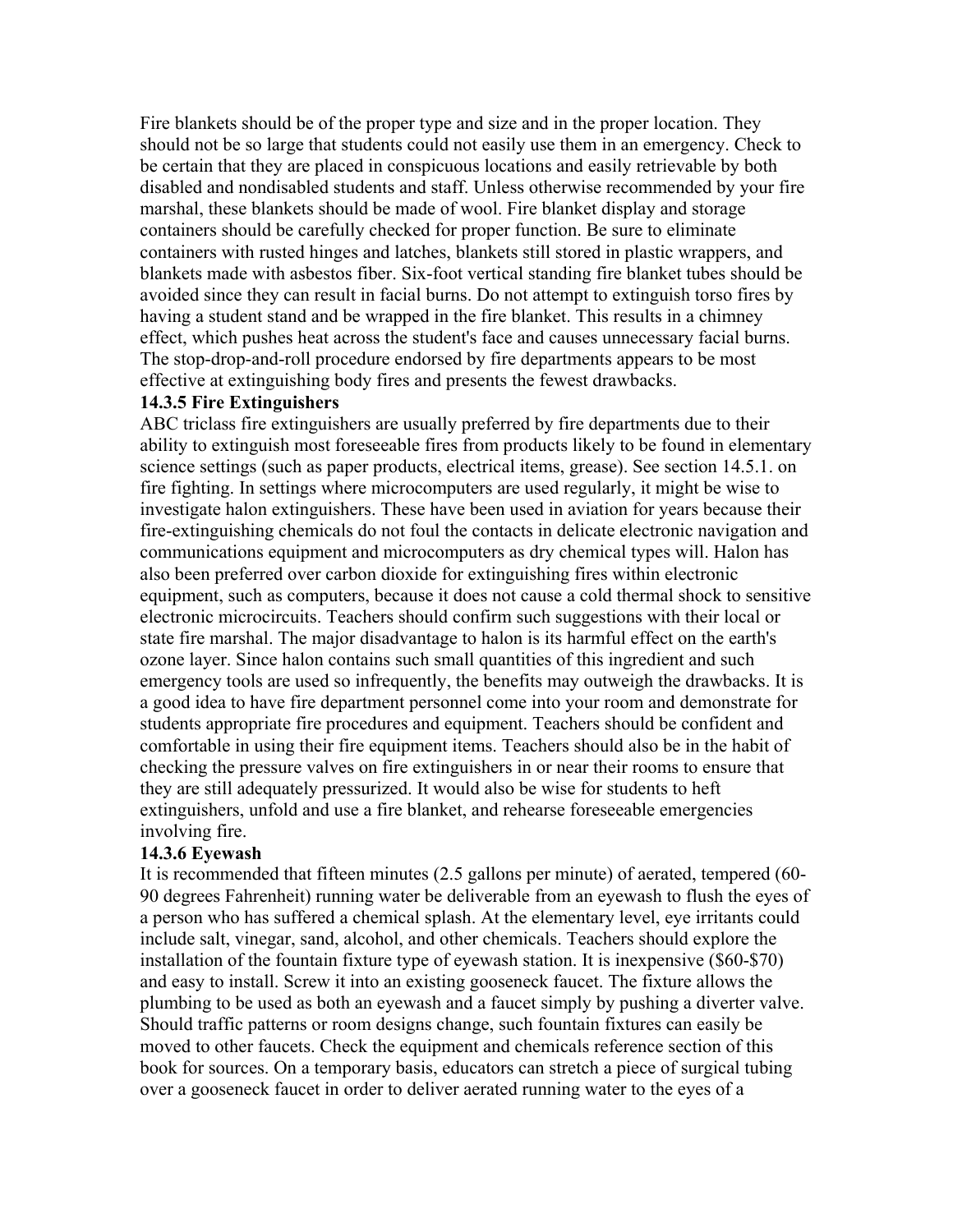chemical splash victim. Again, it is critical that such equipment be easily accessible to all staff and students. Be certain that the hot water faucet handle has been removed from any sink eyewash to prevent accidental burns caused by hot water. Bottled water stations are not recommended for use during science activities because they can be contaminated, and they cannot deliver fifteen minutes of aerated running water. They should only be used when there is no alternative, such as in field settings, and where the teacher maintains very strict control of them.

**14.4 Eye Protection** (refer to the Life Science Safety Manual section 14.2.2 for other protective equipment)

# **14.4.1 Eye Goggles**

According to NSTA's "Safety in the Elementary Science Classroom," eye goggles protect against impact and splashes and reduce the amount of dust and fumes near or in the eyes. In order to establish an effective eye safety program, teachers should practice the following:

1. Demonstrate the proper way to wear safety goggles.

2. Require students to wear safety goggles whenever they use sharp objects, chemicals, or materials that could fly into someone's face. Such simple chemicals as vinegar and salt and objects such as rubber bands and toothpicks could pose potential risks of eye injury if students are not wearing safety goggles.

3. Assure that all persons performing science laboratory activities involving hazards to the eye wear approved eye protection devices. All persons in dangerous proximity to such activities must likewise be equipped.

4. Recommended safety goggles are those marked with the number "Z87" on the goggle's face. Such goggles meet the safety standards set by the American National Standards Institute.

# **14.4.2 Guidelines for Sanitizing Safety Goggles**

The best way to ensure cleanliness of safety goggles is to assign one pair of goggles to each student in the class. Label the goggles with students' names, and insist that each student wear only his or her assigned pair. If students share goggles, you must clean and disinfect them after each use. Less expensive procedures for sanitizing goggles are described below:

1. Place a little dishwashing detergent in a dishpan or other large container. Fill it halfway with warm water. Make a bleach solution in a second dishpan, using 1/4 cup of bleach for each gallon of water. Swish the goggles in the soapy water, and then soak them in the bleach solution for 10 minutes. Rinse the goggles thoroughly in clean water, and let the goggles air dry. This process cleanses and disinfects the lenses and straps, although it might eventually cause the lenses to turn yellow and cloudy.

2. Purchase individually wrapped alcohol pads from a local pharmacy. The pads cost approximately 3 cents each and are available in boxes of 100. Wipe the lenses and straps of one pair of goggles with a fresh alcohol pad. Then dispose of the used pad in its original package. Allow the goggles to air dry.

# **14.4.3 Blindfolding**

1. Maintain strict standards for cleanliness. If some blindfolding material is used for testing the senses, it should never be used on more than one child. Eye diseases are highly contagious.

# **14.5 Fire Prevention and Control**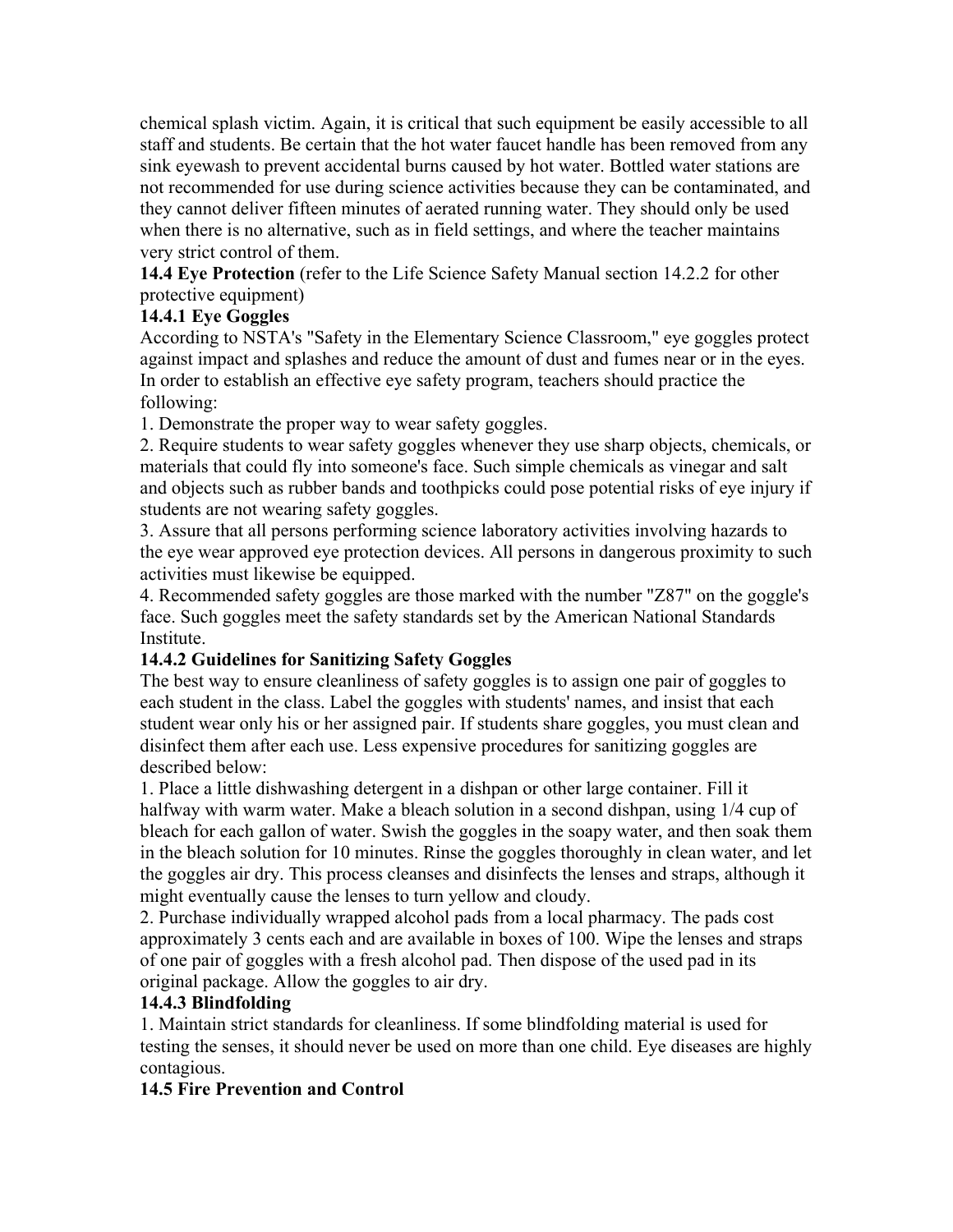It is the responsibility of each science teacher to be prepared to act deliberately and intelligently in the event of a classroom fire. Your first concern should be to evacuate the area. It is important that you know not only the location of the fire fighting aids available - the blanket, the extinguishers, and the fire alarm box - but also how to use them. The principal concern in any materials fire is to immediately move students from the fire area. The teacher must quickly determine the immediate and potential danger from the fire. If there is any chance that the fire might spread or represent a danger to the classroom or students, the fire alarm must be sounded. It is the teacher's responsibility to know the location of the fire alarm box nearest the classroom. The first responsibility of teachers is to get students out of the area. Other common types of accidental fires in the science laboratory are those of clothes and hair when students lean too close to an open flame. In both cases, water is the most effective remedy. A fire blanket to smother the fire could also be used (see information on Fire Blankets, section 14.3.4). Do not use a CO2 fire extinguisher on an individual. A CO2 blast could spread the fire and possibly cause frostbite, thereby compounding the burn.

#### **14.5.1 Fire Fighting**

The use of the proper type of extinguisher for each of the four general classes of fires will provide the best control. The classification of fires here is based on the type of material being consumed.

Class A - Fires in wood, textiles, paper, and other ordinary combustibles. This type of fire is extinguished by cooling with water or a solution containing water (loaded steam) which wets down the material and prevents glowing embers from rekindling. A general purpose dry chemical extinguisher is also effective by fusing and insulating.

Class B - Fires in gasoline, oil, paint, or other flammable liquids that gasify when heated. This type of fire is extinguished by smothering, thus shutting off the air supply. Carbon dioxide, dry chemical, and foam are effective on this type of fire. To use a dry chemical or carbon dioxide extinguisher, pull the pin, point the nozzle at the flame, and squeeze the handle. Do not hold the horn of the carbon dioxide extinguisher with your hands; use the handle since the carbon dioxide causes supercooling of the horn.

To use a foam extinguisher, invert the extinguisher and point the nozzle in such a way as to cause the foam to float over the fire; do not point the stream at the flame. The extinguisher does not have a cut-off valve and must be completely expelled.

Class C - Fires in live electrical equipment. Whenever possible, the source of power to the burning equipment should be cut off. A Class "C" fire is extinguished by using a nonconductive agent. A carbon dioxide extinguisher smothers the flame without damaging the equipment. A dry chemical extinguisher is also effective.

Class D - Fires in combustible materials such as magnesium, titanium, zinconium, sodium, potassium, and others. This new and somewhat specialized classification is extinguished by a special extinguisher powder which is applied by a scoop, unlike general purpose dry chemicals. Dry sand may also be applied with a scoop to extinguish small Class D fires.

#### **14.6 First Aid**

First aid is the immediate care given to a person who has been injured or has suddenly taken ill. Its purpose is to protect rather than treat and it is used in emergency situations where medical assistance is not immediately available. It is the responsibility of each teacher to know how to proceed in the event that a student becomes ill or is injured in the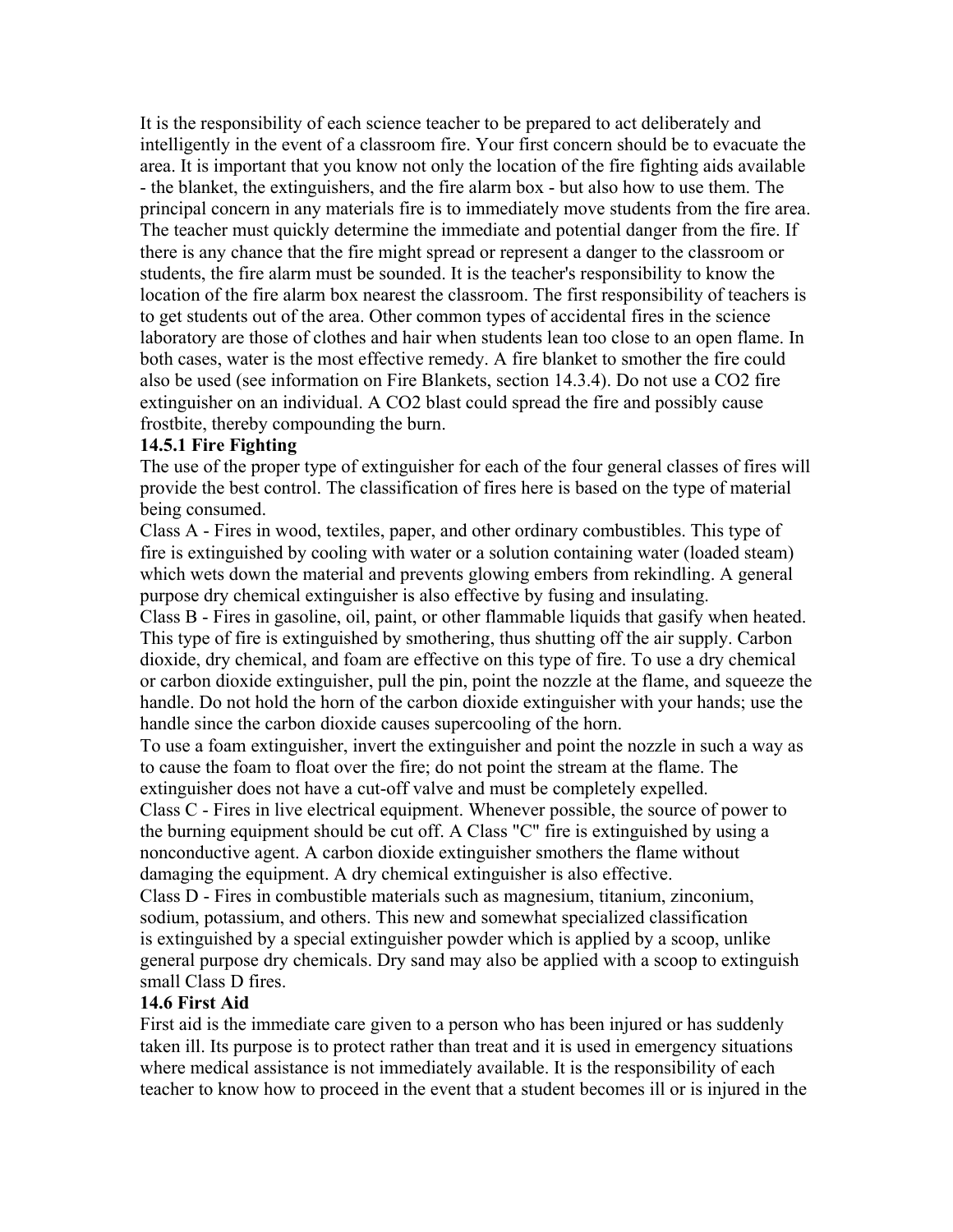classroom. All teachers should receive first aid training from the American National Red Cross. Listed below are safety, emergency, and first-aid tips in the case of an accident. Keep in mind that the recommendations below may vary with individual schools. The specific procedures for your school should be followed.

### **14.6.1 Safety and Prevention**

1. Have first aid procedures established in the event of an accident.

2. All students and teachers should know the location of fire extinguishers, eyewash fountains, fire blankets, and first aid kits.

3. Safety signs should identify the location of safety equipment.

4. Emergency instructions concerning fire, explosions, chemical reactions, spillage, and first aid procedures should be conspicuously posted near all storage areas.

5. Safety posters are encouraged in science laboratories.

### **14.6.2 Emergency**

In the event of an accident or injury, take the following steps immediately:

1. Notify the school principal.

2. Have a properly trained person administer first aid, if necessary.

3. Notify the school nurse.

# **14.6.3 Serious injury**

1. Immediately obtain medical help by calling a predetermined emergency number, or the police or fire department.

2. Establish contact with the parents or guardian as soon as possible and urge that they contact their family physician immediately.

3. If not able to reach parents or guardian, contact the alternate person designated and/or the family physician directly.

4. Give first aid. Do not treat or provide medication.

# **14.6.4 First Aid**

1. KEEP CALM and keep crowds away from the injured student(s). Obtain staff assistance - send for the school nurse and principal. Handle the person as little as possible until the injury evaluation is complete and moving may be indicated. Do nothing else unless you are certain of the correct procedure.

2. RESTORE BREATHING. Restoration of breathing may be accomplished by using one of the methods listed below in which you have had sufficient training:

a. Mouth-to-mouth (mouth to nose) method

b. Cardiopulmonary resuscitation (CPR)

c. Heimlich Maneuver Technique (in the event of choking) for clearing obstruction of the airway

3. STOP ANY BLEEDING. The following steps should be taken for either massive or slight to moderate bleeding:

a. If bleeding is severe or profuse, it must be stopped before other aid can be given. Apply a large compress to the wound with direct pressure using the heel of the hand.

b. If the cut is slight and bleeding is not profuse, remove all foreign material (glass,

dirt, etc.) projecting from the wound (but do not gouge for imbedded material).

Wash with large amounts of water and apply sterile dressing.

4. PREVENT SHOCK. Symptoms are paleness, cold and moist skin with perspiration on the forehead and palms of the hands, nausea, shallow breathing, and trembling.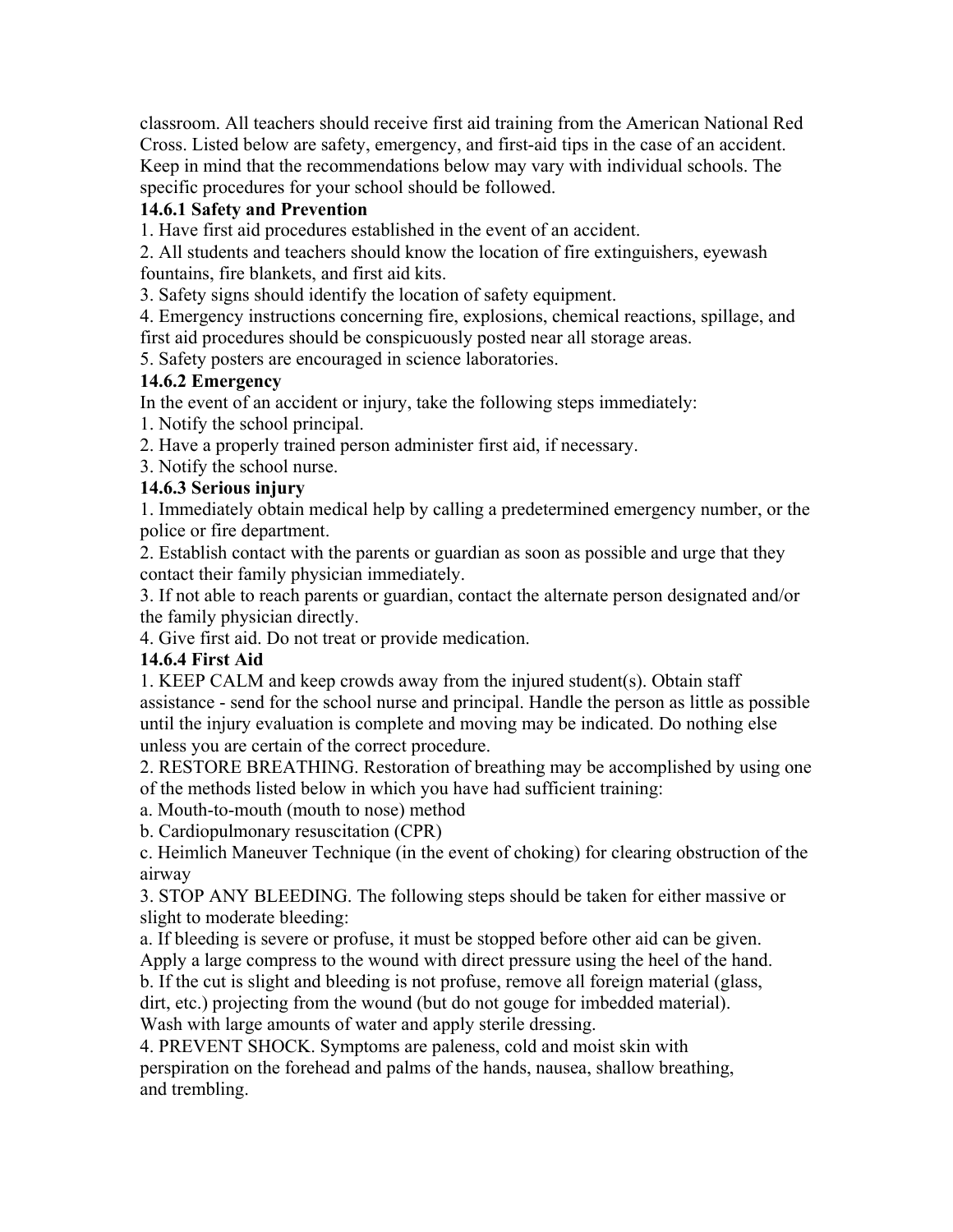a. Place the victim in a reclining position with the head lower than the body, unless victim is having difficulty breathing.

b. Control any bleeding by applying direct pressure.

c. Wrap with blankets, coats, paper, etc.

d. Keep the victim's airway open.

It is essential to obtain medical aid in every case of serious injury or illness, in all cases of injury to the eye, and whenever in doubt. School employees should not diagnose, prescribe, treat, or offer medication, but may render first aid.

#### **References**

American National Red Cross. (1973). *Standard First Aid and Personal Safety.* Garden City,

NY: Doubleday & Company.

Biological Sciences Curriculum Study. (1992). *Science for Life and Living; Integrating Science,* 

*Technology, and Health.* Dubuque, IA: Kendall/Hunt (pp. T37, T38, & T40).

Martin, R.; Sexton, C.; Wagner, K.; & Gerlovich, J. (1994). *Teaching Science for All Children.* 

Needham Heights, MA: Allyn and Bacon (pp. 346-355).

National Science Teachers Association Subcommittee on Safety. (n.d.). Safety in the Elementary

Science Classroom [Brochure]. Washington, D.C.: National Science Teachers Association (pp.

1-11).

North Carolina Department of Public Instruction. (1977). *Safety First in Science Teaching.* NC:

Holt, Rinehart, & Winston (pp. 5-26).

6. North Carolina Department of Public Instruction. (n.d.). Elementary Science Safety Guide

[Brochure]. NC: Author (pp. 1-3).

### **14.7 Animals in the Classroom**

The use of live animals in the classroom is essential if students are to fully understand and appreciate life processes. Students need ample opportunities to observe and experiment with living organisms at all levels in the curriculum. Good safety procedures should be established for the protection of students from the hazards of classroom animals as well as to ensure the humane treatment of animals.

The humane treatment of animals in research and teaching is becoming a more and more sensitive issue. The Council of State Science Supervisors, the National Association of Biology Teachers, the National Science Teachers Association, the Humane Society of the United States, the Animal Welfare Institute, and the National Society for Medical Research, all have established guidelines and position papers supporting the safe and humane treatment of animals used for the cause of science.

While many types of invertebrates and vertebrates can be kept successfully in the classroom, several factors should be considered before acquiring any animal and embarking on such a venture. Because of their diversity, it is difficult to generalize about their characteristics and habits, but their diversity is what makes them exceptionally interesting to study. Many of them can be kept or raised in captivity; organisms used in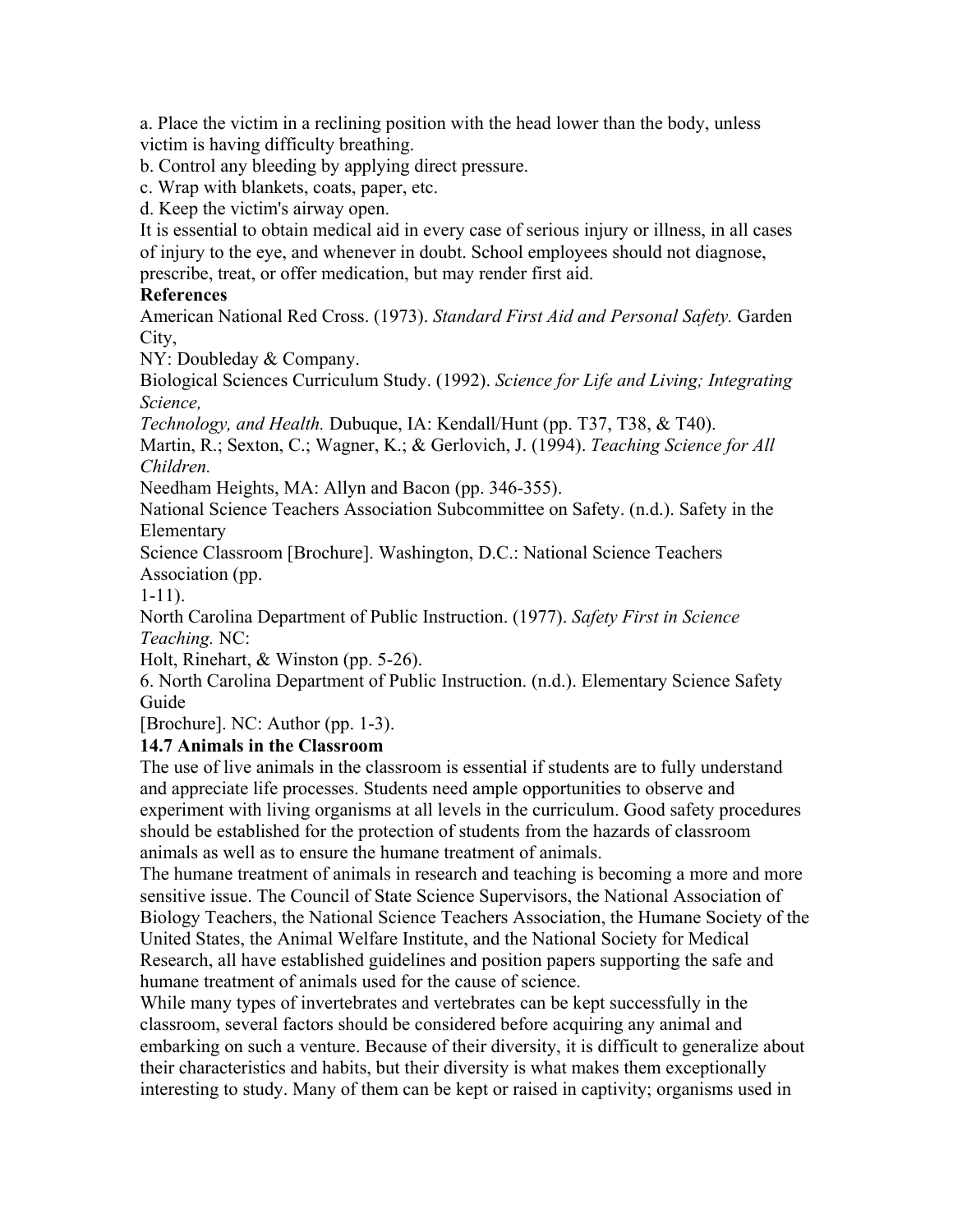the classroom are selected because of their popularity with children, their availability, their easy care, their unique habits, or their usefulness as a source of food for other classroom animals. Although general safety measures apply for the handling and care of most animals, knowing your organism's specific needs will encourage its proper care. It is important that students and teachers exercise proper collection, handling, and maintenance of all animals. Specific manuals for maintaining organisms in the classroom are available for purchase and use in the classroom. Planning is essential, not only for providing meaningful learning experiences for students, but for the welfare of the animal involved.

### **14.7.1 General Classroom Animal Safety Guidelines**

Before introducing animals into the classroom, the policy of your local school district should be checked. When animals are in the classroom, care should be taken to ensure that neither the students nor the animals are harmed. Mammals protect themselves and their young by biting, scratching, and kicking. Pets such as cats, dogs, rabbits, and guinea pigs should be handled properly and should not be disturbed when eating. The following are some points to consider and classroom rules you may wish to adopt for invertebrates and vertebrates.

1. Do not allow students to bring live or deceased wild animals, snapping turtles, snakes, insects, or arachnids (ticks, mites) capable of carrying disease into the classroom.

2. Before a small animal is brought into the classroom for observation, plans should be made for proper habitat and food. These habitats must be kept clean and free from contamination, and animals must remain in a securely closed cage. Provisions for their care during weekends and holidays must be made.

3. When purchasing animals, purchase only from a reputable supply house. Fish should be purchased from tanks in which all fish appear healthy.

4. Discourage students from bringing personal pets into school. If they are brought into the room, they should be handled only by their owners and provisions should be made for their care during the day by providing fresh water and a place to rest.

5. When observing unfamiliar animals, students should avoid picking them up or touching them.

6. Caution students never to tease animals, nor to insert their fingers or objects through wire mesh cages. Report animal bites and scratches immediately to the school's medical authority. Provide basic first aid.

7. Animals should be handled only if it is necessary. This handling should be done properly according to the particular animal. Rats, rabbits, hamsters, and mice are best picked up by the scruff of the neck, with a hand placed under the body for support. If young are to be handled, the mother should be removed to another cage. By nature she will be fiercely protective. Special handling is required if the animal is excited, feeding, pregnant, or with its young.

8. Use heavy gloves for handling animals and have students wash their hands before and after they handle animals.

9. Any student who is bitten or scratched by an animal should report immediately to the school nurse.

10. Each study involving animals should have as a clearly defined objective the teaching/ learning of some scientific principle(s).

11. All mammals used in a classroom should have been inoculated for rabies, unless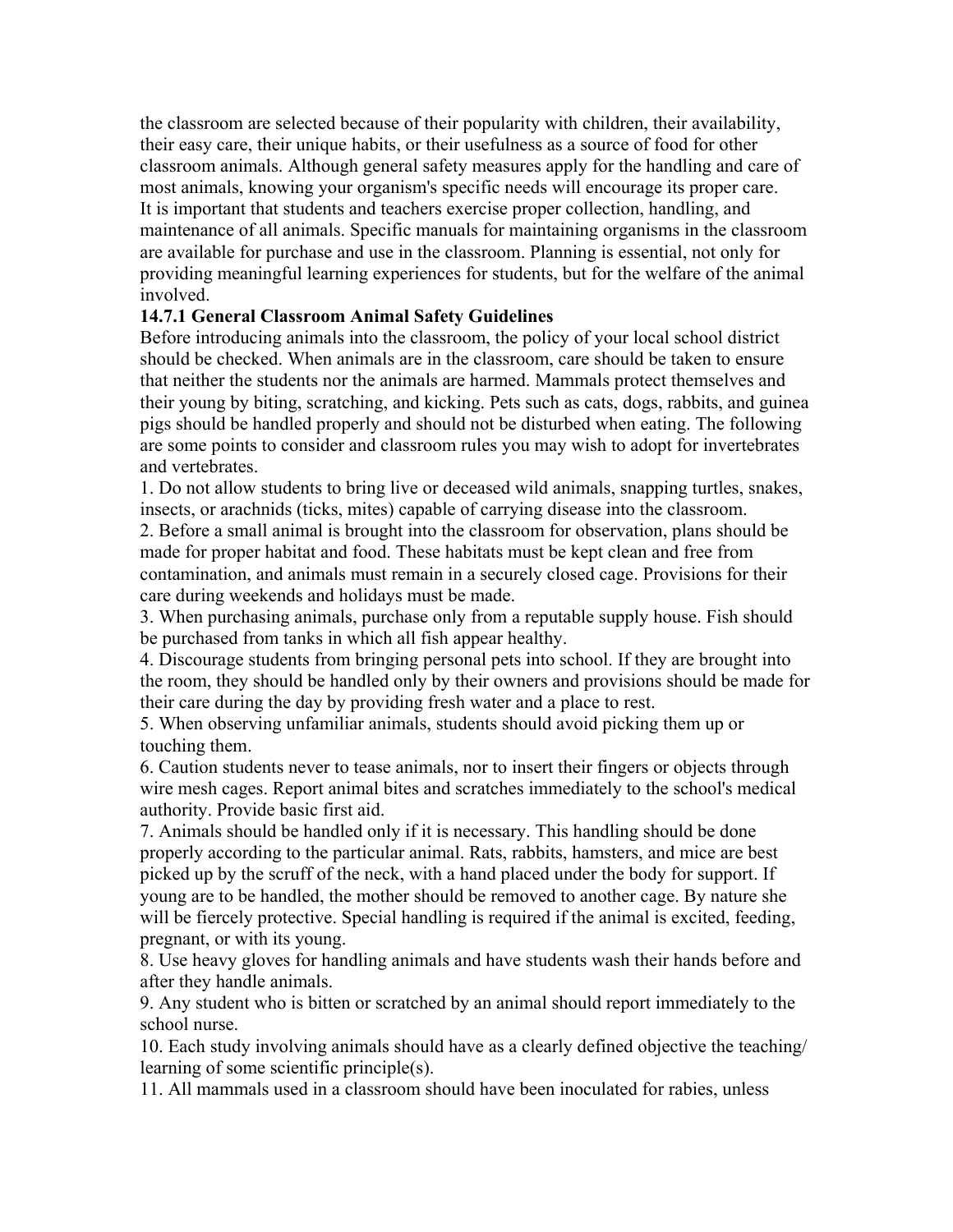purchased from a reliable scientific company (this applies to domestic animals as well). 12. After a period of observing an animal brought in from the natural environment (i.e. toad, insect, etc.), it should be returned to its natural environment.

13. Individual animals require different environments to survive, and being knowledgeable about your animal's needs will encourage proper care behaviors by you and your students.

Selections below were obtained from the U.S. Humane Society Guidelines:

14. In vertebrate studies, palatable food shall be provided in sufficient quantity to maintain normal growth. Diets deficient in essential foods are prohibited. Food shall not be withdrawn for periods longer than 12 hours. Clean drinking water shall be available at all times (and shall not be replaced by alcohol or drugs).

15. Birds' eggs subjected to experimental manipulations shall not be allowed to hatch; such embryos shall be killed humanely no later than the nineteenth day of incubation. If normal egg embryos are to be hatched, satisfactory arrangements must be made for the humane disposal of chicks.

16. The comfort of the animal observed shall receive first consideration. The animal shall be housed in appropriate spacious, comfortable, sanitary quarters. Adequate provision shall be made for its care at all times, including weekends and vacation periods. The animal shall be handled gently and humanely at all times.

17. Respect for life shall be accorded to all animals, creatures, and organisms that are kept for educational purposes.

#### **14.7.2 Animal Environments and General Maintenance**

Each kind of animal has its own unique combination of environmental requirements that include habitat, food, water and climate. An animal's comfort in captivity and perhaps its survival depend to a great extent on the degree to which these needs are provided for or simulated. Listed below are suggestions for general environments necessary for maintaining animals in the classroom.

14.7.2.1 Animal Environments: Cages, Terrariums, Aquariums, and Jars - Below is a list of general tips for housing animals outside of their natural environment.

1. Enclosure should have easy access for the keeper to provide food, water, and general care and cleaning.

2. The environment should provide good visibility for the observer since it is intended to be used as a learning experience.

3. The environment should provide for the animal's basic needs (food and water) and comfortability. No single kind of environment meets the needs of all animals and habitat compromise might be necessary. Compromises should always be in favor of the wellbeing of the animal.

4. Avoid too much heat in an animal environment. High temperatures lower the oxygen concentration in water and increase the metabolic activity of organisms and thus increase their rate of oxygen consumption.

5. Unless culture methods specify otherwise, maintain a loose cover over all cultures to prevent contamination with dust and unwanted microorganisms.

6. Care should be taken to ensure that homemade cages are free from potentially harmful substances such as wood preservatives, paints, and adhesives and that there are no sharp edges or protruding nails that might cause injury to an animal.

7. Normal classroom lighting will meet the needs of most animals. Provide light for the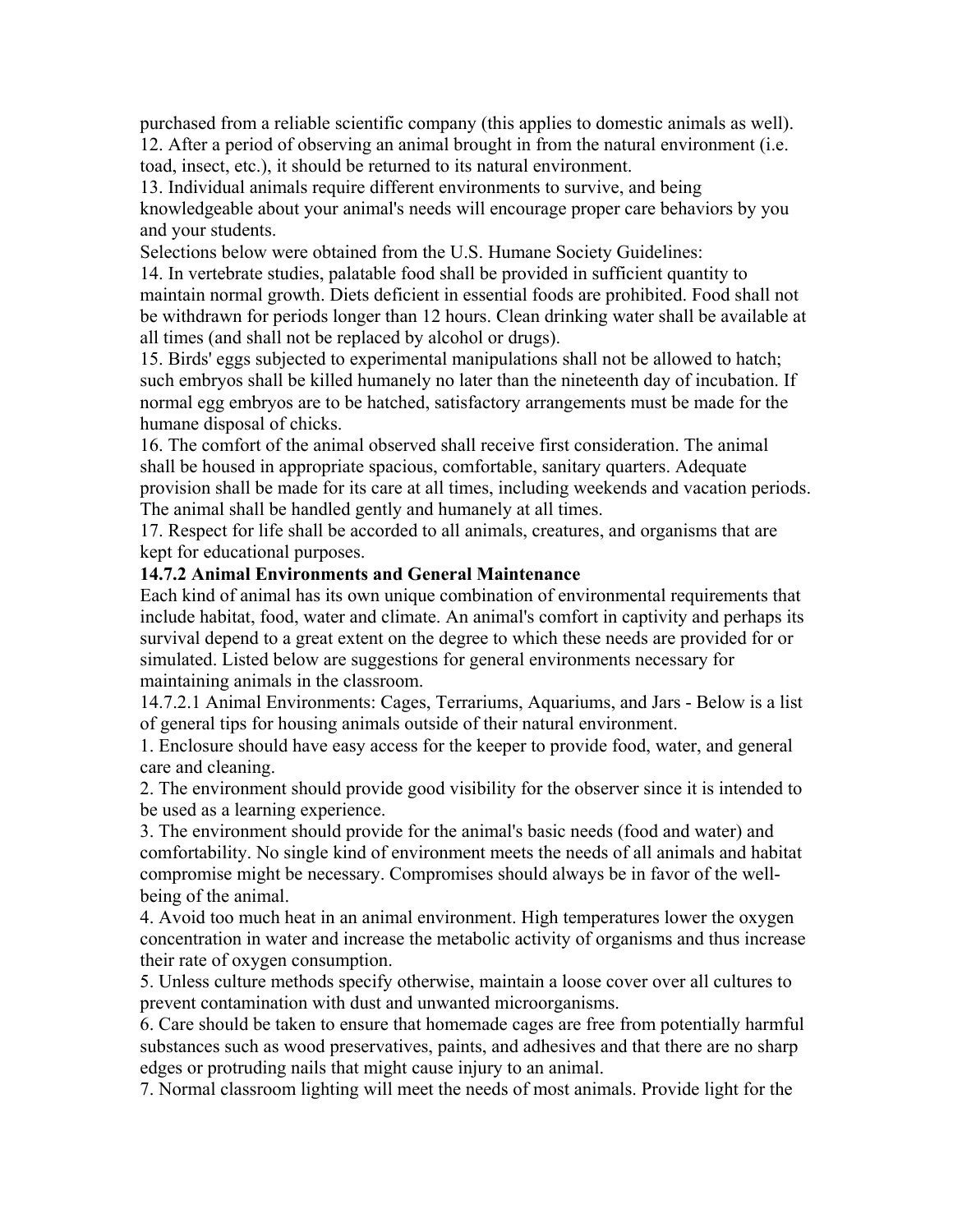animal either on a 12-hour timer or by moving the cage to a room with a window for the weekend.

8. Normal classroom temperatures are within the satisfactory range for most animals, even though ideal conditions may be slightly warmer or cooler. If the building temperature is reduced overnight or on weekends (temperature falls below 60 to 65

degrees F), special arrangements must be made.

9. Depending on the organism, humidity may need to be regulated.

10. It is important to clean the animal's environment regularly to promote good sanitation practices.

11. All cultured organisms living in a very limited space use up their food supply, overpopulate, and accumulate toxic wastes or offensive products fairly rapidly. These cultures must be routinely fed, cleaned, and transferred.

14.7.2.2 Specific Information on Man-made Environments - Use the following tips to help care for plants and animals in the classroom.

1. A glass cover over a terrarium or aquarium will reduce evaporation and maintain a higher humidity level.

2. Especially in terrariums, plants may be kept in pots to allow easy removal and replacement and decrease the amount of uprooting.

3. When housing snakes, a screen-covered terrarium containing only the captive is suggested.

4. Do not use metal lids with nail-punched holes. Nail holes punched in metal jar lids are sharp and potentially dangerous. Punched inward, they can cause serious injury to an animal. Punched outward, they can cut fingers. Use screen covers instead.

#### **14.7.3 Collecting Specimens**

14.7.3.1 Limiting Your Collection - There are several reasons to limit your collection of organisms:

1. To model respect for all living things.

2. To model that all organisms are best studied in their natural environment without interference from observers.

3. To keep from impacting the organisms in the area, especially if many classes visit the same site.

4. To avoid making the main focus of the activity collecting animals instead of understanding ecological concepts.

14.7.3.2 General Recommendations - If you determine that you want your students to collect some organisms for closer observation, several recommendations are listed below:

1. Never collect material from an area unless you have permission from the person or organization who owns the land. You should not collect any material from national or state parks.

2. Never collect rare or endangered species. Someone at your State Department of Natural Resources or local cooperative extension service should be able to tell you if there are any such species in your area. See your phone book for the telephone numbers of these agencies.

3. Instruct students to minimize the number of organisms they collect.

4. Place all containers away from direct sunlight.

5. If aquatic animals are collected, use water for the containers from the area where the organisms were found. If the water in the containers with aquatic animals becomes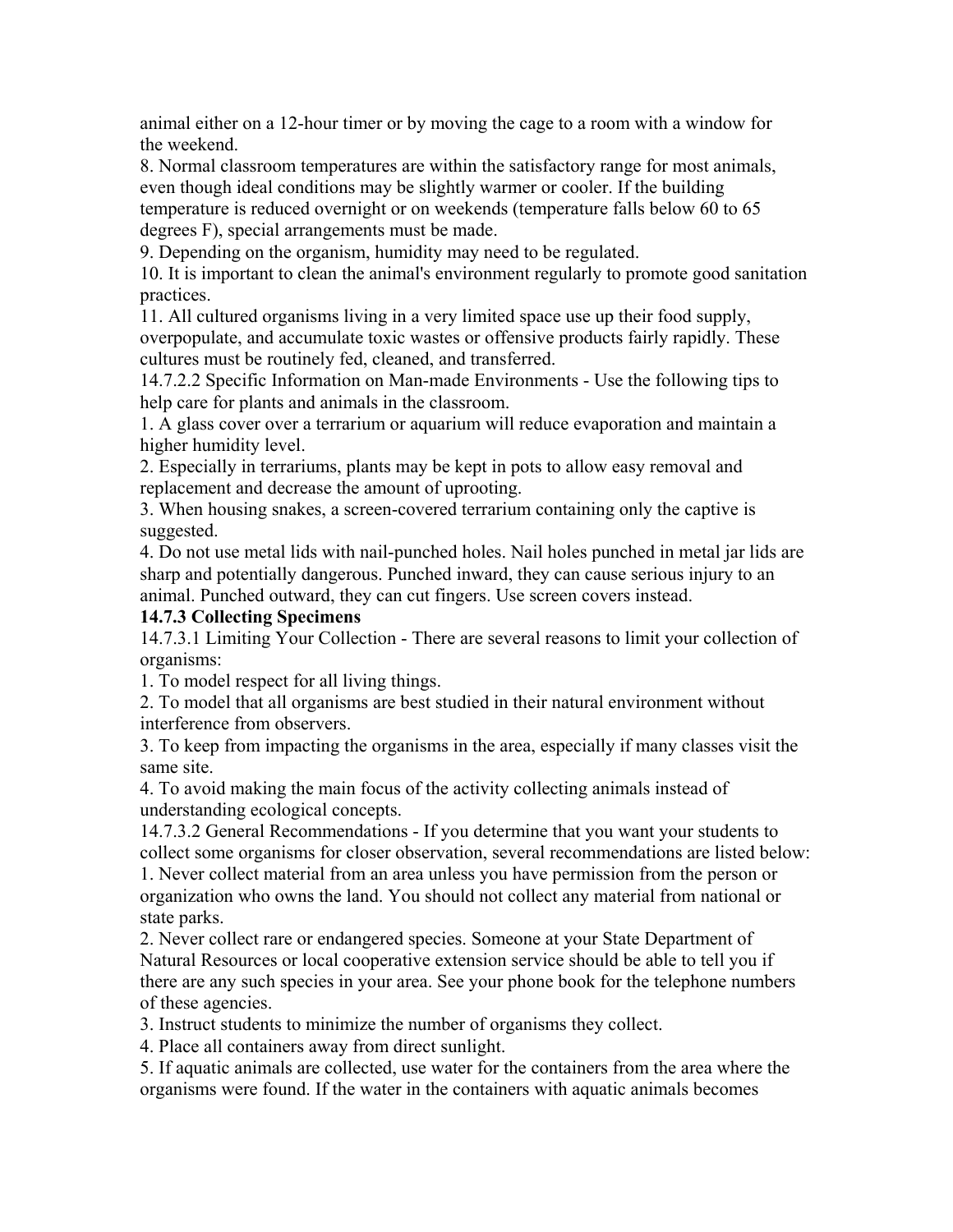warm, replenish with cool fresh water.

Refer to general classroom animal safety guidelines (14.7.1) for other information regarding the collection of animals.

### **14.7.4 Animal Disposal**

When animals are no longer wanted or needed in the classroom, they must still be dealt with in a responsible way. Animals that have been collected locally can be released back into their natural habitats, provided that the weather has not changed significantly. However, animals that are not native to a given area or animals that have been purchased (even if they are thought to be native to the area) should not be released. Non-native animals released into the local area may suffer and die if the environment is inappropriate. If they survive and become established, they can create serious ecological and environmental damage. Sometimes animals are given to other teachers who can use them for educational purposes. Many times, students will want to take a classroom animal home as a personal pet; but, of course, this should only be permitted with parental approval and if it is certain that both the child and the parent are knowledgeable about the animal's needs. A pet store might also accept (and will sometimes purchase) a healthy animal for resale. The store might also be interested in insects such as crickets or mealworms that can be used as food for other animals. Refer to the Biology Laboratory Safety manual for guidelines regarding humans as experimental organisms and on information concerning the obtaining, use, dissection, storage, and disposal of living and preserved animals.

### **References**

American Forest Foundation. (1993). *Project Learning Tree: Pre-K-8 Activity Guide*  (2nd ed.).Author.

Hampton, C. D.; Hampton, C. H.; Kramer, D.; and others (1986). *Classroom Creature Culture: Algae to Anoles.* (Rev. ed.). Arlington, VA: National Science Teachers Association (pp. 6-11).

Humane Society of the United States (n.d.). *HSUS Guiding Principles for Use of Animals in Elementary and Secondary Education.* Washington, D.C.: Author.

Kneidel, S. S. (1993). *Creepy Crawlies and the Scientific Method.* Golden, CO: Fulcrum. Kramer, D. (1989). *Animals in the Classroom.* Menlo Park, CA: Addison-Wesley (pp. 1-26).

National Science Teachers Association Subcommittee on Safety. (n.d.). Safety in the Elementary Science Classroom [Brochure]. Washington, D.C.: National Science Teachers Association (pp. 1-11).

North Carolina Department of Public Instruction. (1977). *Safety First in Science Teaching.* NC:

Holt, Rinehart, & Winston (pp. 5-26).

Pratt-Butler, G. K. (n.d.). *How to Care for Living Things in the Classroom.* Washington,  $D.C.:$ 

National Science Teachers Assocation.

Smith, D. C. (1960). Small Animals in the Classroom. *The American Biology Teacher*, 22, 471-477.

# **14.8 Plants in the Classroom**

Teachers are encouraged to create a classroom environment where there are plants for students to observe, compare, and possibly classify as a part of their understanding of the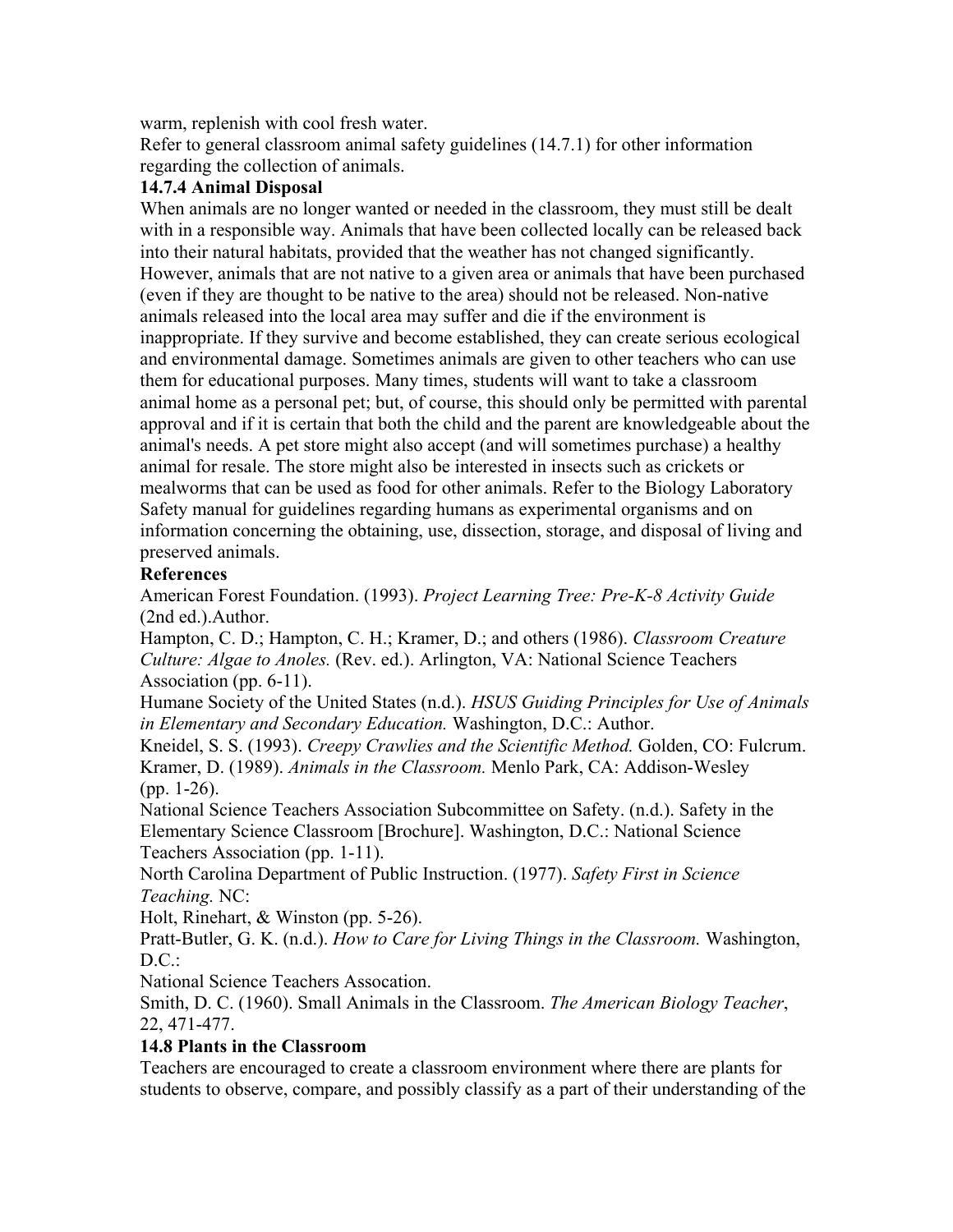plant world. Plants that are used for such purposes should be well known to the teacher. Below are general safety guidelines for the use of plants in the classroom.

### **14.8.1 General Plant Safety Guidelines**

1. Become familiar with dangerous plants in your environment.

2. Remember there are no "safe tests" or "rules of thumb" for distinguishing nonpoisonous from poisonous plants.

3. Breathing spores or pollen can cause reactions in many individuals which may later lead to allergies or diseases.

4. Adhere to the rules regarding poisonous plants in Section 14.8.4.

### **14.8.2 General Plant Care**

The following is a list of ways to maintain plants in the classroom:

1. Never collect a plant if it's the only one growing in a particular area. Instead, collect plants that are growing in groups or stands.

2. Plants should be placed under fluorescent lights or near a window exposed to full sunlight at least part of the day.

3. The use of botanical or synthetic pesticides is strongly discouraged in the classroom.

4. Always take infected plants outdoors for treatment so students aren't exposed to chemicals.

5. Store pesticides in their original containers in a locked cabinet or room out of reach of children.

Refer to section 14.7.2 on Animal Environments and General Maintenance.

### **14.8.3 General Disease Prevention Methods**

The most important means of avoiding disease and pest problems is to prevent them from becoming established. This means being vigilant, providing conditions for healthy plants, and practicing strict classroom garden hygiene as described below (recommendations adopted from the National Gardening Association's "Grow Lab").

1. Pay attention to the plants; investigate the soil, the underside of leaves, etc., for potential problems.

2. When you plant seeds, make sure your potting mix isn't so wet that you can wring water out of it, because algae and fungi will develop in the wet environment. When you water, avoid splashing or wetting the leaves for the same reason.

3. Don't bring in house plants that could have diseases or insect problems. If you must bring in house plants, reduce the risk by inspecting them carefully and by quarantining the newcomers in another part of the room for a few weeks.

4. Remove damaged, diseased, or weakened plant materials regularly from the indoor garden, because they attract insects and provide ripe conditions for diseases to develop. 5. Maintain good air circulation within the garden.

6. Disinfect your equipment.

7. Always use clean potting mix. Reusing potting mix, unless you have pasteurized it, will invite trouble. Commercial soil mixes are already sterile.

8. Fertilize properly. Too much fertilizer can cause lush growth which will be weak and extremely susceptible to attack.

9. Don't touch plants when they're wet. When the leaves of your plants are wet, touching them can spread waterborne diseases.

10. Use good watering practices. Watering too often deprives the roots of air and promotes rotting. Not watering enough stresses the plants and makes them more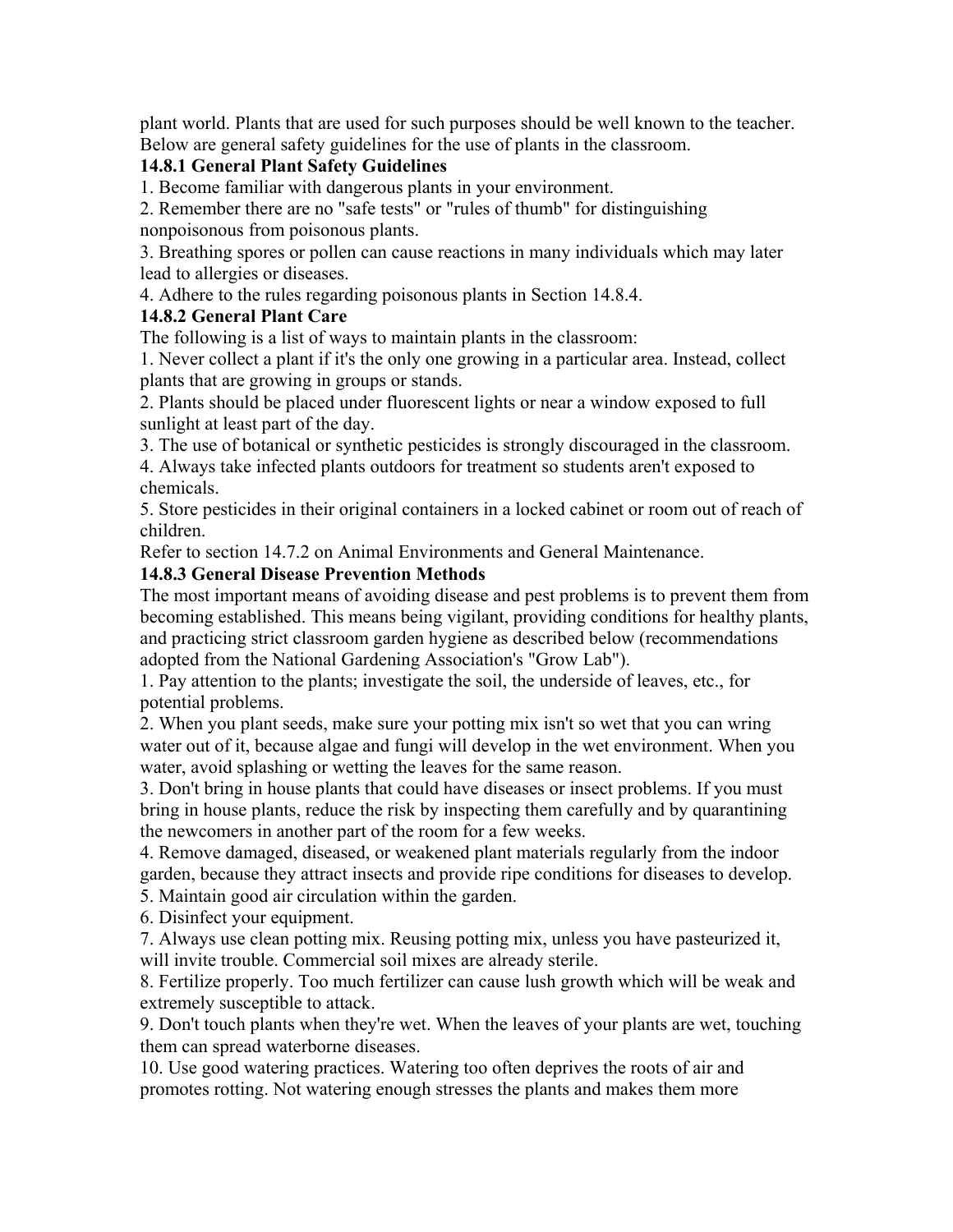susceptible to disease and insects.

11. Don't wait if you notice a problem developing. Take action immediately before the problem has a chance to become well-established and spread to other plants.

12. Dispose of empty pesticide containers properly. Don't reuse them for any purpose. Rinse thoroughly several times and use the rinse water as a last spray on your plants. Wrap empty containers in several layers of newspaper before putting them in the trash.

### **14.8.4 Poisonous Plants**

Since many plants have not been thoroughly researched for their toxicity, the following are some common precautionary rules to impart to your students:

1. Never place any part of a plant in your mouth. (Note: Teachers may want to emphasize the distinction between edible plants, fruits and vegetables, and nonedible plants).

2. Never allow any sap or plant juice to set into your skin.

3. Never inhale or expose your skin or eyes to the smoke of any burning plant.

4. Never pick any unknown wildflowers, seeds, berries, or cultivated plants. If necessary, use gloves to touch unknown plants.

5. Never eat food after handling plants without first scrubbing your hands.

The reasons for these precautions are that any part of a plant can be relatively toxic, even to the point of fatality. The following are some specific examples of toxic plants. This list was obtained from NSTA's "Safety in the Elementary Science Classroom" and is only partial; teachers should include additional poisonous (toxic) plants for their specific geographical area. Also, be aware that many common house, vegetable garden, wooded area, swamp or moist area, ornamental, and field plants, trees and shrubs are toxic. 14.8.4.1 Plants which are poisonous to the touch due to exuded oils:

a. Poison ivy (often found on school grounds)

b. Poison oak

c. Poison sumac

d. Stinging nettles

e. (other)

14.8.4.2 Plants which are poisonous when eaten:

a. Some fungi (mushrooms)

14-26

- b. Aconite
- c. Belladonna
- d. Wake robin
- e. Henbane
- f. Pokeweed
- g. Tansy
- h. Foxglove
- i. Indian tobacco
- j. Jimson weed
- k. (other)

14.8.4.3 The saps of the following plants are toxic:

- a) oleander,
- b) poinsettia,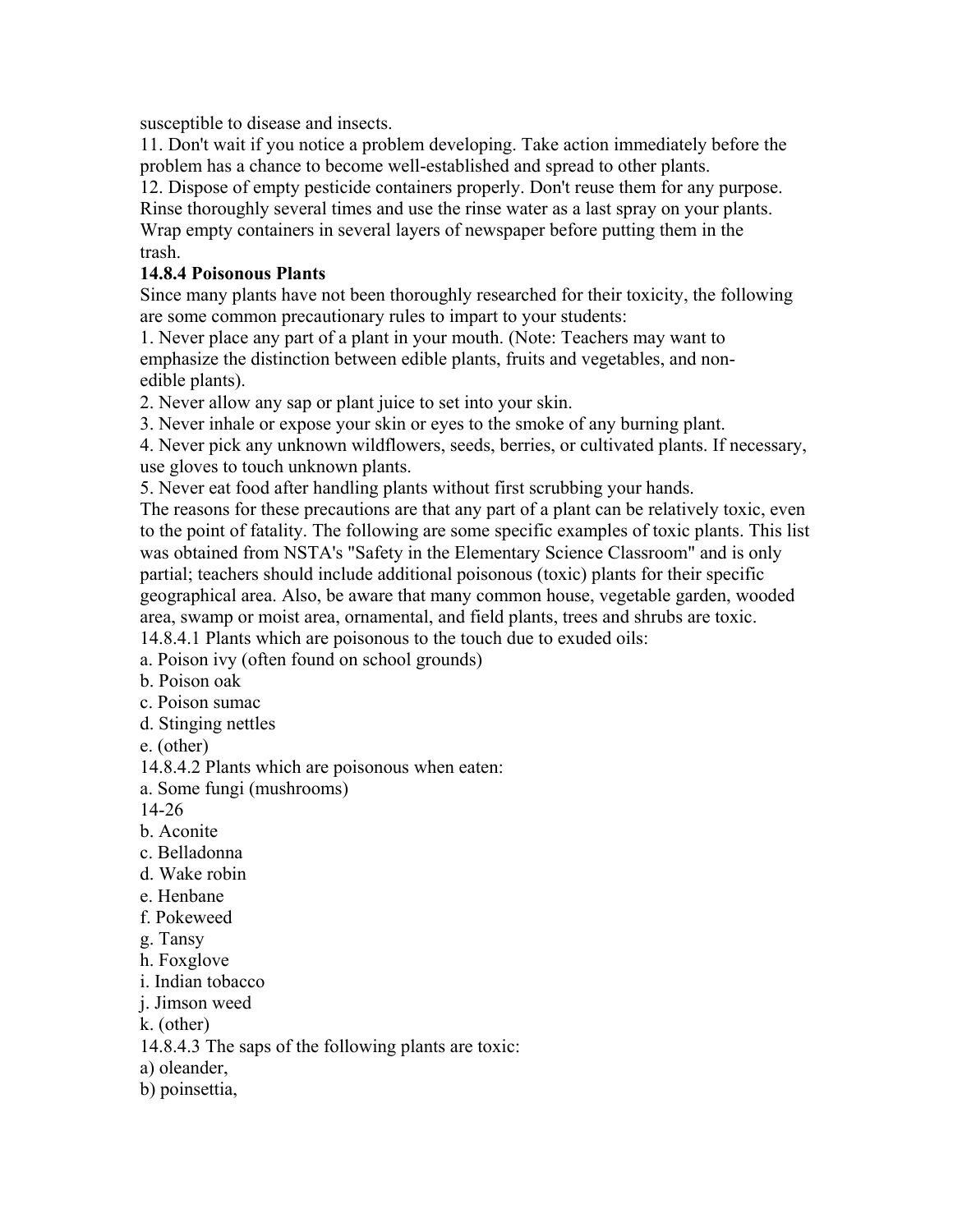c) trumpet vine and

d) other.

Refer to section 13.2.3 in the Biology Laboratory Safety manual for other cautions regarding plant handling and care, and to the Family Safety Magazine of the National Safety Council for a list of common poisonous plants.

#### **14.8.5 Plant Diseases**

The best way to avoid disease problems is to provide ideal conditions (good air circulation, watering, and fertilizing practices, etc.) for your indoor garden and to practice strict garden hygiene. It's difficult to eradicate diseases once they become established, so prevention pays off!

Below are a list of disease problems and control mechanisms obtained from the National Gardening Association's "Grow Lab."

#### DISEASE CONTROL

1. Powdery Mildew - Leaves appear dusted Increase air circulation by uncovering with white powder and eventually turn brown garden. Allow the garden to dry and wither, killing the plant. out between waterings.

2. Gray Mold - Plants develop brown patches Clean up dead plant debris. Remove that eventually are covered with gray or brown and discard all affected materials to fuzzy mold. It can migrate to healthy plants. prevent spreading.

3. Damping off - This fungal disease causes Cover newly planted seeds with 1/8 seedling to rot suddenly at the soil line and inch sphagnum peat moss. Remove fall over. It may prevent germination and affect affected plants and the soil around them flowering and vegetable seed plants. Discard/sterilize potting mix and containers where affected plants were growing.

4. Bean Mosaic - This viral disease is carried No control - prevent by keeping by aphids or seeds of infected plants. Bean leaves aphid population down. Remove appear puckered, yellow, and die. It weakens the affected plants immediately.

5. Fungi and Algae - Fuzzy white, dry brown, or If you notice growths, stir soil or green (algae) growths appear on the soil or base base material with a fork or fingers material surface. They're not real problems, but once a week. Also, dry out garden indicate moist conditions and poor air circulation, by uncovering it to increase air which could lead to other problems. circulation. To avoid algae growth, cover exposed portions with aluminum foil, heavy cardboard, or dark plastic sheets.

### **14.8.6 Plant Disposal**

Teachers should be aware of appropriate plant disposal methods, especially with exotic or nonnative plants. Refer to Biology Laboratory Safety 13.2.4 for general disposal procedures and 13.2 for other considerations regarding the care and use of plants.

#### **References**

Hampton, C. D.; Hampton, C. H.; Kramer, D.; and others (1986). *Classroom Creature Culture: Algae to Anoles.* (Rev. ed.). Arlington, VA: National Science Teachers Association (pp. 6-11).

National Gardening Association. (1988). *National Gardening Association Grow Lab; A Complete Guide to Gardening in the Classroom.* Burlington, VT: Author (pp. 58-63). 14-28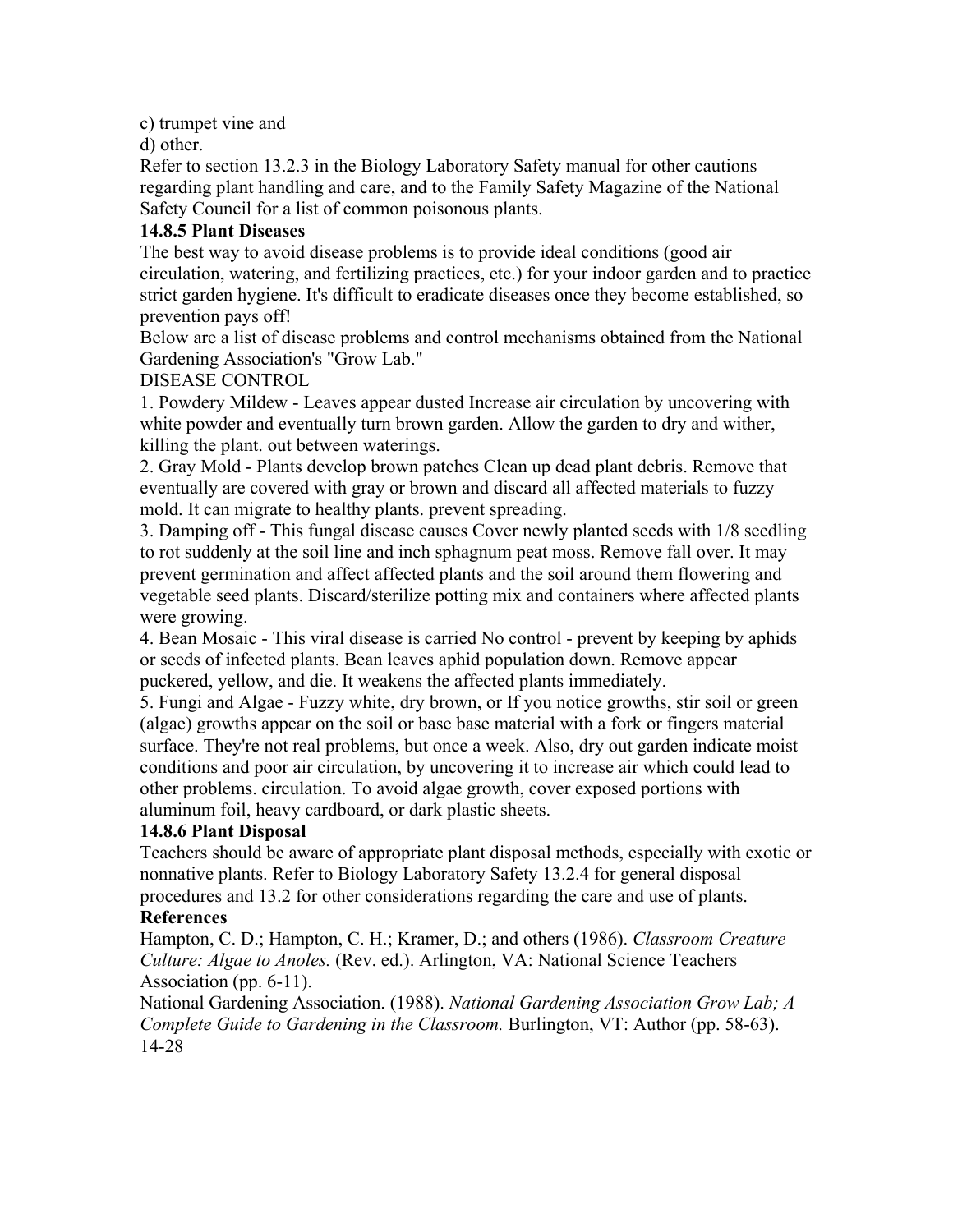National Science Teachers Association Subcommittee on Safety. (n.d.). Safety in the Elementary Science Classroom [Brochure]. Washington, D.C.: National Science Teachers Association (pp. 1-11).

North Carolina Department of Public Instruction. (1977). *Safety First in Science Teaching.* NC: Holt, Rinehart, & Winston (pp. 5-26).

#### **14.9 Microorganisms in the Classroom**

It is important to practice good safety measures when handling microorganisms in the classroom. Refer to the Biology Laboratory Safety manual 13.4.1 for further information regarding the use and safety of microorganisms in the classroom. Below are general safety guidelines regarding the use of microorganisms in the classroom.

#### **14.9.1 General Microorganism Safety Guidelines**

1. Only nonpathogenic bacteria should be used in the classroom. Indiscriminate culturing and handling of pathogenic or nonpathogenic organisms are discouraged.

2. Petri dish cultures should be sealed with tape.

3. Bacterial cultures should be killed before washing petri dishes. Most cultures can be killed by heating for 20 minutes at 15 pounds/inch squared (138 kPa) of pressure or by flooding the surface with chlorine bleach.

4. Contaminated culture media should be sterilized with a strong disinfectant and washed with a strong cleaning agent.

5. Always flame wire loops prior to and after transferring organisms.

6. Wear proper equipment (apron and rubber gloves) when washing bacteriological or chemical ware.

7. Use utmost caution when using a pressure cooker for sterilization of equipment. Turn off the heat source, remove the cooker, and allow the pressure to gradually reduce to normal atmospheric pressure prior to removing the cover.

8. When using the microscope, students should never use the mirror to reflect direct sunlight through the microscope. The bright light can cause permanent eye damage.

9. All live protozoan cultures should be maintained in bright light, but not direct sunlight. Jar lids should be loose so that oxygen can circulate. If an infusion develops mold, tighten the lid and discard it.

10. Students should be instructed that it is unsafe to touch the face, mouth, eyes, and other parts of the body while they are working with plants, animals, microorganisms, fungi, or chemical substances and afterwards, until they have washed their hands and cleaned their nails.

11. Be aware of any allergies that students might have to certain foods, plants, fungi, microorganisms, chemicals, or other substances used in class. For example, breathing spores or pollen can cause reactions in many individuals which may later lead to allergies or diseases.

12. Molds grown or discarded in bags should be killed first before they are thrown away.

Refer to the Biology Laboratory Manual, section 13.0, for more information regarding the use of microorganisms in the classroom.

#### **References**

Biological Sciences Curriculum Study. (1992). *Science for Life and Living; Integrating Science, Technology, and Health.* Dubuque, IA: Kendall/Hunt (pp. T37, T38, & T40).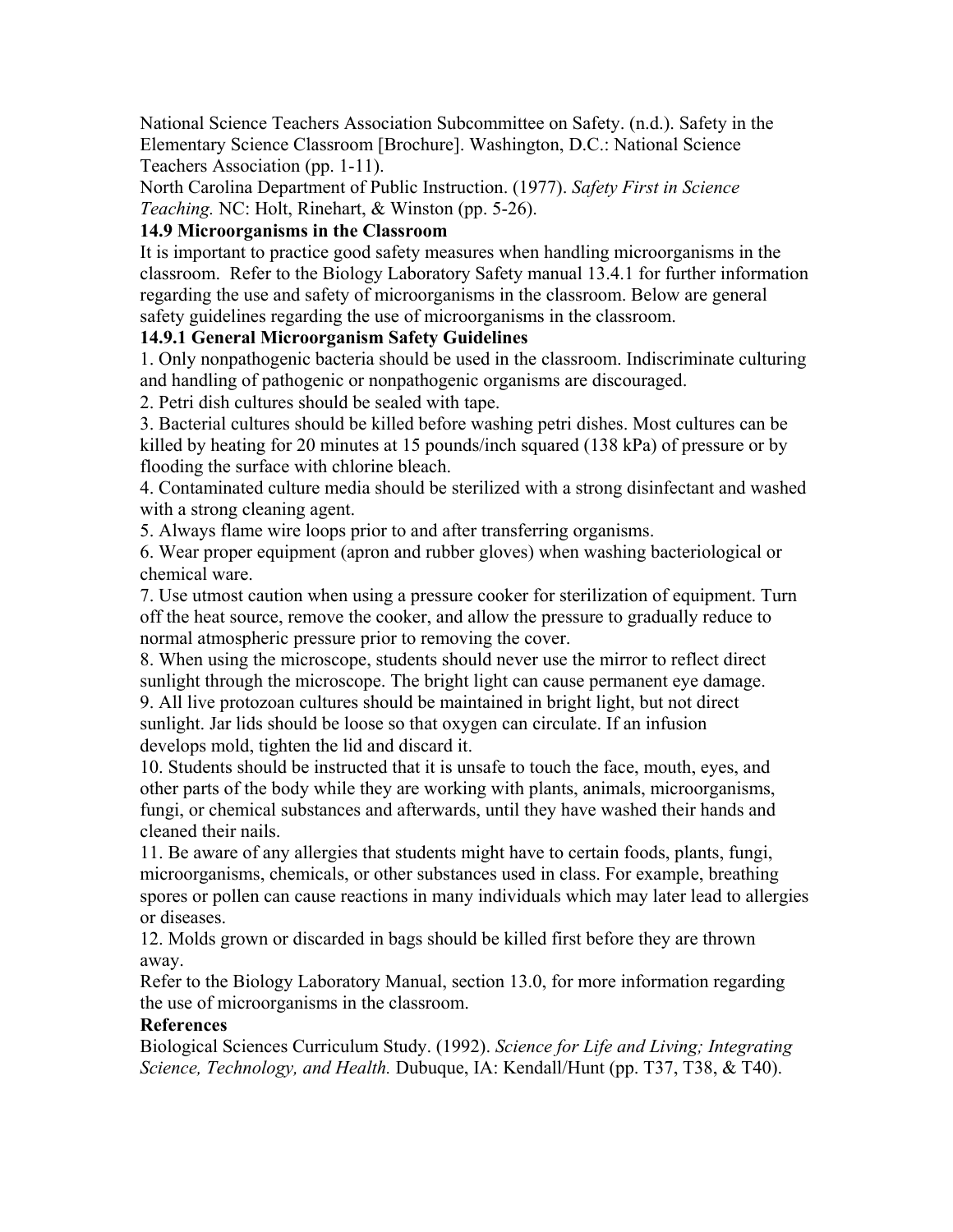National Science Resources Center. (1991). *Microworlds.* Burlington, NC: Carolina Biological.

National Science Teachers Association Subcommittee on Safety. (n.d.). Safety in the Elementary Science Classroom [Brochure]. Washington, D.C.: National Science Teachers Association (pp. 1-11).

North Carolina Department of Public Instruction. (1977). *Safety First in Science Teaching.* NC: Holt, Rinehart, & Winston (pp. 5-26).

# **14.10 Earth Science in the Classroom**

Proper safety precautions are necessary when students are engaged in Earth Science related activities in the classroom. General information on earth science safety in the classroom is found in *Rocks and Minerals*, and Champaign Unit 4's *Our Place In Space*  for information on solar

safety.

# **14.10.l General Safety Guidelines**

14.10.1.1 Rocks, minerals - Proper protective devices (eyes, body) should be used when hammering, chipping, or grinding rocks, minerals, or metals. See section 14.4 for further information on eye protection and rocks and minerals.

14.10.1.2 Solar system - The following suggestions will help students protect their eyes when they study the solar system.

1. It is extremely dangerous to look at the sun with the naked eye or even very dark sun glasses. Eye damage or blindness may occur.

2. Never use optics such as binoculars or telescopes to look at the sun. This only magnifies the intensity of the sun and can cause permanent damage or blindness.

3. Looking at an eclipse of the sun is even more dangerous because of the intensity of light. This can only be done safely by experts.

4. Use proper illumination for microscopes. Reflected sunlight can damage the eye. **References** 

Champaign Community Schools Unit District #4. (1996). *Our Place in Space.*  Champaign, IL: Author (p. 5).

From *Science for Life and Living: Integrating Science, Technology, and Health - Systems and Analysis* by BSCS. Copyright (c) 1994 by BSCS. Used by permission of Kendall/Hunt Publishing Company.

National Science Resources Center. (1994). *Rocks and Minerals.* Burlington, NC: Carolina Biological.

#### **14.11 Physical Science in the Classroom**

Below are general safety measures regarding the storage of equipment and materials and the handling and maintenance of various equipment and chemicals. It is important that teachers and students follow proper procedures when dealing with potentially dangerous equipment and chemical substances.

#### **14.11.1 Storage of Equipment and Materials**

Poor storage invites accidents. One of the most important essentials for safety in the classroom is adequate, efficiently planned storage. The following should be considered when storing equipment and materials.

14.11.1.1 Area - Enough space should be available so that there is no crowding. Shelving should deep enough that the articles are not easily dislodged. A bar on the shelf edge is often desirable as an added safety measure to prevent items from falling off.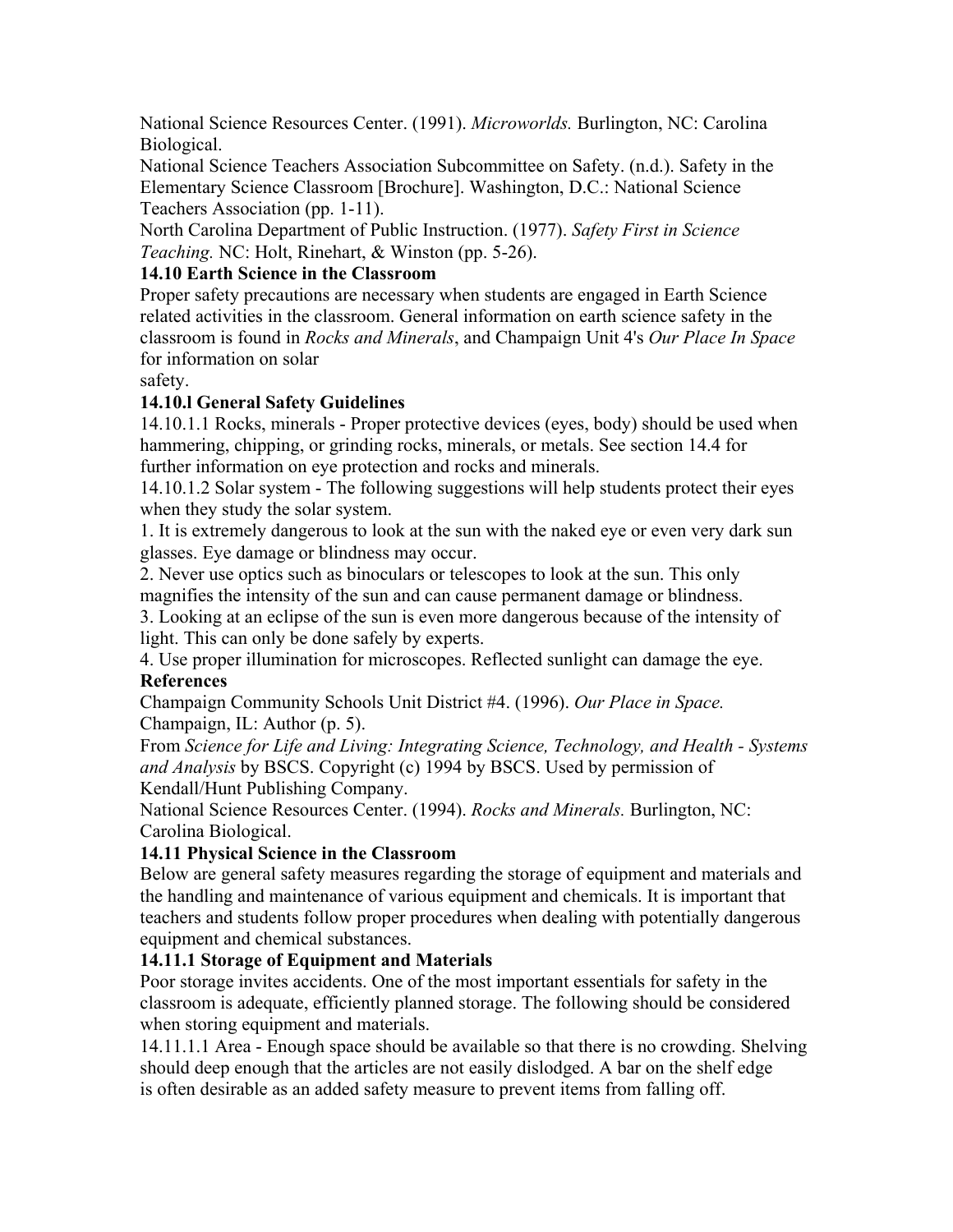14.11.1.2 Height of Storage Shelves - Low levels are preferred. Toxic chemicals, large glassware, and heavy articles should always be stored on a lower shelf that is not accessible to students. When shelving cannot be reached from a standing position, a step stool should be available and used.

14.11.1.3 Containers - Materials should be kept in containers which are easily handled, e.g., acids are kept in small bottles for student use rather than in large gallon jars. Plastic is preferrable to glass because of breakage.

14.11.1.4 Placement of Hazardous Materials - Volatile liquids should be stored away from

sunlight, electrical switches, or heat sources. Reacting chemicals should not be stored near each other. Hazardous materials should be kept under separate lock.

14.11.1.5 Labeling - At the elementary school level, it is prudent to label both the storage area where the equipment and materials are stored as well as the individual item. Marking pens or electric markers may be used to identify equipment name. Usually temporary type labels are more appropriate for containers used for materials, including dry and liquid chemicals*.* 

14.11.1.6 Dispensing - Teachers should dispense substances into temporarily marked containers for student use and only in such quantities as will be used. Pouring dry chemicals or liquids back into the original containers will almost certainly contaminate the entire supply.

14.11.1.7 Identification of Chemicals - Chemicals should be identified by common name as well as the scientific name, formula, precautions for use, and antidote. Substances which have lost their identity labels or for which there is confusion as to their identity should be carefully discarded. They should never be used in experiments.

14.11.1.8 Liquid storage - Liquids should be stored in separate storage areas, not near equipment or other materials. Storage should further be separated by placing acids, bases, and salts in separate areas. Volatile substances, if any, should be placed in a cool storage area that has proper ventilation.

14.11.1.9 Transportation and Control - A system should be developed for transporting equipment and materials to the classrooms. A rolling cart with lips on each shelf is highly recommended. Hazardous materials should only be transported through the halls under direct supervision of a teacher. In addition, a method for checking in and out what is needed should be put into practice.

Refer to Chapter 7 for more detailed information regarding storage and labeling of chemicals.

# **14.11.2 General Safety Guidelines**

14.11.2.1 General - Below are general safety tips when doing physical science related activities in the classroom:

1. Constant surveillance and supervision of students activities are essential.

2. Teachers should set good safety examples when conducting demonstrations and experiments.

3. Always practice activities yourself before performing them with your class. This is the only way to become thoroughly familiar with an activity, and familiarity will help prevent potentially hazardous mishaps. In addition, you may find variations that will make the activity more meaningful to your students.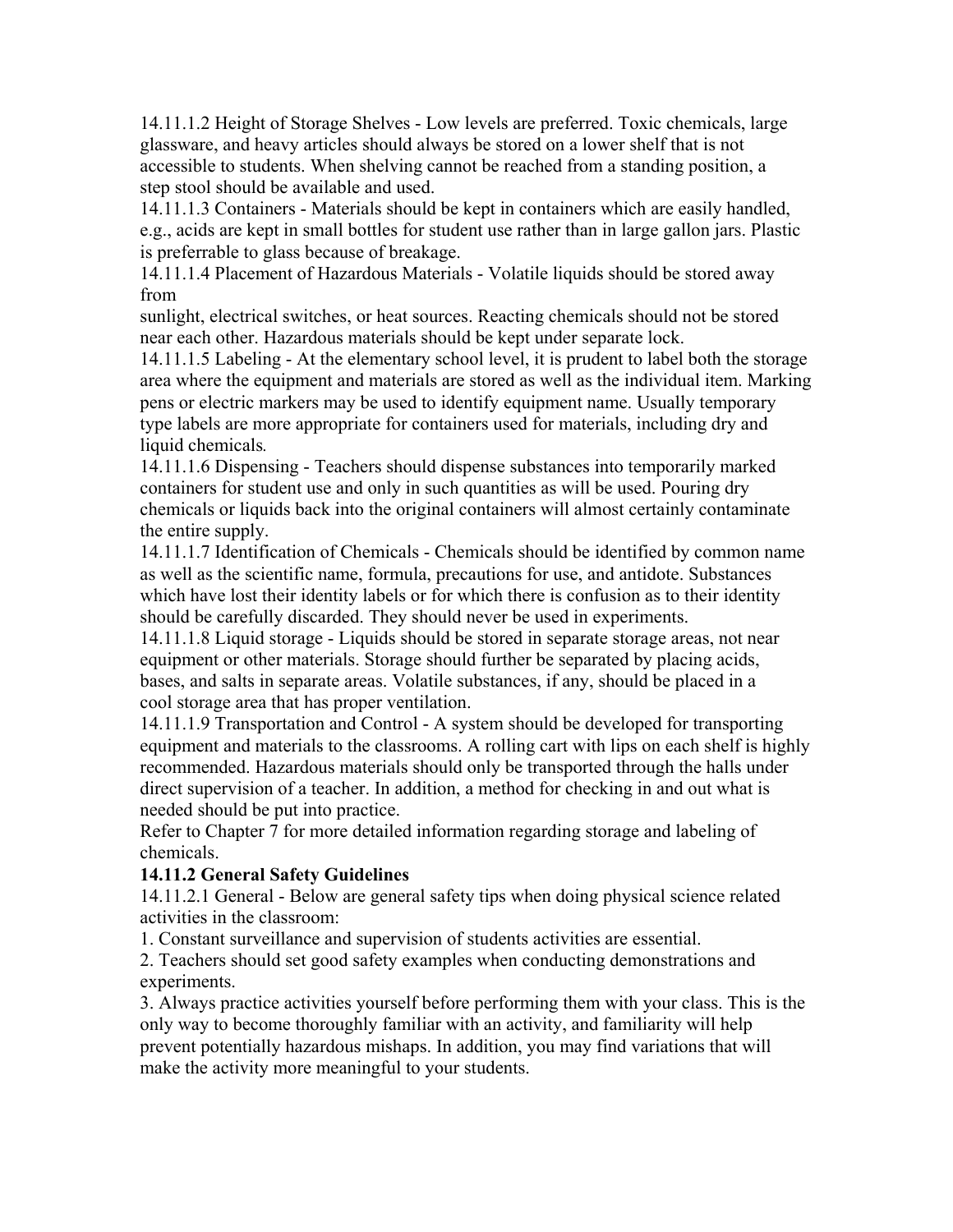4. Read each activity carefully and observe all safety precautions and disposal procedures.

5. Special safety instructions are not always given for everyday classroom materials being used in a typical manner. Use common sense when working with hot, sharp, or breakable objects such as flames, scissors, or glassware. Keep tables or desks covered to avoid stains. Keep spills cleaned up to avoid falls.

14.11.2.2 Match Safety

1. Only wooden safety matches, the kind sold in packets of small individual boxes, should be used. Book matches are not recommended.

2. Be sure the box is closed before the match is struck.

3. Always strike the match away from you.

4. Strike the match near the candle you are going to light.

5. If the match breaks while you are trying to light it, don't use it. Dip it into water and place it in a jar.

6. If the candle has not lit and the match is burning low, blow the match out and get another.

7. After the match has been used, dip the hot end into water and place it in a jar. 14.11.2.3 Plastics

Below are general safety procedures that should be followed when handling plastic materials in the classroom:

1. If you are going to try breaking plastics with something like a hammer, wrap them in a cloth first because you don't know how they will behave.

2. Polystyrene, as used in clear "glasses" or other containers which give a ring when tapped, shatters with very jagged edges so take care.

3. When cleaning plastic tubes or boxes, remove caps and place the emptied tubes/boxes and caps in a dish with a solution of warm water and detergent. After the tubes have soaked at least ten minutes, push the large bottles brush up and down in the tubes to clean them.

4. Repair plastic box cracks using liquid plastic cement. The cement is applied by painting it on both sides of the crack. Several applications may be necessary in some instances. Allow one hour for drying.

14.11.2.4 Glass Tubing - See the chemistry chapter, section 9.1.1, on the safe use of glassware in

the classroom.

# **14.11.3 Physical and Chemical Science**

14.11.3.1 General Guidelines - The following guidelines will help students use equipment and substances safely in the classroom.

1. Students should be taught that chemicals must not be mixed "just to see what happens."

2. Students should be instructed never to taste chemicals and to wash their hands after use.

3. Students should not be allowed to mix acid and water

4. Combustible materials should be kept in a metal cabinet equipped with a lock.

5. Chemicals should be stored under separate lock in a cool, dry place, but not in a refrigerator.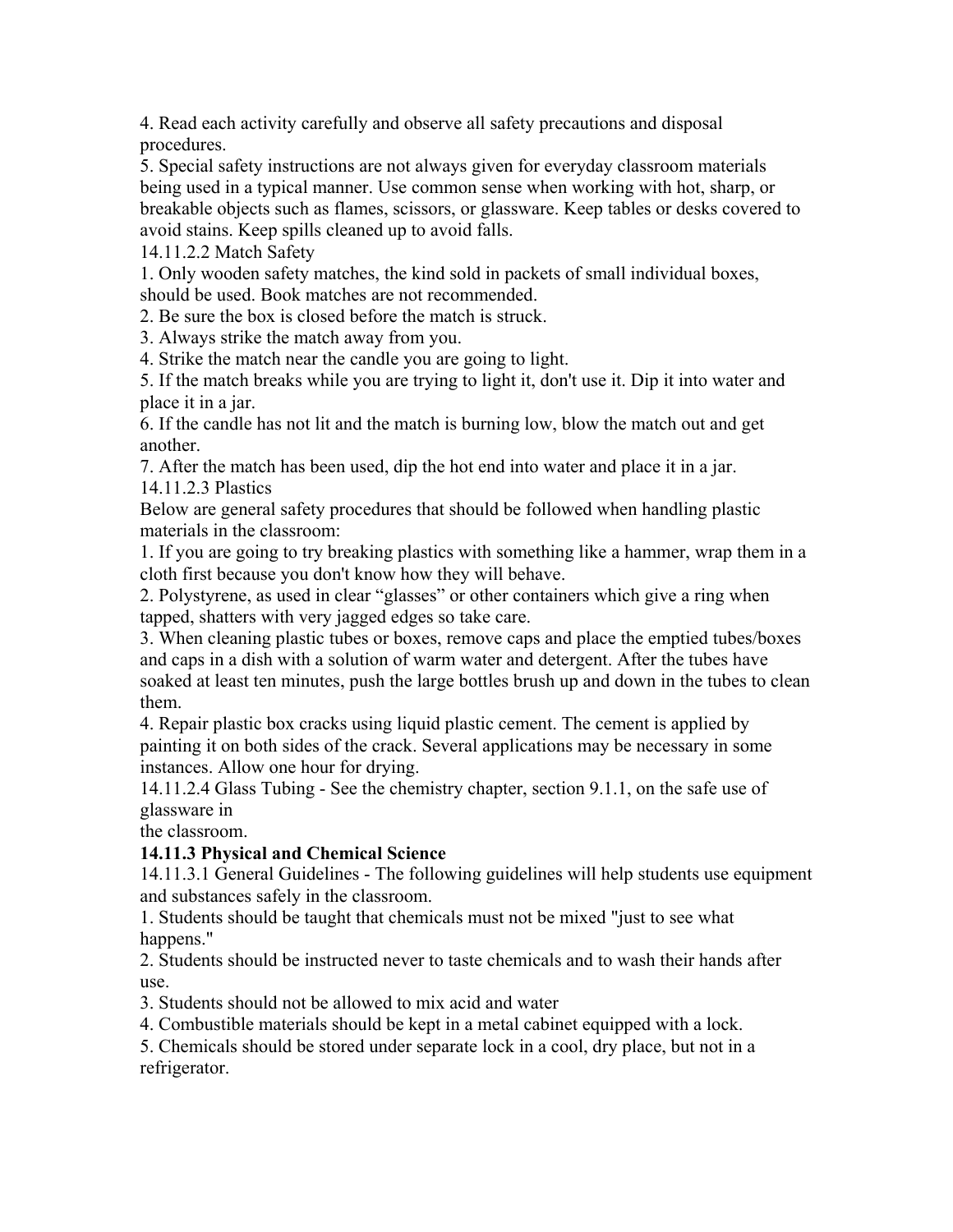6. Only minimum amounts of chemicals should be stored in the classroom. Any materials not used in a given period should be carefully discarded, particularly if they could become unstable.

7. Never eat or drink in the laboratory or from laboratory equipment.

8. Never allow the open end of a heated test tube to be pointed toward anyone.

9. When alcohol is heated, it must be in a water bath container with the top of the beaker, etc., holding the alcohol below the top of the water bath container.

10. Chemicals should not be tasted for identification purposes.

11. When heating materials in glassware by means of a gas flame, the glassware should be protected from direct contact with the flame through use of a wire gauze or asbestoscentered wire gauze.

12. When working with flammable liquids

- Have a carbon-dioxide or multipurpose fire extinguisher available,

- Work in a well-ventilated area,

- Keep the liquid over a pan or sink,

- Use no flames or high-temperature heating devices, and

- Do not store in a home-type refrigerator. Fumes may be ignited by sparks produced in the electrical switching system. *(Explosion-proof refrigerators are available from science supply houses.)* 

13. Alcohol lamps are not recommended for use in the classroom.

14. Thermometers for use in the elementary classroom should be filled with alcohol, not mercury.

15. When working with chemicals, it is imperative that teachers understand the properties, hazards, and appropriate emergency procedures to follow in the event of an accident. *Material safety data sheets (MSDS) and the Merck Index provide this comprehensive information from chemical manufacturers, including physical property data, toxicity information, and handling and disposal specifications for chemicals.*  14.11.3.2 Toxic Chemicals

1. Rubbing alcohol is known to be toxic to the intestines and is intended for external use only. Be sure to discard the used mixture after each class by pouring it down the sink drain.

2. Iodine is considered toxic when ingested in large quantities. Students should be warned not to put iodine in their mouth, as it is poisonous. Also, it can stain paper and clothes. To remove iodine stains, soak the item in a mixture of vitamin C and water.

3. Never mix products containing ammonia with chlorine bleach, toilet bowl cleaners, rust removers or oven cleaners. These products will produce poisonous gases when combined.

Refer to Chapter 8 in the Chemistry Laboratory Safety section for information on proper disposal of chemical substances.

# **14.11.4 Electrical Science**

Teachers and students should be constantly alert to the following safety precautions while working with electricity.

1. Students should be taught safety precautions for use of electricity in all everyday situations.

2. At the start of any unit on electricity, students should be told not to experiment with the electrical current of home circuits.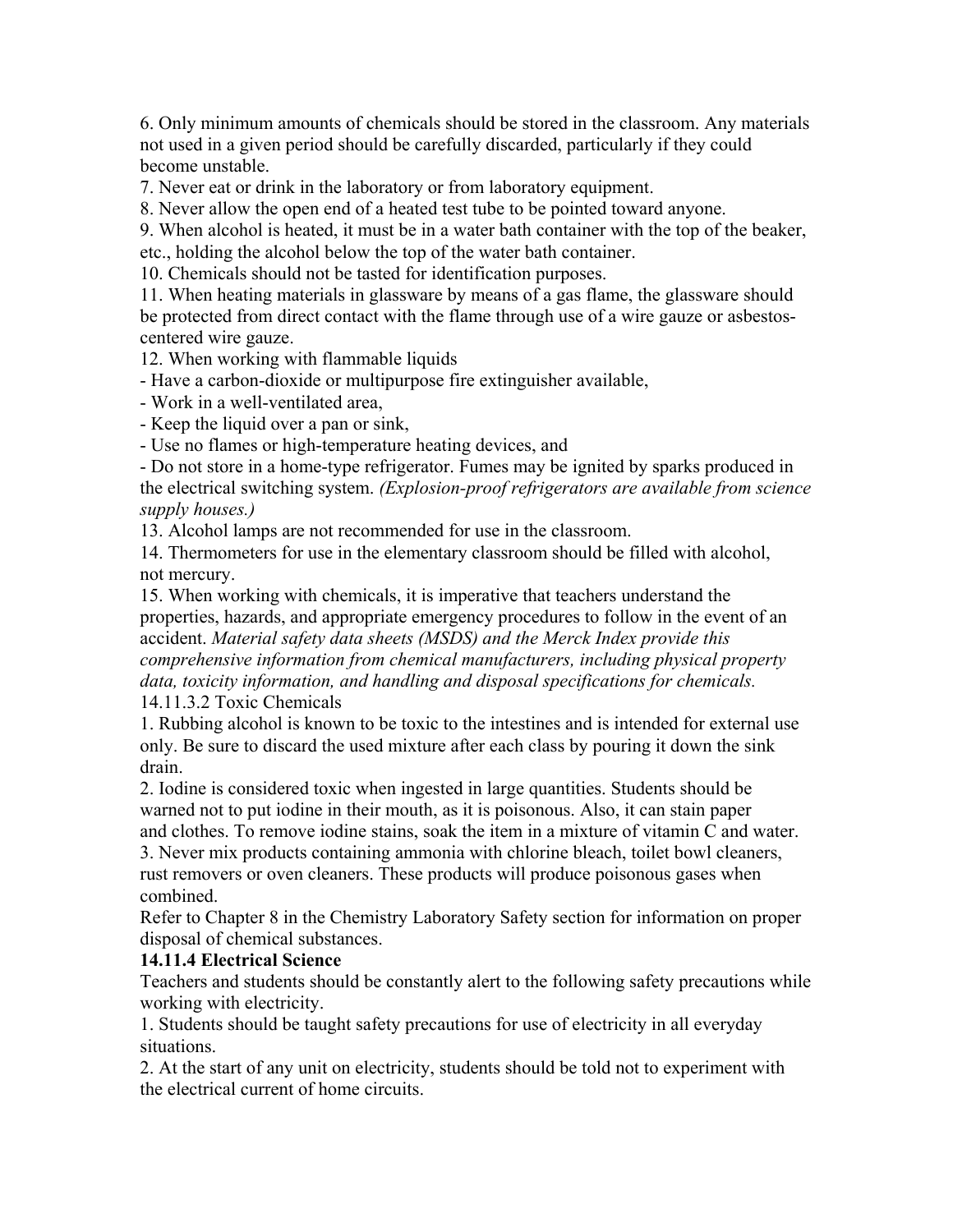3. Check your school building code about temporary wiring for devices to be used continuously in one location. Friction of extension cords could easily cause a short circuit.

4. Connecting cords should be short, in good condition, and plugged in at the nearest outlet.

5. To remove an electrical plug from its socket, pull the plug, not the electric cord.

6. Tap water is a conductor of electricity. Students' hands should be dry when touching electrical cords, switches, or appliances.

7. Students should understand that the human body is a conductor of electricity.

8. Batteries or cells of 1.5 volts or less are safe for elementary classroom use. However, the battery may explode if heated or thrown into an open fire. The chemicals inside the battery can be dangerous if taken internally or exposed to the skin.

9. Work areas, including floors and counters, should be dry.

10. Do not use electrical wires with worn insulation.

11. Use 3-prong service outlets.

12. Some D-cell batteries used in the classroom will not give even a mild shock unless more than two dozen are connected in a series. However, these batteries can generate significant amounts of heat if a wire is connected to both ends, and can cause burns. Teachers and students should take proper precautions when using D-cell batteries.

13. Do not use rechargeable batteries. These batteries can cause wires to be very hot when they are short-circuited.

14. Never grasp any electrical device which has just been used. Most electrical devices remain hot after use and serious burns may result.

# **References**

Champaign Community Schools Unit District #4. (1991). *Mystery Powders; Third Grade Teacher's Guide.* Champaign, IL: Author (pp. 6-7).

Elementary Science Study. (1967). *Teacher's Guide for Gases and Airs - Nature of Air and Behavior of Gases.* NY: McGraw-Hill (pp. 23-24).

Elementary Science Study. (1988). *Teacher's Guide for Heating and Cooling.* Nashua, NH: Delta Education.

Illinois Environmental Protection Agency. (1993). Recipes for a Safer Home [Brochure]. IL: Author  $(p. 4)$ .

Martin, R.; Sexton, C.; Wagner, K.; & Gerlovich, J. (1994). *Teaching Science for All Children.* 

Needham Heights, MA: Allyn and Bacon (pp. 346-355).

National Science Resources Center. (1991). *Magnets and Motors - Science and Technology for Children.* Burlington, NC: Carolina Biological.

National Science Resources Center. (1994). *Food chemistry - Science and Technology for Children*. Burlington, NC: Carolina Biological.

National Science Teachers Association Subcommittee on Safety. (n.d.). *Safety in the Elementary Science Classroom* [Brochure]. Washington, D.C.: National Science Teachers Association (pp. 1-11).

North Carolina Department of Public Instruction. (n.d.). Elementary Science Safety Guide [Brochure]. NC: Author (pp.1-3).

North Carolina Department of Public Instruction. (1977). *Safety First in Science Teaching.* NC: Holt, Rinehart, & Winston (pp. 5-26).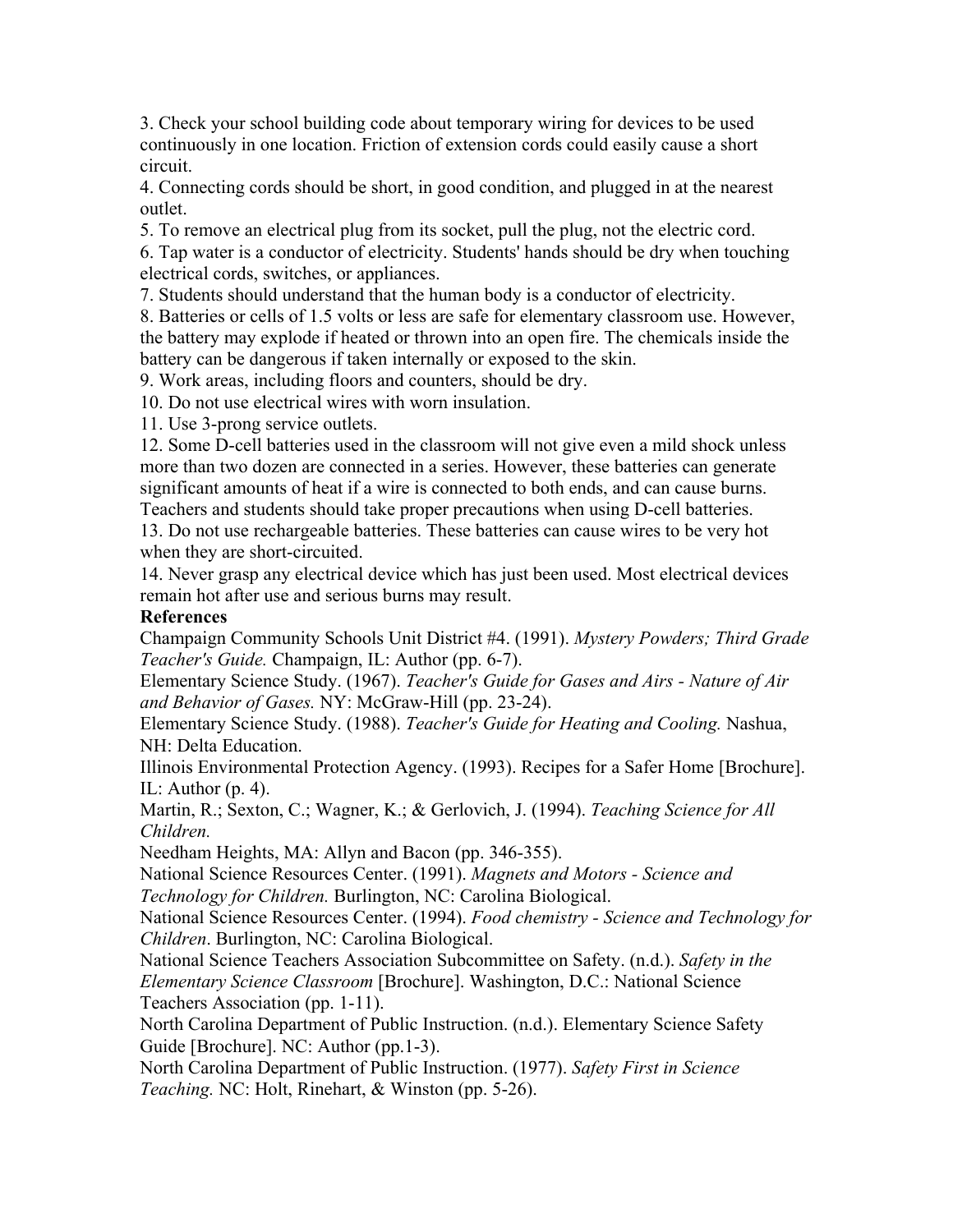Sarquis, J. L.; Sarquis, M.; & Williams, J. (1995). *Teaching Chemistry with Toys: Activities for Grades K-9*. Middletown, OH: Terrific Science Press. Science 5/13. (1974).

*Children and Plastics, Stages 1, 2 and Background.* NY: Macdonald Educational (pp.33- 34).

# **14.12 Art in the Classroom**

The Toxic Art Supplies in Schools Act (P.A. 84-725) prohibits the purchase of toxic art and craft materials for the use in grades kindergarten through six. The act further requires that art and craft materials containing toxic substances purchased for use by students in grades seven through twelve be labeled in accordance with Section 5 of the Act. In addition, federal law regarding non-toxic art supplies became effective November 18, 1990. (See 15 U.S.C. 1277.)

In accordance with Sections 9 and 10 of the Toxic Arts Supplies in Schools Act, the Illinois Department of Public Health has provided us with lists of art and craft materials which can be used in grades kindergarten through six. The lists of non-toxic art and craft materials, which are published annually, are expanded as more art and craft materials are evaluated. Refer to ISBE's List of Non-toxic Art and Craft Materials (1995) for products which can be purchased for use by students in grades kindergarten through twelve and to the P.A. 84-725 Toxic Art Supplies in Schools Act. (J.A. Spagnolo, personal communication, March, 1995)

The American Association for the Advancement of Science (AAAS) has recommended a major emphasis on themes in science curricula. Themes are the overarching ideas that integrate the concepts of different scientific disciplines, such as life science, earth science, and physical science. They also integrate the elements and principles of the visual arts and connect the concepts of science and art in meaningful ways. Many teachers are concerned about the management of materials and supplies during art and science lessons. Occasionally, such concerns actually prevent teachers from devoting as much time to art and science as they would like. Listed below are general safety guidelines when working with art materials in the classroom.

# **14.12.1 General Safety Guidelines**

14.12.1.1 Safety

- 1. Use white glue or paste instead of resin-based glues and rubber cement.
- 2. Use acrylic paints rather than enamel or oil paints.
- 3. Use water-based printing inks rather than oil- or solvent-based inks.
- 4. Use water-based felt markers rather than solvent-based markers.
- 5. Have students wash their hands thoroughly with soap and water after art activities.
- 6. Check all art and craft materials for toxic substances.
- 7. Read and adhere to warning labels before using art or craft materials.

8. Especially in the primary grades, be sure students use only nonpointed scissors. If students must walk around carrying scissors, remind them to point the tips of the scissors toward the floor.

9. When working with chemicals, it is imperative that teachers understand the properties, hazards, and appropriate emergency procedures to follow in the event of an accident. *Material safety data sheets (MSDS) and the Merck Index provide this comprehensive information from chemical manufacturers, including physical property data, toxicity information, and handling and disposal specifications for chemicals.*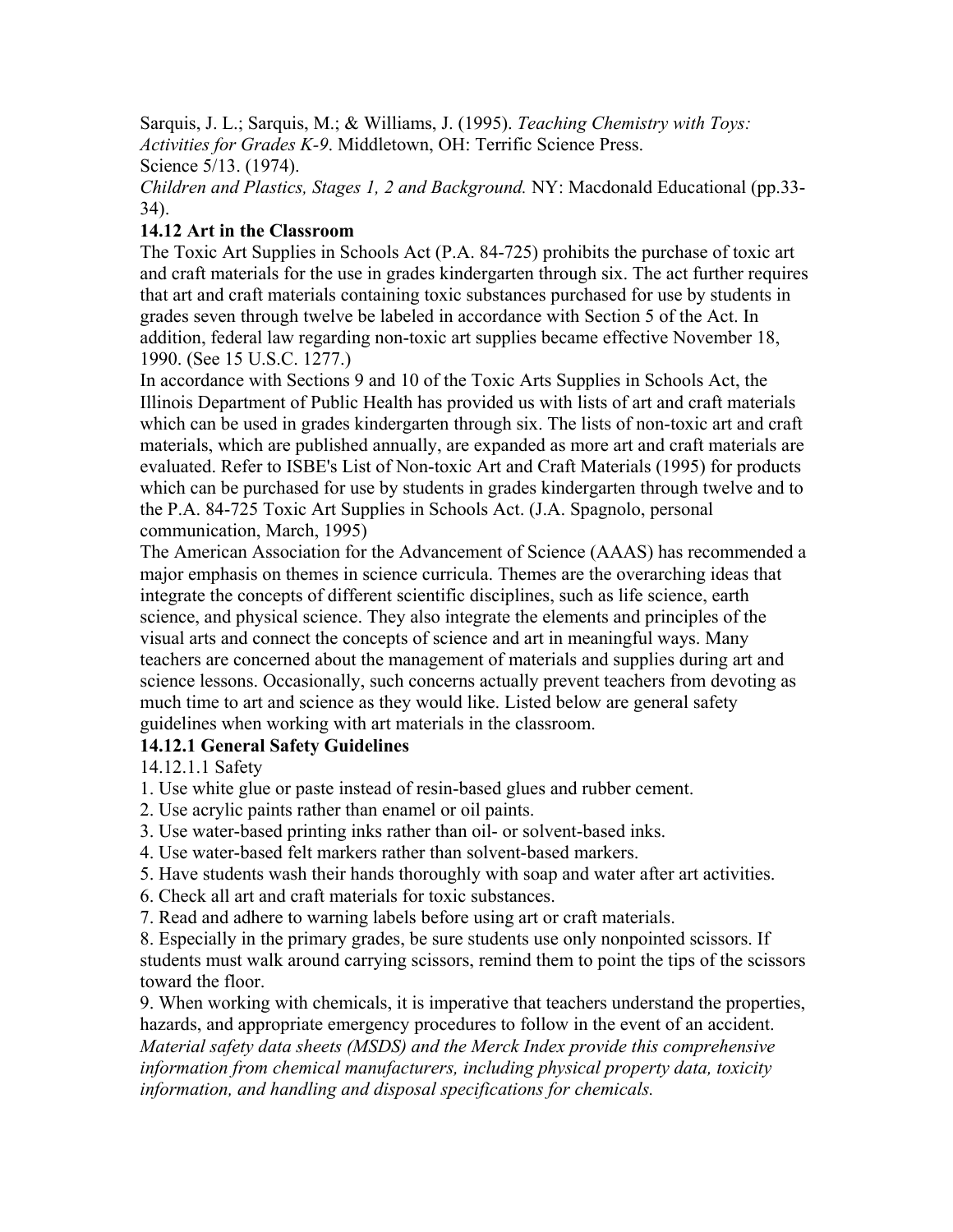#### 14.12.1.2 Set up

1. Cover desks and tables with newspaper. Students can fold odds and ends into the newspaper at cleanup time.

2. Before beginning any lesson, make sure that students understand cleanup procedures and know where to put finished work.

14.12.1.3 Cleanup

1. Collect brushes, pencils, or other implements as a first step in cleaning up. (This stops the art activity). One monitor can wash brushes later and stand them on their handles in a can to dry.

2. Avoid sink congestion by providing each student with one wet paper towel and one dry paper towel. These can be distributed loose or in a shallow tub. Have students wipe their hands with the wet towels and dry them with the dry towels, thus avoiding the sink altogether.

Refer to specific cleanup procedures outlined under the maintenance/use of various art materials (i.e. clay, tempera, etc.).

Below are general tips concerning the safety and use of specific art materials.

# **14.12.2 Tempera**

1. When mixing powdered tempera, add several drops of dishwashing soap to the paint. This will cause the powdered paint to dissolve more quickly in the water. A few drops of dishwashing soap in liquid tempera will cause the paint to wash off hands more easily.

2. Arrange tempera paints in low containers such as cut-off milk cartons or margarine tubs with plastic lids. Arrange containers in shoe boxes for easy storage.

3. Collect a variety of plastic containers to use for water. Containers of different sizes can be stored inside each other.

4. Individual palettes for color mixing can be made of coffee can or margarine lids, plastic foam trays, and so on.

5. When mixing colors, show students how to rinse their brushes and dry them on paper towels so as not to muddy the paints.

# **14.12.3 Clay**

1. Use one 25-pound sack of moist clay per class. Check the clay before the lesson to be sure it is still moist.

2. Use individual oilcloth place mats to cover desks. If oilcloth is not available, have students use masking tape to fasten fabric-backed wallpaper samples, heavy-duty aluminum sheets, or large flattened paper bags to their work surfaces.

3. Use a length of wire for cutting the clay.

4. Use plastic bags and rubber bands to store unused clay.

5. Provide each group of students with a tub or bucket to wash their hands, and a dry paper towel for each student.

# **14.12.4 Paste**

1. Distribute paste on a small scrap of paper for each student.

2. When demonstrating collage, show students how to spread the paste on the back of the smaller piece of paper and then stick it to the larger piece.

3. Provide wet and dry paper towels for cleanup.

# **14.12.5 Watercolor**

1. Demonstrate how to rinse the brush thoroughly with water when mixing colors, so as to avoid muddying colors.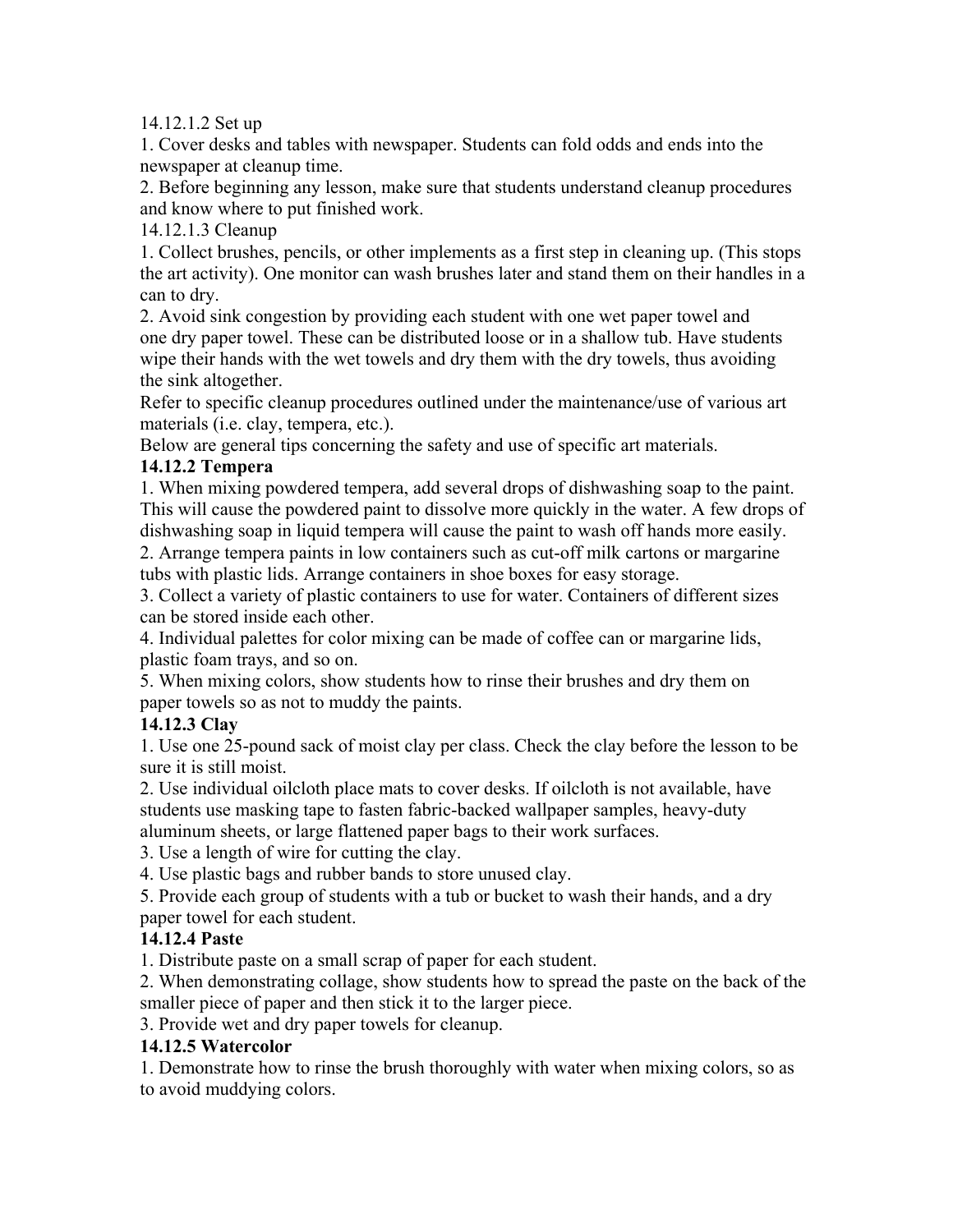2. Show students how to lightly dip the end of a facial tissue onto a wet watercolor pan to remove any muddy color.

3. When using crayon-resist techniques, note that some colors resist wax better than others. Different colors are made with different pigments. For instance, browns are heavier than other pigments and tend to lie on the crayon rather than resist it.

4. Old, dried-out watercolor pans should be discarded. After several years, the binding agent in the pigments deteriorates, and colors lose their luster.

#### **14.12.6 Chalk**

1. Reduce the amount of chalk dust produced when students use chalk. Before the activity, soak chalk pieces in water for one or two minutes, and then lay them on newspaper to dry. Using wet chalk will result in brighter colors and less dust, both in the air and on clothing.

2. Another way to reduce chalk dust is to have students dip their chalk into liquid starch before applying the chalk to paper. The starch will spread the chalk color over the paper without raising the dust. The same technique can be used with white liquid tempera paint on a colored construction paper background.

#### **References**

Illinois State Teachers Association. (1995). *List of Non-toxic Art and Craft Materials.*  Springfield, IL: Author (pp. 88-93).

Tolley, K. (1994). *The Art and Science Connection; Hands-on Activities for Intermediate Students.* Menlo Park, CA: Addison-Wesley.

# **14.13 Field Trips**

Field trips are a valuable, positive addition to the science program. A good field trip is a well planned trip, where educational objectives are identified and the activities conducted are intended to achieve those objectives. When the study in the field is well organized, the possibility of accidents occurring is greatly reduced. A few relatively simple precautions can ensure safety for all participants.

# **14.13.1 Field Trip Guidelines**

1. Teachers should never take anything for granted where students are concerned and should always be alert for the unexpected.

2. If possible, a second responsible adult, known and approved by the school administration, should accompany the teacher on the trip.

3. Parent permission should be solicited and received before a student is allowed to go on a field trip.

4. Decide what to see, how long to spend in each place, and how long it takes to get from place to place.

5. First aid kits should be checked to see that they contain the essential first aid items. 6. Visit the site prior to the actual field trip. The teachers should have a thorough

knowledge of the field trip area, including obvious dangers such as poisonous plants, snakes, water dangers, fall areas, and electrical hazards.

7. No trip should be taken to any body of water unless at least one person in the party is familiar with the latest methods of artificial respiration and with the rules of ordinary water safety as described in first aid handbooks, scouting manuals, and the American Red Cross Senior Life Saving.

8. Develop a list to be sent home identifying the proper clothing to be worn and the necessary equipment or supplies to be taken on the trip.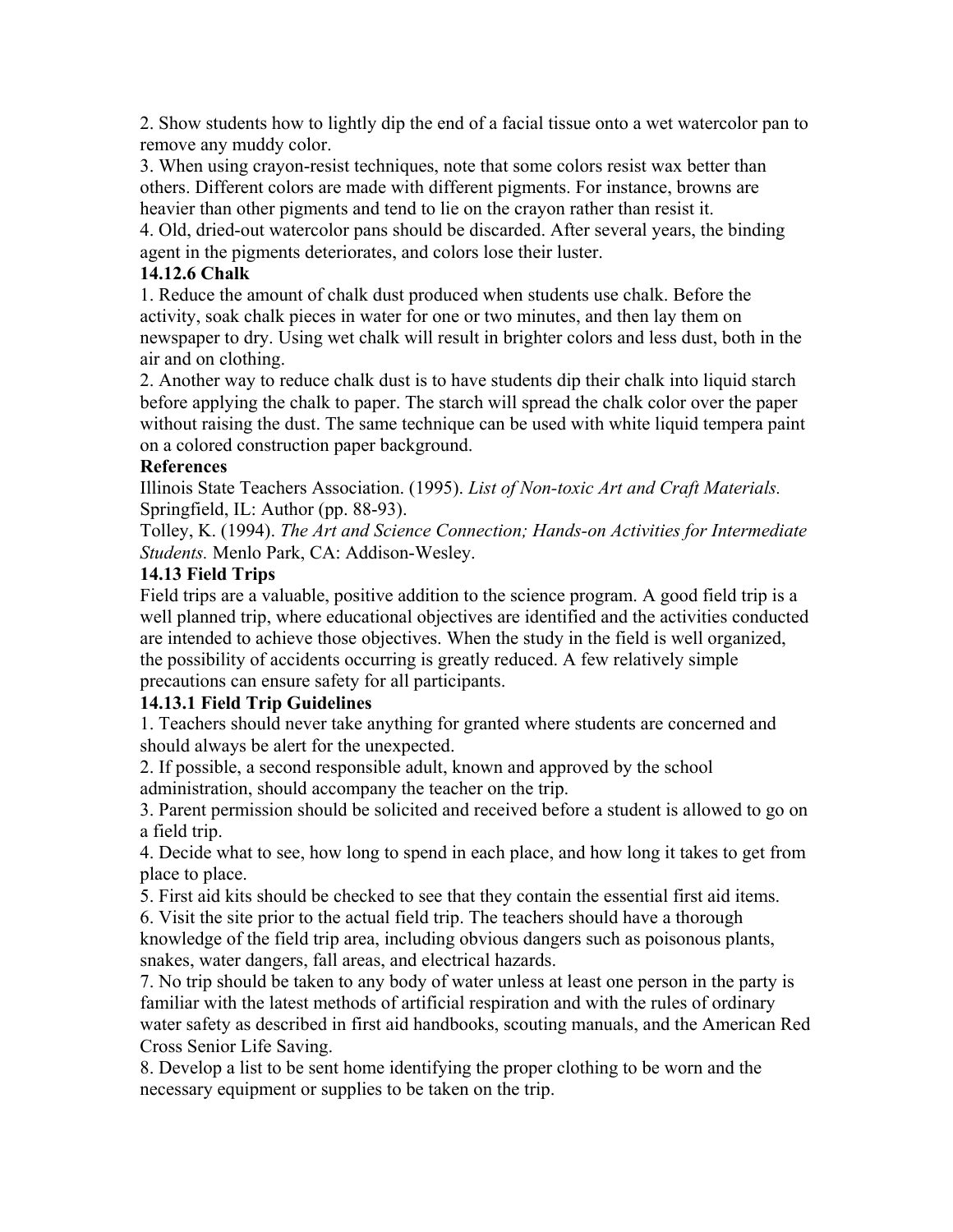9. To prevent the risk of mite and tick infestation, plant poisoning, or scratches, students should wear clothing that covers the legs and arms.

10. Students taking trips near or into the water of a stream, river, lake or ocean should learn to recognize dangerous aquatic plants and animals common to the area.

11. When taking a field trip involving wading, the buddy system should always be used. Life jackets should also be available.

12. Trips to factories and laboratories must be well supervised and an experienced plant representative should conduct the tour.

13. Establish rules for safe conduct prior to taking the trip.

14. Glass collection jars or containers should be avoided. The use of plastic, paper, or cloth containers may prevent cuts and loss of specimens due to breakage.

15. Obtain up-to-date medical information and emergency telephone numbers for each student.

16. Establish clear physical boundaries and time limits.

17. Students should not put their hands into holes.

Refer to Chapter 15, The Outdoor Learning Area, for more information about safety and the outdoor classroom.

From *Science for Life and Living: Integrating Science, Technology, and Health - Systems and Analysis* by BSCS. Copyright (c) 1994 by BSCS. Used by permission of Kendall/Hunt

Publishing Company.

# **References**

Biological Sciences Curriculum Study. (1992). *Science for Life and Living; Integrating Science, Technology, and Health.* Dubuque, IA: Kendall/Hunt (pp. T37, T38, & T40). Martin, R., Sexton, C., Wagner, K., & Gerlovich, J. (1994). *Teaching Science for All Children.* 

Needham Heights, MA: Allyn and Bacon (pp. 346-355).

National Science Teachers Association Subcommittee on Safety. (n.d.). Safety in the Elementary Science Classroom [Brochure]. Washington, D.C.: National Science Teachers Association (pp. 1-11).

North Carolina Department of Public Instruction. (1977). *Safety First in Science Teaching.* NC: Holt, Rinehart, & Winston (pp. 5-26).

North Carolina Department of Public Instruction. (n.d.). Elementary Science Safety Guide [Brochure]. NC: Author (pp.1-3).

Richardson, J., & Rolfe, G. (1981). *Field Activities in Ecology Education; A Guidebook for Elementary School Teachers.* Unpublished manuscript, University of Illinois at Urbana- Champaign (pp. 6-7).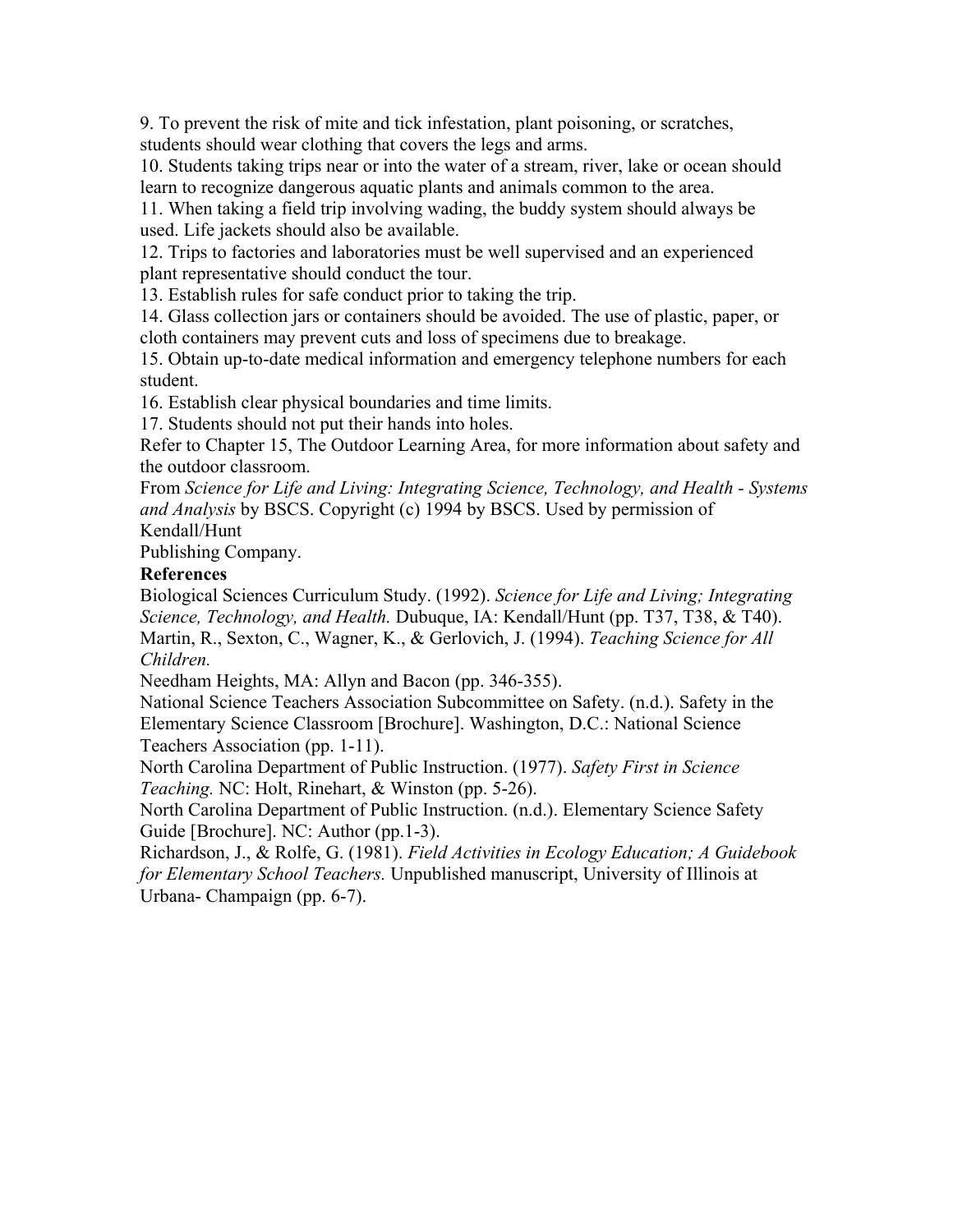# **Chapter 15 Outdoor Safety Standards**

#### **15.1 The Outdoor Learning Area**

The outdoors is a valuable teaching tool and an incentive to learning. It presents many instructional opportunities that may not be possible within the regular classroom. It gives students the opportunity to have direct hands-on learning experiences in a natural setting and observe real-life phenomena. The outdoor learning area also presents safety considerations that are both similar and different from those that may exist in the regular classroom. The intent of this unit is to make teachers aware of those considerations, help them establish preventive techniques, and give them the knowledge to be prepared for safety situations that may arise.

#### **15.1.1 Responsibilities**

Though many of the responsibilities are similar to those in a regular classroom or laboratory, there are some additional responsibilities to be considered: Administrative:

1. Provide an outdoor learning area that is safe for those who will be using it.

2. Require that routine inspections be performed daily before the site is to be used.

3. Establish an outdoor learning area safety committee and ensure that it meets regularly. Teacher:

1. Discuss and establish a clear set of objectives for the students to accomplish during the outdoor learning area experience.

2. Provide a list of rules (see Sample Outdoor Learning Area Safety Rules) to the students and assess their understanding of those rules.

3. Develop a tool and equipment list and enforce the safe use of those tools. Always do an inventory at the end of equipment and tool use.

4. Review outdoor learning experiences before and after their implementation to determine their level of safety.

5. Be prepared for weather changes and make certain students are wearing the proper clothing at the time of the outdoor learning experience.

6. Make certain that each student has a role to play in the outdoor learning area experience. Small groups with specific assignments work best.

7. Establish a clear set of acceptable and unacceptable behaviors for students using the outdoor learning area.

8. Evaluate each outdoor experience to determine the need for additional supervisory persons.

Student:

1. Understand and abide by the safety rules established for the outdoor learning area.

2. Recognize that the outdoor learning area is for instructional purposes and it is not a recreational area.

3. Perform the activities always making safety a major consideration.

4. Report any activities to the teacher that may present safety risks. Parents:

1. Review the outdoor learning area safety rules with your children.

2. Report any health conditions (allergies, asthma, etc.) that may make the outdoor learning area unsafe for your child.

3. Inform the administrator or teacher in advance of any conditions or situations where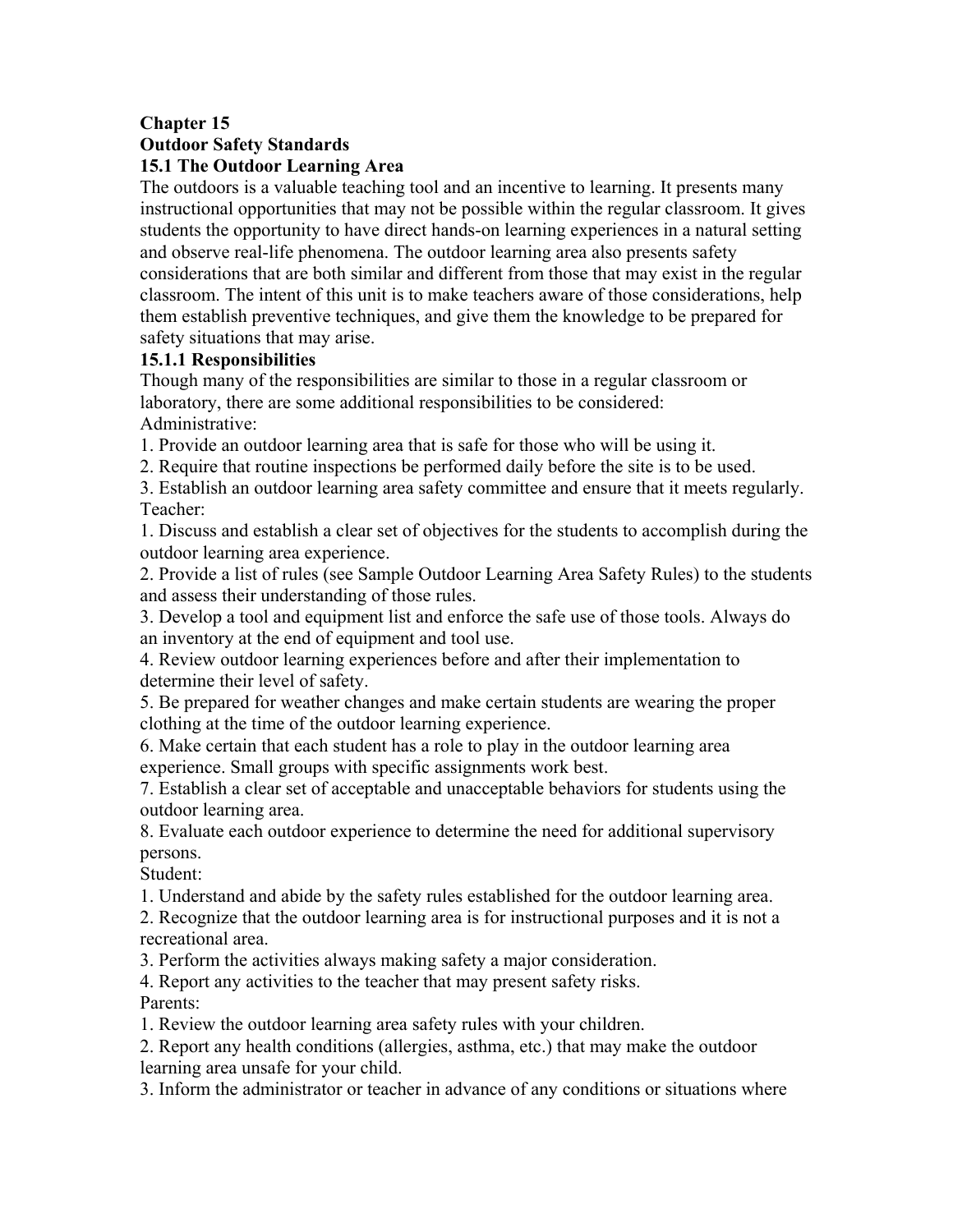you do not want your child to go out.

4. Sign and return the permission form if it is required.

#### **15.1.2 Physical Layout of the Outdoor Learning Area**

This is a very important consideration when taking students outdoors. It presents a very different challenge than a regular laboratory because you cannot lock the door behind you. However, what is learned about safety in the outdoor classroom becomes a carryover for students at home. It is very rare to have students who do not have the opportunity to explore the outdoors in their own backyards and neighborhoods. Understanding safety in the outdoors can go a long way to ensuring positive experiences for students and their parents as they explore the beauty and wonder of the natural world around them. Safety Audit and Safety Inspection (refer to chapter 3-1 for clarification). An example of an outdoor learning area safety audit is provided. This audit should be conducted at the beginning of the school year before the outdoor learning area is to be used. The routine safety inspection should be conducted before each daily use period. More detailed discussion of some of the items on the audit is provided later in this chapter.

# **Sample (Annual) Outdoor Learning Area Safety Audit**

School: \_\_\_\_\_\_\_\_\_\_\_\_\_\_\_\_\_\_\_\_\_\_\_\_\_\_\_\_\_\_\_\_\_\_\_\_\_\_\_\_\_\_\_\_\_\_\_\_\_\_\_\_\_\_\_\_\_\_

Outdoor Learning Area Location: (Provide description or attach map of area.)

 $Teacher(s):$ 

Grade level of students: Type of use:

 $\mathcal{L}_\text{max} = \mathcal{L}_\text{max} = \mathcal{L}_\text{max} = \mathcal{L}_\text{max} = \mathcal{L}_\text{max} = \mathcal{L}_\text{max} = \mathcal{L}_\text{max} = \mathcal{L}_\text{max} = \mathcal{L}_\text{max} = \mathcal{L}_\text{max} = \mathcal{L}_\text{max} = \mathcal{L}_\text{max} = \mathcal{L}_\text{max} = \mathcal{L}_\text{max} = \mathcal{L}_\text{max} = \mathcal{L}_\text{max} = \mathcal{L}_\text{max} = \mathcal{L}_\text{max} = \mathcal{$ 

Times of the year when in use

This list is to be used as a means of identifying certain desirable and undesirable features and structures, as well as hazardous conditions that may exist in the outdoor learning area. More specific details regarding these items can be obtained in this guidebook and in the references cited.

# **Outdoor Learning Area Layout Section in Guidebook**

#### **Yes No Comments**

Is the area easily accessed?

Is there regular maintenance? 15.2.1

Is it handicapped accessible? 15.2.2

Is it close to the school building? 15.2.3

Have areas for concern been identified? 15.2.4

#### **Policy and Procedures Section in Guidebook**

#### **Yes No Comments**

Are there school or district policies requiring site inspections?

Refer to: Ch. 9.2

Are there requirements for reporting concerns?

Are all outdoor emergency procedures described in writing?

15.3.2

Have emergency procedures been practiced with students?

Have you received proper training for the appropriate emergency situations that could arise in the outdoors?

15.3.3

Is the first aid kit adequately stocked for the outdoor hazards that may exist?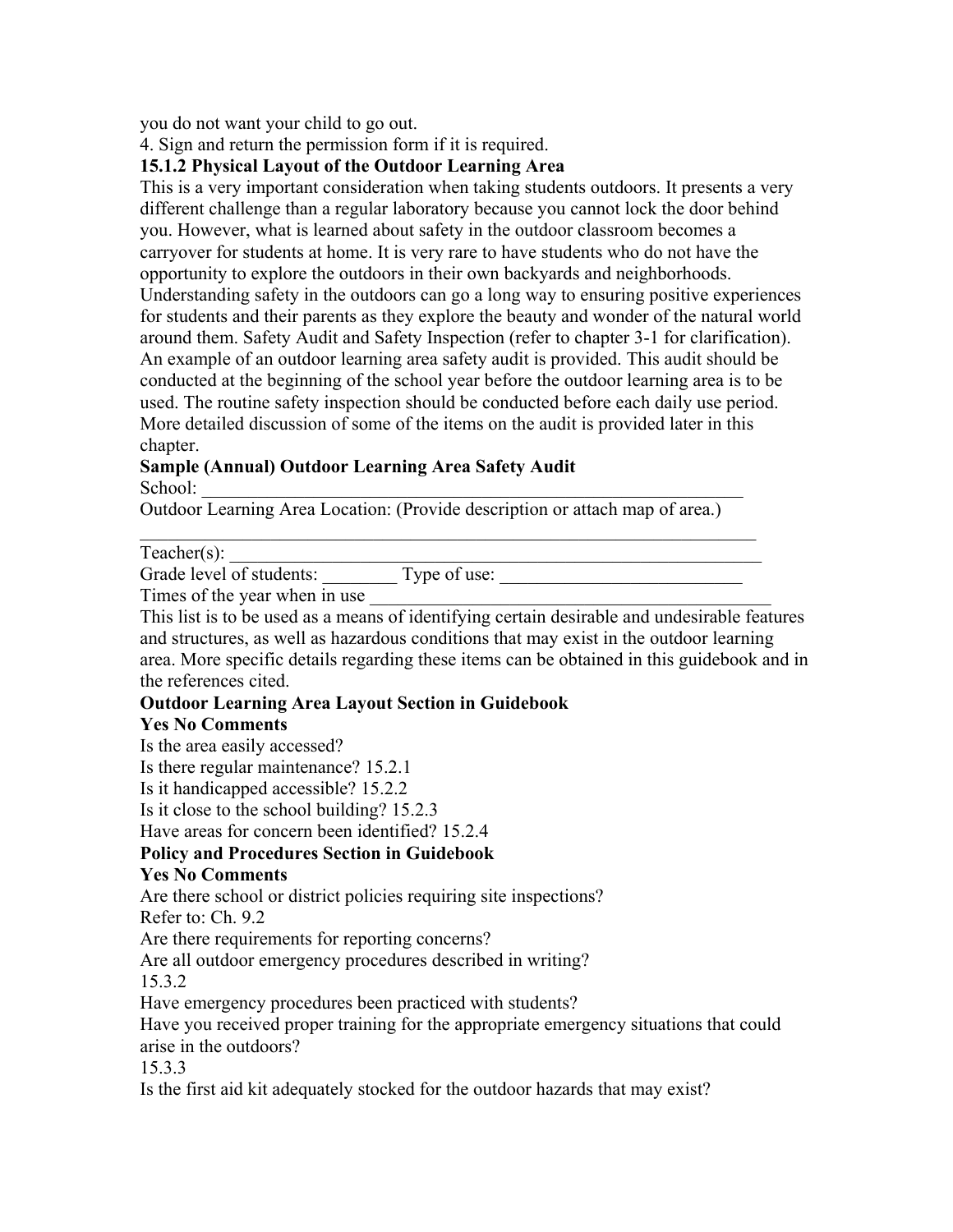15.3.4

Is there an emergency communication system available from the outdoor learning area (cell phone)?

15.3.5

Is the area free of hazardous waste? 15.3.6

# **Fixtures, Equipment and Structures Section in Guidebook**

# **Yes No Comments**

Are rules for equipment use, cleanup, and inspection established and available? 15.5.1

Are all pieces of equipment in proper working order or stored out of reach of the students?

Are outdoor human-made structures sound, safe, or protected? 15.5.2

Are all possible natural structures identified with consideration for safety hazards? 15.5.3

Is there an underground layout of water, gas and electricity lines? 15.5.4

# **Personal Protective Equipment and Clothing Yes No Comments**

Are approved safety goggles available if conditions warrant the need? 6.4.1 &

15.6.1

Is there a means of sanitizing safety goggles between usage?

3.2.1 &

14.3.2

Are protective gloves available if conditions warrant the need?

6.4.2 &

15.6.2

Are there lab aprons available if conditions warrant the need? 6.2

Are hard-hats available if conditions warrant the need? 15.6.3

Are there general guidelines for dress in the outdoor learning area? 15.6.4

# **Outdoor Equipment/Tool and Chemical Storage Section in Guidebook Yes No Comments**

Is there a designated area for equipment/tool storage? 15.8.1 Is there adequate space for properly storing the equipment? 15.8.2

Are the chemicals kept in the proper facility? 7.5.1 & 15.8.3

Are protective leak-proof containers available for storing and transporting chemicals? 7.5.3 &

15.8.4

Are waste-chemical and waste-solvent containers transportable, capped and clearly labeled with their contents and the word "**WASTE**"? Are all containers of chemicals clearly labeled with the name of chemical, appropriate hazard warning, name of manufacturer or responsible party? Does the label on prepared solutions include the date mixed and the name of preparer?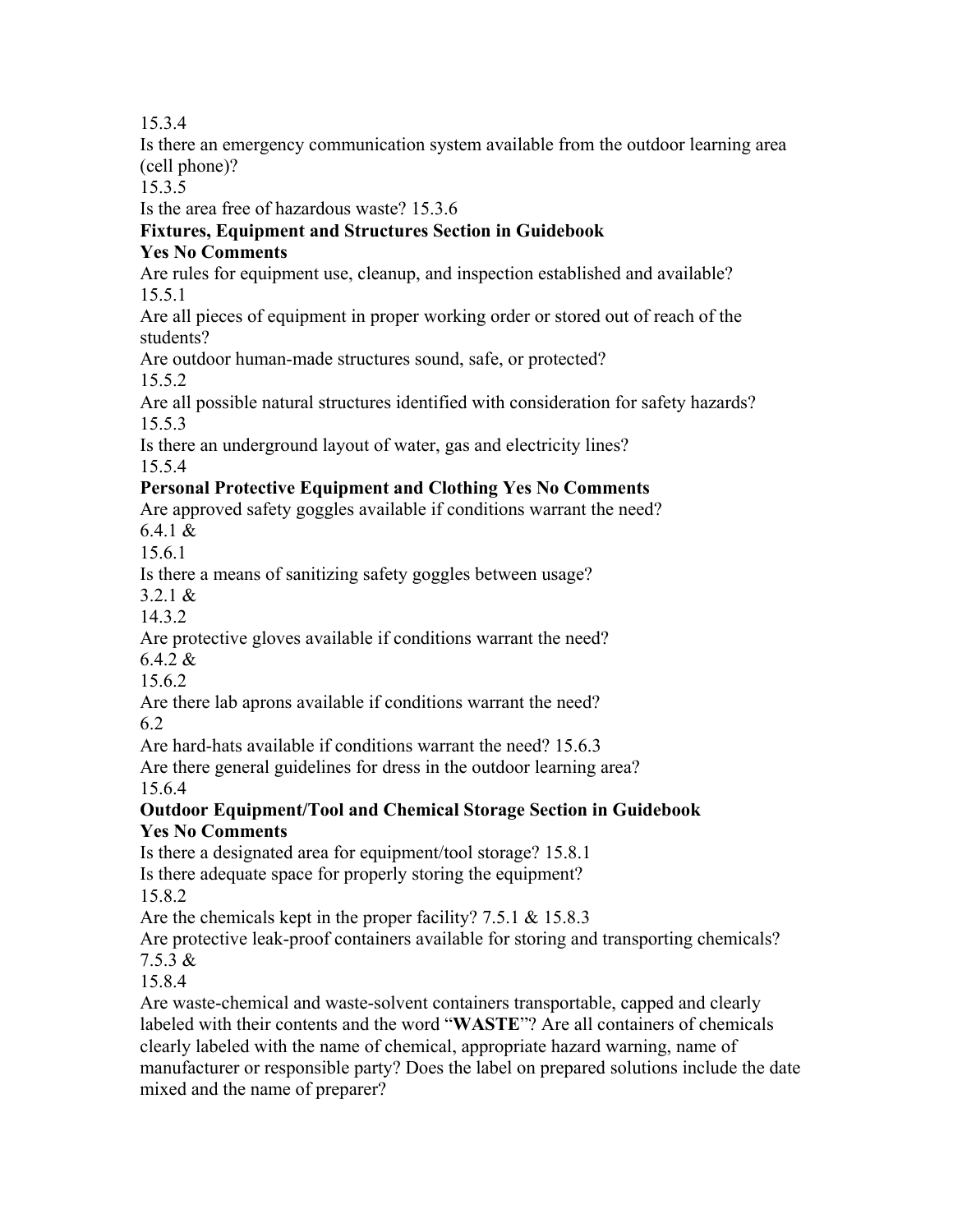7.5.6 &

15.8.5

# **Sample (Daily) Outdoor Learning Area Safety Inspection Form**

School

Outdoor Learning Area Site (garden, pond, prairie, etc.) \_\_\_\_\_\_\_\_\_\_\_\_\_\_\_\_\_\_\_\_\_\_\_

Inspector \_\_\_\_\_\_\_\_\_\_\_\_\_\_\_\_\_\_\_\_\_\_\_\_\_\_\_

Date

#### **Check for site conditions: Satisfactory Unsatisfactory Date Remedied**

Wetland area

Garden area

Pond area

Prairie area

# **Condition of: Satisfactory Unsatisfactory Date Remedied**

Gardening equipment

Carpentry tools

First aid kit

Learning area lab equipment

Spill cleanup kits

# **Hazards Satisfactory Unsatisfactory Date Remedied**

Natural and human-made obstructions are marked or clearly visible.

Restricted areas are posted and/or securely fenced.

Chemicals are properly marked and stored.

# **Site Maintenance Satisfactory Unsatisfactory Date Remedied**

**Trails** 

Tables and benches

Site structures (stream table, bird bath, etc.)

Litter removal

Hand rails and bridges

# **15.2 Outdoor Learning Area Layout**

The layout of an outdoor learning area presents certain concerns that are different than those found in a classroom or laboratory. This area could simply be the school playground, or it could be an elaborate set of stations or areas set up for particular observations and/or experiments.

#### **15.2.1 Regular Maintenance**

An outdoor learning area, just like a regular classroom, requires routine maintenance to ensure a safe learning environment. The level of maintenance depends on the planned activities to be conducted within the area. An area that is to remain in its natural state and be used for observation purposes may require minimal maintenance. However, a site in which more varied activities will take place and learning stations will be constructed, will require a higher degree of upkeep. Routine maintenance might require such things as trail upkeep, pruning, station repairs, litter pickup, mowing, etc.

#### **15.2.2 Handicap Access**

The outdoor learning area should be accessible to students with disabilities. Be aware of potential safety hazards such as steep grades, wet areas, narrow trails, exposed tree roots, etc.

# **15.2.3 Proximity to the School Building**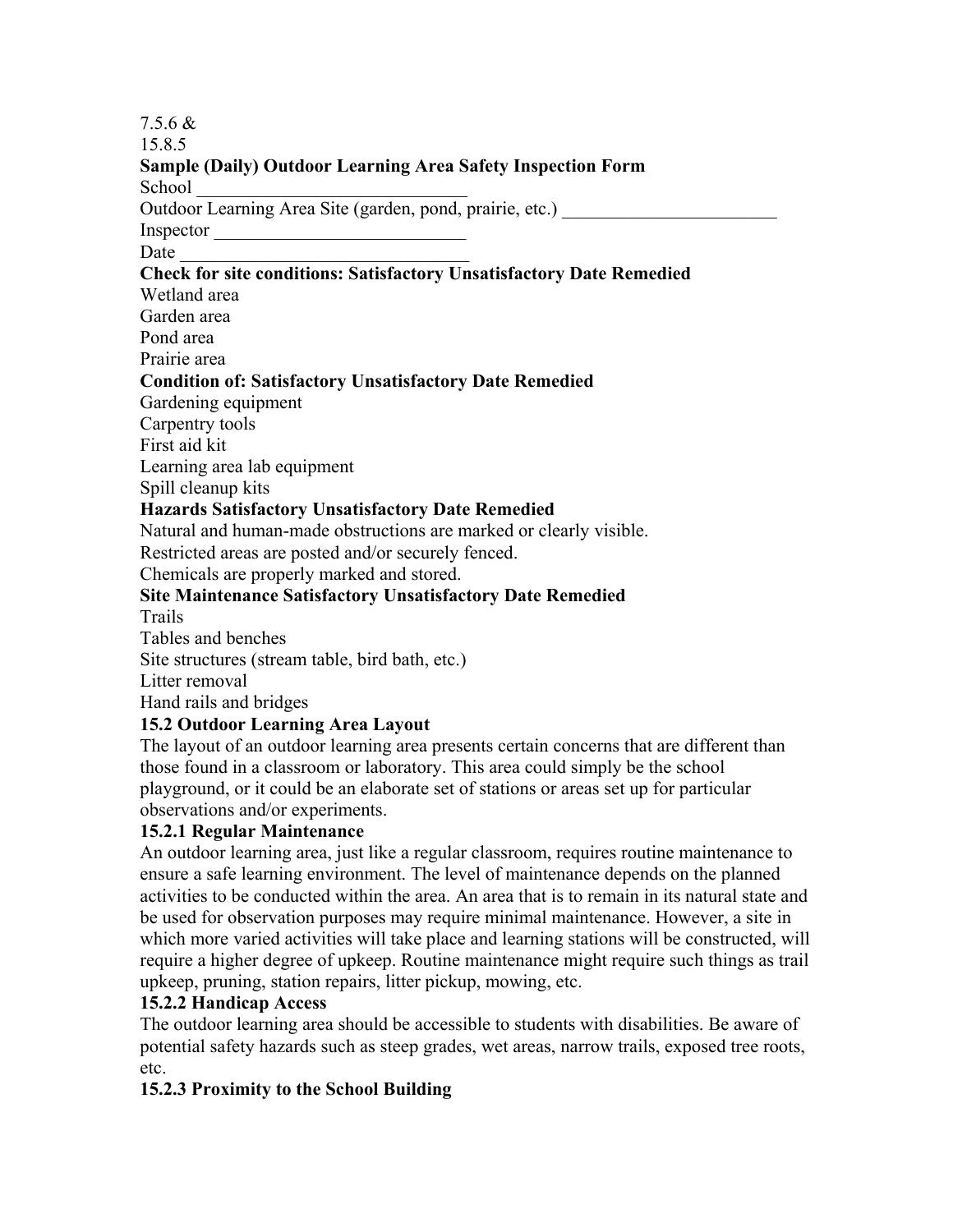For safety concerns, it is important to be aware of the distance needed to travel in case of an emergency situation. It may be more important to have a first aid kit and cell phone and to pay closer attention to the weather and other elements when the outdoor learning area is located a reasonable distance from the building.

#### **15.2.4 Areas of Concern**

Certain places in an outdoor learning area may provide cause for additional concerns. Examples may include poison ivy, briars, stinging nettle, bee and hornet nests, natural structures, and human-made structures. These particular areas should be identified and the locations noted when performing the outdoor learning area audit.

#### **15.3 Outdoor Learning Area Policy and Procedures**

Many of the established emergency policies already associated with school use will pertain to the outdoor learning area. Some additional emergency concerns are addressed in the following sections.

#### **15.3.1 Policies Requiring a Safety Committee and Site Inspections (Refer to 9.2) 15.3.2 Outdoor Emergency Procedures**

Sections 4.1.4 - 4.2.4 provide information about laboratory emergency situations and offer examples of safety guidelines. An outdoor learning area safety policy and procedure should also include guidelines for animal stings and bites, physical injuries, bleeding, and exposure to the elements. The *Standard First Aid* book put out by the American Red Cross addresses all of the emergency situations listed above and should be part of the safety guidelines.

#### **15.3.3 Outdoor Emergencies Training**

To be prepared to deal with emergencies, teachers taking students into the outdoors should seek training from the school nurse and/or other qualified personnel. Once again, the American Red Cross provides a course in first aid as a way of preparing individuals to deal with all the emergency situations that may occur in the outdoor learning area.

#### **15.3.4 First Aid Kit**

A first aid kit should be well stocked and carried by the teacher into the outdoor learning area. It should be large enough so that the contents are readily visible and easy to access. Emergency medical forms may also need to be in the kit. To make refilling easy, a list of the contents should be maintained. Place a student in charge of taking the kit out and returning it to a convenient location.

Suggested first aid kit contents should include: 2-inch rolled bandage, 1-inch rolled bandage, 1-inch adhesive, 3-by-3-inch sterile gauze, triangular bandage, adhesive strips, scissors, tweezers, absorbent cotton, safety pins, needles, antiseptic towelettes, antiseptic ointment and spray, assorted sizes of band-aides, thermal blanket, activated charcoal, syrup of Ipecac and a cold pack.

To avoid exposure to communicable diseases when treating a bleeding victim, the first aid kit should also include latex gloves and goggles. To administer CPR, mouthpieces or mouth barrier devices should also be available. It is also a good idea to carry a container of water if it is not readily available at the site. Water is a universal need for washing eyes, skin, cuts, etc.

#### **15.3.5 Emergency Communication**

If the outdoor learning area is located some distance from the school, it may be wise to have a way to quickly communicate an emergency situation. A cell phone may be one way to address this concern. The need to place a 911 call and how it will be addressed in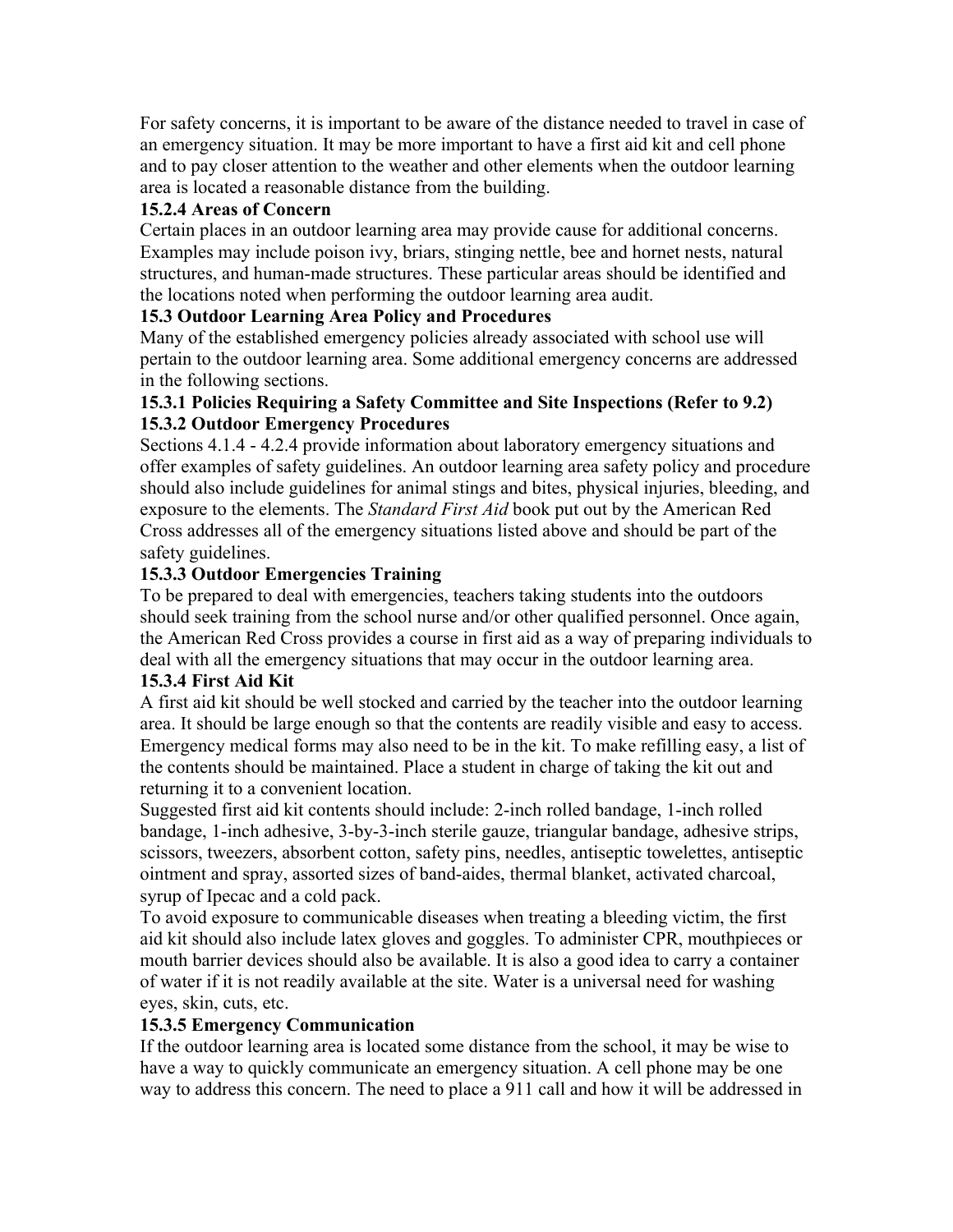the outdoor learning area should also be considered. It may also be valuable to have a map of the area in the first aid kit to help give accurate directions to emergency response teams.

# **15.3.6 Hazardous Waste Site**

It is assumed that any outdoor learning area on a school site is free of hazardous waste. However, if you are considering planting a garden, it is wise to contact the US Department of Agriculture or your local Soil and Water Conservation District to have your soil tested. This will provide other valuable planting information about your garden and establish a connection with these agencies.

# **15.4 Outdoor Learning Area Safety Rules for Students**

Outdoor learning areas are normally very safe. To ensure your personal safety and the safety of others, you need to reduce the risks associated with the outdoors. By examining the possible risks, you will understand why the following rules have been developed for working in an outdoor learning area.

1. **Protect your eyes**. Appropriate eye protection must be worn at all times when using chemicals, testing water samples, or when working with tools or equipment that may cause flying debris. Chemical splash goggles provide maximum protection from splashes. Contact lenses should not normally be worn unless approved by your teacher. Unventilated goggles are essential if contact lenses are to be worn.

2. **Wear appropriate protective clothing**. Protective clothing such as long sleeved shirts, pants, and socks, can go a long way in preventing skin irritations from plants, chemicals, and insect bites. These clothes also keep you warmer in the fall and winter and are a barrier against sunburn in the spring and summer. Always pay close attention to the weather conditions when dressing for a day in the outdoor learning area.

3. **Wear shoes appropriate for the outdoors**. Sandals and open-toed shoes do not protect your feet. High heels and slip-on shoes are difficult to walk in and to keep on your feet when exploring the outdoors. High top tennis shoes or hiking/work boots are the best footwear.

4. **Do not taste any plants** that have not clearly been identified by your teacher as safe to eat. If you have had allergic reactions to certain foods, **do not** taste anything.

5. **Wash your hands with soap and cold water** after leaving the outdoor learning area. This procedure is advised in order to reduce the risk of skin irritation from poison ivy and the risk of micro-organism and bacterial infections.

6. **Know the hazards of the materials being used.** Read labels carefully to make sure you are using the right chemical. Know how to interpret data from a MSDS.

7. **Know the safety equipment**. Know the location of the first aid kit. Know how to respond in case of an emergency.

8. **Carry out only the experiments assigned by your teacher**. Never perform unauthorized experiments in the outdoor learning area.

9. **Never enter areas not designated** by your teacher as part of the learning experience. 10. **Never work in the outdoor learning area unless authorized to do so by your teacher**.

Never work alone. In case of a problem, you may need another person to prevent injury or even save your life.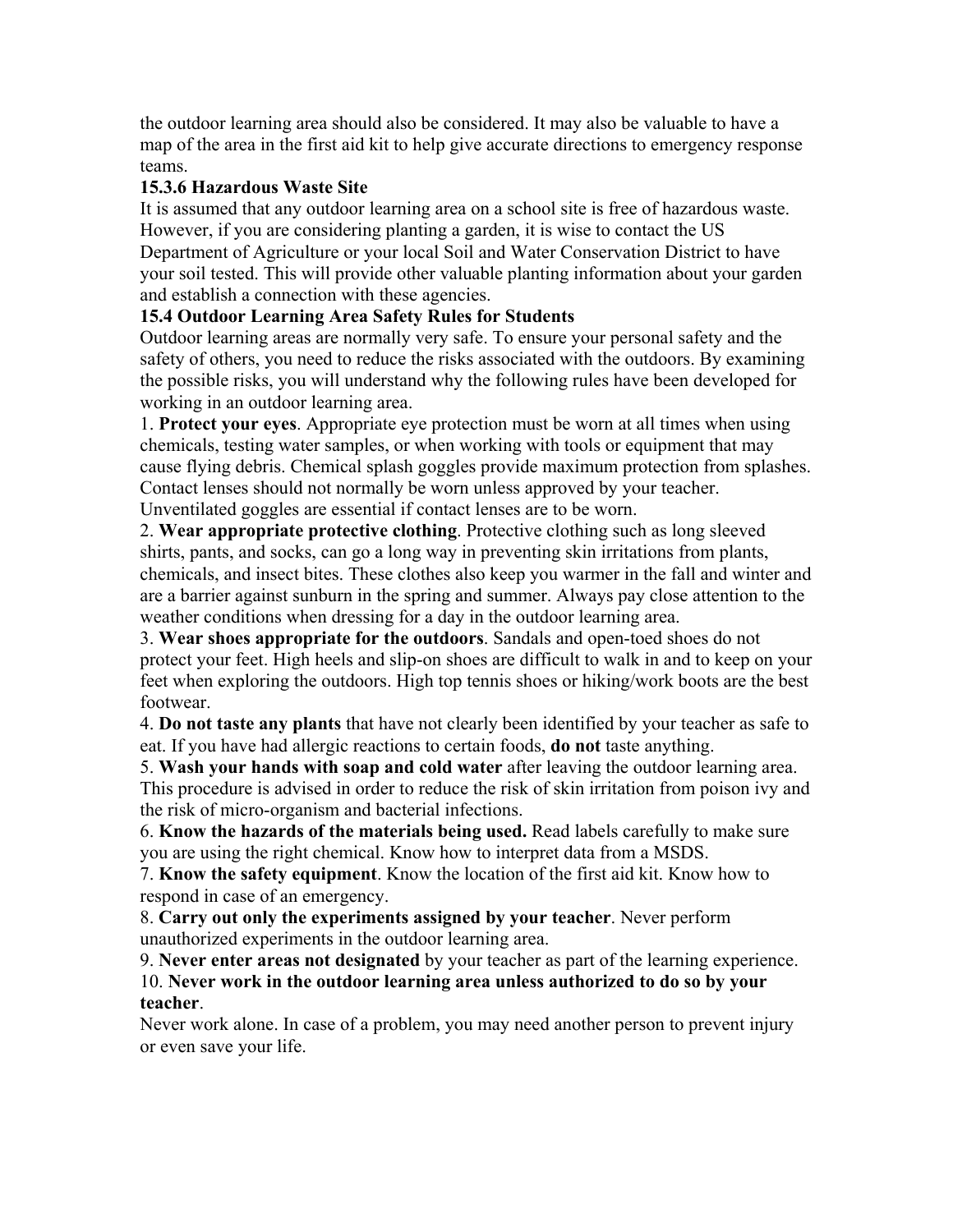#### 11. **Never engage in horseplay, games, or pranks in the outdoor learning area.**

Careless behavior can endanger yourself and others and it will not be tolerated. Remember that using the outdoor learning area is a privilege.

12. **Demonstrate safe behavior**. Obey all safety instructions given by your teacher and/or found in your experimental procedure. Before leaving the outdoor learning area make sure that the equipment is properly stored or secured for future users. Cleanup your work area.

#### 13. **Dispose of all waste materials according to your teacher's instructions**.

#### 14. **Report any accidents or unsafe conditions to your teacher immediately**.

#### **15.5 Fixtures, Equipment and Structures**

All equipment and structures must be carefully examined and considered for safety concerns. In the early stages of outdoor learning area development, some of the safety hazards may be eliminated just by making wise choices as to the location and the structures that will exist within the area. The types of sites that you wish to maintain will also dictate the equipment you may need.

#### **15.5.1 Safety Rules for Outdoor Equipment Use**

Outdoor equipment may include such items as manual garden and carpentry tools.

**(Students should be prohibited from using any power tools and equipment.)** You should take into consideration the age, developmental level, skills and physical abilities of the students when deciding which equipment and tools they may use. Painting the equipment and tools a bright color will reduce the chance of injury and loss. Below are some safety rules that you can share with your students. Review the school's insurance policy to make certain there are no limitations to who may lift and move things.

#### **Safety Rules for Equipment/Tool Use and Maintenance**

It is important to use equipment and tools in a proper and safe manner. Many accidents can be avoided when you establish and follow policies for proper use and maintenance.

1. **Garden Tools** - When in use, garden tools such as rakes, hoes, and spades, should never be raised above waist level. When the tools are in the outdoor learning area and not in use, they should be set aside in a way that will avoid possible injuries. In other words, turn the sharp, pointed, and exposed edges of these tools down or away.

2. **Ladders** - Because of definite safety hazards, this equipment is off limits.

3. **Carpentry Tools** - Before you are given the opportunity to use these tools, you must demonstrate proficiency and safety with tools such as: hammers, saws, screwdrivers, etc.

4. **Outdoor Lab Equipment** - This equipment may require specific instructions and demonstration of proficiency before you are allowed to use it. Be sure that it is properly stored when not in use.

5. **Lifting and/or Moving Materials with or without Equipment** - When moving or lifting materials with or without equipment, proper instruction should be provided on how to accomplish such tasks. Never lift or move heavy materials without proper supervision and sufficient help.

6. **Maintenance** - All tools and equipment require a certain level of maintenance. After each use, you are responsible for cleaning the equipment/tools in a safe manner and inspecting them for possible damage. An example would be to check the head of a hoe or hammer to make sure it is not loose. Tool loss and bodily injury can also be reduced by painting the handles of your equipment a bright color.

**15.5.2 Outdoor Human-Made Structures**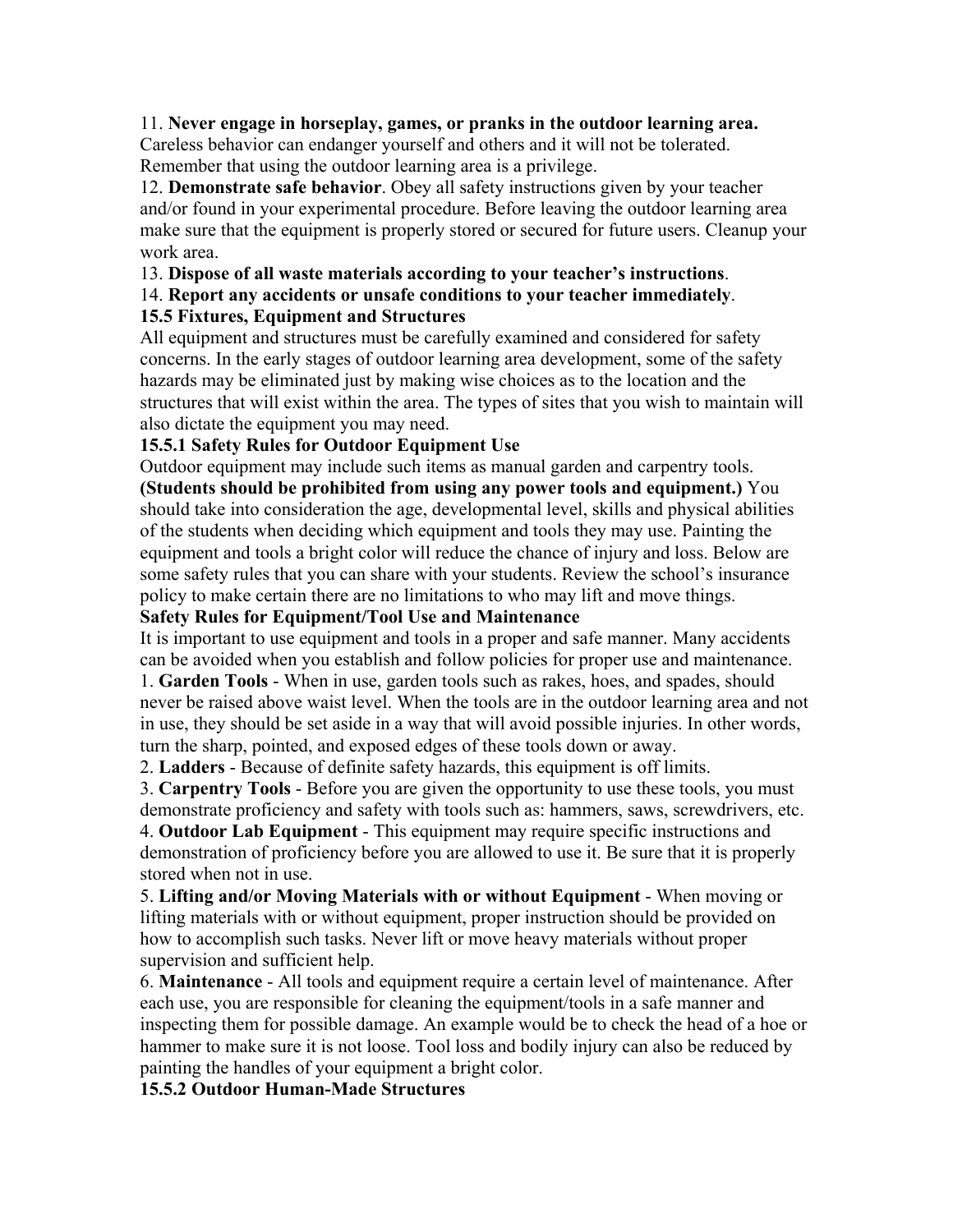Human-made structures in the outdoor learning area should be regularly checked to determine if they are safe. Remember that with certain structures, the natural weathering process causes deterioration. Possible structures of concern are:

15.5.2.1 Culverts - These structures are probably not places you will want to take your students and can be a safety hazard if not identified as off limits. However, if you decide that it provides a learning situation, be aware that it may have sharp edges and be a home for unexpected animals. Some students may also have a fear of this enclosed area. 15.5.2.2 Ponds - These areas, whether human-made or natural, require special safety considerations. It is wise to check with the insuring agent of the school district about safety requirements if a pond is being considered. To ensure safety, it is recommended that this area be fenced and posted with signs. Students should never be allowed in the area alone and unsupervised. Requiring young children to wear life jackets is a wise safety consideration. A flotation device with rope attached should be available for areas where the water could be over a student's head. Going into the water to save someone should only be attempted by a trained life guard. An observation site should be chosen, leaving the rest of the shoreline to remain in its natural state.

15.5.2.3 Buildings - Storage buildings should be kept locked when not in use. These and other buildings can be homes to nest-building insects and animals such as wasps, hornets, bees and mice.

15.5.2.4 Fences - Fences present several safety hazards that can be avoided if students are not permitted to climb on or over them.

15.5.2.5 Parking Lots - Parking lots may present obstacles when going to and from an outdoor learning area. Safety procedures should be established for crossing parking lots. In other words, students should cross as a group and stay out from between parked cars. 15.5.2.6 Roads - It is recommended that you do not take students to an outdoor learning area that is separated from the school by a road. However, if such a situation exists, a safety procedure should be established for crossing the road, including using a crossing guard, erecting road signs, and enforcing a crossing procedure.

15.5.2.7 Sewers - Storm sewers should be examined to make certain that they do not present a safety risk to students. Because they receive a large volume of water that creates unexpected forces, these areas should be avoided during or after a rain storm.

15.5.2.8 Drainage Ditches - A drainage ditch is normally designed to remove water quickly and take up as little space as possible. The sides are usually steep and sometimes slick. The water can be deep.

15.5.2.9 Compost Piles - Make sure that the enclosure presents no safety hazards such as sharp edges or loose wires. To avoid health problems, meats, dairy products, and fresh manure should not be placed in your compost piles. Avoiding these types of materials will reduce unpleasant odors and make the pile safe to handle.

15.5.2.9 Tables and Benches - These structures are often erected in the outdoor learning area and require routine maintenance. Natural weathering and vandalism can make what appears to be a sturdy structure a safety hazard.

#### **15.5.3 Outdoor Natural Structures**

15.5.3.1 Trees - Trees present several risks. Low hanging branches and dead or stormdamaged limbs should be removed or identified as possible safety concerns. Though tree climbing can be a favorite childhood experience, it may need to be prohibited in the outdoor learning area. Such an experience will require very specific safety guidelines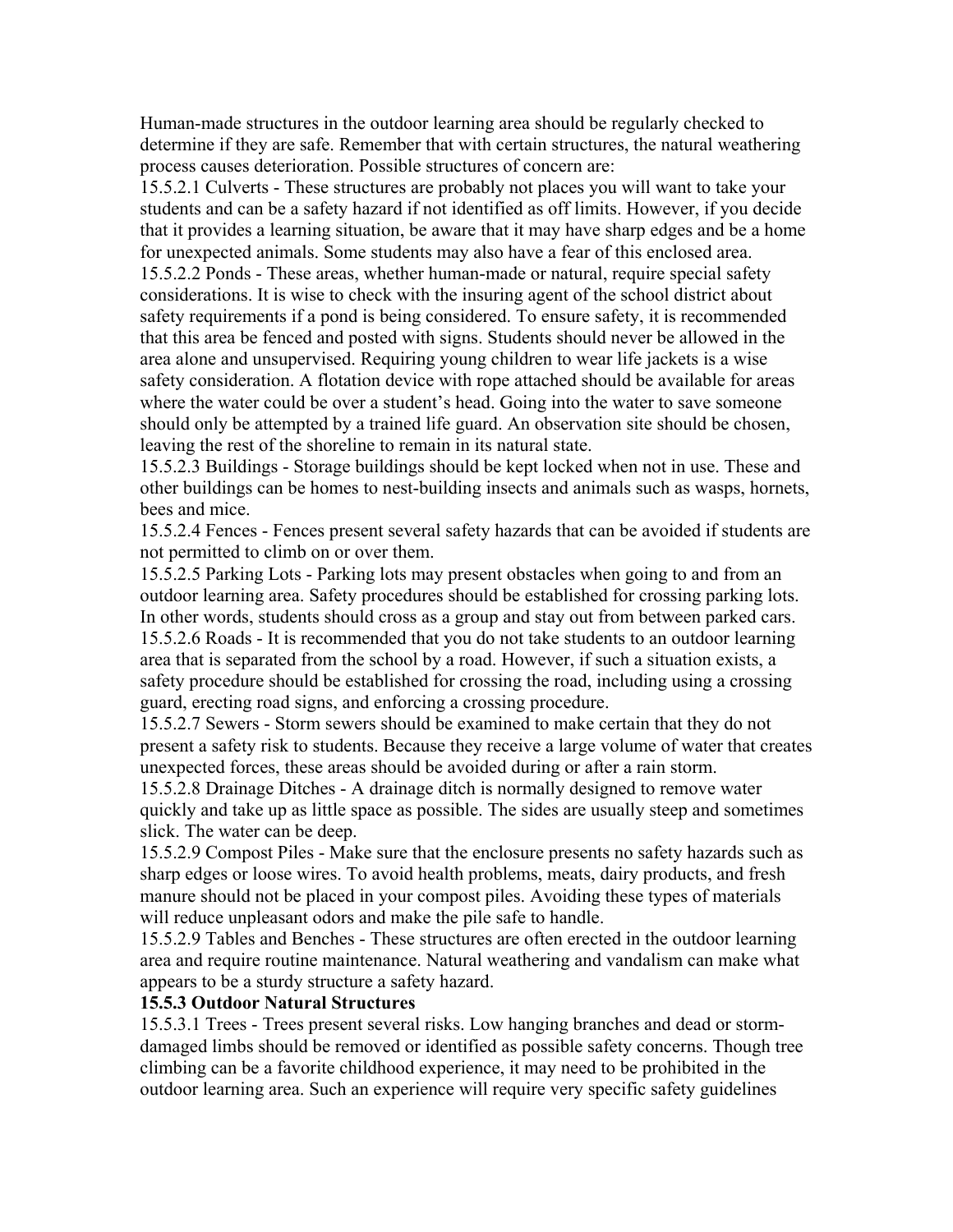and may not be worth the liability risk.

15.5.3.2 Streams - Most Illinois streams run only intermittently and pose a low safety threat to student use. However, during and after rain storms many streams can become safety concerns. Stream currents are much more dangerous than one might expect. Water levels and current should always be checked before allowing students to come near or enter a stream. Always inspect the stream and stream bank area before use to remove unsafe litter that may have been washed in during heavy rains. If water is present in the stream, young students should never be left unsupervised. Slick rocks due to water, ice, and algae growth can also be a safety hazard. Students should be warned not to walk on wet rocks and not to do any rock hopping. It is advisable to mark gently sloping and uncluttered bank areas as observation and activity sites. This reduces the safety risks and leaves the rest of the stream bank as a natural area. A flotation device attached to a rope may also be safety consideration (see pond).

15.5.3.3 Bushes - Because bushes are low to the ground and can have needles and pointed tips, care should be taken when students are performing an activity nearby. Poisonous plants and briars also are frequently found growing beneath them. For this reason, students should never be permitted to crawl under them without proper supervision. 15.5.3.4 Ponds - (See 14.2.3)

15.5.3.5 Wetlands - A wetland area normally contains minimal levels of water, but it should be respected in the same ways as a pond or a stream. Water combined with saturated soil can present a safety risk to students.

#### **15.5.4 Excavating the Outdoors**

If you plan to do any digging in your outdoor learning area, be aware that underground utilities may exist and need to be mapped. You can obtain assistance in locating these utilities by contacting the Joint Utility Locating Information for Excavators (JULIE) (1- 800-892-0123) in areas outside of the city limits of Chicago. Within the Chicago city limits, call DIGGER at 312- 744-7000. You must call at least 48 hours (excluding weekends and holidays) before you dig or initiate any activity that disturbs the earth.

#### **15.6 Personal Protective Equipment and Clothing**

Certain activities in the outdoor learning area may require personal protective equipment and clothing. Once again, the learning areas to be used and the types of activities to be performed will dictate the personal protective equipment and clothing needed**.** 

#### **15.6.1 Conditions That Warrant the Need for Safety Goggles**

Certain situations where students are involved in chemical usage (see chapter 6.4.1), site construction, or site maintenance may require that students have eye protection. Closely evaluate each of these situations to determine whether eye protection is needed. Anytime students are working with chemicals that could cause eye irritation, goggles must be worn. Whenever students are working with tools or equipment that could create flying debris (hammers, chisels, sledges, etc.), goggles must be worn.

#### **15.6.2 Conditions That Warrant the Need for Protective Gloves**

For information about using gloves to handle chemicals, see section 6.4.2. In the outdoor learning area, gloves have several uses. They may be used to protect students' hands from poisonous plants, blisters, cold, sharp edges, abrasions, animal bites and infection. Once again, each situation will need to be evaluated to determine whether gloves should be required.

#### **15.6.3 Conditions That Warrant Hard Hats**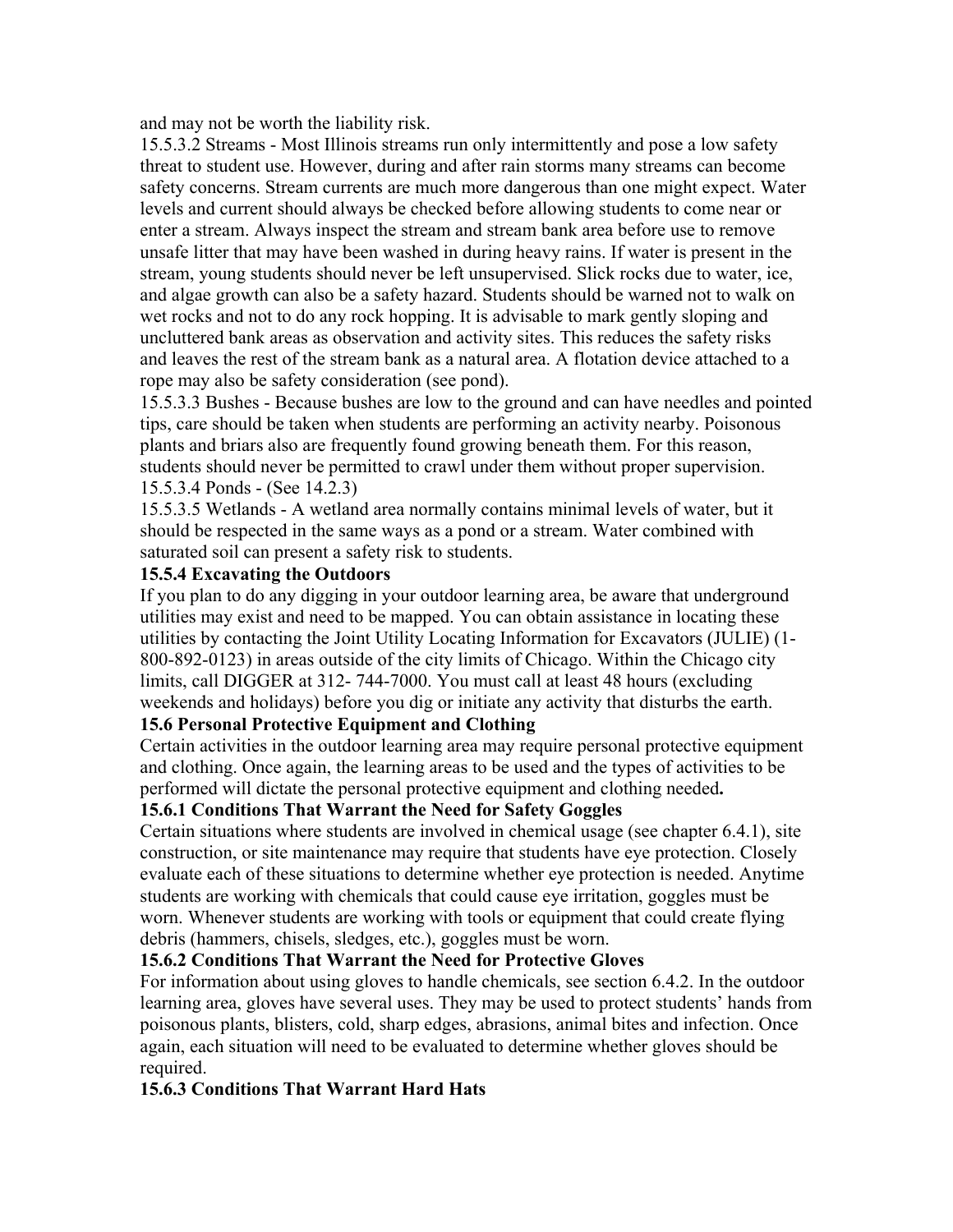When students are performing activities or working in outdoor learning areas that contain overhead structures, it is advisable that they wear hardhats for protection. Hard hats can be obtained from local businesses or industry at little or no expense.

#### **15.6.4 General Guidelines for Dress in the Outdoor Learning Area**

Protective clothing, such as long sleeved shirts, long pants, and socks, can go a long way in preventing the side effects from irritating plants, insect bites, chemicals such as those found in fertilizers and concrete mix, and inclement weather. This type of protective clothing is also a barrier against ultraviolet radiation produced by the sun. Sunscreen and sunglasses may also be appropriate protective measures against ultraviolet radiation. Weather is always a determining factor when going to the outdoor learning area. By making sure that all students are properly dressed you will reduce the possibility of weather-related injuries such as frostbite and sunburn. Injuries from improper support and insect stings make sandals, high heels, slip-ons, and open-toed shoes inappropriate footwear for the outdoor learning area.

#### **15.7 Chemical Use**

Chemicals should be used minimally in the outdoor learning area. If they are used to control poison ivy or other noxious plants, it is recommended that this task be performed by adults. All other chemical use for experimental purposes should be closely monitored.

# **15.7.1 Chemical Handling**

The rules for chemical handling are outlined in sections 7.1- 7.4 and are normally found on the container holding the chemicals. Never allow students to handle chemicals which you cannot properly identify.

#### **15.7.2 Chemical Cleanup**

The rules for proper cleanup of such tools as paint brushes and rollers are always listed on the side of the container. Equipment and tools used for making concrete and spreading fertilizers should be thoroughly washed to avoid rusting and to remove all skin irritants.

#### **15.7.3 Chemical Disposal**

Recommendations for proper disposal are also found on the side of containers with hazardous materials. Be sure to read sections 8.1 -8.2 for additional information on waste disposal.

# **15.8 Outdoor Equipment/Tool and Chemical Storage**

Equipment and tools are especially common to any outdoor learning area. Having students participate in the construction and maintenance can be very rewarding and provide a sense of ownership and a concern for the aesthetic appearance of the site.

#### **15.8.1 Designated Areas for Tool Storage**

It is recommended that a tool/equipment storage area be built or identified. Equipment/tool storage in the classroom could produce safety hazards and be obstructions to walk areas and fire escape routes. The location of the storage site may determine who has accessibility to it.

#### **15.8.2 Adequate Storage Space**

Crowded and cluttered storage areas can create safety hazards. Consideration should be given to the amount of equipment/tools that can be properly stored within a given space.

#### **15.8.3 Chemical Storage Facilities**

When storing outdoor learning area chemicals such as fertilizers, pesticides, concrete mix, paints, and stains, the same rules should pertain to those followed in the laboratory storage of chemicals. Precautions should be taken to keep them under lock and key. The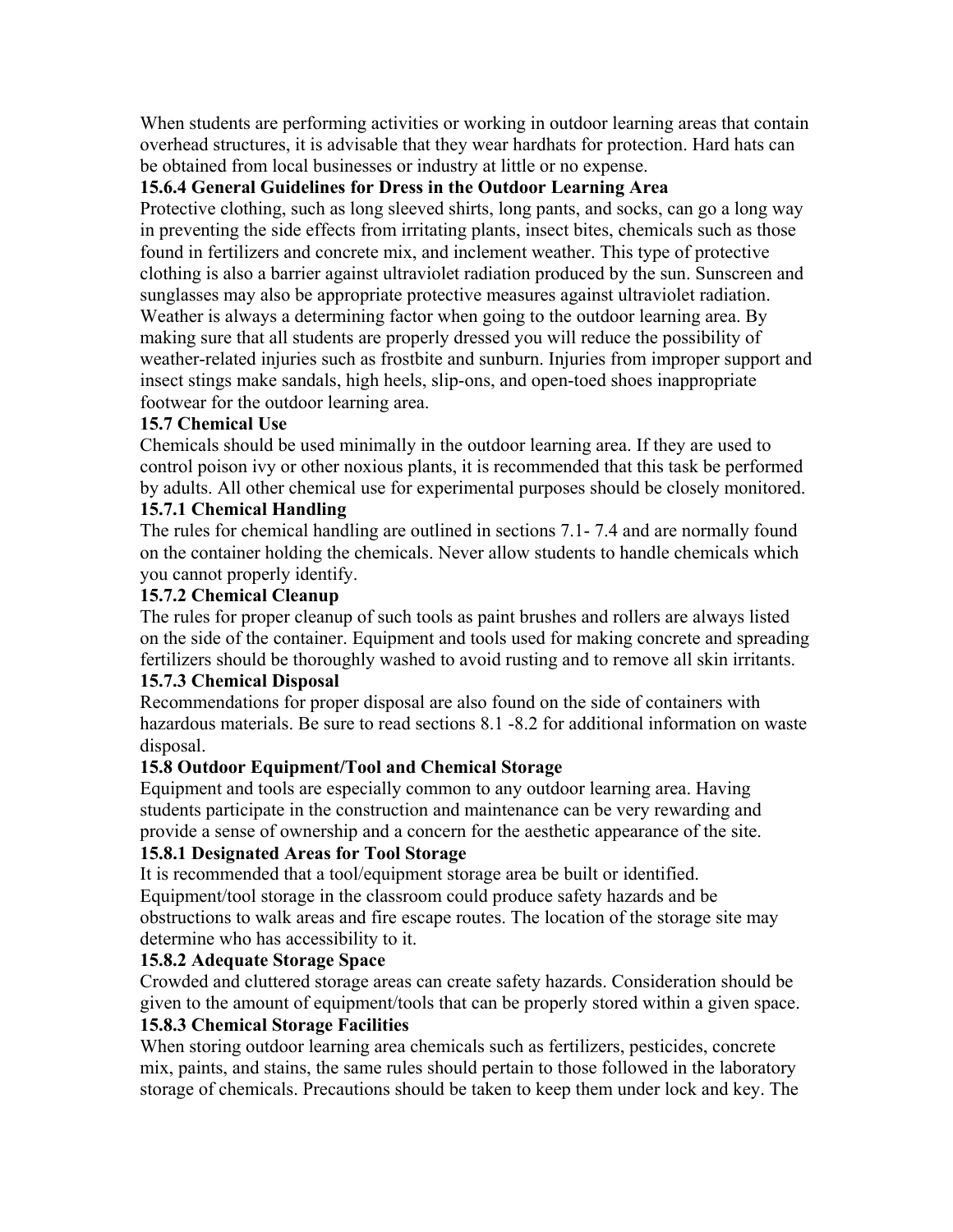same rules found in section 7.5 should be followed. Be aware of the heat and freezing factors in an outdoor storage facility. A common mistake to avoid is leaving rags and brushes still containing combustible materials (paint, stain, etc.) laying around.

#### **15.8.4 Containers for Storing and Transporting Chemicals**

Once a fertilizer or concrete bag is opened, it is advisable to place the contents in a sealproof storage container. Properly labeled five-gallon plastic buckets or heavy-duty trash cans with lids will work as proper storage containers for fertilizers and concrete. Paints, stains, and pesticides should already come in the proper containers. Care should be taken to seal the lids and store the containers in a way that will reduce the risk of spillage.

#### **15.8.5 Labeling of Chemical Containers**

Do not accept, use, or store any chemicals that are not properly marked. Refer to section 7.5.6 for additional information on chemical labeling.

#### **15.9 Weather Conditions**

Weather is always a determining factor when going to the outdoor learning area. By making sure that all students are properly dressed you will reduce the possibility of weather-related injuries such as frostbite and sunburn.

#### **15.9.1 Determining Whether to Go Out or Not**

Weather conditions for the day of the outdoor learning experience should be carefully monitored. If there is any indication that a major weather change is in the forecast, continuous weather and sky monitoring should go on throughout the day. The distance of the outdoor learning area from the school building becomes an important factor when a storm is in the forecast. Avoid extreme hot and cold conditions that may produce an unsafe or unpleasant learning experience.

#### **15.9.2 Storm Warning Procedures**

If there is even a slight bit of evidence that a storm is brewing, students should be directed to return to the building in an orderly fashion. Once inside, they should follow the normal storm warning procedures. Depending on the impending severity, tools and equipment may have to be left where they are. Lightning produces one of the most dangerous safety concerns. Students should always be directed to move away from trees and water and toward the shelter of the school. The best solution is to avoid going outdoors if storm alerts have been issued for your area. Always remind students to monitor the sky for possible weather changes.

#### **15.9.3 Appropriate Weather Apparel**

It is never a pleasant learning experience when your apparel does not fit the weather conditions. It can also become a safety hazard if students suffer from too much exposure to the heat or cold. Make certain that all of your students are properly dressed for the occasion. Remind students to inform you immediately if they are becoming too cold or too hot.

#### **15.9.4 Appropriate Strategies for Activities for the Weather Conditions**

It is important to make certain that the weather is suitable for the planned activities in the outdoor learning area. Activities that require a fair amount of exertion are not good for hot or cold conditions. Hot weather requires shaded areas and activities that can be done with little or no exertion. Cold weather requires sites protected from the wind and activities with just enough exertion to maintain needed body heat. Too much exertion can lead to sweating, an unsafe condition for cold weather. Establish a set of weather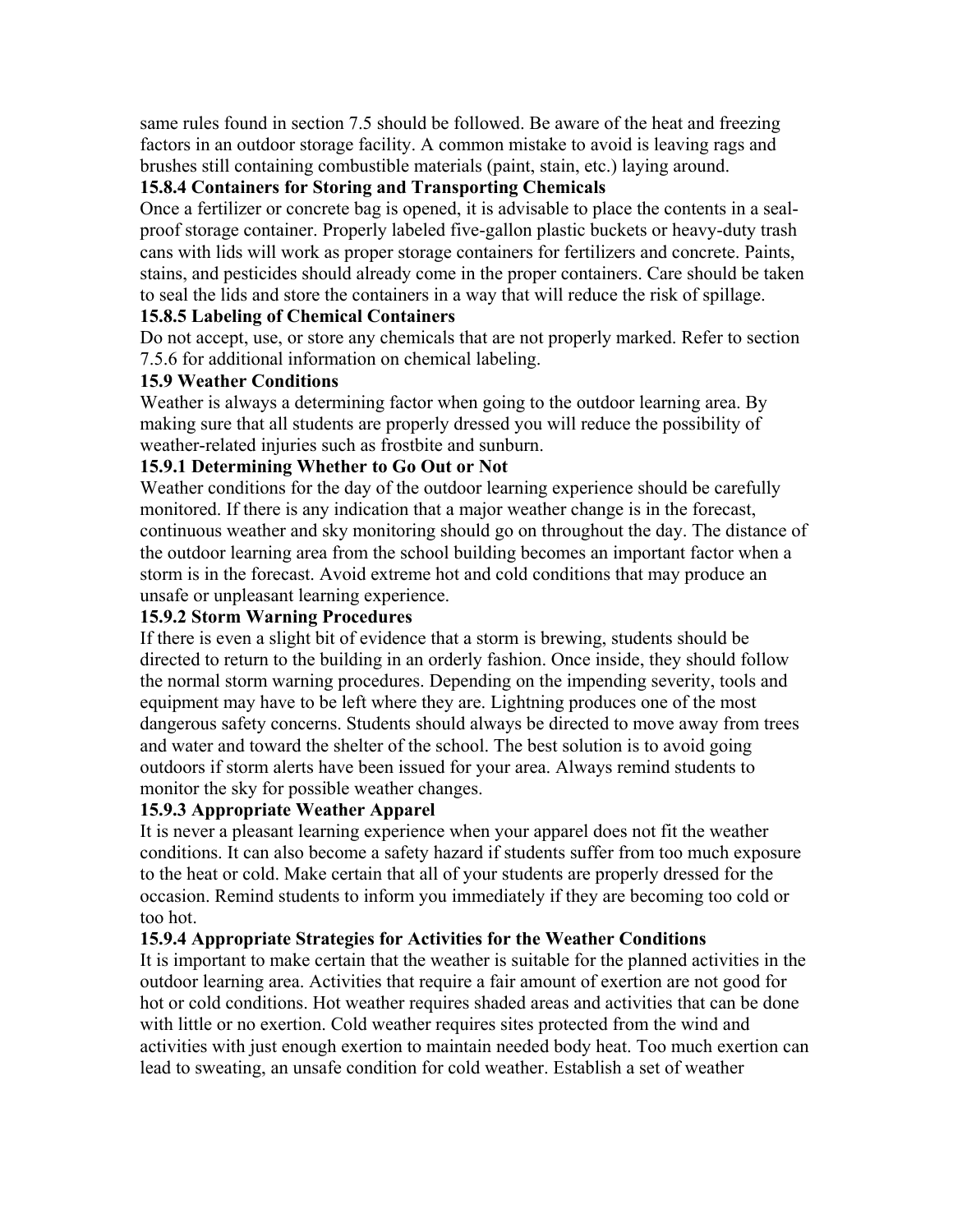strategies to go by when choosing the outdoor learning activity. Remember that student comfort can have an impact on student safety.

#### **15.10 Animals and Plants**

Being able to properly handle and/or avoid certain plants and animals in an outdoor learning area is always a key safety concern. Rules should be established to help students understand safe and acceptable practices.

#### **15.10.1 Invertebrate Animals**

Invertebrate animals include protozoa, sponges, coelenterates, flatworms, roundworms, segmented worms, mollusks, arthropods (arachnids, crustaceans, centipedes, millipedes, and insects) and echinoderms. Those invertebrates that can cause serious safety concerns are listed below. Students should take care when handling any invertebrate animal so as not to injure them or get bitten in the process. Hands should always be thoroughly washed after handling animals to guarantee that no disease is passed on in the process. 15.10.1.1 Stinging Insects - Bees, wasps, bumble bees, hornets, and yellow jackets are the most common stinging insects. These insects do not go out and aggressively attack humans. Stings occur when they are surprised or aggravated and attack as a means of protection. Ground hornets and bumble bees can create the most problems because their nests are often overlooked. The outdoor learning area, especially places that are not mowed on a weekly basis, should always be carefully inspected for the nests of these insects. Knowing where they are and avoiding them will reduce the risk of stings. NOTE: The school nurse should have and be trained to use an Epi-pen. This instrument can quickly deliver a shot of Epinephrine to a student who is having an allergic reaction to an insect sting.

15.10.1.2 Biting Insects - Mosquitoes, flies, ants, and chiggers are the most common biting insects. In the case of ants, care should be taken not to allow children to stand in areas where these insects may have their hills and colonies. Chiggers are most commonly found in grassy areas and seem to be most prevalent during the summer months. Mosquitoes and flies can present a problem at different times of the day and year. Repellents can be applied, but the directions for use on the container or in the American Red Cross *Standard First Aid* book should be carefully followed.

15.10.1.3 Arachnids - Spiders and ticks are the most common arachnids that may provide cause for concern. The only two spiders in Illinois whose bite can cause illness or death are the black widow and the brown recluse. Both of these spiders prefer dark and out-ofthe-way places. It is advisable to have your students wear gloves when they are moving and/or reaching under or into rocks or brush. A student who is bitten by one of these spiders may not be aware of it until they begin to feel ill. Ticks present another problem in that they can be carriers of Lyme disease and Rocky Mountain spotted fever. Lyme disease is spread mainly by a deer tick. Because it can be as small as the head of a pin, many people overlook it. May to late August are the most common months for ticks. They are commonly found in wooded and grassy areas. The best way to avoid ticks is to wear long-sleeved shirts, tucked into long pants, that are tucked into your socks or boots. Wearing a hat, avoiding underbrush and tall grass, using a repellent, and checking yourself on a regular basis will reduce the risk of being bitten by a tick. Saving an embedded tick in a bag that can be sealed, may be helpful if tests need to be run.

#### **15.10.2 Vertebrate Animals**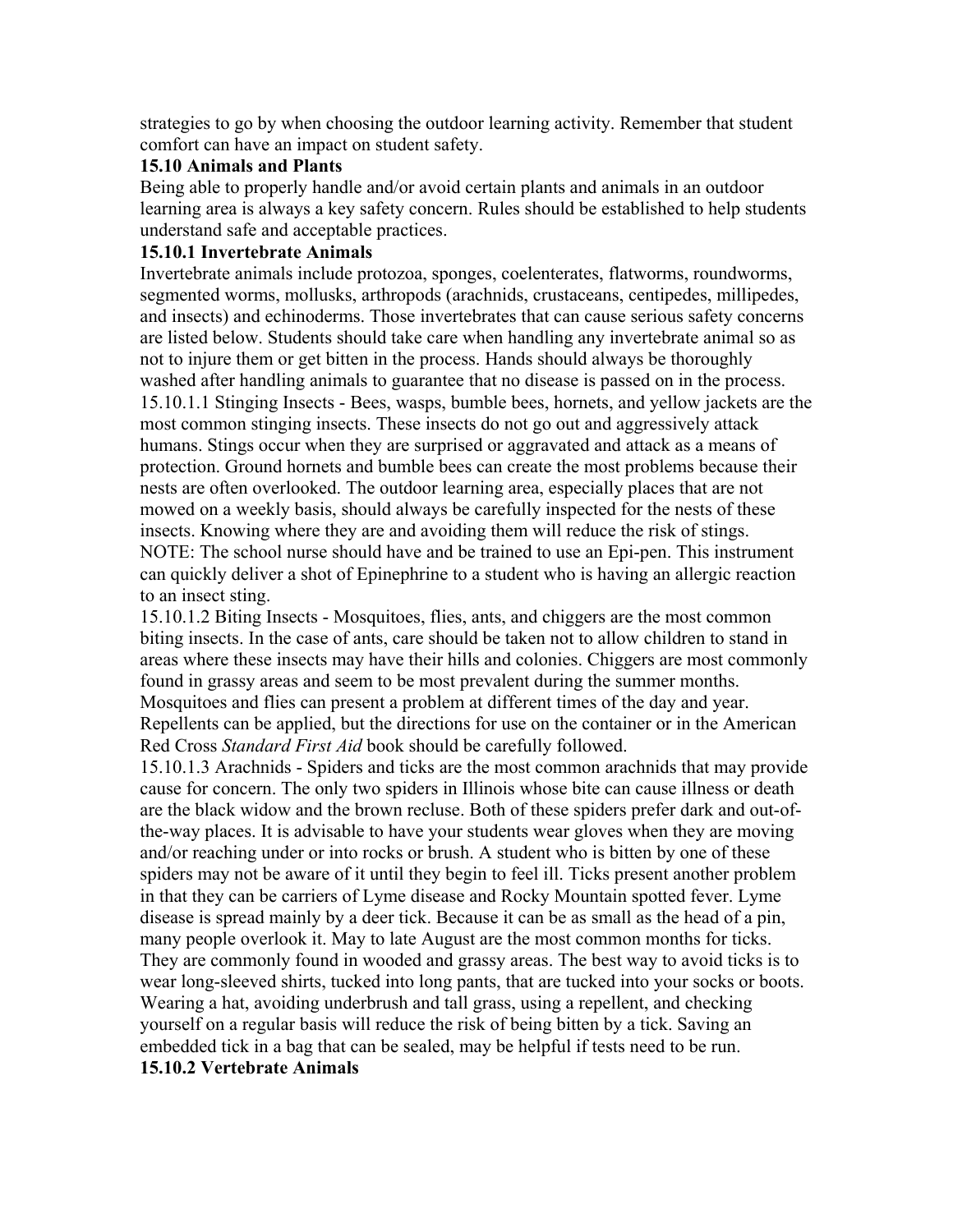Vertebrate animals include fish, amphibians, reptiles, birds, and mammals. Those vertebrates that can cause serious safety concerns are listed below. Students should take care when handling any vertebrate animal so as not to injure them or get bitten in the process. Gloves should be required when handling mammals. Hands should always be thoroughly washed after handling these animals to guarantee that no disease is passed on in the process.

15.10.2.1 Snakes - These animals kill fewer than 12 people a year in the United States. The northern half of Illinois is almost devoid of all poisonous snakes, while the southern half contains copperheads, rattlesnakes, and in the extreme south, cottonmouth water moccasins. It is also a known fact that more snake bites occur near the home than in the wild. To reduce the possibility of snakebites, avoid walking and/or reaching into areas that are not clearly visible, such as tall grass, rocks, logs, and brush.

15.10.2.2 Mammals - Mammals present a safety risk because their bite can cause injury, infection, and possibly result in rabies. Many wild mammals are active at night, so to see them during the day is a clear indication that they may be sick. Students should be carefully instructed not to catch or pet wild or even domesticated mammals in the outdoor learning area. Population studies of small rodents should only be performed by older students and under strict supervision of the teacher. Note: Studying insects such as grasshoppers, may be a safer way to do a population study.

15.10.2.3 Fish - Fish should be handled very carefully. Their fins can inflict punctures and cuts. Fish that are caught and released should not be handled with gloves. This can destroy the protective mucus that covers their scales and skin.

#### **15.10.3 Plant Safety**

Before using an outdoor learning area the site should be examined for the presence of poisonous plants. These plants should be removed from areas where students may come into contact with them. This can be a long and difficult process. Because students need the skill of being able to identify poisonous plants, it may be wise to leave some of these species where students can observe them without contact. Several poisonous plants, including poison ivy, are also a very important food for wildlife.

15.10.3.1 Poison Ivy - Poison ivy is fairly easy to identify because its compound leaves are divided into 3 leaflets that normally show a red color at the split. Berries are white and are found in clusters. Poison ivy can vary in size from low ground cover, to an erect shrub, to a hairy vine climbing up tree trunks. In the fall its red foliage is easy to spot. Poison ivy can be found in open woods, thickets, fence rows, roadsides, and waste areas. All parts of the plant contain an oil which causes an allergic reaction in some people. This can occur at any time of the year. The oil can be transferred to skin through direct contact with the plant or carried in smoke from burning plants. This oil can also remain on clothes and be transferred in that manner as well. Contrary to some beliefs, it is not possible to catch poison ivy from coming into contact with the rash. Students should be taught what poison ivy looks like and how to avoid contact with the plant. Wearing long pants and long sleeves should minimize the chances of contact. If, however, students do brush up against poison ivy, washing thoroughly with soap and cold water or dabbing alcohol on the affected area immediately after exposure will help remove the poisonous oil.

15.10.3.2 Poison Sumac - This plant also contains a skin irritant. Its compound leaves are made up of 7-13 pointed, smooth leaflets. Twigs are hairless. Berries are white and are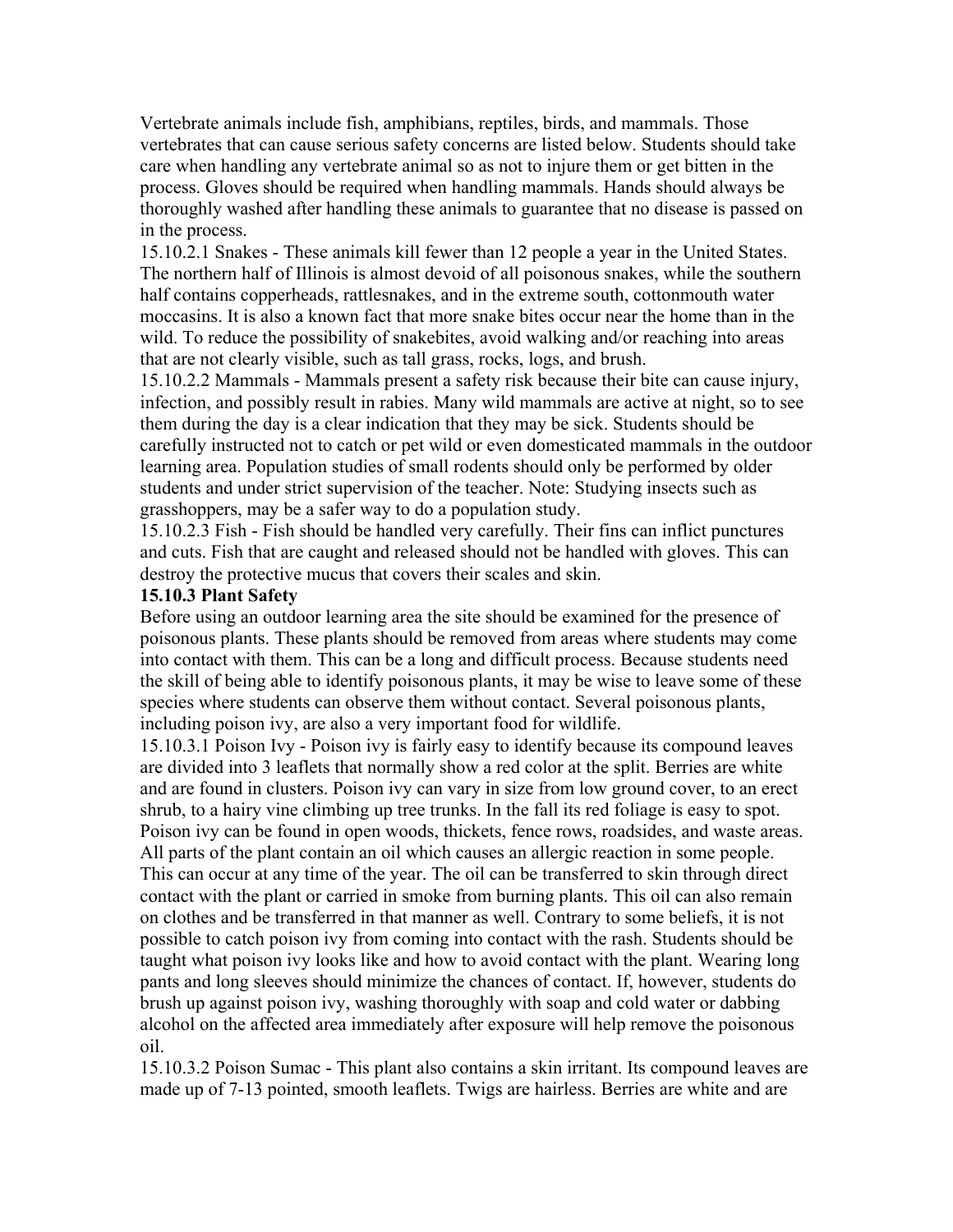found in clusters. Poison sumac varies in size from a tall shrub to a small tree. Because the plant is found in swamp or bog habitats, students in most of Illinois will have very little contact with it. Students should also avoid touching poison sumac, and follow the same procedures as for poison ivy if they have come into contact with the plant. NOTE: This plant should not be mistaken for the more common nonpoisonous sumacs that grow along the edge of wooded areas and have hairy twigs and/or toothed leaflets. 15.10.3.3 Poison Oak - The writers' sources indicate that poison oak is not found in Illinois.

15.10.3.4 Water Hemlock, Various Nightshades, Pokeweed (Pokeberry), Jimsonweed – These plants are poisonous if ingested. The problems with these types of poisonous plants can be avoided by simply making it *a rule that no one eats any wild plants found in the outdoor learning area*. Some wild plants are quite edible, but they should be identified by an expert before any student is given the opportunity to taste them. Strong emphasis should be placed on the fact that some wild plants are very poisonous and students should never eat any plant without being informed by an expert that it is safe to eat.

15.10.3.5 Mushrooms - Though they are not plants, several of these organisms are extremely poisonous if ingested. The above rules also apply.

15.10.3.6 Plants with Wind Carried Pollen - Teachers should always be aware that some students have allergies to pollen from various plants, including ragweed. It is advisable to avoid taking students with severe allergies outdoors on days when the pollen counts are high. In most cases, students with these allergies have been identified. If the teacher has any doubts, the school nurse should be contacted and/or the students should be asked if any of them suffer from allergies caused by pollen.

#### **References**

Conant, Roger. (1975). *A Field Guide to Reptiles and Amphibians of Eastern/Central North America*, Houghton Mifflin company, Boston.

Niering, William A. & Olmstead, Nancy C. (1979). *The Audubon Society Field Guide to North American Wildflowers*, Alfred A Knopf, Inc. New York.

Petrides, George A. (1972). *A Field Guide to Trees and Shrubs*, Houghton Mifflin Company, Boston.

*Safety-Wise*, Girl Scouts of the U.S.A. 420 Fifth Avenue, New York, N.Y. 10018-2702, Copyright 1993.

*Standard First Aid*, The American National Red Cross, Mosby - Year Book, Inc. 11830 Westline Industrial Drive, St. Louis, MO 63146, Copyright 1993.

Tyning, Thomas F. (1990). *A Guide to Amphibians and Reptiles*, Little, Brown, and Company, Boston.

Werner, William E. (1988). *Life and Lore of Illinois Wildflowers*, Illinois State Museum, Springfield, Illinois.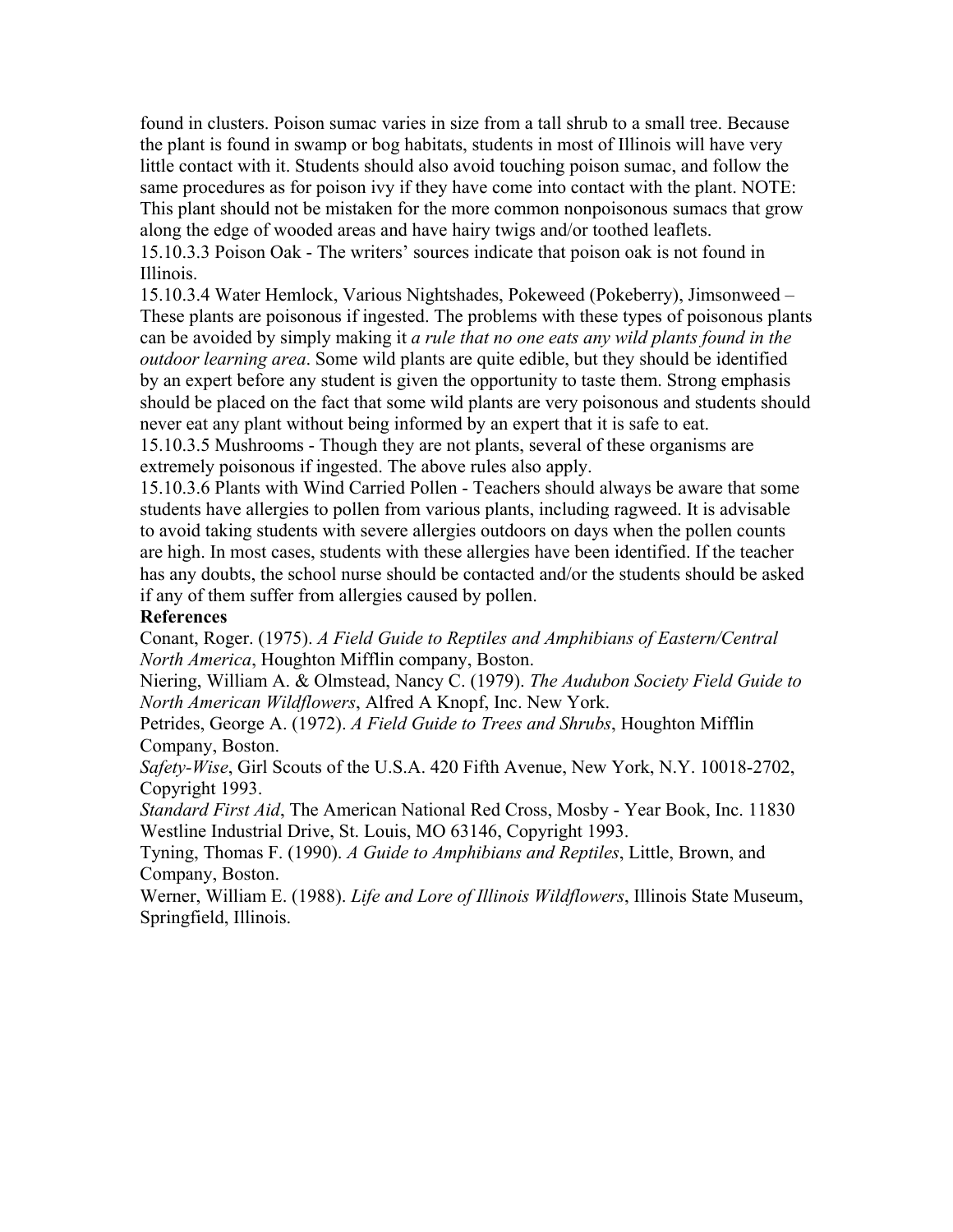#### **Appendix**

**Title 29 Code of Federal Regulations, Parts 1900-1926 - OSHA 1910.1450 Occupational Exposure to Hazardous Chemicals in Laboratories**.

1.677 § 1910.1450 Occupational exposure to hazardous chemicals in laboratories.

\* (Section 1910.1450 was added by 55 FR 3327, Jan. 31, 1990)

(a) Scope and application.

(1) This section shall apply to all employers engaged in the laboratory use of hazardous chemicals as defined below.

(2) Where this section applies, it shall supersede, for laboratories, the requirements of all other OSHA health standards in 29 CFR part 1910, subpart Z, except as follows:

(i) For any OSHA health standard, only the requirement to limit employee exposure to the specific permissible exposure limit shall apply for laboratories, unless that particular standard states otherwise or unless the conditions of paragraph  $(a)(2)(iii)$  of this section apply.

(ii) Prohibition of eye and skin contact where specified by any OSHA health standard shall be observed.

(iii) Where the action level (or in the absence of an action level, the permissible exposure limit) is routinely exceeded for an OSHA regulated substance with exposure monitoring and medical surveillance requirements paragraphs (d) and  $(g)(1)(ii)$  of this section shall apply.

(3) This section shall not apply to:

(i) Uses of hazardous chemicals which do not meet the definition of laboratory use, and in such cases, the employer shall comply with the relevant standard in 29 CFR part 1910, subpart 2, even if such use occurs in a laboratory.

(ii) Laboratory uses of hazardous chemicals which provide no potential for employee exposure. Examples of such conditions might include:

(A) Procedures using chemically-impregnated test media such as Dip-and-Read tests where a reagent strip is dipped into the specimen to be tested and the results are interpreted by comparing the color reaction to a color chart supplied by the manufacturer of the test strip; and

(B) Commercially prepared kits such as those used in performing pregnancy tests in which all of the reagents needed to conduct the test are contained in the kit.

Appendix -2

(b) Definitions -

"Action level" means a concentration designated in 29 CFR part 1910 for a specific substance, calculated as an eight (8)-hour time-weighted average, which initiates certain required activities such as exposure monitoring and medical surveillance.

"Assistant Secretary" means the Assistant Secretary of Labor for Occupational Safety and Health, U.S. Department of Labor, or designee. "Carcinogen" (see "select carcinogen").

"Chemical Hygiene Officer" means an employee who is designated by the employer, and who is qualified by training or experience, to provide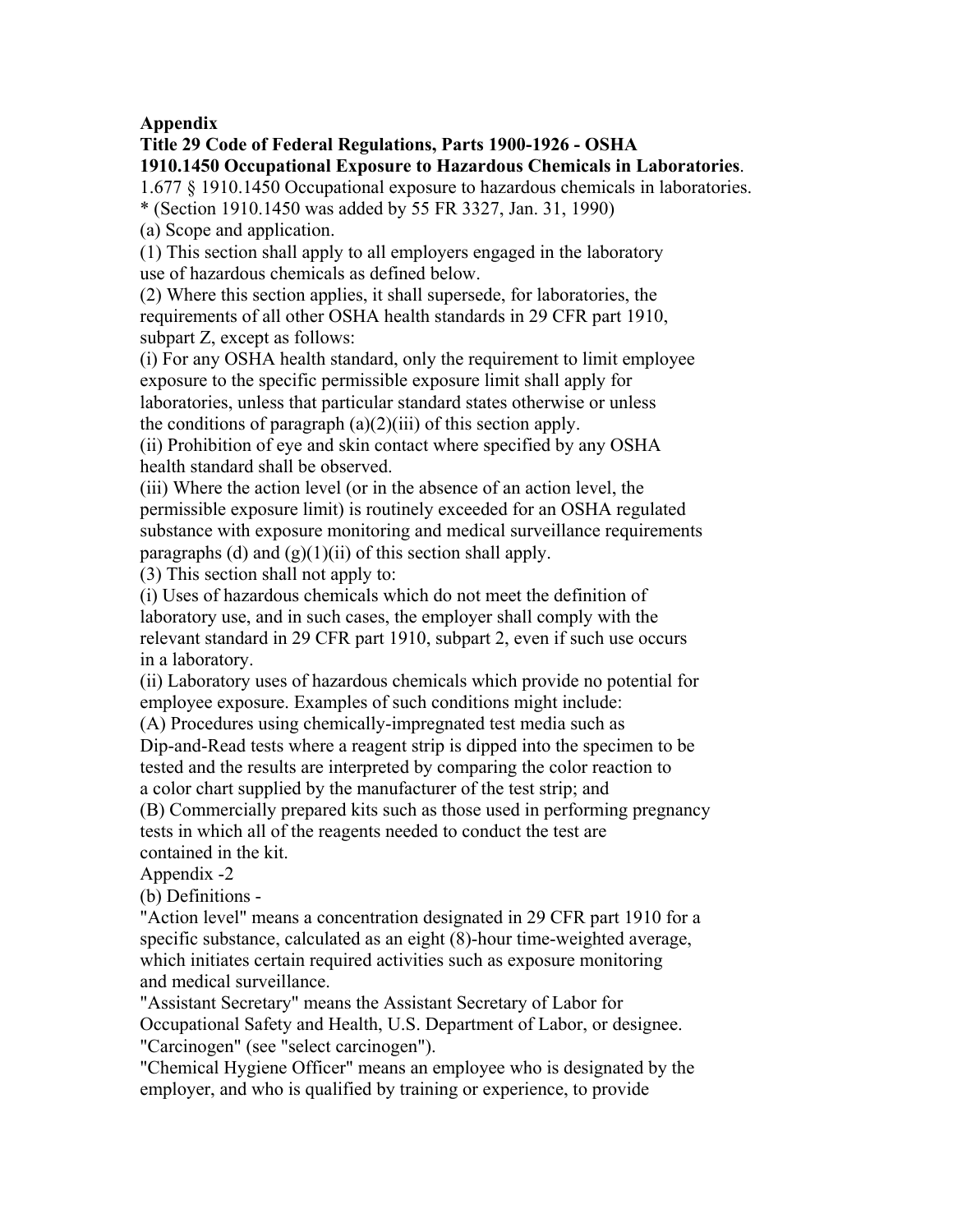technical guidance in the development and implementation of the provisions of the Chemical Hygiene Plan. This definition is not intended to place limitations on the position description or job classification that the designated individual shall hold within the employer's organizational structure.

"Chemical Hygiene Plan" means a written program developed and implemented by the employer which sets forth procedures, equipment, personal protective equipment and work practices that (i) are capable of protecting employees from the health hazards presented by hazardous chemicals used in that particular workplace and (ii) meets the requirements of paragraph (e) of this section.

"Combustible liquid" means any liquid having a flashpoint at or above 100 deg. F  $(37.8$  deg. C), but below 200 deg. F  $(93.3$  deg. C), except any mixture having components with flashpoints of 200 deg. F (93.3 deg. C), or higher, the total volume of which make up 99 percent or more of the total volume of the mixture.

"Compressed gas" means:

(i) A gas or mixture of gases having, in a container, an absolute pressure exceeding 40 psi at 70 deg. F (21.1 deg. C); or

(ii) A gas or mixture of gases having, in a container, an absolute pressure exceeding 104 psi at 130 deg. F (54.4 deg C) regardless of the pressure at 70 deg. F (21.1 deg. C); or

(iii) A liquid having a vapor pressure exceeding 40 psi at 100 deg. F

(37.8 C) as determined by ASTM

D-323-72.

"Designated area" means an area which may be used for work with "select carcinogens," reproductive toxins or substances which have a high degree of acute toxicity. A designated area may be the entire laboratory, such as a laboratory hood.

Appendix -3

"Emergency" means any occurrence such as, but not limited to, equipment failure, rupture of containers or failure of control equipment which results in an uncontrolled release of a hazardous chemical into the workplace.

"Employee" means an individual employed in a laboratory workplace who may be exposed to hazardous chemicals in the course of his or her assignments. "Explosive" means a chemical that causes a sudden, almost instantaneous release of pressure, gas, and heat when subjected to sudden shock, pressure, or high temperature.

"Flammable" means a chemical that falls into one of the following categories:

(i) "Aerosol, flammable" means an aerosol that,when tested by the method described in 16 CFR 1500.45, yields a flame protection exceeding 18 inches at full valve opening, or a flashback (a flame extending back to the valve) at any degree of valve opening;

(ii) "Gas, flammable" means: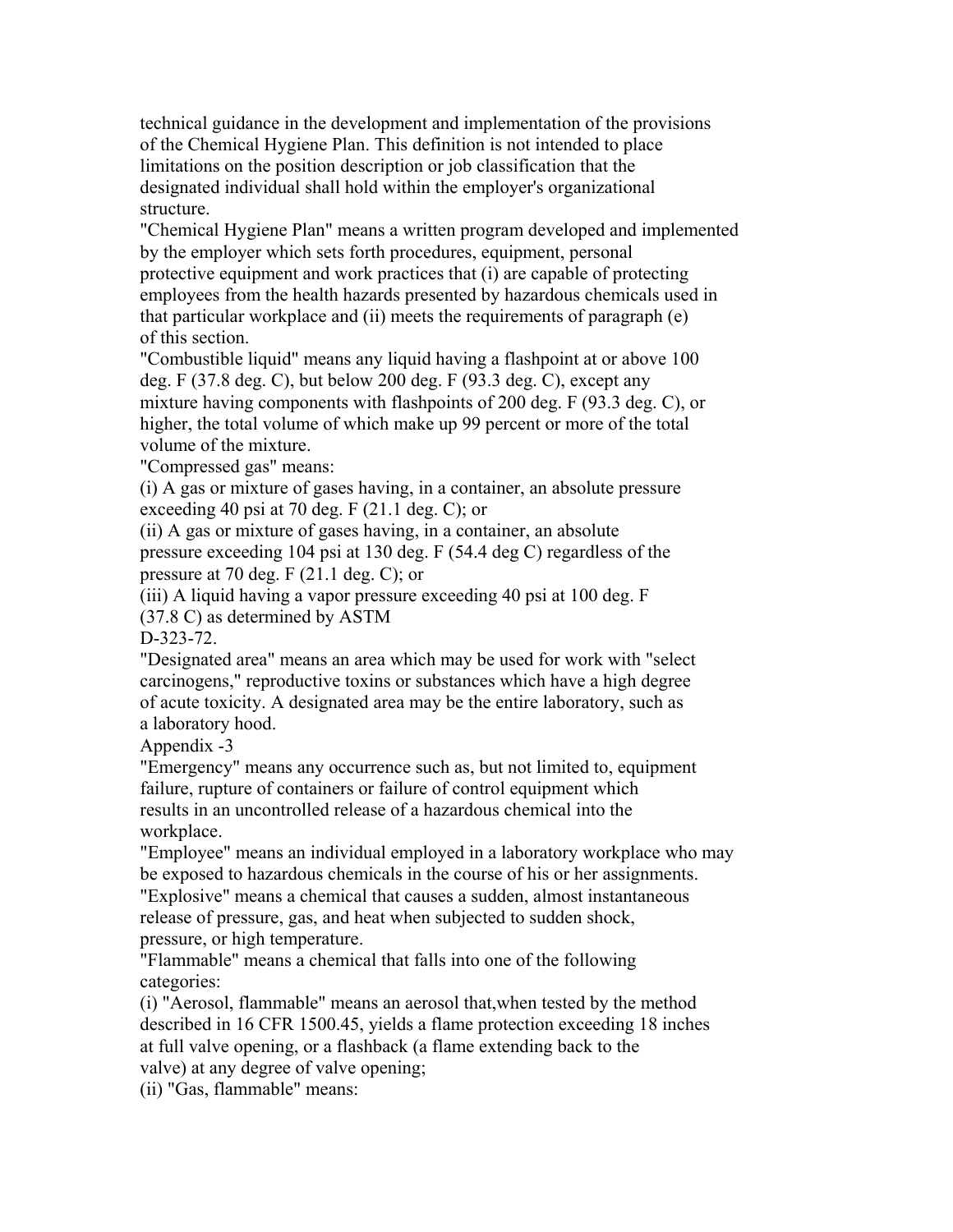(A) A gas that, at ambient temperature and pressure, forms a flammable mixture with air at a concentration of 13 percent by volume or less; or (B) A gas that, at ambient temperature and pressure, forms a range of flammable mixtures with air wider than 12 percent by volume, regardless of the lower limit.

(iii) "Liquid, flammable" means any liquid having a flashpoint below 100 deg F (37.8 deg. C), except any mixture having components with flashpoints of 100 deg. C) or higher, the total of which make up 99 percent or more of the total volume of the mixture.

(iv) "Solid, flammable" means a solid, other than a blasting agent or explosive as defined in 1910.109(a), that is liable to cause fire through friction, absorption of moisture, spontaneous chemical change, or retained heat from manufacturing or processing, or which can be ignited readily and when ignited burns so vigorously and persistently as to create a serious hazard. A chemical shall be considered to be a flammable solid if, when tested by the method described in 16 CFR 1500.44, it ignites and burns with a self-sustained flame at a rate greater than one-tenth of an inch per second along its major axis.

"Flashpoint" means the minimum temperature at which a liquid gives off a vapor in sufficient concentration to ignite when tested as follows:

(i) Tagliabue Closed Tester (See American National Standard Method of Test for Flash Point by Tag Closed Tester, Z11.24 - 1979 (ASTM D 56-79)) - for liquids with a viscosity of less than 45 Saybolt Universal Seconds (SUS) at 100 deg. F (37.8 deg. C), that do not contain suspended solids and do not have a tendency to form a surface film under test; or Appendix -4

(ii) Pensky-Martens Closed Tester (See American National Standard Method of Test for Flashpoint by Pensky-Martens Closed Tester, Z11.7 - 1979 (ASTM D 93-79)) - for liquids with a viscosity equal to or greater than 45 SUS at 100 deg. F (37.8 deg. C ), or that contain suspended solids, or that have a tendency to forma a surface film under test; or

(iii) Setaflash Closed Tester (see American National Standard Method of test for Flash Point by Setaflash Closed Tester (ASTM D 3278-78)). Organic peroxides, which undergo autoaccelerating thermal decomposition, are excluded from any of the flashpoint determination methods specified above.

"Hazardous chemical" means a chemical for which there is statistically significant evidence based on at least one study conducted in accordance with established scientific principles that acute or chronic health effects may occur in exposed employees. The term "health hazard" includes chemicals which are carcinogens, toxic or highly toxic agents, reproductive toxins, irritants, corrosives, sensitizers, hepatotoxins, nephrotoxins, neurotoxins, agents which act on the hematopoietic systems, and agents which damage the lungs, skin, eyes, or mucous membranes. Appendices A and B of the Hazard Communication Standard (29 CFR 1910.1200) provide further guidance in defining the scope of health hazards and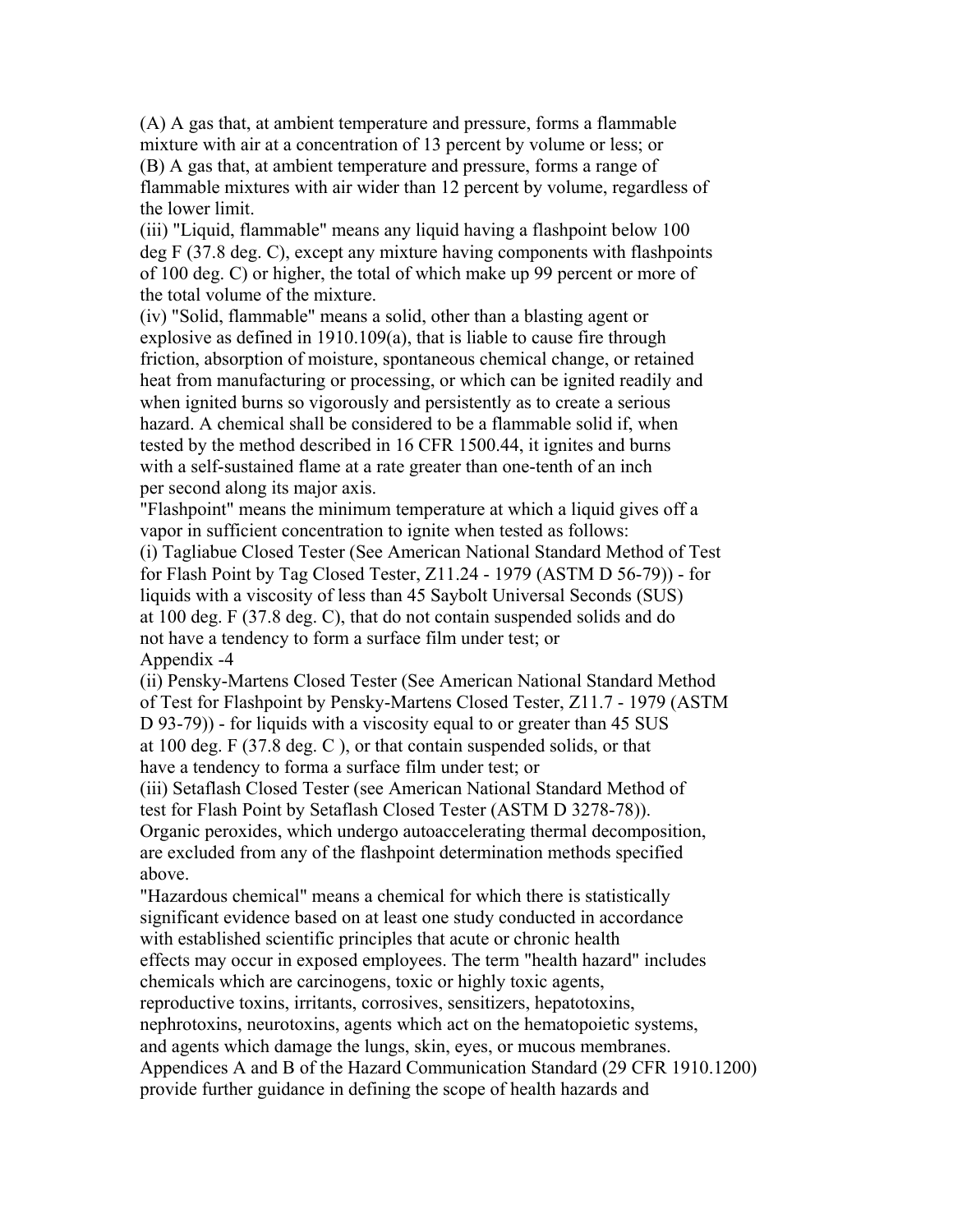determining whether or not a chemical is to be considered hazardous for purposes of this standard.

"Laboratory" means a facility where the "laboratory use of hazardous chemicals" occurs. It is a workplace where relatively small quantities of hazardous chemicals are used on a non-production basis.

"Laboratory scale" means work with substances in which the containers used for reactions, transfers, and other handling of substances are designed to be easily and safety manipulated by one person. "Laboratory scale" excludes those workplaces whose function is to produce commercial quantities of materials.

"Laboratory-type hood" means a device located in a laboratory, enclosure on five sides with a movable sash or fixed partial enclosed on the remaining side; constructed and maintained to draw air from the laboratory and to prevent or minimize the escape of air contaminants into the laboratory; and allows chemical manipulations to be conducted in the enclosure without insertion of any portion of the employee's body other than hands and arms.

Walk-in hoods with adjustable sashes meet the above definition provided that the sashes are adjusted during use so that the airflow and the exhaust of air contaminants are not compromised and employees do not work inside the enclosure during the release of airborne hazardous chemicals.

"Laboratory use of hazardous chemicals" means handling or use of such chemicals in which all of the following conditions are met:

(i) Chemical manipulations are carried out on a "laboratory scale;" Appendix -5

(ii) Multiple chemical procedures or chemicals are used;

(iii) The procedures involved are not part of a production process, nor in any way simulate a production process; and

(iv) "Protective laboratory practices and equipment" are available and in common use to minimize the potential for employee exposure to hazardous chemicals.

"Medical consultation" means a consultation which takes place between an employee and a licensed physician for the purpose of determining what medical examinations or procedures, if any, are appropriate in cases where a significant exposure to a hazardous chemical may have taken place.

"Organic peroxide" means an organic compound that contains the bivalent -O-O- structure and which may be considered to be a structural derivative of hydrogen peroxide where one or both of the hydrogen atoms has been replaced by an organic radical.

"Oxidizer" means a chemical other than a blasting agent or explosive as defined in 1910.109(a), that initiates or promotes combustion in other materials, thereby causing fire either of itself or through the release of oxygen or other gases.

"Physical hazard" means a chemical for which there is scientifically valid evidence tat it is a combustible liquid, a compressed gas, explosive, flammable, an organic peroxide, an oxidizer pyrophoric, unstable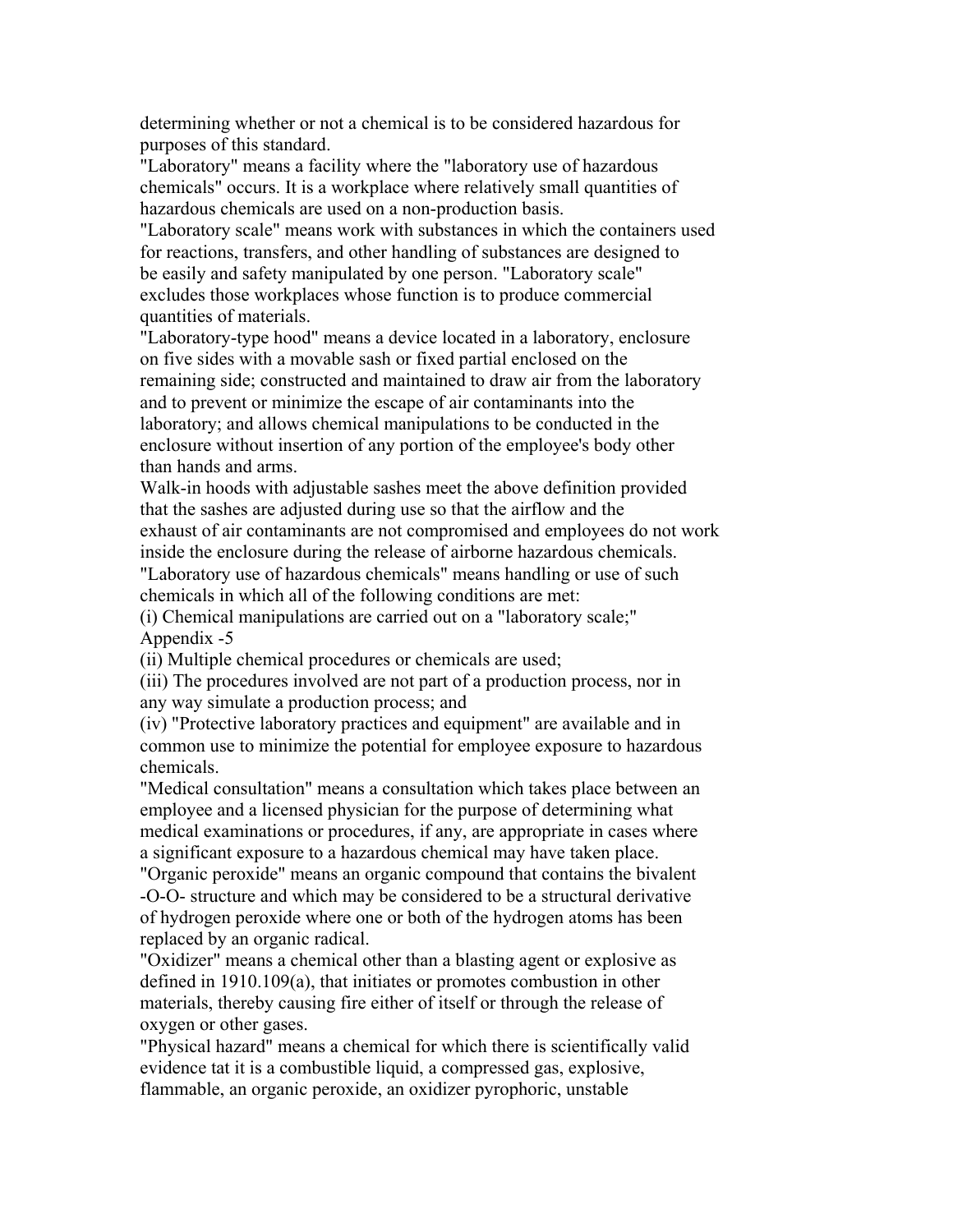(reactive) or water-reactive.

"Protective laboratory practices and equipment" means those laboratory procedures, practices and equipment accepted by laboratory health and safety experts as effective, or that the employer can show to be effective, in minimizing the potential for employee exposure to hazardous chemicals.

"Reproductive toxins" means chemicals which affect the reproductive chemicals which affect the reproductive capabilities including chromosomal damage (mutations) and effects on fetuses (teratogenesis).

"Select carcinogen" means any substance which meets one of the following criteria:

(i) It is regulated by OSHA as a carcinogen; or

(ii) It is listed under the category, "known to be carcinogens," in the Annual Report on Carcinogens published by the National Toxicology Program (NTP)(latest edition); or

(iii) It is listed under Group 1 ("carcinogenic to humans") by the International Agency for research on Cancer Monographs (IARC)(latest editions); or

Appendix -6

(iv) It is listed in either Group 2A or 2B by IARC or under the category, "reasonably anticipated to be carcinogens" by NTP, and causes statistically significant tumor incidence in experimental animals in accordance with any of the following criteria:

(A) After inhalation exposure of 6 - 7 hours per day, 5 days per week, for a significant portion of a lifetime to dosages of less than 10 mg/m(3); (B) After repeated skin application of less than 300 (mg/kg of body

weight) per week; or

(C) After oral dosages of less than 50 mg/kg of body weight per day.

"Unstable (reactive)" means a chemical which is the pure state, or as produced or transported, will vigorously polymerize, decompose, condense, or will become self-reactive under conditions of shocks, pressure or temperature.

"Water-reactive" means a chemical that reacts with water to release a gas that is either flammable or presents a health hazard.

(c) Permissible exposure limits. For laboratory uses of OSHA regulated substances, the employer shall assure that laboratory employees' exposures to such substances do not exceed the permissible exposure limits specified (d) Employee exposure determination

(1) Initial monitoring. The employer shall measure the employee's exposure to any substance regulated by a standard which requires monitoring if there is reason to believe that exposure levels for that substance routinely exceed the action level (or in the absence of an action level, the PEL).

(2) Periodic monitoring. If the initial monitoring prescribed by paragraph

 $(d)(1)$  of this section discloses employee exposure over the action level

(or in the absence of an action level, the PEL), the employer shall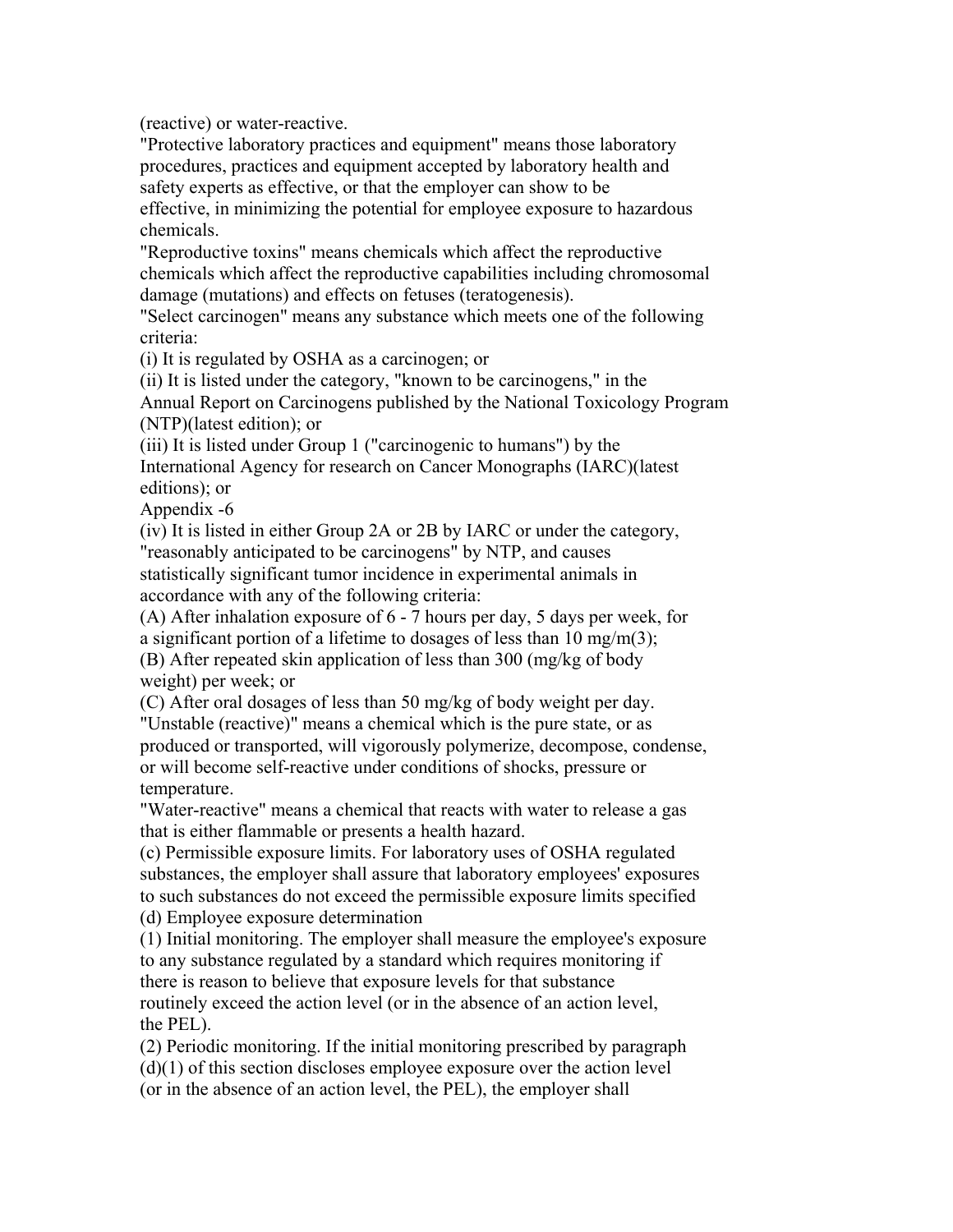immediately comply with the exposure monitoring provisions of the relevant standard.

(3) Termination of monitoring. Monitoring may be terminated in accordance with the relevant standard.

(4) Employee notification of monitoring results. The employer shall, within 15 working days after the receipt of any monitoring results, notify the employee of these results in writing either individually or by posting results in an appropriate location that is accessible to employees.

(e) Chemical hygiene plan - General. (Appendix A of this section is non-mandatory but provides guidance to assist employers in the development of the Chemical Hygiene Plan.)

(1) Where hazardous chemicals as defined by this standard are used in the workplace, the employer shall develop and carry out the provisions of a written Chemical Hygiene Plan which is:

Appendix -7

(i) Capable of protecting employees from health hazards associated with hazardous chemicals in that laboratory and

(ii) Capable of keeping exposures below the limits specified in paragraph (c) of this section.

(2) The Chemical Hygiene Plan shall be readily available to employees, employee representatives and, upon request, to the Assistant Secretary.

(3) The Chemical Hygiene Plan shall include each of the following elements and shall indicate specific measures that the employer will take to ensure laboratory employee protection;

(i) Standard operating procedures relevant to safety and health considerations to be followed when laboratory work involves the use of hazardous chemicals;

(ii) Criteria that the employer will use to determine and implement control measures to reduce employee exposure to hazardous chemicals including engineering controls, the use of personal protective equipment and hygiene practices; particular attention shall be given to the selection of control measures for chemicals that are known to be extremely hazardous;

(iii) A requirement that fume hoods and other protective equipment are functioning properly and specific measures that shall be taken to ensure proper and adequate performance of such equipment;

(iv) Provisions for employee information and training as prescribed in paragraph (f) of this section;

(v) The circumstances under which a particular laboratory operation, procedure or activity shall require prior approval from the employer or the employer's designee before implementation;

(vi) Provisions for medical consultation and medical examinations in accordance with paragraph (g) of this section;

(vii) Designation of personnel responsible for implementation of the Chemical Hygiene Plan including the assignment of a Chemical Hygiene Officer, and, if appropriate, establishment of a Chemical Hygiene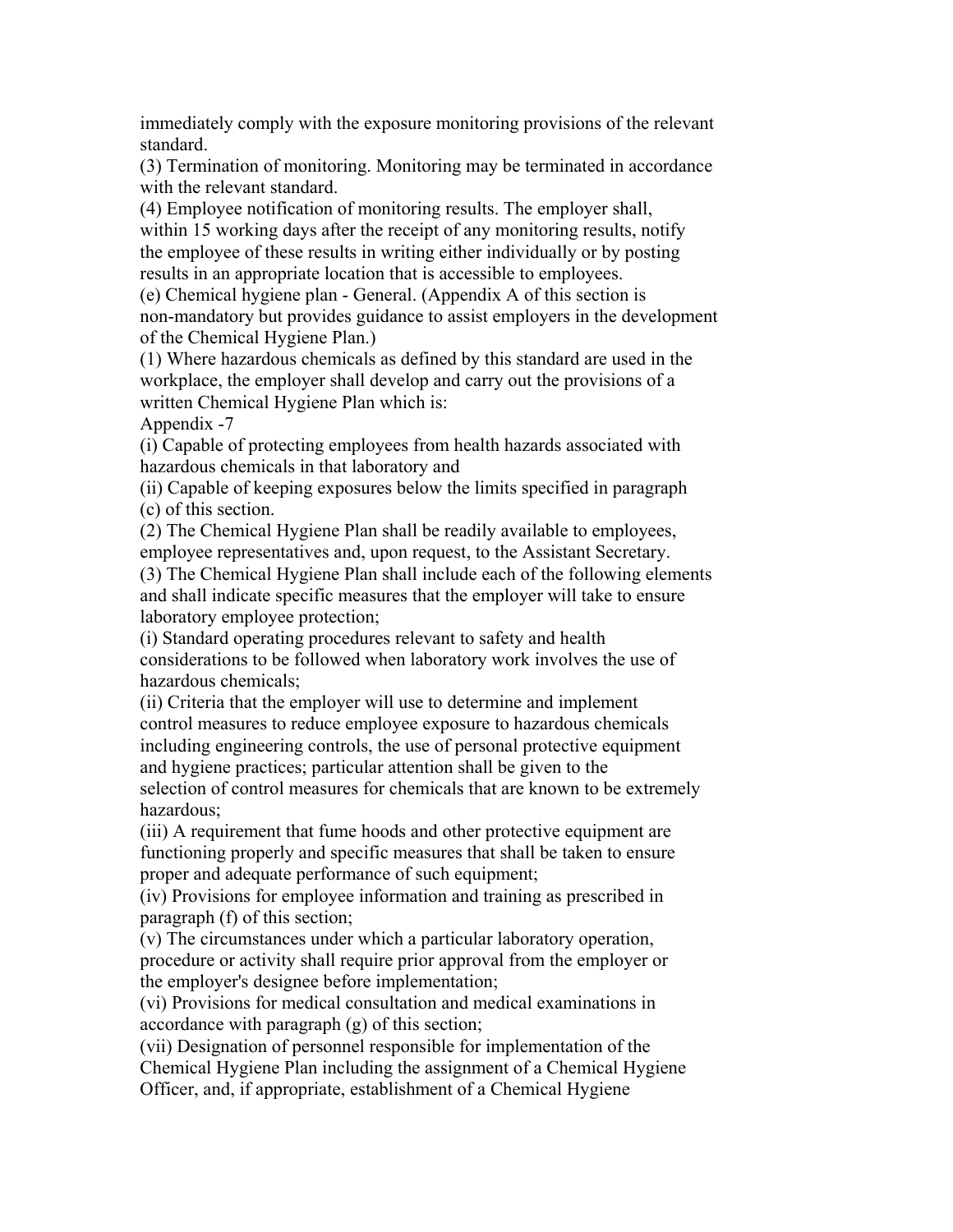Committee; and

(viii) Provisions for additional employee protection for work with particularly hazardous substances. These include "select carcinogens," reproductive toxins and substances which have a high degree of acute toxicity. Specific consideration shall be given to the following provisions which shall be included where appropriate:

(A) Establishment of a designated area;

(B) Use of containment devices such as fume hoods or glove boxes;

(C) Procedures for safe removal of contaminated waste; and

Appendix -8

(D) Decontamination procedures.

(4) The employer shall review and evaluate the effectiveness of the

Chemical Hygiene Plan at least annually and update it as necessary.

(f) Employee information and training.

(1) The employer shall provide employees with information and training to ensure that they are apprised of the hazards of chemicals present in their work area.

(2) Such information shall be provided at the time of an employee's initial assignment to a work area where hazardous chemicals are present and prior to assignments involving new exposure situations. The frequency of refresher information and training shall be determined by the employer.

(3) Information. Employees shall be informed of:

(i) The contents of this standard and its appendices which shall be made available to employees;

(ii) the location and availability of the employer's Chemical Hygiene Plan;

(iii) The permissible exposure limits for OSHA regulated substances or recommended exposure limits for other hazardous chemicals where there is no applicable OSHA standard;

(iv) Signs and symptoms associated with exposures to hazardous chemicals used in the laboratory; and

(v) The location and availability of known reference material on the hazards, safe handling, storage and disposal of hazardous chemicals found in the laboratory including, but not limited to, Material Safety Data Sheets received from the chemical supplier.

(4) Training.

(i) Employee training shall include:

(A) Methods and observations that may be used to detect the presence or release of a hazardous chemical (such as monitoring conducted by the employer, continuous monitoring devices, visual appearance or odor of hazardous chemicals when being released, etc.);

(B) The physical and health hazards of chemicals in the work area; and (C) The measures employees can take to protect themselves from these hazards, including specific procedures the employer has implemented to protect employees from exposure to hazardous chemicals, such as appropriate work practices, emergency procedures, and personal protective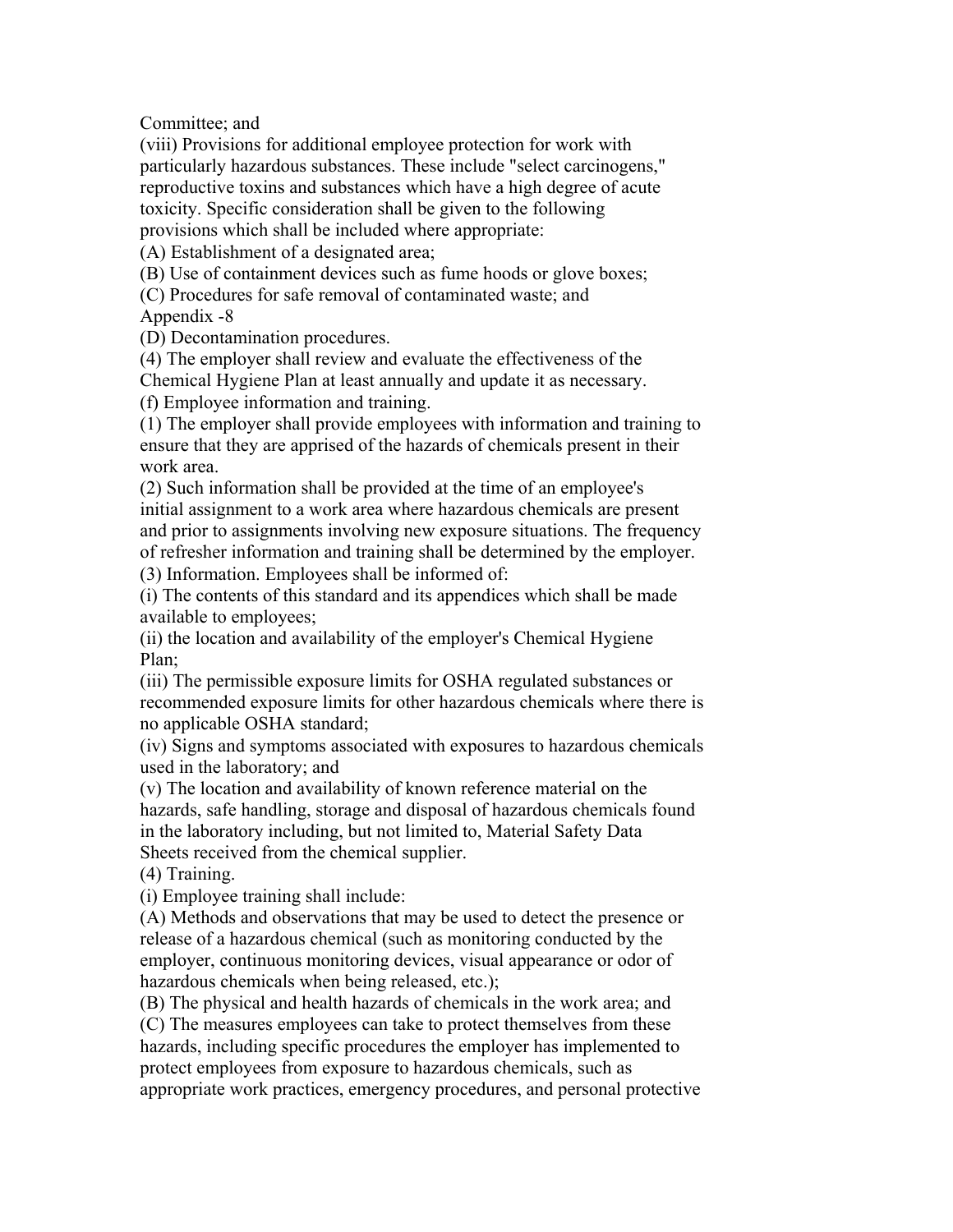equipment to be used.

(ii) The employee shall be trained on the applicable details of the employer's written Chemical Hygiene Plan.

Appendix -9

(g) Medical consultation and medical examinations.

(1) The employer shall provide all employees who work with hazardous chemicals an opportunity to receive medical attention, including any follow-up examinations which the examining physician determines to be necessary, under the following circumstances:

(i) Whenever an employee develops signs or symptoms associated with a hazardous chemical to which the employee may have been exposed in the laboratory, the employee shall be provided an opportunity to receive an appropriate medical examination.

(ii) Where exposure monitoring reveals an exposure level routinely above the action level (or in the absence of an action level, the PEL) for an OSHA regulated substance for which there are exposure monitoring and medical surveillance requirements, medical surveillance shall be established for the affected employee as prescribed by the particular standard.

(iii) Whenever an event takes place in the work area such as a spill, leak, explosion or other occurrence resulting in the likelihood of a hazardous exposure, the affected employee shall be provided an opportunity for a medical consultation. Such consultation shall be for the purpose of determining the need for a medical examination.

(2) All medical examinations and consultations shall be performed by or under the direct supervision of a licensed physician and shall be provided without cost to the employee, without loss of pay and at a reasonable time and place.

(3) Information provided to the physician. The employer shall provide the following information to the physician:

(i) The identity of the hazardous chemical(s) to which the employee may have been exposed;

(ii) A description of the conditions under which the exposure occurred including quantitative exposure data, if available; and

(iii) A description of the signs and symptoms of exposure that the employee is experiencing, if any.

(4) Physician's written opinion.

(i) For examination or consultation required under this standard, the employer shall obtain a written opinion from the examining physician which shall include the following:

(A) Any recommendation for further medical follow-up;

(B) The results of the medical examination and any associated tests;

(C) Any medical condition which may be revealed in the course of the

examination which may place the employee at increased risk as a result of Appendix -10

exposure to a hazardous workplace; and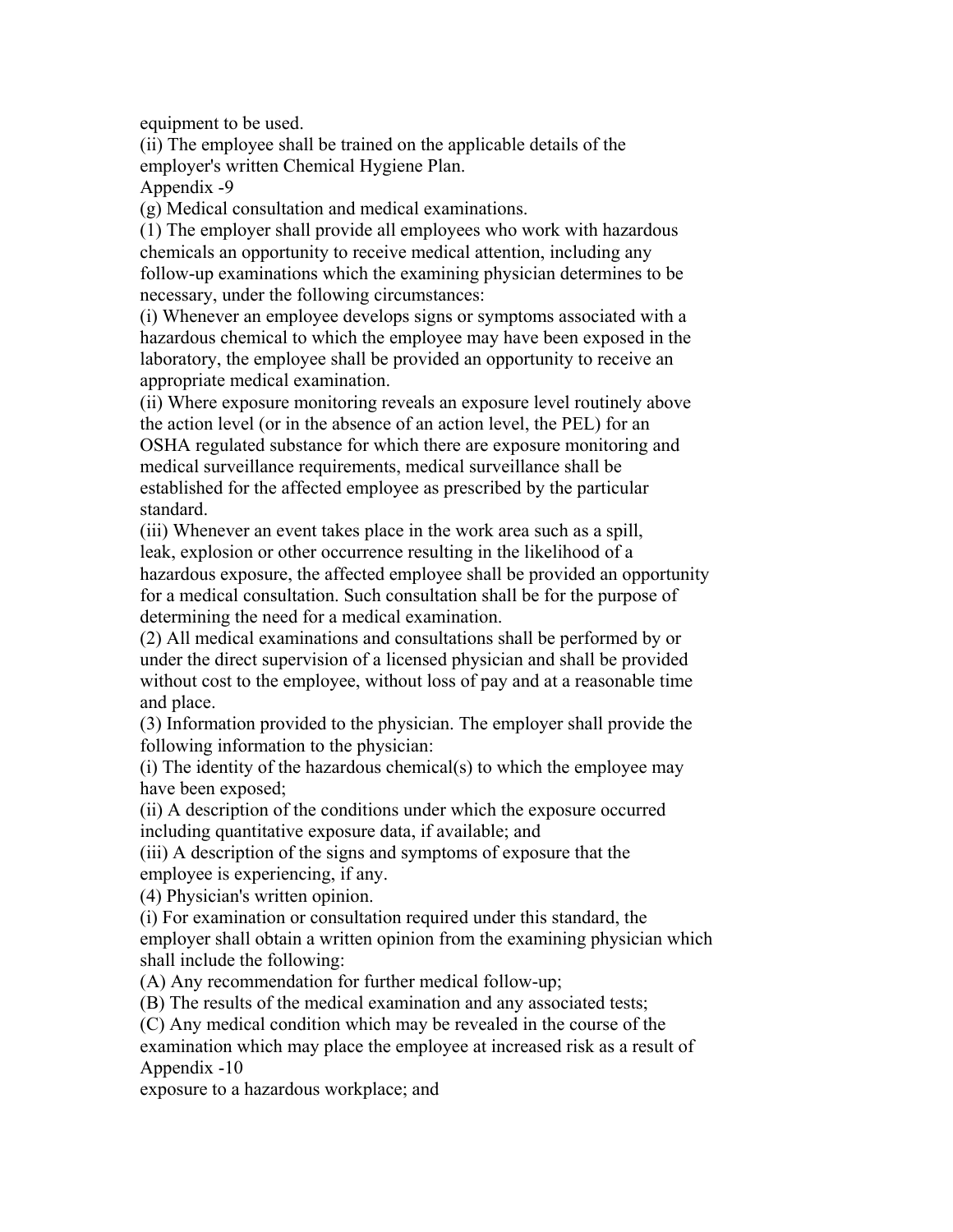(D) A statement that the employee has been informed by the physician of the results of the consultation or medical examination and any medical condition that may require further examination or treatment.

(ii) The written opinion shall not reveal specific findings of diagnoses unrelated to occupational exposure.

(h) Hazard identification.

(1) With respect to labels and material safety data sheets:

(i) Employers shall ensure that labels on incoming containers of hazardous chemicals are not removed or defaced.

(ii) Employers shall maintain any material safety data sheets that are received with incoming shipments of hazardous chemicals, and ensure that they are readily accessible to laboratory employees.

(2) The following provisions shall apply to chemical substances developed in the laboratory:

(i) If the composition of the chemical substance which is produced exclusively for the laboratory's use is known, the employer shall determine if it is a hazardous chemical as defined in paragraph (b) of this section. If the chemical is determined to be hazardous, the employer shall provide appropriate training as required under paragraph (f) of this section.

(ii) If the chemical produced is a byproduct whose composition is not known, the employer shall assume that the substance is hazardous and shall implement paragraph (e) of this section.

(iii) If the chemical substance is produced for another user outside of the laboratory, the employer shall comply with the Hazard Communication Standard (29 CFR 1910.120) including the requirements for preparation of material safety data sheets and labeling.

(i) Use of respirators. Where the use of respirators is necessary to maintain exposure below permissible exposure limits, the employer shall provide, at no cost to the employee, the proper respiratory equipment. Respirators shall be selected and used in accordance with the requirements of 29 CFR 1910.134.

Appendix -11

(j) Recordkeeping.

(1) The employer shall establish and maintain for each employee an accurate record of any measurements taken to monitor employee exposures and any medical consultation and examinations including tests or written opinions required by this standard.

(2) The employer shall assure that such records are kept, transferred, and made available in accordance with 29 CFR 1910.20.

(k) Dates

(1) Effective date. This section shall become effective May 1, 1990.

(2) Start-up dates.

(i) Employers shall have developed and implemented a written Chemical Hygiene Plan no later than January 31, 1991.

(ii) Paragraph $(a)(2)$  of this section shall not take effect until the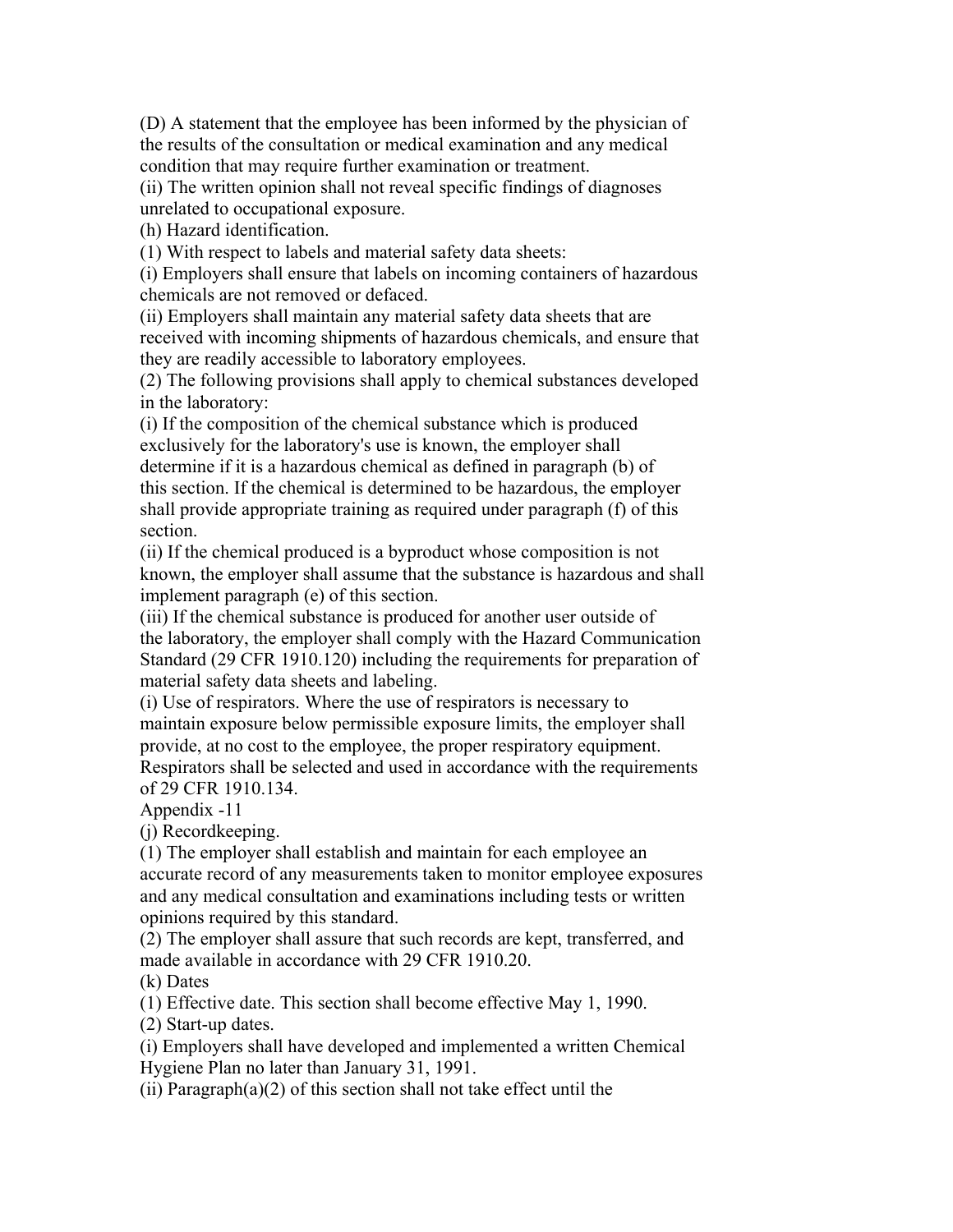employer has developed and implemented a written Chemical Hygiene Plan. (l) Appendices. The information contained in the appendices is not intended, by itself, to create any additional obligations not otherwise imposed or to detract from any existing obligation. Appendix -12

#### **Title 29 Code of Federal Regulations, Parts 1900-1926 - OSHA Appendix A to \_ 1910.1450 - National Research Council Recommendations Concerning Chemical Hygiene in Laboratories (Non-Mandatory)**

Table of Contents

Foreword

Corresponding Sections of the Standard and This Appendix

- A. General Principles
- 1. Minimize all Chemical Exposures
- 2. Avoid Underestimation of Risk
- 3. Provide Adequate Ventilation
- 4. Institute a Chemical Hygiene Program
- 5. Observe the PELs and TLVs
- B. Responsibilities
- 1. Chief Executive Officeer
- 2. Supervisor of Administrative Unit
- 3. Chemical Hygiene Officer
- 4. Laboratory Supervisor
- 5. Project Director
- 6. Laboratory Worker
- C. The Laboratory Facility
- 1. Design
- 2. Maintenance
- 3. Usage
- 4. Ventilation
- D. Components of the Chemical Hygiene Plan
- 1. Basic Rules and Procedures
- 2. Chemical Procurement, Distribution, and Storage
- 3. Environmental Monitoring
- Appendix -13
- 4. Housekeeping, Maintenance and Inspections
- 5. Medical Program
- 6. Personal Protective Apparel and Equipment
- 7. Records
- 8. Signs and Labels
- 9. Spills and Accidents
- 10. Training and Information
- 11. Waste Disposal
- E. General Procedures for Working With Chemicals
- 1. General Rules for all Laboratory Work with Chemicals
- 2. Allergens and Embryotoxins
- 3. Chemicals of Moderate Chronic or High Acute Toxicity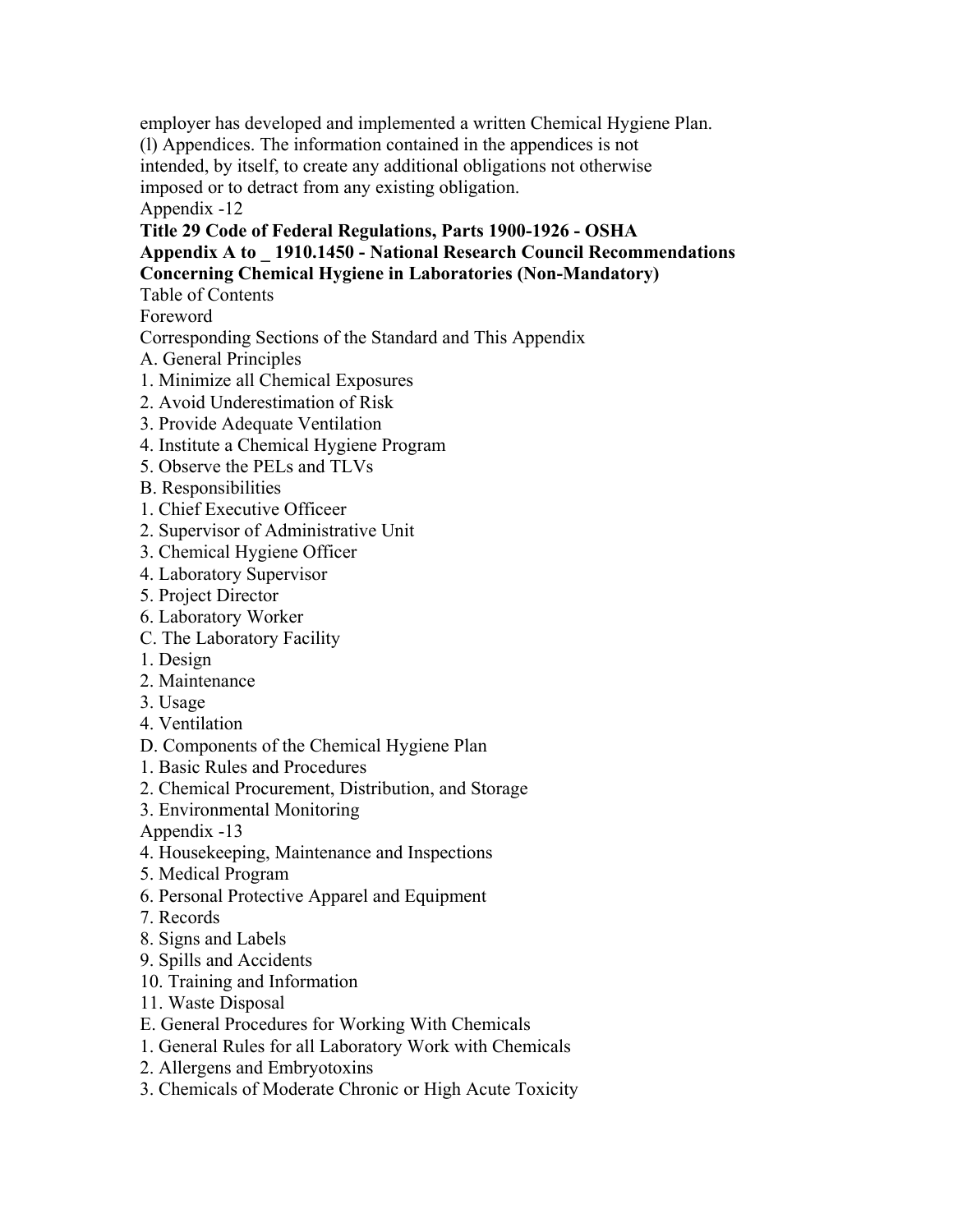4. Chemicals of High Chronic Toxicity

5. Animal Work with Chemicals of High Chronic Toxicity

F. Safety Recommendations

G. Material Safety Data Sheets

Foreword

As guidance for each employer's development of an appropriate laboratory Chemical Hygiene Plan, the following non-mandatory recommendations are provided. They were extracted form "Prudent Practices" for Handling Hazardous Chemicals in Laboratories" (referred to below as "Prudent Practices"), which was published in 1981 by the National Research Council and is available from the National Academy Press, 2101 Constitution Ave., NW,. Washington DC 20418.

"Prudent Practices" is cited because of its wide distribution and acceptance and because of its preparation by members of the laboratory community through the sponsorship of the National Research Council. However, none of the recommendations given here will modify any requirements of the laboratory standard. This Appendix merely presents pertinent recommendations from "Prudent Practices", organized into a form convenient for quick reference during operation of a laboratory facility and during development and application of a Chemical Hygiene Plan. Users of this appendix should consult "Prudent Practices" for a more extended presentation and justification for each recommendation.

"Prudent Practices" deal with both safety and chemical hazards while the laboratory standard is concerned primarily with chemical hazards. Appendix -14

Therefore, only those recommendations directed primarily toward control of toxic exposures are cited in this appendix, with the term "chemical Hygiene" being substituted for the word "safety". However, since conditions producing or threatening physical injury often pose toxic risks as well, page references concerning major categories of safety hazards in the laboratory are given in section F.

The recommendations from "Prudent Practices" have been paraphrased, combined, or otherwise reorganized, and headings have been added. However, their sense has not been changed.

Corresponding Sections of the Standard and this Appendix The following table is given for the convenience of those who are developing a Chemical Hygiene Plan which will satisfy the requirements of paragraph (e) of the standard. It indicates those sections of this appendix which are most pertinent to each of the sections of paragraph (e) and related paragraphs.

Paragraph and topic in laboratory standard Relevant appendix section (e)(3)(i) Standard operating procedures for handling toxic chemicals.

C, D, E

 $(e)(3)(ii)$  Criteria to be used for implementation of measures to reduce exposures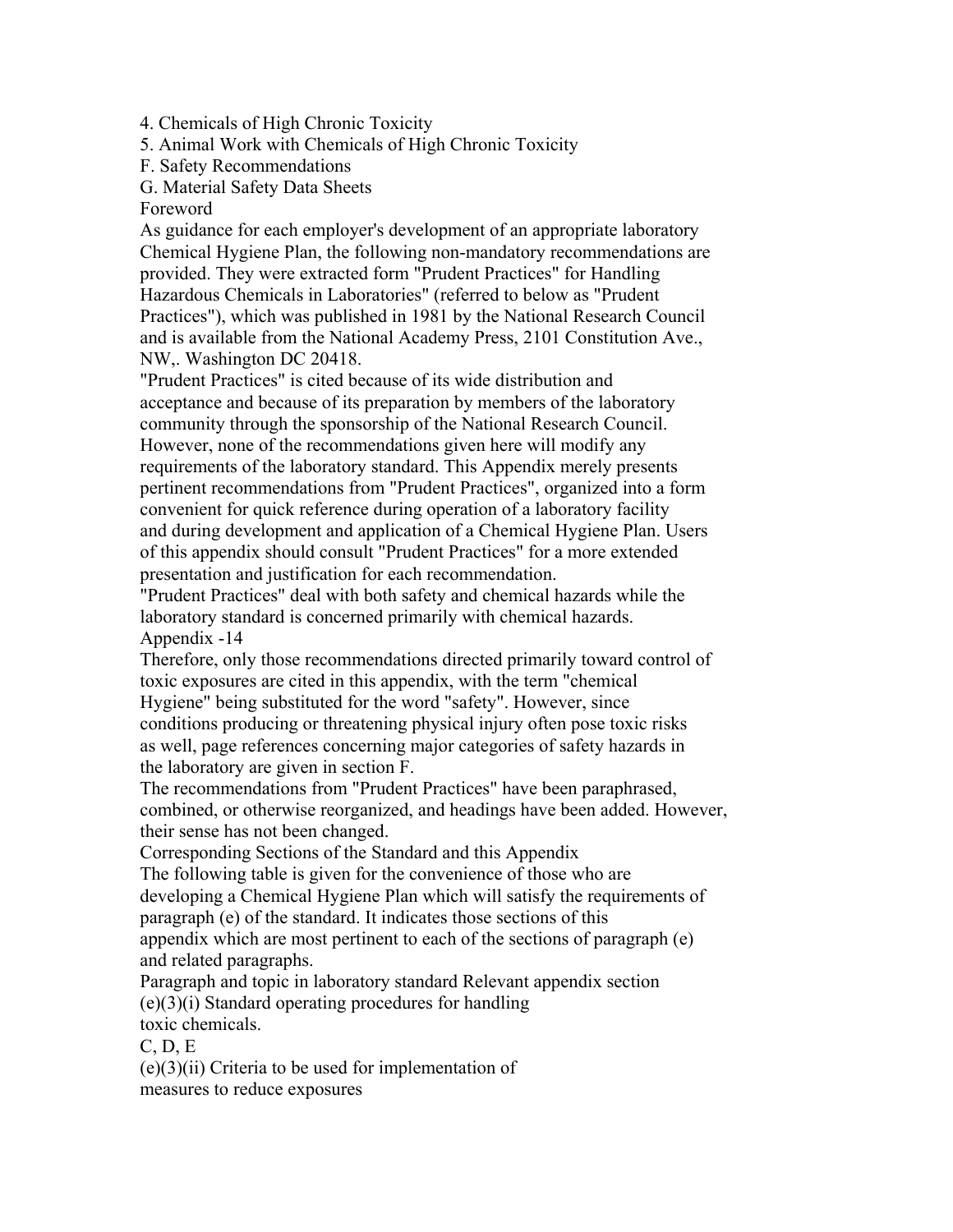D

(e)(3)(iii) Fume hood performance C4b (e)(3)(iv) Employee information and training (including emergency procedures). D10, D9  $(e)(3)(v)$  Requirements for prior approval of laboratory activities. E2b, E4b (e)(3)(vi) Medical consultation and medical examinations. D5, E4f (e)(3)(vii) Chemical hygiene responsibilities. B (e)(3)(viii) Special precautions for work with particularly hazardous substances. E2, E3, E4 In this appendix,those recommendations directed primarily at

administrators and supervisors are given in sections A - D. Those recommendations of primary concern to employees who are actually handling laboratory chemicals are given in section E. (Reference to page numbers in "Prudent Practices" are given in parentheses.)

A. General Principles for Work with Laboratory Chemicals In addition to the more detailed recommendations listed below in sections B-E, "Prudent Practices" expresses certain general principles, including the following:

Appendix -15

1. It is prudent to minimize all chemical exposures. Because few laboratory chemicals are without hazards, general precautions for handling all laboratory chemicals should be adopted, rather than specific guidelines for particular chemicals (2,10). Skin contact with chemicals should be avoided as a cardinal rule (198).

2. Avoid underestimation of risk. Even for substances of no known significant hazard, exposure should be minimized; for work with substances which present special hazards, special precautions should be taken (10, 37, 38). One should assume that any mixture will be more toxic than its most toxic component (30, 103) and that all substances of unknown toxicity are toxic (3, 34).

3. Provide adequate ventilation. The best way to prevent exposure to airborne substances is to prevent their escape into the working atmosphere by use of hoods and other ventilation devices (32, 198).

4. Institute a chemical hygiene program. A mandatory chemical hygiene program designed to minimize exposures is needed; it should be a regular, continuing effort, not merely a standby or short-term activity (6,11). Its recommendations should be followed in academic teaching laboratories as well as by full-time laboratory workers (13).

5. Observe the PELs, TLVs. The Permissible Exposure Limits of OSHA and the Threshold Limit Values of the American Conference of Governmental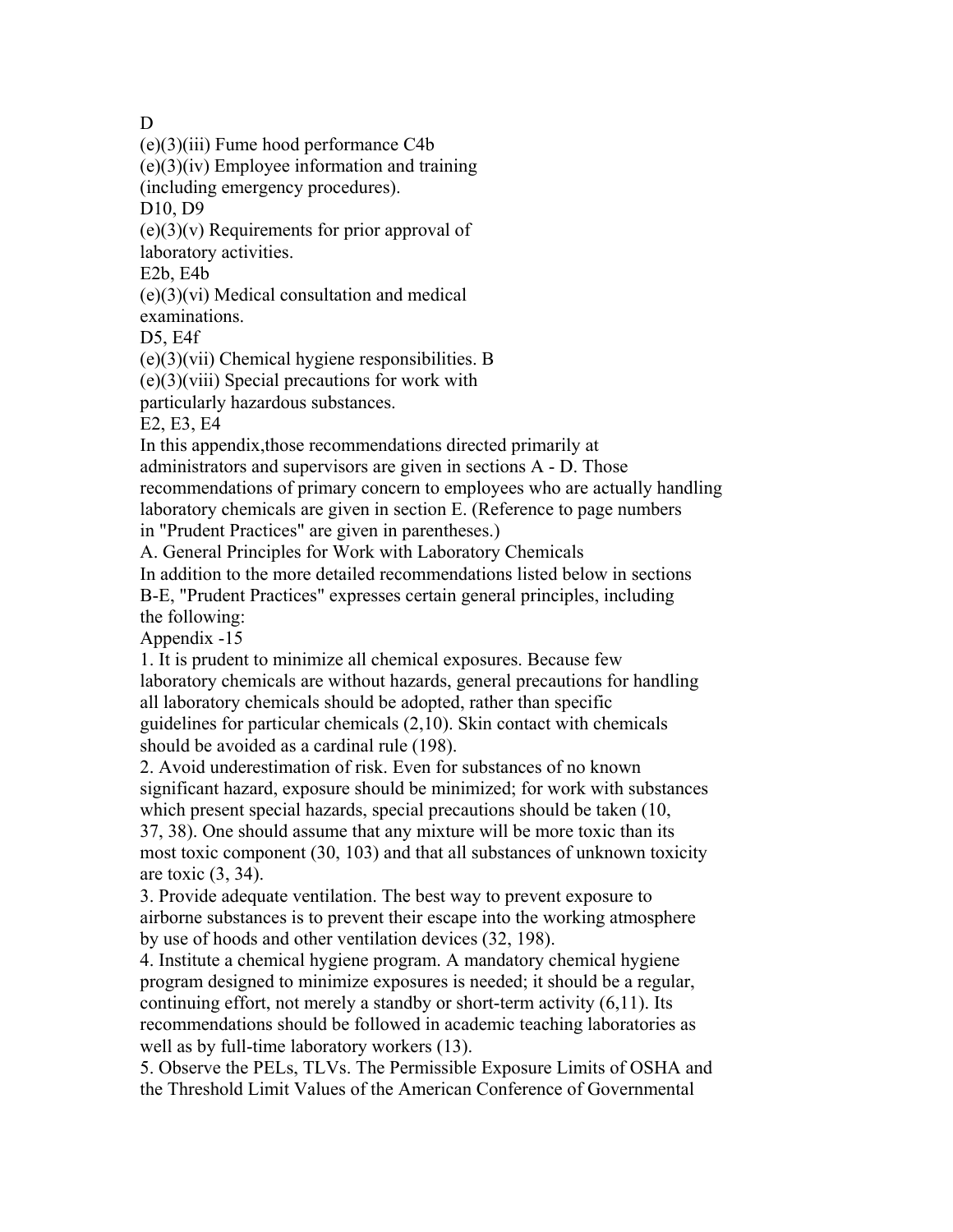Industrial Hygienists should not be exceeded (13).

B. Chemical Hygiene Responsibilities

Responsibility for chemical hygiene rests at all levels (6, 11, 21) including the:

1. Chief executive officer, who has ultimate responsibility for chemical hygiene within the institution and must, with other administrators,

provide continuing support for institutional chemical hygiene (7, 11). 2. Supervisor of the department or other administrative unit, who is

responsible for chemical hygiene in that unit (7).

3. chemical hygiene officer(s), whose appointment is essential (7) and who must:

(a) Work with administrators and other employees to develop and implement appropriate chemical hygiene policies and practices (7);

(b) Monitor procurement, use, and disposal of chemicals used in the lab (8);

(c) See that appropriate audits are maintained (8);

(d) Help project directors develop precautions and adequate facilities  $(10);$ 

(e) Know the current legal requirements concerning regulated substance (50); and

(f) Seek ways to improve the chemical hygiene program (8, 11).

Appendix -16

4. Laboratory supervisor, who has overall responsibility for chemical hygiene in the laboratory (21) including responsibility to:

(a) Ensure that workers know and follow the chemical hygiene rules, that protective equipment is available and in working order, and that

appropriate training has been provided (21, 22);

(b) Provide regular, formal chemical hygiene and housekeeping inspections including routine inspections of emergency equipment (21, 171);

(c) Know the current legal requirements concerning regulated substances  $(50, 231)$ ;

(d) Determine the required levels of protective apparel and equipment (156, 160, 162); and

(e) Ensure that facilities and training for use of any material being ordered are adequate (215).

5. Project director or director of other specific operation, who has primary responsibility for chemical hygiene procedures for that operation (7).

6. Laboratory worker, who is responsible for:

(a) Planning and conducting each operation in accordance with the institutional chemical hygiene procedures (7, 21, 22, 230); and

(b) Developing good personal chemical hygiene habits (22).

C. The Laboratory Facility

1. Design. The laboratory facility should have:

(a) An appropriate general ventilation system (see C4 below) with air intakes and exhausts located so as to avoid intake of contaminated air  $(194);$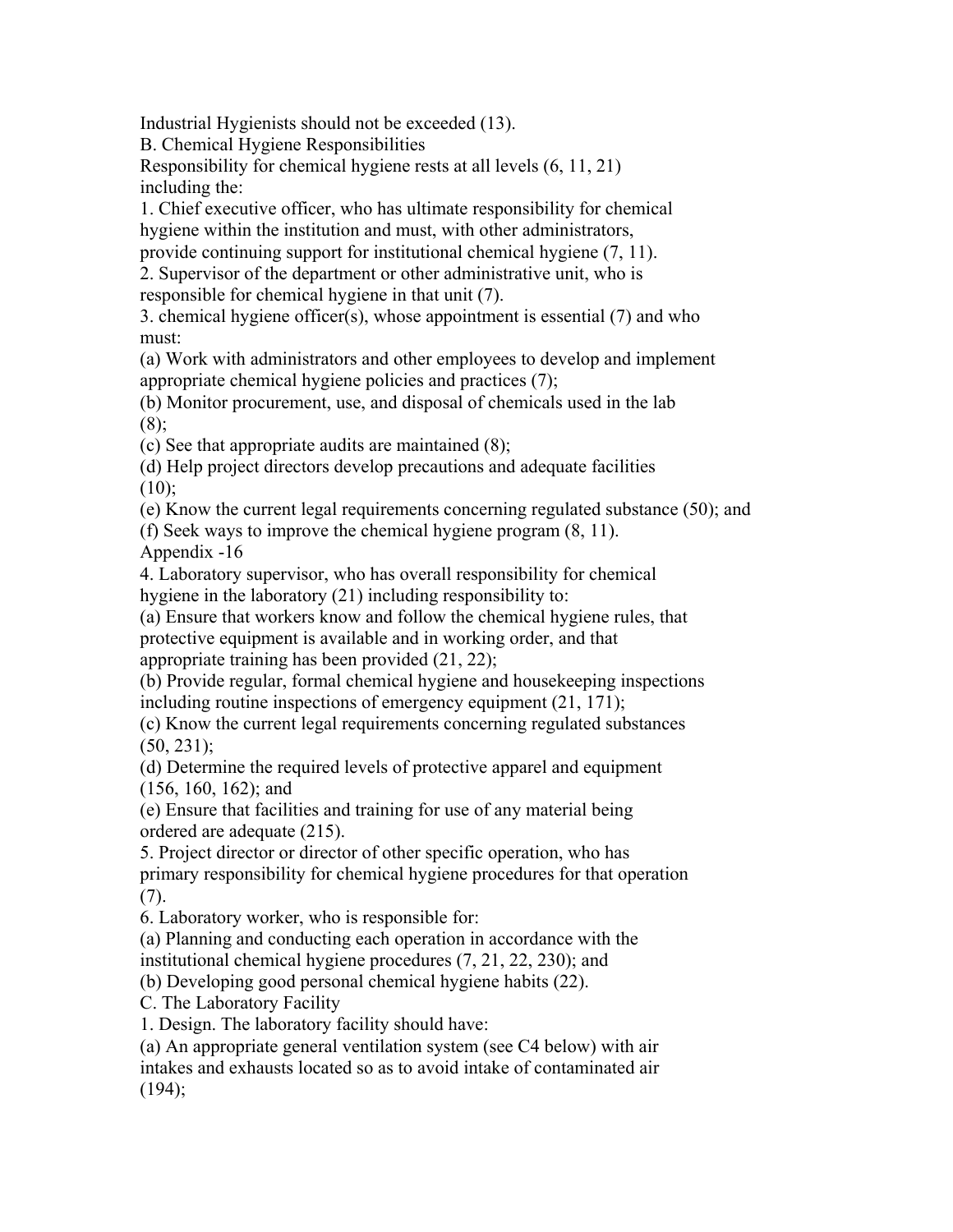(b) Adequate, well-ventilated stockrooms/storerooms (218, 219).

(c) Laboratory hoods and sinks (12, 162);

(d) Other safety equipment including eyewash fountains and drench showers (162, 169); and

(e) Arrangements for waste disposal (12, 240).

2. Maintenance. Chemical-hygiene-related equipment (hoods, incinerator, etc.) should undergo continual appraisal and be modified if inadequate (11, 12).

Appendix -17

3. Usage. The work conducted (10) and its scale (12) must be appropriate to the physical facilities available and, especially, to the quality of ventilation (13).

4. Ventilation - (a) General laboratory ventilation. This system should: Provide a source of air for breathing and for input to local ventilation devices (199); it should not be relied on for protection from toxic substances released into the laboratory (198); ensure that laboratory air is continually replaced, preventing increase of air concentrations of toxic substances during the working day (194); direct air flow into the laboratory from non-laboratory areas and out to the exterior of the building (194).

(b) Hoods. A laboratory hood with 2.5 linear feet of hood space per person should be provided for every 2 workers if they spend most of their time working with chemicals (199); each hood should have a continuous monitoring device to allow convenient confirmation of adequate hood performance before use (200, 209). If this is not possible, work with substances of unknown toxicity should be avoided (13) or other types of local ventilation devices should be provided (199). See pp. 201-206 for a discussion of hood design, construction, and evaluation.

(c) Other local ventilation devices. Ventilated storage cabinets, canopy hoods, snorkels, etc. should be provided as needed (199). Each canopy hood and snorkel should have a separate exhaust duct (207).

(d) Special ventilation areas. Exhaust air from glove boxes and isolation rooms should be passed through scrubbers or other treatment before release into the regular exhaust system (208). Cold rooms and warm rooms should have provisions for rapid escape and for escape in the event of electrical failure (209).

(e) Modifications. Any alteration of the ventilation system should be made only if thorough testing indicates that worker protection from airborne toxic substances will continue to be adequate (12, 193, 204). (f) Performance. Rate: 4-12 room air changes/hour is normally adequate general ventilation if local exhaust systems such as hoods are used as the primary method of control (194).

(g) Quality. General air flow should not be turbulent and should be relatively uniform throughout the laboratory, with no high velocity or static areas (194, 195); airflow into and within the hood should not be excessively turbulent (200); hood face velocity should be adequate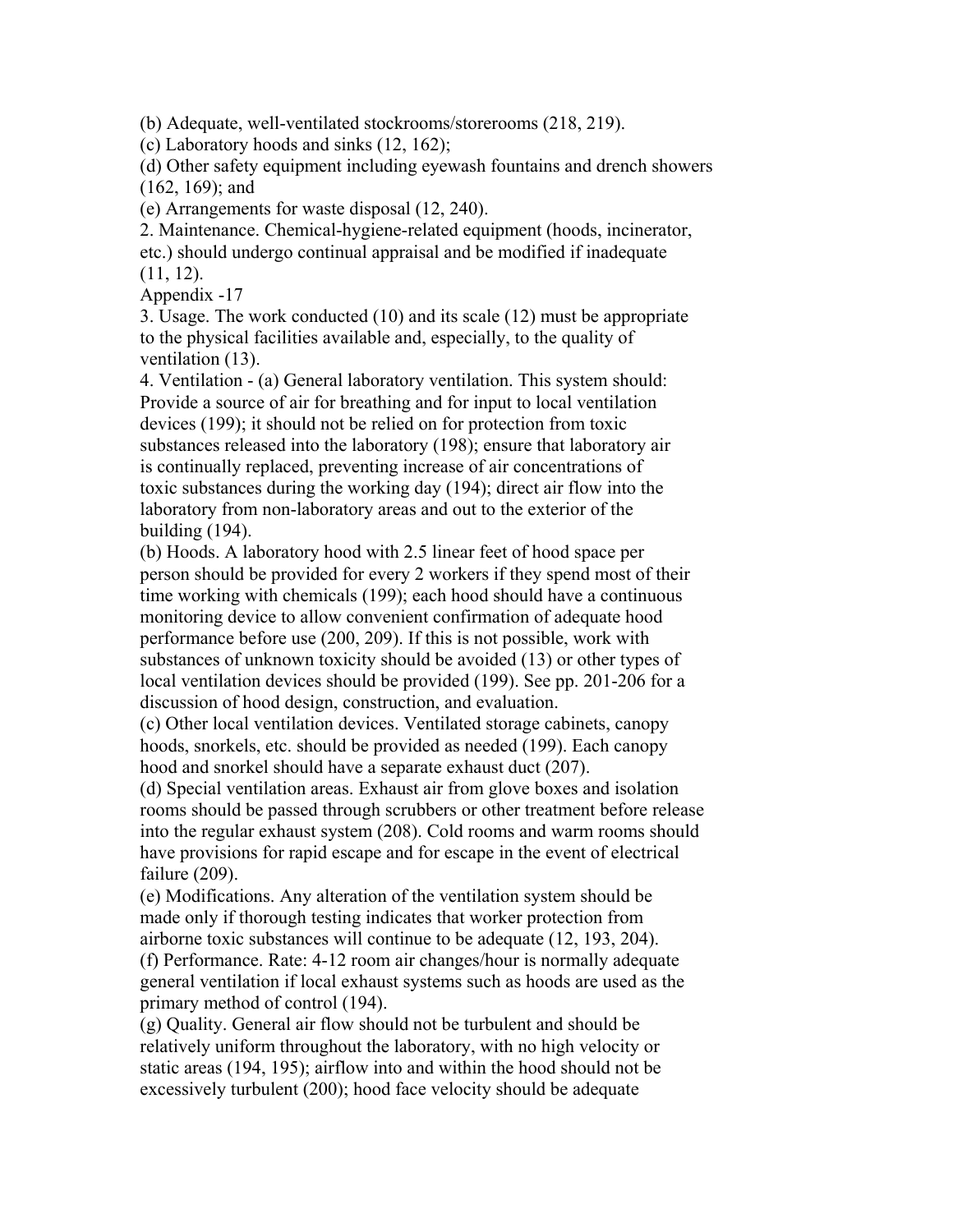(typically 60-100 lfm) (200, 204).

(h) Evaluation. Quality and quantity of ventilation should be evaluated on installation (202), regularly monitored (at least every 3 months) (6, 12, 14, 195), and reevaluated whenever a change in local ventilation devices is made (12, 195, 207). See pp 195-198 for methods of evaluation and for calculation of estimated airborne contaminant concentrations. Appendix -18

D. Components of the Chemical Hygiene Plan

1. Basic Rules and Procedures (Recommendations for these are given in section E, below)

2. Chemical Procurement, Distribution, and Storage

(a) Procurement. Before a substance is received, information on proper handling, storage, and disposal should be known to those who will be involved (215, 216). No container should be accepted without an adequate identifying label (216). Preferably, all substances should be received in a central location (216).

(b) Stockrooms/storerooms. Toxic substances should be segregated in a well-identified area with local exhaust ventilation (221). Chemicals which are highly toxic (227) or other chemicals whose containers have been opened should be in unbreakable secondary containers (219). Stored chemicals should be examined periodically (at least annually) for replacement, deterioration, and container integrity (218-19).

Stockrooms/storerooms should not be used as preparation or repackaging areas, should be open during normal working hours, and should be controlled by one person (219).

(c) Distribution. When chemicals are hand carried, the container should be placed in an outside container or bucket. Freight-only elevators should be used if possible (223).

(d) Laboratory storage. Amounts permitted should be as small as practical. Storage on bench tops and in hoods is inadvisable. Exposure to heat or direct sunlight should be avoided. Periodic inventories should be conducted, with unneeded items being discarded or returned to the storeroom/stockroom (225-6, 229).

3. Environmental Monitoring

Regular instrumental monitoring of airborne concentrations is not usually justified or practical in laboratories but may be appropriate when testing or redesigning hoods or other ventilation devices (12) or when a highly toxic substance is stored or used regularly (e.g., 3 times/week) (13).

4. Housekeeping, Maintenance, and Inspections

(a) Cleaning. Floors should be cleaned regularly (24).

(b) Inspections. Formal housekeeping and chemical hygiene inspections should be held at least quarterly (6, 21) for units which have frequent personnel changes and semiannually for others; informal inspections should be continual (21).

(c) Maintenance. Eye wash fountains should be inspected at intervals of not less than 3 months (6). Respirators for routine use should be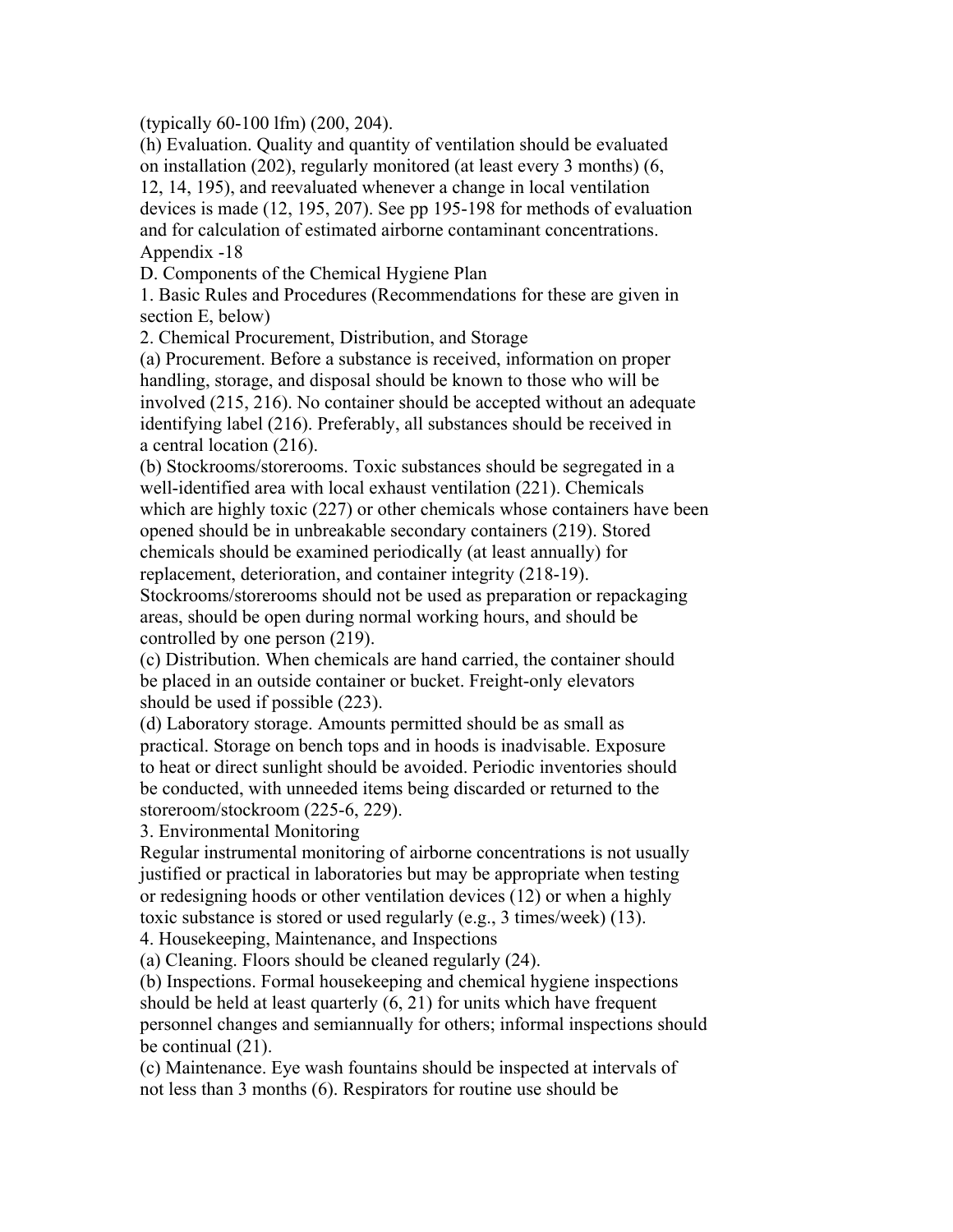inspected periodically by the laboratory supervisor (169). Other safety equipment should be inspected regularly. (e.g., every 3-6 months) (6, 24, 171). Procedures to prevent restarting of out-of-service equipment should Appendix -19

be established (25).

(d) Passageways. Stairways and hallways should not be used as storage areas (24). Access to exits, emergency equipment, and utility controls should never be blocked (24).

5. Medical Program

(a) Compliance with regulations. Regular medical surveillance should be established to the extent required by regulations (12).

(b) Routine surveillance. Anyone whose work involves regular and frequent handling of toxicologically significant quantities of a chemical should consult a qualified physician to determine on an individual basis whether a regular schedule of medical surveillance is desirable (11, 50).

(c) First aid. Personnel trained in first aid should be available during working hours and an emergency room with medical personnel should be nearby (173). See pp. 176-178 for description of some emergency first aid procedures.

6. Protective Apparel and Equipment

These should include for each laboratory:

(a) Protective apparel compatible with the required degree of protection

for substances being handled (158-161);

(b) An easily accessible drench-type safety shower (162, 169);

(c) An eyewash fountain (162)

(d) A fire extinguisher  $(162-164)$ ;

(e) Respiratory protection (164-9), fire alarm and telephone for emergency use (162) should be available nearby; and

(f) Other items designated by the laboratory supervisor (156, 160).

7. Records

(a) Accident records should be written and retained (174).

(b) Chemical Hygiene Plan records should document that the facilities and precautions were compatible with current knowledge and regulations (7).

(c) Inventory and usage records for high-risk substances should be kept as specified in sections E3e below.

(d) Medical records should be retained by the institution in accordance with the requirements of state and federal regulations (12).

Appendix -20

8. Signs and Labels

Prominent signs and labels of the following types should be posted:

(a) Emergency telephone numbers of emergency personnel/facilities, supervisors, and laboratory workers  $(28)$ ;

(b) Identity labels, showing contents of containers (including waste receptacles) and associated hazards (27, 48);

(c) Location signs for safety showers, eyewash stations, other safety and first aid equipment, exits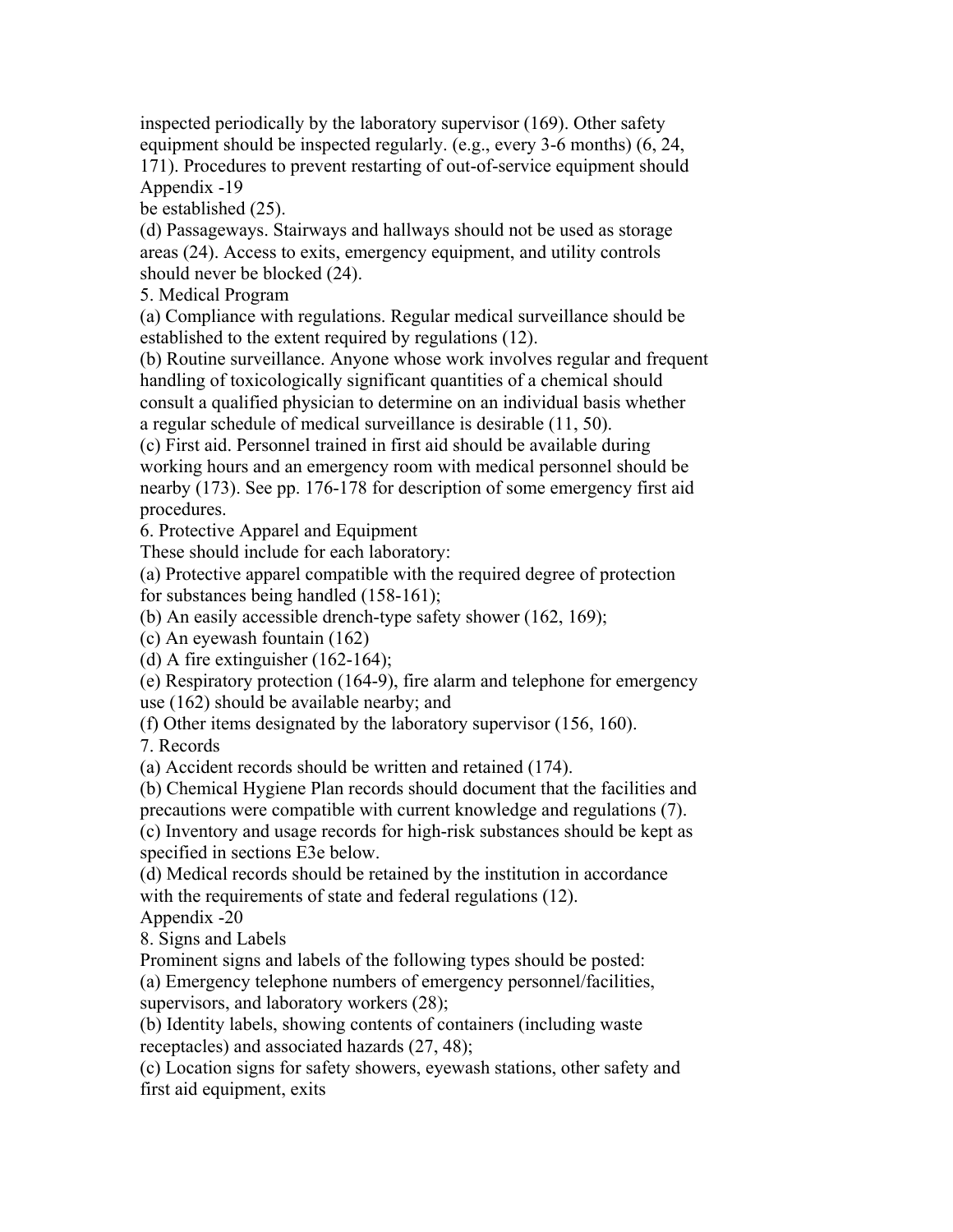(27) and areas where food and beverage consumption and storage are permitted (24); and

(d) Warnings at areas or equipment where special or unusual hazards exist (27).

9. Spills and Accidents

(a) A written emergency plan should be established and communicated to all personnel; it should include procedures for ventilation failure (200), evacuation, medical care, reporting, and drills (172).

(b) There should be an alarm system to alert people in all parts of the facility including isolation areas such as cold rooms (172).

(c) A spill control policy should be developed and should include

consideration of prevention, containment, cleanup, and reporting (175).

(d) All accidents or near accidents should be carefully analyzed with the results distributed to all who might benefit (8, 28).

10. Information and Training Program

(a) Aim: To assure that all individuals at risk are adequately informed about the work in the laboratory, its risks, and what to do if an accident occurs (5, 15).

(b) Emergency and Personal Protection Training: Every laboratory worker should know the location and proper use of available protective apparel and equipment (154, 169).

Some of the full-time personnel of the laboratory should be trained in the proper use of emergency equipment and procedures (6).

Such training as well as first aid instruction should be available to (154) and encouraged for (176) everyone who might need it.

(c) Receiving and stockroom/storeroom personnel should know about hazards, handling equipment, protective apparel, and relevant regulations (217).

(d) Frequency of Training: The training and education program should be a regular, continuing activity - not simply an annual presentation (15).

(e) Literature/Consultation: Literature and consulting advice concerning Appendix -21

chemical hygiene should be readily available to laboratory personnel, who should be encouraged to use these information resources (14).

11. Waste Disposal Program.

(a) Aim: To assure that minimal harm to people, other organisms, and the environment will result from the disposal of waste laboratory chemicals  $(5)$ .

(b) Content (14, 232, 233, 240): The waste disposal program should specify how waste is to be collected, segregated, stored, and transported and include consideration of what materials can be incinerated. Transport

from the institution must be in accordance with DOT regulations (244). (c) Discarding Chemical Stocks: Unlabeled containers of chemicals and solutions should undergo prompt disposal; if partially used, they should not be opened (24, 27).

Before a worker's employment in the laboratory ends, chemicals for which that person was responsible should be discarded or returned to storage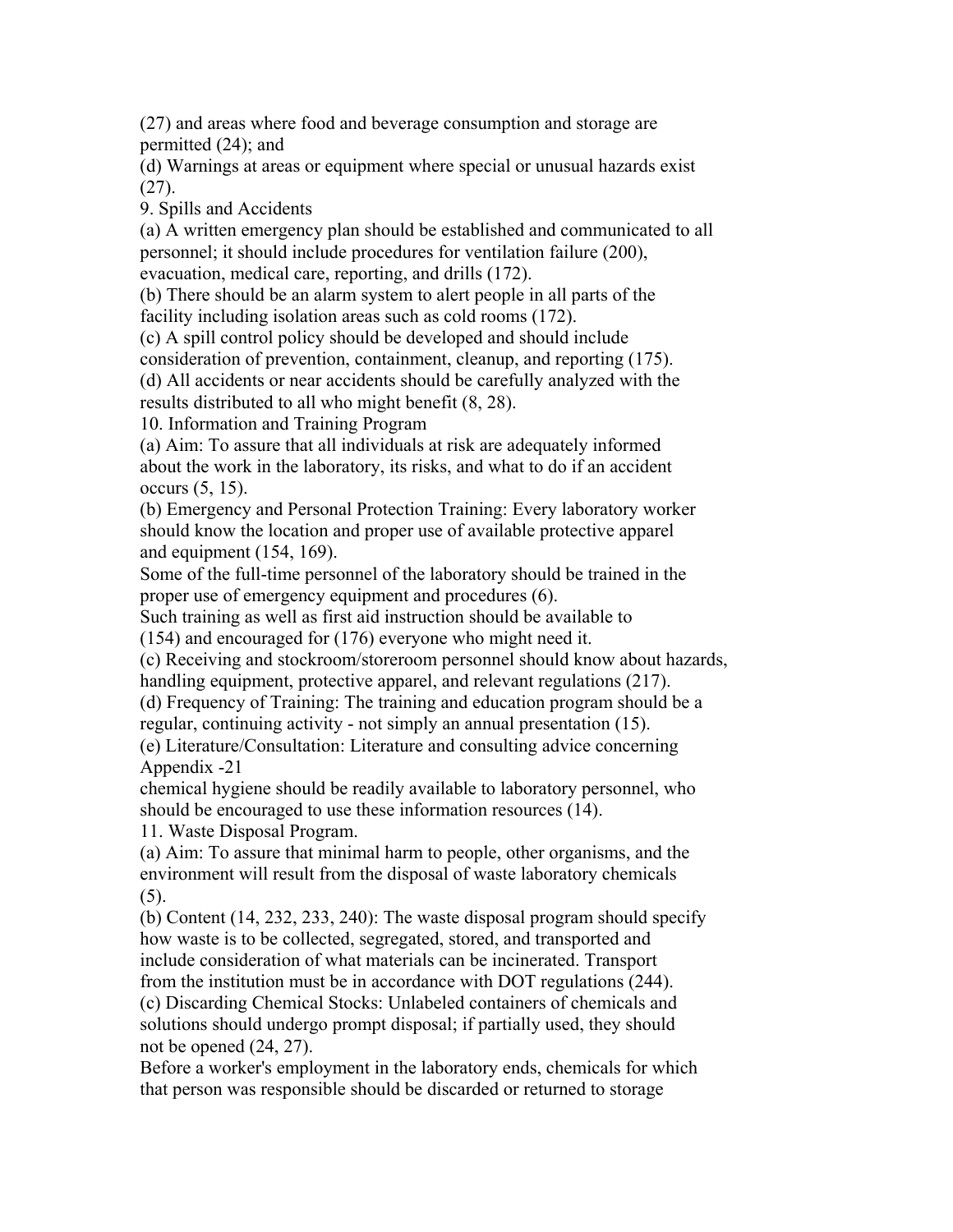(226).

(d) Frequency of Disposal: Waste should be removed from laboratories to a central waste storage area at least once per week and from the central waste storage area at regular intervals (14).

(e) Method of Disposal: Incineration in an environmentally acceptable manner is the most practical disposal method for combustible laboratory waste (14, 238, 241).

Indiscriminate disposal by pouring waste chemicals down the drain (14, 231, 242) or adding them to mixed refuse for landfill burial is unacceptable (14).

Hoods should not be used as a means of disposal for volatile chemicals (40, 200).

Disposal by recycling (233, 243) or chemical decontamination (40, 230) should be used when possible.

E. Basic Rules and Procedures for Working with Chemicals

The Chemical Hygiene Plan should require that laboratory workers know and follow its rules and procedures. In addition to the procedures of the sub programs mentioned above, these should include the rules listed below.

1. General Rules

The following should be used for essentially all laboratory work with chemicals:

(a) Accidents and spills - Eye Contact: Promptly flush eyes with water for a prolonged period (15 minutes) and seek medical attention (33, 172). Ingestion: Encourage the victim to drink large amounts of water (178). Appendix -22

Skin Contact: Promptly flush the affected area with water (33, 172, 178) and remove any contaminated clothing (172, 178). If symptoms persist after washing, seek medical attention (33).

Clean-up. Promptly clean up spills, using appropriate protective apparel and equipment and proper disposal (24, 33). See pp. 233-237 for specific clean-up recommendations.

(b) Avoidance of "routine" exposure: Develop and encourage safe habits (23); avoid unnecessary exposure to chemicals by any route (23);

Do not smell or taste chemicals (32). Vent apparatus which may discharge toxic chemicals (vacuum pumps, distillation columns, etc.) into local exhaust devices (199).

Inspect gloves (157) and test glove boxes (208) before use. Do not allow release of toxic substances in cold rooms and warm rooms, since these have contained recirculated atmospheres (209).

(c) Choice of chemicals: Use only those chemicals for which the quality of the available ventilation system is appropriate (13).

(d) Eating, smoking, etc.: Avoid eating, drinking, smoking, gum chewing, or application of cosmetics in areas where laboratory chemicals are present (22, 24, 32, 40); wash hands before conducting these activities (23, 24).

Avoid storage, handling, or consumption of food or beverages in storage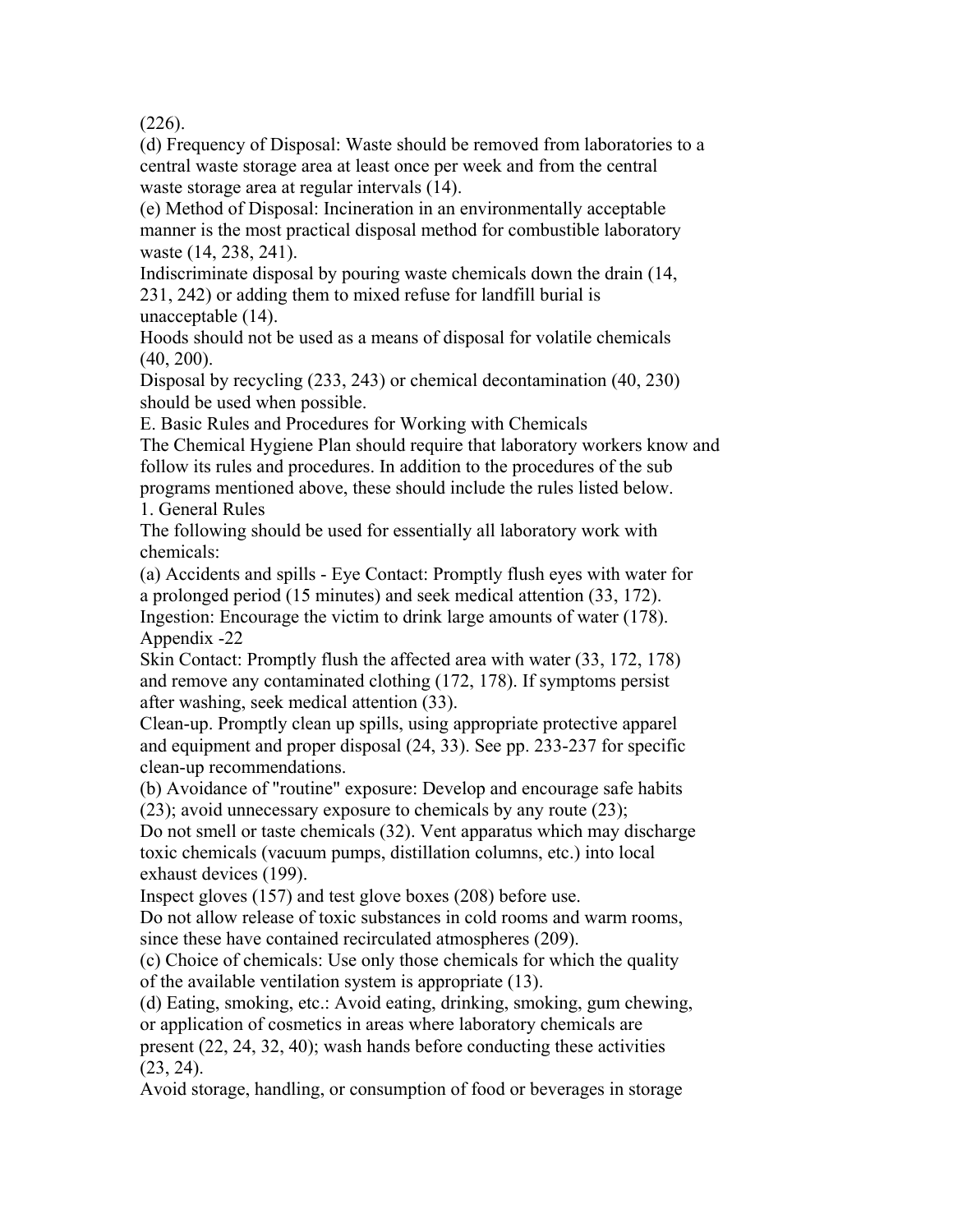areas, refrigerators, glassware or utensils which are also used for laboratory operations (23, 24, 226).

(e) Equipment and glassware: Handle and store laboratory glassware with care to avoid damage; do not use damaged glassware (25). Use extra care with Dewar flasks and other evacuated glass apparatus; shield or wrap them to contain chemicals and fragments should implosion occur (25). Use equipment only for its designed purpose (23, 26).

(f) Exiting: Wash areas of exposed skin well before leaving the laboratory (23).

(g) Horseplay: Avoid practical jokes or other behavior which might confuse, startle or distract another worker (23).

(h) Mouth suction: Do not use mouth suction for pipeting or starting a siphon (23, 32).

(i) Personal apparel: Confine long hair and loose clothing (23, 158). Wear shoes at all times in the laboratory but do not wear sandals, perforated shoes, or sneakers (158).

Appendix -23

(j) Personal housekeeping: Keep the work area clean and uncluttered, with chemicals and equipment being properly labeled and stored; clean up the work area on completion of an operation or at the end of each day (24). (k) Personal protection: Assure that appropriate eye protection (154-156) is worn by all persons, including visitors, where chemicals are stored or handled (22, 23, 33, 154).

Wear appropriate gloves when the potential for contact with toxic materials exists (157); inspect the gloves before each use, wash them before removal, and replace them periodically (157). (A table of resistance to chemicals of common glove materials is given p. 159). Use appropriate (164-168) respiratory equipment when air contaminant concentrations are not sufficiently restricted by engineering controls (164-5), inspecting the respirator before use (169).

Use any other protective and emergency apparel and equipment as appropriate (22, 157-162).

Avoid use of contact lenses in the laboratory unless necessary; if they are used, inform supervisor so special precautions can be taken (155). Remove laboratory coats immediately on significant contamination (161). (l) Planning: Seek information and advice about hazards (7), plan appropriate protective procedures, and plan positioning of equipment before beginning any new operation (22, 23).

(m) Unattended operations: Leave lights on, place an appropriate sign on the door, and provide for containment of toxic substances in the event of failure of a utility service (such as cooling water) to an unattended operation (27, 128).

(n) Use of hood: Use the hood for operations which might result in release of toxic chemical vapors or dust (198-9).

As a rule of thumb, use a hood or other local ventilation device when working with any appreciably volatile substance with a TLV of less than 50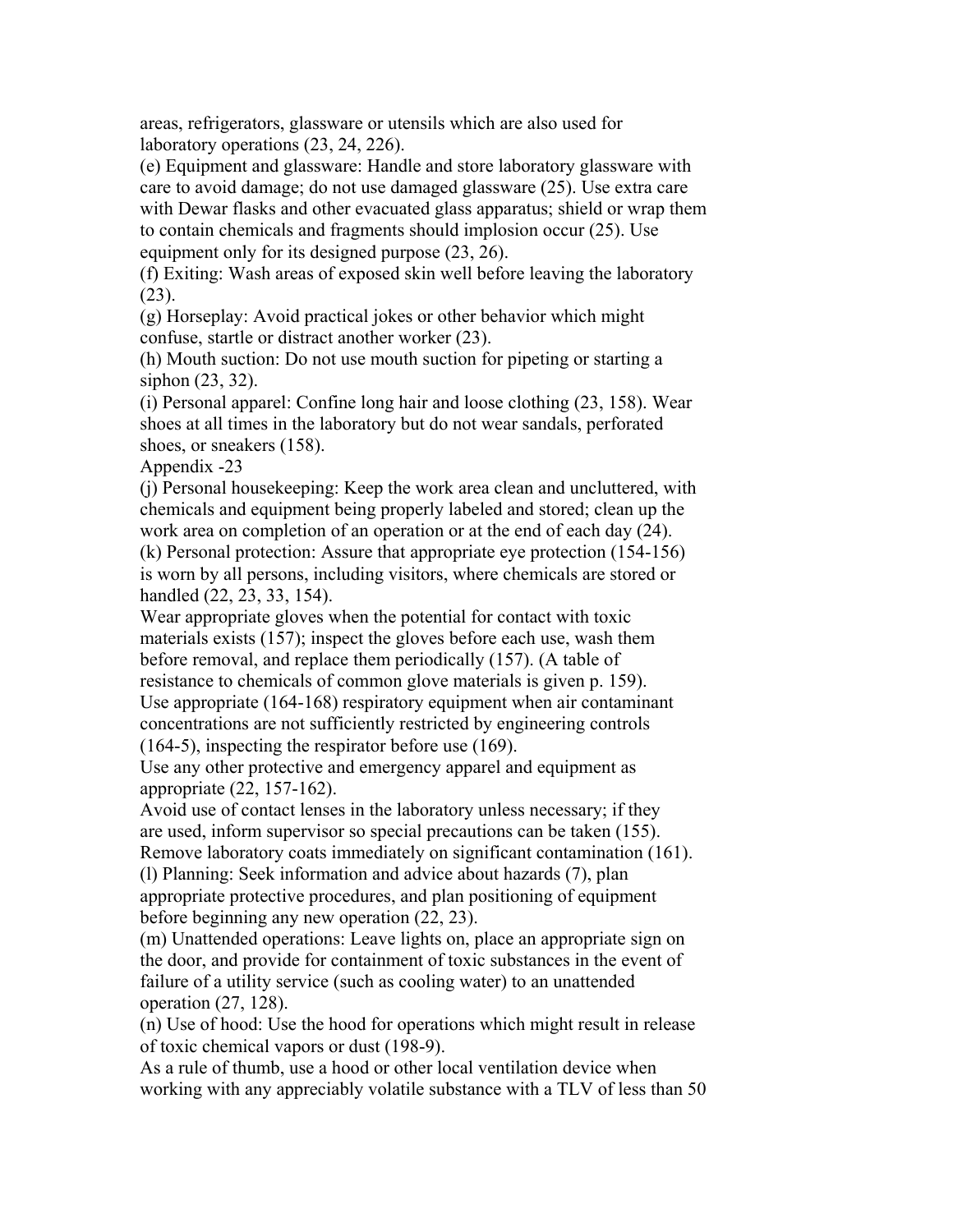ppm (13).

Confirm adequate hood performance before use; keep hood closed at all times except when adjustments within the hood are being made (200); keep materials stored in hoods to a minimum and do not allow them to block vents or air flow (200).

Leave the hood "on" when it is not in active use if toxic substances are stored in it or if it is uncertain whether adequate general laboratory ventilation will be maintained when it is "off" (200).

(o) Vigilance: Be alert to unsafe conditions and see that they are corrected when detected (22).

Appendix -24

(p) Waste disposal: Assure that the plan for each laboratory operation includes plans and training for waste disposal (230).

Deposit chemical waste in appropriately labeled receptacles and follow all other waste disposal procedures of the Chemical Hygiene Plan (22, 24). Do not discharge to the sewer concentrated acids or bases (231); highly toxic, malodorous, or lachrymatory substances (231); or any substances

which might interfere with the biological activity of waste water treatment plants, create fire or explosion hazards, cause structural damage or obstruct flow (242).

(q) Working alone: Avoid working alone in a building; do not work alone in a laboratory if the procedures being conducted are hazardous (28).

2. Working with Allergens and Embryotoxins

(a) Allergens (examples: diazomethane, isocyanates, bichromates): Wear suitable gloves to prevent hand contact with allergens or substances of unknown allergenic activity (35).

(b) Embryotoxins (34-5) (examples: organomercurials, lead compounds, formamide): If you are a woman of childbearing age, handle these substances only in a hood whose satisfactory performance has been confirmed, using appropriate protective apparel (especially gloves) to prevent skin contact.

Review each use of these materials with the research supervisor and review continuing uses annually or whenever a procedural change is made. Store these substances, properly labeled, in an adequately ventilated area in an unbreakable secondary container.

Notify supervisors of all incidents of exposure or spills; consult a qualified physician when appropriate.

3. Work with Chemicals of Moderate Chronic or High Acute Toxicity Examples: diisopropylfluorophosphate (41), hydrofluoric acid (43), hydrogen cyanide (45).

Supplemental rules to be followed in addition to those mentioned above (Procedure B of "Prudent Practices", pp. 39-41):

(a) Aim: To minimize exposure to these toxic substances by any route using all reasonable precautions

(39).

(b) Applicability: These precautions are appropriate for substances with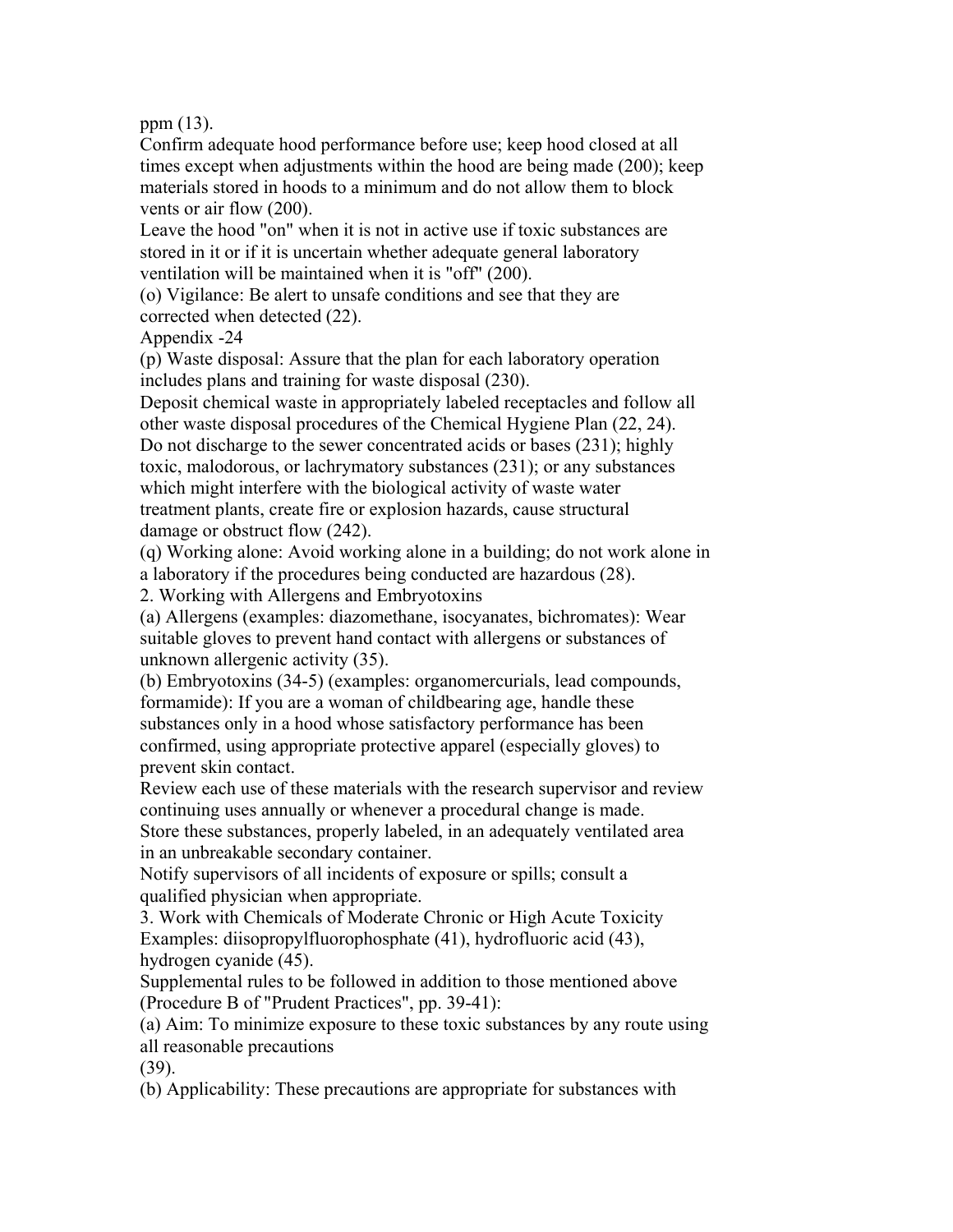moderate chronic or high acute toxicity used in significant quantities (39).

(c) Location: Use and store these substances only in areas of restricted access with special warning signs (40, 229).

Appendix -25

Always use a hood (previously evaluated to confirm adequate performance with a face velocity of at least 60 linear feet per minute) (40) or other containment device for procedures which may result in the generation of aerosols or vapors containing the substance (39); trap released vapors to revent their discharge with the hood exhaust (40).

(d) Personal protection: Always avoid skin contact by use of gloves and long sleeves (and other protective apparel as appropriate) (39). Always wash hands and arms immediately after working with these materials (40). (e) Records: Maintain records of the amounts of these materials on hand, amounts used, and the names of the workers involved (40, 229).

(f) Prevention of spills and accidents: Be prepared for accidents and spills  $(41)$ .

Assure that at least 2 people are present at all times if a compound in use is highly toxic or of unknown toxicity (39).

Store breakable containers of these substances in chemically resistant trays; also work and mount apparatus above such trays or cover work and storage surfaces with removable, absorbent, plastic backed paper (40). If a major spill occurs outside the hood, evacuate the area; assure that cleanup personnel wear suitable protective apparel and equipment (41). (g) Waste: Thoroughly decontaminate or incinerate contaminated clothing or shoes (41). If possible, chemically decontaminate by chemical conversion (40). Store contaminated waste in closed, suitably labeled, impervious containers (for liquids, in glass or plastic bottles half-filled with vermiculite) (40).

4. Work with Chemicals of High Chronic Toxicity

(Examples: dimethylmercury and nickel carbonyl (48), benzo-a-pyrene (51), N-nitrosodiethylamine (54), other human carcinogens or substances with high carcinogenic potency in animals  $(38)$ .)

Further supplemental rules to be followed, in addition to all these mentioned above, for work with substances of known high chronic toxicity (in quantities above a few milligrams to a few grams, depending on the substance) (47). (Procedure A of "Prudent Practices" pp. 47-50).

(a) Access: Conduct all transfers and work with these substances in a "controlled area": a restricted access hood, glove box, or portion of a lab, designated for use of highly toxic substances, for which all people with access are aware of the substances being used and necessary precautions (48).

(b) Approvals: Prepare a plan for use and disposal of these materials and obtain the approval of the laboratory supervisor (48).

(c) Non-contamination/Decontamination: Protect vacuum pumps against Appendix -26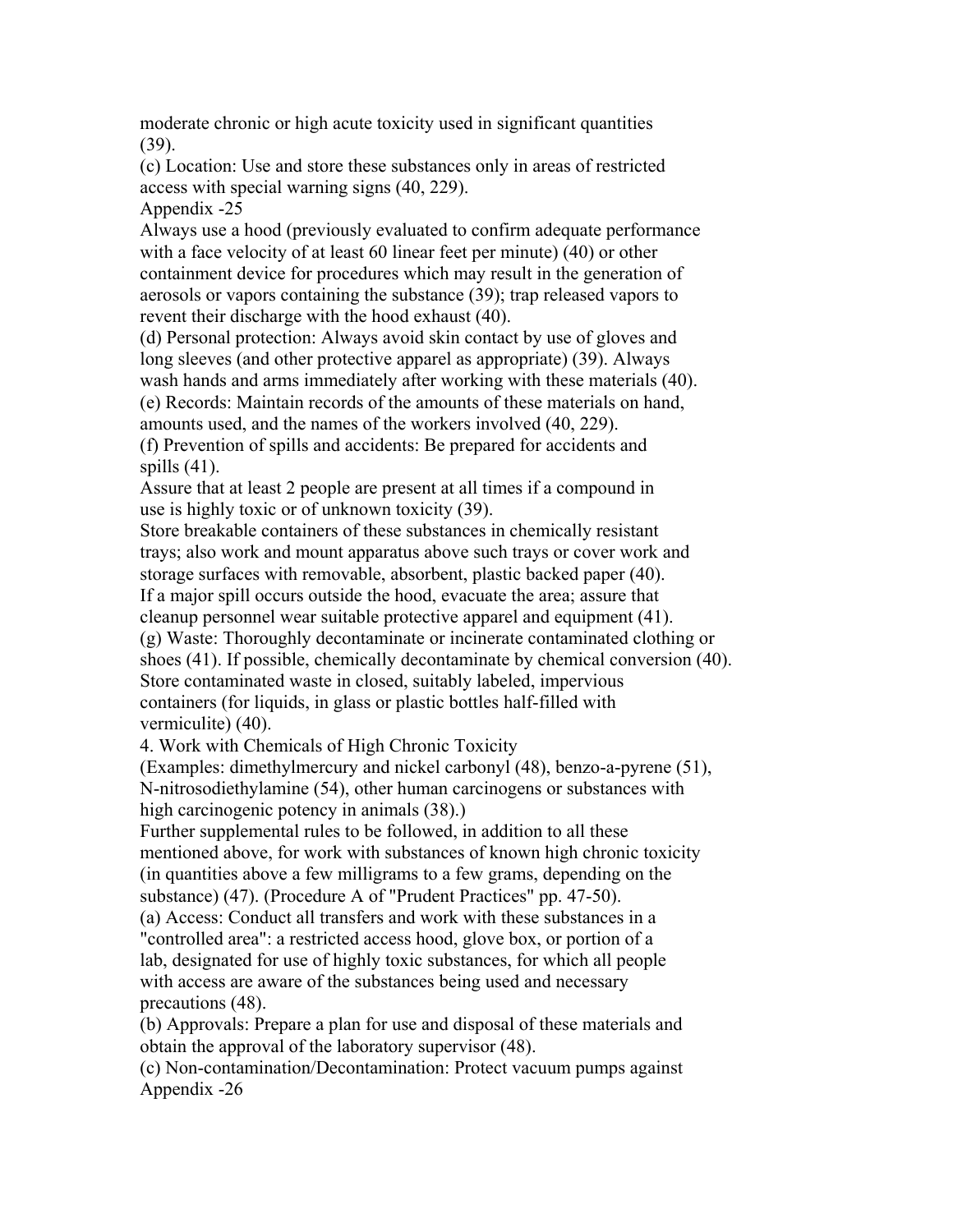contamination by scrubbers or HEPA filters and vent them into the hood (49). Decontaminate vacuum pumps or other contaminated equipment, including glassware, in the hood before removing them from the controlled area (49, 50).

Decontaminate the controlled area before normal work is resumed there (50).

(d) Exiting: On leaving a controlled area, remove any protective apparel (placing it in an appropriate, labeled container) and thoroughly wash hands, forearms, face, and neck (49).

(e) Housekeeping: Use a wet mop or a vacuum cleaner equipped with a HEPA filter instead of dry sweeping if the toxic substance was a dry powder (50).

(f) Medical surveillance: If using toxicologically significant quantities of such a substance on a regular basis (e.g., 3 times per week), consult a qualified physician concerning desirability of regular medical surveillance (50).

(g) Records: Keep accurate records of the amounts of these substances stored (229) and used, the dates of use, and names of users (48). (h) Signs and labels: Assure that the controlled area is conspicuously marked with warning and restricted access signs (49) and that all containers of these substances are appropriately labeled with identity and (i) Spills: Assure that contingency plans, equipment, and materials to minimize exposures of people and property in case of accident are available (233-4).

(j) Storage: Store containers of these chemicals only in a ventilated, limited access (48, 227, 229) area in appropriately labeled, unbreakable, chemically resistant, secondary containers (48, 229).

(k) Glove boxes: For a negative pressure glove box, ventilation rate must be at least 2 volume changes/hour and pressure at least 0.5 inches of water (48). For a positive pressure glove box, thoroughly check for leaks before each use (49). In either case, trap the exit gases or filter them through a HEPA filter and then release them into the hood (49).

(l) Waste: Use chemical decontamination whenever possible; ensure that containers of contaminated waste (including washings from contaminated flasks) are transferred from the controlled area in a secondary container under the supervision of authorized personnel (49, 50, 233).

5. Animal Work with Chemicals of High Chronic Toxicity

(a) Access: For large scale studies, special facilities with restricted access are preferable (56).

(b) Administration of the toxic substance: When possible, administer the substance by injection or gavage instead of in the diet. If

administration is in the diet, use a caging system under negative pressure Appendix -27

or under laminar air flow directed toward HEPA filters (56).

(c) Aerosol suppression: Devise procedures which minimize formation and dispersal of contaminated aerosols, including those from food, urine, and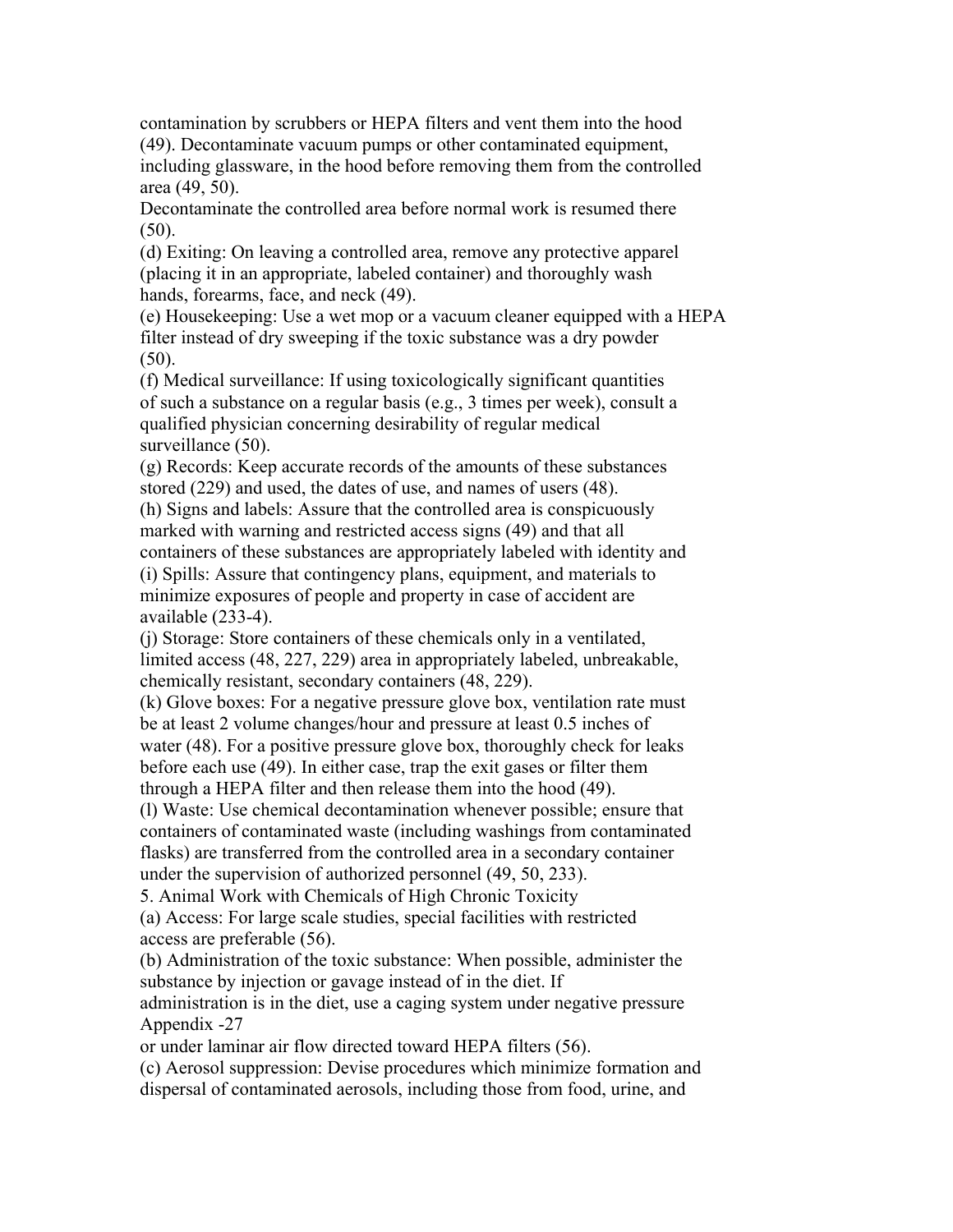feces (e.g., use HEPA filtered vacuum equipment for cleaning, moisten contaminated bedding before removal from the cage, mix diets in closed containers in a hood) (55, 56).

(d) Personal protection: When working in the animal room, wear plastic or rubber gloves, fully buttoned laboratory coat or jumpsuit and, if needed because of incomplete suppression of aerosols, other apparel and equipment (shoe and head coverings, respirator) (56).

(e) Waste disposal: Dispose of contaminated animal tissues and excreta by incineration if the available incinerator can convert the contaminant to non-toxic products (238); otherwise, package the waste appropriately for burial in an EPA-approved site (239).

F. Safety Recommendations

The above recommendations from "Prudent Practices" do not include those which are directed primarily toward prevention of physical injury rather than toxic exposure. However, failure of precautions against injury will often have the secondary effect of causing toxic exposures. Therefore, we list below page references for recommendations concerning some of the major categories of safety hazards which also have implications for chemical hygiene:

1. Corrosive agents: (35-6) 2. Electrically powered laboratory apparatus: (179-92) 3. Fires, explosions: (26, 57-74, 162-64, 174-5, 219-20, 226-7) 4. Low temperature procedures: (26, 88) 5. Pressurized and vacuum

operations (including use of compressed gas cylinders): (27, 75-101) G. Material Safety Data Sheets

Material safety data sheets are presented in "Prudent Practices" for the chemicals listed below. (Asterisks denote that comprehensive material safety data sheets are provided).

```
*Acetyl peroxide (105) 
*Acrolein (106) 
*Acrylonitrile 
Ammonia (anhydrous)(91) 
*Aniline (109) 
*Benzene (110) 
*Benzo[a]pyrene (112) 
*Bis(chloromethyl) ether (113) 
Boron trichloride (91) 
Boron trifluoride (92) 
Bromine (114) 
*Tert-butyl hydroperoxide (148) 
*Carbon disulfide (116) 
Carbon monoxide (92) 
Appendix -28 
*Carbon tetrachloride (118) 
*Chlorine (119) 
Chlorine trifluoride (94) 
*Chloroform (121)
```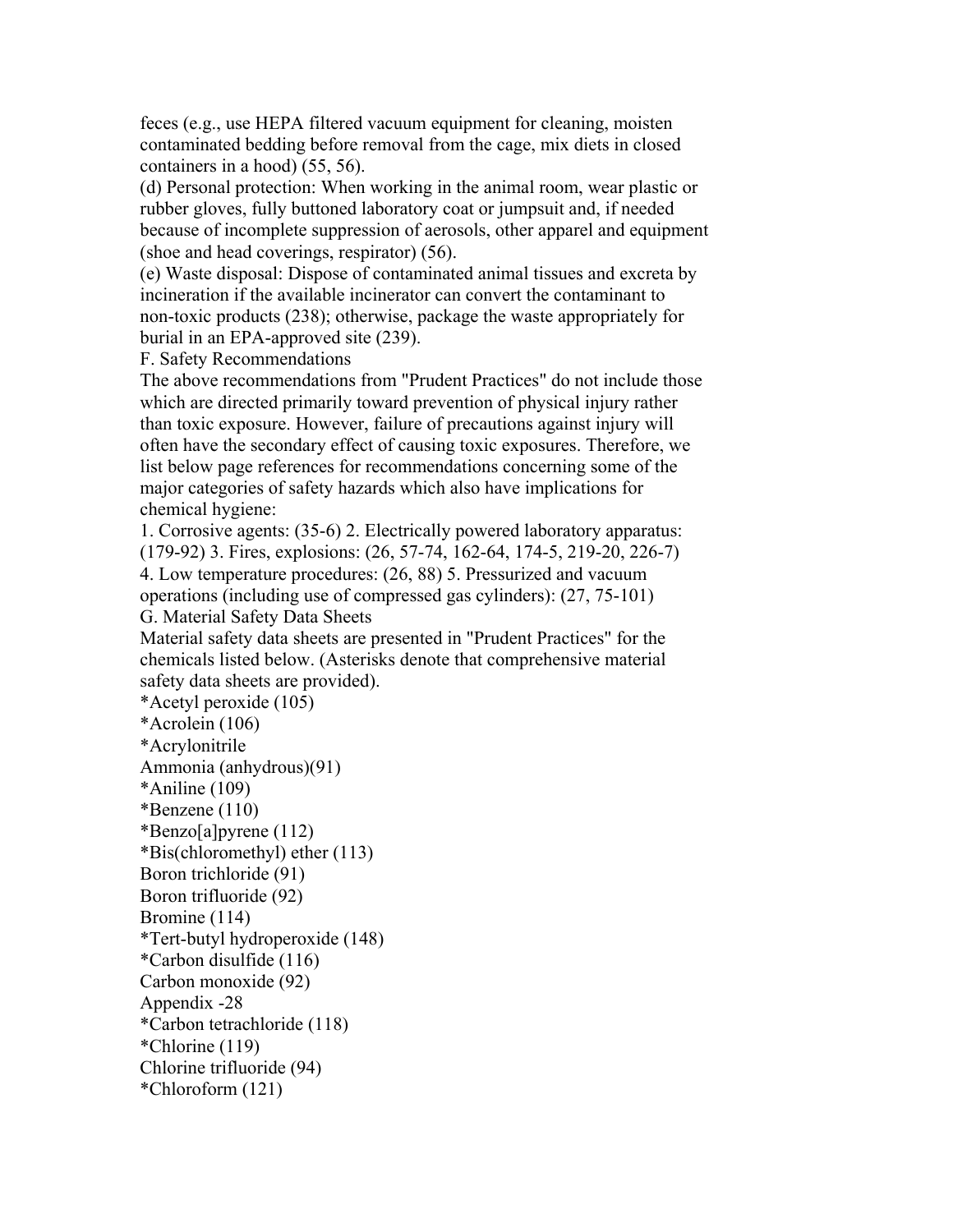```
Chloromethane (93) 
*Diethyl ether (122) 
Diisopropyl fluorophosphate (41) 
*Dimethylformamide (123) 
*Dimethyl sulfate (125) 
*Dioxane (126) 
*Ethylene dibromide (128) 
*Fluorine (95) 
*Formaldehyde (130) 
*Hydrazine and salts (132) 
Hydrofluoric acid (43) 
Hydrogen bromide (98) 
Hydrogen chloride (98) 
*Hydrogen cyanide (133) 
*Hydrogen sulfide (135) 
Mercury and compounds (52) 
*Methanol (137) 
*Morpholine (138) 
*Nickel carbonyl (99) 
*Nitrobenzene (139) 
Nitrogen dioxide (100) 
N-nitrosodiethylamine (54) 
*Peracetic acid (141) 
*Phenol(142)*Phosgene (143) 
*Pyridine (144) 
*Sodium azide (145) 
*Sodium cyanide (147) 
Sulfur dioxide (101) 
*Trichloroethylene (149) 
*Vinyl chloride (150) 
Appendix -29
```
## **Title 29 Code of Federal Regulations, Parts 1900-1926 - OSHA Appendix B to \_ 1910.1450 - References (Non-Mandatory)**

The following references are provided to assist the employer in the development of a Chemical Hygiene Plan. The materials listed below are offered as non-mandatory guidance. References listed here do not imply specific endorsement of a book, opinion, technique, policy or a specific solution for a safety or health problem. Other references not listed here may better meet the needs of a specific laboratory. (a) Materials for the development of the Chemical Hygiene Plan:

1. American Chemical Society, Safety in Academic Chemistry Laboratories, 4th edition, 1985.

2. Fawcett, H.H. and W.S. Wood, Safety and Accident Prevention in Chemical Operations, 2nd edition, Wiley-Interscience, New York, 1982.

3. Flury, Patricia A., Environmental Health and Safety in the Hospital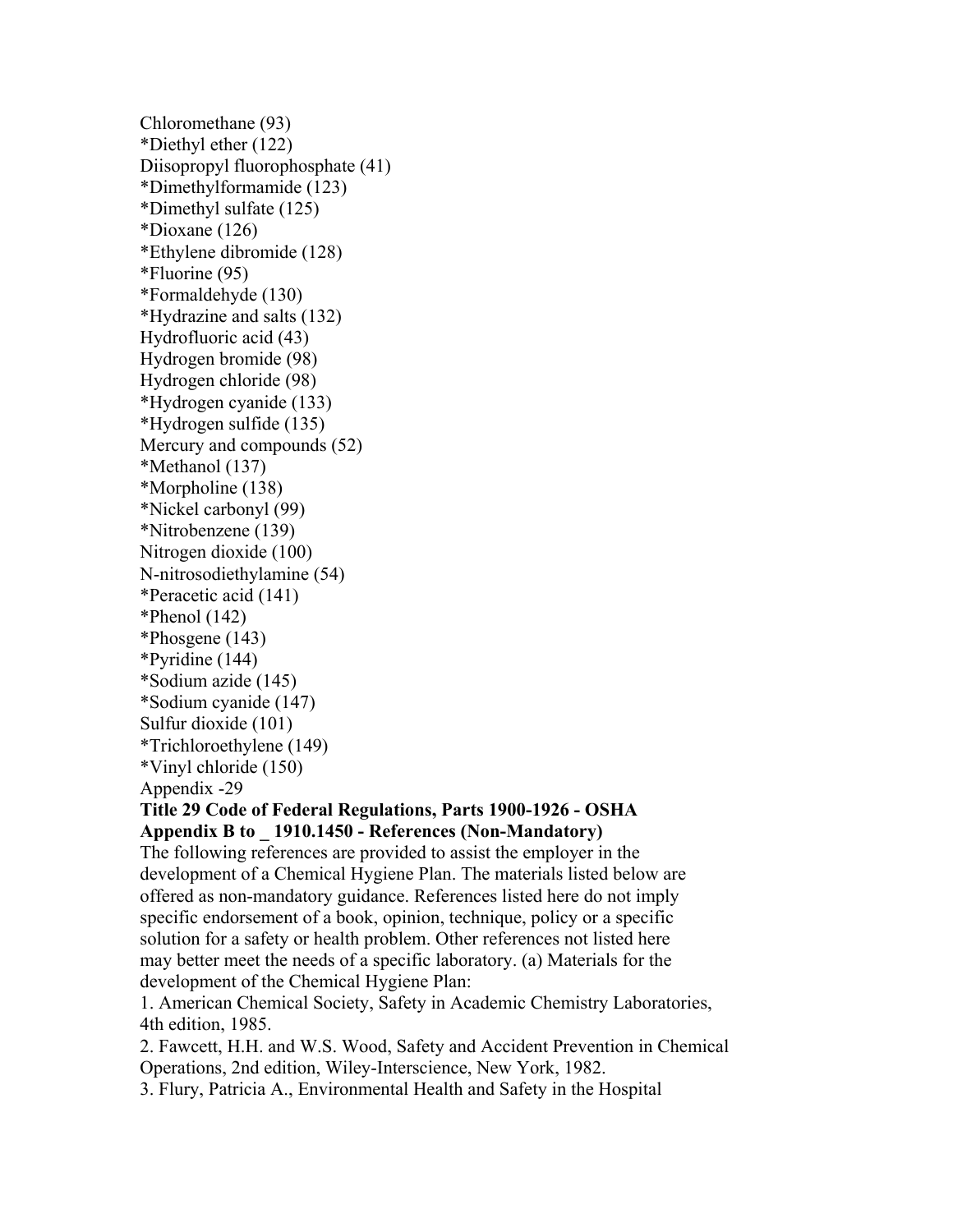Laboratory, Charles C. Thomas Publisher, Springfield IL, 1978.

4. Green, Michael E. and Turk, Amos, Safety in Working with Chemicals, Macmillan Publishing Co., NY, 1978.

5. Kaufman, James A., Laboratory Safety Guidelines, Dow Chemical Co., Box 1713, Midland, MI 48640, 1977.

6. National Institutes of Health, NIH Guidelines for the Laboratory use of Chemical Carcinogens, NIH Pub. No. 81-2385, GPO, Washington, DC 20402, 1981.

7. National Research Council, Prudent Practices for Disposal of Chemicals from Laboratories, National Academy Press, Washington, DC, 1983.

8. National Research Council, Prudent Practices for Handling Hazardous

Chemicals in Laboratories, National Academy Press, Washington, DC, 1981.

9. Renfrew, Malcolm, Ed., Safety in the Chemical Laboratory, Vol. IV, J.

Chem. Ed., American Chemical Society, Easlon, PA, 1981.

10. Steere, Norman V., Ed., Safety in the Chemical Laboratory, J. Chem. Ed. American Chemical Society, Easlon, PA, 18042, Vol.I, 1967, Vol. II,

1971, Vol. III, 1974.

11. Steere, Norman V., Handbook of Laboratory Safety, the Chemical Rubber Company Cleveland, OH, 1971.

12. Young, Jay A., Ed., Improving Safety in the Chemical Laboratory, John Wiley & Sons, Inc. New York, 1987.

Appendix -30

(b) Hazardous Substances Information:

1. American Conference of Governmental Industrial Hygienists, Threshold Limit Values for Chemical Substances and Physical Agents in the Workroom Environment with Intended Changes, 6500 Glenway Avenue, Bldg. D-7, Cincinnati, Ohio 45211-4438 (latest edition).

2. Annual Report on Carcinogens, National Toxicology Program U.S.

Department of Health and Human Services, Public Health Service, U.S.

Government Printing Office, Washington, DC, (latest edition).

3. Best Company, Best Safety Directory, Vols. I and II, Oldwick, N.J., 1981.

4. Bretherick, L., Handbook of Reactive Chemical Hazards, 2nd edition, Butterworths, London, 1979.

5. Bretherick, L., Hazards in the Chemical Laboratory, 3rd edition, Royal Society of Chemistry, London, 1986.

6. Code of Federal Regulations, 29 CFR part 1910 subpart Z. U.S. Govt. Printing Office, Washington, DC 20402 (latest edition).

7. IARC Monographs on the Evaluation of the Carcinogenic Risk of chemicals to Man, World Health Organization Publications Center, 49 Sheridan Avenue, Albany, New York 12210 (latest editions).

8. NIOSH/OSHA Pocket Guide to Chemical Hazards. NIOSH Pub. No. 85-114,

U.S. Government Printing Office, Washington, DC, 1985 (or latest edition).

9. Occupational Health Guidelines, NIOSH/OSHA. NIOSH Pub. No. 81-123 U.S. Government Printing Office, Washington, DC, 1981.

10. Patty, F.A., Industrial Hygiene and Toxicology, John Wiley & Sons,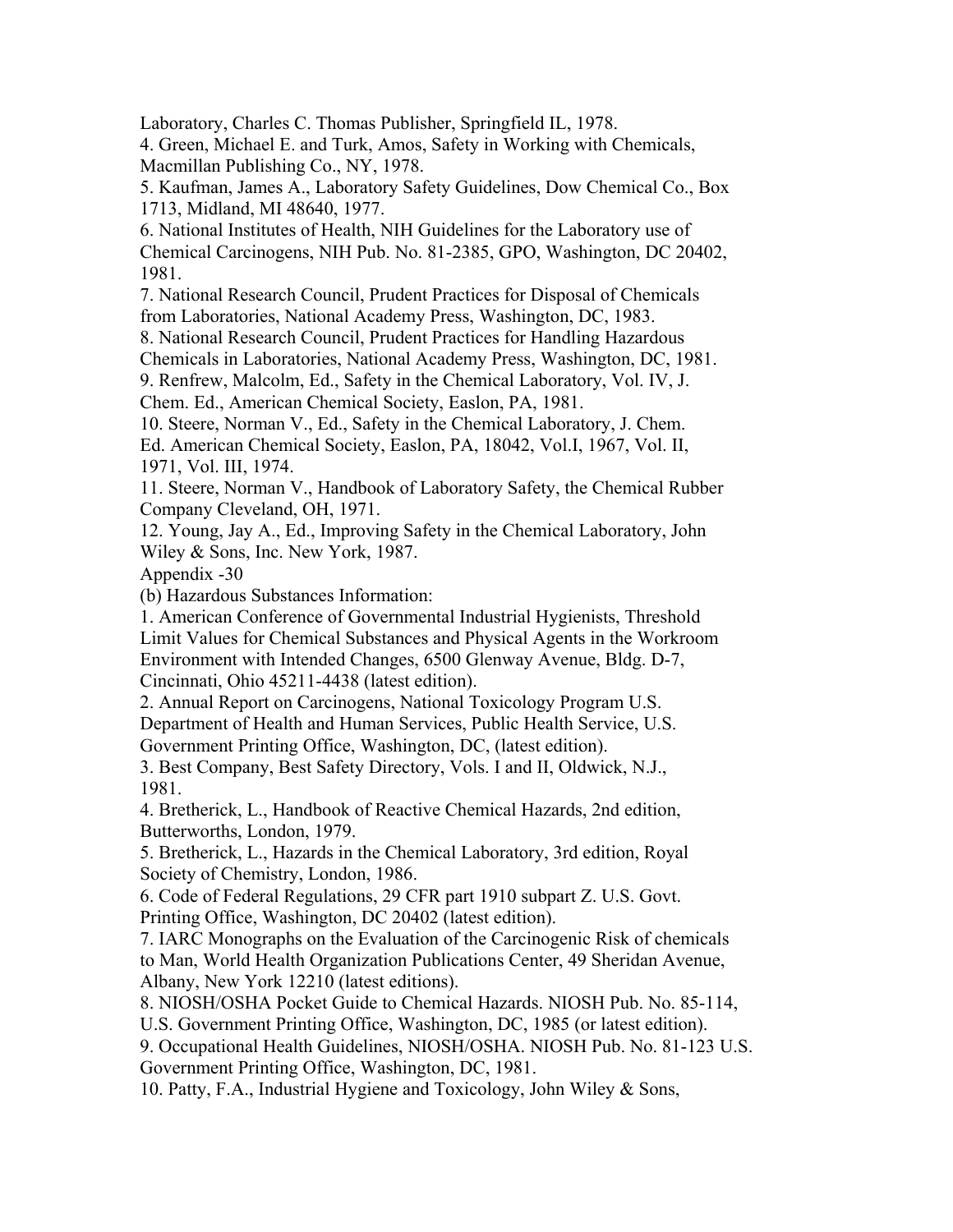Inc., New York, NY (Five Volumes).

11. Registry of Toxic Effects of Chemical Substances, U.S. Department of Health and Human Services, Public Health Service, Centers for Disease Control, National Institute for Occupational Safety and Health, Revised Annually, for sale from Superintendent of documents US. Govt. Printing Office, Washington, DC 20402.

12. The Merck Index: An Encyclopedia of Chemicals and Drugs. Merck and Company Inc. Rahway, N.J., 1976 (or latest edition).

13. Sax, N.I. Dangerous Properties of Industrial Materials, 5th edition, Van Nostrand Reinhold, NY., 1979.

14. Sittig, Marshall, Handbook of Toxic and Hazardous Chemicals, Noyes Publications. Park Ridge, NJ, 1981.

Appendix -31

(c) Information on Ventilation:

1. American Conference of Governmental Industrial Hygienists Industrial Ventilation (latest edition), 6500 Glenway Avenue, Bldg. D-7, Cincinnati, Ohio 45211-4438.

2. American National Standards Institute, Inc. American National Standards Fundamentals Governing the Design and Operation of Local Exhaust Systems ANSI Z 9.2-1979 American National Standards Institute, N.Y. 1979.

3. Imad, A.P. and Watson, C.L. Ventilation Index: An Easy Way to Decide about Hazardous Liquids, Professional Safety pp 15-18, April 1980.

4. National Fire Protection Association, Fire Protection for Laboratories Using Chemicals NFPA-45, 1982.

Safety Standard for Laboratories in Health Related Institutions, NFPA, 56c, 1980.

Fire Protection Guide on Hazardous Materials, 7th edition, 1978.

National Fire Protection Association, Batterymarch Park, Quincy, MA 02269.

5. Scientific Apparatus Makers Association (SAMA), Standard for Laboratory Fume Hoods, SAMA LF7-1980, 1101 16th Street, NW., Washington, DC 20036. (d) Information on Availability of Referenced Material:

1. American National Standards Institute (ANSI), 1430 Broadway, New York, NY 10018.

2. American Society for Testing and Materials (ASTM), 1916 Race Street, Philadelphia, PA 19103.

(Approved by the Office of Management and Budget under control number 1218-0131)

\* [55 FR 3327, Jan. 31, 1990]